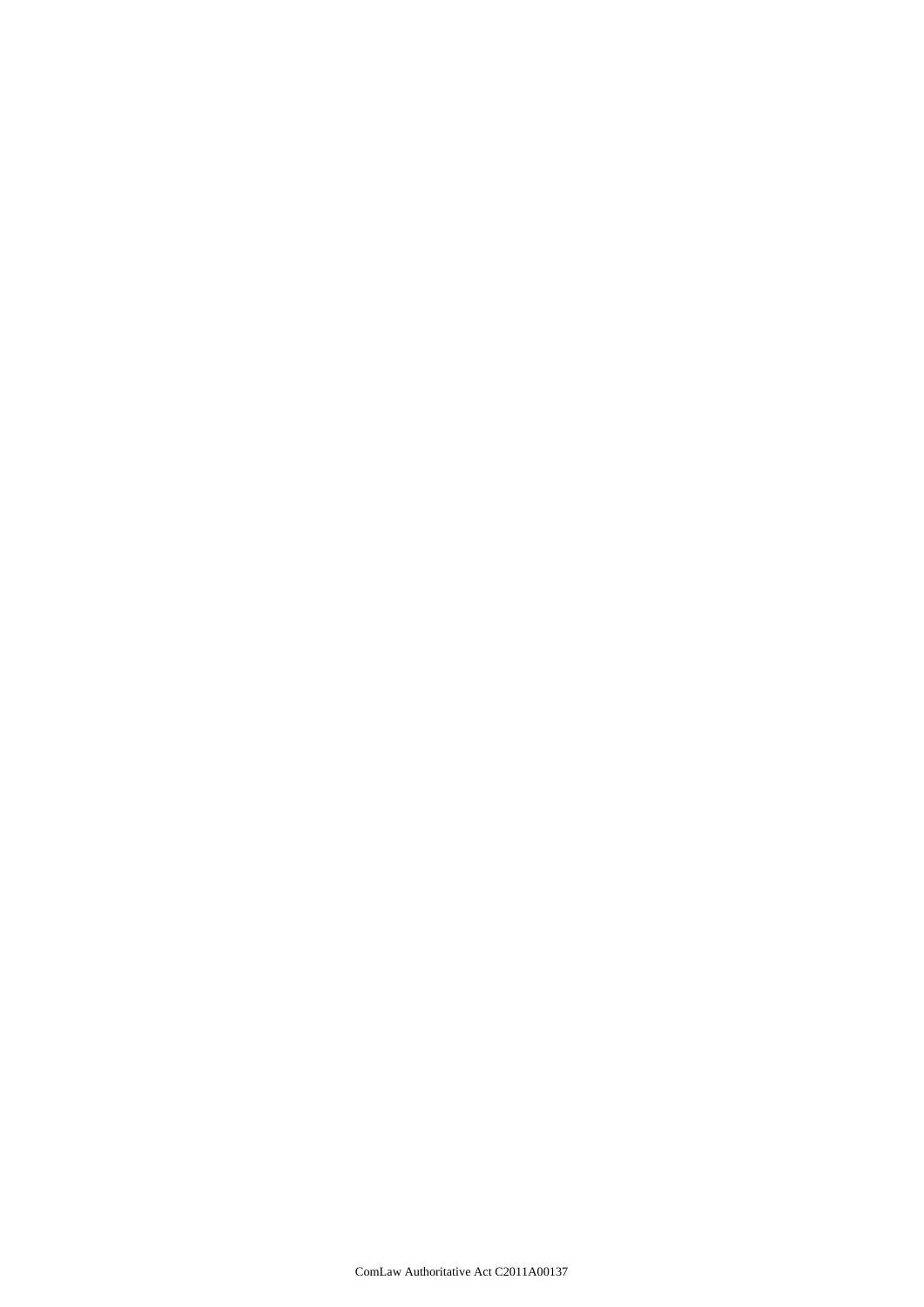# Contents

| <b>Part 1-Preliminary</b>      |                                                                      | $\mathbf{1}$ |
|--------------------------------|----------------------------------------------------------------------|--------------|
| <b>Division 1-Introduction</b> |                                                                      | 1            |
| 1                              |                                                                      |              |
| $\overline{c}$                 |                                                                      |              |
| Division 2-Object              |                                                                      | 3            |
| 3                              |                                                                      |              |
|                                | <b>Division 3-Interpretation</b>                                     | 4            |
|                                | <b>Subdivision 1-Definitions</b>                                     | 4            |
| 4                              |                                                                      |              |
|                                | <b>Subdivision 2-Other important terms</b>                           | 10           |
| 5                              | Meaning of person conducting a business or undertaking  10           |              |
| 6                              |                                                                      |              |
| 7                              |                                                                      |              |
| 8                              |                                                                      |              |
| 9                              |                                                                      |              |
|                                | Division 4-Application of Act                                        | 16           |
| 10                             |                                                                      |              |
| 11                             |                                                                      |              |
| 12                             |                                                                      |              |
| 12A                            | Act does not apply to certain vessels, structures and facilities  18 |              |
| 12B                            | Duty to consult etc. where law of more than one jurisdiction         |              |
|                                |                                                                      |              |
| 12C                            |                                                                      |              |
| 12D                            |                                                                      |              |
| 12E                            |                                                                      |              |
| 12F                            |                                                                      |              |
|                                | Part 2-Health and safety duties                                      | 22           |
| <b>Division 1-Introductory</b> |                                                                      | 22           |
|                                | Subdivision 1—Principles that apply to duties                        | 22           |
| 13                             |                                                                      |              |
| 14                             |                                                                      |              |
| 15                             |                                                                      |              |
| 16                             |                                                                      |              |
| 17                             |                                                                      |              |
|                                | Subdivision 2—What is reasonably practicable                         | 23           |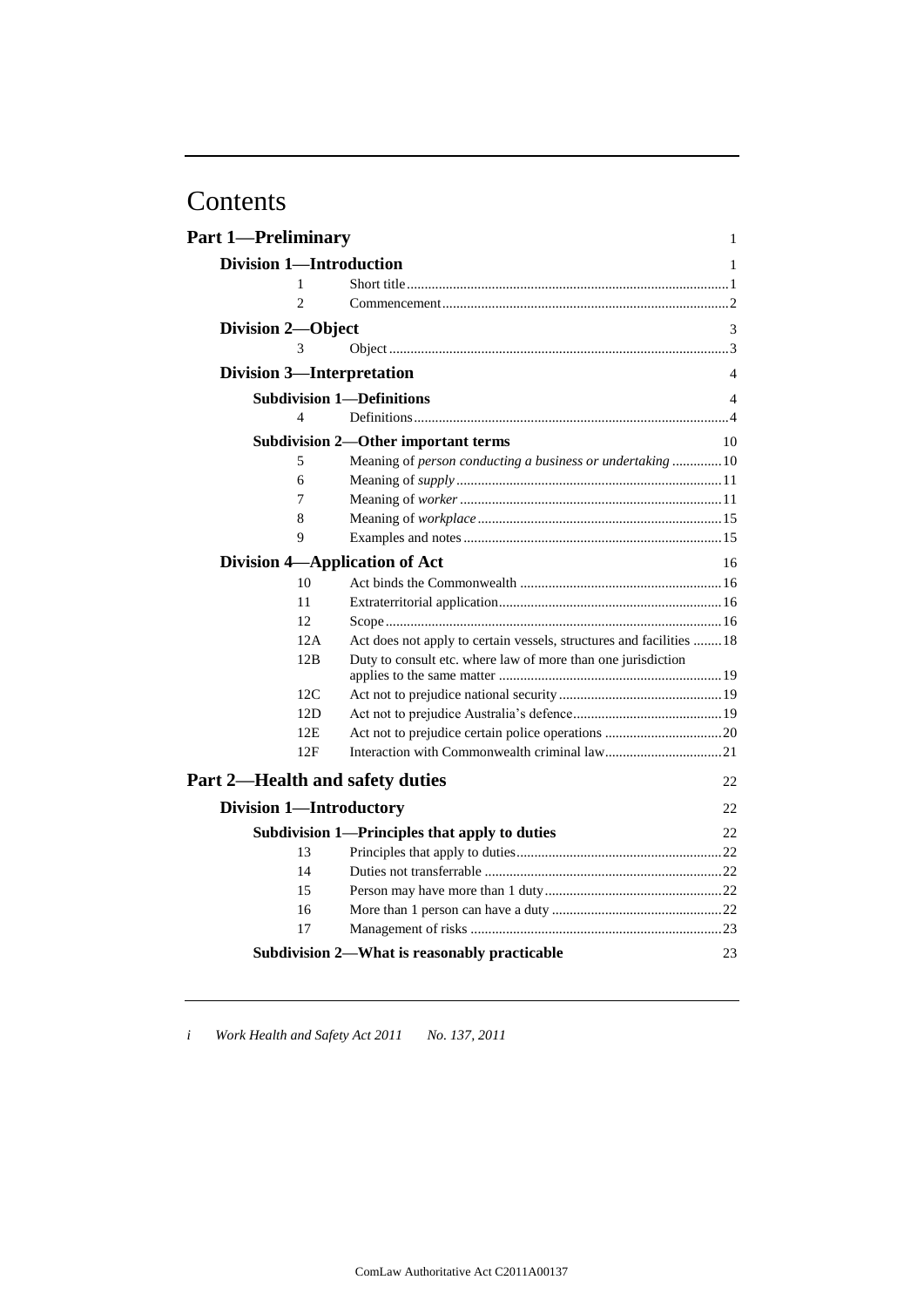| 18                                  | What is <i>reasonably practicable</i> in ensuring health and safety23                                                   |    |
|-------------------------------------|-------------------------------------------------------------------------------------------------------------------------|----|
|                                     | Division 2—Primary duty of care                                                                                         | 24 |
| 19                                  |                                                                                                                         |    |
|                                     | Division 3—Further duties of persons conducting businesses or                                                           |    |
|                                     | undertakings                                                                                                            | 26 |
| 20                                  | Duty of persons conducting businesses or undertakings                                                                   |    |
|                                     | involving management or control of workplaces26                                                                         |    |
| 21                                  | Duty of persons conducting businesses or undertakings<br>involving management or control of fixtures, fittings or plant |    |
| 22                                  |                                                                                                                         |    |
|                                     | Duties of persons conducting businesses or undertakings that                                                            |    |
| 23                                  | Duties of persons conducting businesses or undertakings that                                                            |    |
| 24                                  | Duties of persons conducting businesses or undertakings that                                                            |    |
| 25                                  | Duties of persons conducting businesses or undertakings that                                                            |    |
|                                     |                                                                                                                         |    |
| 26                                  | Duty of persons conducting businesses or undertakings that<br>install, construct or commission plant or structures33    |    |
|                                     | Division 4—Duty of officers, workers and other persons                                                                  | 35 |
| 27                                  |                                                                                                                         |    |
| 28                                  |                                                                                                                         |    |
| 29                                  |                                                                                                                         |    |
|                                     | Division 5-Offences and penalties                                                                                       | 38 |
| 30                                  |                                                                                                                         |    |
| 31                                  |                                                                                                                         |    |
| 32                                  | Failure to comply with health and safety duty-Category 238                                                              |    |
| 33                                  | Failure to comply with health and safety duty—Category 339                                                              |    |
| 34                                  |                                                                                                                         |    |
| <b>Part 3-Incident notification</b> |                                                                                                                         | 41 |
| 35                                  |                                                                                                                         |    |
| 36                                  |                                                                                                                         |    |
| 37                                  |                                                                                                                         |    |
| 38                                  |                                                                                                                         |    |
| 39                                  |                                                                                                                         |    |
| <b>Part 4—Authorisations</b>        |                                                                                                                         | 45 |
| 40                                  |                                                                                                                         |    |
| 41                                  |                                                                                                                         |    |
| 42                                  | Requirements for authorisation of plant or substance45                                                                  |    |
|                                     |                                                                                                                         |    |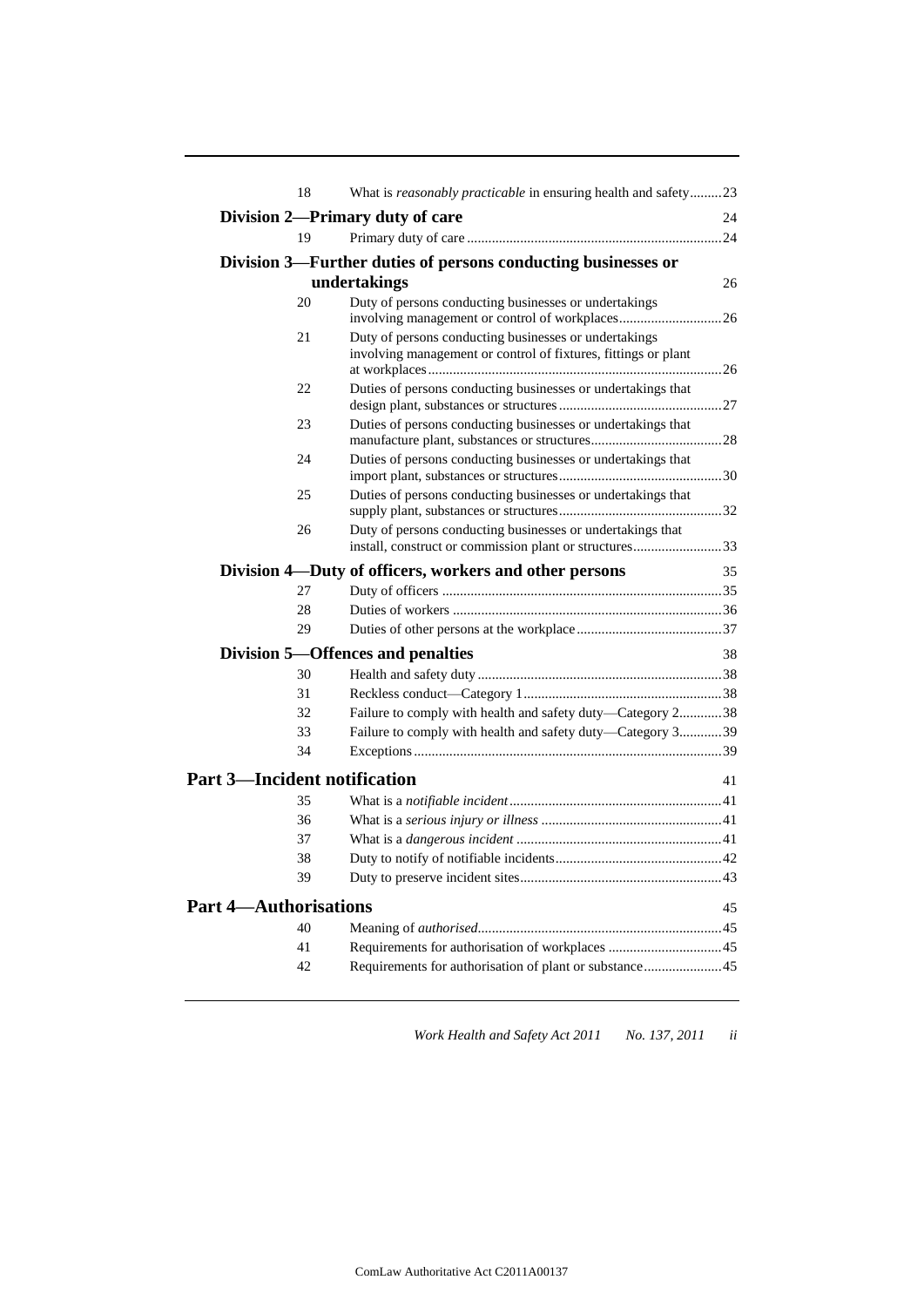| 43 |                                                                |    |
|----|----------------------------------------------------------------|----|
| 44 | Requirements for prescribed qualifications or experience  46   |    |
| 45 | Requirement to comply with conditions of authorisation  47     |    |
|    | Part 5—Consultation, representation and participation          | 48 |
|    | Division 1—Consultation, co-operation and co-ordination        |    |
|    | between duty holders                                           | 48 |
| 46 |                                                                |    |
|    | <b>Division 2—Consultation with workers</b>                    | 49 |
| 47 |                                                                |    |
| 48 |                                                                |    |
| 49 |                                                                |    |
|    | Division 3-Health and safety representatives                   | 51 |
|    | Subdivision 1-Request for election of health and safety        |    |
|    | representatives                                                | 51 |
| 50 | Request for election of health and safety representative51     |    |
|    | <b>Subdivision 2-Determination of work groups</b>              | 51 |
| 51 |                                                                |    |
| 52 |                                                                |    |
| 53 |                                                                |    |
| 54 |                                                                |    |
|    | <b>Subdivision 3-Multiple-business work groups</b>             | 54 |
| 55 | Determination of work groups of multiple businesses54          |    |
| 56 | Negotiation of agreement for work groups of multiple           |    |
| 57 |                                                                |    |
| 58 | Withdrawal from negotiations or agreement involving            |    |
|    |                                                                |    |
| 59 |                                                                |    |
|    | Subdivision 4—Election of health and safety representatives    | 56 |
| 60 |                                                                |    |
| 61 | Procedure for election of health and safety representatives 57 |    |
| 62 |                                                                |    |
| 63 |                                                                |    |
| 64 | Term of office of health and safety representative58           |    |
| 65 | Disqualification of health and safety representatives58        |    |
| 66 |                                                                |    |
| 67 |                                                                |    |
|    |                                                                |    |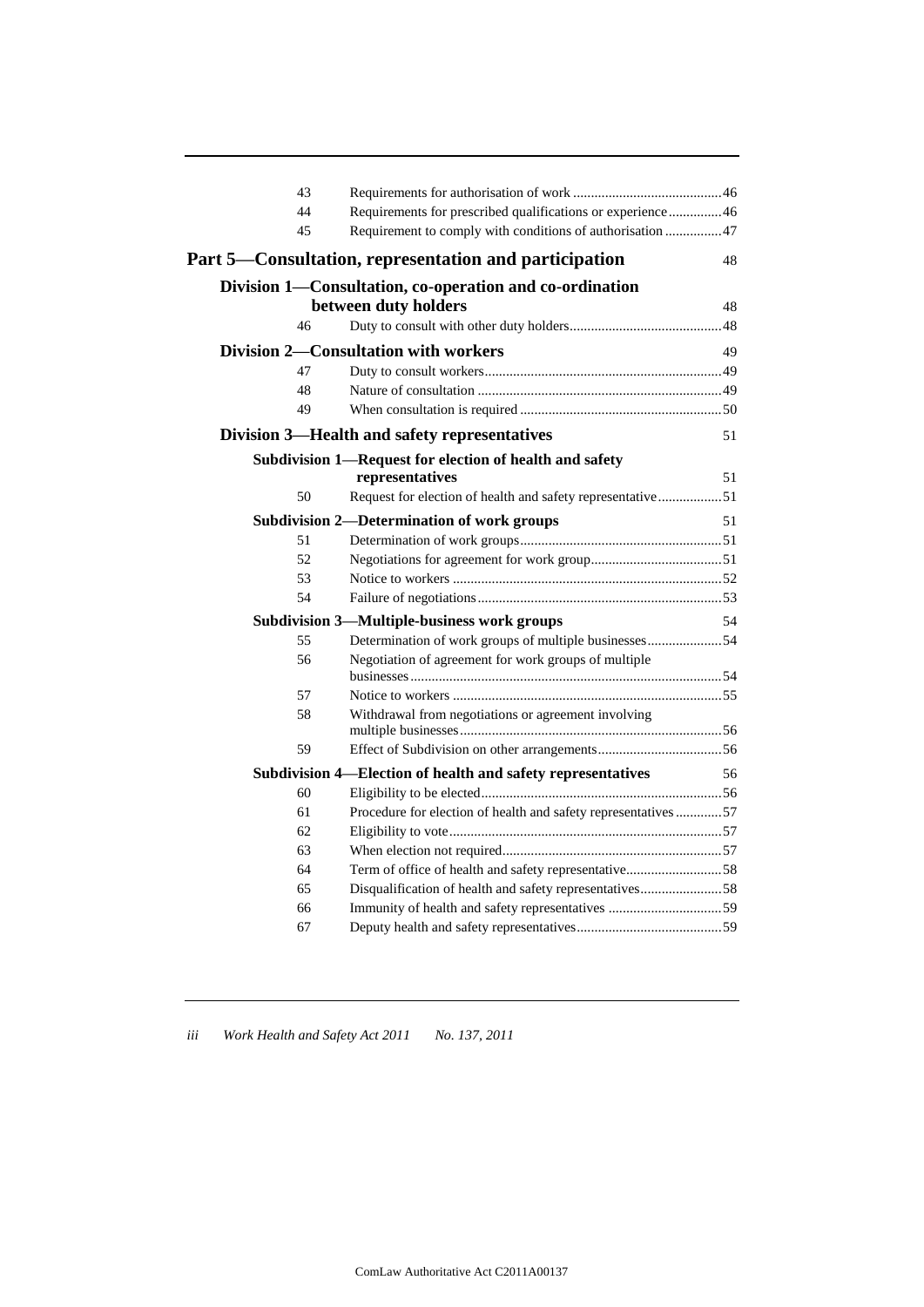|                             | Subdivision 5-Powers and functions of health and safety       |    |
|-----------------------------|---------------------------------------------------------------|----|
|                             | representatives                                               | 60 |
| 68                          | Powers and functions of health and safety representatives  60 |    |
| 69                          | Powers and functions generally limited to the particular work |    |
|                             | Subdivision 6—Obligations of person conducting business or    |    |
|                             | undertaking to health and safety representatives              | 62 |
| 70                          | General obligations of person conducting business or          |    |
|                             |                                                               |    |
| 71                          |                                                               |    |
| 72                          |                                                               |    |
| 73                          | Obligation to share costs if multiple businesses or           |    |
| 74                          |                                                               |    |
|                             | <b>Division 4—Health and safety committees</b>                | 68 |
| 75                          |                                                               |    |
| 76                          |                                                               |    |
| 77                          |                                                               |    |
| 78                          |                                                               |    |
| 79                          |                                                               |    |
| Division 5—Issue resolution |                                                               | 71 |
| 80                          |                                                               |    |
| 81                          |                                                               |    |
| 82                          | Referral of issue to regulator for resolution by inspector72  |    |
|                             | Division 6-Right to cease or direct cessation of unsafe work  | 73 |
| 83                          |                                                               |    |
| 84                          |                                                               |    |
| 85                          | Health and safety representative may direct that unsafe work  |    |
| 86                          |                                                               |    |
| 87                          |                                                               |    |
| 88                          |                                                               |    |
| 89                          |                                                               |    |
|                             | <b>Division 7-Provisional improvement notices</b>             | 76 |
| 90                          |                                                               |    |
| 91                          | Provisional improvement notice to be in writing77             |    |
| 92                          |                                                               |    |
| 93                          | Provisional improvement notice may give directions to         |    |
|                             |                                                               |    |
| 94                          | Minor changes to provisional improvement notice77             |    |
|                             |                                                               |    |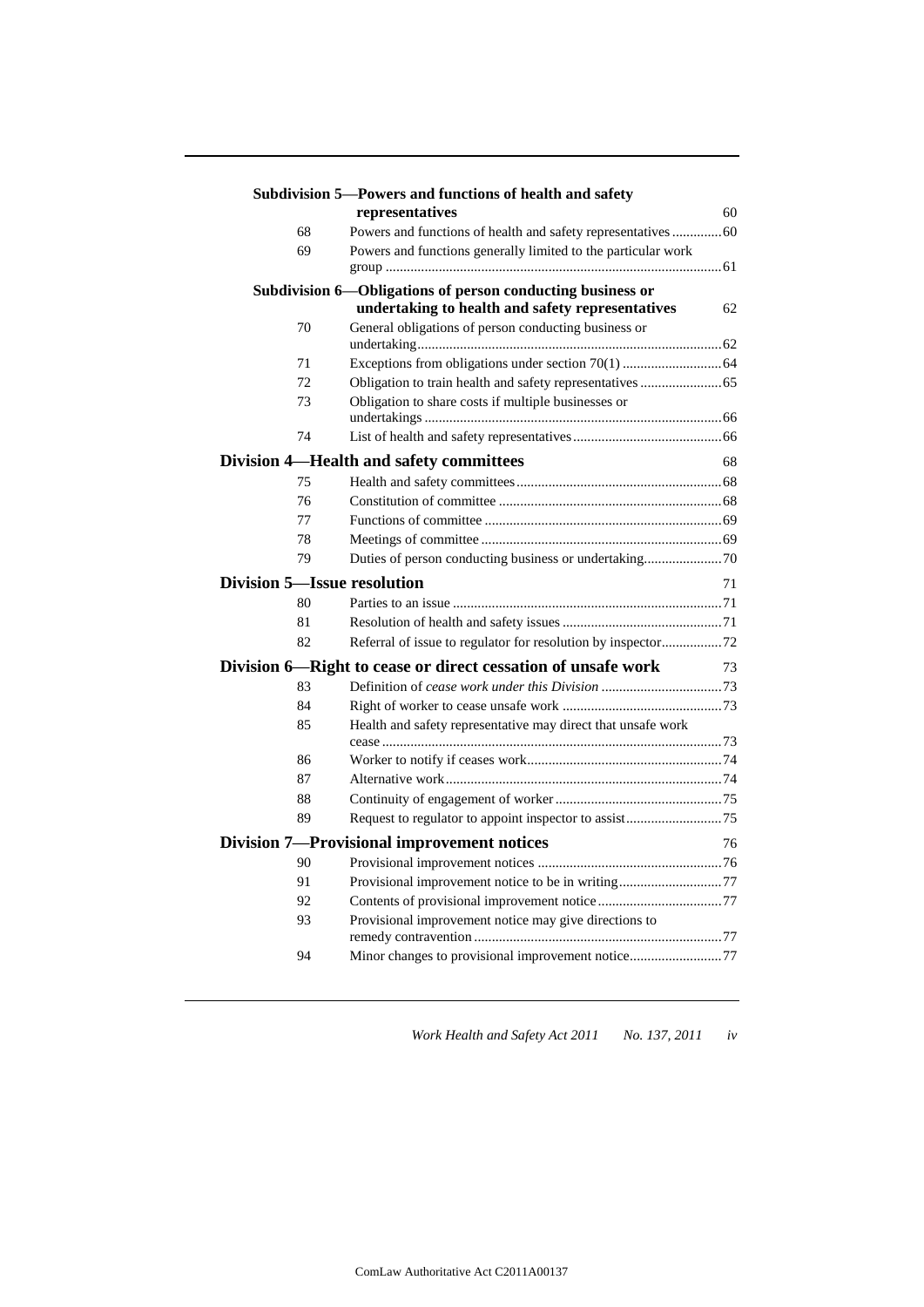|                                | 95         |                                                                          |    |
|--------------------------------|------------|--------------------------------------------------------------------------|----|
|                                | 96         | Health and safety representative may cancel notice 78                    |    |
|                                | 97         |                                                                          |    |
|                                | 98         |                                                                          |    |
|                                | 99         | Offence to contravene a provisional improvement notice 79                |    |
|                                | 100        | Request for review of provisional improvement notice 79                  |    |
|                                | 101        |                                                                          |    |
|                                | 102        | Decision of inspector on review of provisional improvement               |    |
|                                |            | Division 8—Part not to apply to prisoners                                | 81 |
|                                | 103        |                                                                          |    |
|                                |            | Part 6—Discriminatory, coercive and misleading conduct                   | 82 |
|                                |            | Division 1-Prohibition of discriminatory, coercive or                    |    |
|                                |            | misleading conduct                                                       | 82 |
|                                | 104        |                                                                          |    |
|                                | 105        |                                                                          |    |
|                                | 106        |                                                                          |    |
|                                | 107        | Prohibition of requesting, instructing, inducing, encouraging,           |    |
|                                |            |                                                                          |    |
|                                | 108<br>109 |                                                                          |    |
|                                |            |                                                                          |    |
|                                |            | Division 2-Criminal proceedings in relation to discriminatory<br>conduct | 87 |
|                                | 110        |                                                                          |    |
|                                | 111        |                                                                          |    |
|                                |            | Division 3—Civil proceedings in relation to discriminatory or            |    |
|                                |            | coercive conduct                                                         | 88 |
|                                | 112        | Civil proceedings in relation to engaging in or inducing                 |    |
|                                | 113        |                                                                          |    |
| <b>Division 4-General</b>      |            |                                                                          | 90 |
|                                | 114        |                                                                          |    |
|                                | 115        |                                                                          |    |
|                                |            | Part 7—Workplace entry by WHS entry permit holders                       | 91 |
| <b>Division 1-Introductory</b> |            |                                                                          | 91 |
|                                | 116        |                                                                          |    |
|                                |            | Division 2—Entry to inquire into suspected contraventions                | 92 |
|                                | 117        |                                                                          |    |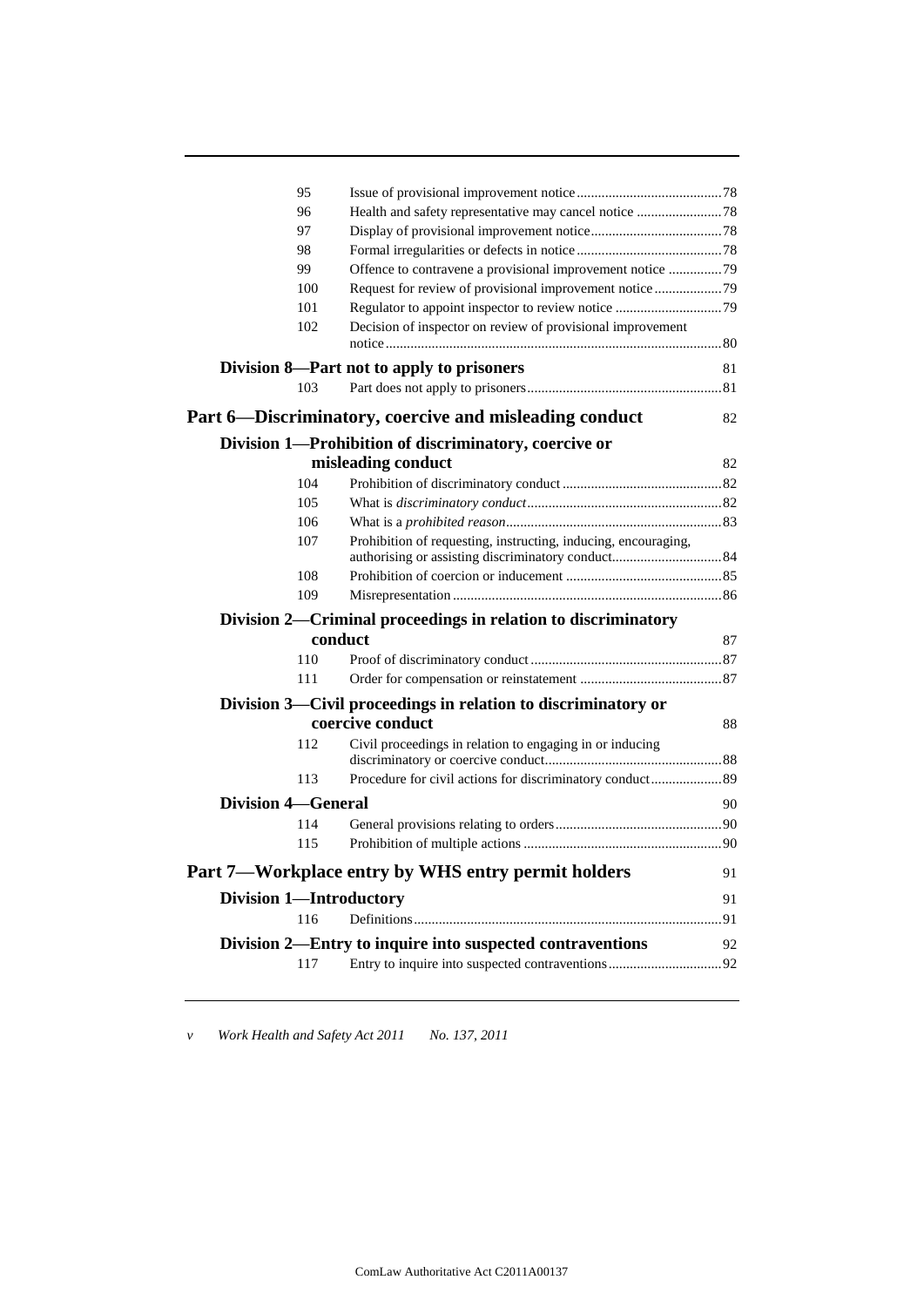| 118                            | Rights that may be exercised while at workplace92                   |     |
|--------------------------------|---------------------------------------------------------------------|-----|
| 119                            |                                                                     |     |
| 120                            | Entry to inspect employee records or information held by            |     |
|                                | Division 3-Entry to consult and advise workers                      | 95  |
| 121                            |                                                                     |     |
| 122                            |                                                                     |     |
|                                | Division 4—Requirements for WHS entry permit holders                | 96  |
| 123                            |                                                                     |     |
| 12.4                           | WHS entry permit holder must also hold permit under other           |     |
| 125                            |                                                                     |     |
| 126                            |                                                                     |     |
| 127                            |                                                                     |     |
| 128                            |                                                                     |     |
| 129                            |                                                                     |     |
| 130                            | WHS entry permit holder not required to disclose names of           |     |
|                                | Division 5-WHS entry permits                                        | 99  |
| 131                            |                                                                     |     |
| 132                            |                                                                     |     |
| 133                            |                                                                     |     |
| 134                            |                                                                     |     |
| 135                            |                                                                     |     |
| 136                            |                                                                     |     |
| 137                            |                                                                     |     |
| 138                            |                                                                     |     |
| 139                            | Authorising authority must permit WHS entry permit holder           |     |
|                                |                                                                     |     |
| 140                            |                                                                     |     |
|                                | Division 6-Dealing with disputes                                    | 103 |
| 141                            | Application for assistance of inspector to resolve dispute  103     |     |
| 142                            | Authorising authority may deal with a dispute about a right         |     |
| 143                            | Contravening order made to deal with dispute  104                   |     |
| <b>Division 7-Prohibitions</b> |                                                                     | 105 |
| 144                            | Person must not refuse or delay entry of WHS entry permit<br>holder |     |
| 145                            | Person must not hinder or obstruct WHS entry permit holder  105     |     |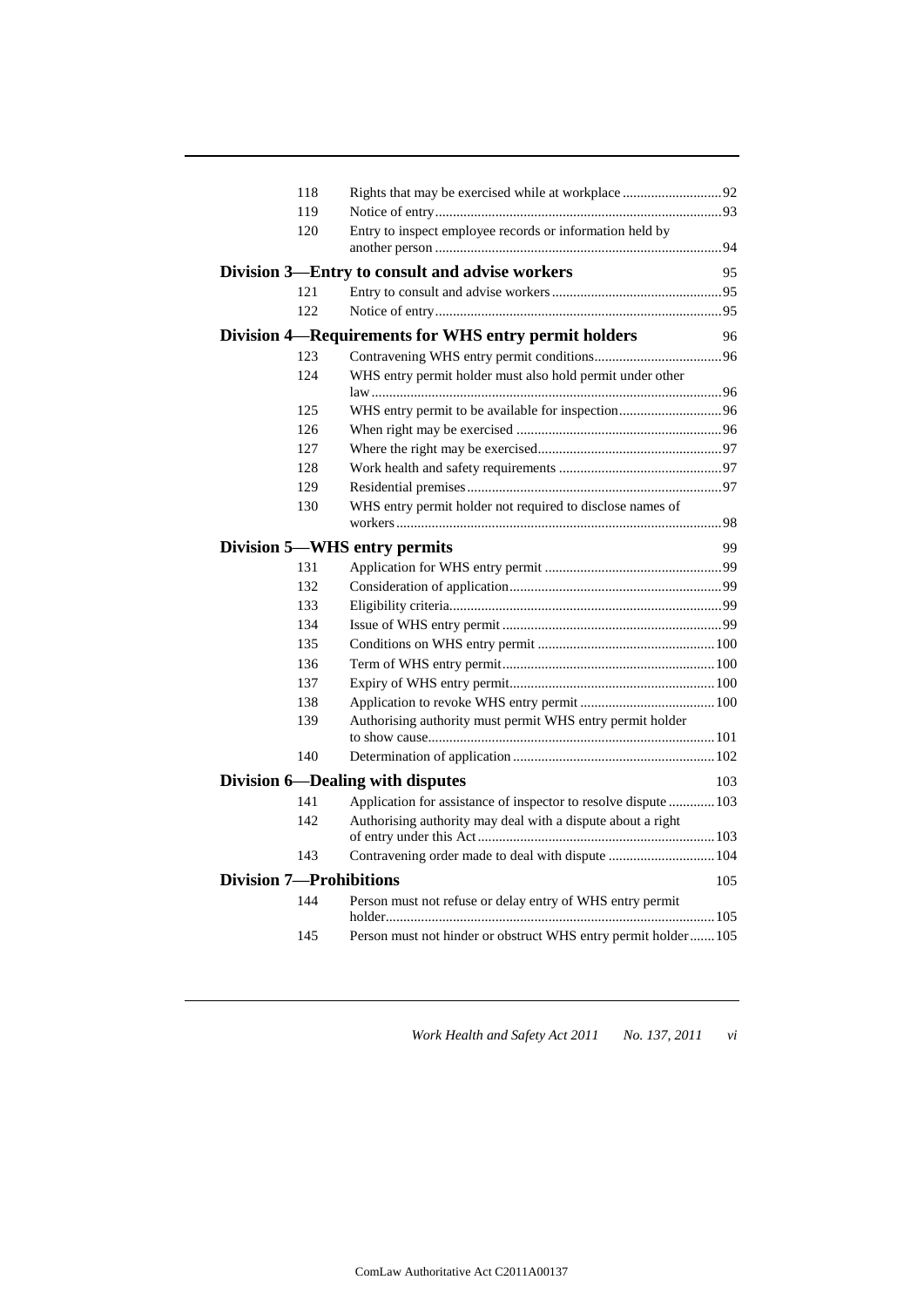| 146                                | WHS entry permit holder must not delay, hinder or obstruct    |     |
|------------------------------------|---------------------------------------------------------------|-----|
| 147                                | Misrepresentations about things authorised by this Part 106   |     |
| 148                                | Unauthorised use or disclosure of information or documents106 |     |
| <b>Division 8-General</b>          |                                                               | 108 |
| 149                                |                                                               |     |
| 150                                | Union to provide information to authorising authority 108     |     |
| 151                                |                                                               |     |
| Part 8-The regulator               |                                                               | 110 |
|                                    | <b>Division 1-Functions of regulator</b>                      | 110 |
| 152                                |                                                               |     |
| 153                                |                                                               |     |
| 154                                |                                                               |     |
|                                    | Division 2-Powers of regulator to obtain information          | 112 |
| 155                                |                                                               |     |
| <b>Part 9</b> —Securing compliance |                                                               | 114 |
|                                    | Division 1-Appointment of inspectors                          | 114 |
| 156                                |                                                               |     |
| 157                                |                                                               |     |
| 158                                |                                                               |     |
| 159                                | Suspension and ending of appointment of inspectors  115       |     |
|                                    | Division 2—Functions and powers of inspectors                 | 116 |
| 160                                |                                                               |     |
| 161                                | Conditions on inspectors' compliance powers 116               |     |
| 162                                |                                                               |     |
|                                    | Division 3—Powers relating to entry                           | 117 |
|                                    | Subdivision 1-General powers of entry                         | 117 |
| 163                                |                                                               |     |
| 164                                |                                                               |     |
| 165                                |                                                               |     |
| 165A                               |                                                               |     |
| 165B                               | Expert assistance to operate electronic equipment 120         |     |
| 166                                |                                                               |     |
|                                    | <b>Subdivision 2—Search warrants</b>                          | 121 |
| 167                                |                                                               |     |
| 168                                |                                                               |     |
| 169                                | Copy of warrant to be given to person with management or      |     |
|                                    |                                                               |     |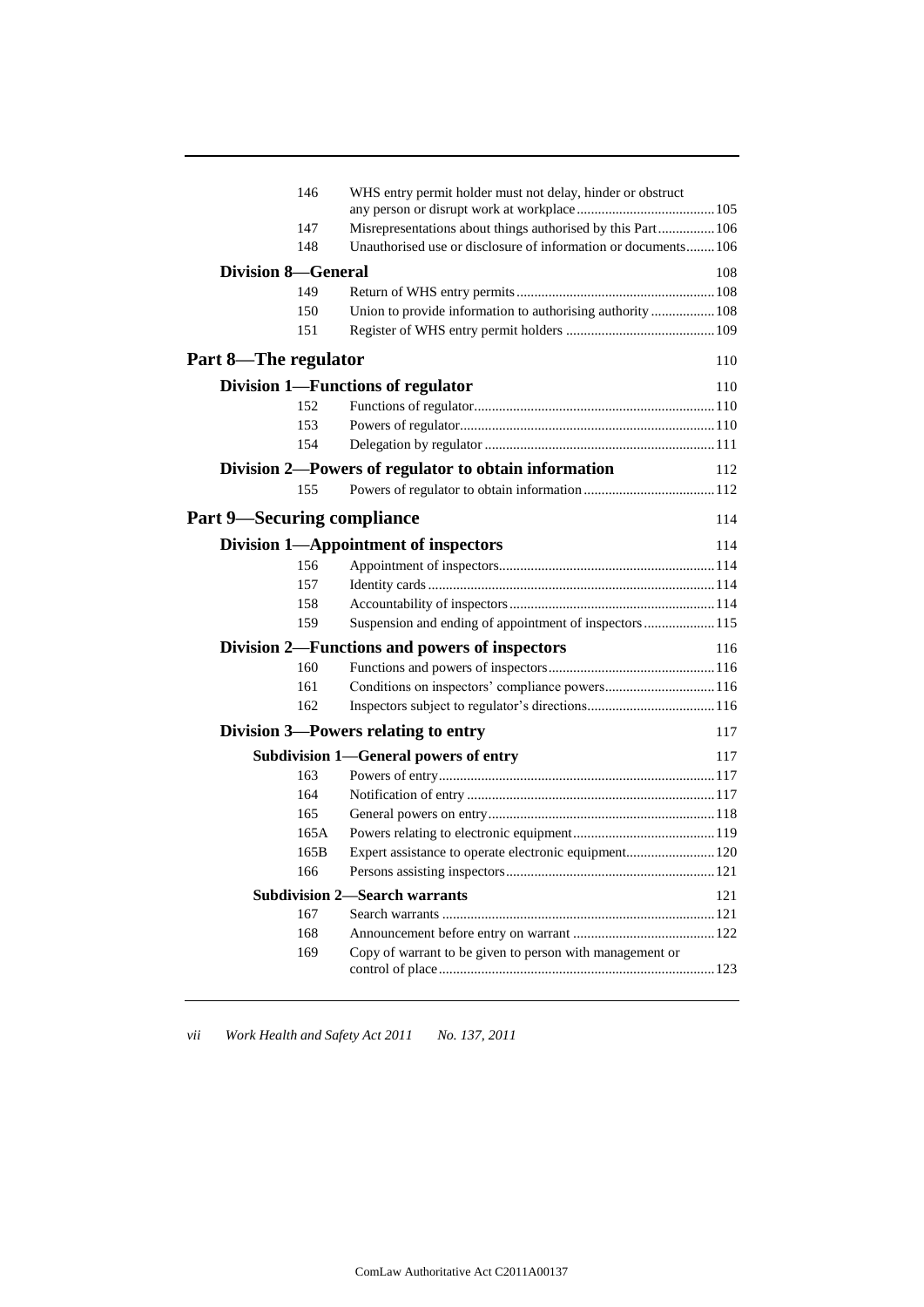|                                       | <b>Subdivision 3—Limitation on entry powers</b>               | 123 |
|---------------------------------------|---------------------------------------------------------------|-----|
| 170                                   |                                                               |     |
|                                       | Subdivision 4-Specific powers on entry                        | 123 |
| 171                                   | Power to require production of documents and answers to       |     |
|                                       |                                                               |     |
| 172                                   | Abrogation of privilege against self-incrimination 124        |     |
| 173                                   |                                                               |     |
| 174                                   |                                                               |     |
| 175                                   |                                                               |     |
| 176                                   | Inspector's power to seize dangerous workplaces and things126 |     |
| 177                                   |                                                               |     |
| 178                                   |                                                               |     |
| 179                                   |                                                               |     |
| 180                                   |                                                               |     |
| 181                                   |                                                               |     |
|                                       | <b>Division 4-Damage and compensation</b>                     | 131 |
| 182                                   |                                                               |     |
| 183                                   |                                                               |     |
| 184                                   |                                                               |     |
| <b>Division 5—Other matters</b>       |                                                               | 133 |
| 185                                   |                                                               |     |
| 186                                   |                                                               |     |
| 187                                   |                                                               |     |
|                                       | Division 6-Offences in relation to inspectors                 | 135 |
| 188                                   |                                                               |     |
| 189                                   |                                                               |     |
| 190                                   | Offence to assault, threaten or intimidate inspector 135      |     |
| <b>Part 10—Enforcement measures</b>   |                                                               | 136 |
| <b>Division 1—Improvement notices</b> |                                                               | 136 |
| 191                                   |                                                               |     |
| 192                                   |                                                               |     |
| 193                                   |                                                               |     |
| 194                                   | Extension of time for compliance with improvement notices 137 |     |
| <b>Division 2-Prohibition notices</b> |                                                               | 138 |
| 195                                   |                                                               |     |
| 196                                   |                                                               |     |
| 197                                   |                                                               |     |
|                                       |                                                               |     |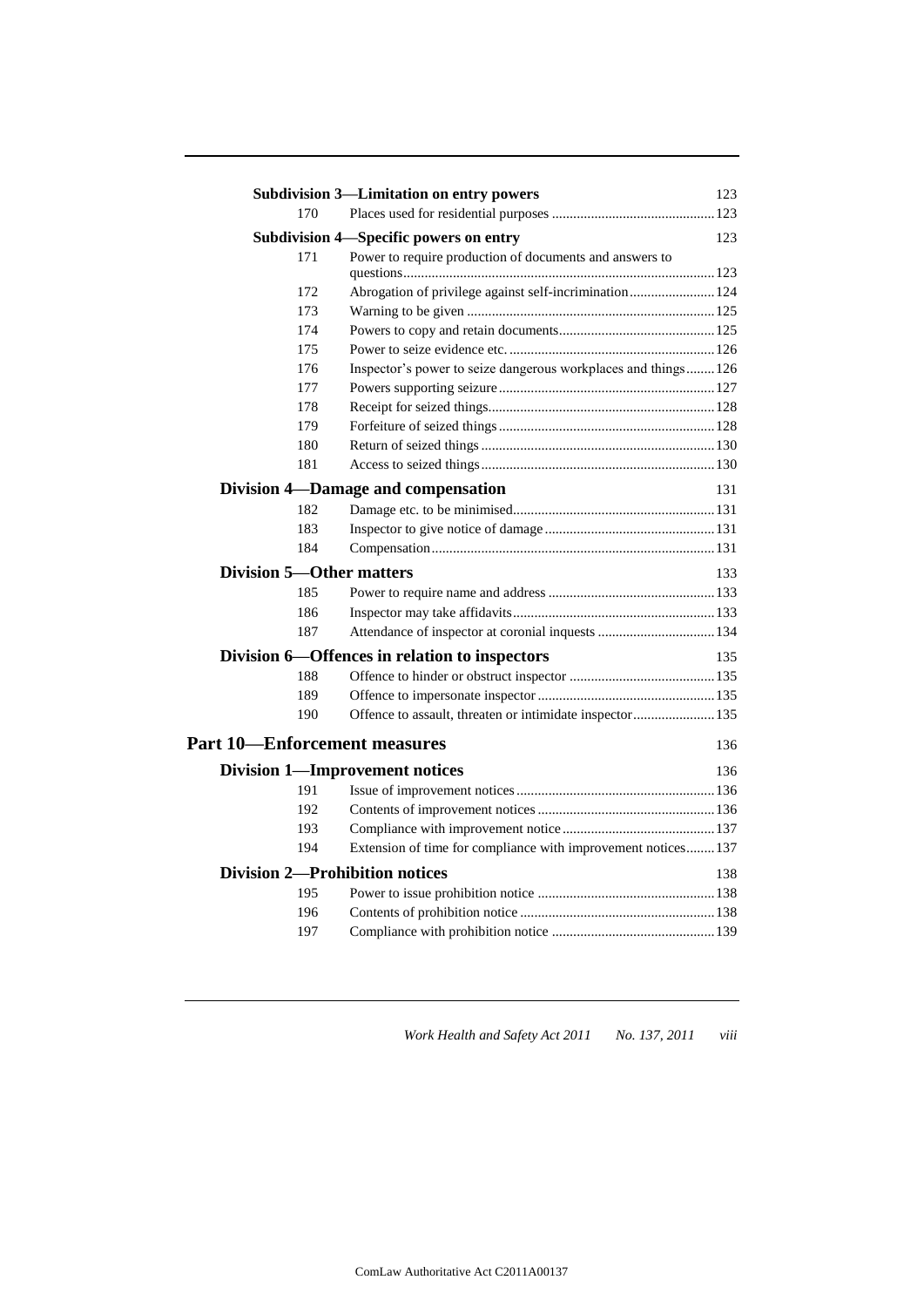|                                    | <b>Division 3-Non-disturbance notices</b>                 | 140 |
|------------------------------------|-----------------------------------------------------------|-----|
| 198                                |                                                           |     |
| 199                                |                                                           |     |
| 200                                |                                                           |     |
| 201                                |                                                           |     |
|                                    | Division 4—General requirements applying to notices       | 142 |
| 202                                |                                                           |     |
| 203                                |                                                           |     |
| 204                                |                                                           |     |
| 205                                |                                                           |     |
| 206                                |                                                           |     |
| 207                                |                                                           |     |
| 208                                |                                                           |     |
| 209                                |                                                           |     |
| 210                                |                                                           |     |
| Division 5—Remedial action         |                                                           | 145 |
| 211                                |                                                           |     |
| 212                                | Power of the regulator to take other remedial action  145 |     |
| 213                                |                                                           |     |
| <b>Division 6-Injunctions</b>      |                                                           | 146 |
| 214                                |                                                           |     |
| 215                                |                                                           |     |
|                                    | Part 11—Enforceable undertakings                          | 147 |
| 216                                |                                                           |     |
| 217                                |                                                           |     |
| 218                                |                                                           |     |
| 219                                |                                                           |     |
| 220                                |                                                           |     |
| 221                                | Withdrawal or variation of WHS undertaking 148            |     |
| 222                                |                                                           |     |
| <b>Part 12-Review of decisions</b> |                                                           | 150 |
|                                    | <b>Division 1—Reviewable decisions</b>                    | 150 |
| 223                                |                                                           |     |
| <b>Division 2-Internal review</b>  |                                                           | 155 |
| 224                                |                                                           |     |
| 225                                |                                                           |     |
| 226                                |                                                           |     |
| 227                                |                                                           |     |
|                                    |                                                           |     |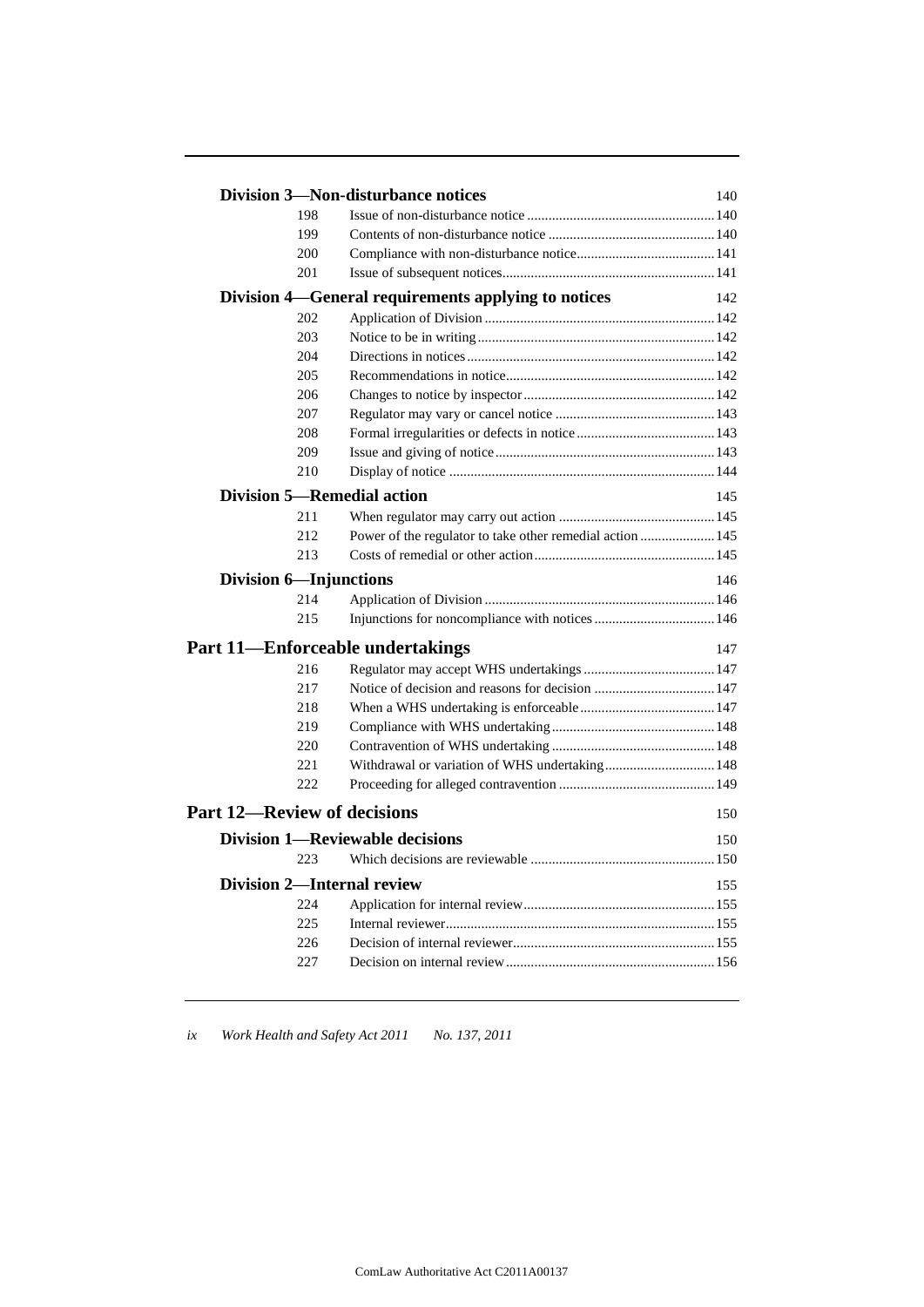| 228                                  | Stays of reviewable decisions on internal review  156            |     |
|--------------------------------------|------------------------------------------------------------------|-----|
| <b>Division 3—External review</b>    |                                                                  | 158 |
| 229                                  |                                                                  |     |
| Part 13—Legal proceedings            |                                                                  | 159 |
| <b>Division 1-General matters</b>    |                                                                  | 159 |
| 230                                  |                                                                  |     |
| 231                                  |                                                                  |     |
| 232                                  |                                                                  |     |
| 233                                  | Multiple contraventions of health and safety duty provision  162 |     |
|                                      | <b>Division 2-Sentencing for offences</b>                        | 163 |
| 234                                  |                                                                  |     |
| 235                                  |                                                                  |     |
| 236                                  |                                                                  |     |
| 237                                  |                                                                  |     |
| 238                                  |                                                                  |     |
| 239                                  | Release on the giving of a court-ordered WHS undertaking 165     |     |
| 240                                  |                                                                  |     |
| 241                                  |                                                                  |     |
| 242                                  |                                                                  |     |
|                                      | <b>Division 3-Infringement notices</b>                           | 167 |
| 243                                  |                                                                  |     |
| 243A                                 |                                                                  |     |
| 243B                                 |                                                                  |     |
| 243C                                 |                                                                  |     |
| 243D                                 |                                                                  |     |
| 243E                                 |                                                                  |     |
|                                      | Division 4-Offences by bodies corporate                          | 173 |
| 244                                  |                                                                  |     |
|                                      | <b>Division 5—The Commonwealth</b>                               | 174 |
| 245                                  |                                                                  |     |
| 246                                  | WHS civil penalty provisions and the Commonwealth  174           |     |
| 247                                  |                                                                  |     |
| 248                                  |                                                                  |     |
| <b>Division 6-Public authorities</b> |                                                                  | 177 |
| 249                                  | Application to public authorities that are bodies corporate 177  |     |
| 250                                  |                                                                  |     |
| 251                                  |                                                                  |     |
| 252                                  |                                                                  |     |
|                                      |                                                                  |     |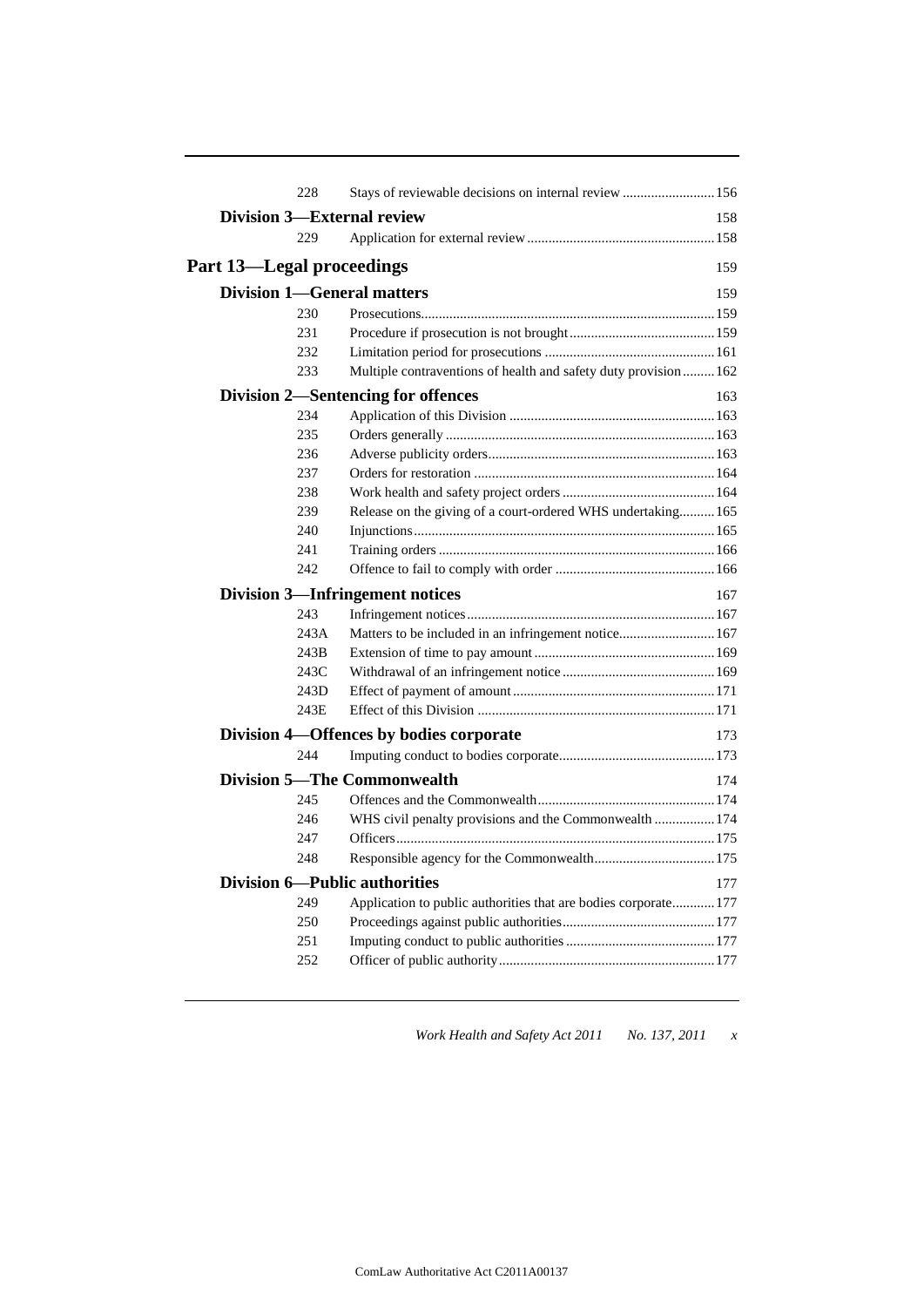| 253                                  | Proceedings against successors to public authorities  178                                                    |     |
|--------------------------------------|--------------------------------------------------------------------------------------------------------------|-----|
|                                      | Division 7—WHS civil penalty provisions                                                                      | 179 |
| 254                                  | When is a provision a WHS civil penalty provision  179                                                       |     |
| 255                                  | Proceedings for contravention of WHS civil penalty                                                           |     |
| 256                                  | Involvement in contravention treated in same way as actual                                                   |     |
| 257                                  | Contravening a civil penalty provision is not an offence 180                                                 |     |
| 258                                  | Civil proceeding rules and procedure to apply  180                                                           |     |
| 259                                  | Proceeding for a contravention of a WHS civil penalty                                                        |     |
| 260                                  | Proceeding may be brought by the regulator or an inspector180                                                |     |
| 261                                  | Limitation period for WHS civil penalty proceedings 181                                                      |     |
| 262                                  |                                                                                                              |     |
| 263                                  |                                                                                                              |     |
| 264                                  | Criminal proceedings during civil proceedings  181                                                           |     |
| 265                                  | Criminal proceedings after civil proceedings  181                                                            |     |
| 266                                  | Evidence given in proceedings for contravention of WHS<br>civil penalty provision not admissible in criminal |     |
|                                      | Division 8—Civil liability not affected by this Act                                                          | 183 |
| 267                                  |                                                                                                              |     |
| <b>Part 14–General</b>               |                                                                                                              | 184 |
| <b>Division 1-General provisions</b> |                                                                                                              | 184 |
| 268                                  | Offence to give false or misleading information 184                                                          |     |
| 269                                  | Act does not affect legal professional privilege 184                                                         |     |
| 270                                  |                                                                                                              |     |
| 271                                  |                                                                                                              |     |
| 272                                  |                                                                                                              |     |
| 273                                  |                                                                                                              |     |
| 273A                                 |                                                                                                              |     |
| 273B                                 | Application of the Legislative Instruments Act 2003  188                                                     |     |
| Division 2—Codes of practice         |                                                                                                              | 189 |
| 274                                  |                                                                                                              |     |
| 275                                  |                                                                                                              |     |
|                                      | <b>Division 3—Regulation-making powers</b>                                                                   | 190 |
| 276                                  |                                                                                                              |     |
|                                      |                                                                                                              |     |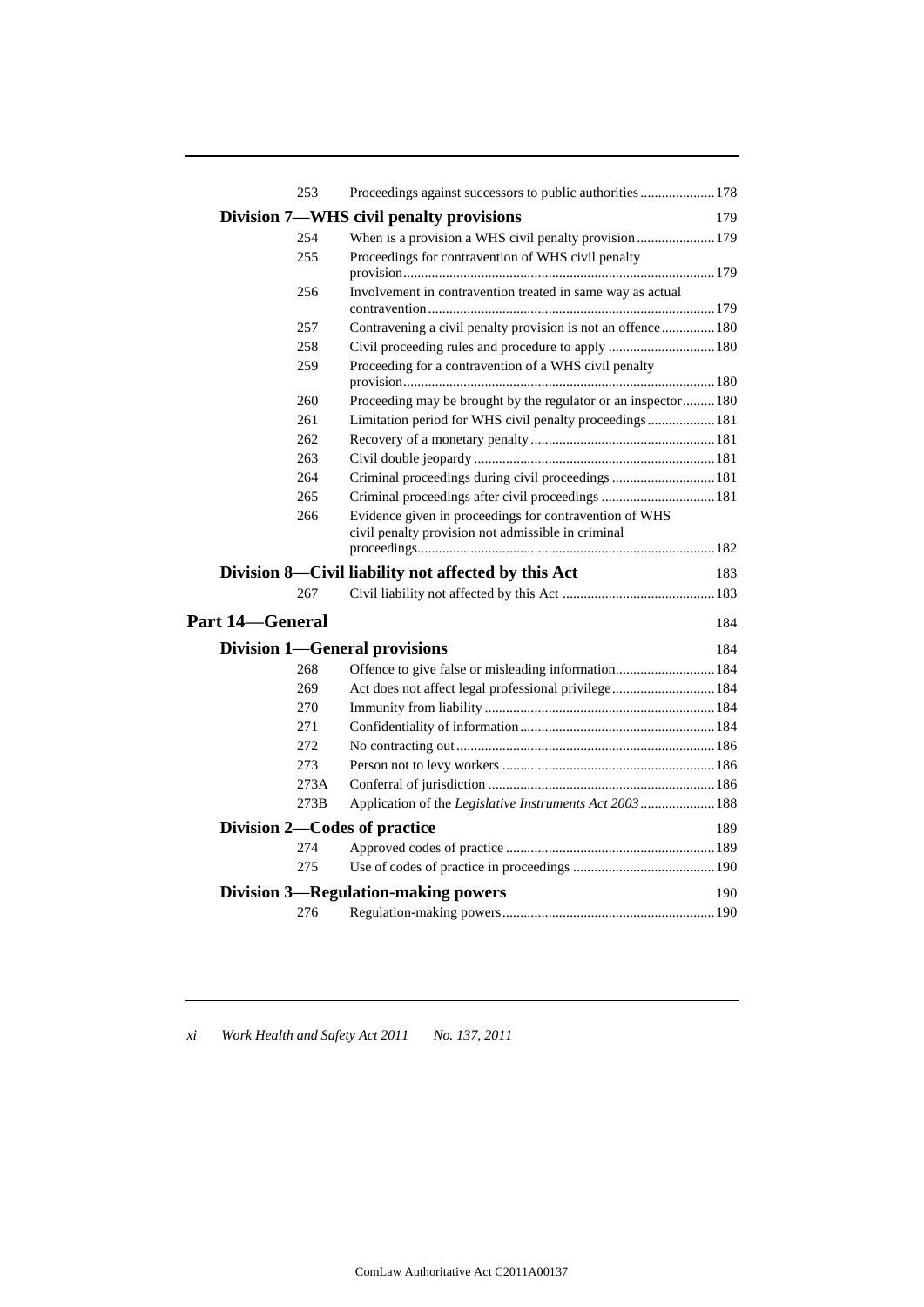|                              |                | Schedule 1—Application of Act to dangerous goods<br>and high risk plant              | 192 |
|------------------------------|----------------|--------------------------------------------------------------------------------------|-----|
|                              |                | Schedule 2—The regulator and local tripartite<br>consultation arrangements and other |     |
|                              |                | local arrangements                                                                   | 193 |
| <b>Part 1-Preliminary</b>    |                |                                                                                      | 193 |
|                              | 1              |                                                                                      |     |
| <b>Part 2-The Commission</b> |                |                                                                                      | 194 |
|                              | 2              |                                                                                      |     |
|                              |                |                                                                                      |     |
| <b>Part 3-Comcare</b>        |                |                                                                                      | 195 |
|                              | 3              |                                                                                      |     |
| Part 4—Other persons         |                |                                                                                      | 196 |
|                              | 4              |                                                                                      |     |
|                              |                | <b>Schedule 3-Regulation-making powers</b>                                           | 197 |
|                              | 1              |                                                                                      |     |
|                              | $\overline{2}$ |                                                                                      |     |
|                              | 3              |                                                                                      |     |
|                              | 4              |                                                                                      |     |
|                              | 5              |                                                                                      |     |
|                              | 6              |                                                                                      |     |
|                              | 7              |                                                                                      |     |
|                              | 8              |                                                                                      |     |
|                              | 9              | Health and safety committees and health and safety                                   |     |
|                              | 10             |                                                                                      |     |
|                              | 11             |                                                                                      |     |
|                              | 12             |                                                                                      |     |
|                              | 13             |                                                                                      |     |
|                              | 14             |                                                                                      |     |
|                              |                |                                                                                      |     |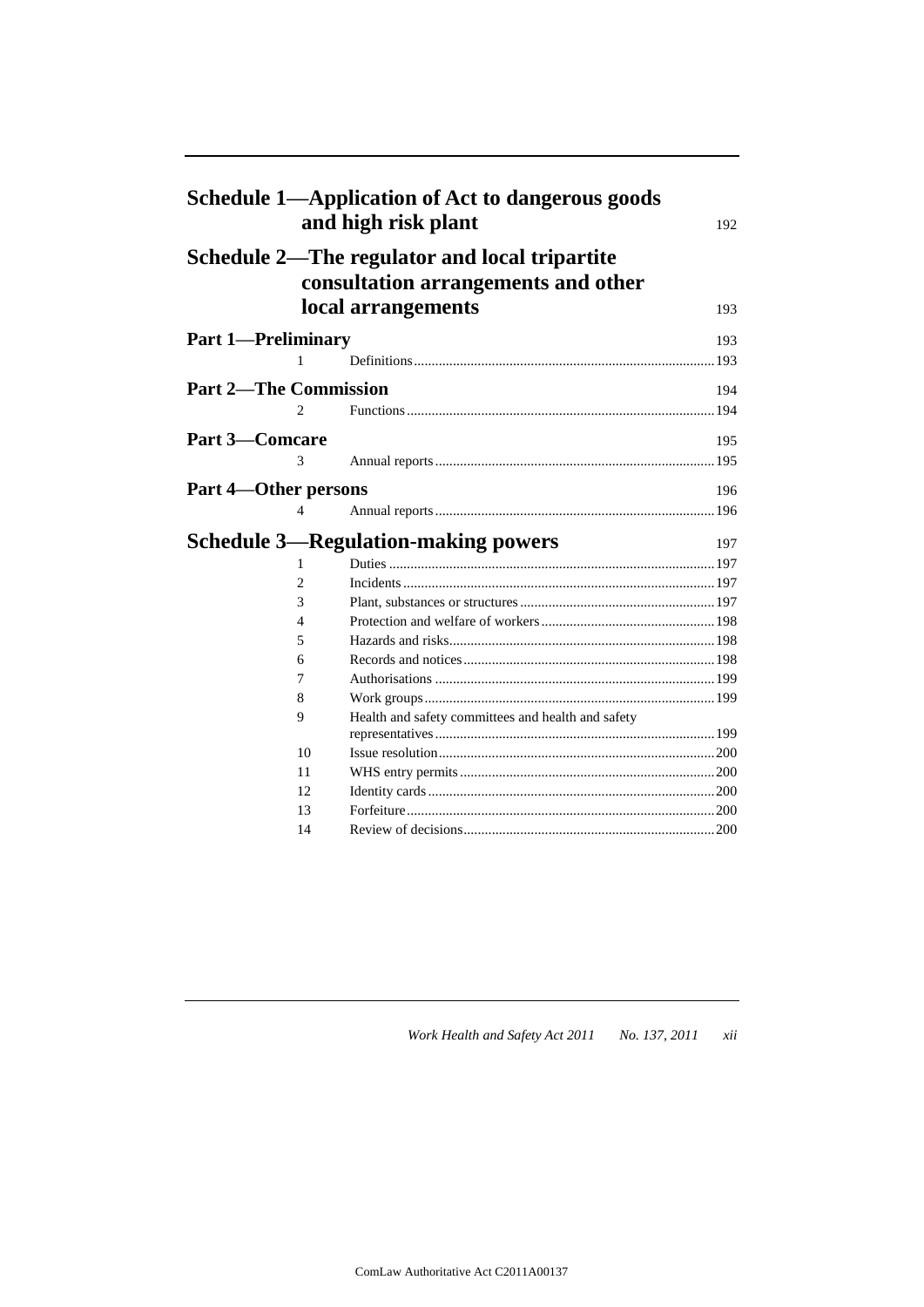

# **Work Health and Safety Act 2011**

**No. 137, 2011**

## **An Act relating to work health and safety, and for related purposes**

[*Assented to 29 November 2011*]

The Parliament of Australia enacts:

## **Part 1—Preliminary**

### **Division 1—Introduction**

### **1 Short title**

This Act may be cited as the *Work Health and Safety Act 2011*.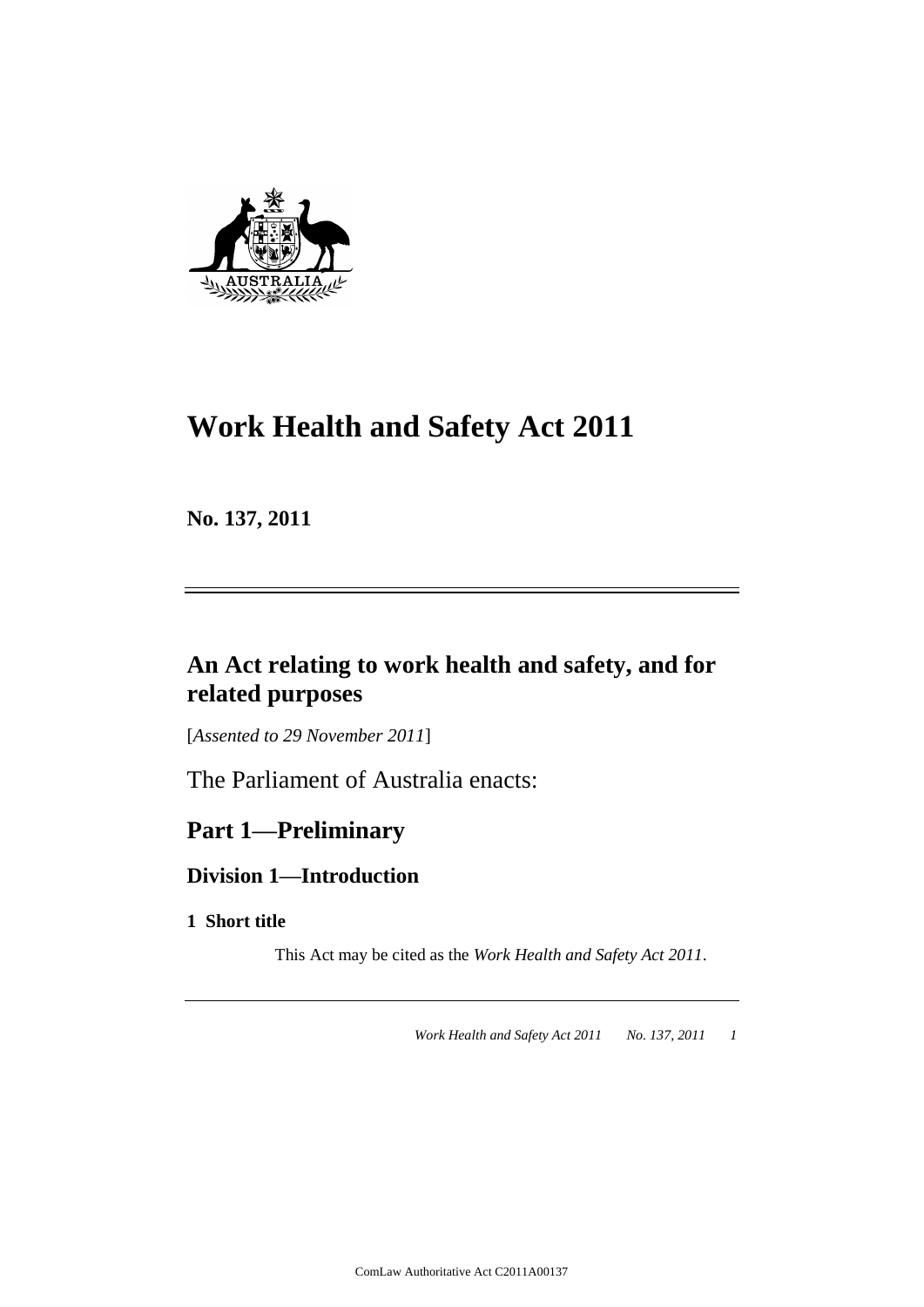**Part 1** Preliminary **Division 1** Introduction

Section 2

### **2 Commencement**

This Act commences on 1 January 2012.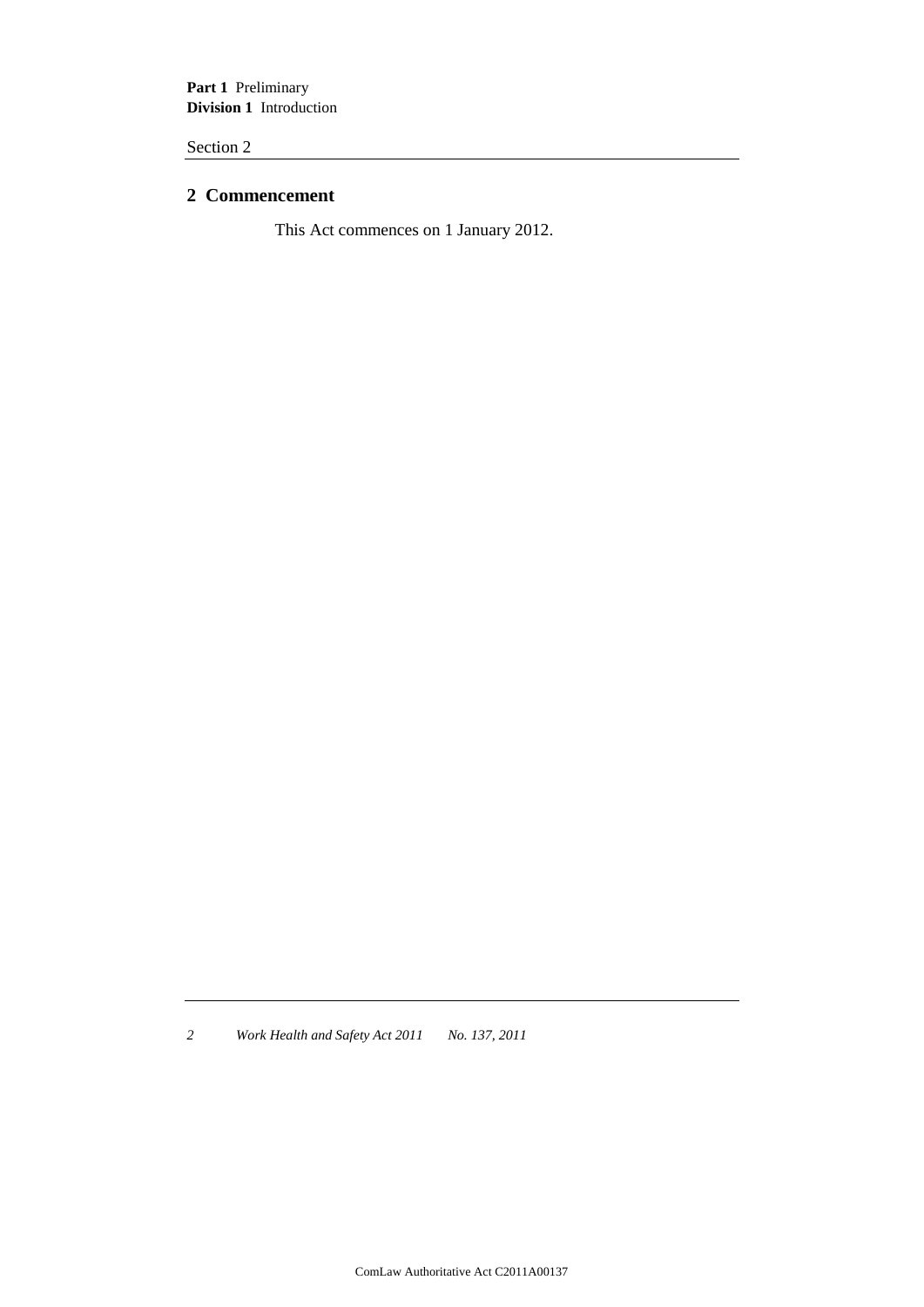### **Division 2—Object**

### **3 Object**

- (1) The main object of this Act is to provide for a balanced and nationally consistent framework to secure the health and safety of workers and workplaces by:
	- (a) protecting workers and other persons against harm to their health, safety and welfare through the elimination or minimisation of risks arising from work; and
	- (b) providing for fair and effective workplace representation, consultation, co-operation and issue resolution in relation to work health and safety; and
	- (c) encouraging unions and employer organisations to take a constructive role in promoting improvements in work health and safety practices, and assisting persons conducting businesses or undertakings and workers to achieve a healthier and safer working environment; and
	- (d) promoting the provision of advice, information, education and training in relation to work health and safety; and
	- (e) securing compliance with this Act through effective and appropriate compliance and enforcement measures; and
	- (f) ensuring appropriate scrutiny and review of actions taken by persons exercising powers and performing functions under this Act; and
	- (g) providing a framework for continuous improvement and progressively higher standards of work health and safety; and
	- (h) maintaining and strengthening the national harmonisation of laws relating to work health and safety and to facilitate a consistent national approach to work health and safety in this jurisdiction.
- (2) In furthering subsection  $(1)(a)$ , regard must be had to the principle that workers and other persons should be given the highest level of protection against harm to their health, safety and welfare from hazards and risks arising from work as is reasonably practicable.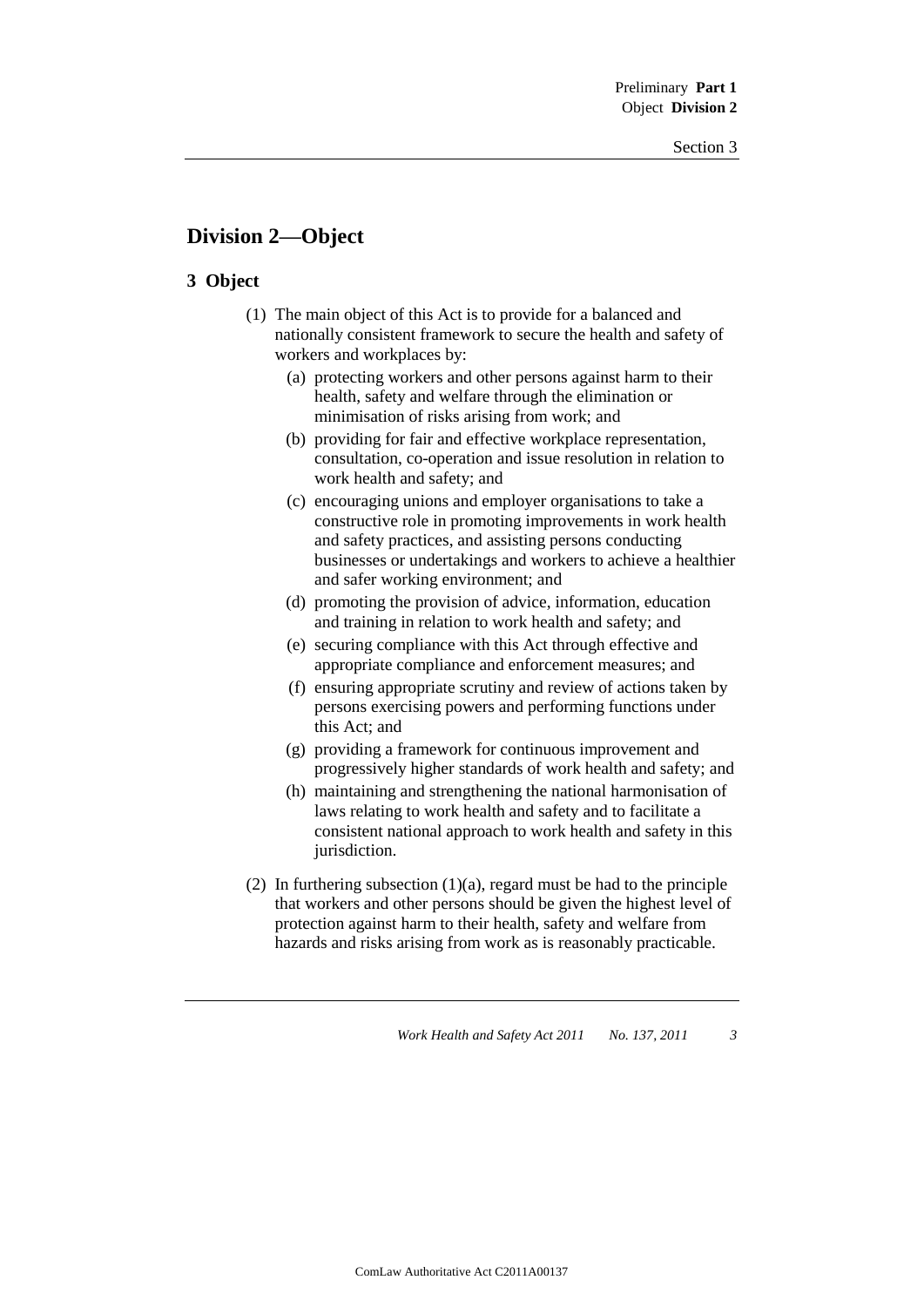**Part 1** Preliminary **Division 3** Interpretation

Section 4

### **Division 3—Interpretation**

### **Subdivision 1—Definitions**

### **4 Definitions**

In this Act:

*approved code of practice* means a code of practice approved under Part 14.

*Australia*, when used in its geographical sense, includes the external Territories.

*authorised*, in Part 4—see section 40.

*authorising authority* means Fair Work Australia.

*Category 1 offence*—see section 31.

*Category 2 offence*—see section 32.

*Category 3 offence*—see section 33.

*Comcare* means the body corporate established under section 68 of the *Safety, Rehabilitation and Compensation Act 1988*.

*Commonwealth* includes any person or body, other than a public authority, that is an agency within the meaning of the *Financial Management and Accountability Act 1997*.

*compliance powers* means the functions and powers conferred on an inspector under this Act.

*condition* includes limitation and restriction.

*construct* includes assemble, erect, reconstruct, reassemble and re-erect.

*corresponding regulator* means a regulator under a corresponding WHS law.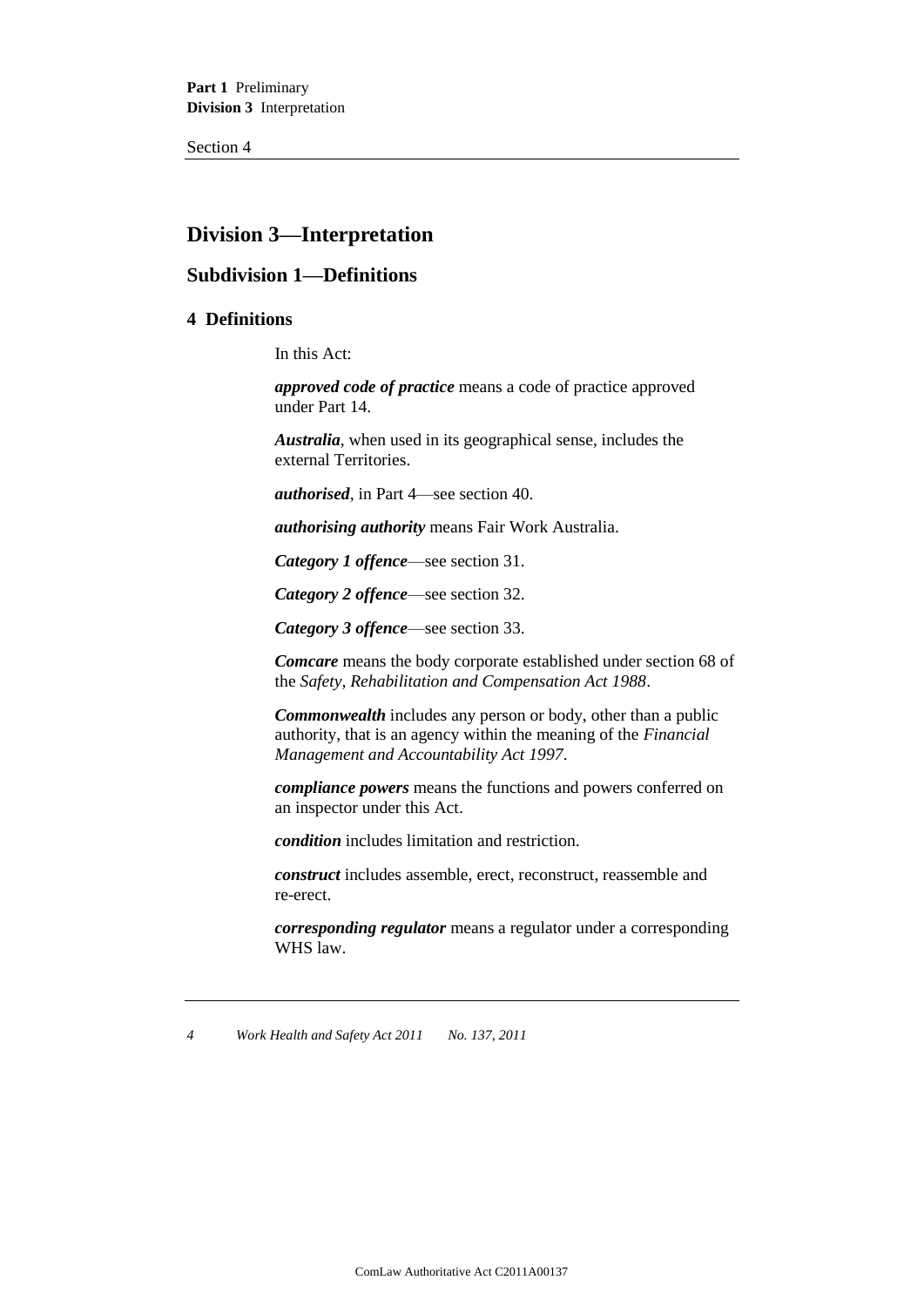*corresponding WHS law* means each of the following:

- (a) the *Work Health and Safety Act 2011* of New South Wales;
- (b) the *Work Health and Safety Act 2011* of Victoria;
- (c) the *Work Health and Safety Act 2011* of Queensland;
- (d) the *Work Health and Safety Act 2011* of Western Australia;
- (e) the *Work Health and Safety Act 2011* of South Australia;
- (f) the *Work Health and Safety Act 2011* of Tasmania;
- (g) the *Work Health and Safety Act 2011* of the Australian Capital Territory;
- (h) the *Work Health and Safety Act 2011* of the Northern Territory;
- (i) any other law of a State or Territory prescribed by the regulations.

*court* means:

- (a) the Federal Court of Australia; and
- (b) the Federal Magistrates Court; and
- (c) the Supreme Court of a State or of the Australian Capital Territory or the Northern Territory; and
- (d) a court of a State or Territory prescribed by the regulations for the purposes of section 273A.

*dangerous incident*, in Part 3—see section 37.

*demolition* includes deconstruction.

*design*, in relation to plant, a substance or a structure includes:

- (a) design of part of the plant, substance or structure; and
- (b) redesign or modify a design.

*disclose*, in relation to information, includes divulge or communicate to any person or publish.

*discriminatory conduct*, in Part 6—see section 105.

*document* includes record.

*emergency services worker* means:

(a) a member of 1 of the following: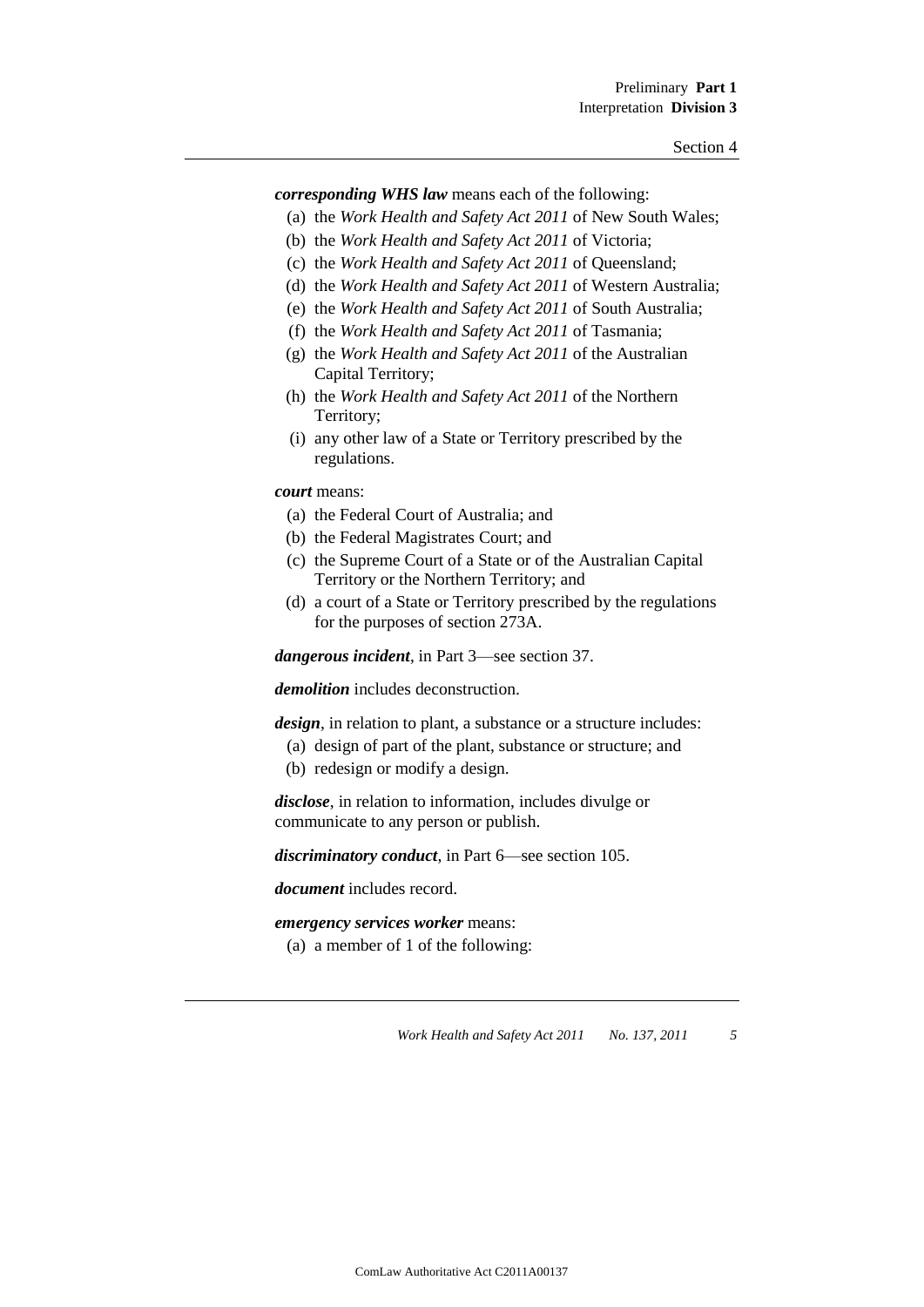- (i) a police force or service;
- (ii) a fire service;
- (iii) an ambulance service;
- (iv) a coast guard service, rescue service or emergency service;
- (v) any other organisation prescribed by the regulations for the purposes of this subparagraph; or
- (b) a member of the Defence Force who is engaged in civil emergency or disaster relief operations; or
- (c) a person who is an emergency services worker under a corresponding WHS law.

*employee record*, in relation to an employee, has the same meaning as it has in the *Privacy Act 1988*.

*employer organisation* means an organisation of employers.

*engage in conduct* means doing an act or omitting to do an act.

*Fair Work Act* means the *Fair Work Act 2009*.

*Fair Work Australia* means the body established under section 575 of the *Fair Work Act 2009*.

*handling* includes transport.

*health* means physical and psychological health.

*health and safety duty*—see section 30.

*health and safety representative*, in relation to a worker, means the health and safety representative elected under Part 5 for the work group of which the worker is a member.

*import* means to bring into the jurisdiction from outside Australia.

*inspector* means an inspector appointed under Part 9.

*internal reviewer* means:

- (a) the regulator; or
- (b) a person appointed by the regulator under section 225.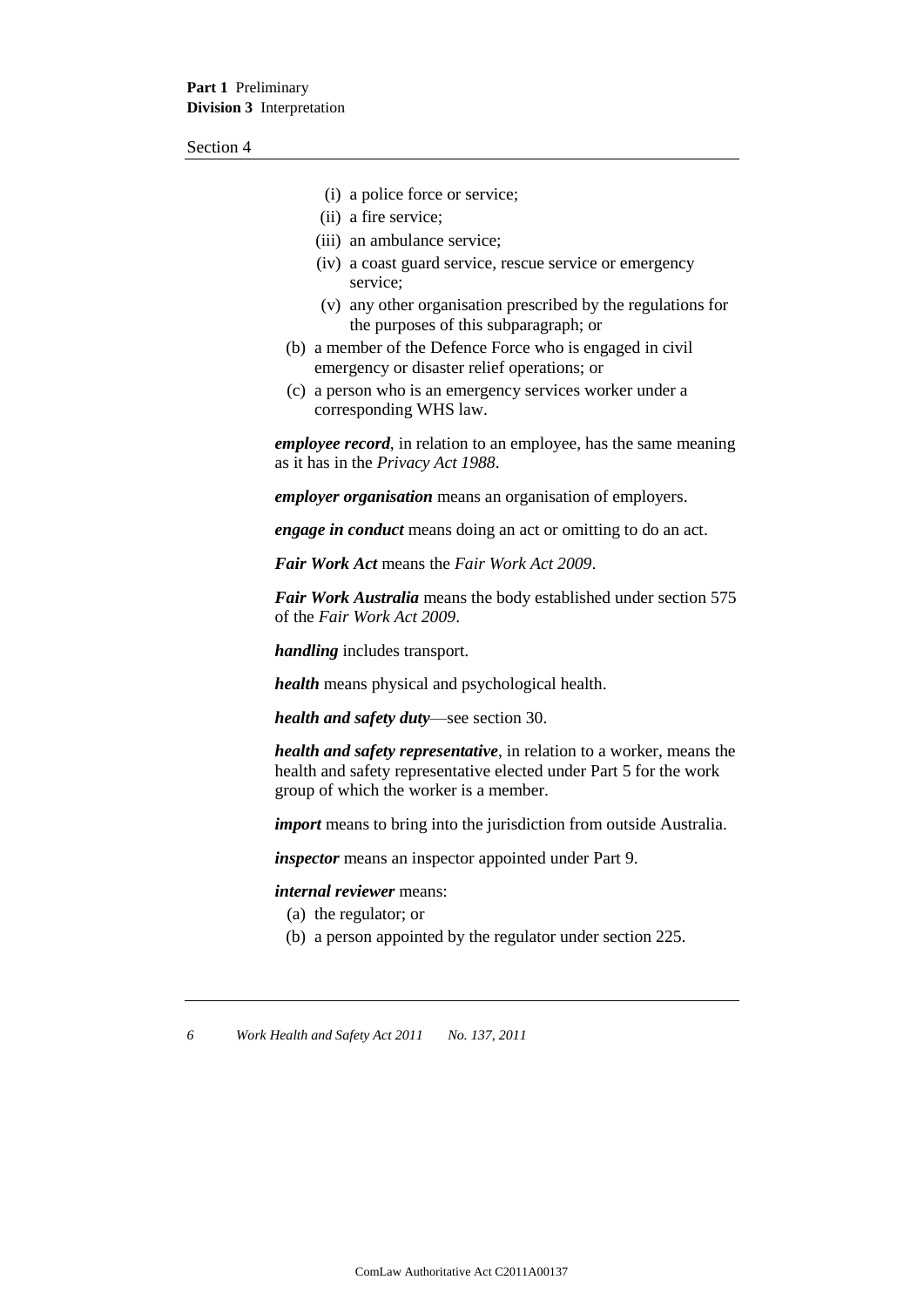*legal practitioner* means a person who is admitted to the legal profession by a federal court or a Supreme Court of a State or Territory.

*local authority* means a local authority under a corresponding WHS law.

*medical treatment* means treatment by a medical practitioner registered or licensed under a State or Territory law that provides for the registration or licensing of medical practitioners.

*modifications* include additions, omissions and substitutions.

*non-Commonwealth licensee* means a body corporate that was a non-Commonwealth licensee for the purposes of the *Occupational Health and Safety Act 1991* immediately before the commencement of this Act.

*notifiable incident*—see section 35.

*officer* means:

- (a) an officer within the meaning of section 9 of the *Corporations Act 2001* other than a partner in a partnership; or
- (b) an officer of the Commonwealth within the meaning of section 247; or
- (c) an officer of a public authority within the meaning of section 252;

other than an elected member of a local authority acting in that capacity.

*official of a union*, in Part 7—see section 116.

*person conducting a business or undertaking*—see section 5.

*personal information* has the same meaning as it has in the *Privacy Act 1988*.

*plant* includes:

- (a) any machinery, equipment, appliance, container, implement and tool; and
- (b) any component of any of those things; and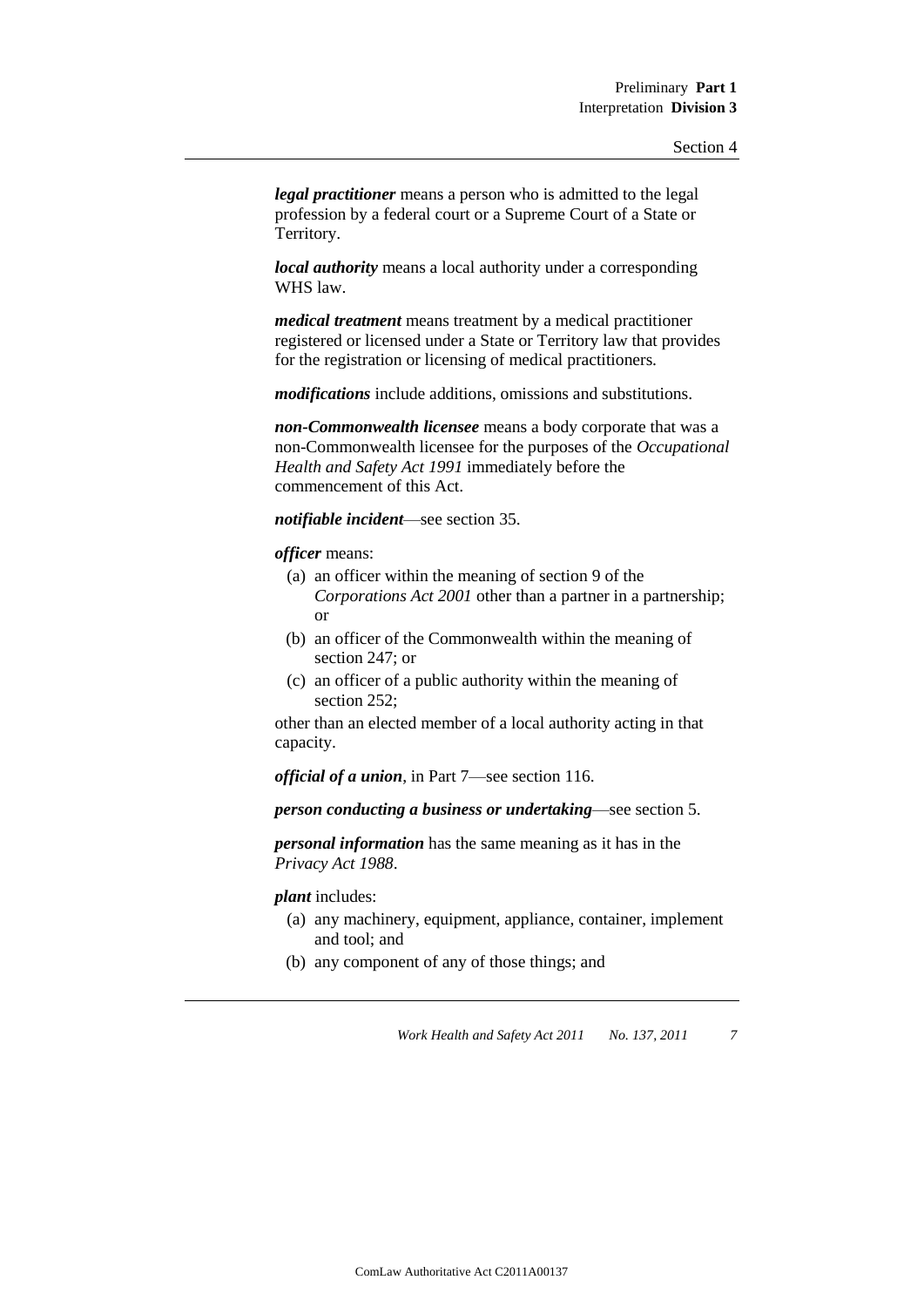#### Section 4

(c) anything fitted or connected to any of those things.

*prohibited reason*, in Part 6—see section 106.

#### *public authority* means:

- (a) a body corporate established for a public purpose by or under a law of the Commonwealth or a law of a Territory (other than the Australian Capital Territory, the Northern Territory or Norfolk Island), but does not include a body corporate prescribed by the regulations to be a body corporate to which this Act does not apply; and
- (b) a Commonwealth company within the meaning of the *Commonwealth Authorities and Companies Act 1997*, other than a Commonwealth company prescribed by the regulations to be a Commonwealth company to which this Act does not apply; and
- (c) a body corporate prescribed by the regulations to be a public authority for the purposes of this Act.

*reasonably practicable*, in relation to a duty to ensure health and safety—see section 18.

*regulator* means Comcare.

*relevant person* conducting a business or undertaking, in Part 7 see section 116.

*relevant State or Territory industrial law*, in Part 7—see section 116.

*relevant union*, in Part 7—see section 116.

*relevant worker*, in Part 7—see section 116.

*representative*, in relation to a worker, means:

- (a) the health and safety representative for the worker; or
- (b) a union representing the worker; or
- (c) any other person the worker authorises to represent him or her.

*serious injury or illness*, in Part 3—see section 36.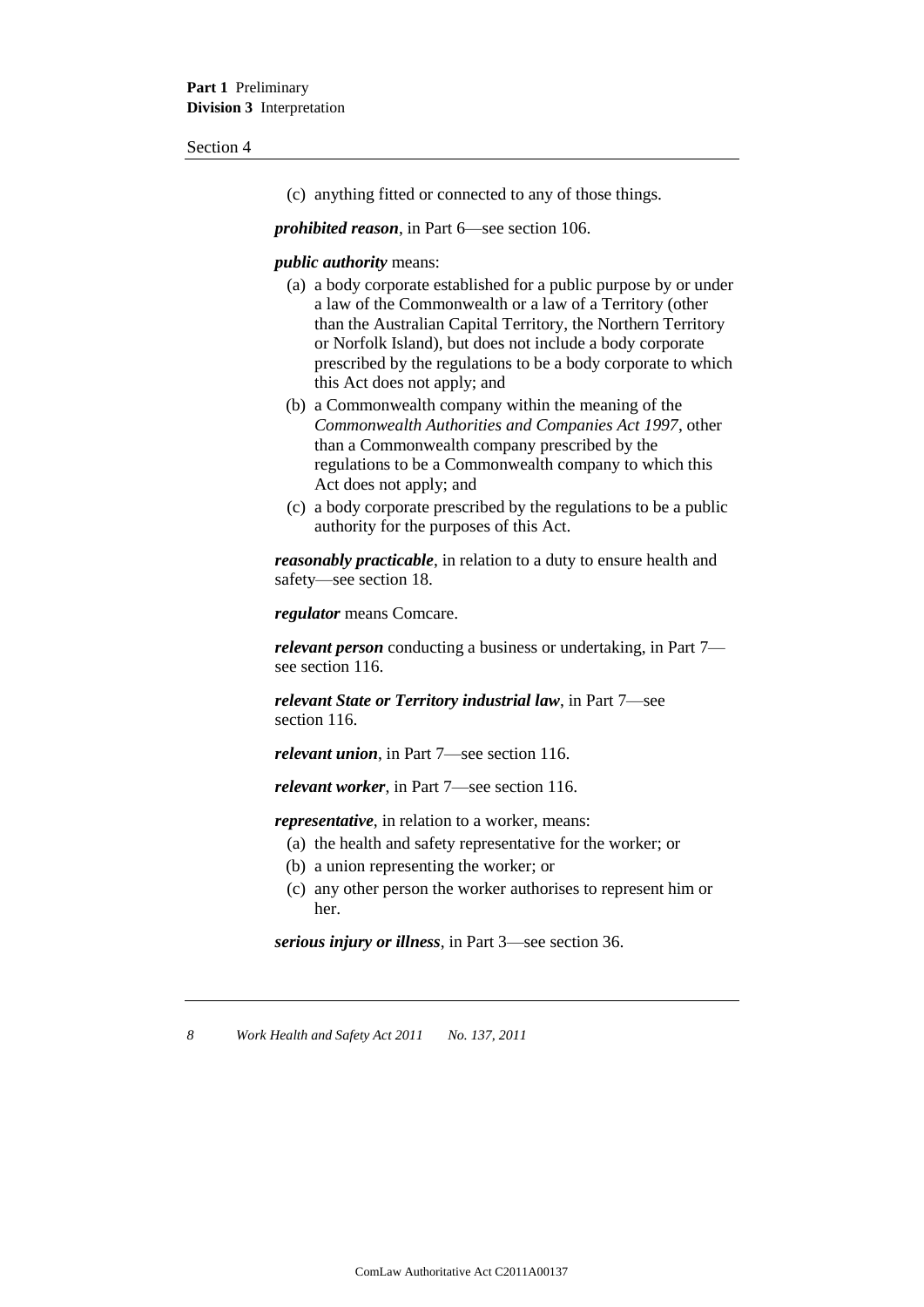*State* includes the Australian Capital Territory and the Northern Territory.

*State or Territory industrial law* has the same meaning as it has in the Fair Work Act.

*structure* means anything that is constructed, whether fixed or moveable, temporary or permanent, and includes:

- (a) buildings, masts, towers, framework, pipelines, transport infrastructure and underground works (shafts or tunnels); and
- (b) any component of a structure; and
- (c) part of a structure.

*substance* means any natural or artificial substance, whether in the form of a solid, liquid, gas or vapour.

*supply*—see section 6.

*this Act* includes the regulations.

*union* means:

- (a) an employee organisation that is registered, or taken to be registered, under the *Fair Work (Registered Organisations) Act 2009* of the Commonwealth; or
- (b) an association of employees or independent contractors, or both, that is registered or recognised as such an association (however described) under a State or Territory industrial law.

*volunteer* means a person who is acting on a voluntary basis (irrespective of whether the person receives out-of-pocket expenses).

*WHS entry permit* means a WHS entry permit issued under Part 7 or the equivalent Part of a corresponding WHS law.

*WHS entry permit holder* means a person who holds a WHS entry permit.

*WHS undertaking* means an undertaking given under section 216(1).

*work group* means a work group determined under Part 5.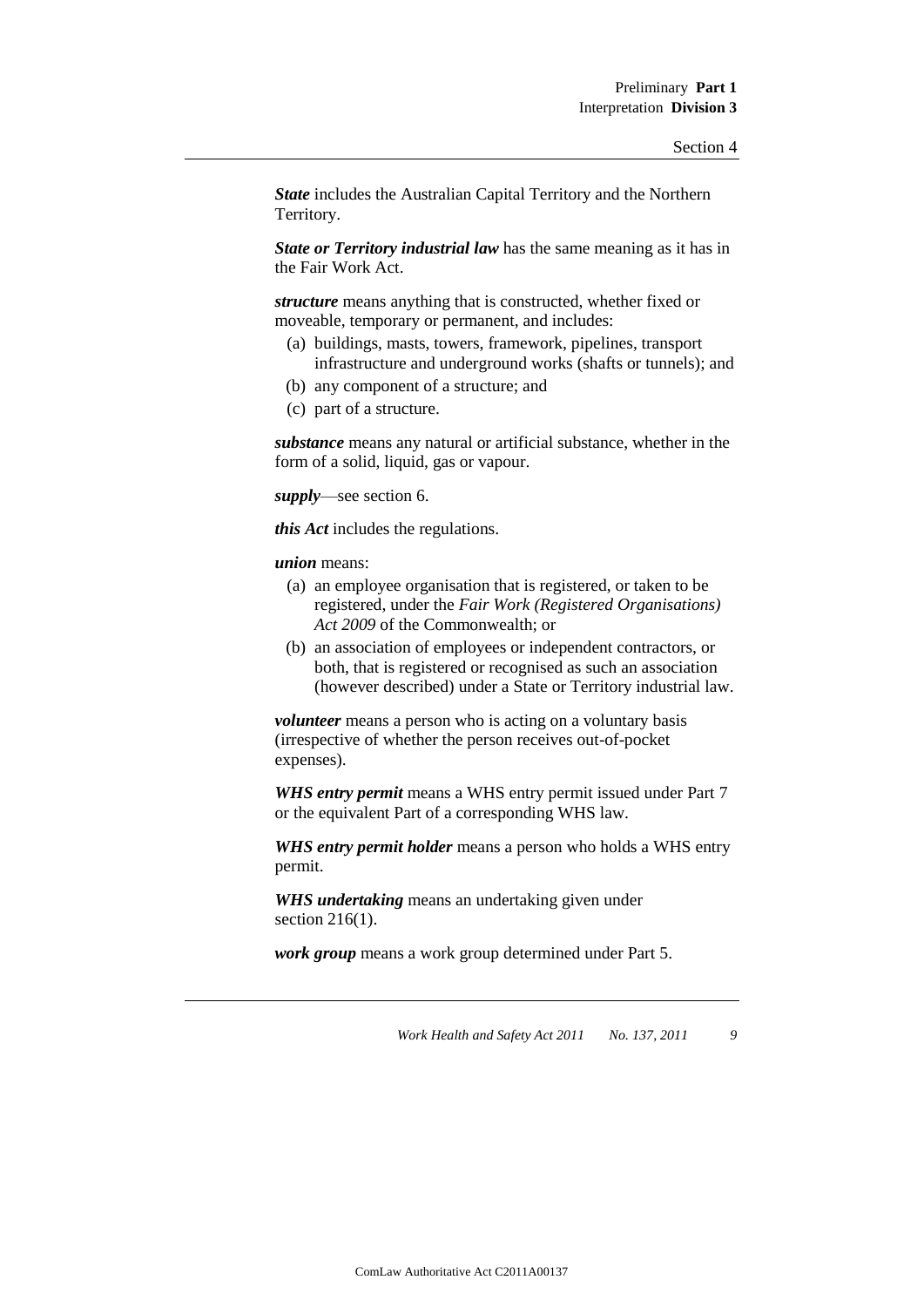Section 5

*worker*—see section 7.

*workplace*—see section 8.

### **Subdivision 2—Other important terms**

### **5 Meaning of** *person conducting a business or undertaking*

- (1) For the purposes of this Act, a *person conducts a business or undertaking*:
	- (a) whether the person conducts the business or undertaking alone or with others; and
	- (b) whether or not the business or undertaking is conducted for profit or gain.
- (2) A business or undertaking conducted by a person includes a business or undertaking conducted by a partnership or an unincorporated association.
- (3) If a business or undertaking is conducted by a partnership (other than an incorporated partnership), a reference in this Act to a person conducting the business or undertaking is to be read as a reference to each partner in the partnership.
- (4) A person does not conduct a business or undertaking to the extent that the person is engaged solely as a worker in, or as an officer of, that business or undertaking.
- (5) An elected member of a local authority does not in that capacity conduct a business or undertaking.
- (6) The regulations may specify the circumstances in which a person may be taken not to be a person who conducts a business or undertaking for the purposes of this Act or any provision of this Act.
- (7) A volunteer association does not conduct a business or undertaking for the purposes of this Act.
- (8) In this section, *volunteer association* means a group of volunteers working together for 1 or more community purposes where none of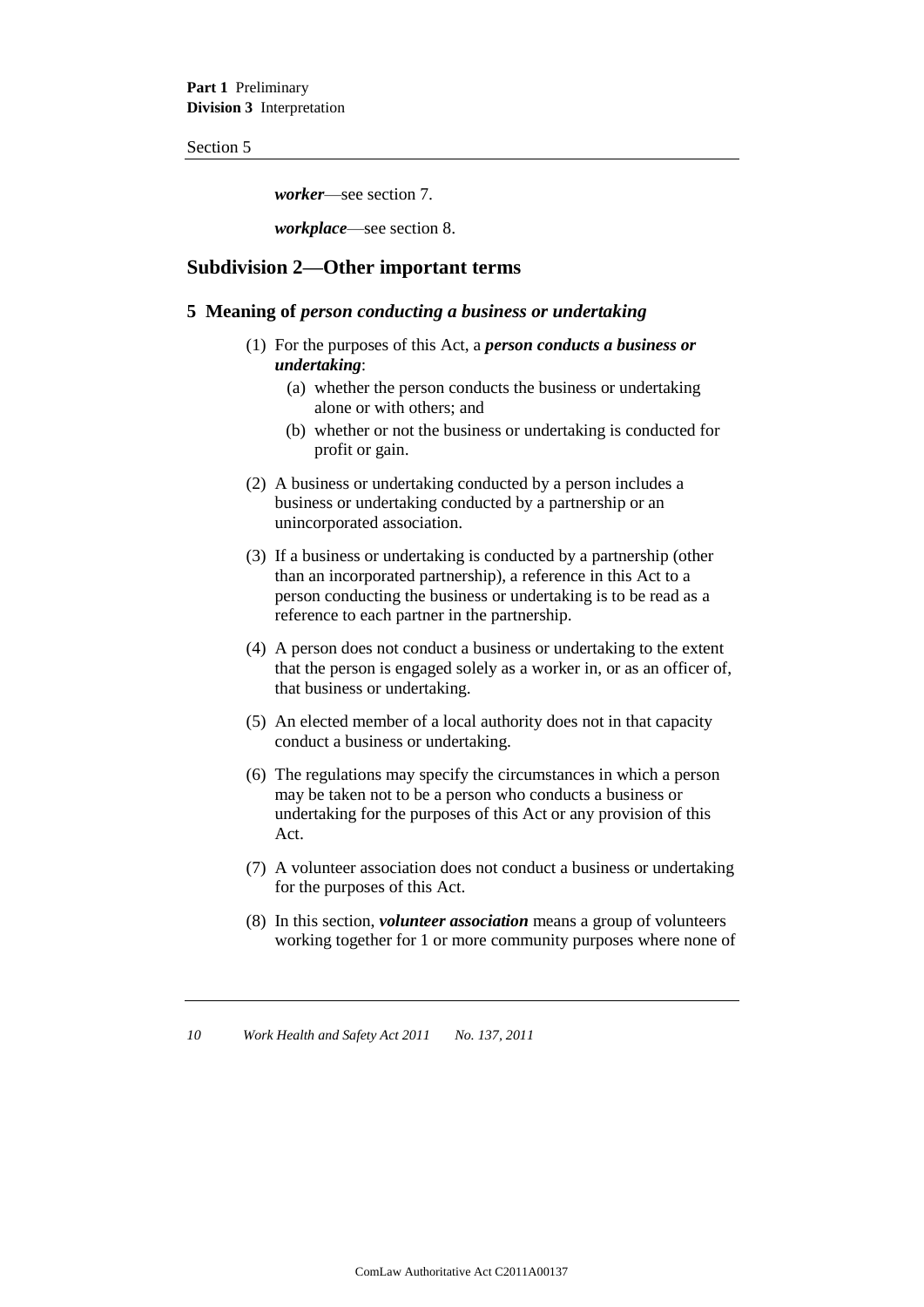the volunteers, whether alone or jointly with any other volunteers, employs any person to carry out work for the volunteer association.

### **6 Meaning of** *supply*

- (1) A *supply* of a thing includes a supply and a resupply of the thing by way of sale, exchange, lease, hire or hire-purchase, whether as principal or agent.
- (2) A supply of a thing occurs on the passing of possession of the thing to the person or an agent of the person to be supplied.
- (3) A supply of a thing does not include:
	- (a) the return of possession of a thing to the owner of the thing at the end of a lease or other agreement; or
	- (b) a prescribed supply.
- (4) A financier is taken not to supply plant, a substance or a structure for the purposes of this Act if:
	- (a) the financier has, in the course of the financier's business as a financier, acquired ownership of, or another right in, the plant, substance or structure on behalf of a customer of the financier; and
	- (b) the action by the financier, that would be a supply but for this subsection, is taken by the financier for, or on behalf of, that customer.
- (5) If subsection (4) applies, the person (other than the financier) who had possession of the plant, substance or structure immediately before the financier's customer obtained possession of the plant, substance or structure is taken for the purposes of this Act to have supplied the plant, substance or structure to the financier's customer.

### **7 Meaning of** *worker*

- (1) A person is a *worker* if the person carries out work in any capacity for a person conducting a business or undertaking, including work as:
	- (a) an employee; or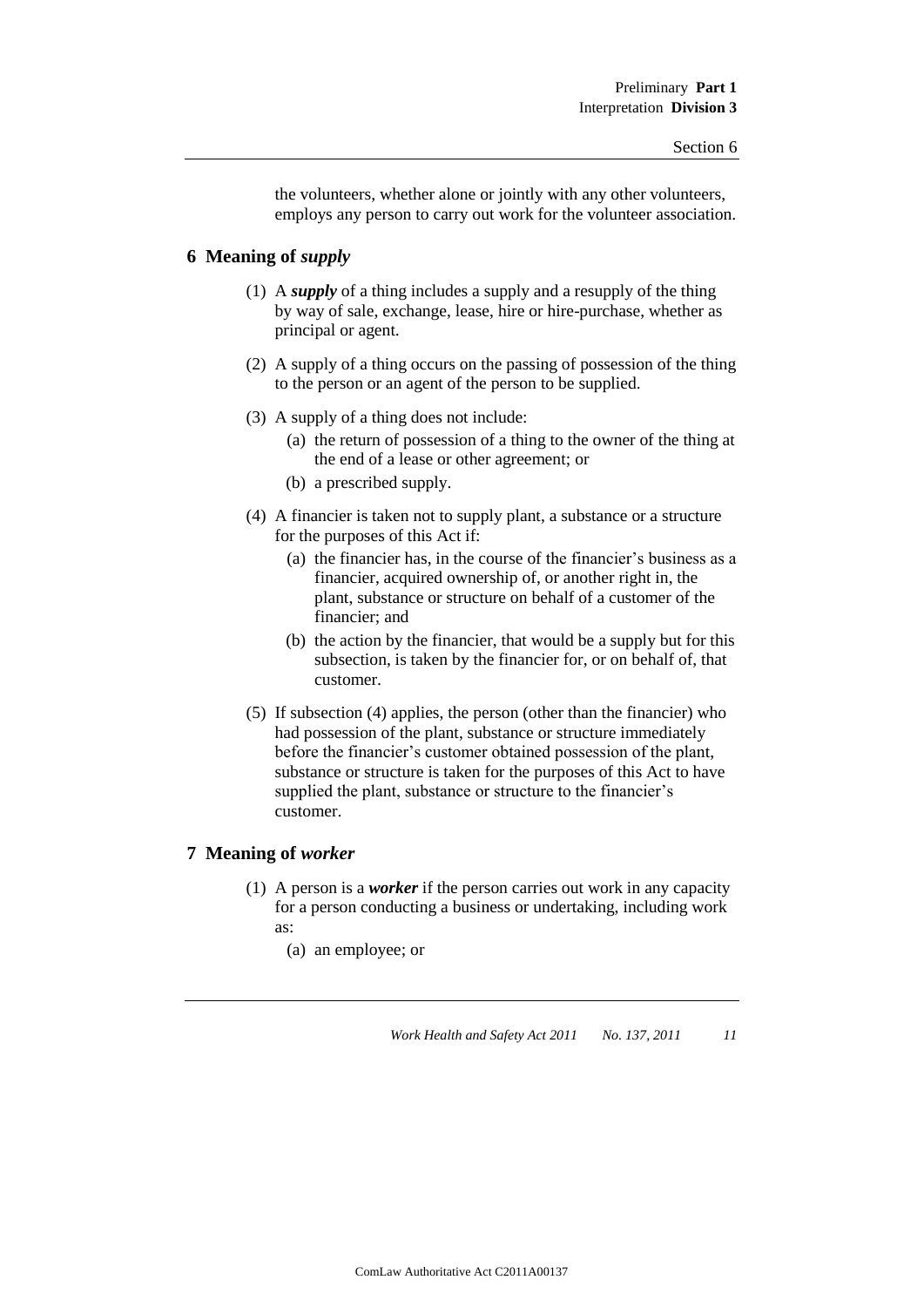Section 7

- (b) a contractor or subcontractor; or
- (c) an employee of a contractor or subcontractor; or
- (d) an employee of a labour hire company who has been assigned to work in the person's business or undertaking; or
- (e) an outworker; or
- (f) an apprentice or trainee; or
- (g) a student gaining work experience; or
- (h) a volunteer; or
- (i) a person of a prescribed class.
- (2) For the purposes of this Act, the Commissioner of the Australian Federal Police, a Deputy Commissioner of the Australian Federal Police or an AFP employee (all within the meaning of the *Australian Federal Police Act 1979*) is:
	- (a) a worker; and
	- (b) at work throughout the time when the person is on duty or lawfully performing the functions of the Commissioner of the Australian Federal Police, a Deputy Commissioner of the Australian Federal Police or an AFP employee, but not otherwise; and
	- (c) carrying out work for a business or undertaking conducted by the Commonwealth when the person is on duty or lawfully performing the functions of the Commissioner of the Australian Federal Police, a Deputy Commissioner of the Australian Federal Police or an AFP employee, but not otherwise; and
	- (d) an employee of the Commonwealth.
- (2A) For the purposes of this Act, a member of the Defence Force is:
	- (a) a worker; and
	- (b) at work throughout the time when the person is lawfully performing the functions of a member of the Defence Force, but not otherwise; and
	- (c) carrying out work for a business or undertaking conducted by the Commonwealth when the person is lawfully performing those functions, but not otherwise; and
	- (d) an employee of the Commonwealth.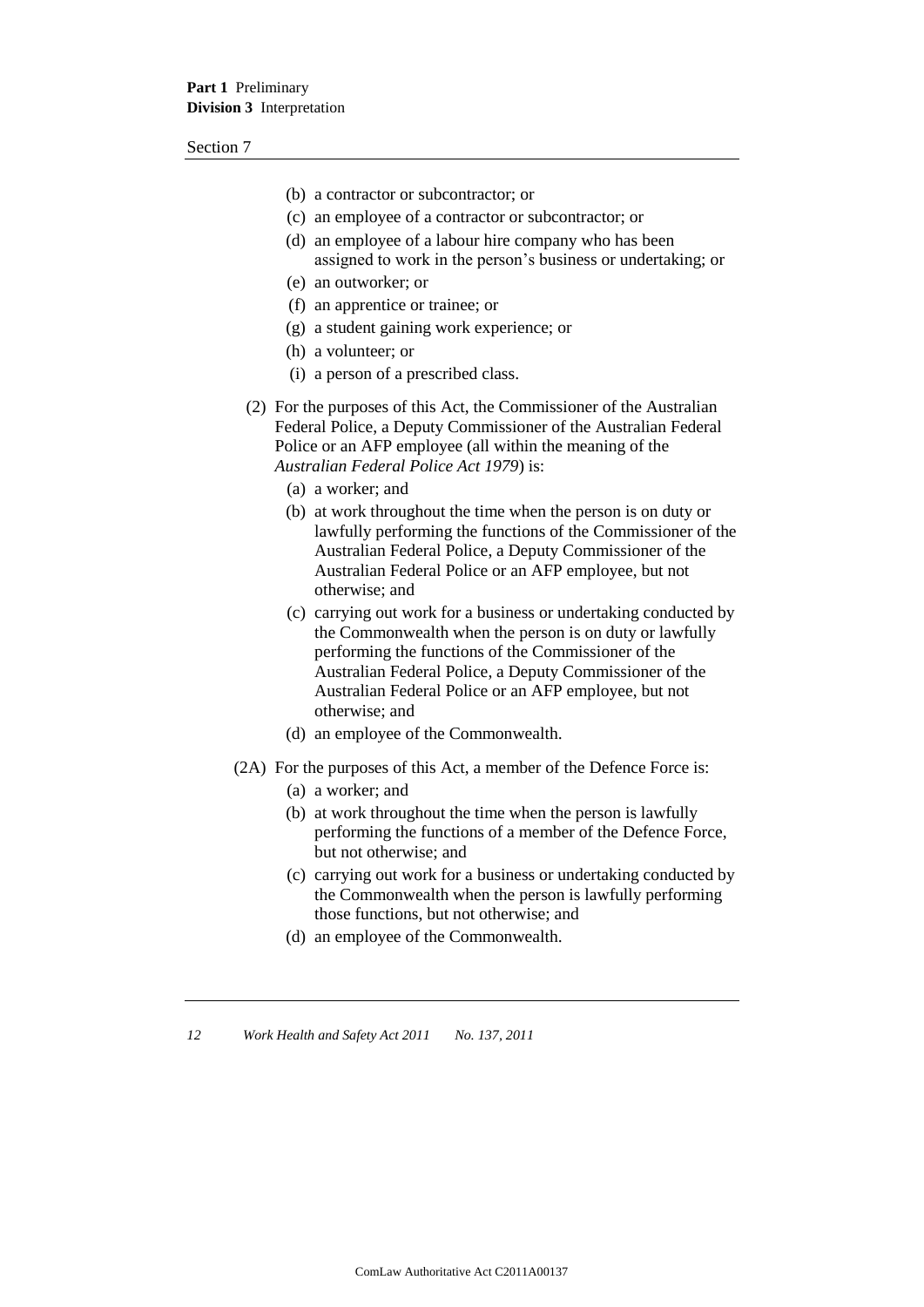- (2B) For the purposes of this Act, a person who is the holder of, or acting in, an office established by a law of the Commonwealth or a law of a Territory (other than the Australian Capital Territory, the Northern Territory or Norfolk Island) is:
	- (a) a worker; and
	- (b) at work throughout the time when the person is lawfully performing the functions of that office, but not otherwise; and
	- (c) carrying out work for a business or undertaking conducted by the Commonwealth when the person is lawfully performing those functions, but not otherwise; and
	- (d) an employee of the Commonwealth.
- (2C) For the purposes of this Act, a person who constitutes, or is acting as the person constituting, a public authority is:
	- (a) a worker; and
	- (b) at work throughout the time when the person is lawfully performing the functions of that authority, but not otherwise; and
	- (c) carrying out work for a business or undertaking conducted by the public authority when the person is lawfully performing those functions, but not otherwise; and
	- (d) an employee of the public authority.
- (2D) For the purposes of this Act, a person who is, or is acting as, a member or a deputy member of a public authority is:
	- (a) a worker; and
	- (b) at work throughout the time when the person is lawfully performing the functions of the public authority, but not otherwise; and
	- (c) carrying out work for a business or undertaking conducted by the public authority when the person is lawfully performing those functions, but not otherwise; and
	- (d) an employee of the public authority.
- (2E) For the purposes of this Act, a person who is, or is acting as, a member or a deputy member of a body established by or under an Act establishing a public authority for a purpose associated with the performance of the functions of the public authority is: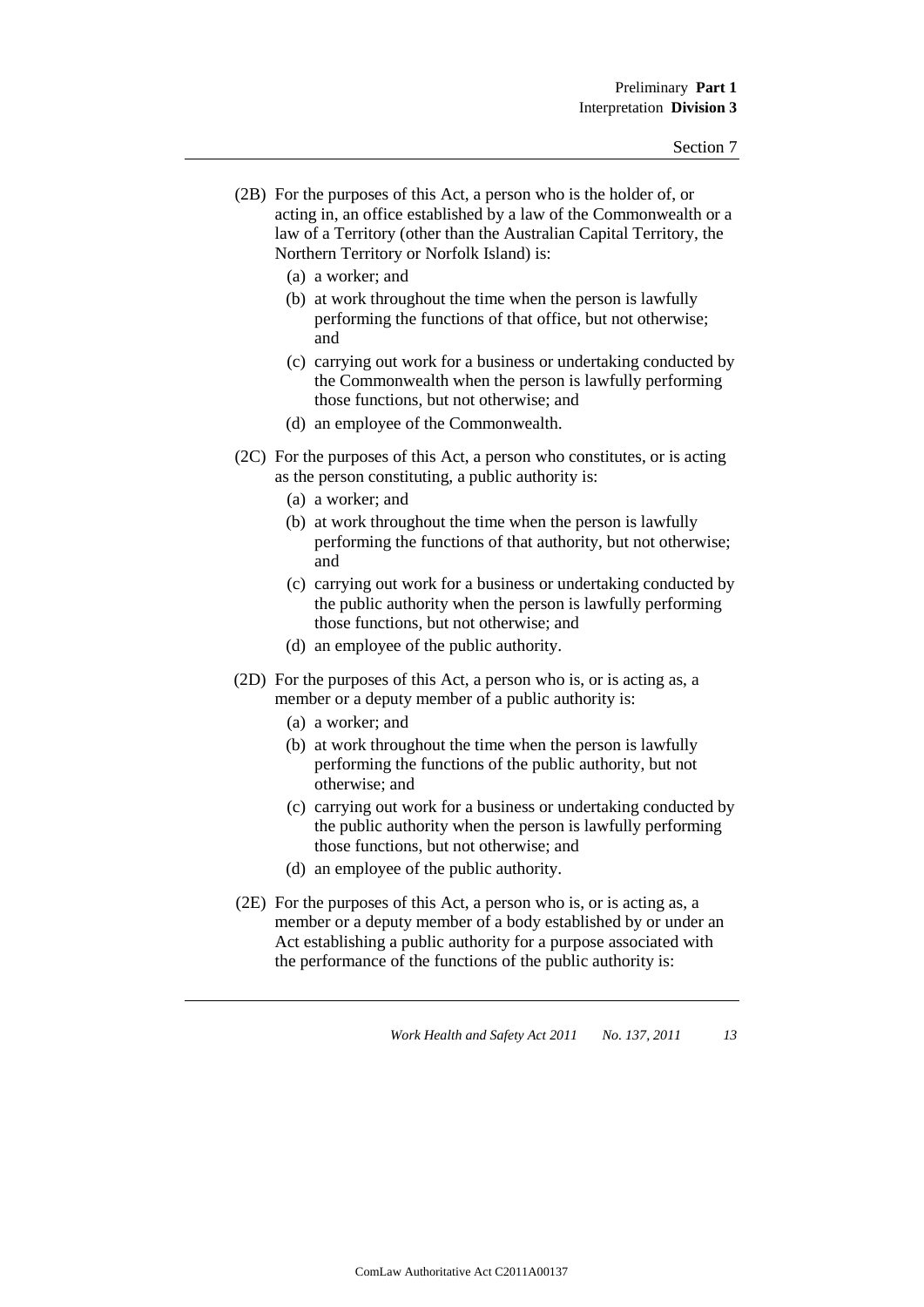Section 7

- (a) a worker; and
- (b) at work throughout the time when the person is lawfully performing the functions of the body, but not otherwise; and
- (c) carrying out work for a business or undertaking conducted by the public authority when the person is lawfully performing those functions, but not otherwise; and
- (d) an employee of the public authority.
- (2F) The Minister may, by instrument in writing, declare that a person of a class specified in the declaration is, for the purposes of this Act:
	- (a) a worker; and
	- (b) at work throughout the time specified in the declaration; and
	- (c) carrying out work for a business or undertaking conducted by the Commonwealth, or a public authority specified in the declaration, when the person is performing functions of the kind specified in the declaration; and
	- (d) an employee of the Commonwealth, or a public authority specified in the declaration.
- (2G) A declaration under subsection (2F) may only be made in relation to a class of persons if persons of that class engage in activities or perform acts:
	- (a) where the declaration specifies that persons of that class are carrying out work for a business or undertaking conducted by the Commonwealth, or are employees of the Commonwealth:
		- (i) at the request or direction of the Commonwealth; or
		- (ii) for the benefit of the Commonwealth; or
		- (iii) by or under a law of the Commonwealth or of a Territory (other than the Australian Capital Territory, the Northern Territory or Norfolk Island); or
	- (b) where the declaration specifies that persons of that class are carrying out work for a business or undertaking conducted by a public authority specified in the declaration, or are employees of a public authority specified in the declaration:
		- (i) at the request or direction of the public authority; or
		- (ii) for the benefit of the public authority.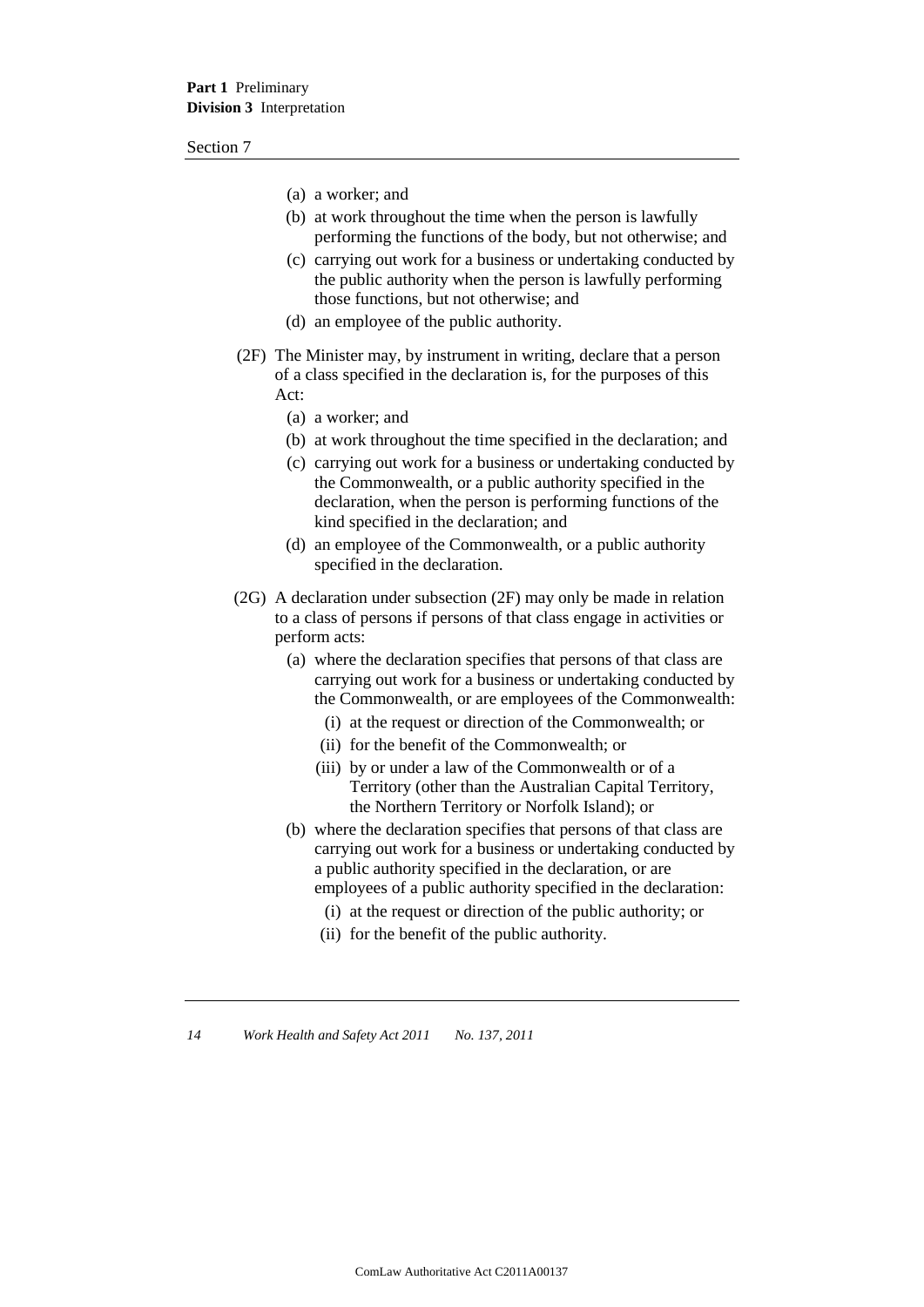- (2H) A declaration under subsection (2F) has effect according to its terms.
	- (3) The person conducting the business or undertaking is also a *worker* if the person is an individual who carries out work in that business or undertaking.

### **8 Meaning of** *workplace*

- (1) A *workplace* is a place where work is carried out for a business or undertaking and includes any place where a worker goes, or is likely to be, while at work.
- (2) In this section, *place* includes:
	- (a) a vehicle, vessel, aircraft or other mobile structure; and
	- (b) any waters and any installation on land, on the bed of any waters or floating on any waters.

### **9 Examples and notes**

- (1) An example at the foot of a provision forms part of this Act.
- (2) A note at the foot of a provision forms part of this Act.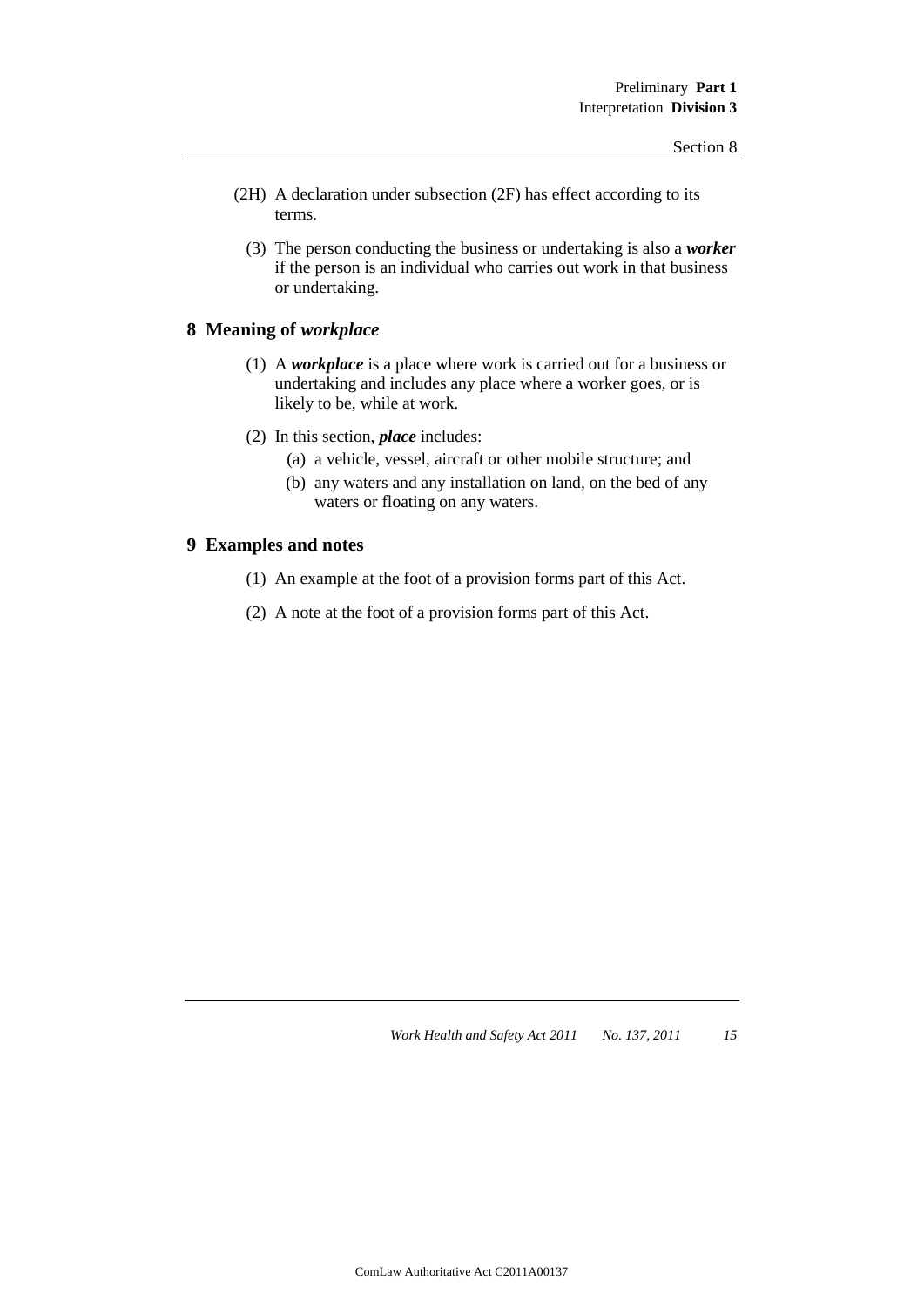Section 10

### **Division 4—Application of Act**

### **10 Act binds the Commonwealth**

- (1) This Act binds the Commonwealth.
- (2) The Commonwealth is liable for an offence against this Act.
- (3) Without limiting subsection (1), the Commonwealth is liable for a contravention of a WHS civil penalty provision.

### **11 Extraterritorial application**

This Act extends to every external Territory.

### **12 Scope**

### *The Commonwealth and public authorities*

- (1) This Act applies in relation to each of the following:
	- (a) if the Commonwealth is conducting a business or undertaking:
		- (i) the Commonwealth; and
		- (ii) an officer of the Commonwealth;
	- (b) if a public authority is conducting a business or undertaking:
		- (i) the public authority; and
		- (ii) an officer of the public authority;
	- (c) to the extent that a person is a worker and carries out work in any capacity for a business or undertaking conducted by the Commonwealth or a public authority—that person;
	- (d) to the extent that a person is a worker and is taken to carry out work for a business or undertaking conducted by the Commonwealth or a public authority because of section 7 that person;
	- (e) if work is carried out by a worker at a place (as defined for the purposes of section 8) for a business or undertaking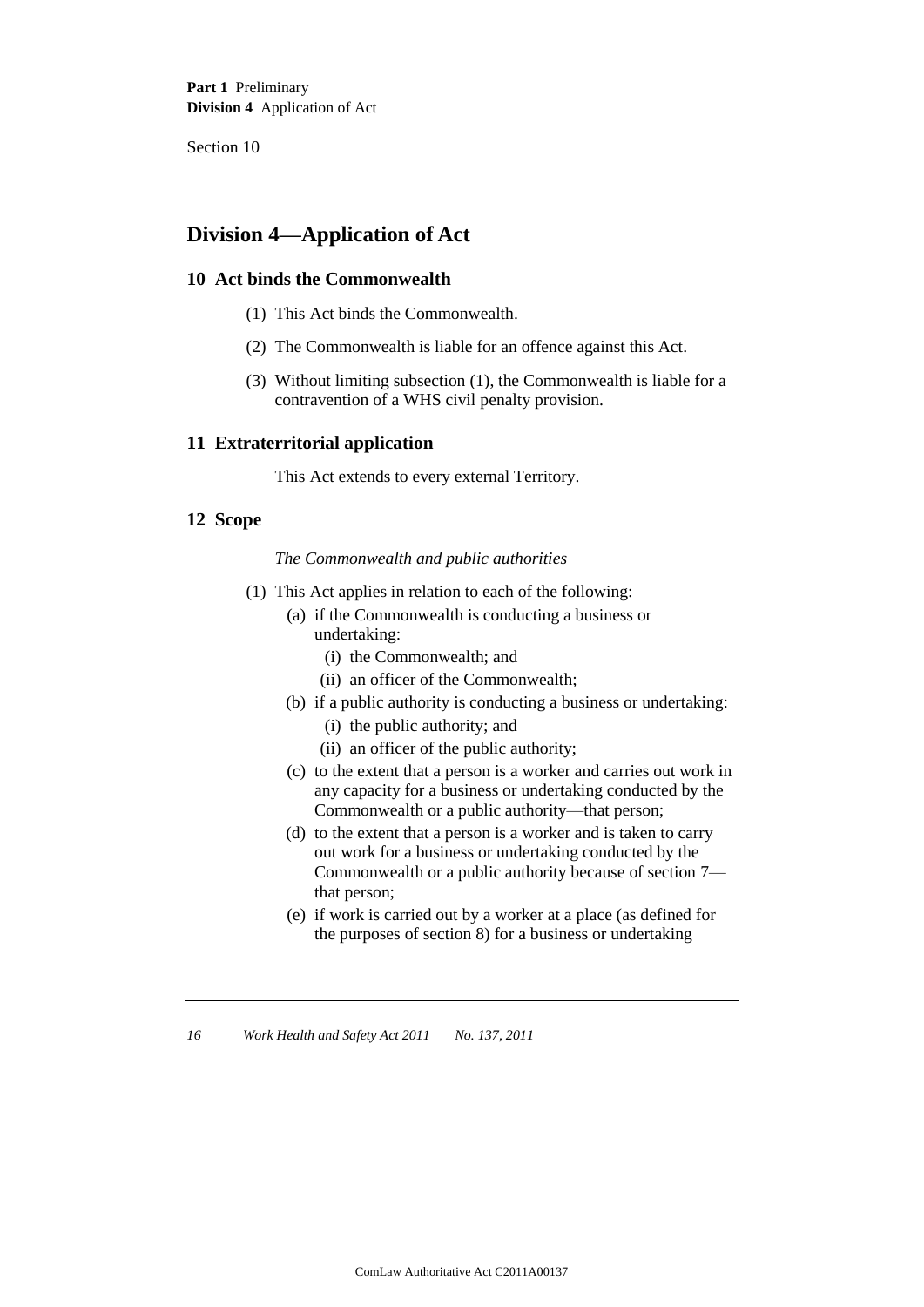conducted by the Commonwealth or a public authority—that place;

- (f) if work is taken to be carried out by a worker at a place (as defined for the purposes of section 8) for a business or undertaking conducted by the Commonwealth or a public authority because of section 7—that place.
- (2) For the purposes of this Act, the administration of the Australian Capital Territory, the Northern Territory or Norfolk Island is not a business or undertaking conducted by the Commonwealth.
- (3) A corresponding WHS law does not apply in relation to the Commonwealth or a public authority.

*Non-Commonwealth licensees*

- (4) During the transitional period for a non-Commonwealth licensee, this Act applies in relation to each of the following:
	- (a) if the non-Commonwealth licensee is conducting a business or undertaking—the non-Commonwealth licensee;
	- (b) to the extent that a person carries out work in any capacity for the non-Commonwealth licensee—the person;
	- (c) if work is carried out at a place (as defined for the purposes of section 8) for a business or undertaking conducted by the non-Commonwealth licensee—that place.
- (5) During the transitional period for a non-Commonwealth licensee, a corresponding WHS law does not apply in relation to the non-Commonwealth licensee.
- (6) The *transitional period* for a non-Commonwealth licensee:
	- (a) begins on the commencement of this Act; and
	- (b) ends on a day prescribed by the regulations for the non-Commonwealth licensee, or a class of non-Commonwealth licensees of which the non-Commonwealth licensee is a member.
- (7) The regulations may make provisions of a transitional, application or saving nature relating to non-Commonwealth licensees.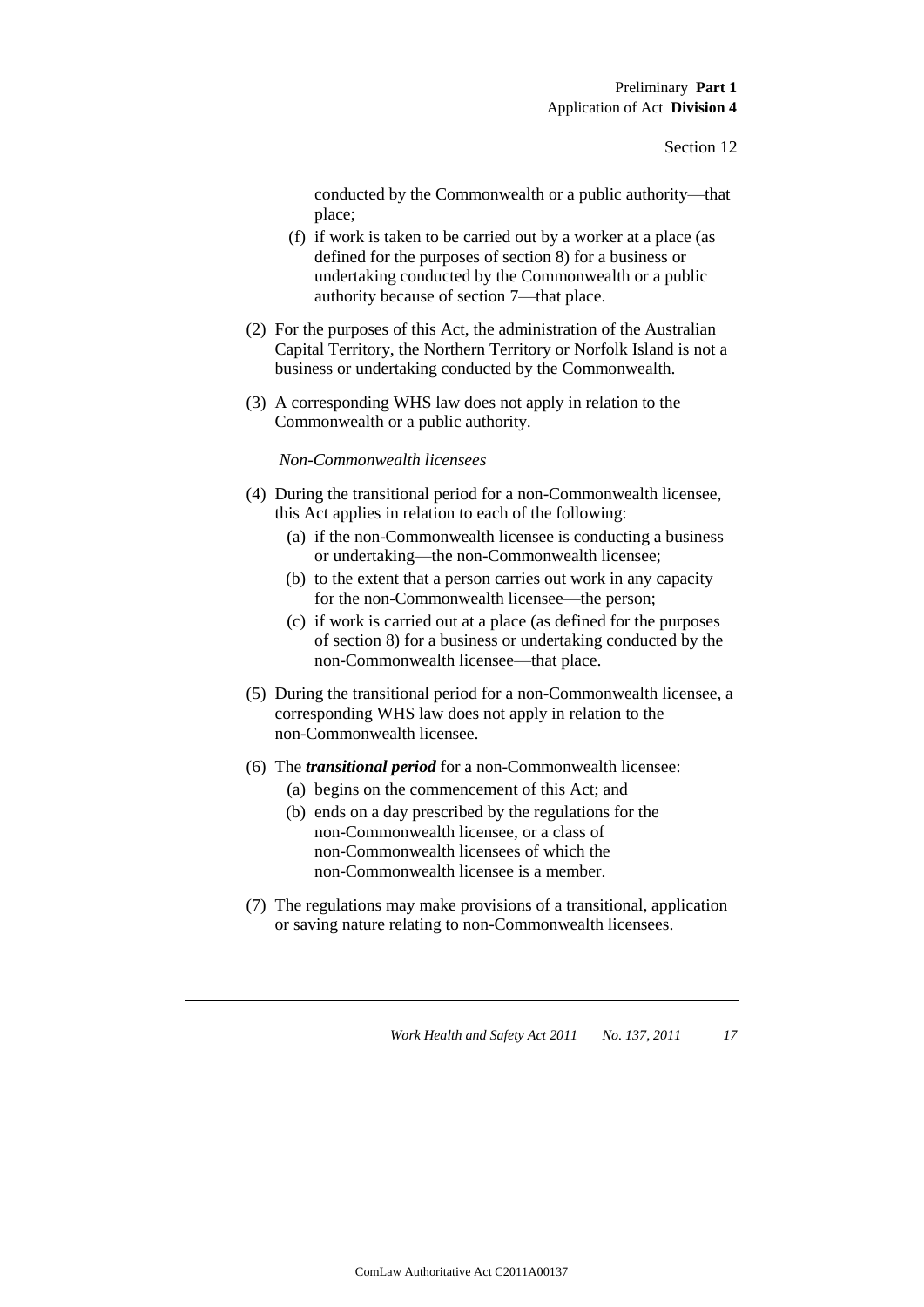#### Section 12A

(8) Without limiting subsection (7), regulations made for the purposes of that subsection may make modifications to the provisions of this Act, the *Occupational Health and Safety Act 1991* and any instrument made under this Act or the *Occupational Health and Safety Act 1991*.

*Concurrent operation*

(9) Both this Act and a corresponding WHS law may apply in relation to a worker or a workplace.

*Double jeopardy*

- (10) If a person is convicted of an offence under this Act in relation to an act or omission, the person is not liable to be convicted of the same offence under a corresponding WHS law in relation to the same act or omission.
- (11) If a person is convicted of an offence under a corresponding WHS law in relation to an act or omission, the person is not liable to be convicted of the same offence under this Act in relation to the same act or omission.
- (12) If a monetary penalty is imposed on a person under this Act in relation to an act or omission that contravenes a WHS civil penalty provision, the person is not liable to a monetary penalty under a corresponding WHS law for the contravention of the same WHS civil penalty provision under that law by the same act or omission.
- (13) If a monetary penalty is imposed on a person under a corresponding WHS law in relation to an act or omission that contravenes a WHS civil penalty provision, the person is not liable to a monetary penalty under this Act for the contravention of the same WHS civil penalty provision under this Act by the same act or omission.

### **12A Act does not apply to certain vessels, structures and facilities**

(1) This Act does not apply in relation to any vessel (including a ship or a barge) or any structure to which the *Occupational Health and Safety (Maritime Industry) Act 1993* applies.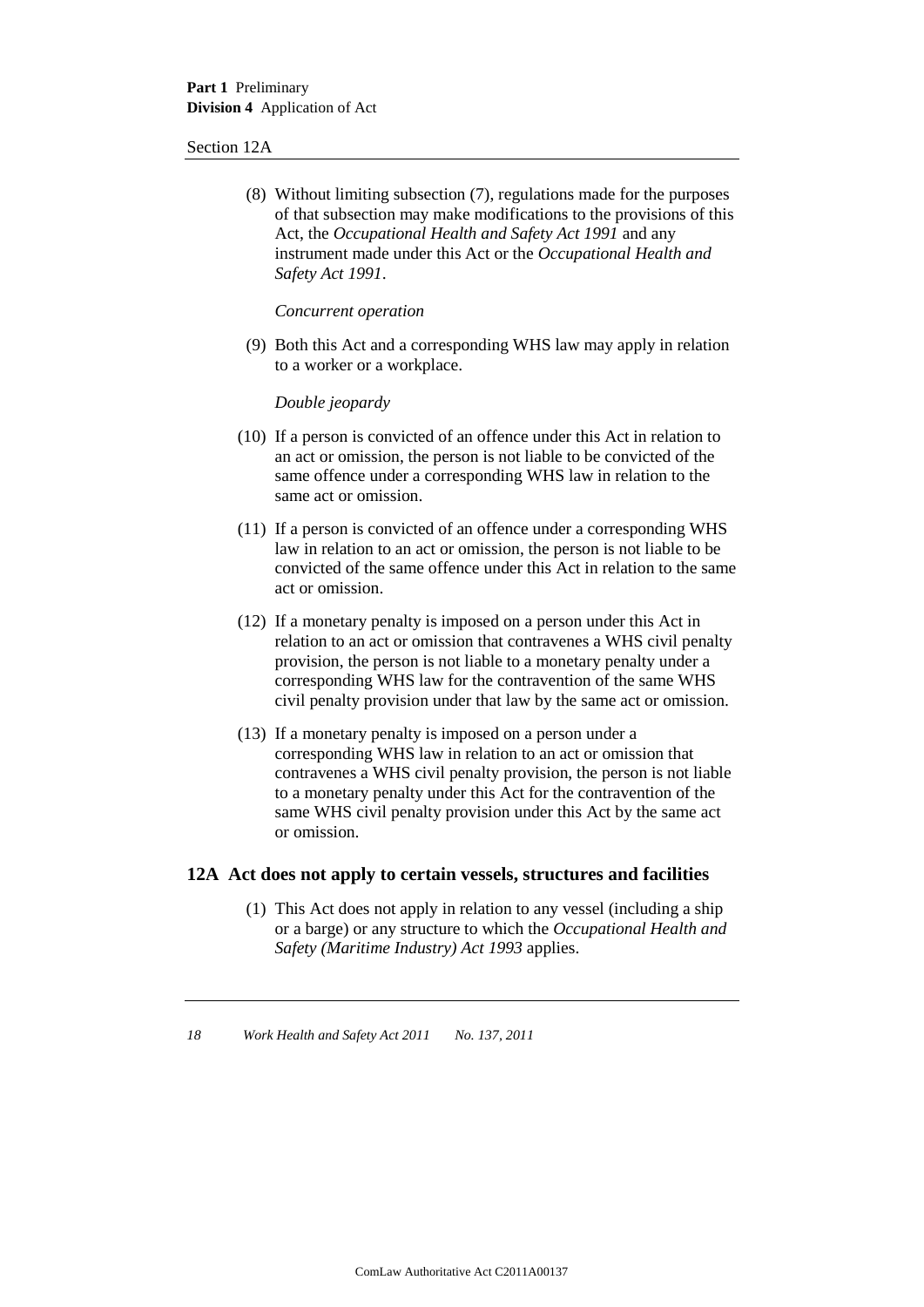(2) This Act does not apply in relation to a facility to which Schedule 3 to the *Offshore Petroleum and Greenhouse Gas Storage Act 2006* applies.

### **12B Duty to consult etc. where law of more than one jurisdiction applies to the same matter**

If a person has a duty in relation to a matter under this Act and another person has a duty under a corresponding WHS law in relation to the same matter, the person who has the duty under this Act must consult, co-operate and co-ordinate activities with the other person.

### **12C Act not to prejudice national security**

- (1) Nothing in this Act requires or permits a person to take any action, or to refrain from taking any action, that would be, or could reasonably be expected to be, prejudicial to Australia's national security.
- (2) Without limiting the generality of subsection (1), the Director-General of Security may, by instrument in writing, declare that specified provisions of this Act do not apply, or apply subject to modifications set out in the declaration, in relation to a person carrying out work for the Director-General of Security.
- (3) A declaration under subsection (2) may only be made with the approval of the Minister and, if made with that approval, has effect according to its terms.
- (4) In administering the Australian Security Intelligence Organisation and in the exercise of the power under subsection (2), the Director-General of Security must take into account the need to promote the objects of this Act to the greatest extent consistent with the maintenance of Australia's national security.

### **12D Act not to prejudice Australia's defence**

(1) Nothing in this Act requires or permits a person to take any action, or to refrain from taking any action, that would be, or could reasonably be expected to be, prejudicial to Australia's defence.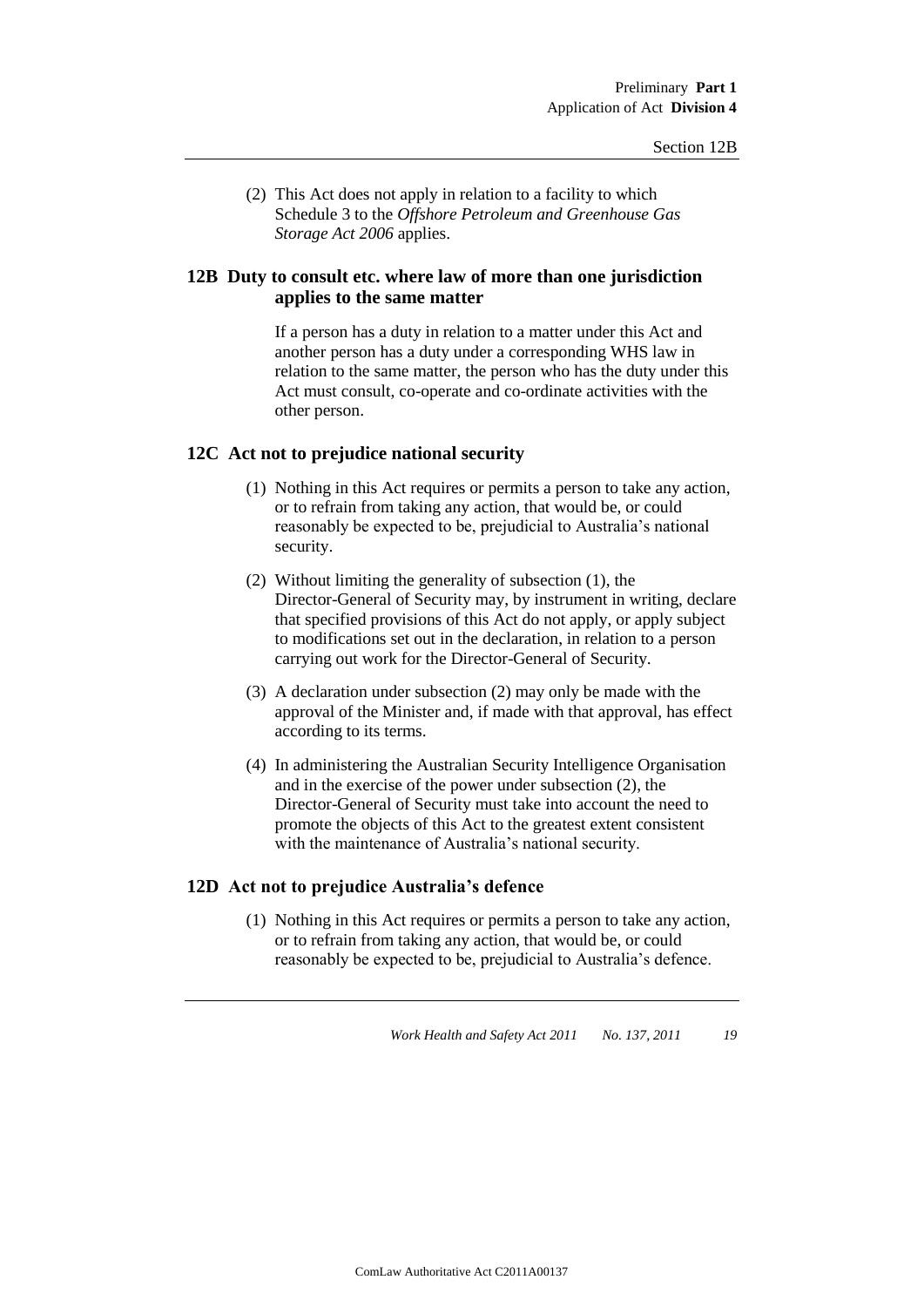#### Section 12E

- (2) Without limiting the generality of subsection (1), the Chief of the Defence Force may, by instrument in writing, declare that specified provisions of this Act do not apply, or apply subject to such modifications as are set out in the declaration, in relation to:
	- (a) a specified activity; or
	- (b) a specified member of the Defence Force; or
	- (c) members of the Defence Force included in a specified class of such members.
- (3) A declaration under subsection (2) may only be made with the approval of the Minister and, if made with that approval, has effect according to its terms.
- (4) In the exercise of the power under subsection (2), the Chief of the Defence Force must take into account the need to promote the objects of this Act to the greatest extent consistent with the maintenance of Australia's defence.

### **12E Act not to prejudice certain police operations**

- (1) Nothing in this Act requires or permits a person to take any action, or to refrain from taking any action, that would be, or could reasonably be expected to be, prejudicial to:
	- (a) an existing or future covert operation of the Australian Federal Police; or
	- (b) an existing or future international operation of the Australian Federal Police.
	- Note 1: Under section 12C, this Act does not require or permit a person to take action or refrain from taking action if that action would be, or could reasonably be expected to be, prejudicial to Australia's national security. This might occur, for example, where the Australian Federal Police work in cooperation with an intelligence agency or respond to an imminent terrorist threat.
	- Note 2: Under section 12D, this Act does not require or permit a person to take action or refrain from taking action if that action would be, or could reasonably be expected to be, prejudicial to Australia's defence.
- (2) In this section:

*AFP appointee* has the same meaning as in the *Australian Federal Police Act 1979*.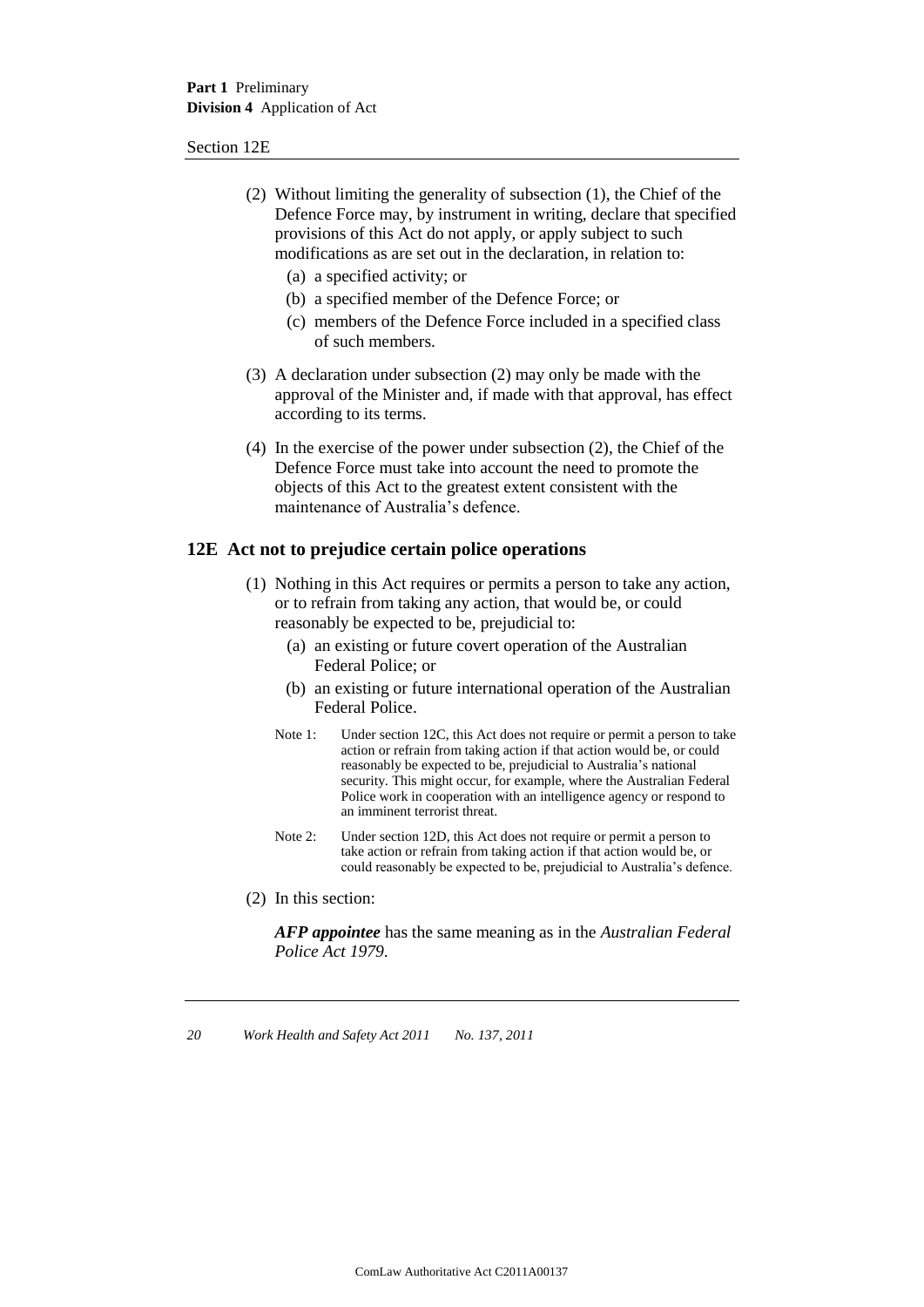*covert operation* means the performance of a function or service under section 8 of the *Australian Federal Police Act 1979* where knowledge of the operation by an unauthorised person, may:

- (a) reduce the effectiveness of the performance of the function or service; or
- (b) expose a person to the danger of physical harm or death arising from the actions of another person.
- Note: A covert operation might, for example, include an undercover operation to identify those involved in drug trafficking, but would not include general duties policing.

*international operation* means an operation to maintain order in a foreign country where:

- (a) because of the environment in which the operation is undertaken, it is not reasonably practicable to eliminate risks to the health and safety of an AFP appointee involved in the operation; and
- (b) the Commissioner of the Australian Federal Police has taken all steps reasonably practicable to minimise risks to the health and safety of an AFP appointee involved in the operation.

*unauthorised person* in relation to a covert operation, means a person, including an AFP appointee, who is not involved in the approval, planning or execution of the operation.

### **12F Interaction with Commonwealth criminal law**

- (1) Section 4AB of the *Crimes Act 1914* does not apply to the provisions of this Act.
- (2) Strict liability applies to each physical element of each offence under this Act, unless otherwise stated.
- (3) Section 15.1 of the *Criminal Code* (extended geographical jurisdiction—category A) applies to an offence against this Act.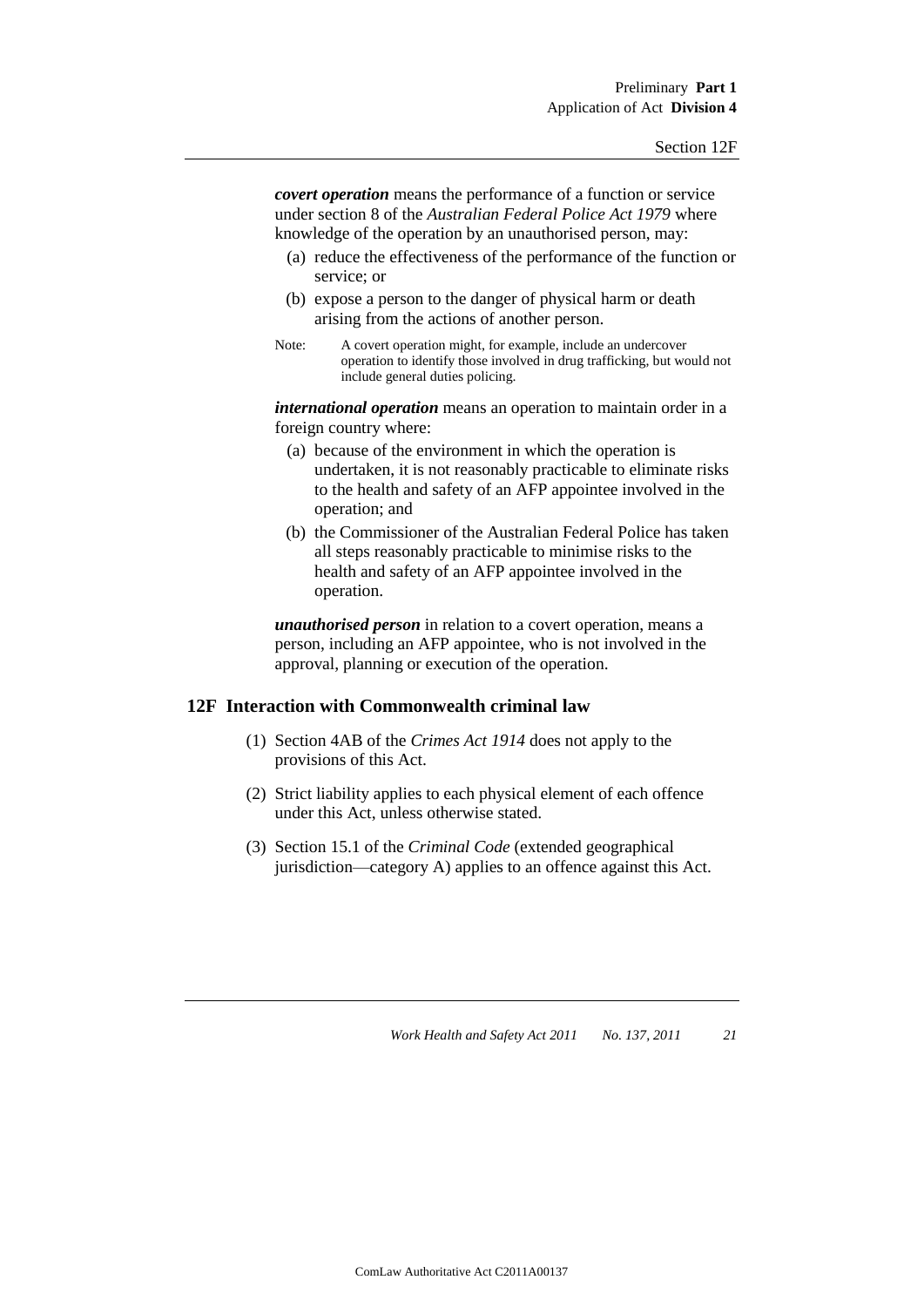Section 13

## **Part 2—Health and safety duties**

### **Division 1—Introductory**

### **Subdivision 1—Principles that apply to duties**

### **13 Principles that apply to duties**

This Subdivision sets out the principles that apply to all duties that persons have under this Act.

### **14 Duties not transferrable**

A duty cannot be transferred to another person.

### **15 Person may have more than 1 duty**

A person can have more than 1 duty by virtue of being in more than 1 class of duty holder.

### **16 More than 1 person can have a duty**

- (1) More than 1 person can concurrently have the same duty.
- (2) Each duty holder must comply with that duty to the standard required by this Act even if another duty holder has the same duty.
- (3) If more than 1 person has a duty for the same matter, each person:
	- (a) retains responsibility for the person's duty in relation to the matter; and
	- (b) must discharge the person's duty to the extent to which the person has the capacity to influence and control the matter or would have had that capacity but for an agreement or arrangement purporting to limit or remove that capacity.

Note: The principles will apply to duties under this Part and other Parts of this Act such as duties relating to incident notification and consultation.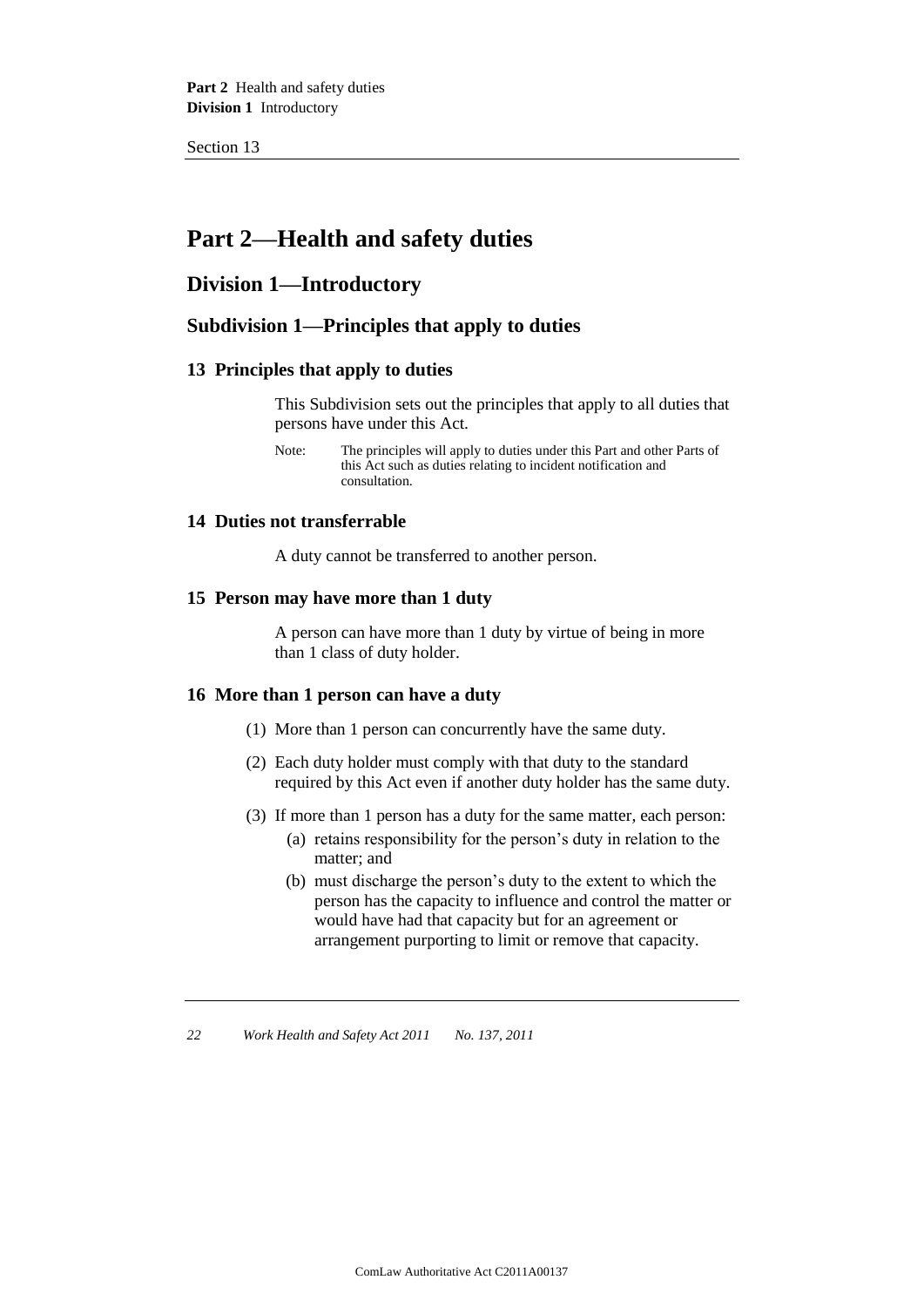## **17 Management of risks**

A duty imposed on a person to ensure health and safety requires the person:

- (a) to eliminate risks to health and safety, so far as is reasonably practicable; and
- (b) if it is not reasonably practicable to eliminate risks to health and safety, to minimise those risks so far as is reasonably practicable.

# **Subdivision 2—What is reasonably practicable**

### **18 What is** *reasonably practicable* **in ensuring health and safety**

In this Act, *reasonably practicable*, in relation to a duty to ensure health and safety, means that which is, or was at a particular time, reasonably able to be done in relation to ensuring health and safety, taking into account and weighing up all relevant matters including:

- (a) the likelihood of the hazard or the risk concerned occurring; and
- (b) the degree of harm that might result from the hazard or the risk; and
- (c) what the person concerned knows, or ought reasonably to know, about:
	- (i) the hazard or the risk; and
	- (ii) ways of eliminating or minimising the risk; and
- (d) the availability and suitability of ways to eliminate or minimise the risk; and
- (e) after assessing the extent of the risk and the available ways of eliminating or minimising the risk, the cost associated with available ways of eliminating or minimising the risk, including whether the cost is grossly disproportionate to the risk.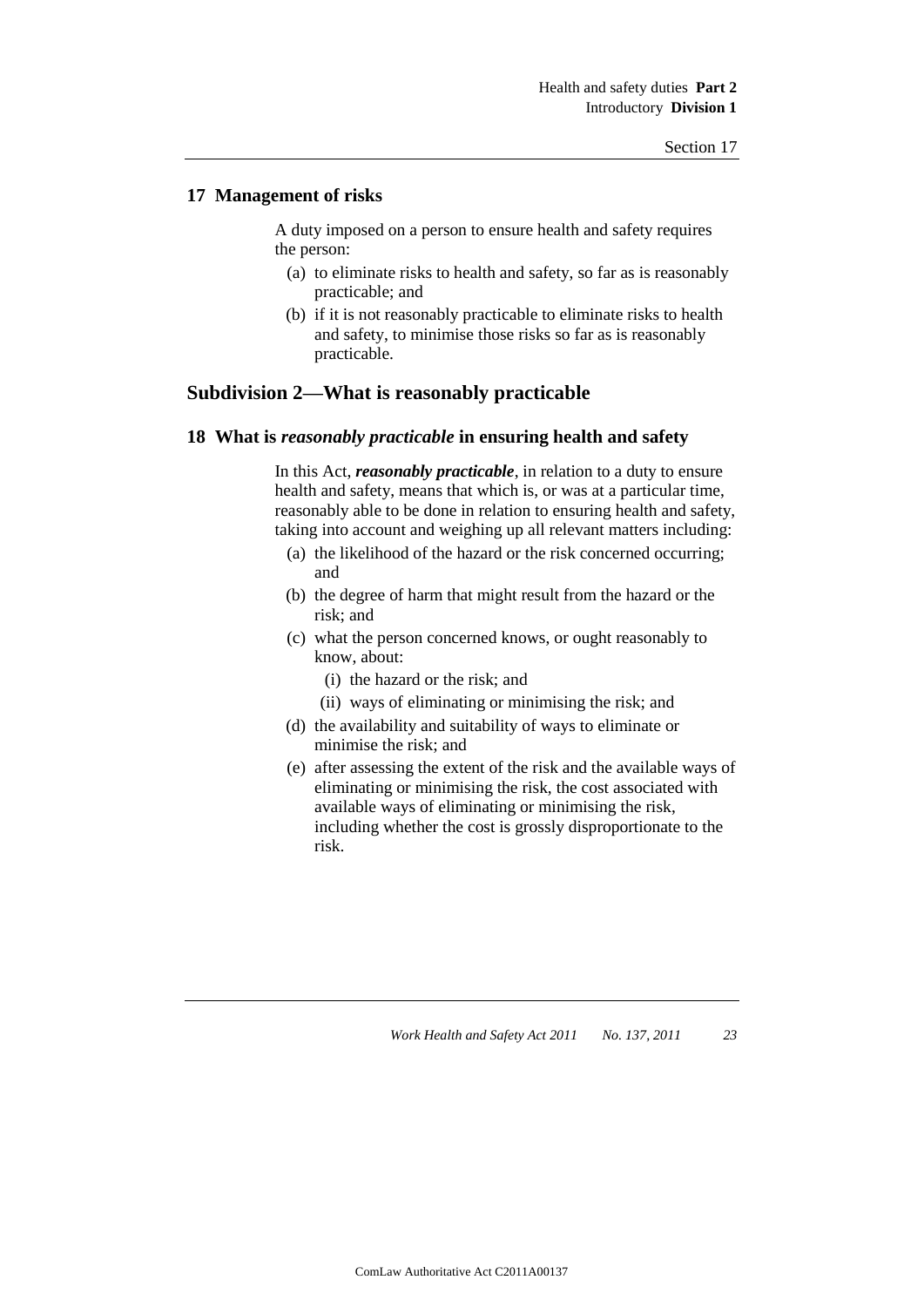# **Division 2—Primary duty of care**

# **19 Primary duty of care**

- (1) A person conducting a business or undertaking must ensure, so far as is reasonably practicable, the health and safety of:
	- (a) workers engaged, or caused to be engaged by the person; and
	- (b) workers whose activities in carrying out work are influenced or directed by the person;

while the workers are at work in the business or undertaking.

- (2) A person conducting a business or undertaking must ensure, so far as is reasonably practicable, that the health and safety of other persons is not put at risk from work carried out as part of the conduct of the business or undertaking.
- (3) Without limiting subsections (1) and (2), a person conducting a business or undertaking must ensure, so far as is reasonably practicable:
	- (a) the provision and maintenance of a work environment without risks to health and safety; and
	- (b) the provision and maintenance of safe plant and structures; and
	- (c) the provision and maintenance of safe systems of work; and
	- (d) the safe use, handling and storage of plant, structures and substances; and
	- (e) the provision of adequate facilities for the welfare at work of workers in carrying out work for the business or undertaking, including ensuring access to those facilities; and
	- (f) the provision of any information, training, instruction or supervision that is necessary to protect all persons from risks to their health and safety arising from work carried out as part of the conduct of the business or undertaking; and
	- (g) that the health of workers and the conditions at the workplace are monitored for the purpose of preventing illness or injury of workers arising from the conduct of the business or undertaking.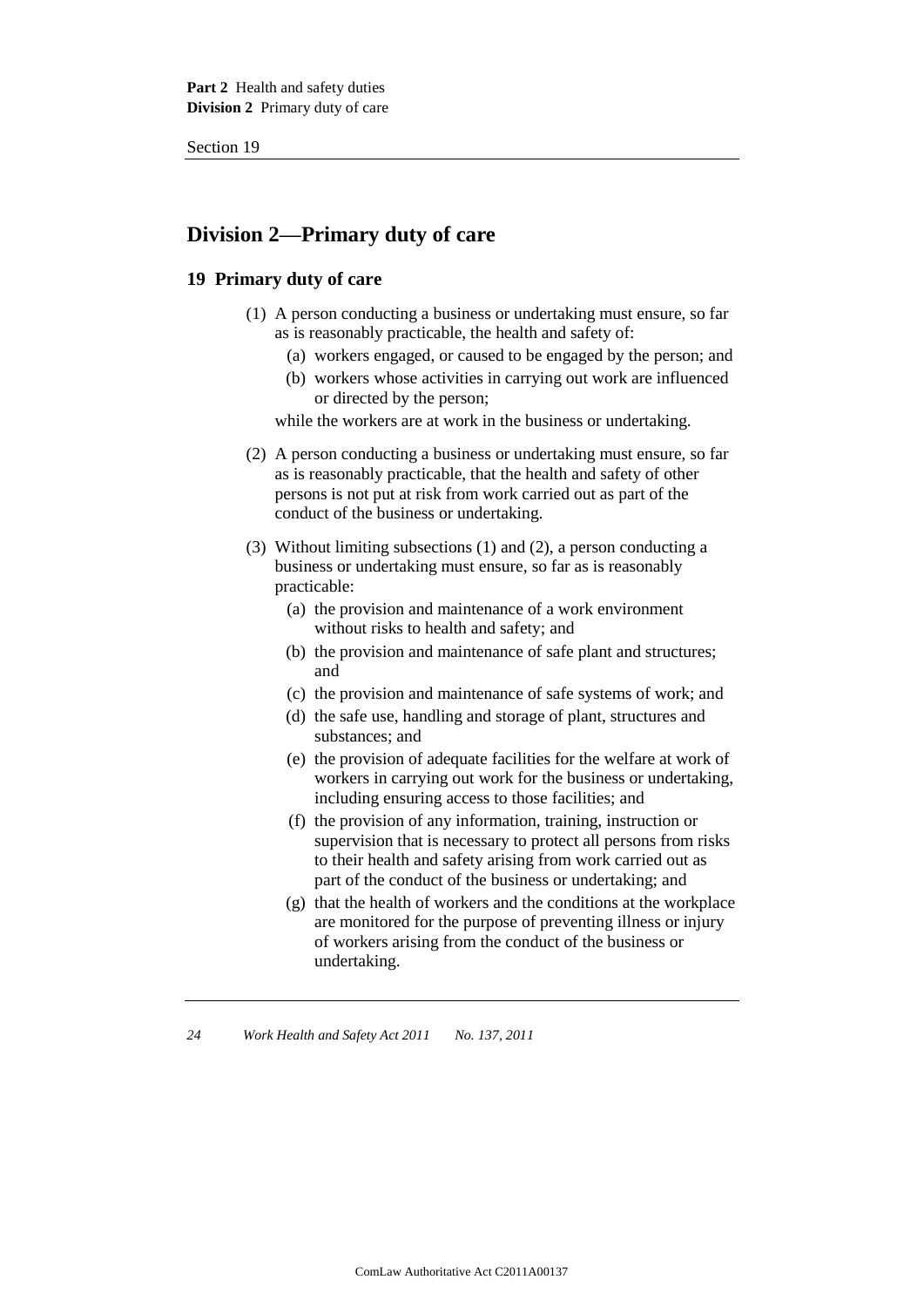- (4) If:
	- (a) a worker occupies accommodation that is owned by or under the management or control of the person conducting the business or undertaking; and
	- (b) the occupancy is necessary for the purposes of the worker's engagement because other accommodation is not reasonably available;

the person conducting the business or undertaking must, so far as is reasonably practicable, maintain the premises so that the worker occupying the premises is not exposed to risks to health and safety.

- (5) A self-employed person must ensure, so far as is reasonably practicable, his or her own health and safety while at work.
	- Note: A self-employed person is also a person conducting a business or undertaking for the purposes of this section.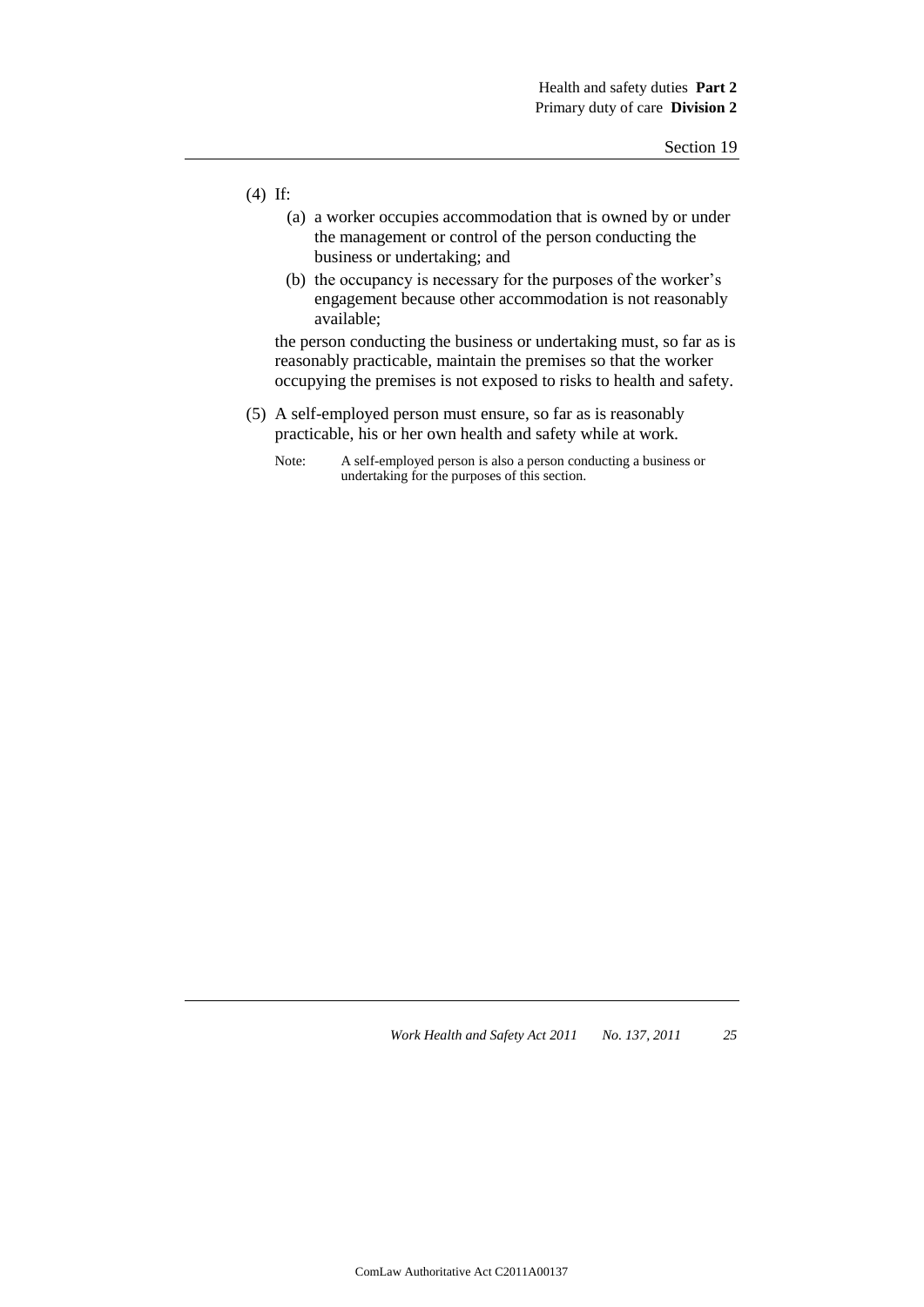# **Division 3—Further duties of persons conducting businesses or undertakings**

# **20 Duty of persons conducting businesses or undertakings involving management or control of workplaces**

- (1) In this section, *person with management or control of a workplace* means a person conducting a business or undertaking to the extent that the business or undertaking involves the management or control, in whole or in part, of the workplace but does not include:
	- (a) the occupier of a residence, unless the residence is occupied for the purposes of, or as part of, the conduct of a business or undertaking; or
	- (b) a prescribed person.
- (2) The person with management or control of a workplace must ensure, so far as is reasonably practicable, that the workplace, the means of entering and exiting the workplace and anything arising from the workplace are without risks to the health and safety of any person.

# **21 Duty of persons conducting businesses or undertakings involving management or control of fixtures, fittings or plant at workplaces**

- (1) In this section, *person with management or control of fixtures, fittings or plant at a workplace* means a person conducting a business or undertaking to the extent that the business or undertaking involves the management or control of fixtures, fittings or plant, in whole or in part, at a workplace, but does not include:
	- (a) the occupier of a residence, unless the residence is occupied for the purposes of, or as part of, the conduct of a business or undertaking; or
	- (b) a prescribed person.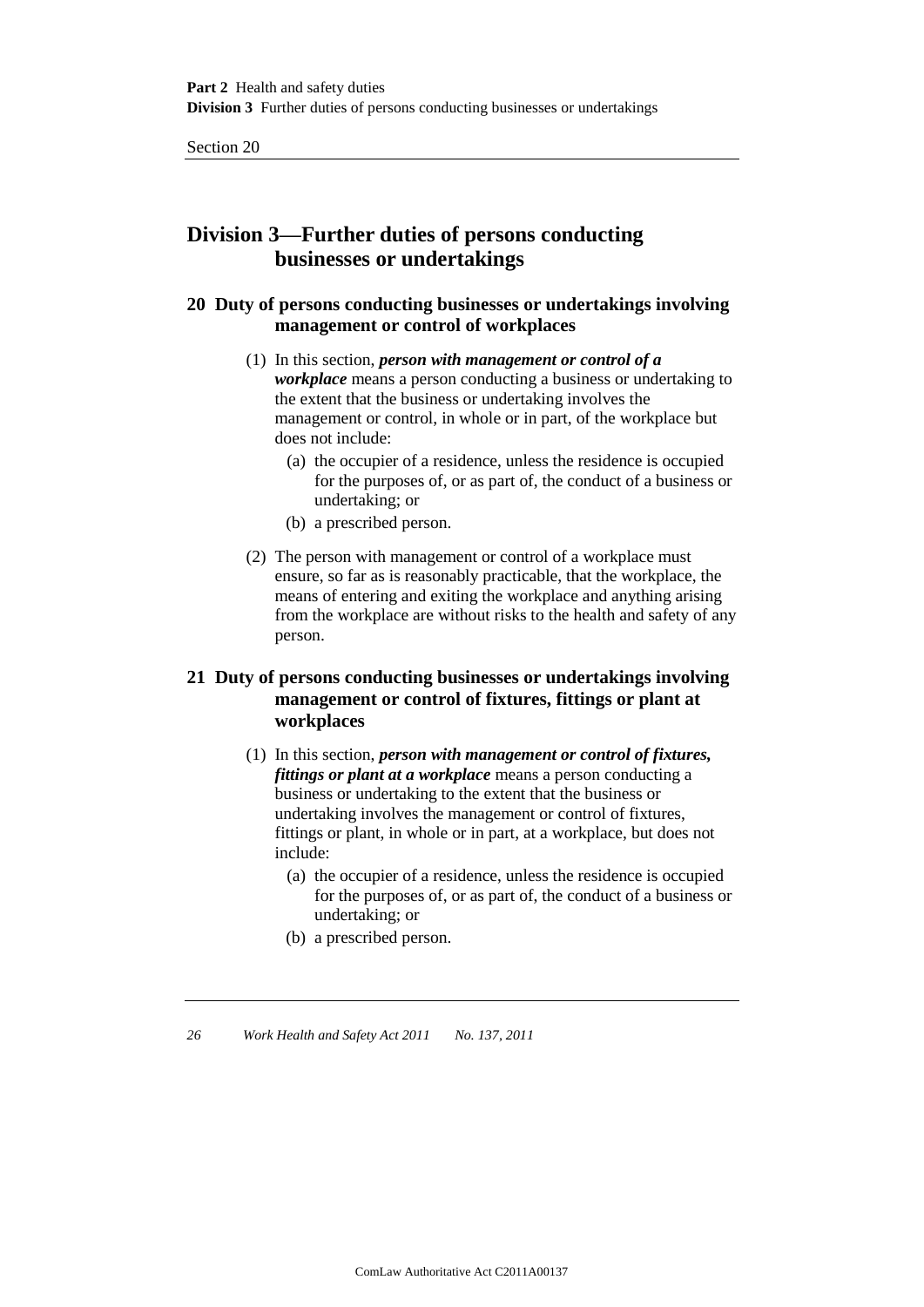(2) The person with management or control of fixtures, fittings or plant at a workplace must ensure, so far as is reasonably practicable, that the fixtures, fittings and plant are without risks to the health and safety of any person.

# **22 Duties of persons conducting businesses or undertakings that design plant, substances or structures**

- (1) This section applies to a person (the *designer*) who conducts a business or undertaking that designs:
	- (a) plant that is to be used, or could reasonably be expected to be used, as, or at, a workplace; or
	- (b) a substance that is to be used, or could reasonably be expected to be used, at a workplace; or
	- (c) a structure that is to be used, or could reasonably be expected to be used, as, or at, a workplace.
- (2) The designer must ensure, so far as is reasonably practicable, that the plant, substance or structure is designed to be without risks to the health and safety of persons:
	- (a) who, at a workplace, use the plant, substance or structure for a purpose for which it was designed; or
	- (b) who handle the substance at a workplace; or
	- (c) who store the plant or substance at a workplace; or
	- (d) who construct the structure at a workplace; or
	- (e) who carry out any reasonably foreseeable activity at a workplace in relation to:
		- (i) the manufacture, assembly or use of the plant for a purpose for which it was designed, or the proper storage, decommissioning, dismantling or disposal of the plant; or
		- (ii) the manufacture or use of the substance for a purpose for which it was designed or the proper handling, storage or disposal of the substance; or
		- (iii) the manufacture, assembly or use of the structure for a purpose for which it was designed or the proper demolition or disposal of the structure; or

Example: Inspection, operation, cleaning, maintenance or repair of plant.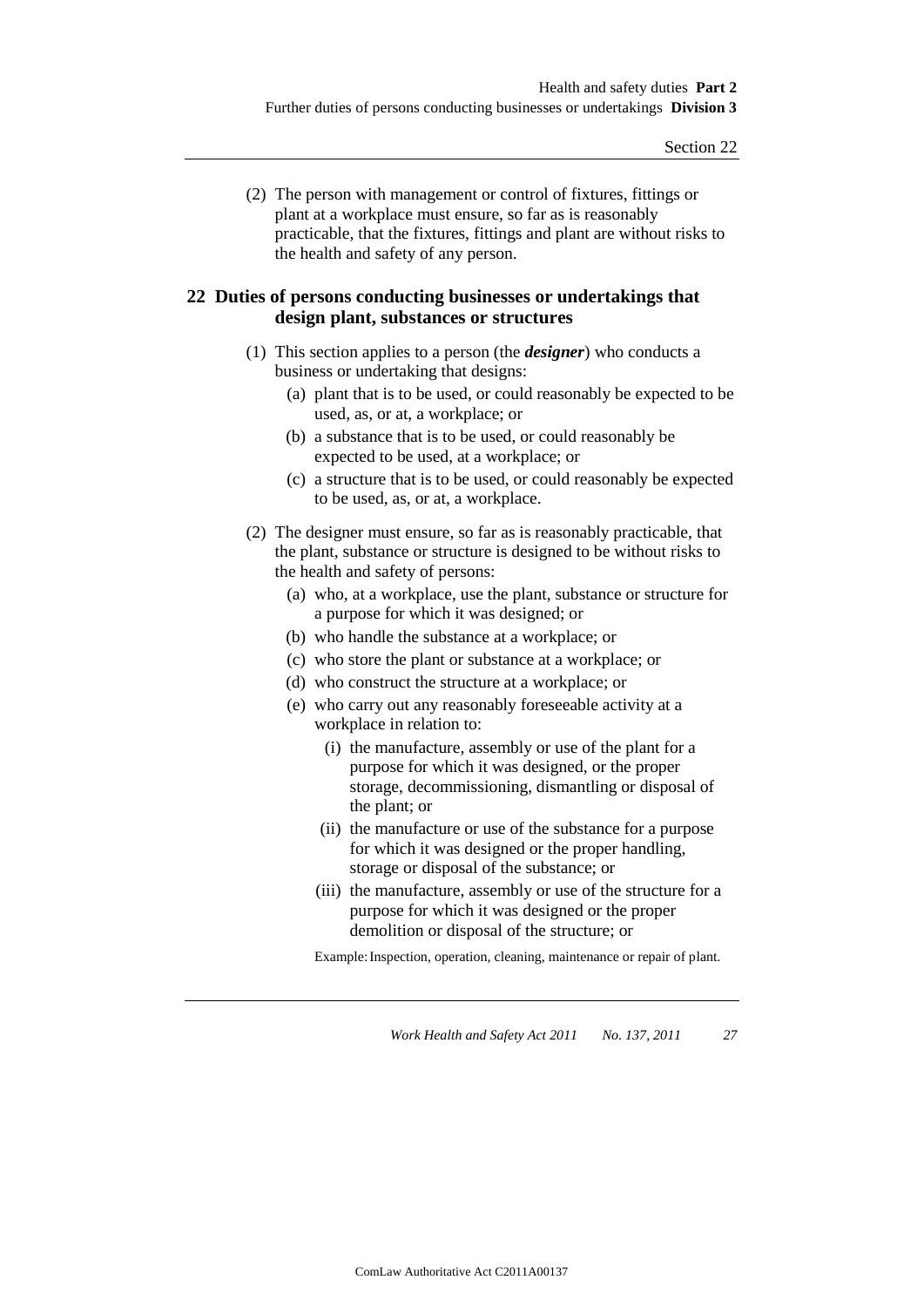- (f) who are at or in the vicinity of a workplace and who are exposed to the plant, substance or structure at the workplace or whose health or safety may be affected by a use or activity referred to in paragraph  $(a)$ ,  $(b)$ ,  $(c)$ ,  $(d)$  or  $(e)$ .
- (3) The designer must carry out, or arrange the carrying out of, any calculations, analysis, testing or examination that may be necessary for the performance of the duty imposed by subsection (2).
- (4) The designer must give adequate information to each person who is provided with the design for the purpose of giving effect to it concerning:
	- (a) each purpose for which the plant, substance or structure was designed; and
	- (b) the results of any calculations, analysis, testing or examination referred to in subsection (3), including, in relation to a substance, any hazardous properties of the substance identified by testing; and
	- (c) any conditions necessary to ensure that the plant, substance or structure is without risks to health and safety when used for a purpose for which it was designed or when carrying out any activity referred to in subsection (2)(a) to (e).
- (5) The designer, on request, must, so far as is reasonably practicable, give current relevant information on the matters referred to in subsection (4) to a person who carries out, or is to carry out, any of the activities referred to in subsection  $(2)(a)$  to  $(e)$ .

# **23 Duties of persons conducting businesses or undertakings that manufacture plant, substances or structures**

- (1) This section applies to a person (the *manufacturer*) who conducts a business or undertaking that manufactures:
	- (a) plant that is to be used, or could reasonably be expected to be used, as, or at, a workplace; or
	- (b) a substance that is to be used, or could reasonably be expected to be used, at a workplace; or
	- (c) a structure that is to be used, or could reasonably be expected to be used, as, or at, a workplace.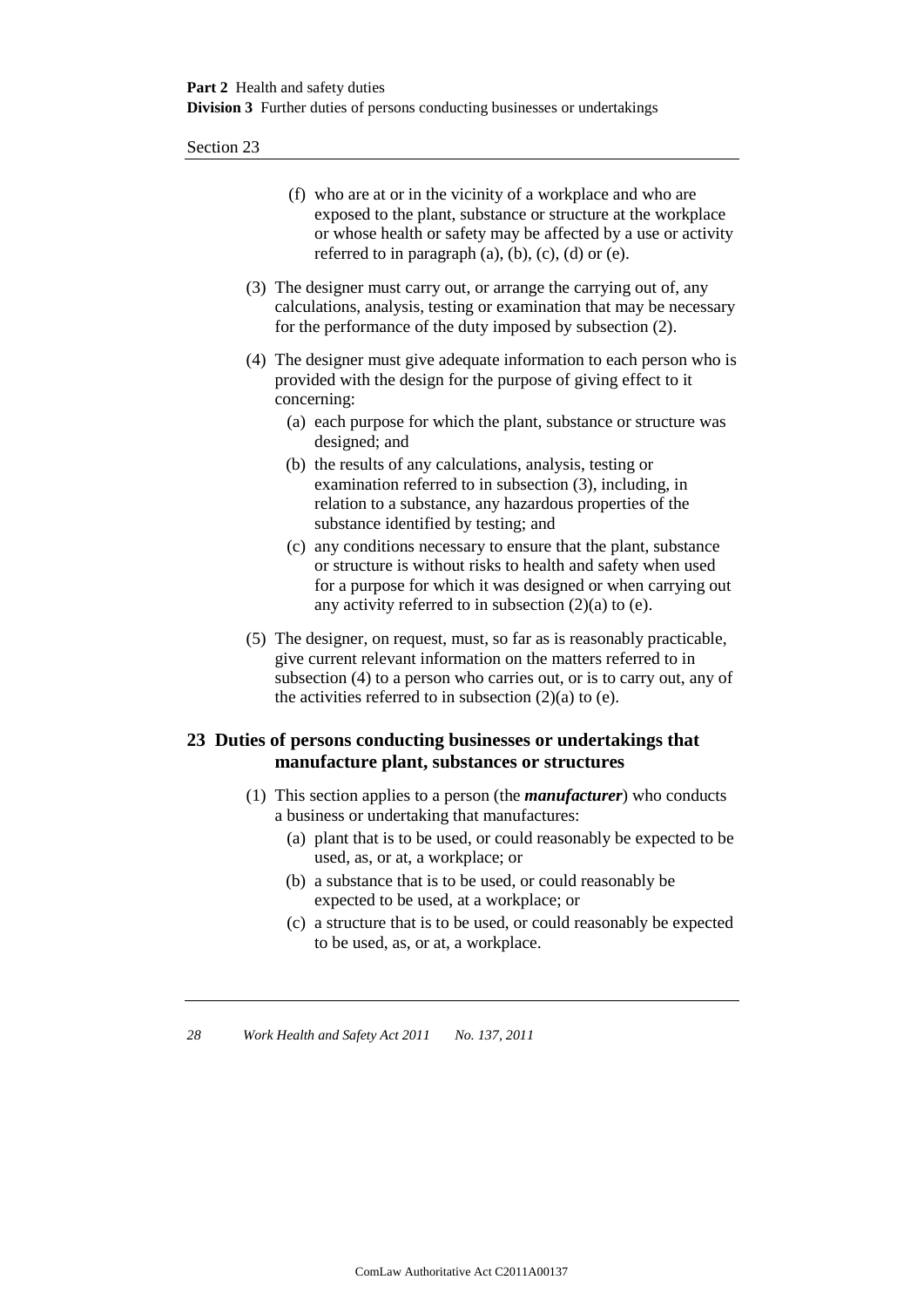- (2) The manufacturer must ensure, so far as is reasonably practicable, that the plant, substance or structure is manufactured to be without risks to the health and safety of persons:
	- (a) who, at a workplace, use the plant, substance or structure for a purpose for which it was designed or manufactured; or
	- (b) who handle the substance at a workplace; or
	- (c) who store the plant or substance at a workplace; or
	- (d) who construct the structure at a workplace; or
	- (e) who carry out any reasonably foreseeable activity at a workplace in relation to:
		- (i) the assembly or use of the plant for a purpose for which it was designed or manufactured or the proper storage, decommissioning, dismantling or disposal of the plant; or
		- (ii) the use of the substance for a purpose for which it was designed or manufactured or the proper handling, storage or disposal of the substance; or
		- (iii) the assembly or use of the structure for a purpose for which it was designed or manufactured or the proper demolition or disposal of the structure; or

Example: Inspection, operation, cleaning, maintenance or repair of plant.

- (f) who are at or in the vicinity of a workplace and who are exposed to the plant, substance or structure at the workplace or whose health or safety may be affected by a use or activity referred to in paragraph  $(a)$ ,  $(b)$ ,  $(c)$ ,  $(d)$  or  $(e)$ .
- (3) The manufacturer must carry out, or arrange the carrying out of, any calculations, analysis, testing or examination that may be necessary for the performance of the duty imposed by subsection (2).
- (4) The manufacturer must give adequate information to each person to whom the manufacturer provides the plant, substance or structure concerning:
	- (a) each purpose for which the plant, substance or structure was designed or manufactured; and
	- (b) the results of any calculations, analysis, testing or examination referred to in subsection (3), including, in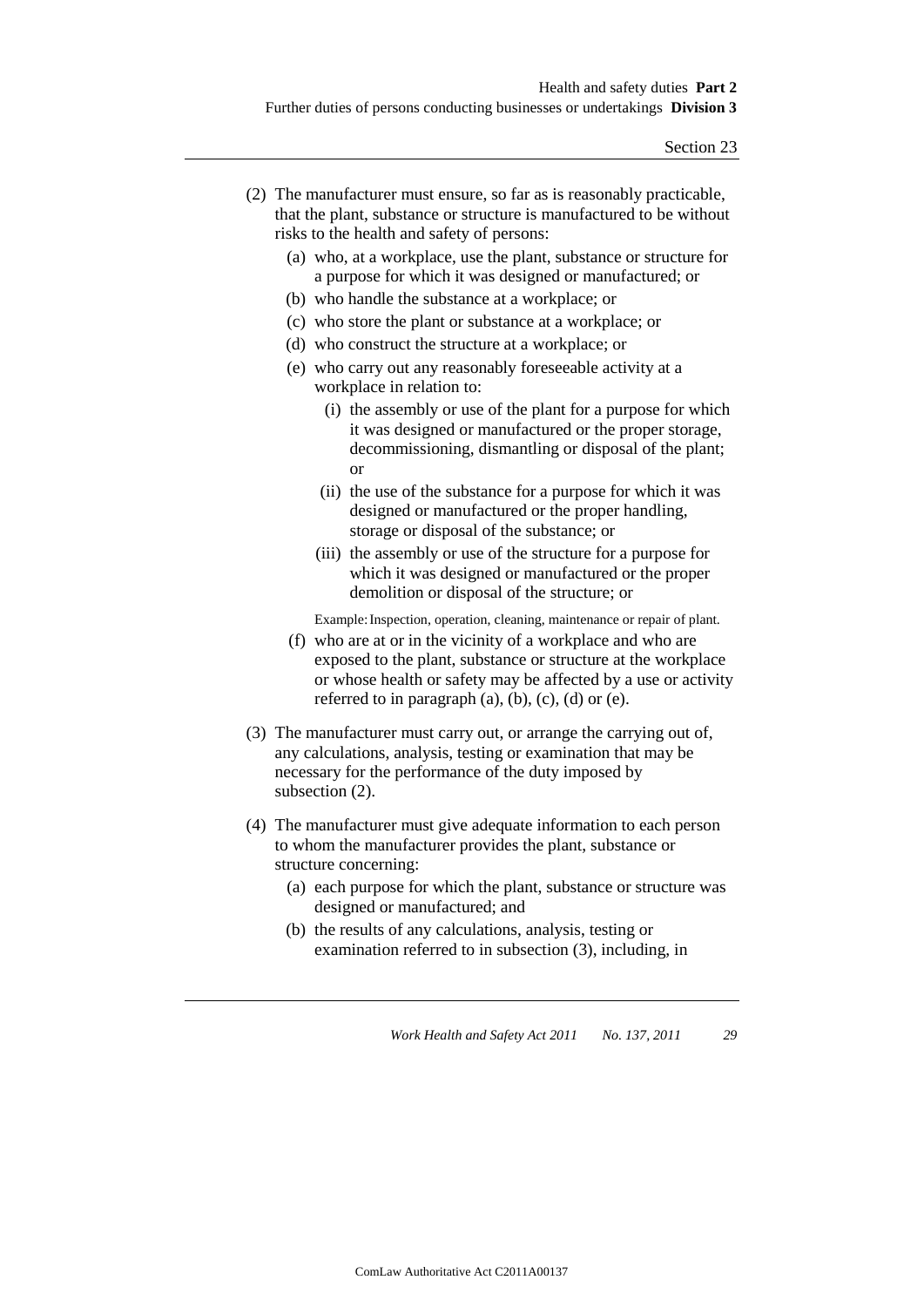relation to a substance, any hazardous properties of the substance identified by testing; and

- (c) any conditions necessary to ensure that the plant, substance or structure is without risks to health and safety when used for a purpose for which it was designed or manufactured or when carrying out any activity referred to in subsection  $(2)(a)$ to (e).
- (5) The manufacturer, on request, must, so far as is reasonably practicable, give current relevant information on the matters referred to in subsection (4) to a person who carries out, or is to carry out, any of the activities referred to in subsection (2)(a) to (e).

### **24 Duties of persons conducting businesses or undertakings that import plant, substances or structures**

- (1) This section applies to a person (the *importer*) who conducts a business or undertaking that imports:
	- (a) plant that is to be used, or could reasonably be expected to be used, as, or at, a workplace; or
	- (b) a substance that is to be used, or could reasonably be expected to be used, at a workplace; or
	- (c) a structure that is to be used, or could reasonably be expected to be used, as, or at, a workplace.
- (2) The importer must ensure, so far as is reasonably practicable, that the plant, substance or structure is without risks to the health and safety of persons:
	- (a) who, at a workplace, use the plant, substance or structure for a purpose for which it was designed or manufactured; or
	- (b) who handle the substance at a workplace; or
	- (c) who store the plant or substance at a workplace; or
	- (d) who construct the structure at a workplace; or
	- (e) who carry out any reasonably foreseeable activity at a workplace in relation to:
		- (i) the assembly or use of the plant for a purpose for which it was designed or manufactured or the proper storage, decommissioning, dismantling or disposal of the plant; or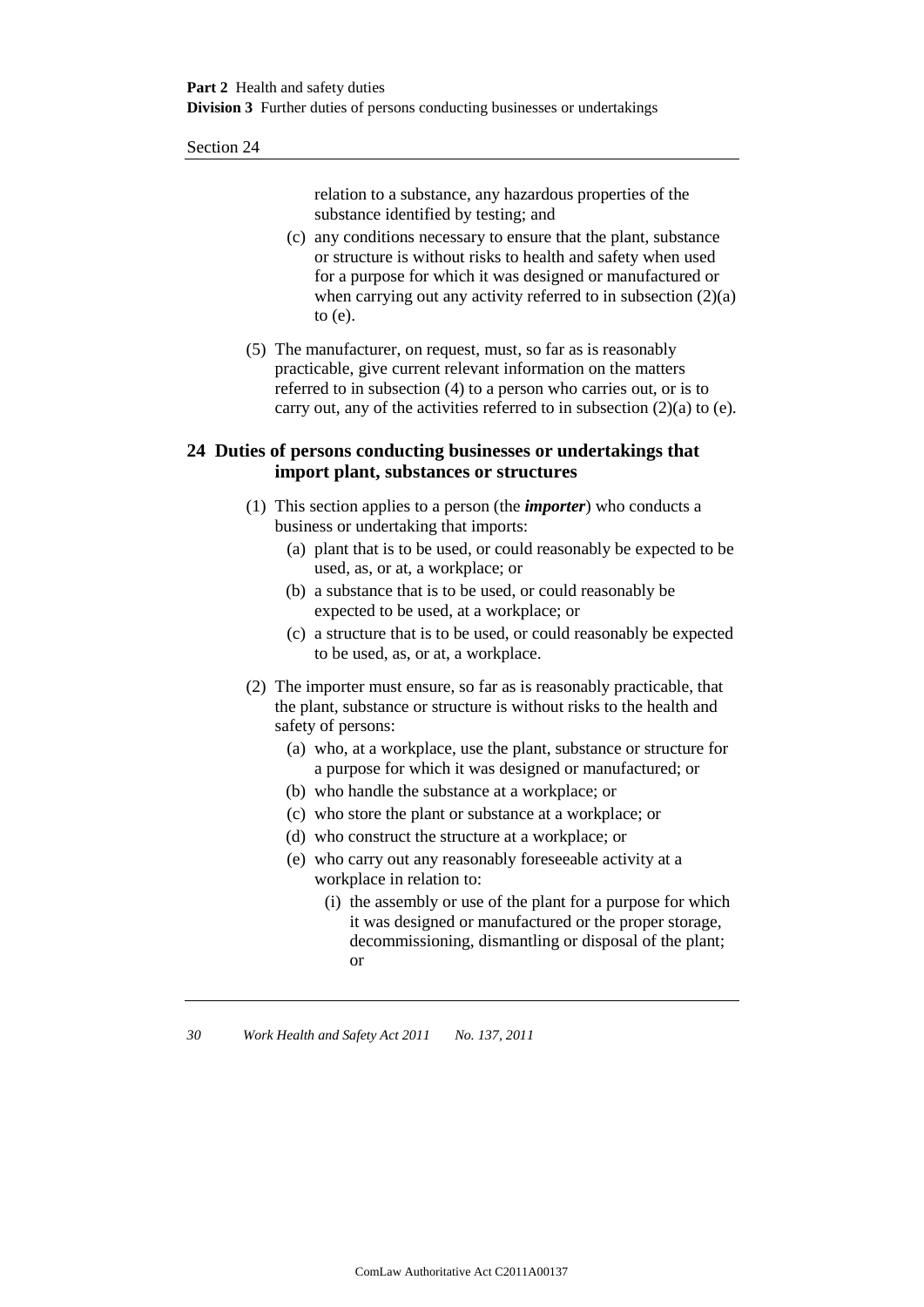- (ii) the use of the substance for a purpose for which it was designed or manufactured or the proper handling, storage or disposal of the substance; or
- (iii) the assembly or use of the structure for a purpose for which it was designed or manufactured or the proper demolition or disposal of the structure; or

Example: Inspection, operation, cleaning, maintenance or repair of plant.

- (f) who are at or in the vicinity of a workplace and who are exposed to the plant, substance or structure at the workplace or whose health or safety may be affected by a use or activity referred to in paragraph  $(a)$ ,  $(b)$ ,  $(c)$ ,  $(d)$  or  $(e)$ .
- (3) The importer must:
	- (a) carry out, or arrange the carrying out of, any calculations, analysis, testing or examination that may be necessary for the performance of the duty imposed by subsection (2); or
	- (b) ensure that the calculations, analysis, testing or examination have been carried out.
- (4) The importer must give adequate information to each person to whom the importer provides the plant, substance or structure concerning:
	- (a) each purpose for which the plant, substance or structure was designed or manufactured; and
	- (b) the results of any calculations, analysis, testing or examination referred to in subsection (3), including, in relation to a substance, any hazardous properties of the substance identified by testing; and
	- (c) any conditions necessary to ensure that the plant, substance or structure is without risks to health and safety when used for a purpose for which it was designed or manufactured or when carrying out any activity referred to in subsection  $(2)(a)$ to (e).
- (5) The importer, on request, must, so far as is reasonably practicable, give current relevant information on the matters referred to in subsection (4) to a person who carries out, or is to carry out, any of the activities referred to in subsection  $(2)(a)$  to  $(e)$ .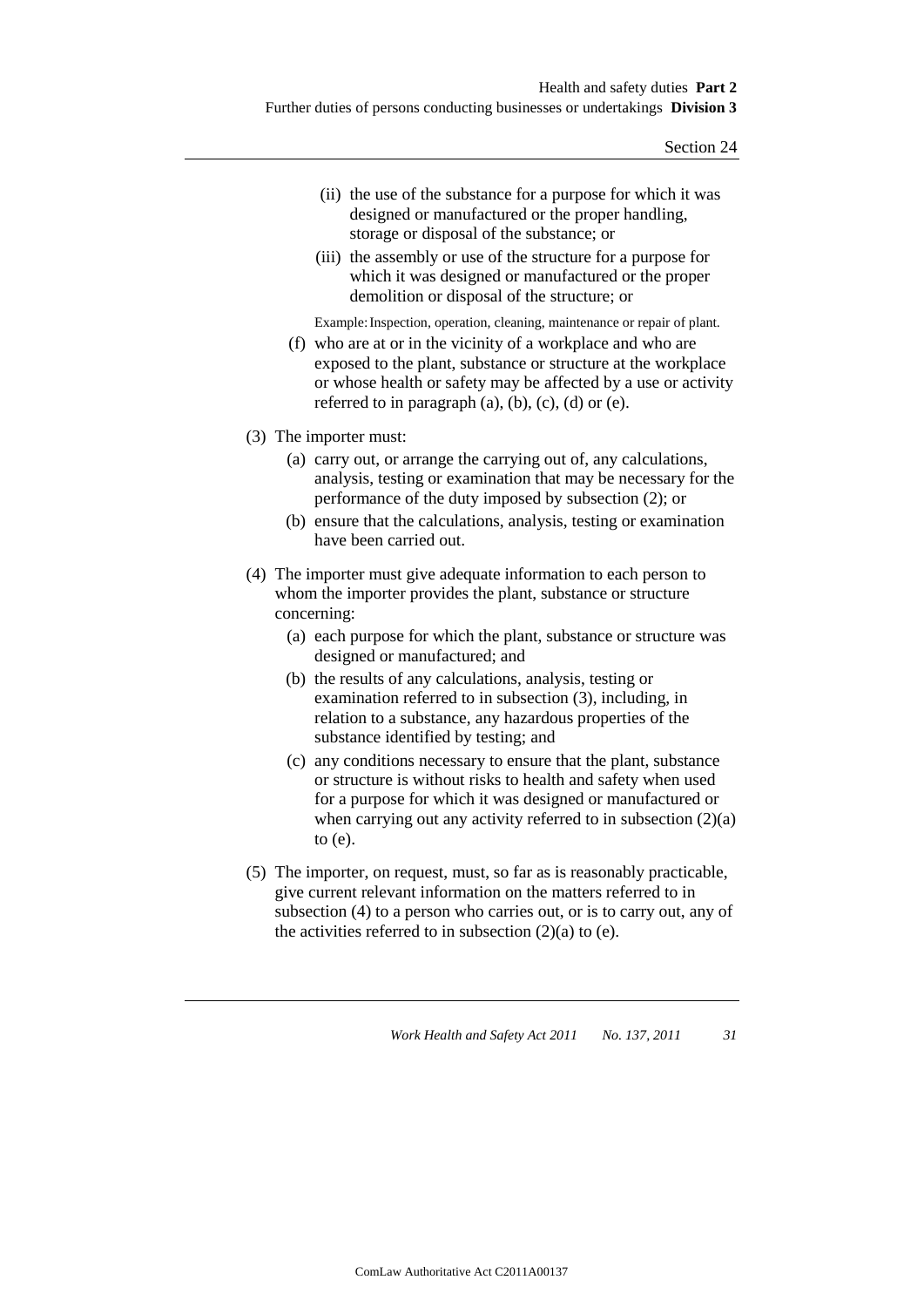# **25 Duties of persons conducting businesses or undertakings that supply plant, substances or structures**

- (1) This section applies to a person (the *supplier*) who conducts a business or undertaking that supplies:
	- (a) plant that is to be used, or could reasonably be expected to be used, as, or at, a workplace; or
	- (b) a substance that is to be used, or could reasonably be expected to be used, at a workplace; or
	- (c) a structure that is to be used, or could reasonably be expected to be used, as, or at, a workplace.
- (2) The supplier must ensure, so far as is reasonably practicable, that the plant, substance or structure is without risks to the health and safety of persons:
	- (a) who, at a workplace, use the plant or substance or structure for a purpose for which it was designed or manufactured; or
	- (b) who handle the substance at a workplace; or
	- (c) who store the plant or substance at a workplace; or
	- (d) who construct the structure at a workplace; or
	- (e) who carry out any reasonably foreseeable activity at a workplace in relation to:
		- (i) the assembly or use of the plant for a purpose for which it was designed or manufactured or the proper storage, decommissioning, dismantling or disposal of the plant; or
		- (ii) the use of the substance for a purpose for which it was designed or manufactured or the proper handling, storage or disposal of the substance; or
		- (iii) the assembly or use of the structure for a purpose for which it was designed or manufactured or the proper demolition or disposal of the structure; or

Example:Inspection, storage, operation, cleaning, maintenance or repair of plant.

(f) who are at or in the vicinity of a workplace and who are exposed to the plant, substance or structure at the workplace or whose health or safety may be affected by a use or activity referred to in paragraph  $(a)$ ,  $(b)$ ,  $(c)$ ,  $(d)$  or  $(e)$ .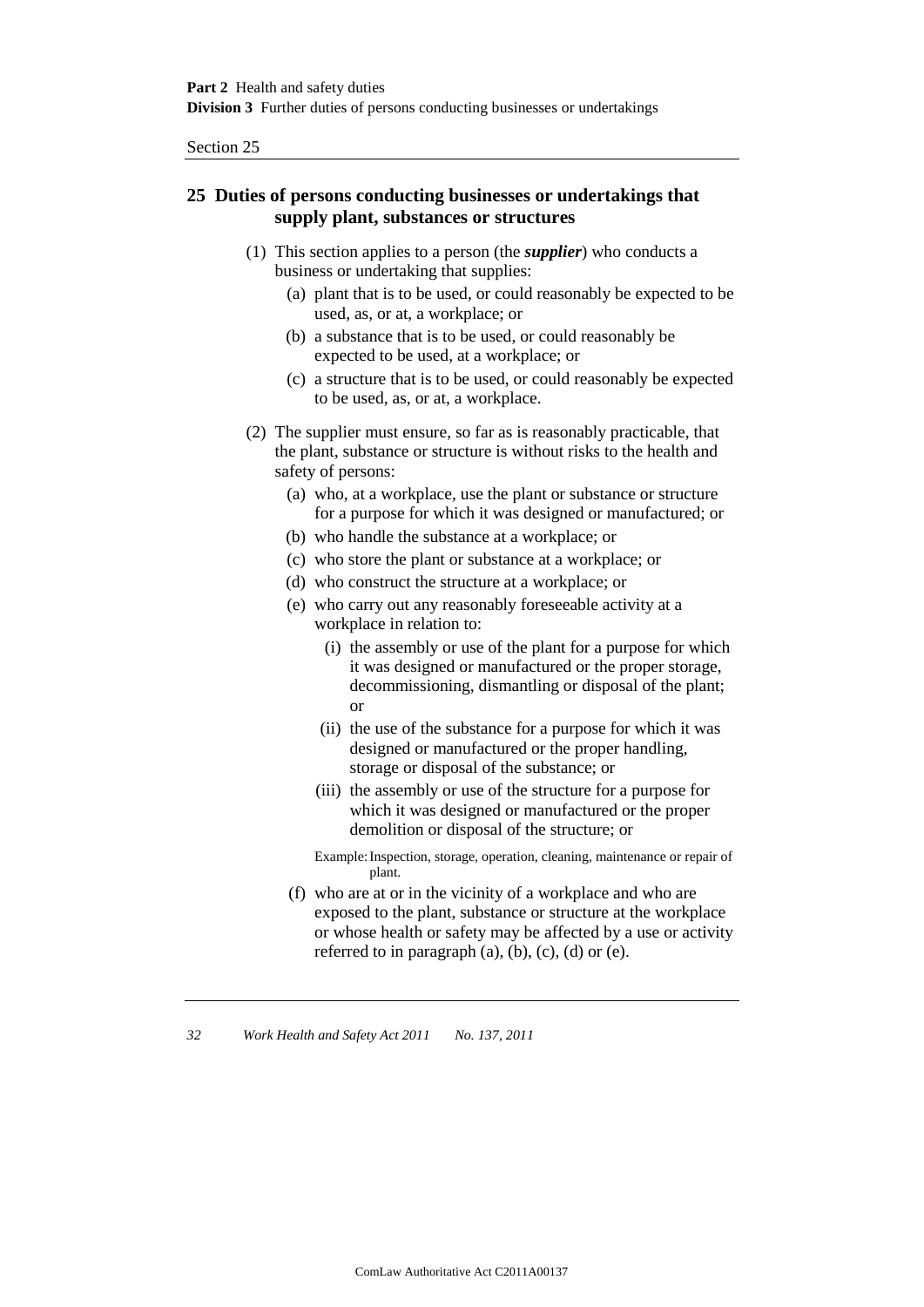- (3) The supplier must:
	- (a) carry out, or arrange the carrying out of, any calculations, analysis, testing or examination that may be necessary for the performance of the duty imposed by subsection (2); or
	- (b) ensure that the calculations, analysis, testing or examination have been carried out.
- (4) The supplier must give adequate information to each person to whom the supplier supplies the plant, substance or structure concerning:
	- (a) each purpose for which the plant, substance or structure was designed or manufactured; and
	- (b) the results of any calculations, analysis, testing or examination referred to in subsection (3), including, in relation to a substance, any hazardous properties of the substance identified by testing; and
	- (c) any conditions necessary to ensure that the plant, substance or structure is without risks to health and safety when used for a purpose for which it was designed or manufactured or when carrying out any activity referred to in subsection  $(2)(a)$ to (e).
- (5) The supplier, on request, must, so far as is reasonably practicable, give current relevant information on the matters referred to in subsection (4) to a person who carries out, or is to carry out, any of the activities referred to in subsection  $(2)(a)$  to  $(e)$ .

# **26 Duty of persons conducting businesses or undertakings that install, construct or commission plant or structures**

- (1) This section applies to a person who conducts a business or undertaking that installs, constructs or commissions plant or a structure that is to be used, or could reasonably be expected to be used, as, or at, a workplace.
- (2) The person must ensure, so far as is reasonably practicable, that the way in which the plant or structure is installed, constructed or commissioned ensures that the plant or structure is without risks to the health and safety of persons: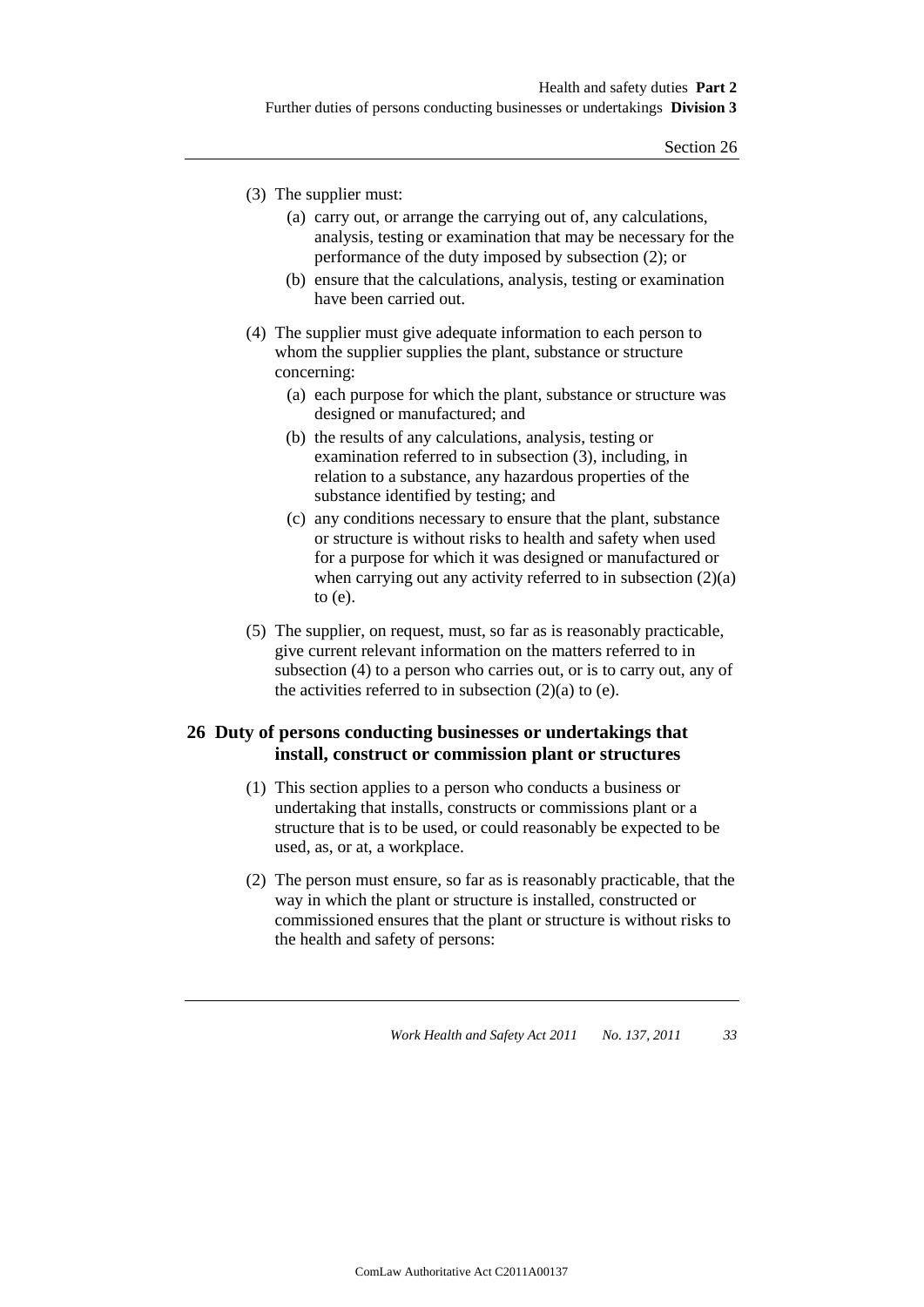- (a) who install or construct the plant or structure at a workplace; or
- (b) who use the plant or structure at a workplace for a purpose for which it was installed, constructed or commissioned; or
- (c) who carry out any reasonably foreseeable activity at a workplace in relation to the proper use, decommissioning or dismantling of the plant or demolition or disposal of the structure; or
- (d) who are at or in the vicinity of a workplace and whose health or safety may be affected by a use or activity referred to in paragraph (a), (b) or (c).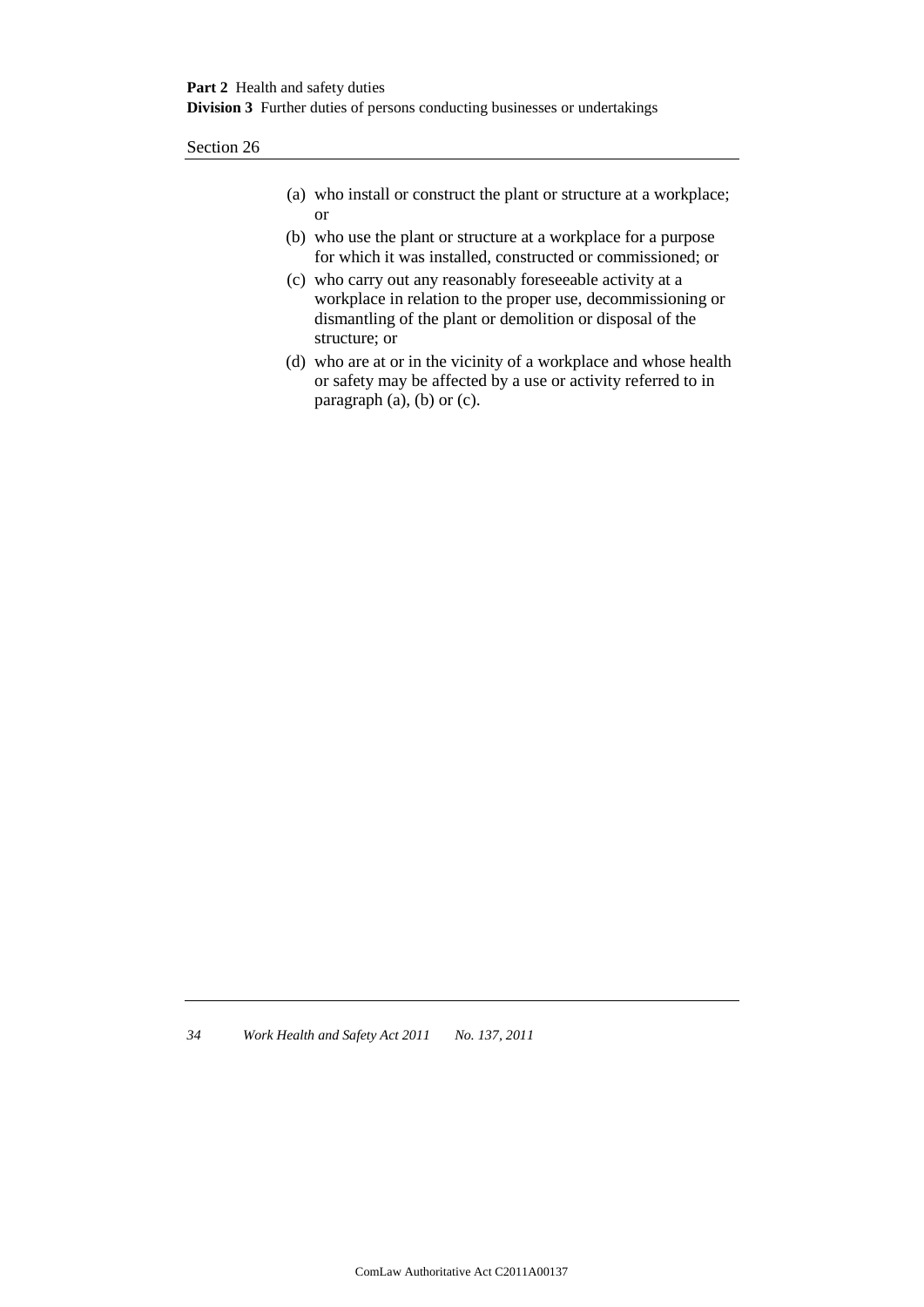# **Division 4—Duty of officers, workers and other persons**

# **27 Duty of officers**

- (1) If a person conducting a business or undertaking has a duty or obligation under this Act, an officer of the person conducting the business or undertaking must exercise due diligence to ensure that the person conducting the business or undertaking complies with that duty or obligation.
- (2) Subject to subsection (3), the maximum penalty applicable under Division 5 of this Part for an offence relating to the duty of an officer under this section is the maximum penalty fixed for an officer of a person conducting a business or undertaking for that offence.
- (3) Despite anything to the contrary in section 33, if the duty or obligation of a person conducting a business or undertaking was imposed under a provision other than a provision of Division 2 or 3 of this Part or this Division, the maximum penalty under section 33 for an offence by an officer under section 33 in relation to the duty or obligation is the maximum penalty fixed under the provision creating the duty or obligation for an individual who fails to comply with the duty or obligation.
- (4) An officer of a person conducting a business or undertaking may be convicted or found guilty of an offence under this Act relating to a duty under this section whether or not the person conducting the business or undertaking has been convicted or found guilty of an offence under this Act relating to the duty or obligation.
- (5) In this section, *due diligence* includes taking reasonable steps:
	- (a) to acquire and keep up-to-date knowledge of work health and safety matters; and
	- (b) to gain an understanding of the nature of the operations of the business or undertaking of the person conducting the business or undertaking and generally of the hazards and risks associated with those operations; and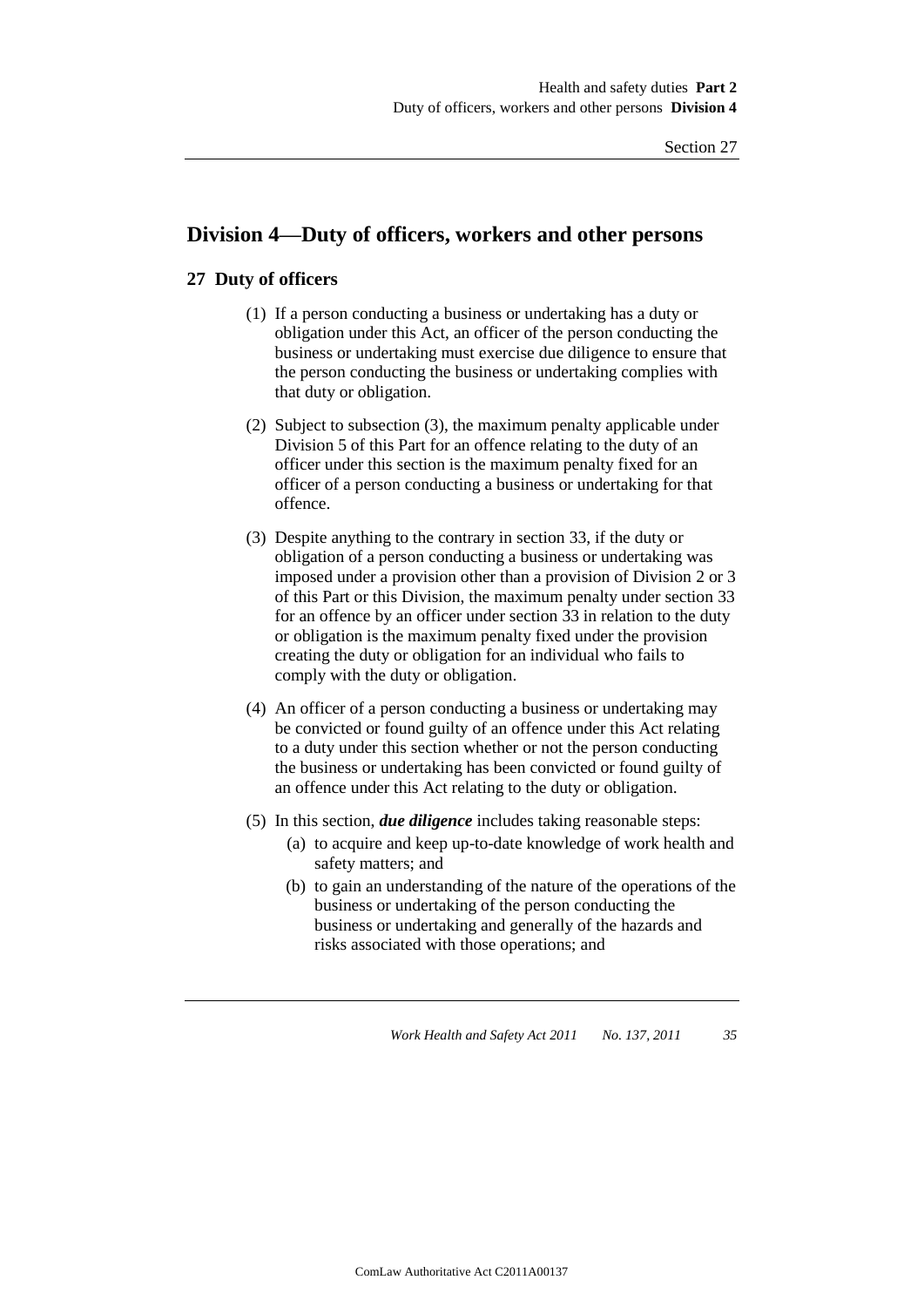- (c) to ensure that the person conducting the business or undertaking has available for use, and uses, appropriate resources and processes to eliminate or minimise risks to health and safety from work carried out as part of the conduct of the business or undertaking; and
- (d) to ensure that the person conducting the business or undertaking has appropriate processes for receiving and considering information regarding incidents, hazards and risks and responding in a timely way to that information; and
- (e) to ensure that the person conducting the business or undertaking has, and implements, processes for complying with any duty or obligation of the person conducting the business or undertaking under this Act; and
- (f) to verify the provision and use of the resources and processes referred to in paragraphs (c) to (e).

Examples: For the purposes of paragraph (e), the duties or obligations under this Act of a person conducting a business or undertaking may include:

- (a) reporting notifiable incidents;
- (b) consulting with workers;
- (c) ensuring compliance with notices issued under this Act;
- (d) ensuring the provision of training and instruction to workers about work health and safety;
- (e) ensuring that health and safety representatives receive their entitlements to training.

#### **28 Duties of workers**

While at work, a worker must:

- (a) take reasonable care for his or her own health and safety; and
- (b) take reasonable care that his or her acts or omissions do not adversely affect the health and safety of other persons; and
- (c) comply, so far as the worker is reasonably able, with any reasonable instruction that is given by the person conducting the business or undertaking to allow the person to comply with this Act; and
- (d) co-operate with any reasonable policy or procedure of the person conducting the business or undertaking relating to health or safety at the workplace that has been notified to workers.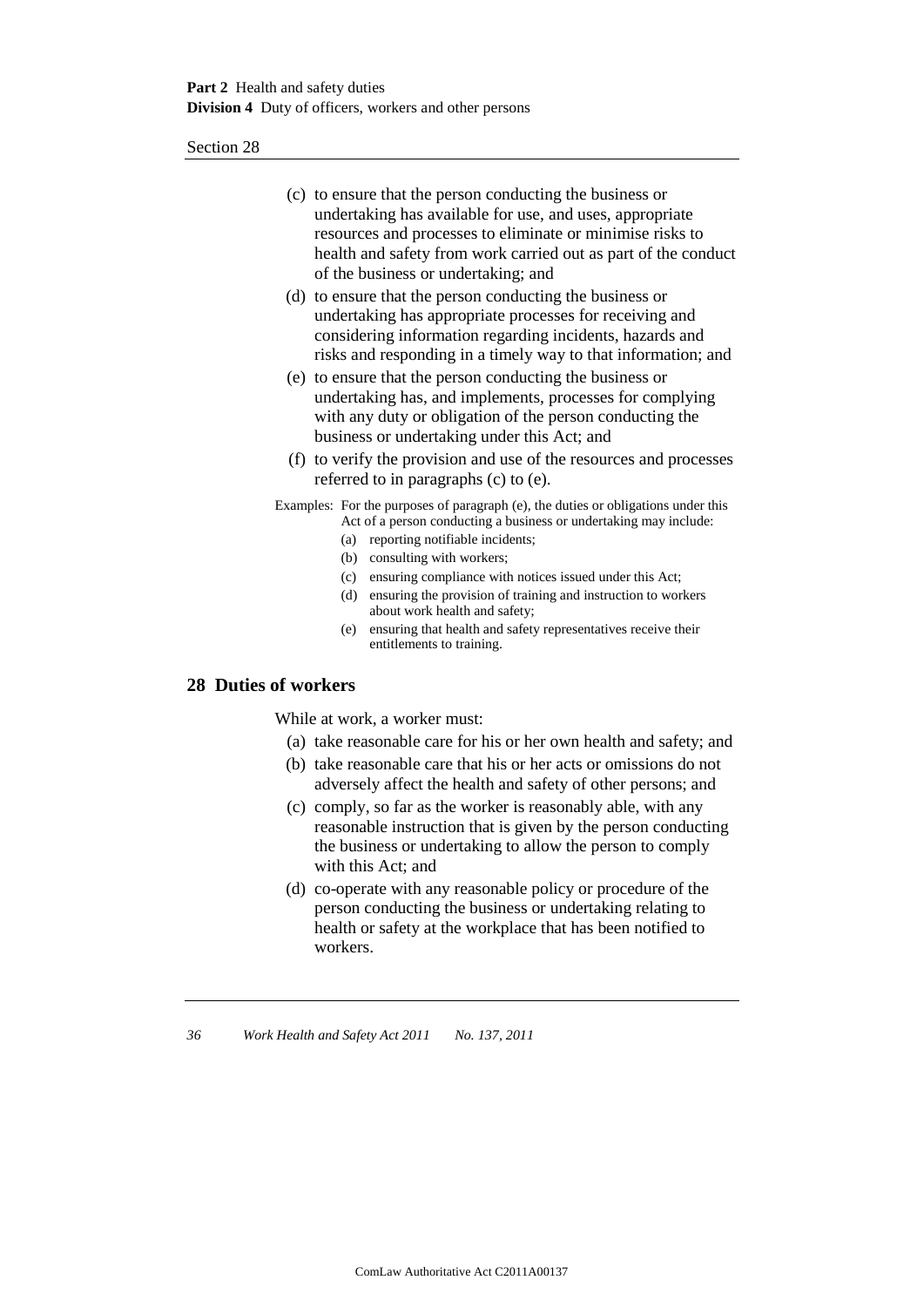# **29 Duties of other persons at the workplace**

A person at a workplace (whether or not the person has another duty under this Part) must:

- (a) take reasonable care for his or her own health and safety; and
- (b) take reasonable care that his or her acts or omissions do not adversely affect the health and safety of other persons; and
- (c) comply, so far as the person is reasonably able, with any reasonable instruction that is given by the person conducting the business or undertaking to allow the person conducting the business or undertaking to comply with this Act.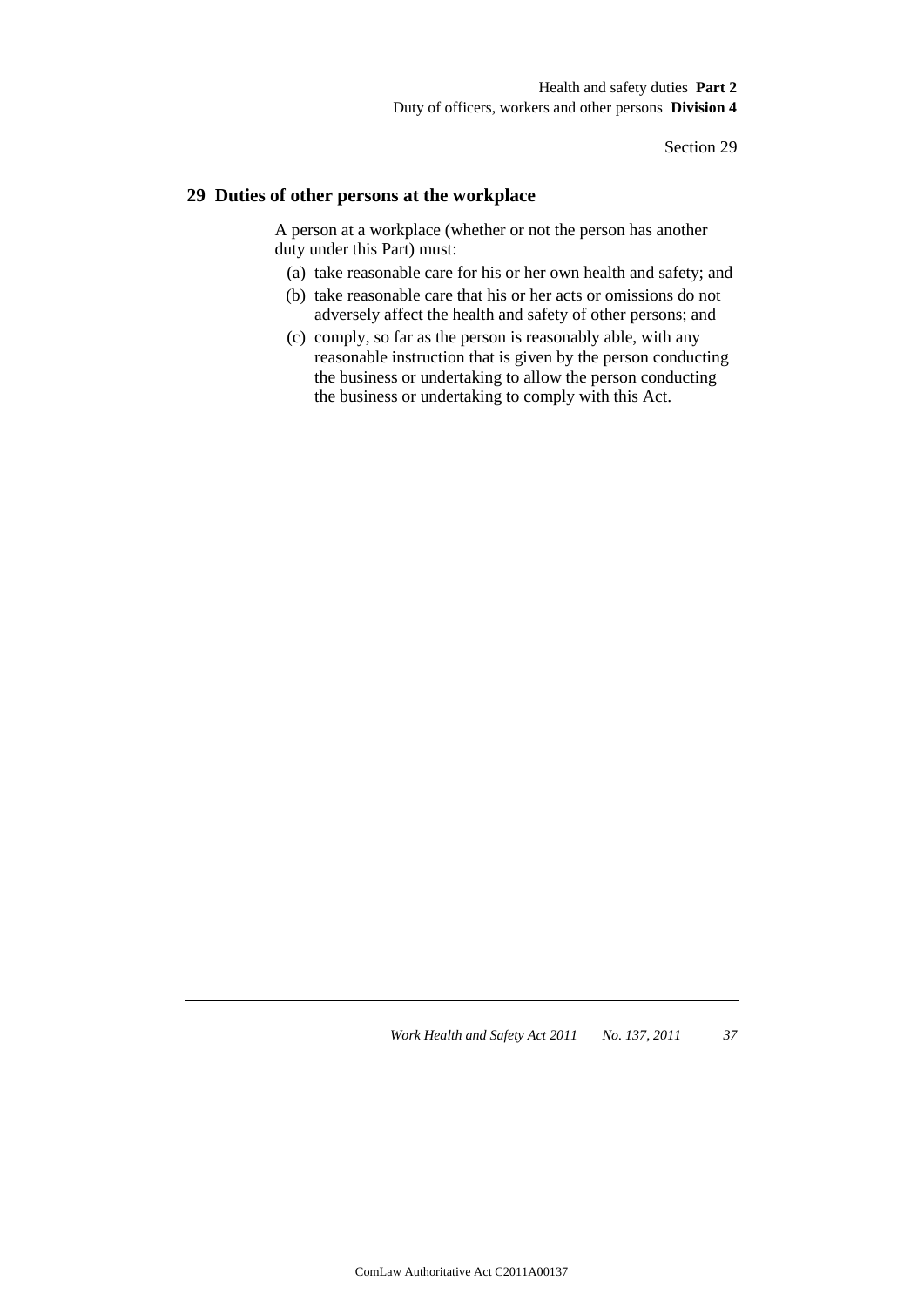# **Division 5—Offences and penalties**

# **30 Health and safety duty**

In this Division, *health and safety duty* means a duty imposed under Division 2, 3 or 4 of this Part.

### **31 Reckless conduct—Category 1**

- (1) A person commits a Category 1 offence if:
	- (a) the person has a health and safety duty; and
	- (b) the person, without reasonable excuse, engages in conduct that exposes an individual to whom that duty is owed to a risk of death or serious injury or illness; and
	- (c) the person is reckless as to the risk to an individual of death or serious injury or illness.

#### Penalty:

- (a) In the case of an offence committed by an individual (other than as a person conducting a business or undertaking or as an officer of a person conducting a business or undertaking)—\$300 000 or 5 years imprisonment or both.
- (b) In the case of an offence committed by an individual as a person conducting a business or undertaking or as an officer of a person conducting a business or undertaking—\$600 000 or 5 years imprisonment or both.
- (c) In the case of an offence committed by a body corporate—\$3 000 000.
- (2) The prosecution bears the burden of proving that the conduct was engaged in without reasonable excuse.

# **32 Failure to comply with health and safety duty—Category 2**

A person commits a Category 2 offence if:

- (a) the person has a health and safety duty; and
- (b) the person fails to comply with that duty; and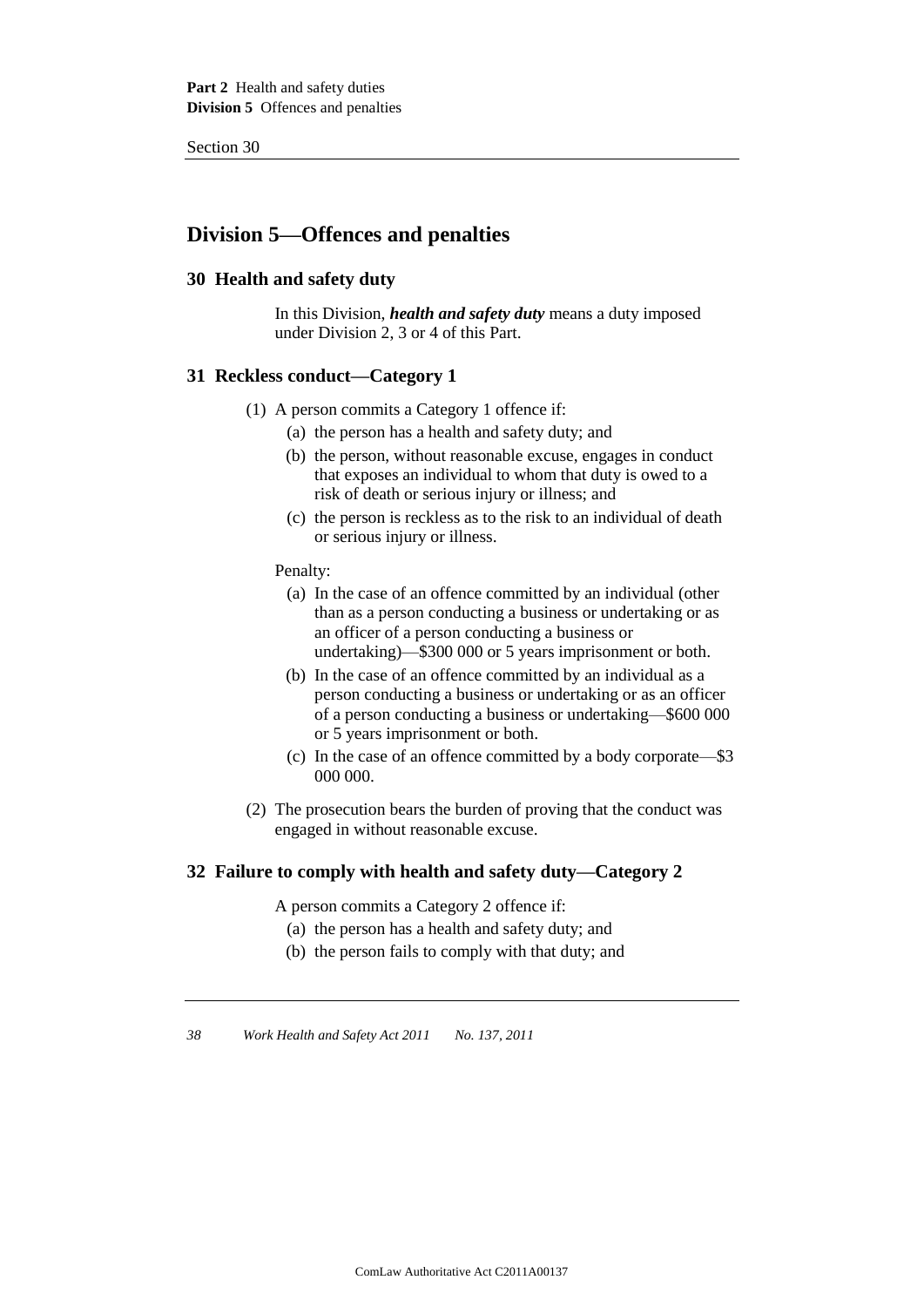(c) the failure exposes an individual to a risk of death or serious injury or illness.

#### Penalty:

- (a) In the case of an offence committed by an individual (other than as a person conducting a business or undertaking or as an officer of a person conducting a business or undertaking)—\$150 000.
- (b) In the case of an offence committed by an individual as a person conducting a business or undertaking or as an officer of a person conducting a business or undertaking—\$300 000.
- (c) In the case of an offence committed by a body corporate—\$1 500 000.

### **33 Failure to comply with health and safety duty—Category 3**

A person commits a Category 3 offence if:

- (a) the person has a health and safety duty; and
- (b) the person fails to comply with that duty.

#### Penalty:

- (a) In the case of an offence committed by an individual (other than as a person conducting a business or undertaking or as an officer of a person conducting a business or undertaking)—\$50 000.
- (b) In the case of an offence committed by an individual as a person conducting a business or undertaking or as an officer of a person conducting a business or undertaking—\$100 000.
- (c) In the case of an offence committed by a body corporate— \$500 000.

#### **34 Exceptions**

- (1) A volunteer does not commit an offence under this Division for a failure to comply with a health and safety duty, except a duty under section 28 or 29.
- (2) An unincorporated association does not commit an offence under this Act, and is not liable for a civil penalty under this Act, for a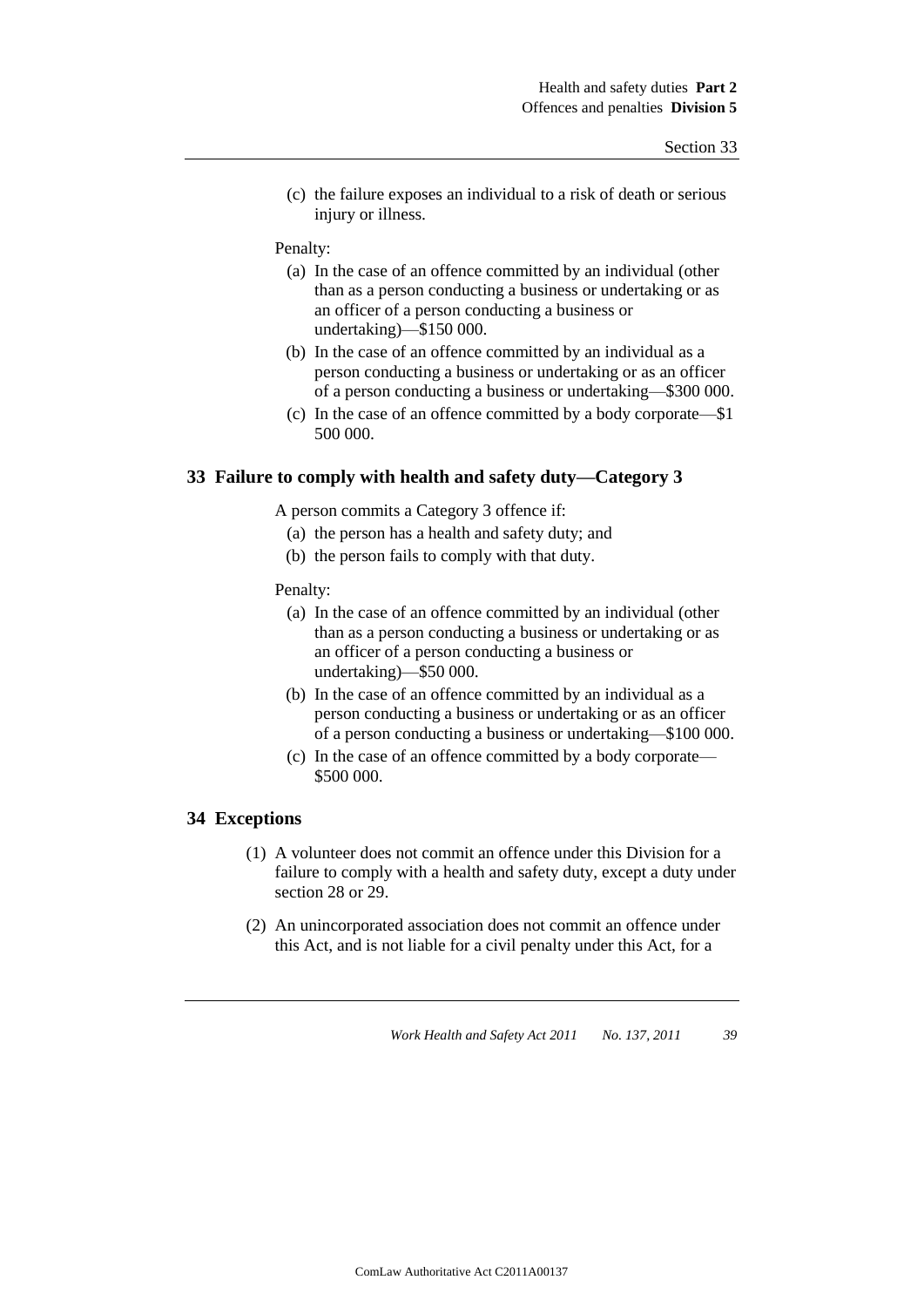failure to comply with a duty or obligation imposed on the unincorporated association under this Act.

- (3) However:
	- (a) an officer of an unincorporated association (other than a volunteer) may be liable for a failure to comply with a duty under section 27; and
	- (b) a member of an unincorporated association may be liable for failure to comply with a duty under section 28 or 29.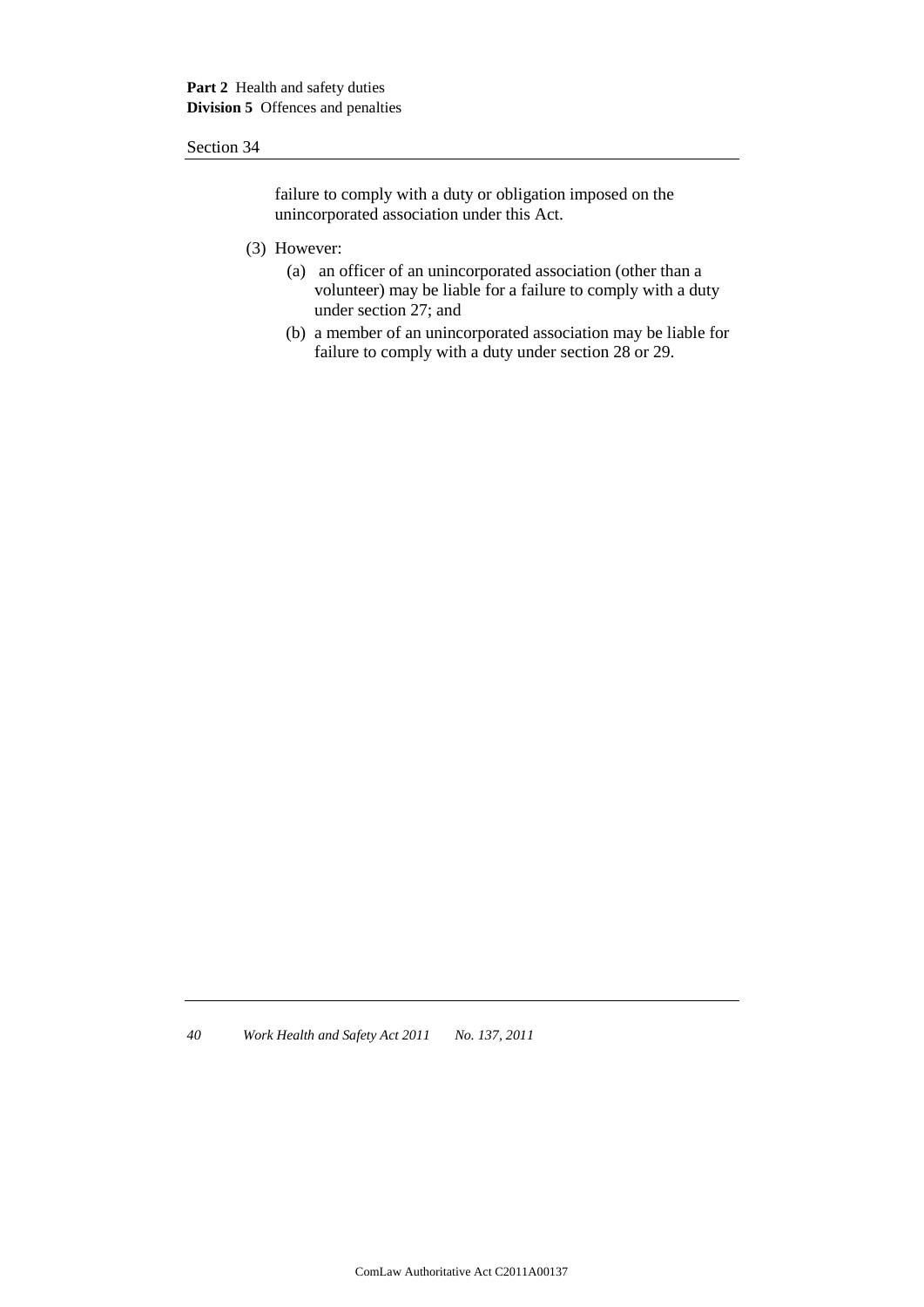# **Part 3—Incident notification**

# **35 What is a** *notifiable incident*

In this Act, *notifiable incident* means:

- (a) the death of a person; or
- (b) a serious injury or illness of a person; or
- (c) a dangerous incident.

### **36 What is a** *serious injury or illness*

In this Part, *serious injury or illness* of a person means an injury or illness requiring the person to have:

- (a) immediate treatment as an in-patient in a hospital; or
- (b) immediate treatment for:
	- (i) the amputation of any part of his or her body; or
	- (ii) a serious head injury; or
	- (iii) a serious eye injury; or
	- (iv) a serious burn; or
	- (v) the separation of his or her skin from an underlying tissue (such as degloving or scalping); or
	- (vi) a spinal injury; or
	- (vii) the loss of a bodily function; or
	- (viii) serious lacerations; or
- (c) medical treatment within 48 hours of exposure to a substance;

and includes any other injury or illness prescribed by the regulations but does not include an illness or injury of a prescribed kind.

# **37 What is a** *dangerous incident*

In this Part, a *dangerous incident* means an incident in relation to a workplace that exposes a worker or any other person to a serious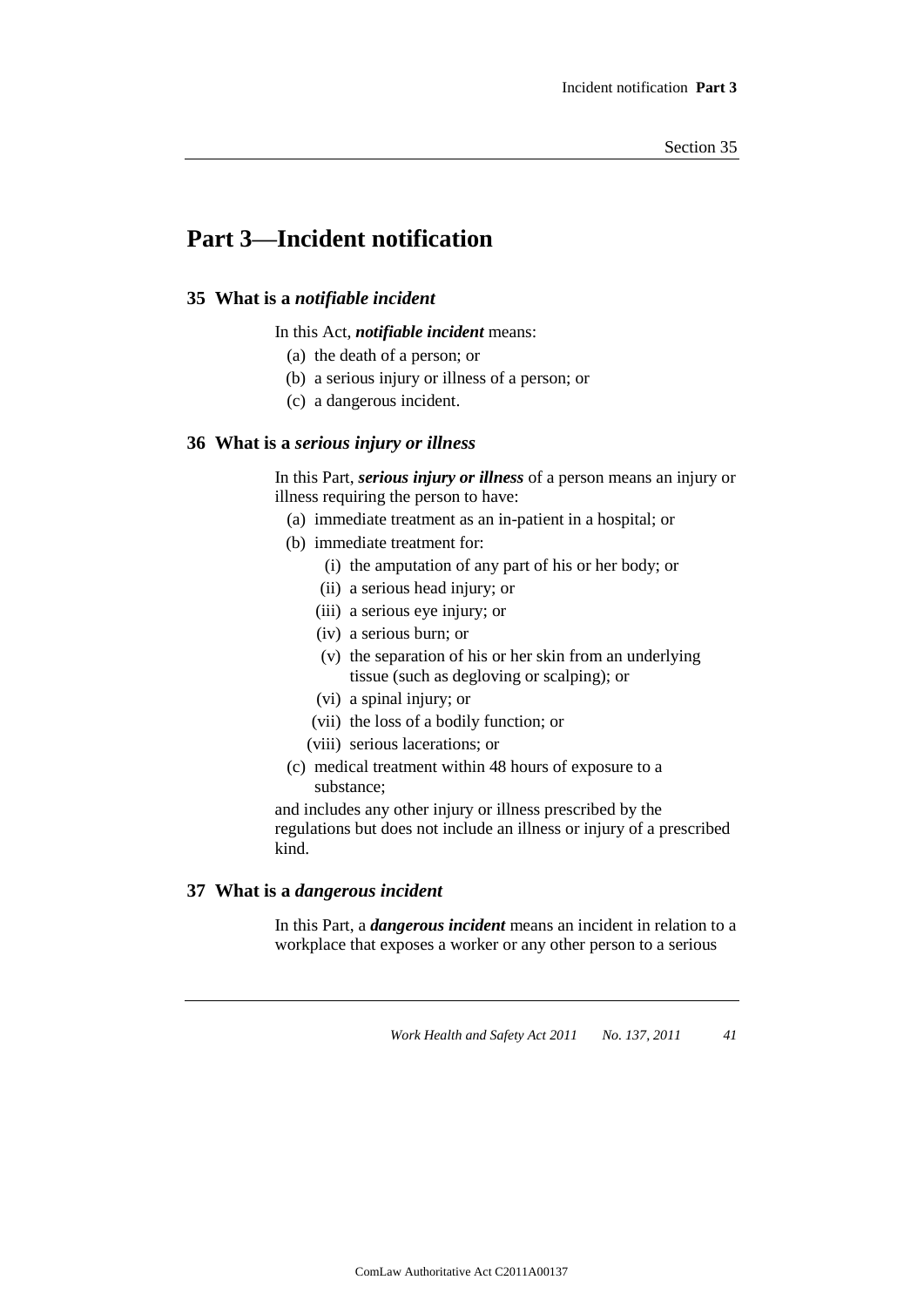risk to a person's health or safety emanating from an immediate or imminent exposure to:

- (a) an uncontrolled escape, spillage or leakage of a substance; or
- (b) an uncontrolled implosion, explosion or fire; or
- (c) an uncontrolled escape of gas or steam; or
- (d) an uncontrolled escape of a pressurised substance; or
- (e) electric shock; or
- (f) the fall or release from a height of any plant, substance or thing; or
- (g) the collapse, overturning, failure or malfunction of, or damage to, any plant that is required to be authorised for use in accordance with the regulations; or
- (h) the collapse or partial collapse of a structure; or
- (i) the collapse or failure of an excavation or of any shoring supporting an excavation; or
- (j) the inrush of water, mud or gas in workings, in an underground excavation or tunnel; or
- (k) the interruption of the main system of ventilation in an underground excavation or tunnel; or
- (l) any other event prescribed by the regulations;

but does not include an incident of a prescribed kind.

#### **38 Duty to notify of notifiable incidents**

(1) A person who conducts a business or undertaking must ensure that the regulator is notified immediately after becoming aware that a notifiable incident arising out of the conduct of the business or undertaking has occurred.

Penalty:

- (a) In the case of an individual—\$10 000.
- (b) In the case of a body corporate—\$50 000.
- (2) The notice must be given in accordance with this section and by the fastest possible means.
- (3) The notice must be given:
	- (a) by telephone; or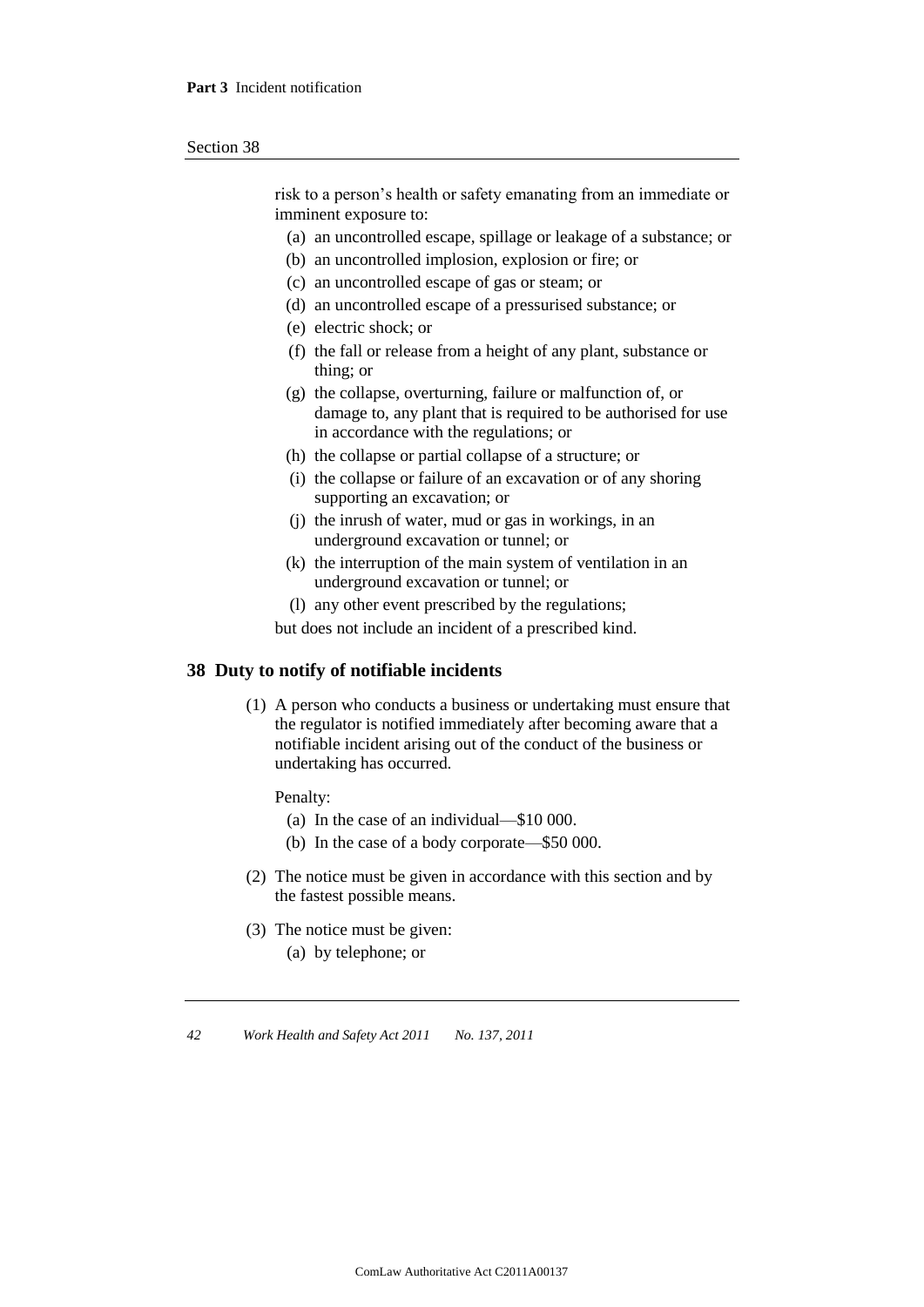(b) in writing.

Example: The written notice can be given by facsimile, email or other electronic means.

- (4) A person giving notice by telephone must:
	- (a) give the details of the incident requested by the regulator; and
	- (b) if required by the regulator, give a written notice of the incident within 48 hours of that requirement being made.
- (5) A written notice must be in a form, or contain the details, approved by the regulator.
- (6) If the regulator receives a notice by telephone and a written notice is not required, the regulator must give the person conducting the business or undertaking:
	- (a) details of the information received; or
	- (b) an acknowledgement of receiving the notice.
- (7) A person conducting a business or undertaking must keep a record of each notifiable incident for at least 5 years from the day that notice of the incident is given to the regulator under this section.

Penalty:

- (a) In the case of an individual—\$5000.
- (b) In the case of a body corporate—\$25 000.

#### **39 Duty to preserve incident sites**

(1) The person with management or control of a workplace at which a notifiable incident has occurred must ensure so far as is reasonably practicable, that the site where the incident occurred is not disturbed until an inspector arrives at the site or any earlier time that an inspector directs.

Penalty:

- (a) In the case of an individual—\$10 000.
- (b) In the case of a body corporate—\$50 000.
- (2) In subsection (1) a reference to a site includes any plant, substance, structure or thing associated with the notifiable incident.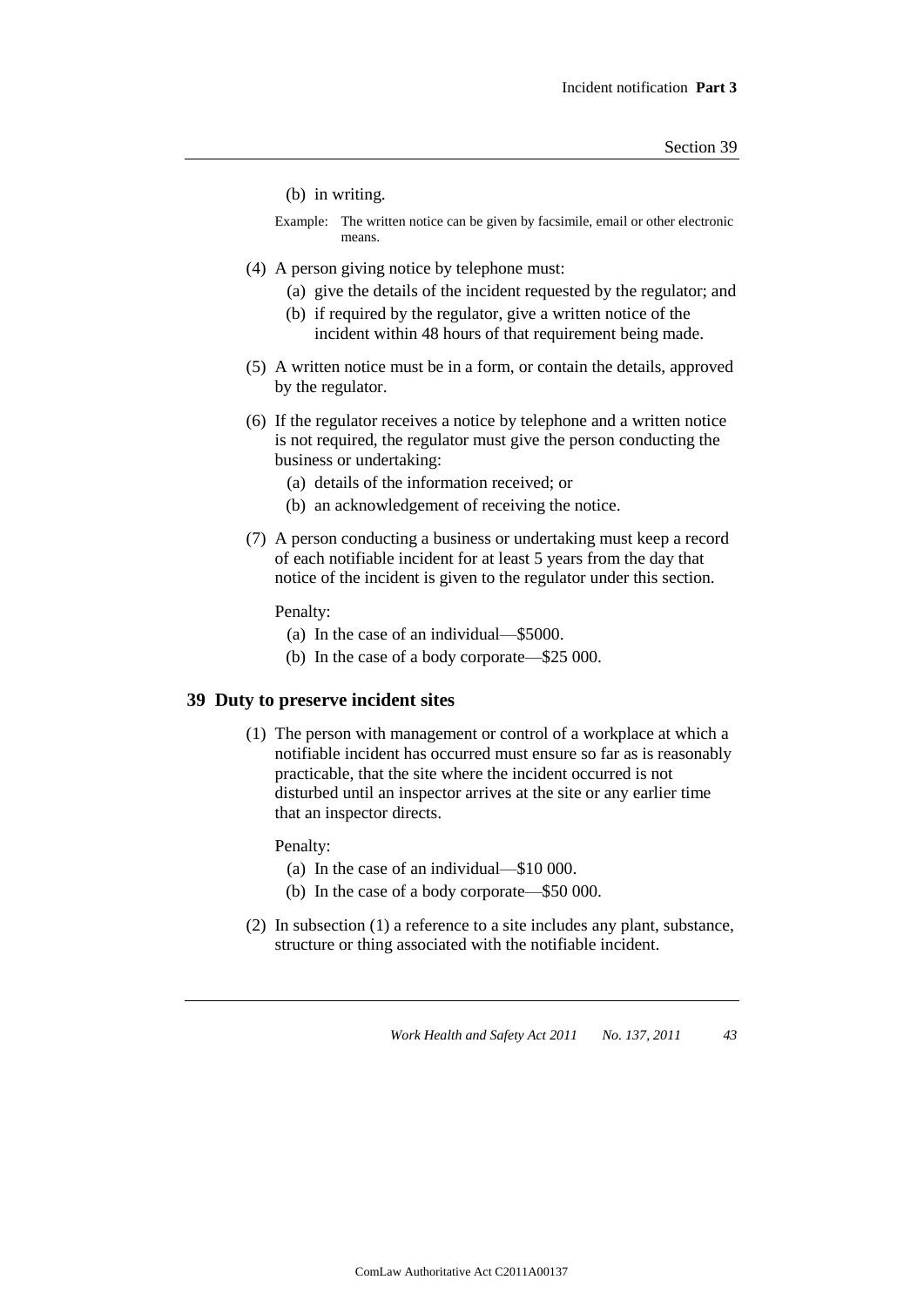- (3) Subsection (1) does not prevent any action:
	- (a) to assist an injured person; or
	- (b) to remove a deceased person; or
	- (c) that is essential to make the site safe or to minimise the risk of a further notifiable incident; or
	- (d) that is associated with a police investigation; or
	- (e) for which an inspector or the regulator has given permission.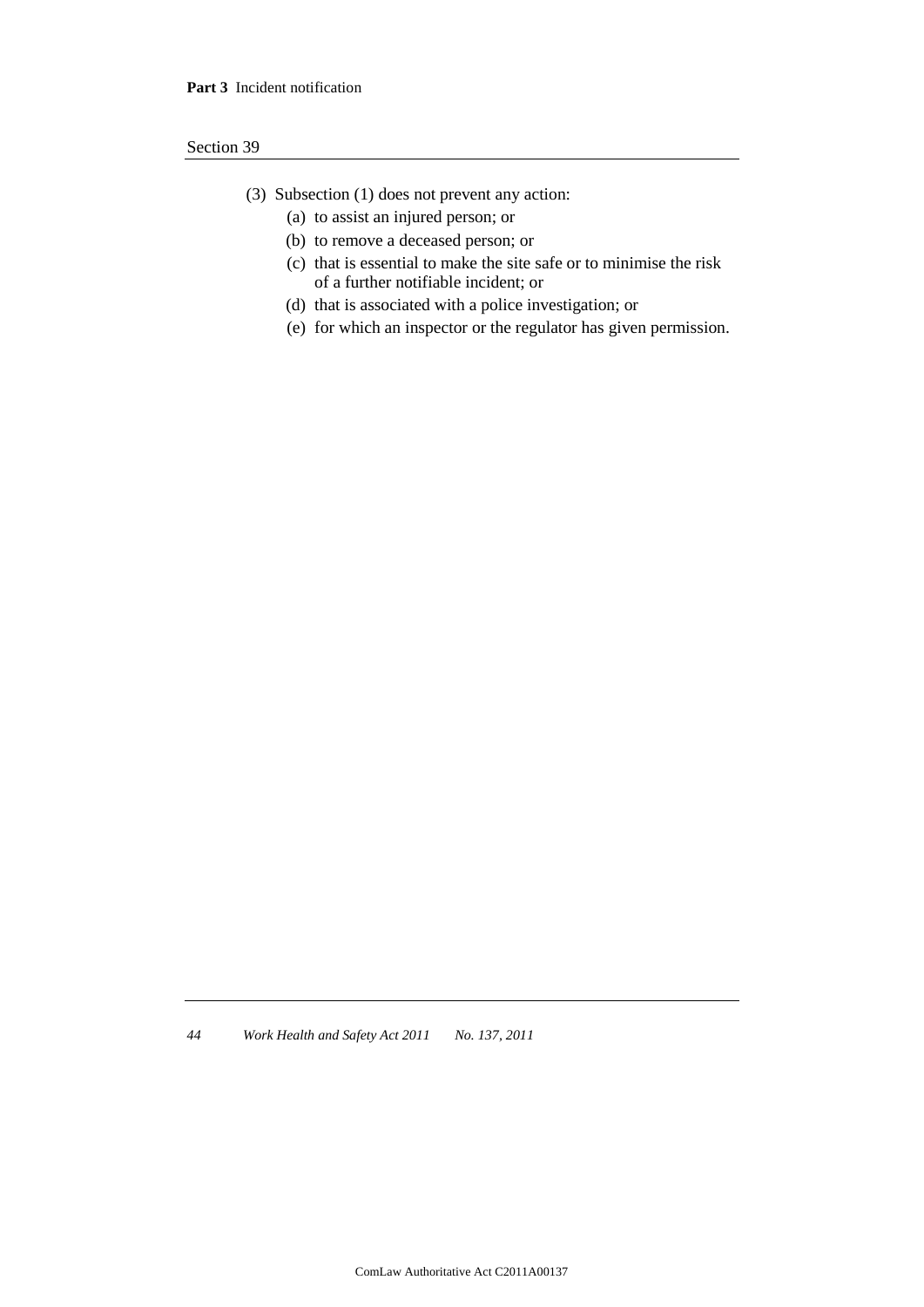# **Part 4—Authorisations**

#### **40 Meaning of** *authorised*

In this Part, *authorised* means authorised by a licence, permit, registration or other authority (however described) as required by the regulations.

#### **41 Requirements for authorisation of workplaces**

A person must not conduct a business or undertaking at a workplace or direct or allow a worker to carry out work at a workplace if:

- (a) the regulations require the workplace or workplaces in that class of workplace to be authorised; and
- (b) the workplace is not authorised in accordance with the regulations.

Penalty:

- (a) In the case of an individual—\$50 000.
- (b) In the case of a body corporate—\$250 000.

# **42 Requirements for authorisation of plant or substance**

- (1) A person must not use plant or a substance at a workplace if:
	- (a) the regulations require the plant or substance or its design to be authorised; and
	- (b) the plant or substance or its design is not authorised in accordance with the regulations.

Penalty:

- (a) In the case of an individual—\$20 000.
- (b) In the case of a body corporate—\$100 000.
- (2) A person who conducts a business or undertaking must not direct or allow a worker to use the plant or substance at a workplace if: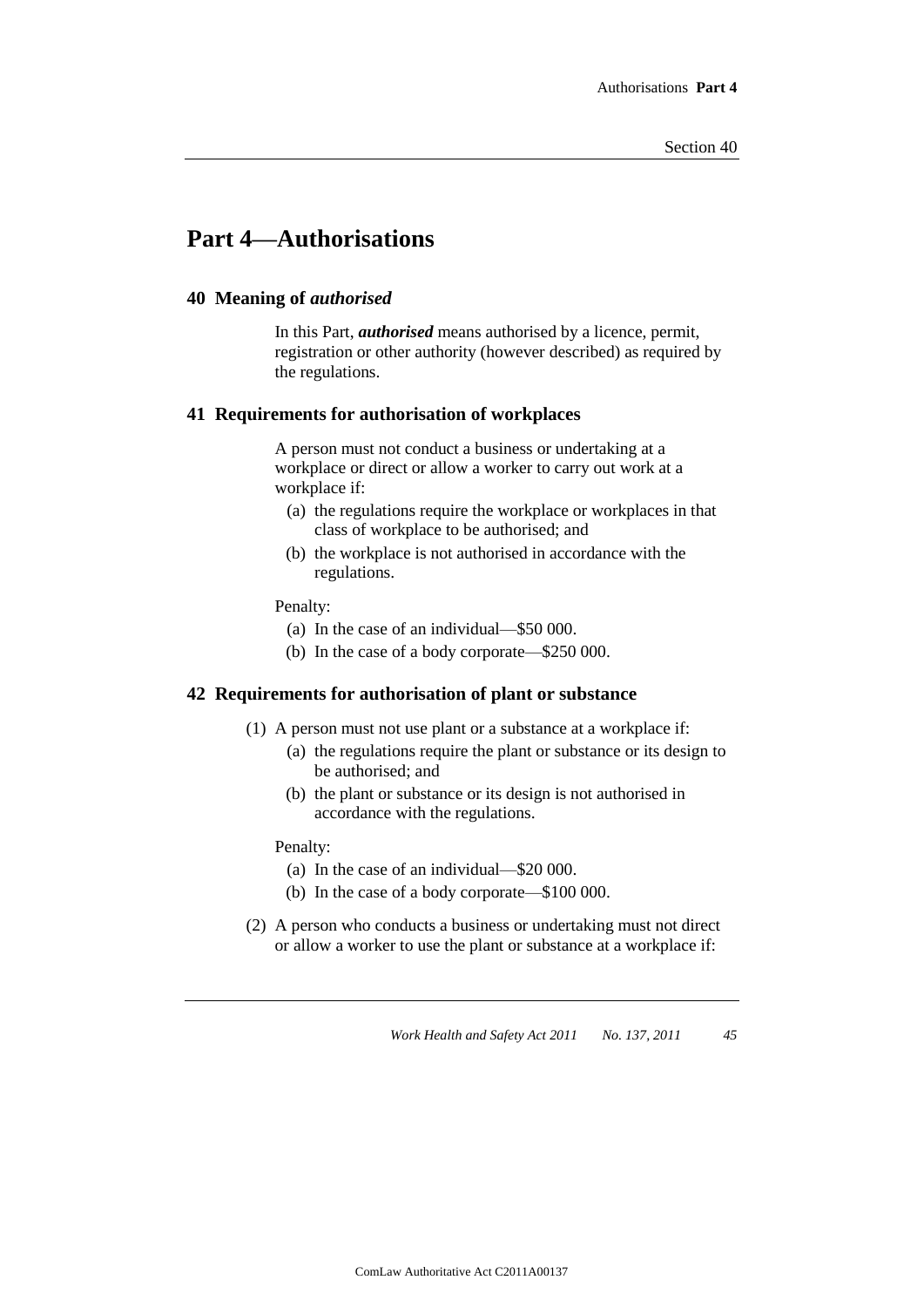- (a) the regulations require the plant or substance or its design to be authorised; and
- (b) the plant or substance or its design is not authorised in accordance with the regulations.

#### Penalty:

- (a) In the case of an individual—\$20 000.
- (b) In the case of a body corporate—\$100 000.

#### **43 Requirements for authorisation of work**

- (1) A person must not carry out work at a workplace if:
	- (a) the regulations require the work, or class of work, to be carried out by, or on behalf of, a person who is authorised; and
	- (b) the person, or the person on whose behalf the work is carried out, is not authorised in accordance with the regulations.

Penalty:

- (a) In the case of an individual—\$20 000.
- (b) In the case of a body corporate—\$100 000.
- (2) A person who conducts a business or undertaking must not direct or allow a worker to carry out work at a workplace if:
	- (a) the regulations require the work, or class of work, to be carried out by, or on behalf of, a person who is authorised; and
	- (b) the person, or the person on whose behalf the work is to be carried out, is not authorised in accordance with the regulations.

#### Penalty:

- (a) In the case of an individual—\$20 000.
- (b) In the case of a body corporate—\$100 000.

# **44 Requirements for prescribed qualifications or experience**

(1) A person must not carry out work at a workplace if: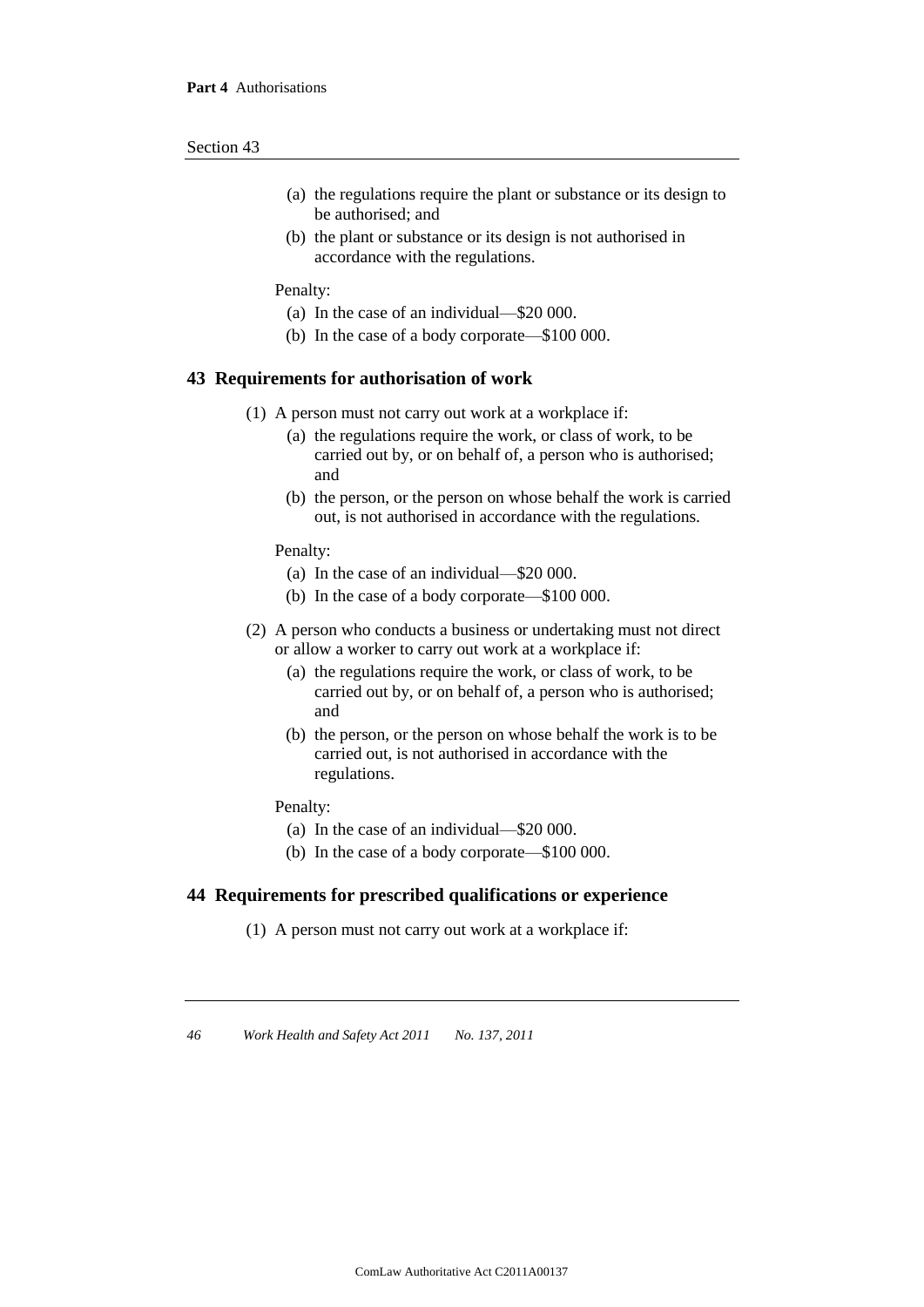- (a) the regulations require the work, or class of work, to be carried out by, or under the supervision of, a person who has prescribed qualifications or experience; and
- (b) the person does not have the prescribed qualifications or experience or the work is not carried out under the supervision of a person who has the prescribed qualifications or experience.

#### Penalty:

- (a) In the case of an individual—\$20 000.
- (b) In the case of a body corporate—\$100 000.
- (2) A person who conducts a business or undertaking must not direct or allow a worker to carry out work at a workplace if:
	- (a) the regulations require the work, or class of work, to be carried out by, or under the supervision of, a person who has prescribed qualifications or experience; and
	- (b) the worker does not have the prescribed qualifications or experience or the work is not carried out under the supervision of a person who has the prescribed qualifications or experience.

#### Penalty:

- (a) In the case of an individual—\$20 000.
- (b) In the case of a body corporate—\$100 000.

# **45 Requirement to comply with conditions of authorisation**

A person must comply with the conditions of any authorisation given to that person under the regulations.

#### Penalty:

- (a) In the case of an individual—\$20 000.
- (b) In the case of a body corporate—\$100 000.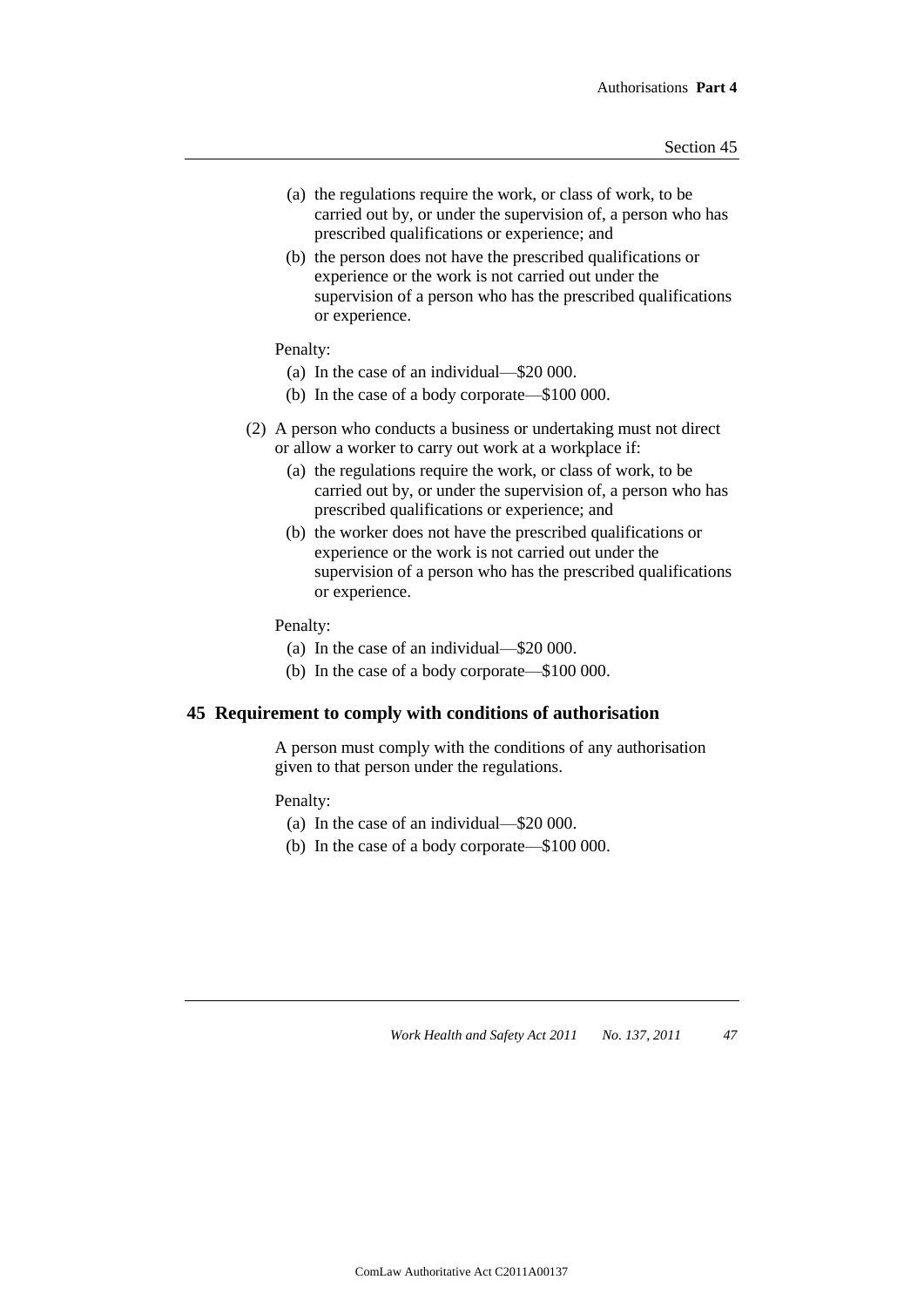# **Part 5—Consultation, representation and participation**

# **Division 1—Consultation, co-operation and co-ordination between duty holders**

# **46 Duty to consult with other duty holders**

If more than one person has a duty in relation to the same matter under this Act, each person with the duty must, so far as is reasonably practicable, consult, co-operate and co-ordinate activities with all other persons who have a duty in relation to the same matter.

Penalty:

- (a) In the case of an individual—\$20 000.
- (b) In the case of a body corporate—\$100 000.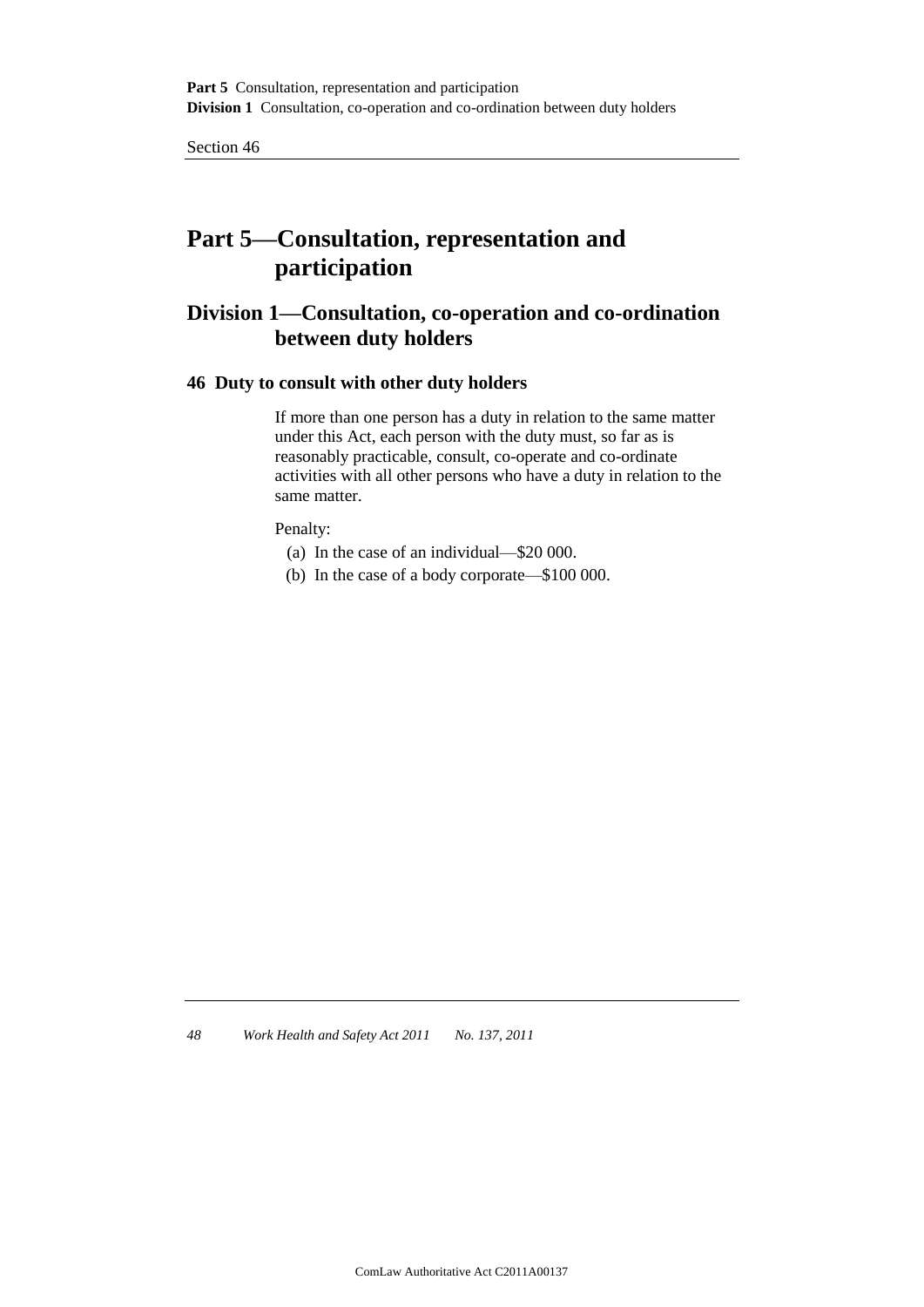# **Division 2—Consultation with workers**

# **47 Duty to consult workers**

(1) The person conducting a business or undertaking must, so far as is reasonably practicable, consult, in accordance with this Division and the regulations, with workers who carry out work for the business or undertaking who are, or are likely to be, directly affected by a matter relating to work health or safety.

Penalty:

- (a) In the case of an individual—\$20 000.
- (b) In the case of a body corporate—\$100 000.
- (2) If the person conducting the business or undertaking and the workers have agreed to procedures for consultation, the consultation must be in accordance with those procedures.
- (3) The agreed procedures must not be inconsistent with section 48.

# **48 Nature of consultation**

- (1) Consultation under this Division requires:
	- (a) that relevant information about the matter is shared with workers; and
	- (b) that workers be given a reasonable opportunity:
		- (i) to express their views and to raise work health or safety issues in relation to the matter; and
		- (ii) to contribute to the decision-making process relating to the matter; and
	- (c) that the views of workers are taken into account by the person conducting the business or undertaking; and
	- (d) that the workers consulted are advised of the outcome of the consultation in a timely manner.
- (2) If the workers are represented by a health and safety representative, the consultation must involve that representative.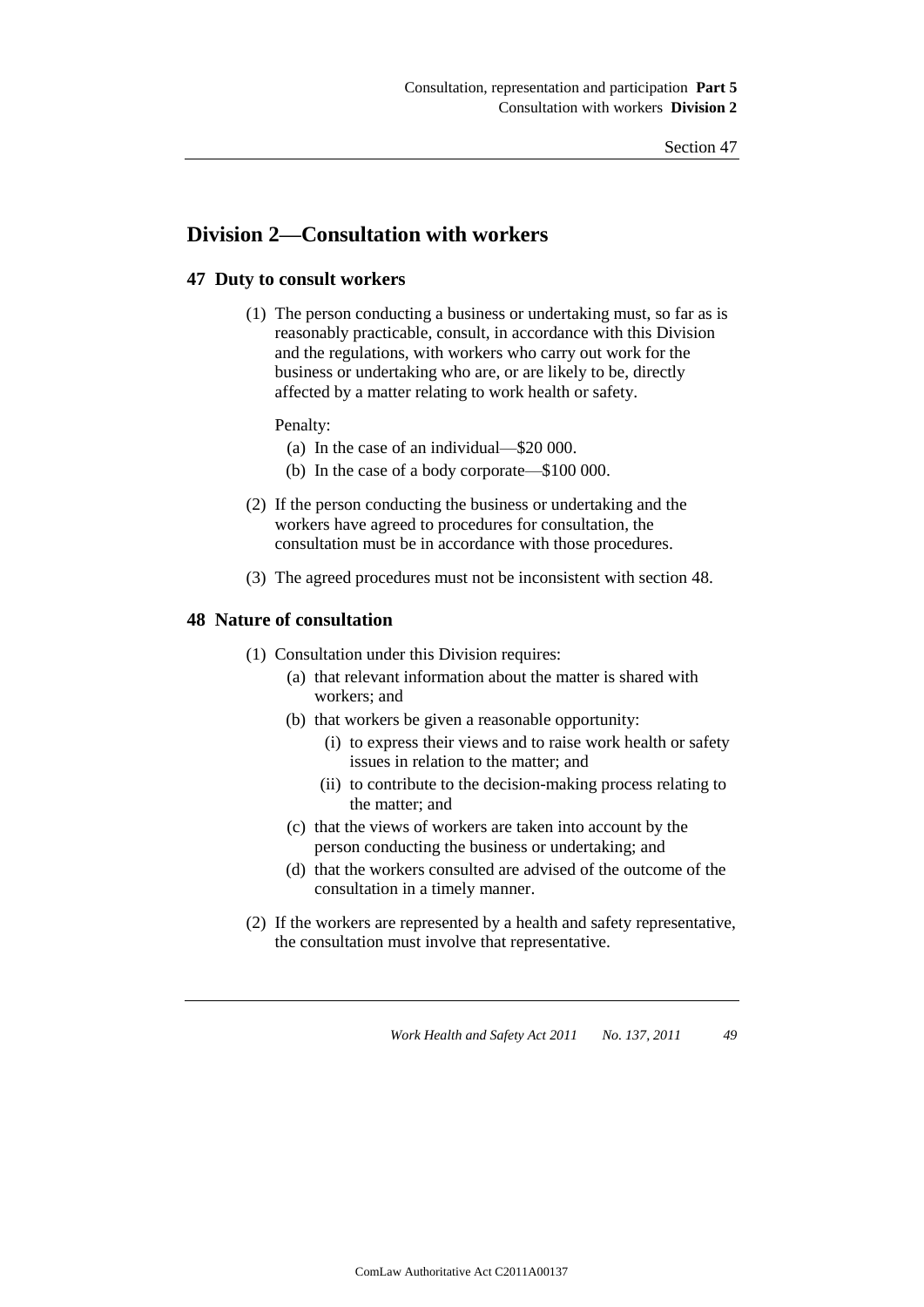# **49 When consultation is required**

Consultation under this Division is required in relation to the following health and safety matters:

- (a) when identifying hazards and assessing risks to health and safety arising from the work carried out or to be carried out by the business or undertaking;
- (b) when making decisions about ways to eliminate or minimise those risks;
- (c) when making decisions about the adequacy of facilities for the welfare of workers;
- (d) when proposing changes that may affect the health or safety of workers;
- (e) when making decisions about the procedures for:
	- (i) consulting with workers; or
	- (ii) resolving work health or safety issues at the workplace; or
	- (iii) monitoring the health of workers; or
	- (iv) monitoring the conditions at any workplace under the management or control of the person conducting the business or undertaking; or
	- (v) providing information and training for workers;
- (f) when carrying out any other activity prescribed by the regulations for the purposes of this section.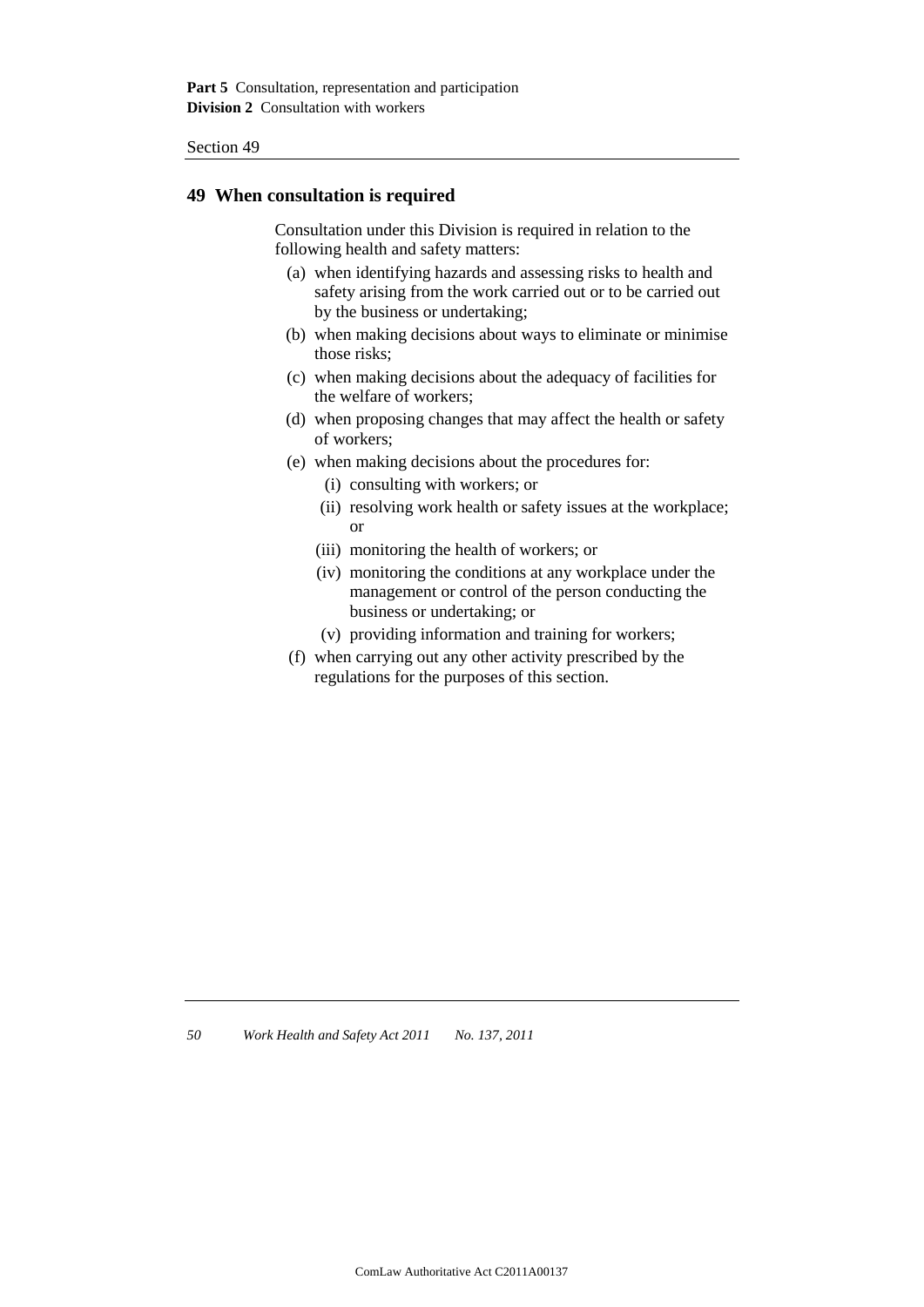# **Division 3—Health and safety representatives**

# **Subdivision 1—Request for election of health and safety representatives**

### **50 Request for election of health and safety representative**

A worker who carries out work for a business or undertaking may ask the person conducting the business or undertaking to facilitate the conduct of an election for 1 or more health and safety representatives to represent workers who carry out work for the business or undertaking.

# **Subdivision 2—Determination of work groups**

# **51 Determination of work groups**

- (1) If a request is made under section 50, the person conducting the business or undertaking must facilitate the determination of 1 or more work groups of workers.
- (2) The purpose of determining a work group is to facilitate the representation of workers in the work group by 1 or more health and safety representatives.
- (3) A work group may be determined for workers at 1 or more workplaces.

# **52 Negotiations for agreement for work group**

- (1) A work group is to be determined by negotiation and agreement between:
	- (a) the person conducting the business or undertaking; and
	- (b) the workers who will form the work group or their representatives.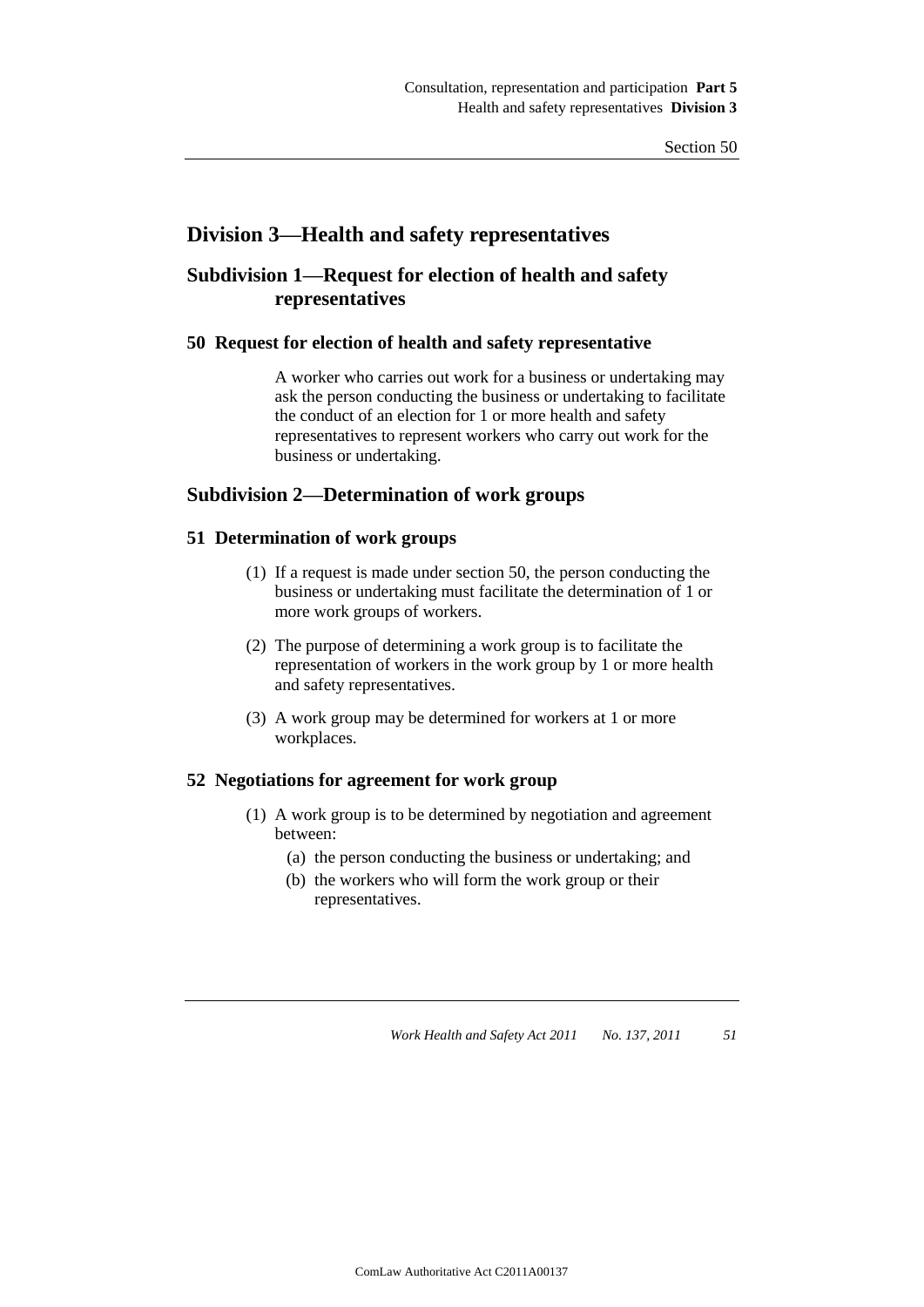- (2) The person conducting the business or undertaking must take all reasonable steps to commence negotiations with the workers within 14 days after a request is made under section 50.
- (3) The purpose of the negotiations is to determine:
	- (a) the number and composition of work groups to be represented by health and safety representatives; and
	- (b) the number of health and safety representatives and deputy health and safety representatives (if any) to be elected; and
	- (c) the workplace or workplaces to which the work groups will apply.
- (4) The parties to an agreement concerning the determination of a work group or groups may, at any time, negotiate a variation of the agreement.
- (5) The person conducting the business or undertaking must, if asked by a worker, negotiate with the worker's representative in negotiations under this section (including negotiations for a variation of an agreement) and must not exclude the representative from those negotiations.

Penalty:

- (a) In the case of an individual—\$10 000.
- (b) In the case of a body corporate—\$50 000.
- (6) The regulations may prescribe the matters that must be taken into account in negotiations for and determination of work groups and variations of agreements concerning work groups.

# **53 Notice to workers**

(1) The person conducting a business or undertaking involved in negotiations to determine a work group must, as soon as practicable after the negotiations are completed, notify the workers of the outcome of the negotiations and of any work groups determined by agreement.

Penalty:

- (a) In the case of an individual—\$2000.
- (b) In the case of a body corporate—\$10 000.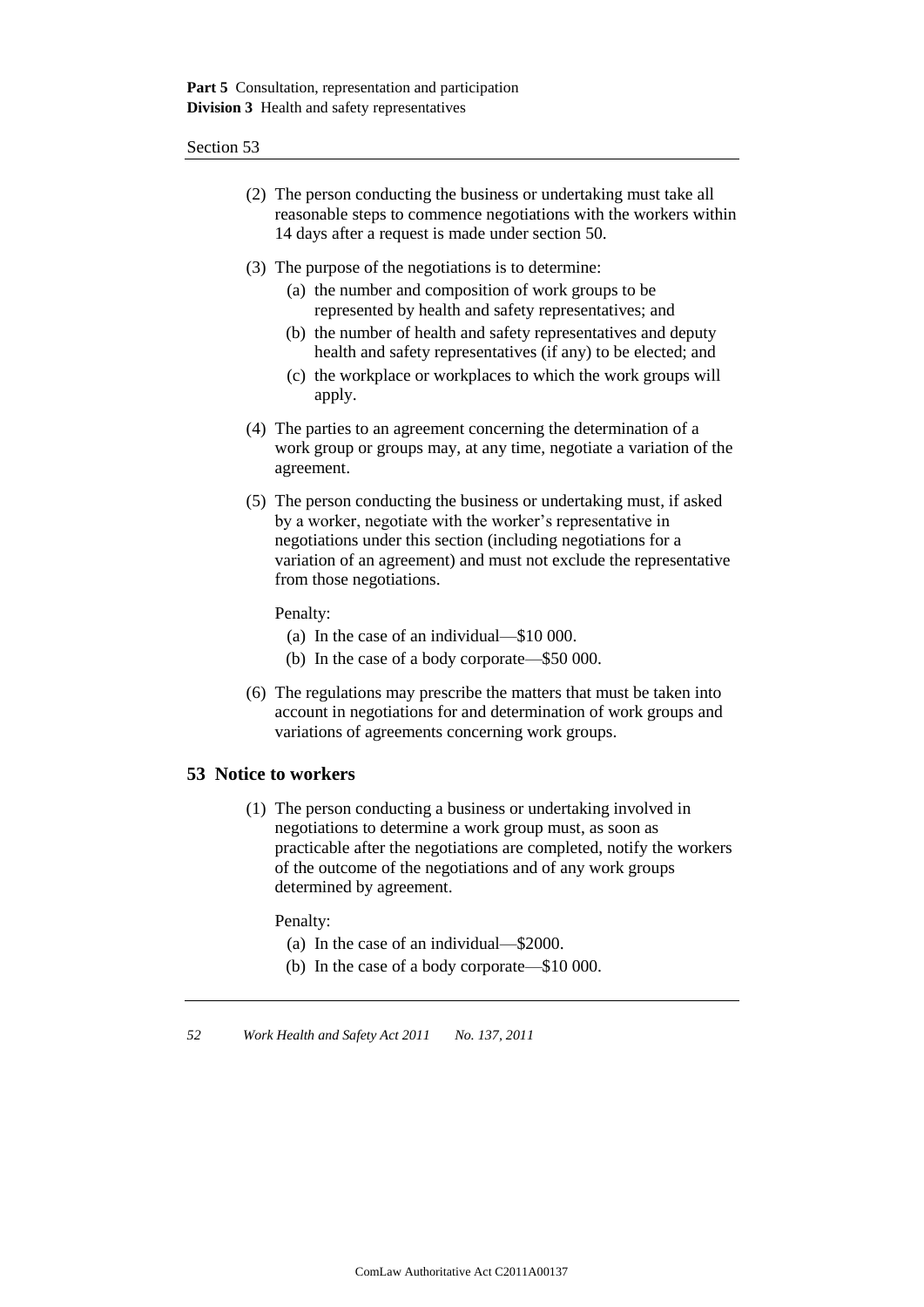(2) The person conducting a business or undertaking involved in negotiations for the variation of an agreement concerning the determination of a work group or groups must, as soon as practicable after the negotiations are completed, notify the workers of the outcome of the negotiations and of the variation (if any) to the agreement.

Penalty:

- (a) In the case of an individual—\$2000.
- (b) In the case of a body corporate—\$10 000.

### **54 Failure of negotiations**

- (1) If there is a failure of negotiations (including negotiations concerning the variation of an agreement), any person who is or would be a party to the negotiations may ask the regulator to appoint an inspector for the purposes of this section.
- (2) An inspector appointed under subsection (1) may decide:
	- (a) the matters referred to in section  $52(3)$ , or any of those matters which is the subject of the proposed variation (as the case requires); or
	- (b) that work groups should not be determined or that the agreement should not be varied (as the case requires).
- (3) For the purposes of this section, there is a *failure of negotiations* if:
	- (a) the person conducting the business or undertaking has not taken all reasonable steps to commence negotiations with the workers and negotiations have not commenced within 14 days after:
		- (i) a request is made under section 50; or
		- (ii) a party to the agreement requests the variation of the agreement; or
	- (b) agreement cannot be reached on a matter relating to the determination of a work group (or the variation of an agreement concerning a work group) within a reasonable time after negotiations commence.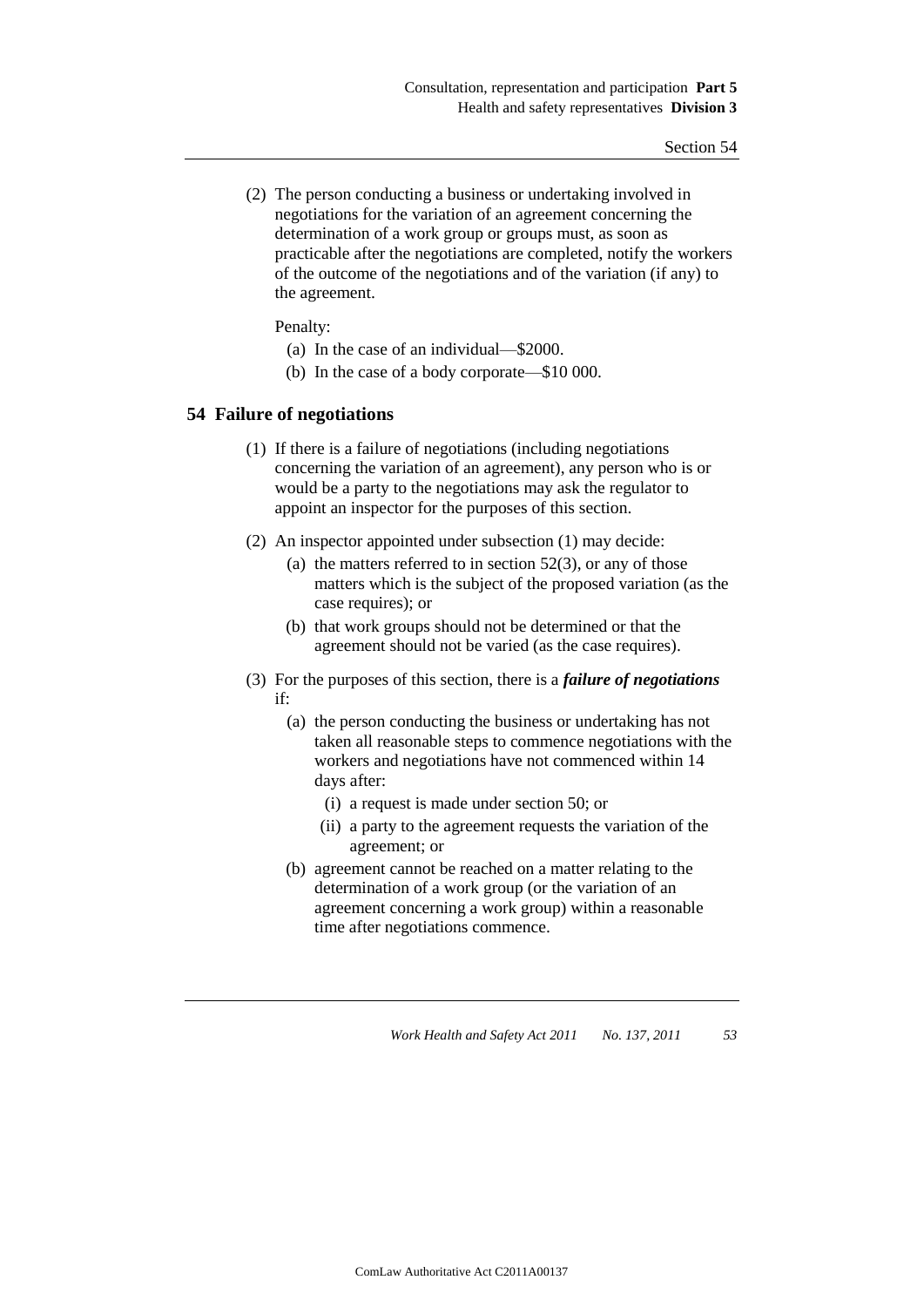(4) A decision under this section is taken to be an agreement under section 52.

# **Subdivision 3—Multiple-business work groups**

# **55 Determination of work groups of multiple businesses**

- (1) Work groups may be determined for workers carrying out work for 2 or more persons conducting businesses or undertakings at 1 or more workplaces.
- (2) The particulars of the work groups are to be determined by negotiation and agreement, in accordance with section 56, between each of the persons conducting the businesses or undertakings and the workers.
- (3) The parties to an agreement concerning the determination of a work group or groups may, at any time, negotiate a variation of the agreement.
- (4) The determination of 1 or more work groups under this Subdivision does not:
	- (a) prevent the determination under this Subdivision or Subdivision 2 of any other work group of the workers concerned; or
	- (b) affect any work groups of those workers that have already been determined under this Subdivision or Subdivision 2.

#### **56 Negotiation of agreement for work groups of multiple businesses**

- (1) Negotiations concerning work groups under this Subdivision must be directed only at the following:
	- (a) the number and composition of work groups to be represented by health and safety representatives;
	- (b) the number of health and safety representatives and deputy health and safety representatives (if any) for each work group;
	- (c) the workplace or workplaces to which the work groups will apply;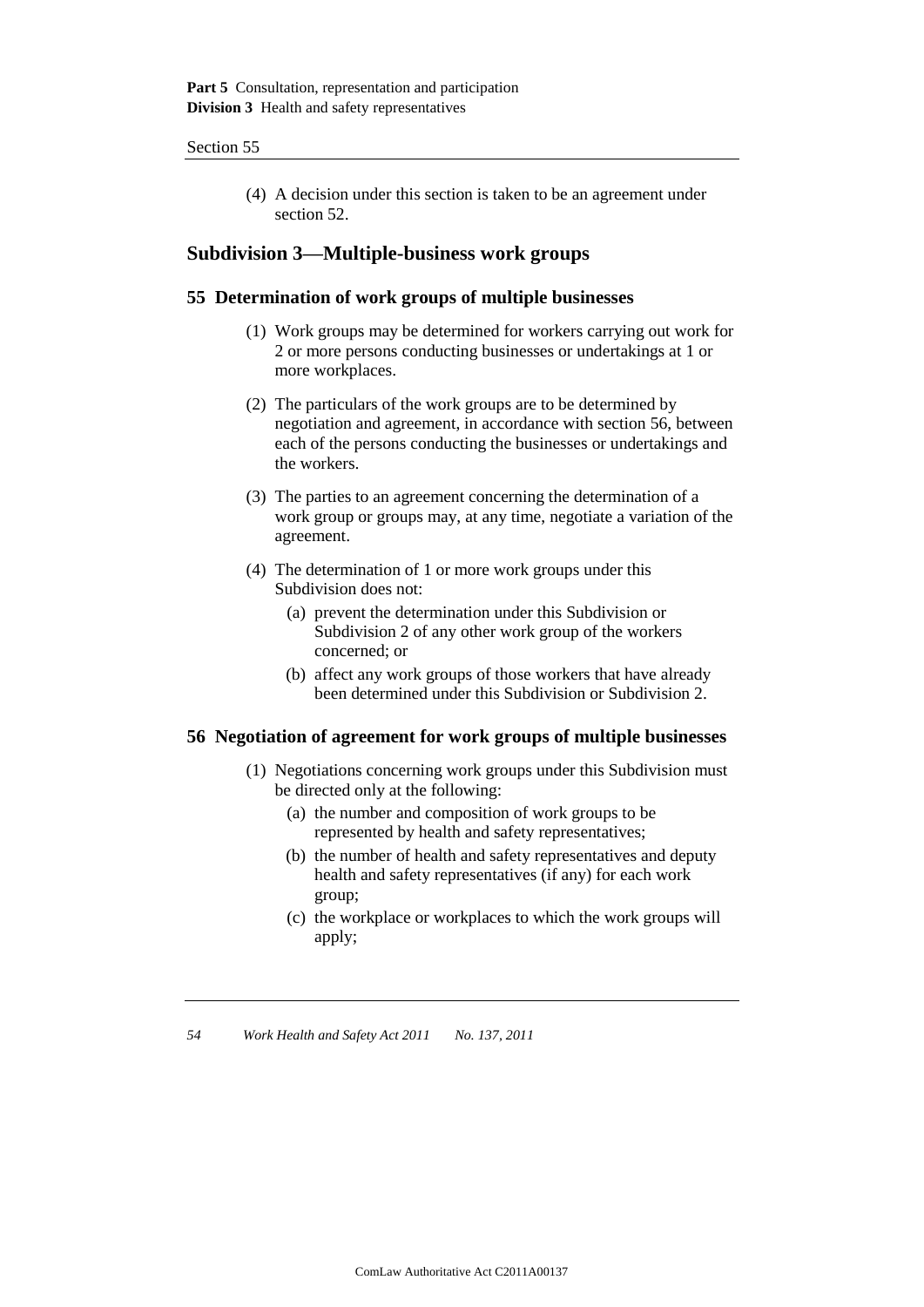- (d) the businesses or undertakings to which the work groups will apply.
- (2) A person conducting a business or undertaking must, if asked by a worker, negotiate with the worker's representative in negotiations under this section (including negotiations for a variation of an agreement) and must not exclude the representative from those negotiations.

Penalty:

- (a) In the case of an individual—\$10 000.
- (b) In the case of a body corporate—\$50 000.
- (3) If agreement cannot be reached on a matter relating to the determination of a work group (or a variation of an agreement) within a reasonable time after negotiations commence under this Subdivision, any party to the negotiations may ask the regulator to appoint an inspector to assist the negotiations in relation to that matter.
- (4) The regulations may prescribe the matters that must be taken into account in negotiations for and determination of work groups and variations of agreements.

#### **57 Notice to workers**

(1) A person conducting a business or undertaking involved in negotiations to determine a work group must, as soon as practicable after the negotiations are completed, notify the workers of the outcome of the negotiations and of any work groups determined by agreement.

Penalty:

- (a) In the case of an individual—\$2000.
- (b) In the case of a body corporate—\$10 000.
- (2) A person conducting a business or undertaking involved in negotiations for the variation of an agreement concerning the determination of a work group or groups must, as soon as practicable after the negotiations are completed, notify the workers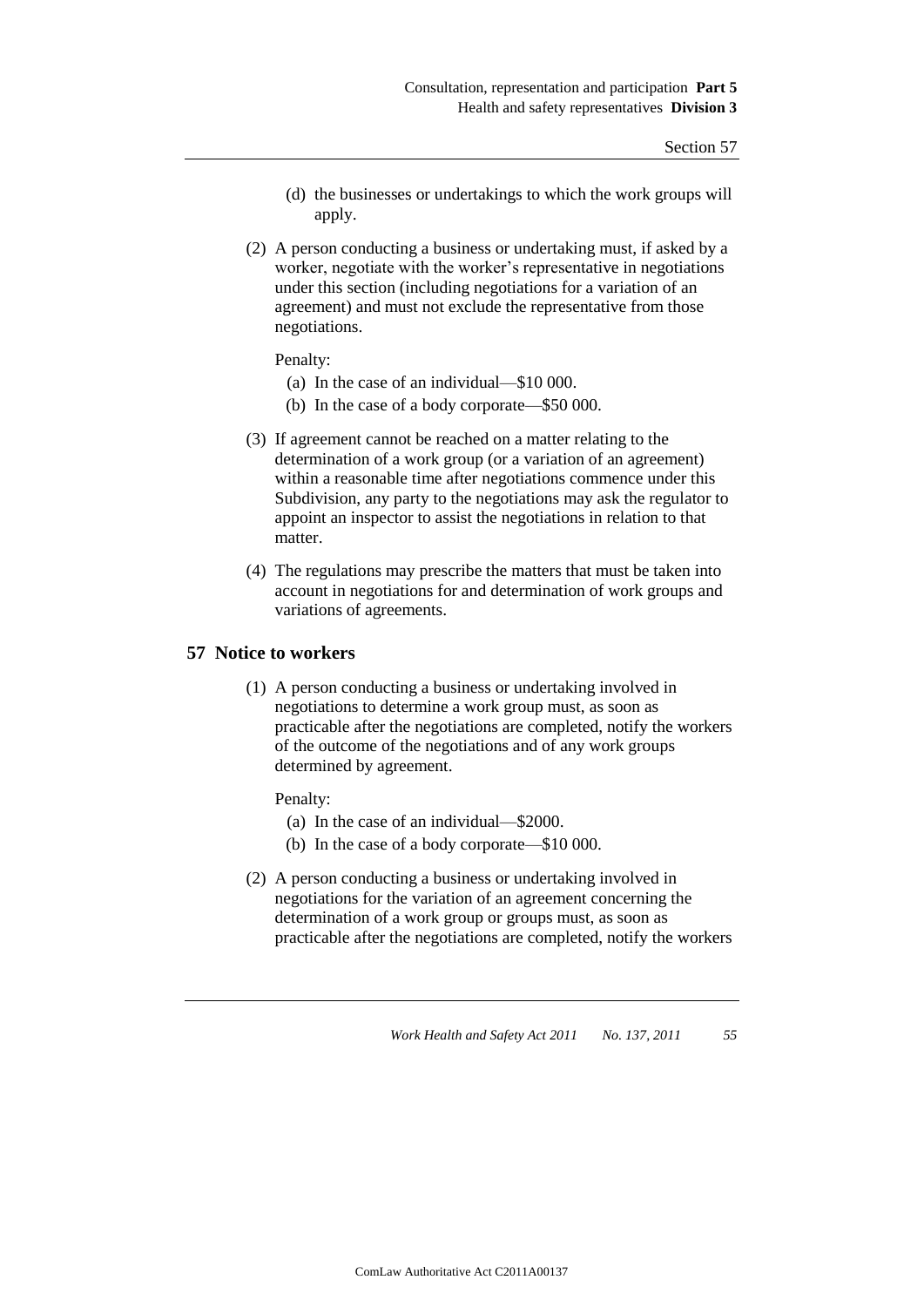of the outcome of the negotiations and of the variation (if any) to the agreement.

Penalty:

- (a) In the case of an individual—\$2000.
- (b) In the case of a body corporate—\$10 000.

# **58 Withdrawal from negotiations or agreement involving multiple businesses**

- (1) A party to a negotiation for an agreement, or to an agreement, concerning a work group under this Subdivision may withdraw from the negotiation or agreement at any time by giving reasonable notice (in writing) to the other parties.
- (2) If a party withdraws from an agreement concerning a work group under this Subdivision:
	- (a) the other parties must negotiate a variation to the agreement in accordance with section 56; and
	- (b) the withdrawal does not affect the validity of the agreement between the other parties in the meantime.

### **59 Effect of Subdivision on other arrangements**

To avoid doubt, nothing in this Subdivision affects the capacity of 2 or more persons conducting businesses or undertakings and their workers to enter into other agreements or make other arrangements, in addition to complying with this Part, concerning the representation of those workers.

# **Subdivision 4—Election of health and safety representatives**

# **60 Eligibility to be elected**

A worker is:

(a) eligible to be elected as a health and safety representative for a work group only if he or she is a member of that work group; and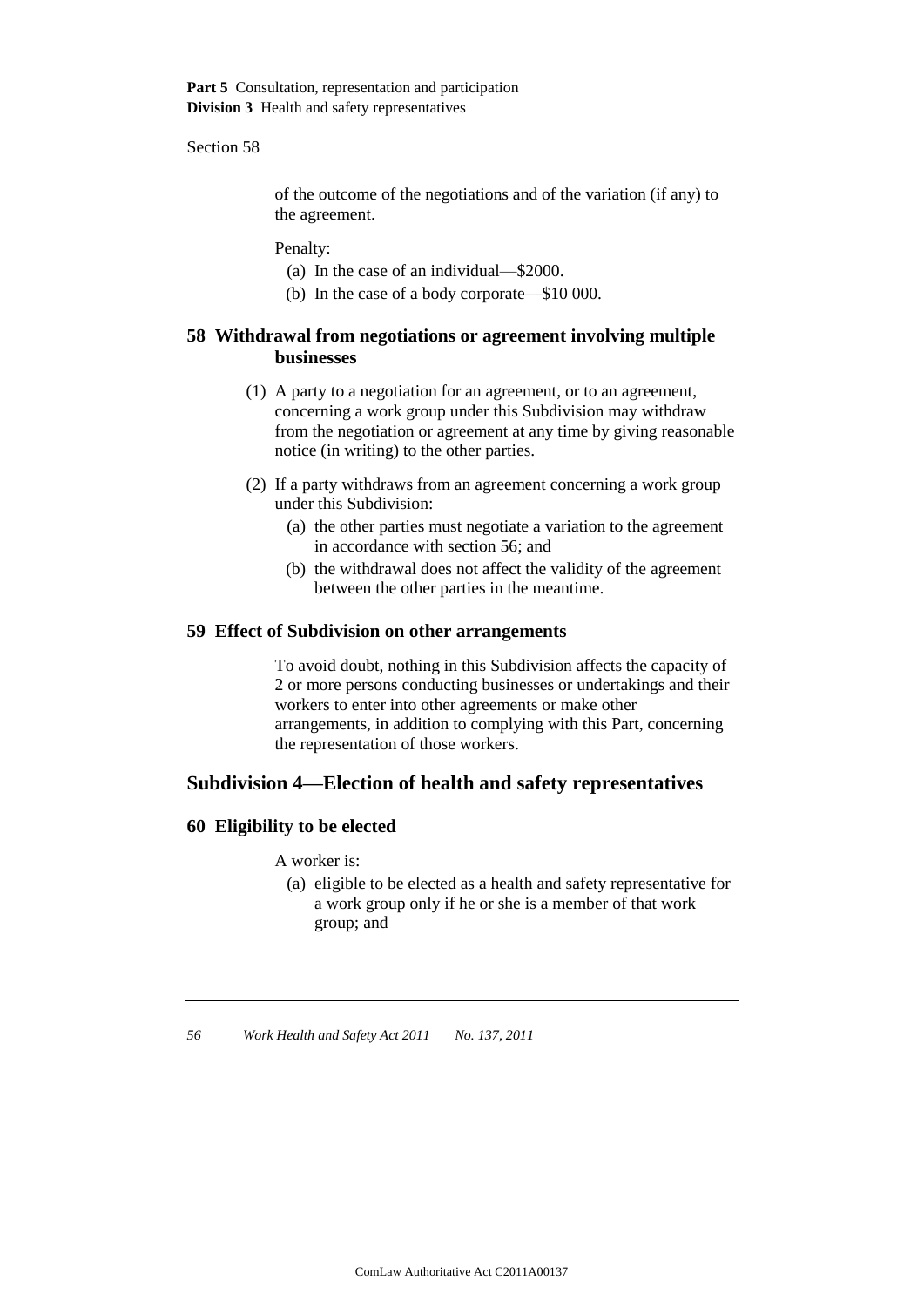(b) not eligible to be elected as a health and safety representative if he or she is disqualified under section 65 from being a health and safety representative.

#### **61 Procedure for election of health and safety representatives**

- (1) The workers in a work group may determine how an election of a health and safety representative for the work group is to be conducted.
- (2) However, an election must comply with the procedures (if any) prescribed by the regulations.
- (3) If a majority of the workers in a work group so determine, the election may be conducted with the assistance of a union or other person or organisation.
- (4) The person conducting the business or undertaking to which the work group relates must provide any resources, facilities and assistance that are reasonably necessary or are prescribed by the regulations to enable elections to be conducted.

#### Penalty:

- (a) In the case of an individual—\$10 000.
- (b) In the case of a body corporate—\$50 000.

# **62 Eligibility to vote**

- (1) A health and safety representative for a work group is to be elected by members of that work group.
- (2) All workers in a work group are entitled to vote for the election of a health and safety representative for that work group.

#### **63 When election not required**

If the number of candidates for election as a health and safety representative for a work group equals the number of vacancies, the election need not be conducted and each candidate is to be taken to have been elected as a health and safety representative for the work group.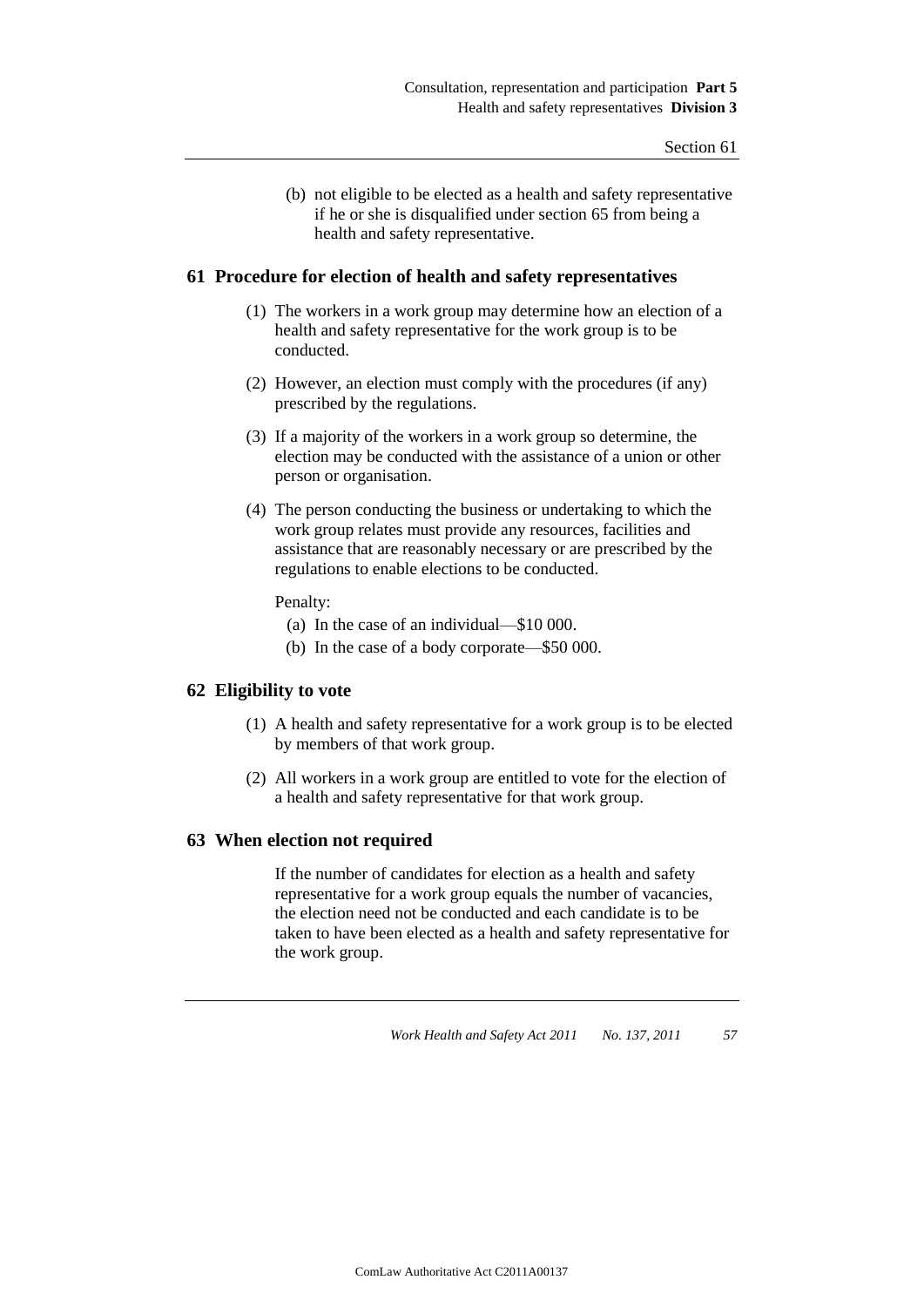### **64 Term of office of health and safety representative**

- (1) A health and safety representative for a work group holds office for 3 years.
- (2) However a person ceases to hold office as a health and safety representative for a work group if:
	- (a) the person resigns as a health and safety representative for the work group by written notice given to the person conducting the relevant business or undertaking; or
	- (b) the person ceases to be a worker in the work group for which he or she was elected as a health and safety representative; or
	- (c) the person is disqualified under section 65 from acting as a health and safety representative; or
	- (d) the person is removed from that position by a majority of the members of the work group in accordance with the regulations.
- (3) A health and safety representative is eligible for re-election.

#### **65 Disqualification of health and safety representatives**

- (1) An application may be made to a court to disqualify a health and safety representative on the ground that the representative has:
	- (a) exercised a power or performed a function as a health and safety representative for an improper purpose; or
	- (b) used or disclosed any information he or she acquired as a health and safety representative for a purpose other than in connection with the role of health and safety representative.
- (2) The following persons may make an application under this section:
	- (a) any person adversely affected by:
		- (i) the exercise of a power or the performance of a function referred to in subsection (1)(a); or
		- (ii) the use or disclosure of information referred to in subsection  $(1)(b)$ ;
	- (b) the regulator.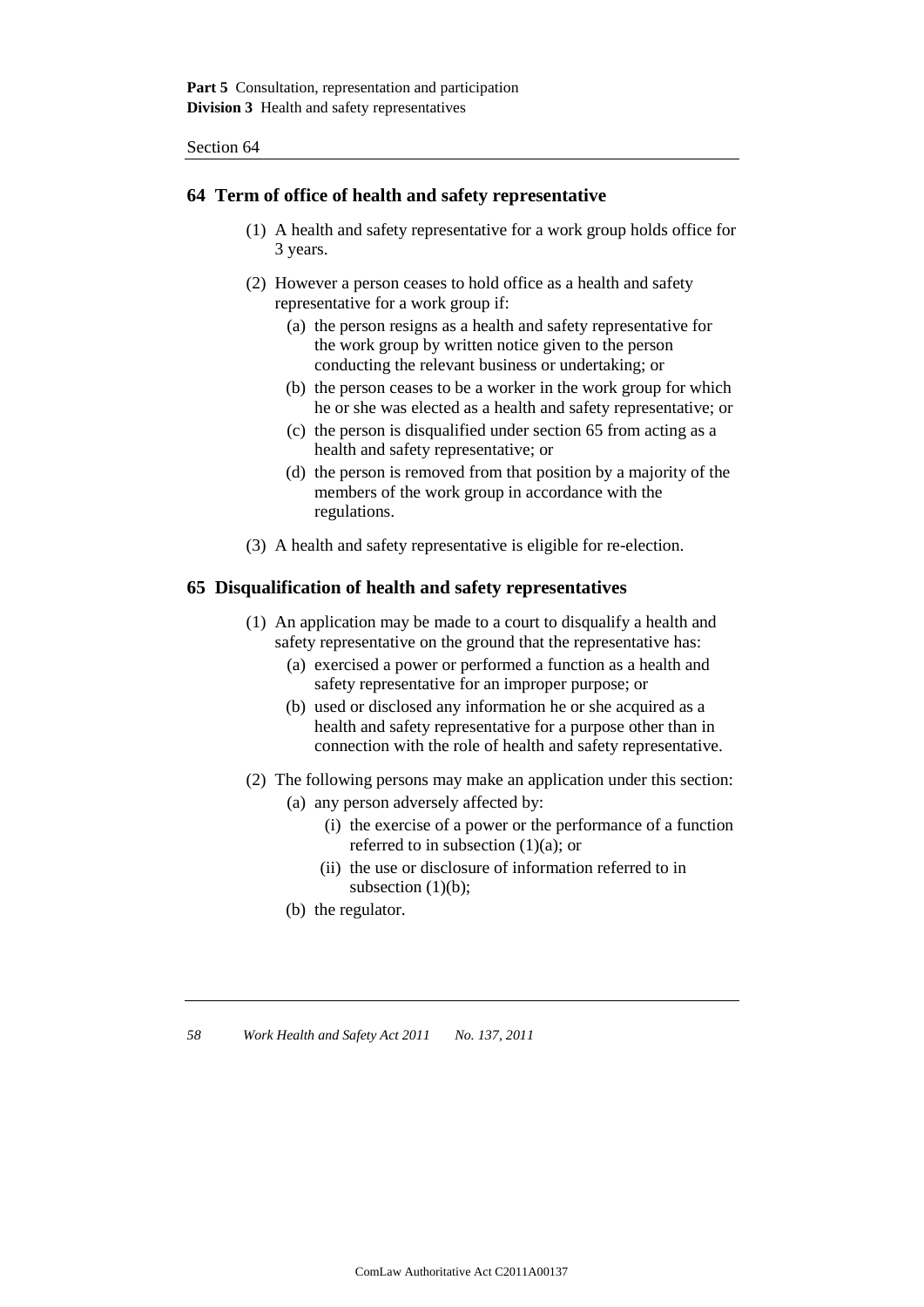(3) If the court is satisfied that a ground in subsection (1) is made out, the court may disqualify the health and safety representative for a specified period or indefinitely.

#### **66 Immunity of health and safety representatives**

A health and safety representative is not personally liable for anything done or omitted to be done in good faith:

- (a) in exercising a power or performing a function under this Act; or
- (b) in the reasonable belief that the thing was done or omitted to be done in the exercise of a power or the performance of a function under this Act.

### **67 Deputy health and safety representatives**

- (1) Each deputy health and safety representative for a work group is to be elected in the same way as a health and safety representative for the work group.
- (2) If the health and safety representative for a work group ceases to hold office or is unable (because of absence or any other reason) to exercise the powers or perform the functions of a health and safety representative under this Act:
	- (a) the powers and functions may be exercised or performed by a deputy health and safety representative for the work group; and
	- (b) this Act applies in relation to the deputy health and safety representative as if he or she were the health and safety representative.
- (3) Sections 64, 65, 66, 72 and 73 apply to deputy health and safety representatives in the same way as they apply to health and safety representatives.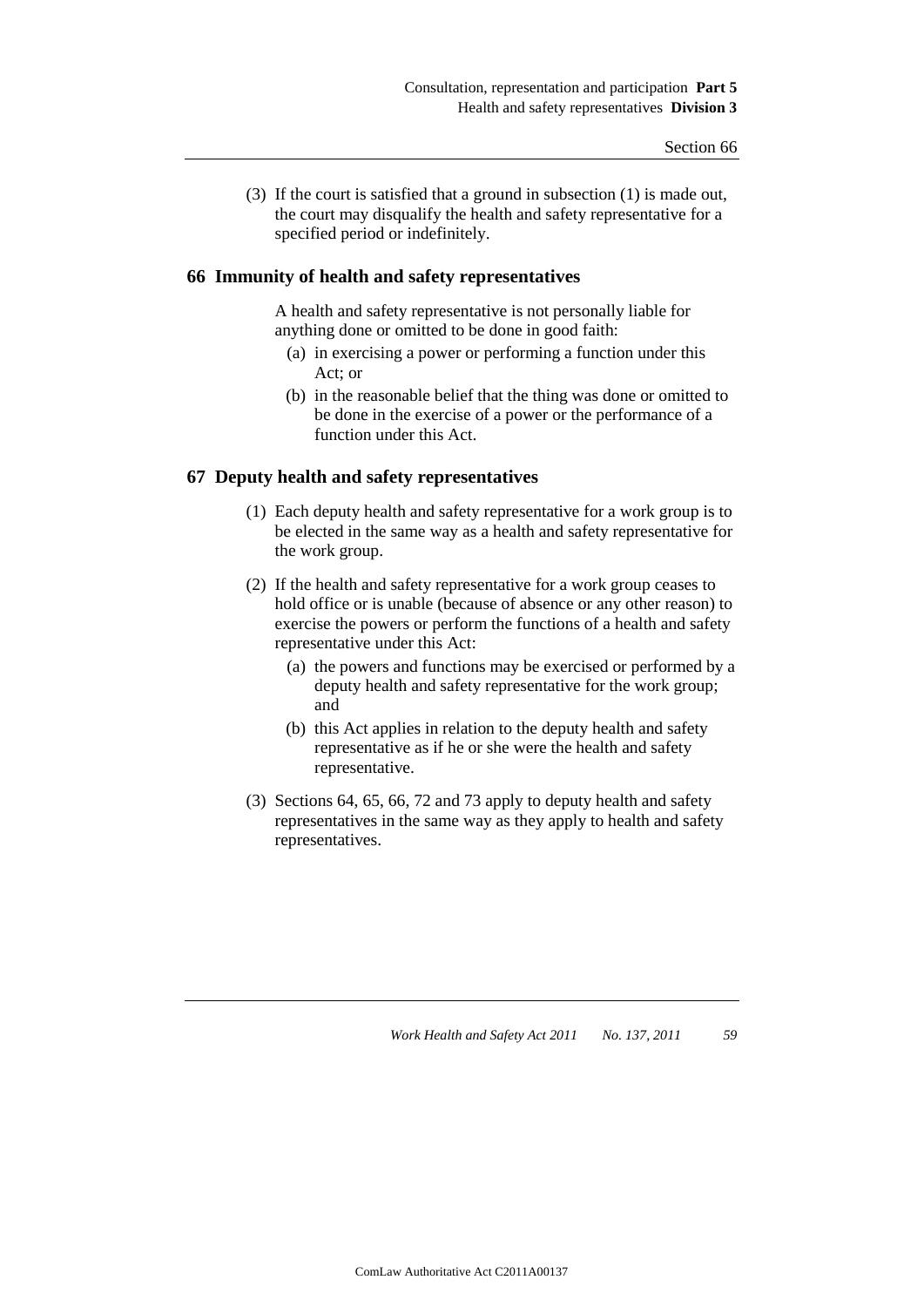# **Subdivision 5—Powers and functions of health and safety representatives**

## **68 Powers and functions of health and safety representatives**

- (1) The powers and functions of a health and safety representative for a work group are:
	- (a) to represent the workers in the work group in matters relating to work health and safety; and
	- (b) to monitor the measures taken by the person conducting the relevant business or undertaking or that person's representative in compliance with this Act in relation to workers in the work group; and
	- (c) to investigate complaints from members of the work group relating to work health and safety; and
	- (d) to inquire into anything that appears to be a risk to the health or safety of workers in the work group, arising from the conduct of the business or undertaking.
- (2) In exercising a power or performing a function, the health and safety representative may:
	- (a) inspect the workplace or any part of the workplace at which a worker in the work group works:
		- (i) at any time after giving reasonable notice to the person conducting the business or undertaking at that workplace; and
		- (ii) at any time, without notice, in the event of an incident, or any situation involving a serious risk to the health or safety of a person emanating from an immediate or imminent exposure to a hazard; and
	- (b) accompany an inspector during an inspection of the workplace or part of the workplace at which a worker in the work group works; and
	- (c) with the consent of a worker that the health and safety representative represents, be present at an interview concerning work health and safety between the worker and:
		- (i) an inspector; or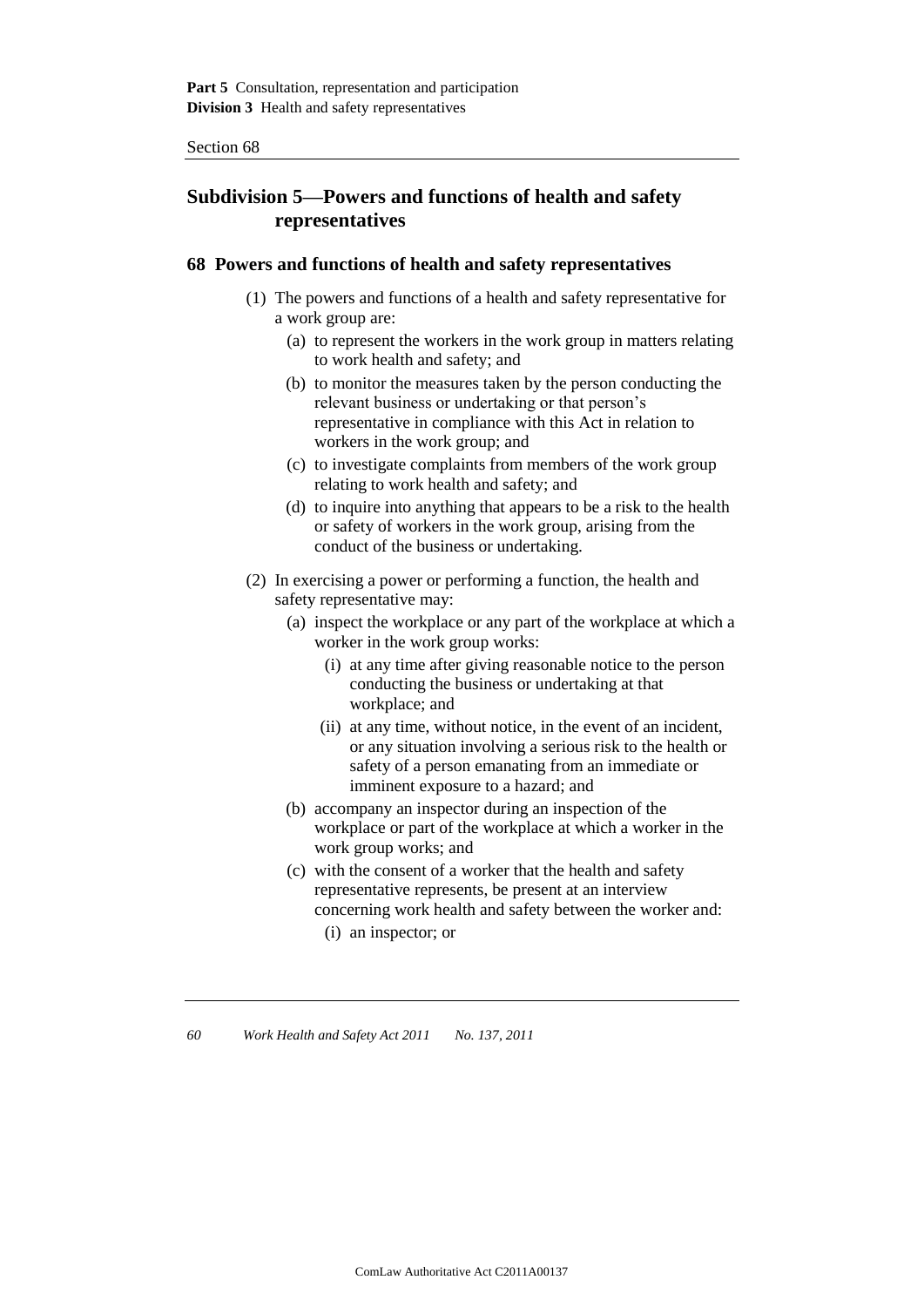- (ii) the person conducting the business or undertaking at that workplace or the person's representative; and
- (d) with the consent of 1 or more workers that the health and safety representative represents, be present at an interview concerning work health and safety between a group of workers, which includes the workers who gave the consent, and:
	- (i) an inspector; or
	- (ii) the person conducting the business or undertaking at that workplace or the person's representative; and
- (e) request the establishment of a health and safety committee; and
- (f) receive information concerning the work health and safety of workers in the work group; and
- (g) whenever necessary, request the assistance of any person.
- Note: A health and safety representative also has a power under Division 6 of this Part to direct work to cease in certain circumstances and under Division 7 of this Part to issue provisional improvement notices.
- (3) Despite subsection (2)(f), a health and safety representative is not entitled to have access to any personal or medical information concerning a worker without the worker's consent unless the information is in a form that:
	- (a) does not identify the worker; and
	- (b) could not reasonably be expected to lead to the identification of the worker.
- (4) Nothing in this Act imposes or is taken to impose a duty on a health and safety representative in that capacity.

## **69 Powers and functions generally limited to the particular work group**

- (1) A health and safety representative for a work group may exercise powers and perform functions under this Act only in relation to matters that affect, or may affect, workers in that group.
- (2) Subsection (1) does not apply if: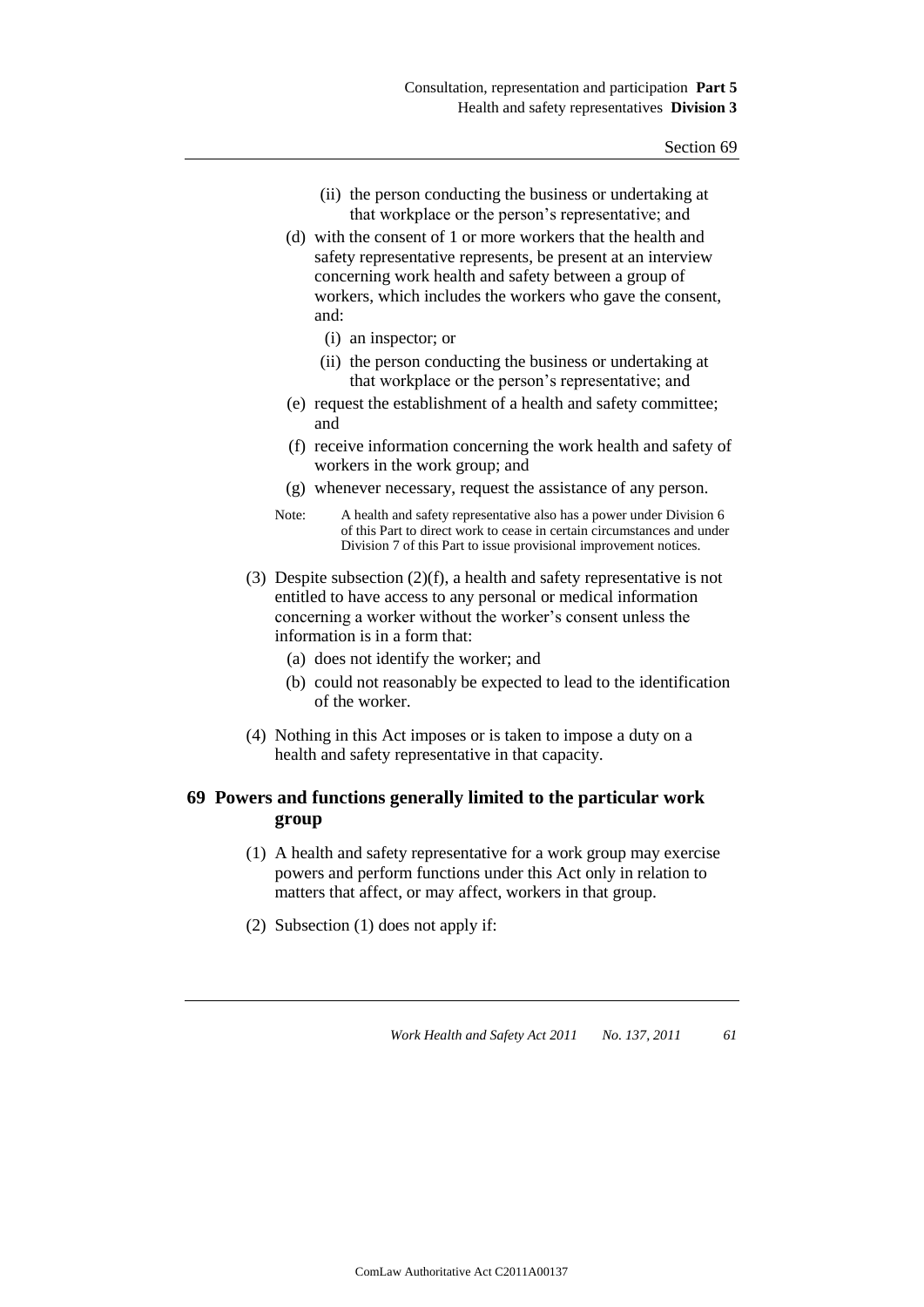- (a) there is a serious risk to health or safety emanating from an immediate or imminent exposure to a hazard that affects or may affect a member of another work group; or
- (b) a member of another work group asks for the representative's assistance;

and the health and safety representative (and any deputy health and safety representative) for that other work group is found, after reasonable inquiry, to be unavailable.

(3) In this section, *another work group* means another work group of workers carrying out work for a business or undertaking to which the work group that the health and safety representative represents relates.

# **Subdivision 6—Obligations of person conducting business or undertaking to health and safety representatives**

## **70 General obligations of person conducting business or undertaking**

- (1) The person conducting a business or undertaking must:
	- (a) consult, so far as is reasonably practicable, on work health and safety matters with any health and safety representative for a work group of workers carrying out work for the business or undertaking; and
	- (b) confer with a health and safety representative for a work group, whenever reasonably requested by the representative, for the purpose of ensuring the health and safety of the workers in the work group; and
	- (c) allow any health and safety representative for the work group to have access to information that the person has relating to:
		- (i) hazards (including associated risks) at the workplace affecting workers in the work group; and
		- (ii) the health and safety of the workers in the work group; and
	- (d) with the consent of a worker that the health and safety representative represents, allow the health and safety representative to be present at an interview concerning work health and safety between the worker and: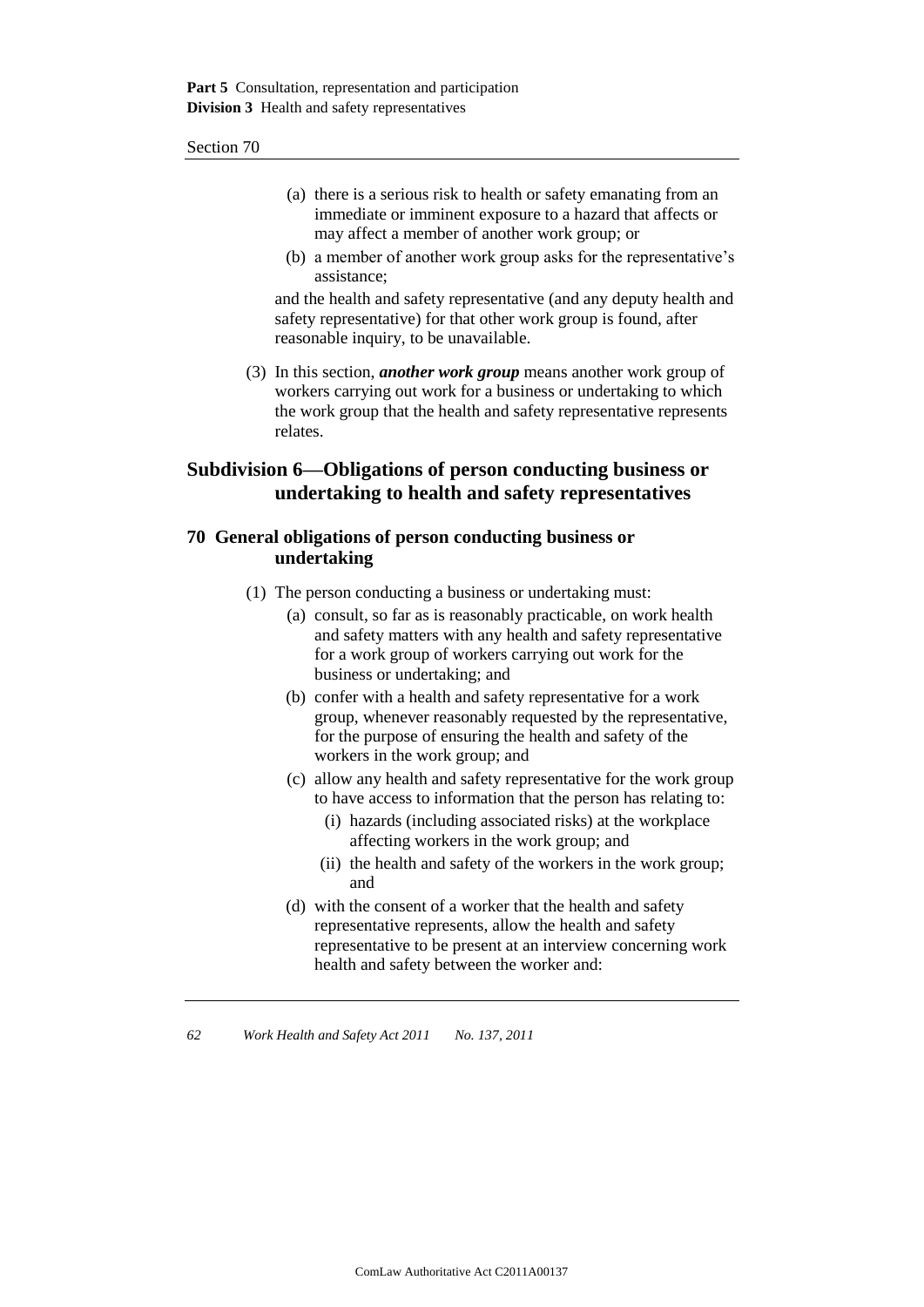- (i) an inspector; or
- (ii) the person conducting the business or undertaking at that workplace or the person's representative; and
- (e) with the consent of 1 or more workers that the health and safety representative represents, allow the health and safety representative to be present at an interview concerning work health and safety between a group of workers, which includes the workers who gave the consent, and:
	- (i) an inspector; or
	- (ii) the person conducting the business or undertaking at that workplace or the person's representative; and
- (f) provide any resources, facilities and assistance to a health and safety representative for the work group that are reasonably necessary or prescribed by the regulations to enable the representative to exercise his or her powers or perform his or her functions under this Act; and
- (g) allow a person assisting a health and safety representative for the work group to have access to the workplace if that is necessary to enable the assistance to be provided; and
- (h) permit a health and safety representative for the work group to accompany an inspector during an inspection of any part of the workplace where a worker in the work group works; and
- (i) provide any other assistance to the health and safety representative for the work group that may be required by the regulations.

Penalty:

- (a) In the case of an individual—\$10 000.
- (b) In the case of a body corporate—\$50 000.
- (2) The person conducting a business or undertaking must allow a health and safety representative to spend such time as is reasonably necessary to exercise his or her powers and perform his or her functions under this Act.

#### Penalty:

- (a) In the case of an individual—\$10 000.
- (b) In the case of a body corporate—\$50 000.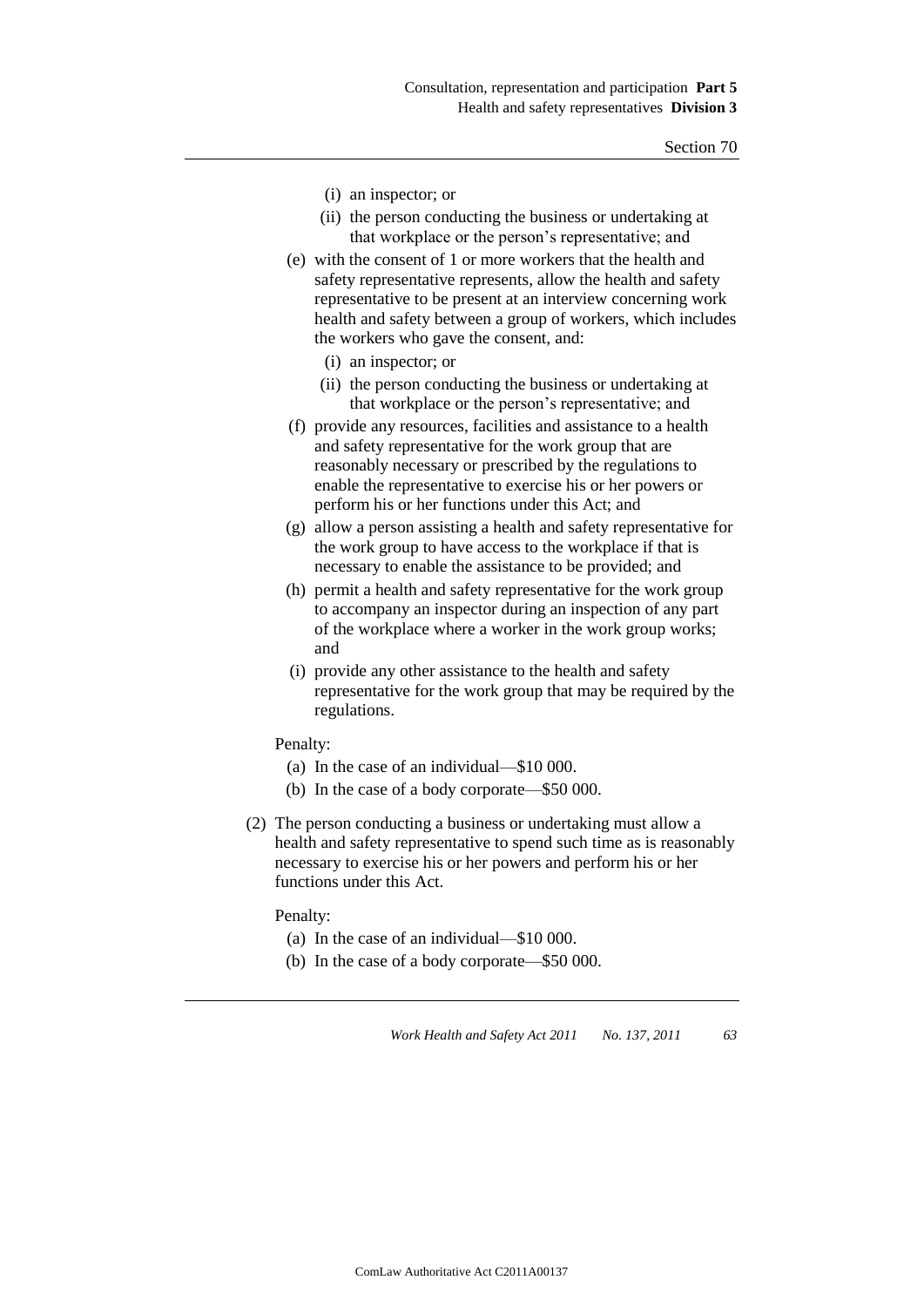(3) Any time that a health and safety representative spends for the purposes of exercising his or her powers or performing his or her functions under this Act must be with the pay that he or she would otherwise be entitled to receive for performing his or her normal duties during that period.

### **71 Exceptions from obligations under section 70(1)**

- (1) This section applies despite section 70(1).
- (2) The person conducting a business or undertaking must not allow a health and safety representative to have access to any personal or medical information concerning a worker without the worker's consent unless the information is in a form that:
	- (a) does not identify the worker; and
	- (b) could not reasonably be expected to lead to the identification of the worker.

Penalty:

- (a) In the case of an individual—\$10 000.
- (b) In the case of a body corporate—\$50 000.
- (3) The person conducting a business or undertaking is not required to give financial assistance to a health and safety representative for the purpose of the assistance referred to in section  $70(1)(g)$ .
- (4) The person conducting a business or undertaking is not required to allow a person assisting a health and safety representative for a work group to have access to the workplace:
	- (a) if the assistant has had his or her WHS entry permit revoked; or
	- (b) during any period that the assistant's WHS entry permit is suspended or the assistant is disqualified from holding a WHS entry permit.
- (5) The person conducting a business or undertaking may refuse on reasonable grounds to grant access to the workplace to a person assisting a health and safety representative for a work group.
- (6) If access is refused to a person assisting a health and safety representative under subsection (5), the health and safety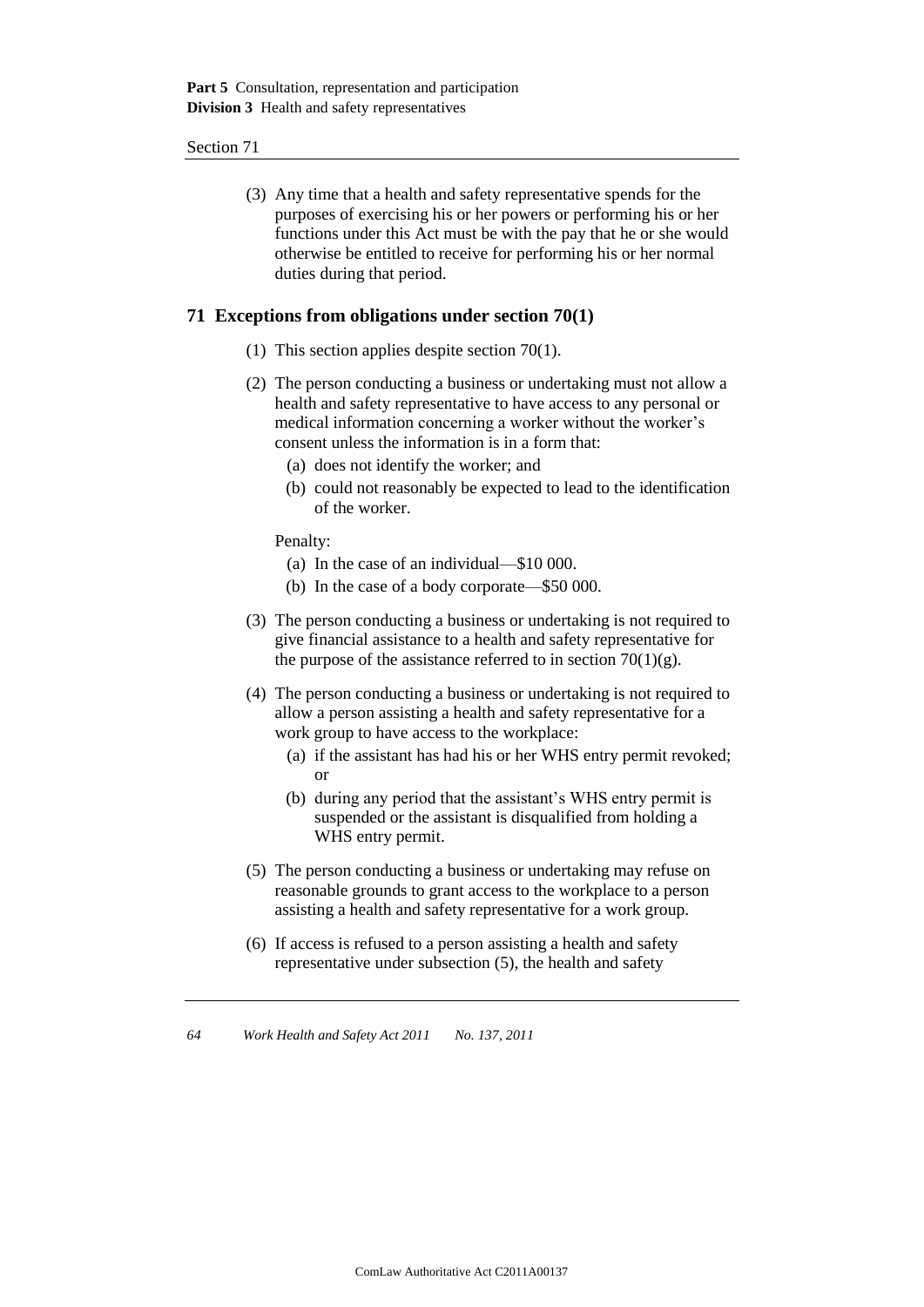representative may ask the regulator to appoint an inspector to assist in resolving the matter.

## **72 Obligation to train health and safety representatives**

- (1) The person conducting a business or undertaking must, if requested by a health and safety representative for a work group for that business or undertaking, allow the health and safety representative to attend a course of training in work health and safety that is:
	- (a) approved by the regulator; and
	- (b) a course that the health and safety representative is entitled under the regulations to attend; and
	- (c) subject to subsection (5), chosen by the health and safety representative, in consultation with the person conducting the business or undertaking.
- (2) The person conducting the business or undertaking must:
	- (a) as soon as practicable within the period of 3 months after the request is made, allow the health and safety representative time off work to attend the course of training; and
	- (b) pay the course fees and any other reasonable costs associated with the health and safety representative's attendance at the course of training.
- (3) If:
	- (a) a health and safety representative represents a work group of the workers of more than 1 business or undertaking; and
	- (b) the person conducting any of those businesses or undertakings has complied with this section in relation to the representative;

each of the persons conducting those businesses or undertakings is to be taken to have complied with this section in relation to the representative.

(4) Any time that a health and safety representative is given off work to attend the course of training must be with the pay that he or she would otherwise be entitled to receive for performing his or her normal duties during that period.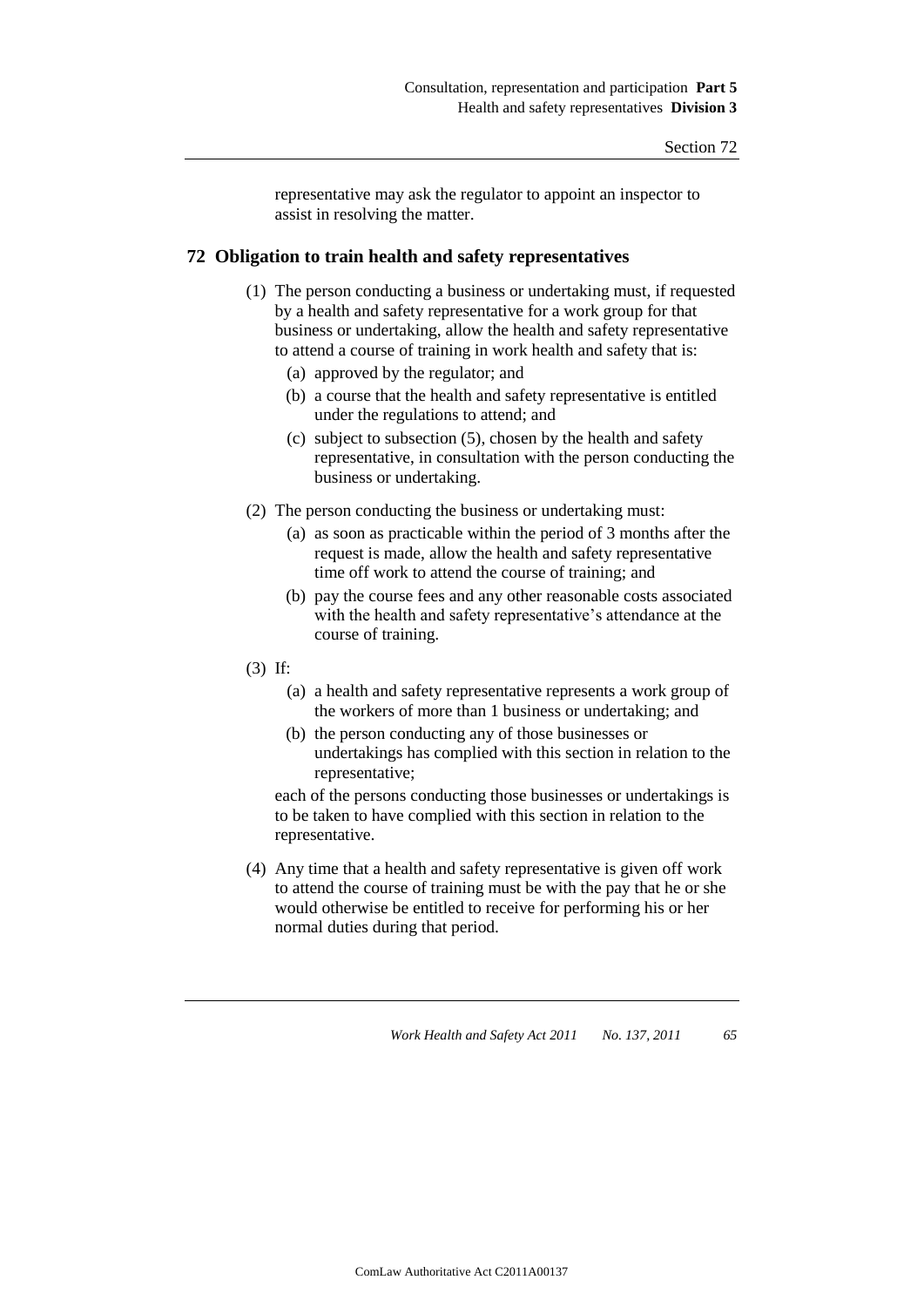- (5) If agreement cannot be reached between the person conducting the business or undertaking and the health and safety representative within the time required by subsection (2) as to the matters set out in subsections  $(1)(c)$  and  $(2)$ , either party may ask the regulator to appoint an inspector to decide the matter.
- (6) The inspector may decide the matter in accordance with this section.
- (7) A person conducting a business or undertaking must allow a health and safety representative to attend a course decided by the inspector and pay the costs decided by the inspector under subsection  $(6)$ .

Penalty:

- (a) In the case of an individual—\$10 000.
- (b) In the case of a body corporate—\$50 000.

## **73 Obligation to share costs if multiple businesses or undertakings**

- (1) If a health and safety representative, or deputy health and safety representative (if any), represents a work group of workers carrying out work for 2 or more persons conducting businesses or undertakings:
	- (a) the costs of the representative exercising powers and performing functions under this Act; and
	- (b) the costs referred to in section  $72(2)(b)$ ;

for which any of the persons conducting those businesses or undertakings are liable must be apportioned equally between each of those persons unless they agree otherwise.

(2) An agreement to apportion the costs in another way may be varied at any time by negotiation and agreement between each of the persons conducting the businesses or undertakings.

## **74 List of health and safety representatives**

- (1) A person conducting a business or undertaking must ensure that:
	- (a) a list of each health and safety representative and deputy health and safety representative (if any) for each work group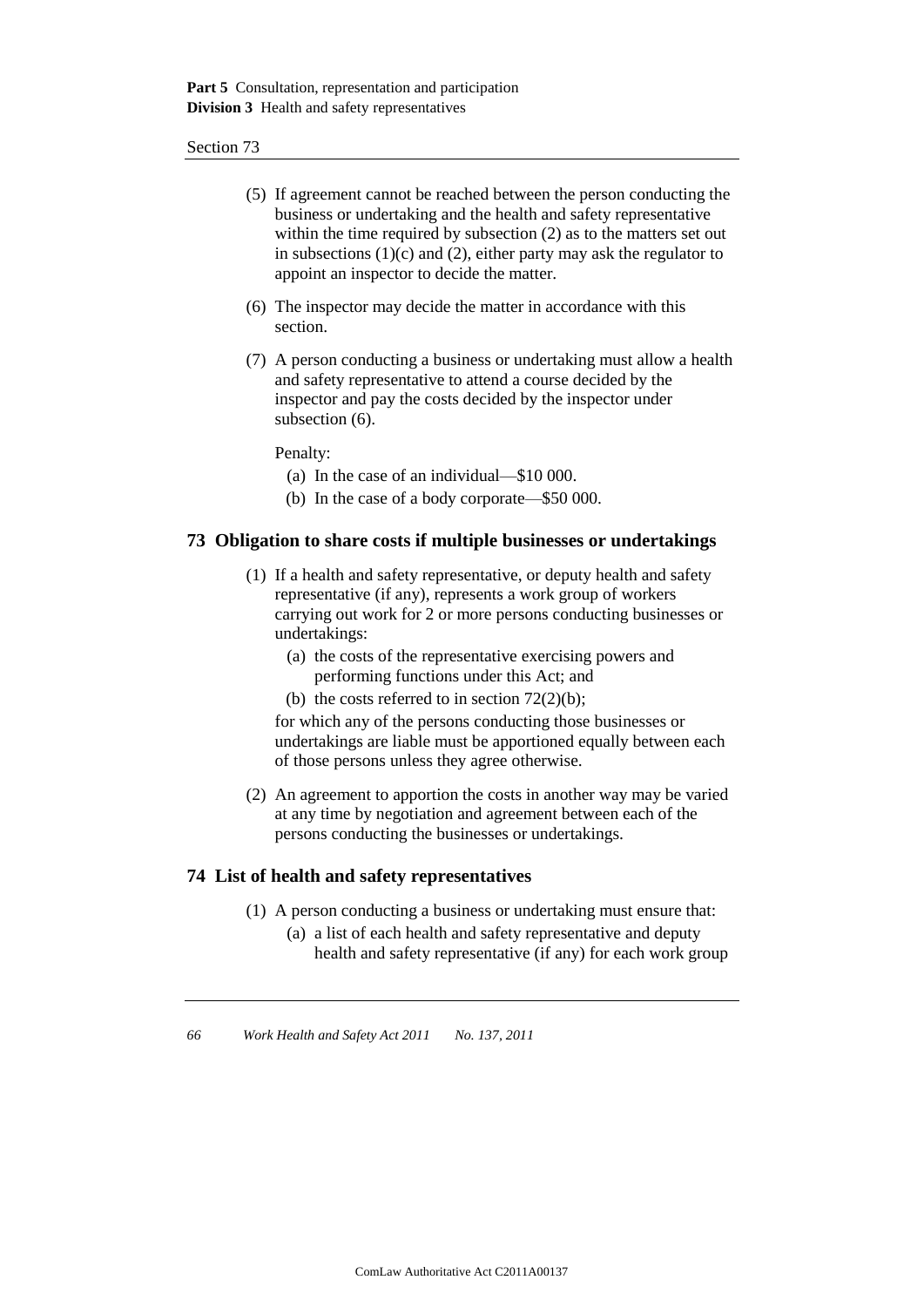of workers carrying out work for the business or undertaking is prepared and kept up to date; and

- (b) a copy of the up-to-date list is displayed:
	- (i) at the principal place of business of the business or undertaking; and
	- (ii) at any other workplace that is appropriate taking into account the constitution of the relevant work group or work groups;

in a manner that is readily accessible to workers in the relevant work group or work groups.

Penalty:

- (a) In the case of an individual—\$2000.
- (b) In the case of a body corporate—\$10 000.
- (2) A person conducting a business or undertaking must provide a copy of the up-to-date list prepared under subsection (1) to the regulator as soon as practicable after it is prepared.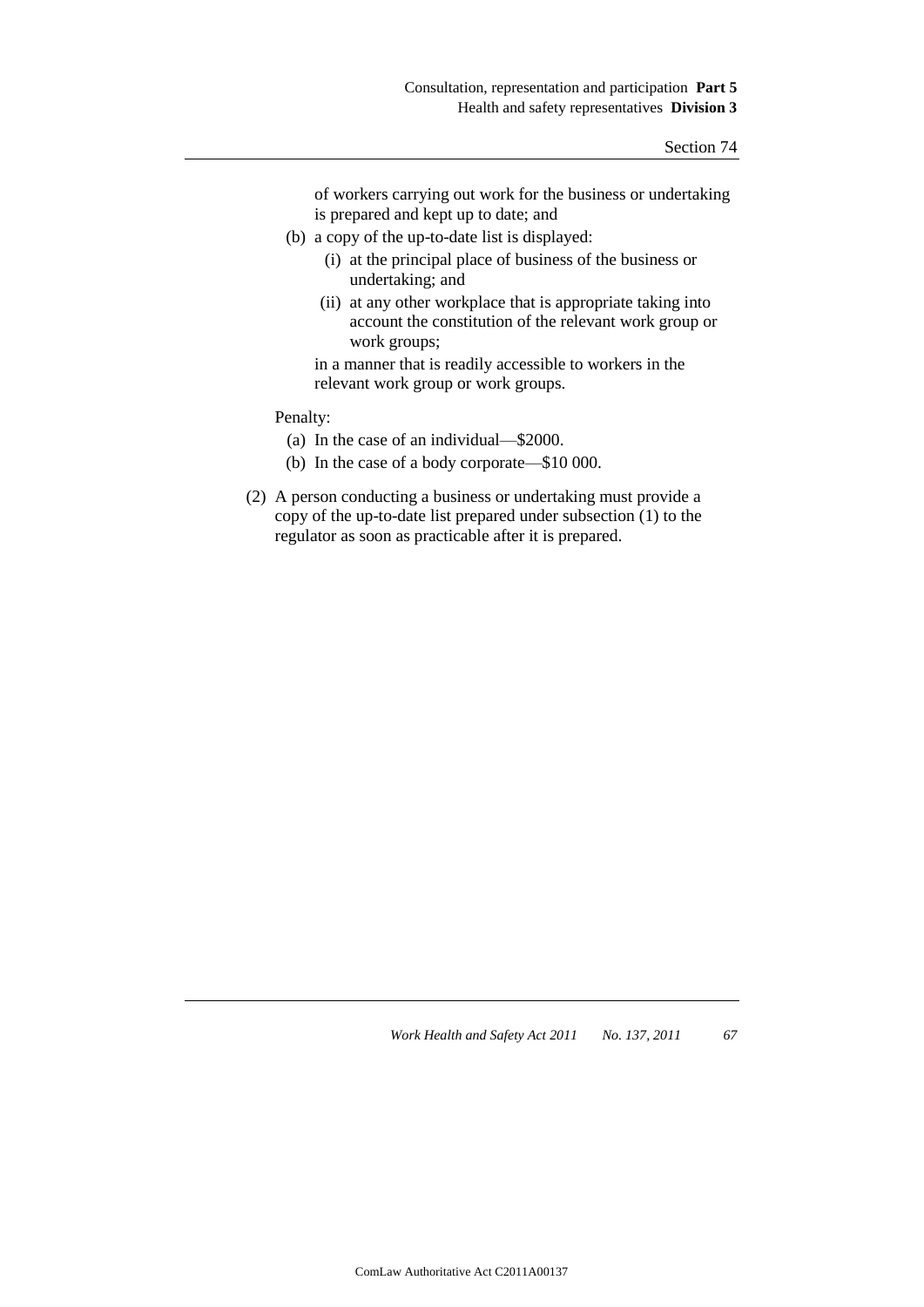# **Division 4—Health and safety committees**

## **75 Health and safety committees**

- (1) The person conducting a business or undertaking at a workplace must establish a health and safety committee for the business or undertaking or part of the business or undertaking:
	- (a) within 2 months after being requested to do so by:
		- (i) a health and safety representative for a work group of workers carrying out work at that workplace; or
		- (ii) 5 or more workers at that workplace; or
	- (b) if required by the regulations to do so, within the time prescribed by the regulations.

Penalty:

- (a) In the case of an individual—\$5000.
- (b) In the case of a body corporate—\$25 000.
- (1A) Section 4K of the *Crimes Act 1914* does not apply in relation to the offence in subsection (1).
	- (2) A person conducting a business or undertaking at a workplace may establish a health and safety committee for the workplace or part of the workplace on the person's own initiative.
		- Note: If a health and safety committee is not required to be established, other consultation procedures can be established for a workplace—see Division 2 of this Part.

## **76 Constitution of committee**

- (1) Subject to subsections (2) to (4), the constitution of a health and safety committee may be agreed between the person conducting the business or undertaking and the workers at the workplace.
- (2) If there is a health and safety representative at a workplace, that representative, if he or she consents, is a member of the committee.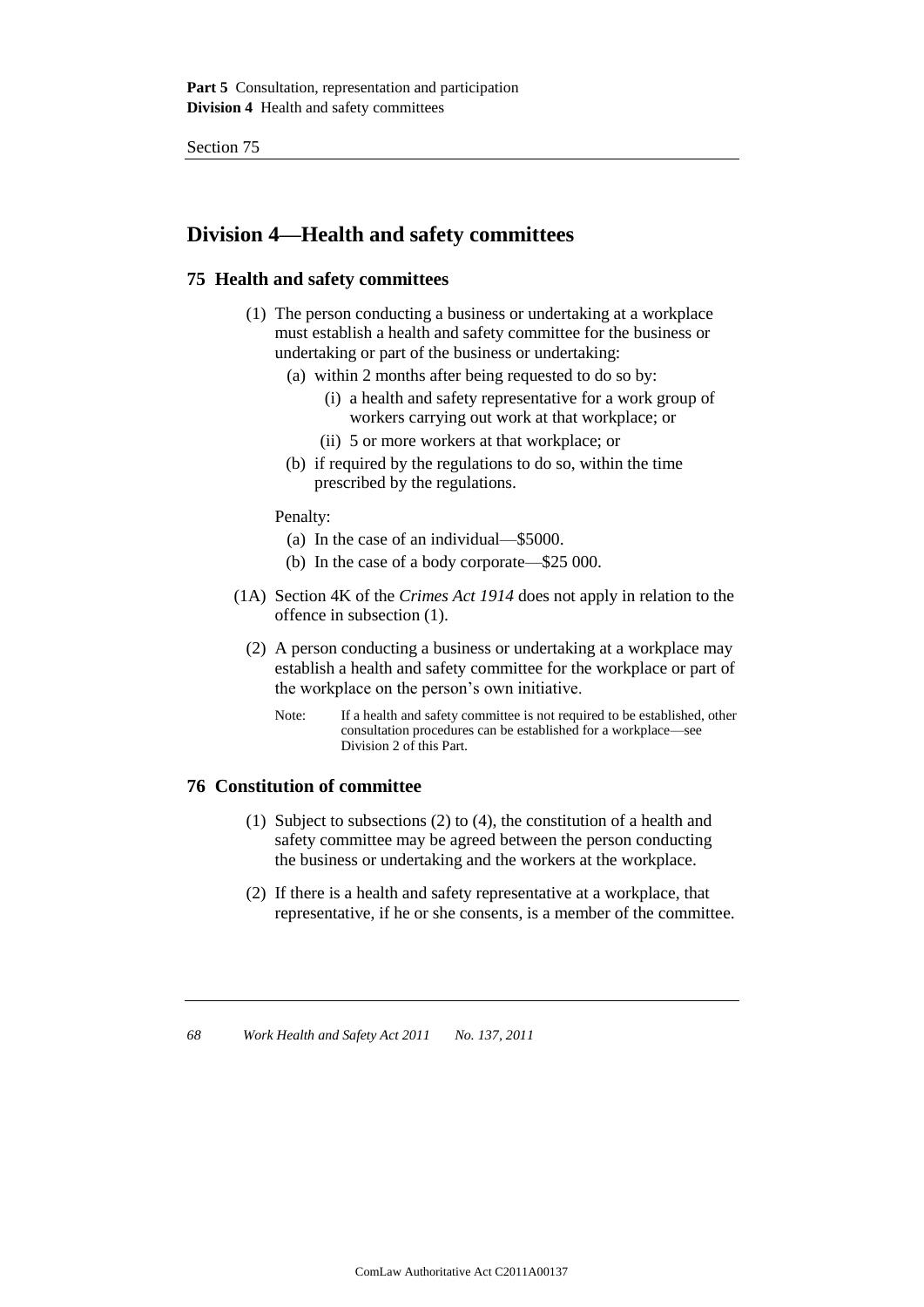- (3) If there are 2 or more health and safety representatives at a workplace, those representatives may choose 1 or more of their number (who consent) to be members of the committee.
- (4) At least half of the members of the committee must be workers who are not nominated by the person conducting the business or undertaking.
- (5) If agreement is not reached under this section within a reasonable time, any party may ask the regulator to appoint an inspector to decide the matter.
- (6) An inspector appointed on a request under subsection (5) may decide the constitution of the health and safety committee or that the committee should not be established.
- (7) A decision of an inspector under this section is taken to be an agreement under this section between the parties.

## **77 Functions of committee**

The functions of a health and safety committee are:

- (a) to facilitate co-operation between the person conducting a business or undertaking and workers in instigating, developing and carrying out measures designed to ensure the workers' health and safety at work; and
- (b) to assist in developing standards, rules and procedures relating to health and safety that are to be followed or complied with at the workplace; and
- (c) any other functions prescribed by the regulations or agreed between the person conducting the business or undertaking and the committee.

## **78 Meetings of committee**

A health and safety committee must meet:

- (a) at least once every 3 months; and
- (b) at any reasonable time at the request of at least half of the members of the committee.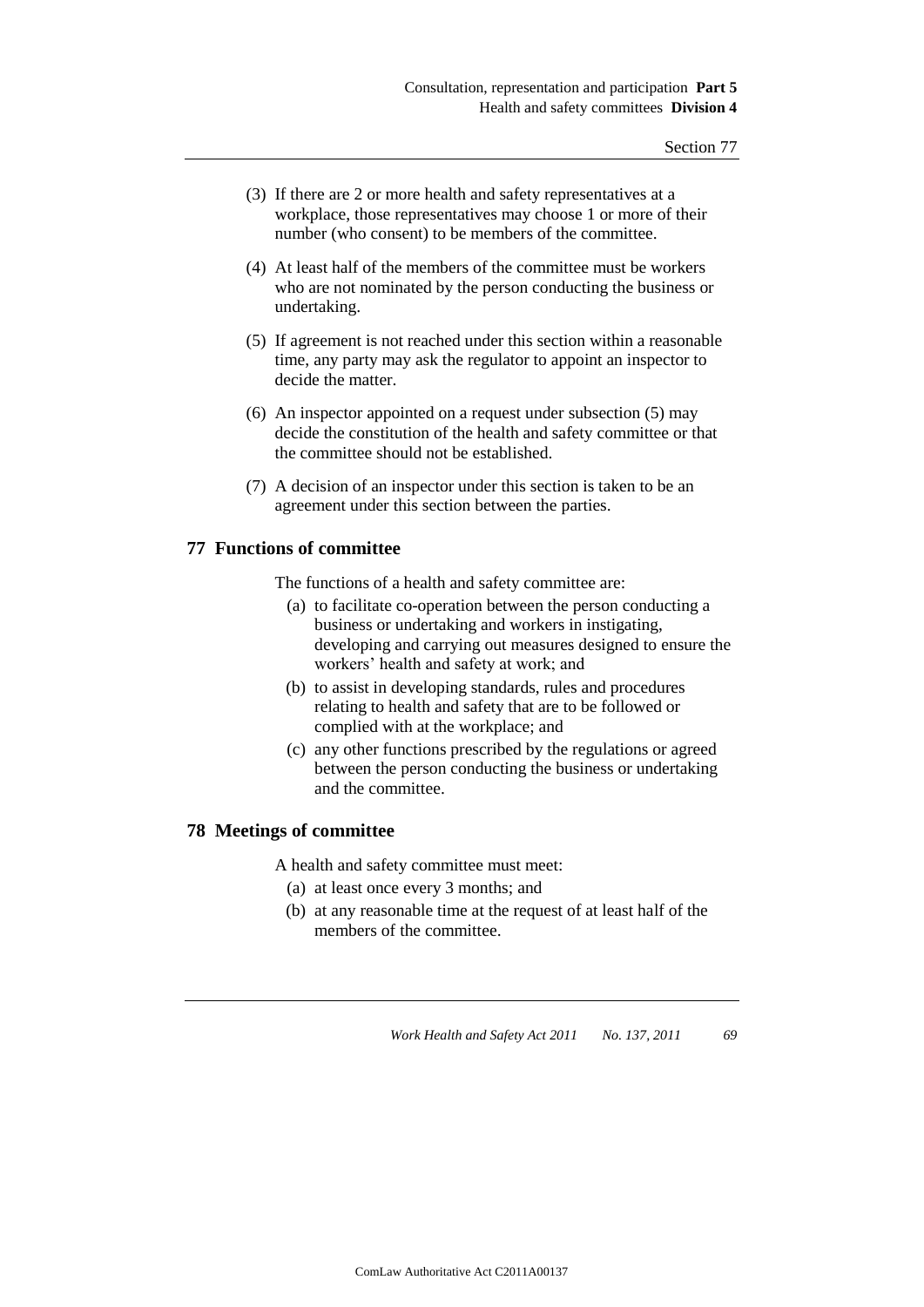#### **79 Duties of person conducting business or undertaking**

(1) The person conducting a business or undertaking must allow each member of the health and safety committee to spend the time that is reasonably necessary to attend meetings of the committee or to carry out functions as a member of the committee.

Penalty:

- (a) In the case of an individual—\$10 000.
- (b) In the case of a body corporate—\$50 000.
- (2) Any time that a member of a health and safety committee spends for the purposes set out in subsection (1) must be with the pay that he or she would otherwise be entitled to receive for performing his or her normal duties during that period.
- (3) The person conducting a business or undertaking must allow the health and safety committee for a workplace to have access to information that the person has relating to:
	- (a) hazards (including associated risks) at the workplace; and
	- (b) the health and safety of the workers at the workplace.

Penalty:

- (a) In the case of an individual—\$10 000.
- (b) In the case of a body corporate—\$50 000.
- (4) Despite subsection (3), the person conducting a business or undertaking must not allow the health and safety committee to have access to any personal or medical information concerning a worker without the worker's consent unless the information is in a form that:
	- (a) does not identify the worker; and
	- (b) could not reasonably be expected to lead to the identification of the worker.

Penalty:

- (a) In the case of an individual—\$10 000.
- (b) In the case of a body corporate—\$50 000.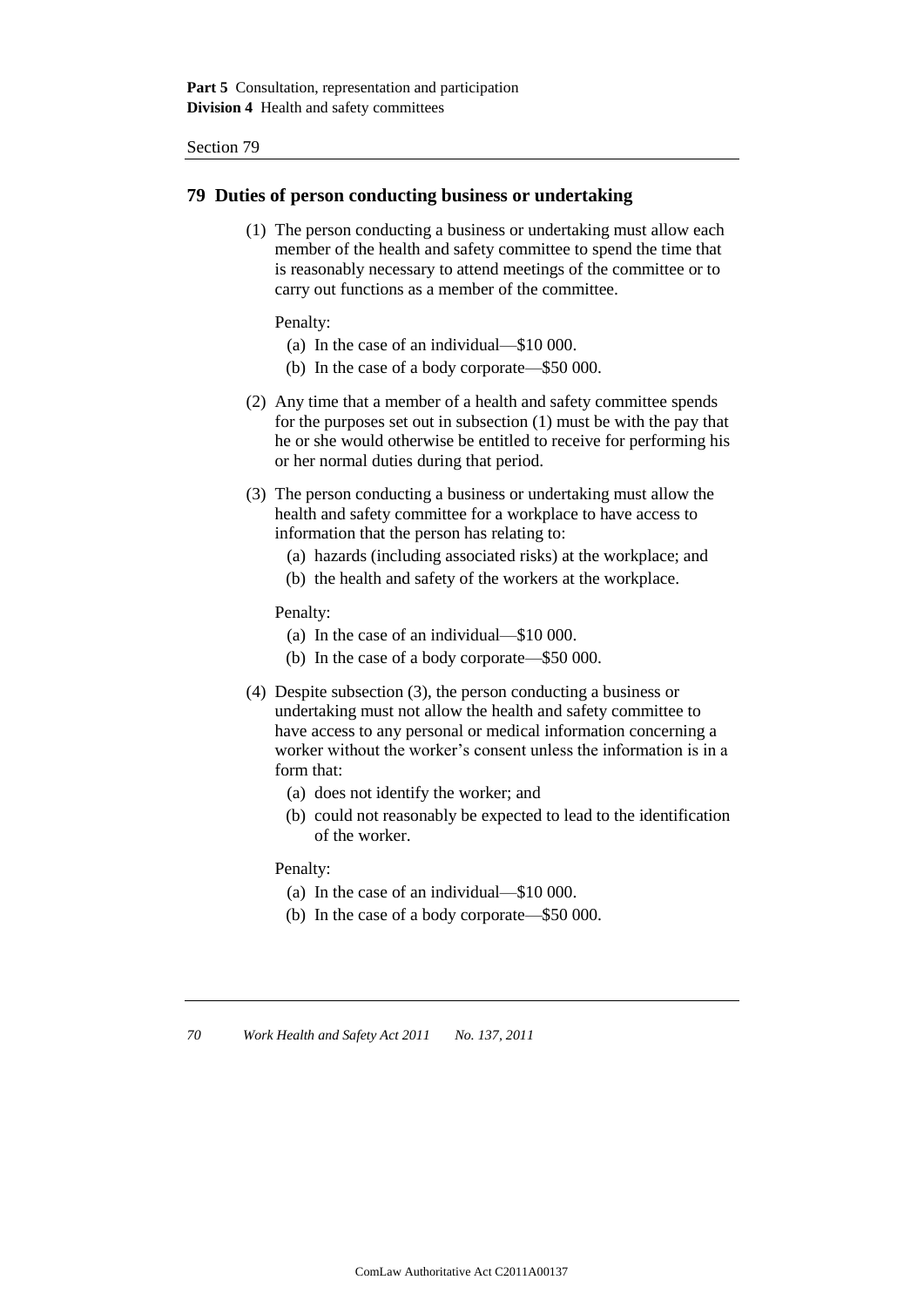# **Division 5—Issue resolution**

## **80 Parties to an issue**

- (1) In this Division, *parties*, in relation to an issue, means the following:
	- (a) the person conducting the business or undertaking or the person's representative;
	- (b) if the issue involves more than 1 business or undertaking, the person conducting each business or undertaking or the person's representative;
	- (c) if the worker or workers affected by the issue are in a work group, the health and safety representative for that work group or his or her representative;
	- (d) if the worker or workers affected by the issue are not in a work group, the worker or workers or their representative.
- (2) A person conducting a business or undertaking must ensure that the person's representative (if any) for the purposes of this Division:
	- (a) is not a health and safety representative; and
	- (b) has an appropriate level of seniority, and is sufficiently competent, to act as the person's representative.

## **81 Resolution of health and safety issues**

- (1) This section applies if a matter about work health and safety arises at a workplace or from the conduct of a business or undertaking and the matter is not resolved after discussion between the parties to the issue.
- (2) The parties must make reasonable efforts to achieve a timely, final and effective resolution of the issue in accordance with the relevant agreed procedure, or if there is no agreed procedure, the default procedure prescribed in the regulations.
- (3) A representative of a party to an issue may enter the workplace for the purpose of attending discussions with a view to resolving the issue.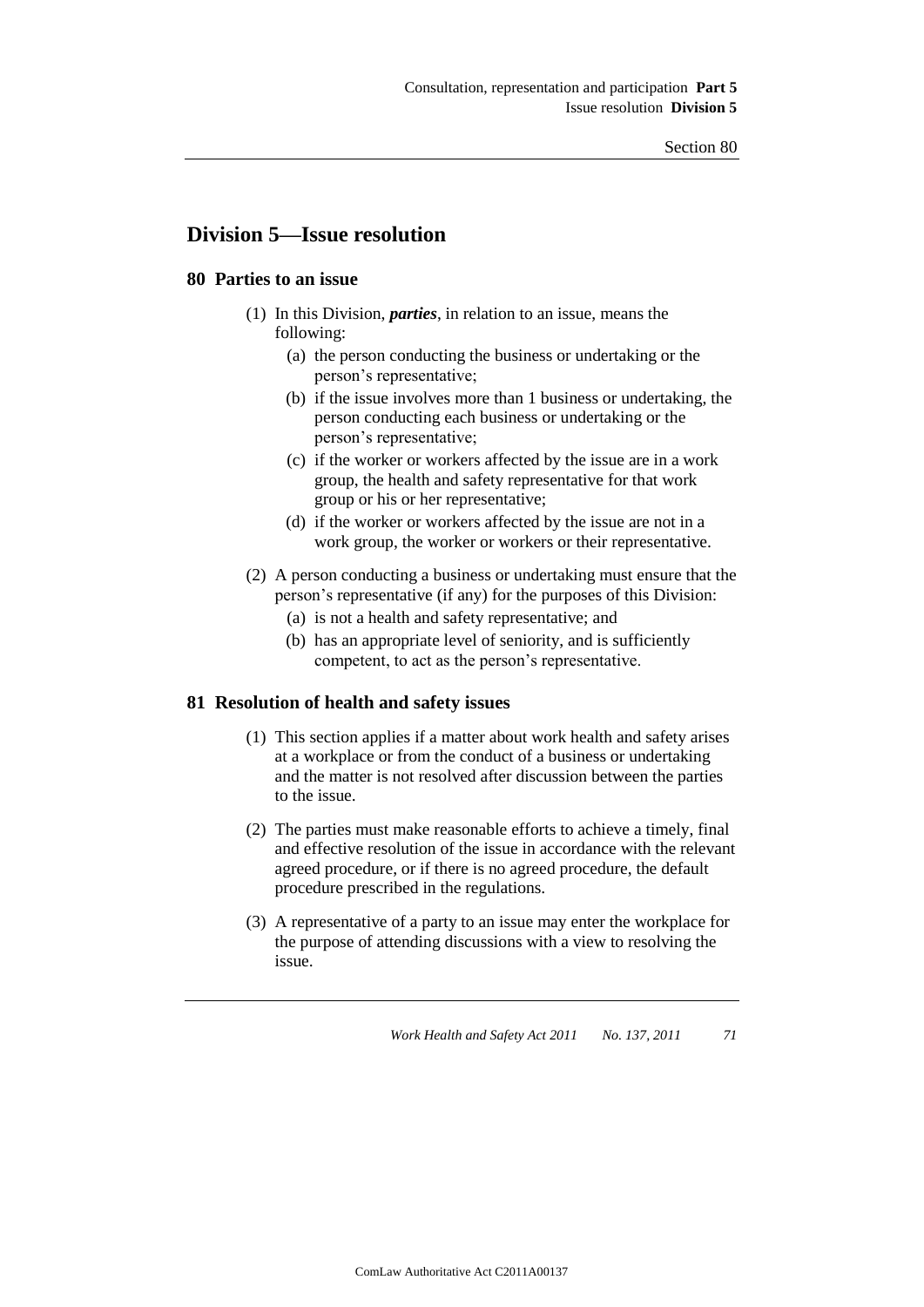#### **82 Referral of issue to regulator for resolution by inspector**

- (1) This section applies if an issue has not been resolved after reasonable efforts have been made to achieve an effective resolution of the issue.
- (2) A party to the issue may ask the regulator to appoint an inspector to attend the workplace to assist in resolving the issue.
- (3) A request to the regulator under this section does not prevent:
	- (a) a worker from exercising the right under Division 6 of this Part to cease work; or
	- (b) a health and safety representative from issuing a provisional improvement notice or a direction under Division 6 of this Part to cease work.
- (4) On attending a workplace under this section, an inspector may exercise any of the inspector's compliance powers under this Act in relation to the workplace.

*72 Work Health and Safety Act 2011 No. 137, 2011*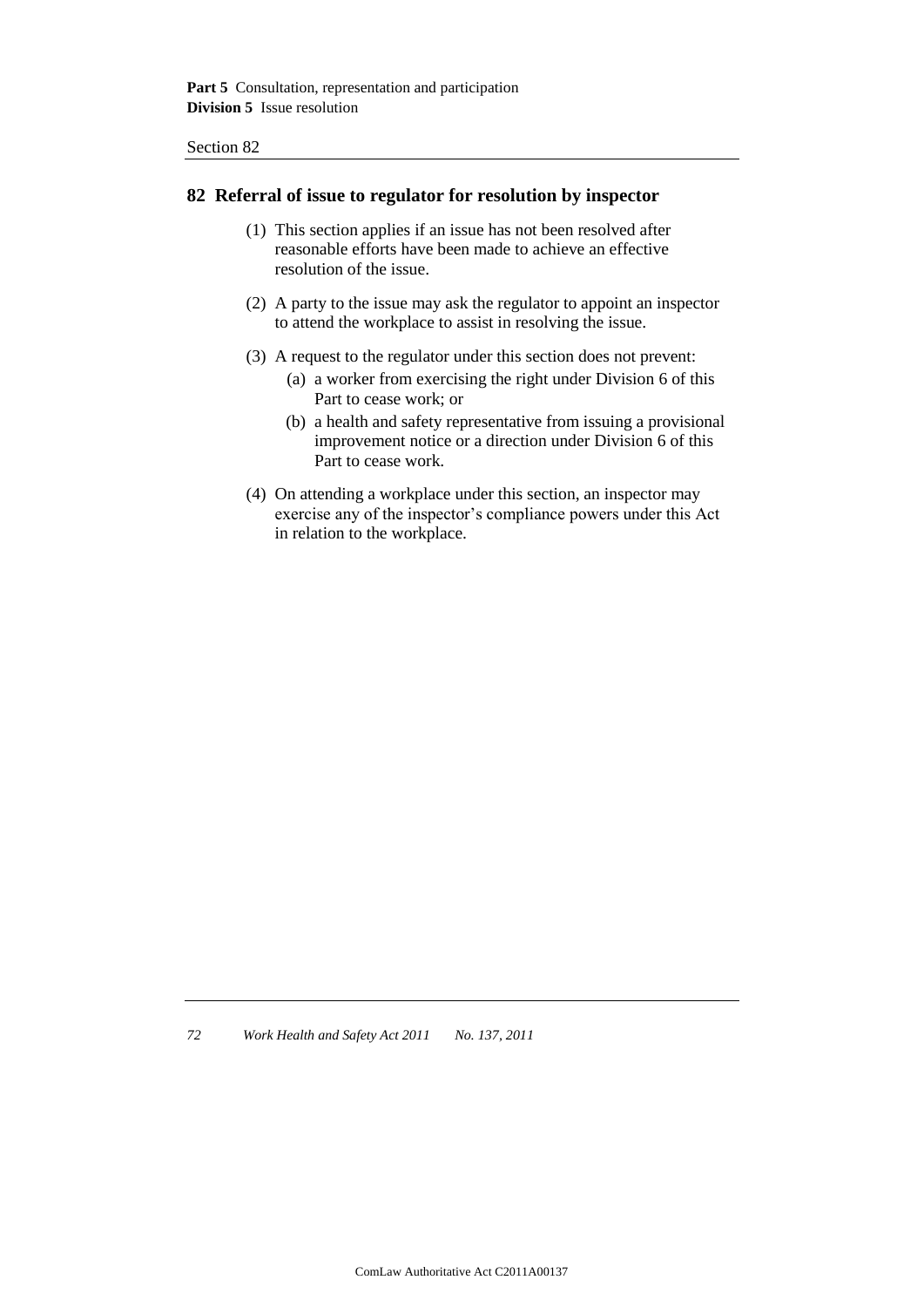# **Division 6—Right to cease or direct cessation of unsafe work**

## **83 Definition of** *cease work under this Division*

#### In this Division, *cease work under this Division* means:

- (a) to cease, or refuse, to carry out work under section 84; or
- (b) to cease work on a direction under section 85.

#### **84 Right of worker to cease unsafe work**

A worker may cease, or refuse to carry out, work if the worker has a reasonable concern that to carry out the work would expose the worker to a serious risk to the worker's health or safety, emanating from an immediate or imminent exposure to a hazard.

## **85 Health and safety representative may direct that unsafe work cease**

- (1) A health and safety representative may direct a worker who is in a work group represented by the representative to cease work if the representative has a reasonable concern that to carry out the work would expose the worker to a serious risk to the worker's health or safety, emanating from an immediate or imminent exposure to a hazard.
- (2) However, the health and safety representative must not give a worker a direction to cease work unless the matter is not resolved after:
	- (a) consulting about the matter with the person conducting the business or undertaking for whom the workers are carrying out work; and
	- (b) attempting to resolve the matter as an issue under Division 5 of this Part.
- (3) The health and safety representative may direct the worker to cease work without carrying out that consultation or attempting to resolve the matter as an issue under Division 5 of this Part if the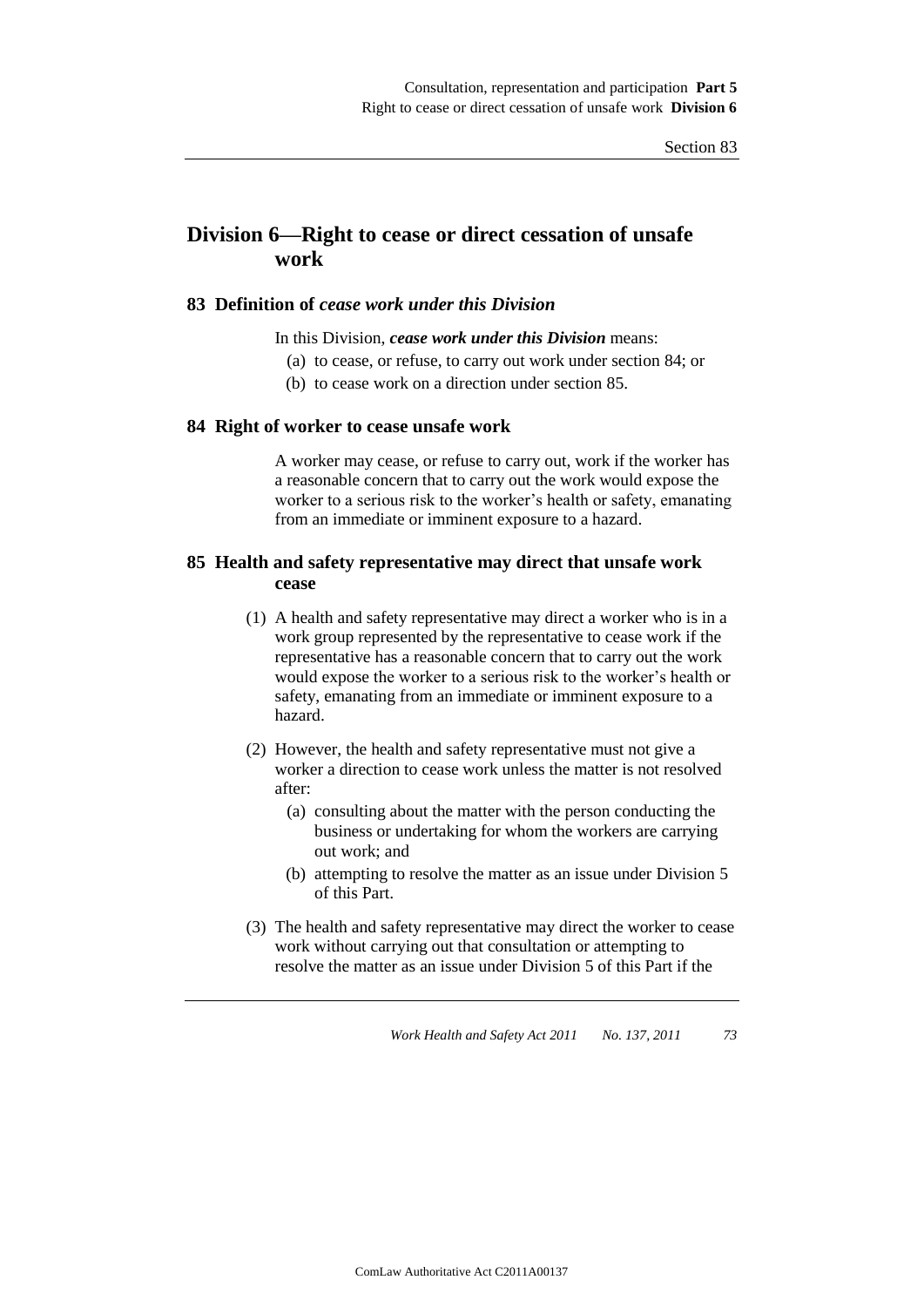risk is so serious and immediate or imminent that it is not reasonable to consult before giving the direction.

- (4) The health and safety representative must carry out the consultation as soon as practicable after giving a direction under subsection (3).
- (5) The health and safety representative must inform the person conducting the business or undertaking of any direction given by the health and safety representative to workers under this section.
- (6) A health and safety representative cannot give a direction under this section unless the representative has:
	- (a) completed initial training prescribed by the regulations referred to in section  $72(1)(b)$ ; or
	- (b) previously completed that training when acting as a health and safety representative for another work group; or
	- (c) completed training equivalent to that training under a corresponding WHS law.

## **86 Worker to notify if ceases work**

A worker who ceases work under this Division must:

- (a) as soon as practicable, notify the person conducting the business or undertaking that the worker has ceased work under this Division unless the worker ceased work under a direction from a health and safety representative; and
- (b) remain available to carry out suitable alternative work.

## **87 Alternative work**

If a worker ceases work under this Division, the person conducting the business or undertaking may direct the worker to carry out suitable alternative work at the same or another workplace if that work is safe and appropriate for the worker to carry out until the worker can resume normal duties.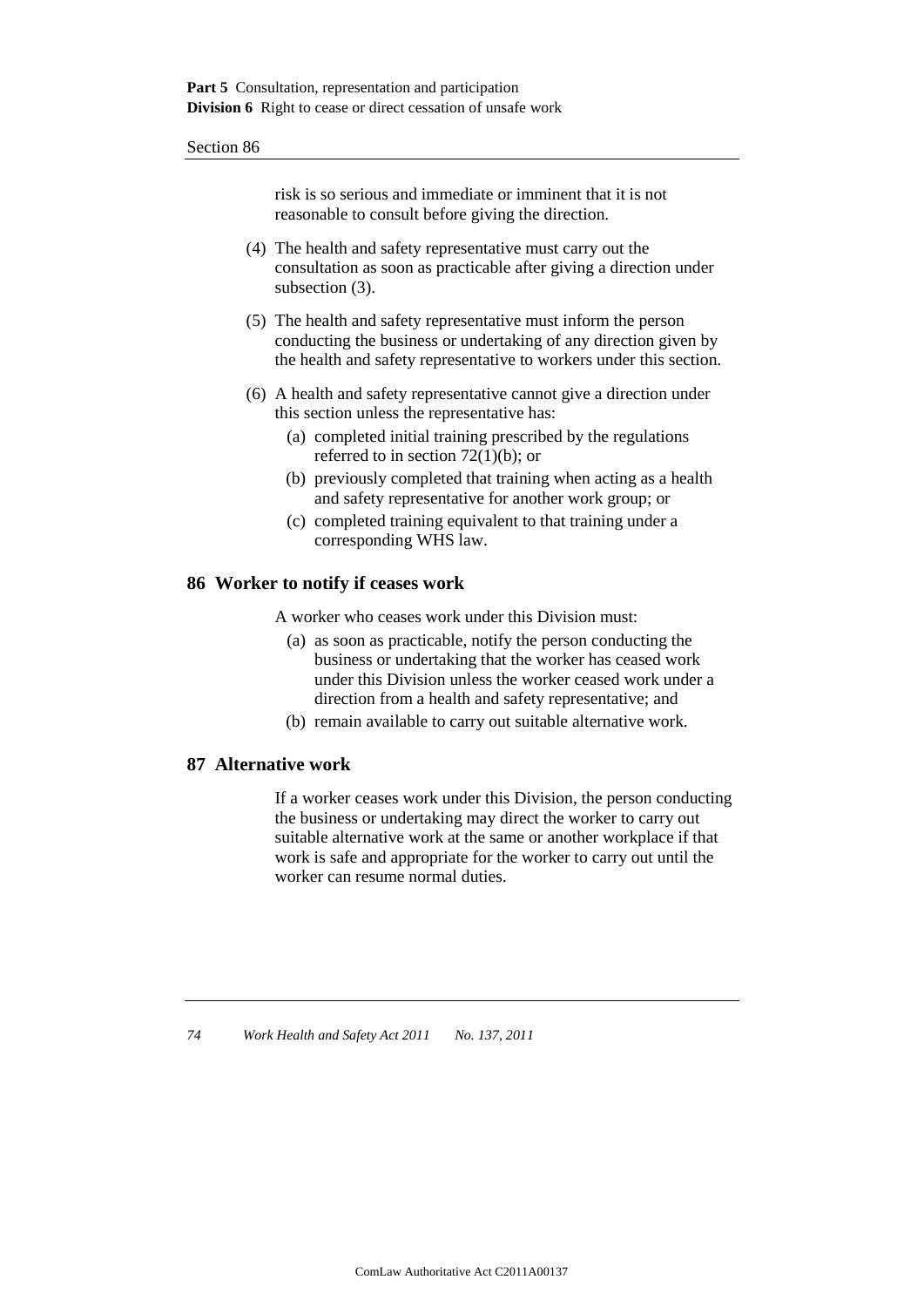## **88 Continuity of engagement of worker**

If a worker ceases work under this Division, that action does not affect the continuity of engagement of the worker for prescribed purposes if the worker has not unreasonably failed to comply with a direction to carry out suitable alternative work:

- (a) at the same or another workplace; and
- (b) that was safe and appropriate for the worker to carry out.

#### **89 Request to regulator to appoint inspector to assist**

The health and safety representative or the person conducting the business or undertaking or the worker may ask the regulator to appoint an inspector to attend the workplace to assist in resolving an issue arising in relation to the cessation of work.

Note: The issue resolution procedures in Division 5 of this Part can also be used to resolve an issue arising in relation to the cessation of work.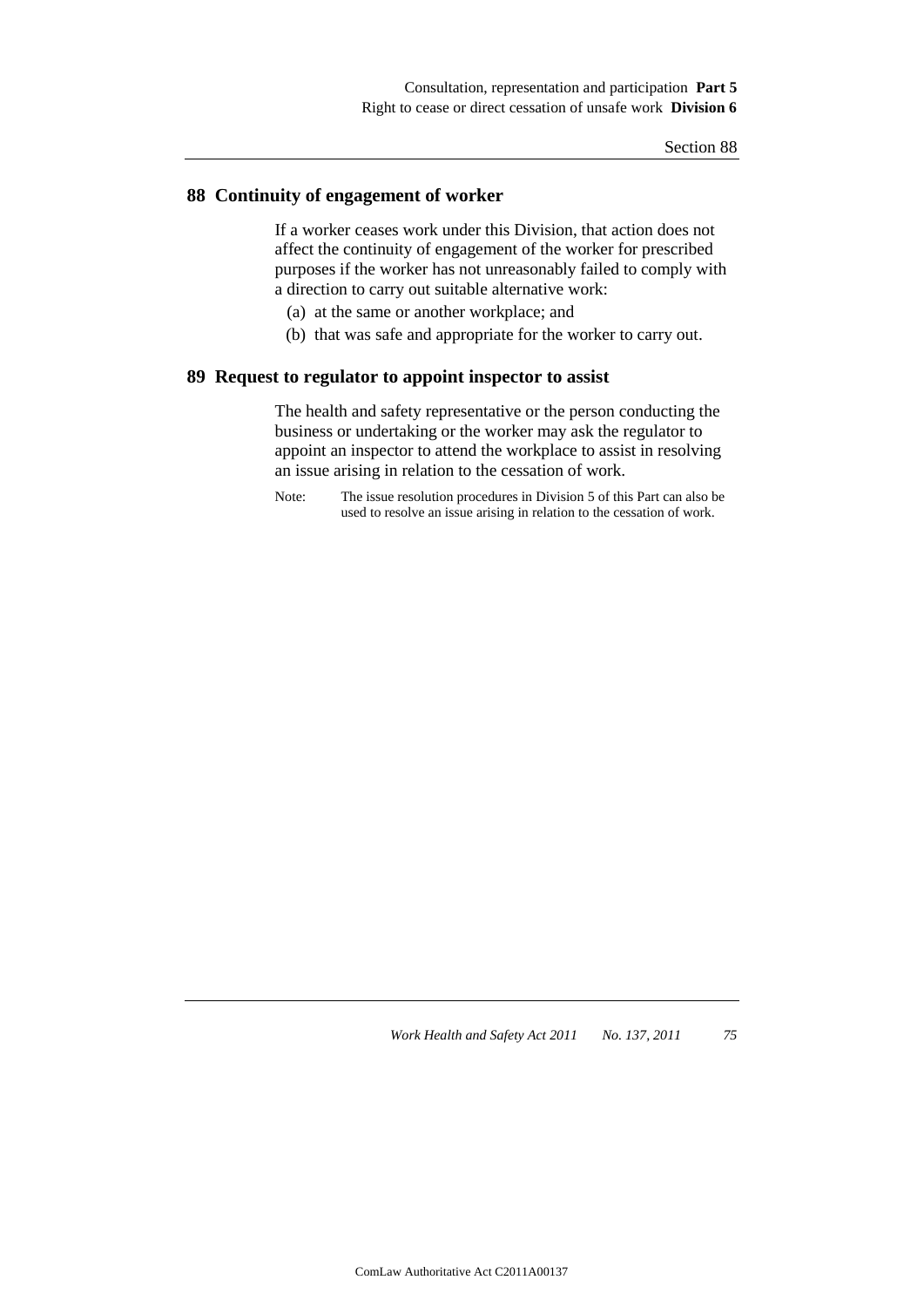# **Division 7—Provisional improvement notices**

## **90 Provisional improvement notices**

- (1) This section applies if a health and safety representative reasonably believes that a person:
	- (a) is contravening a provision of this Act; or
	- (b) has contravened a provision of this Act in circumstances that make it likely that the contravention will continue or be repeated.
- (2) The health and safety representative may issue a provisional improvement notice requiring the person to:
	- (a) remedy the contravention; or
	- (b) prevent a likely contravention from occurring; or
	- (c) remedy the things or operations causing the contravention or likely contravention.
- (3) However, the health and safety representative must not issue a provisional improvement notice to a person unless he or she has first consulted the person.
- (4) A health and safety representative cannot issue a provisional improvement notice unless the representative has:
	- (a) completed initial training prescribed by the regulations referred to in section 72(1)(b); or
	- (b) previously completed that training when acting as a health and safety representative for another work group; or
	- (c) completed training equivalent to that training under a corresponding WHS law.
- (5) A health and safety representative cannot issue a provisional improvement notice in relation to a matter if an inspector has already issued (or decided not to issue) an improvement notice or prohibition notice in relation to the same matter.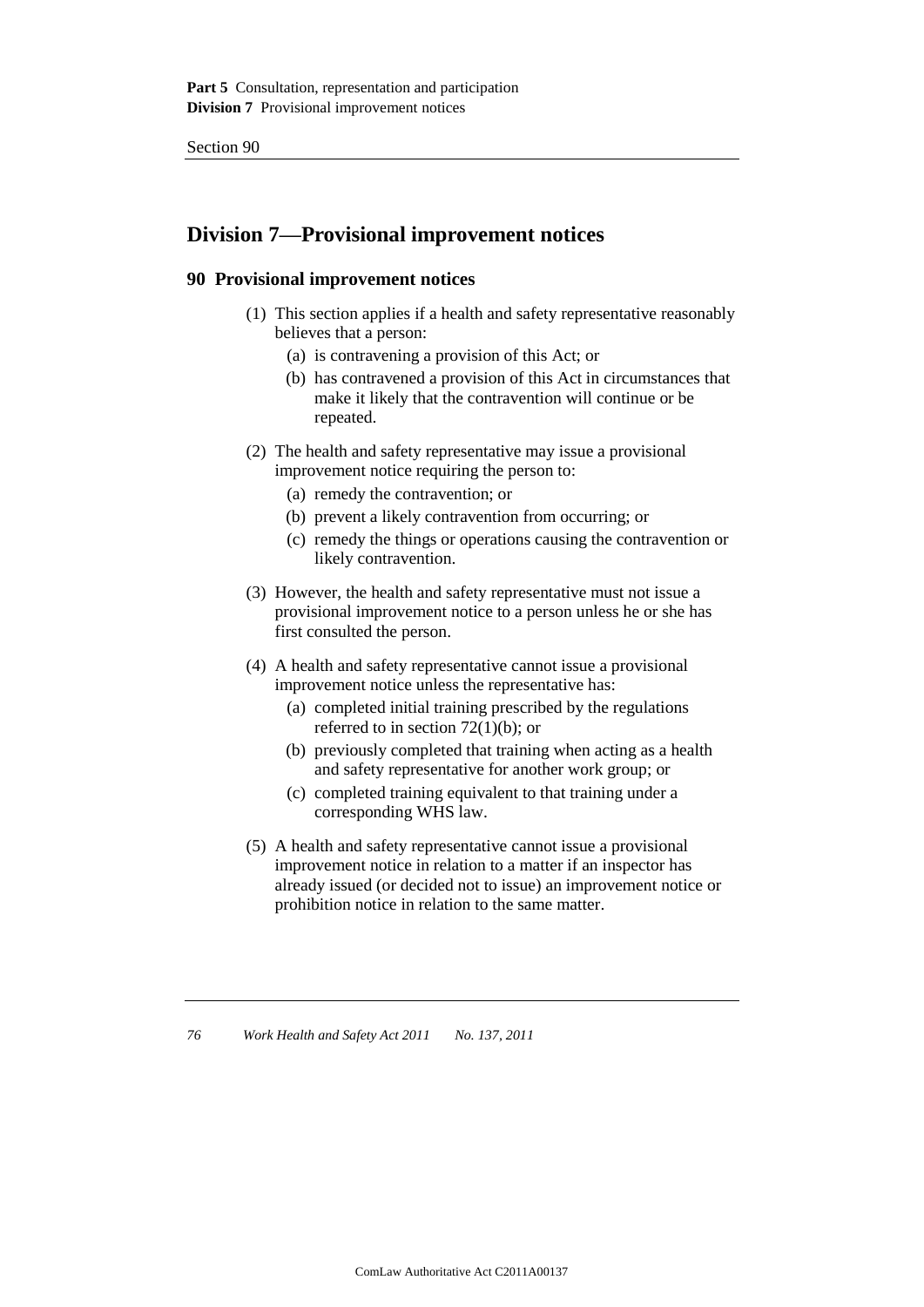## **91 Provisional improvement notice to be in writing**

A provisional improvement notice must be in writing.

## **92 Contents of provisional improvement notice**

A provisional improvement notice must state:

- (a) that the health and safety representative believes the person:
	- (i) is contravening a provision of this Act; or
	- (ii) has contravened a provision of this Act in circumstances that make it likely that the contravention will continue or be repeated; and
- (b) the provision the representative believes is being, or has been, contravened; and
- (c) briefly, how the provision is being, or has been contravened; and
- (d) the day, at least 8 days after the notice is issued, by which the person is required to remedy the contravention or likely contravention.

## **93 Provisional improvement notice may give directions to remedy contravention**

- (1) A provisional improvement notice may include directions concerning the measures to be taken to remedy the contravention or prevent the likely contravention or the matters or activities causing the contravention or likely contravention to which the notice relates.
- (2) A direction included in a provisional improvement notice may:
	- (a) refer to a code of practice; and
	- (b) offer the person to whom it is issued a choice of ways in which to remedy the contravention.

## **94 Minor changes to provisional improvement notice**

A health and safety representative may make minor changes to a provisional improvement notice:

(a) for clarification; or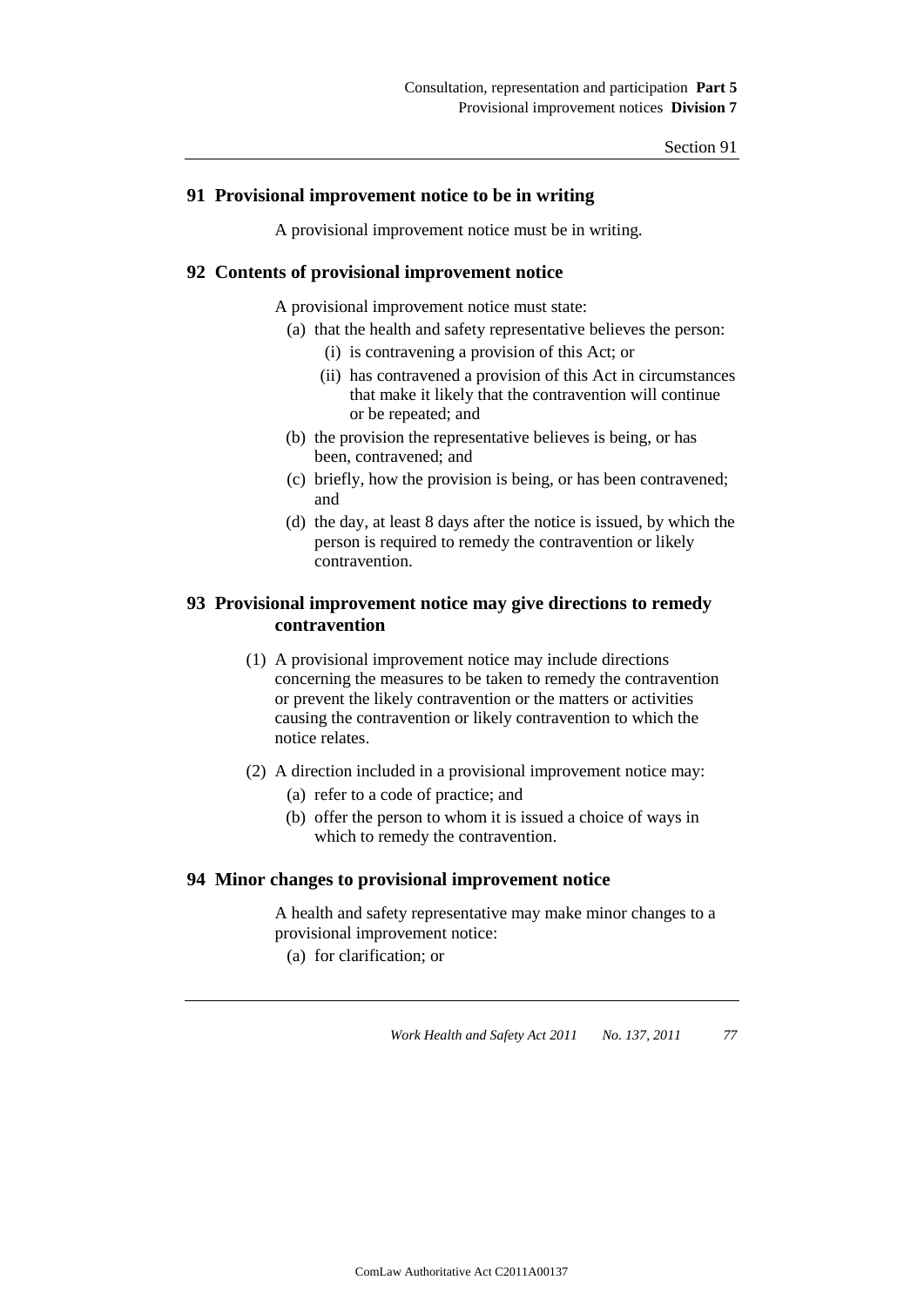- (b) to correct errors or references; or
- (c) to reflect changes of address or other circumstances.

#### **95 Issue of provisional improvement notice**

A provisional improvement notice may be issued to a person in accordance with section 209.

## **96 Health and safety representative may cancel notice**

The health and safety representative may at any time cancel a provisional improvement notice issued to a person by written notice given to that person.

#### **97 Display of provisional improvement notice**

(1) A person to whom a provisional improvement notice is issued must as soon as practicable display a copy of the notice in a prominent place at or near the workplace, or part of the workplace, at which work is being carried out that is affected by the notice.

Penalty:

- (a) In the case of an individual—\$5000.
- (b) In the case of a body corporate—\$25 000.
- (2) A person must not intentionally remove, destroy, damage or deface a notice displayed under subsection (1) during the period that the notice is in force.

Penalty:

- (a) In the case of an individual—\$5000.
- (b) In the case of a body corporate—\$25 000.

#### **98 Formal irregularities or defects in notice**

A provisional improvement notice is not invalid only because of:

(a) a formal defect or irregularity in the notice unless the defect or irregularity causes or is likely to cause substantial injustice; or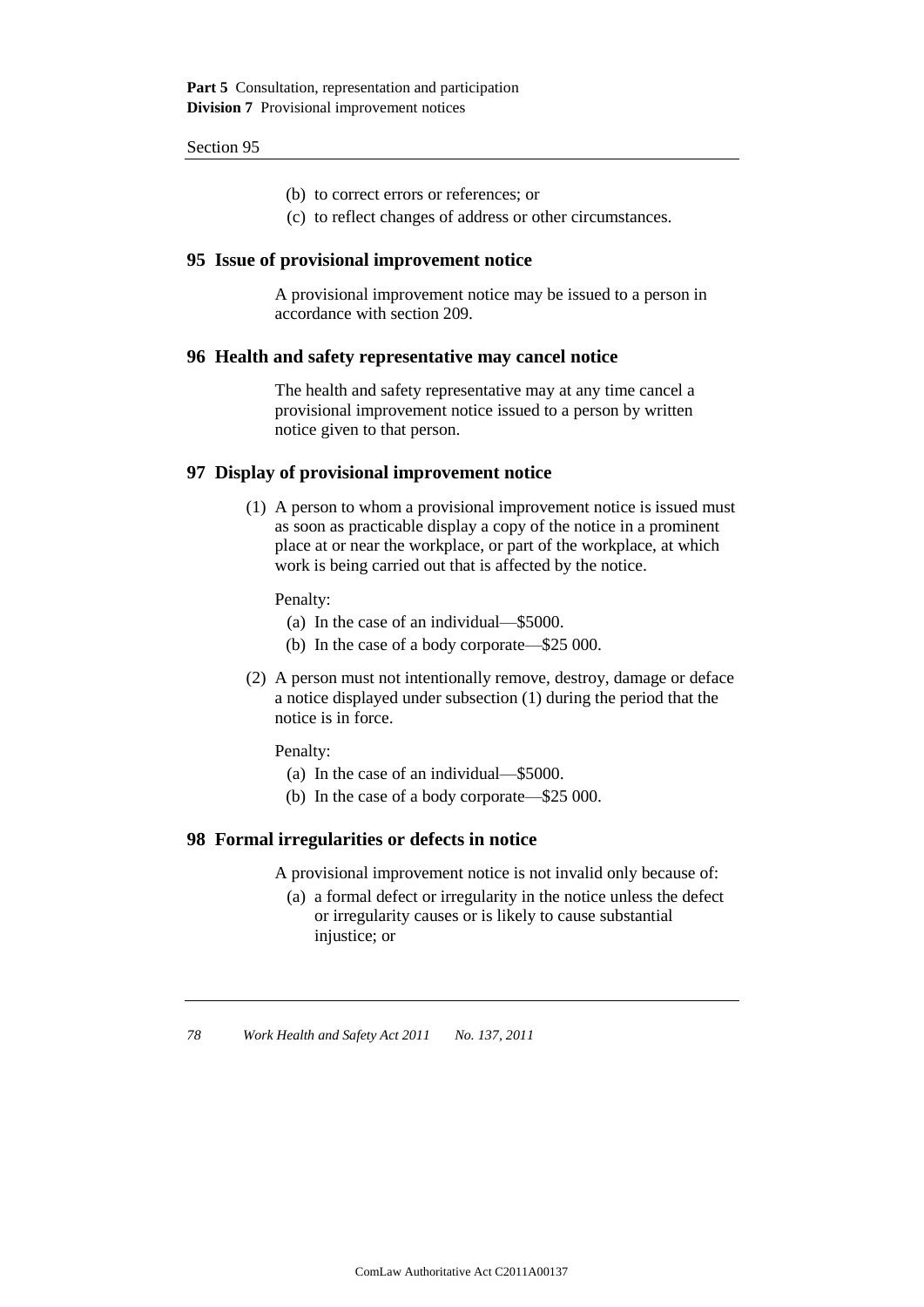(b) a failure to use the correct name of the person to whom the notice is issued if the notice sufficiently identifies the person.

## **99 Offence to contravene a provisional improvement notice**

- (1) This section applies if a provisional improvement notice has been issued to a person and an inspector has not been required under section 101 to attend at the workplace.
- (2) The person must comply with the provisional improvement notice within the time specified in the notice.

Penalty:

- (a) In the case of an individual—\$50 000.
- (b) In the case of a body corporate—\$250 000.

## **100 Request for review of provisional improvement notice**

- (1) Within 7 days after a provisional improvement notice is issued to a person:
	- (a) the person to whom it was issued; or
	- (b) if the person is a worker, the person conducting the business or undertaking at the workplace at which the worker carries out work;

may ask the regulator to appoint an inspector to review the notice.

(2) If a request is made under subsection (1), the operation of the provisional improvement notice is stayed until the inspector makes a decision on the review.

## **101 Regulator to appoint inspector to review notice**

- (1) The regulator must ensure that an inspector attends the workplace as soon as practicable after a request is made under section 100.
- (2) The inspector must review the provisional improvement notice and inquire into the circumstances that are the subject of the provisional improvement notice.
- (3) An inspector may review a provisional improvement notice even if the period for compliance with the notice has expired.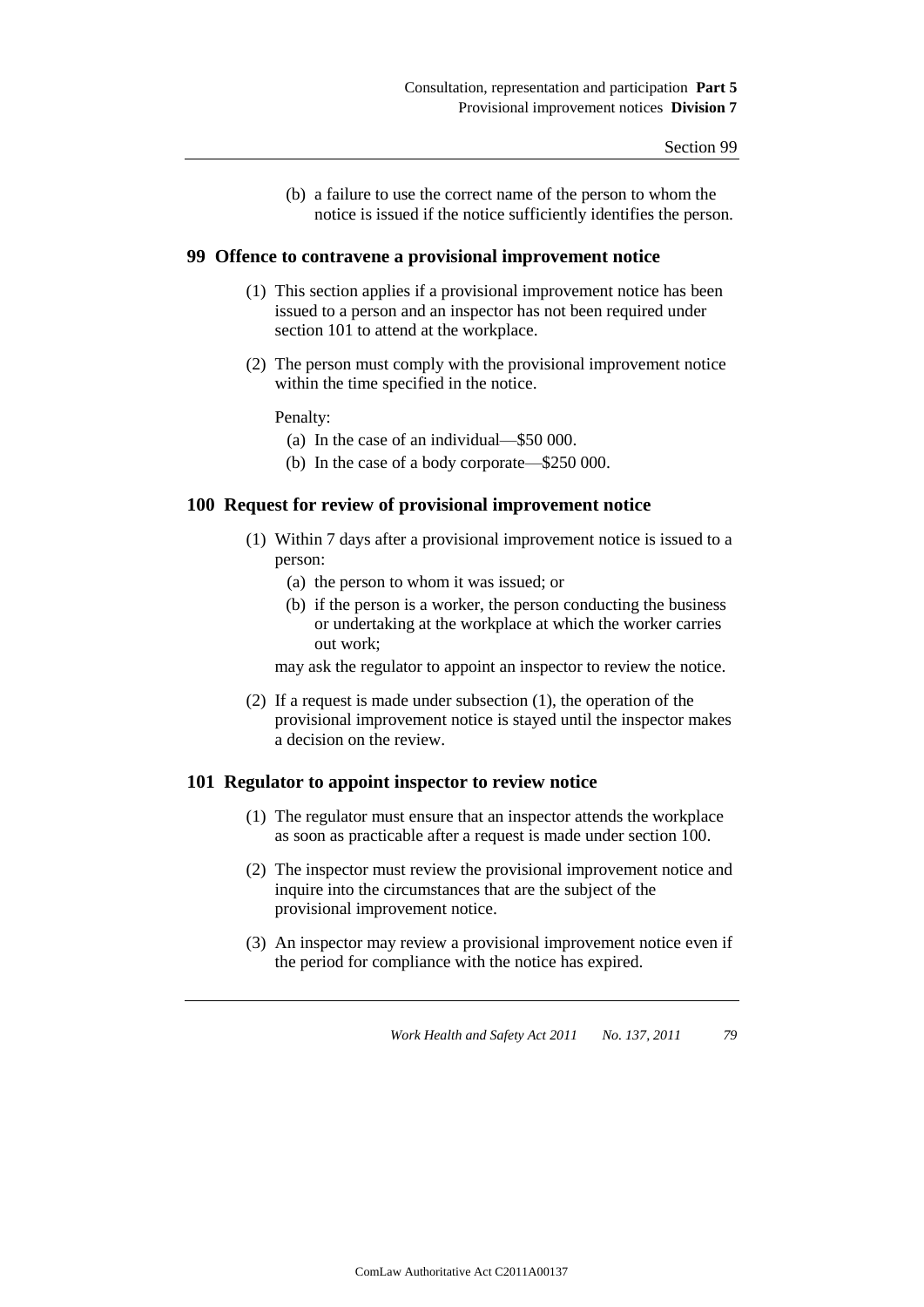## **102 Decision of inspector on review of provisional improvement notice**

- (1) After reviewing the provisional improvement notice, the inspector must:
	- (a) confirm the provisional improvement notice; or
	- (b) confirm the provisional improvement notice with changes; or
	- (c) cancel the provisional improvement notice.
- (2) The inspector must give a copy of his or her decision to:
	- (a) the applicant for the review of the provisional improvement notice; and
	- (b) the health and safety representative who issued the notice.
- (3) A provisional improvement notice that is confirmed (with or without changes) by an inspector is taken to be an improvement notice issued by the inspector under this Act.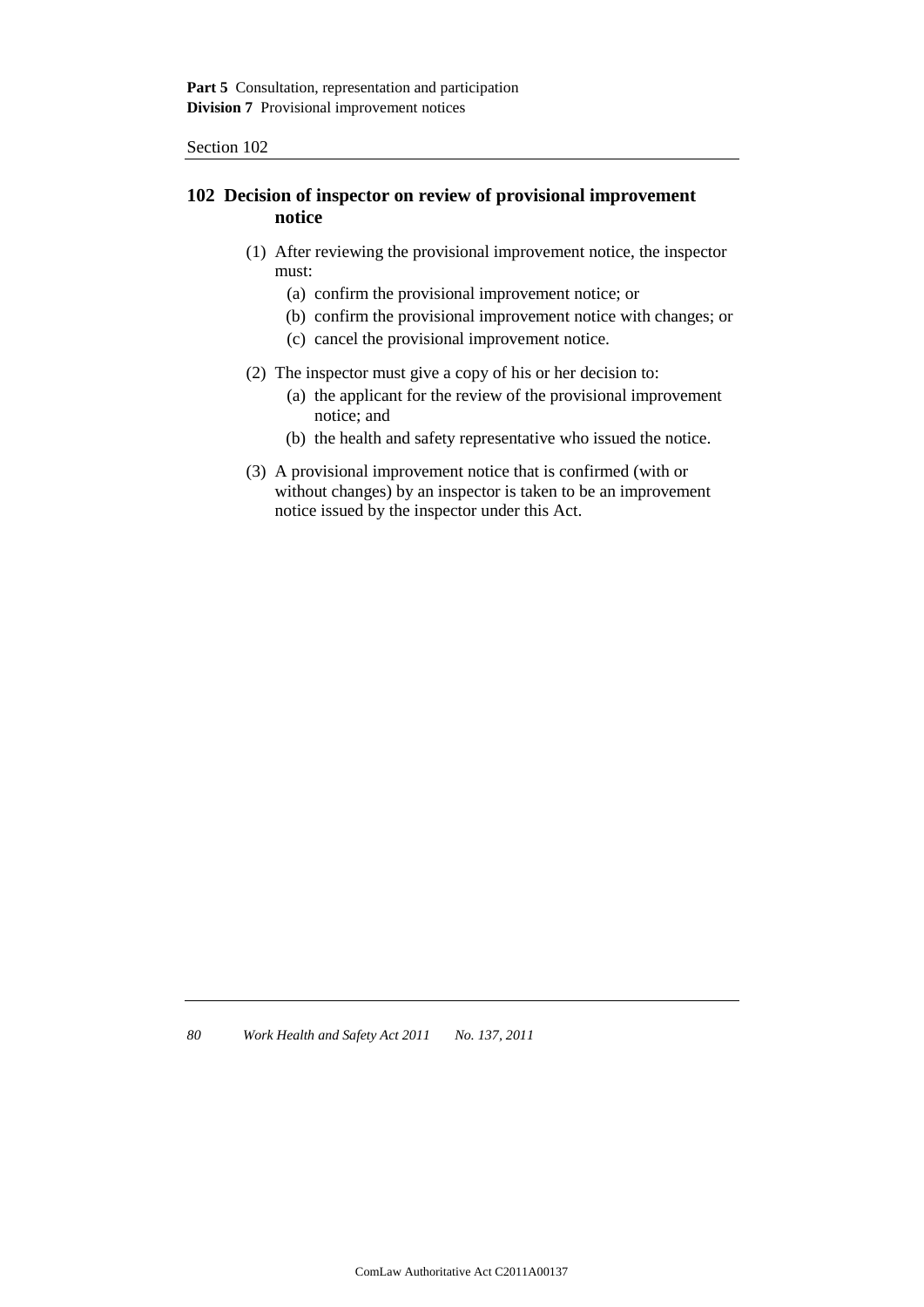# **Division 8—Part not to apply to prisoners**

# **103 Part does not apply to prisoners**

Nothing in this Part applies to a worker who is a prisoner in custody in a prison or police gaol.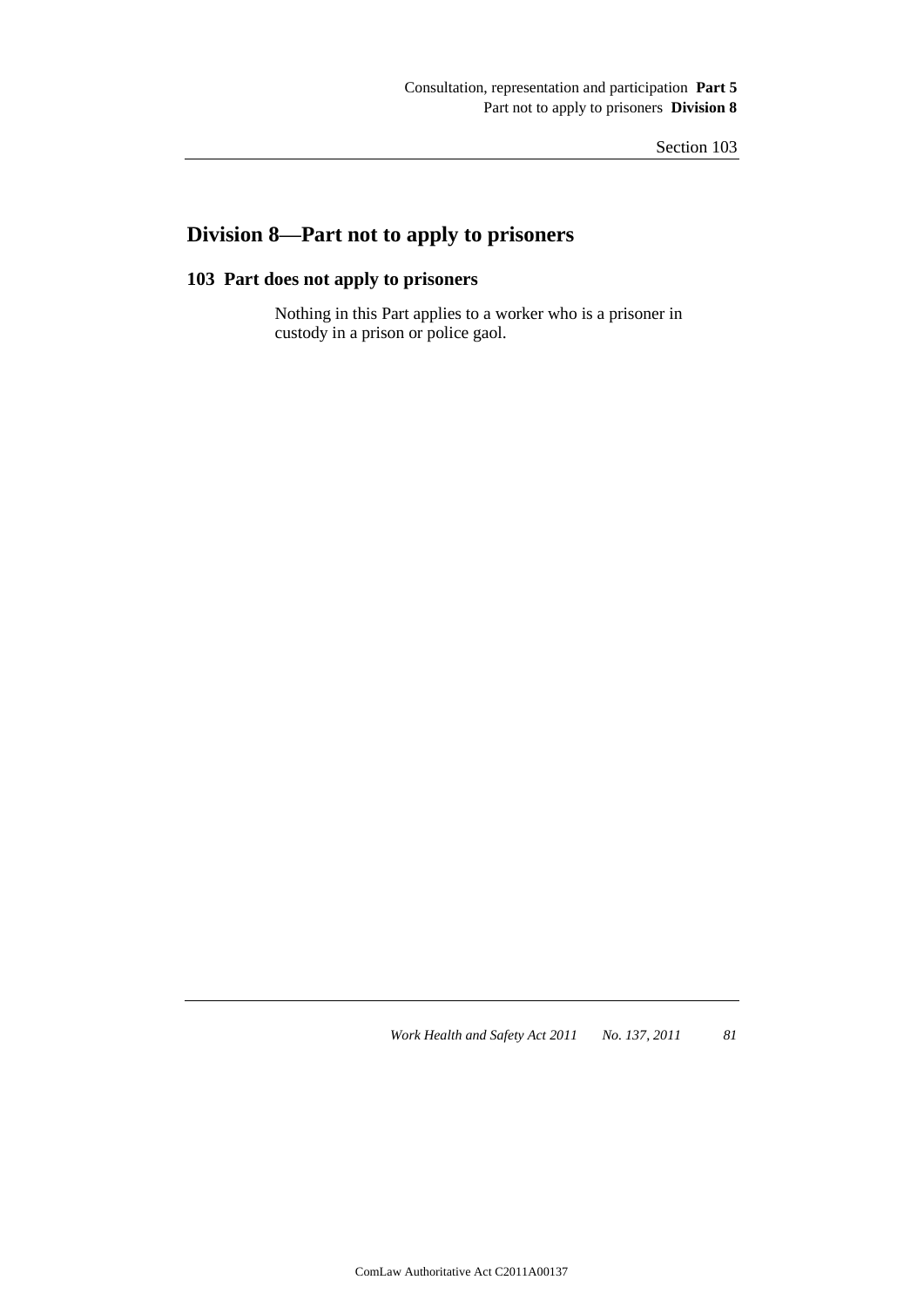# **Part 6—Discriminatory, coercive and misleading conduct**

# **Division 1—Prohibition of discriminatory, coercive or misleading conduct**

## **104 Prohibition of discriminatory conduct**

(1) A person must not engage in discriminatory conduct for a prohibited reason.

#### Penalty:

- (a) In the case of an individual—\$100 000.
- (b) In the case of a body corporate—\$500 000.
- (2) A person commits an offence under subsection (1) only if the reason referred to in section 106 was the dominant reason for the discriminatory conduct.
	- Note: Civil proceedings may be brought under Division 3 of this Part in relation to discriminatory conduct engaged in for a prohibited reason.
- (3) For the purposes of the application of the *Criminal Code* in relation to an offence under subsection (1), intention is the fault element for the physical element of engaging in conduct.

## **105 What is** *discriminatory conduct*

- (1) For the purposes of this Part, a person engages in *discriminatory conduct* if:
	- (a) the person:
		- (i) dismisses a worker; or
		- (ii) terminates a contract for services with a worker; or
		- (iii) puts a worker to his or her detriment in the engagement of the worker; or
		- (iv) alters the position of a worker to the worker's detriment; or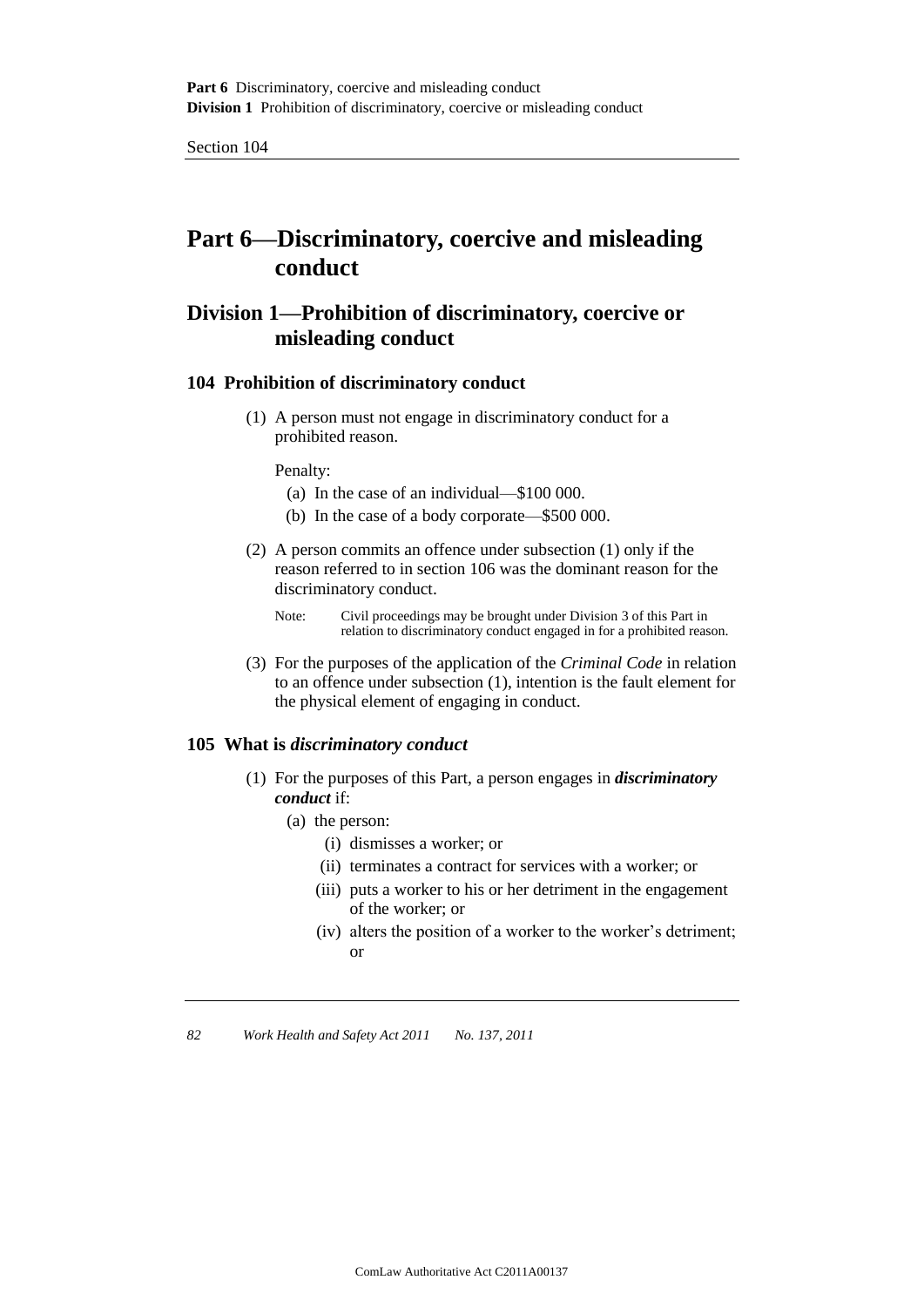- (b) the person:
	- (i) refuses or fails to offer to engage a prospective worker; or
	- (ii) treats a prospective worker less favourably than another prospective worker would be treated in offering terms of engagement; or
- (c) the person terminates a commercial arrangement with another person; or
- (d) the person refuses or fails to enter into a commercial arrangement with another person.
- (2) For the purposes of this Part, a person also engages in *discriminatory conduct* if the person organises to take any action referred to in subsection (1) or threatens to organise or take that action.

## **106 What is a** *prohibited reason*

Conduct referred to in section 105 is engaged in for a *prohibited reason* if it is engaged in because the worker or prospective worker or the person referred to in section  $105(1)(c)$  or (d) (as the case requires):

- (a) is, has been or proposes to be a health and safety representative or a member of a health and safety committee; or
- (b) undertakes, has undertaken or proposes to undertake another role under this Act; or
- (c) exercises a power or performs a function or has exercised a power or performed a function or proposes to exercise a power or perform a function as a health and safety representative or as a member of a health and safety committee; or
- (d) exercises, has exercised or proposes to exercise a power under this Act or exercises, has exercised or proposes to exercise a power under this Act in a particular way; or
- (e) performs, has performed or proposes to perform a function under this Act or performs, has performed or proposes to perform a function under this Act in a particular way; or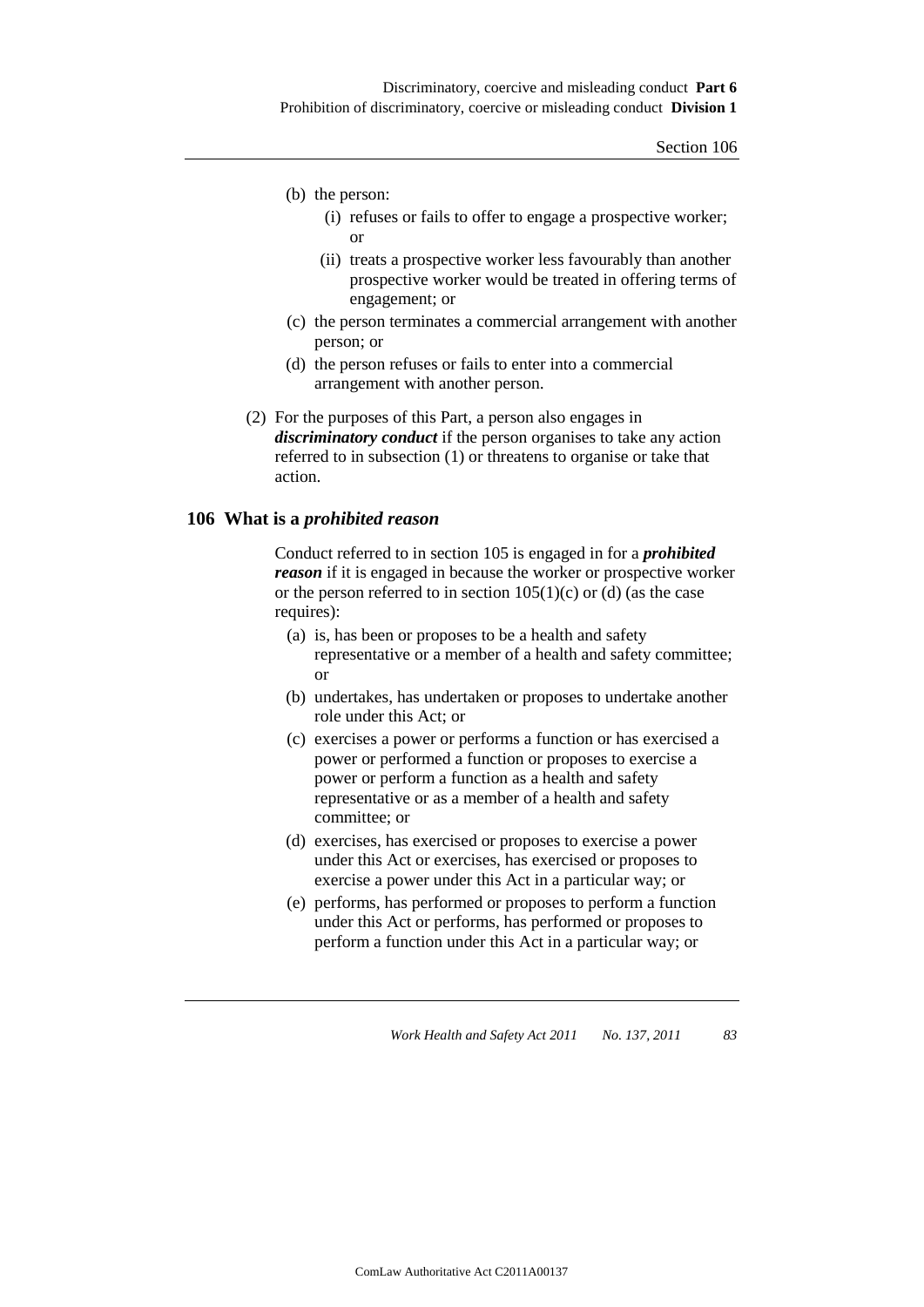| (f) refrains from, has refrained from or proposes to refrain from |
|-------------------------------------------------------------------|
| exercising a power or performing a function under this Act or     |
| refrains from, has refrained from or proposes to refrain from     |
| exercising a power or performing a function under this Act in     |
| a particular way; or                                              |

- (g) assists or has assisted or proposes to assist, or gives or has given or proposes to give any information to any person exercising a power or performing a function under this Act; or
- (h) raises or has raised or proposes to raise an issue or concern about work health and safety with:
	- (i) the person conducting a business or undertaking; or
	- (ii) an inspector; or
	- (iii) a WHS entry permit holder; or
	- (iv) a health and safety representative; or
	- (v) a member of a health and safety committee; or
	- (vi) another worker; or
	- (vii) any other person who has a duty under this Act in relation to the matter; or
	- (viii) any other person exercising a power or performing a function under this Act; or
- (i) is involved in, has been involved in or proposes to be involved in resolving a work health and safety issue under this Act; or
- (j) is taking action, has taken action or proposes to take action to seek compliance by any person with any duty or obligation under this Act.

## **107 Prohibition of requesting, instructing, inducing, encouraging, authorising or assisting discriminatory conduct**

(1) A person must not request, instruct, induce, encourage, authorise or assist another person to engage in discriminatory conduct in contravention of section 104.

Penalty:

- (a) In the case of an individual—\$100 000.
- (b) In the case of a body corporate—\$500 000.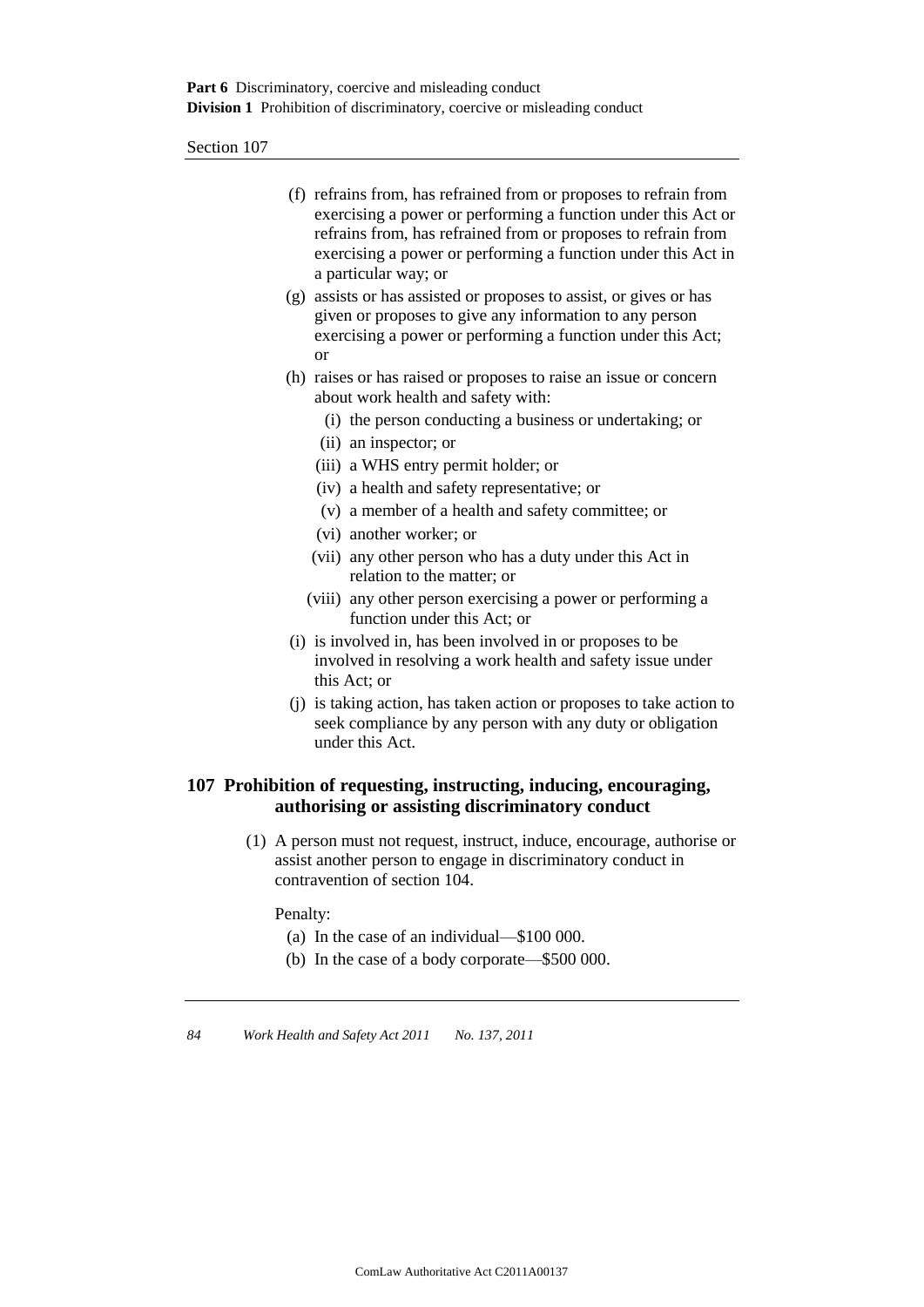- Note: Civil proceedings may be brought under Division 3 of this Part if a person requested, instructed, induced, encouraged, authorised or assisted another person to engage in discriminatory conduct for a prohibited reason.
- (2) For the purposes of the application of the *Criminal Code* in relation to an offence under subsection (1), intention is the fault element for the physical element of requesting, instructing, inducing, encouraging, authorising or assisting another person to engage in conduct.

## **108 Prohibition of coercion or inducement**

- (1) A person must not organise or take, or threaten to organise or take, any action against another person with intent to coerce or induce the other person, or a third person:
	- (a) to exercise or not to exercise a power, or to propose to exercise or not to exercise a power, under this Act; or
	- (b) to perform or not to perform a function, or to propose to perform or not to perform a function, under this Act; or
	- (c) to exercise or not to exercise a power or perform a function, or to propose to exercise or not to exercise a power or perform a function, in a particular way; or
	- (d) to refrain from seeking, or continuing to undertake, a role under this Act.

Penalty:

- (a) In the case of an individual—\$100 000.
- (b) In the case of a body corporate—\$500 000.
- Note: Civil proceedings may be brought under Division 3 of this Part in relation to a contravention of this section.
- (2) In this section, a reference to taking action or threatening to take action against a person includes a reference to not taking a particular action or threatening not to take a particular action in relation to that person.
- (3) To avoid doubt, a reasonable direction given by an emergency services worker in an emergency is not an action with intent to coerce or induce a person.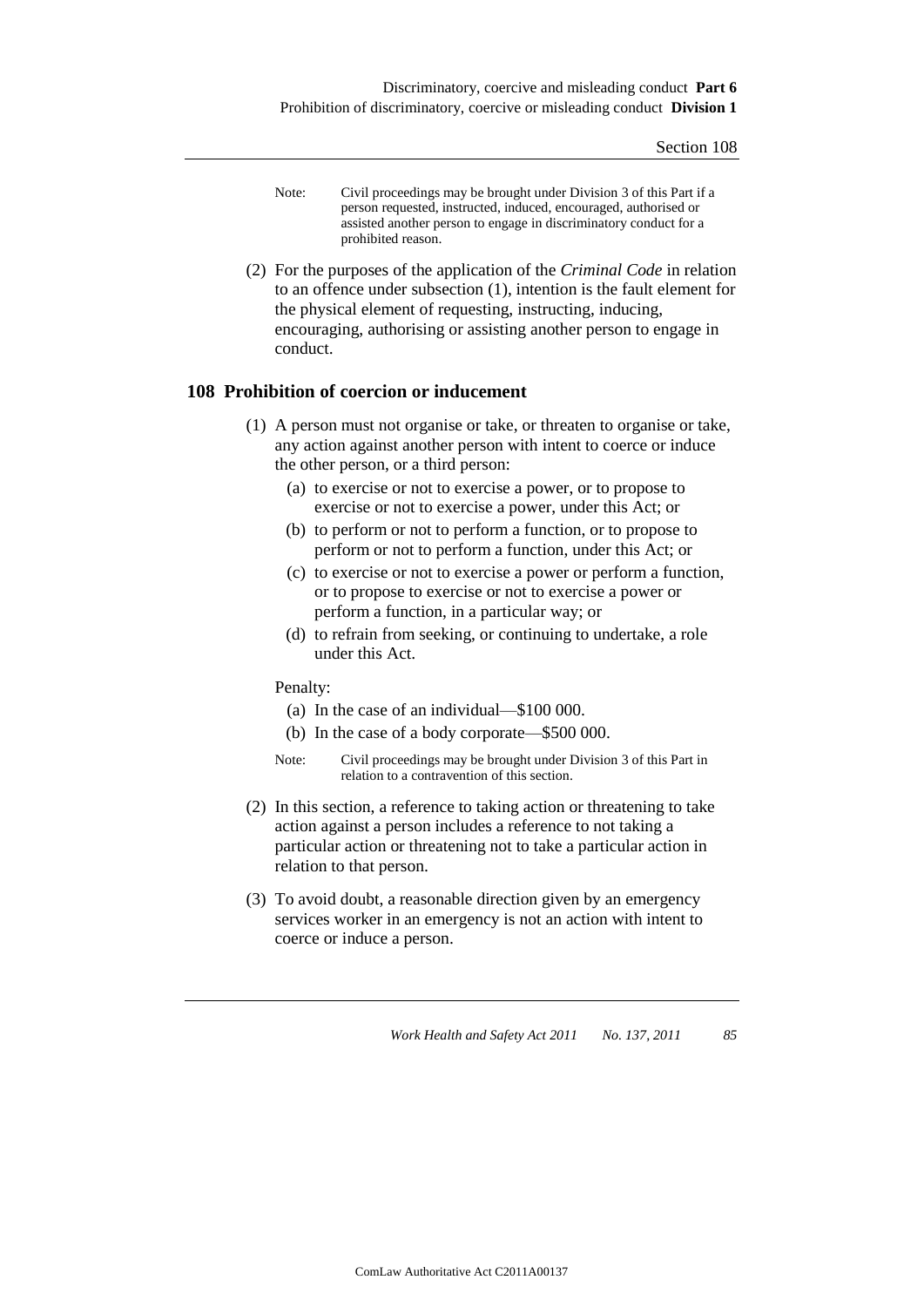## **109 Misrepresentation**

- (1) A person must not knowingly or recklessly make a false or misleading representation to another person about that other person's:
	- (a) rights or obligations under this Act; or
	- (b) ability to initiate, or participate in, a process or proceedings under this Act; or
	- (c) ability to make a complaint or inquiry to a person or body empowered under this Act to seek compliance with this Act.

Penalty:

- (a) In the case of an individual—\$100 000.
- (b) In the case of a body corporate—\$500 000.
- (2) Subsection (1) does not apply if the person to whom the representation is made would not be expected to rely on it.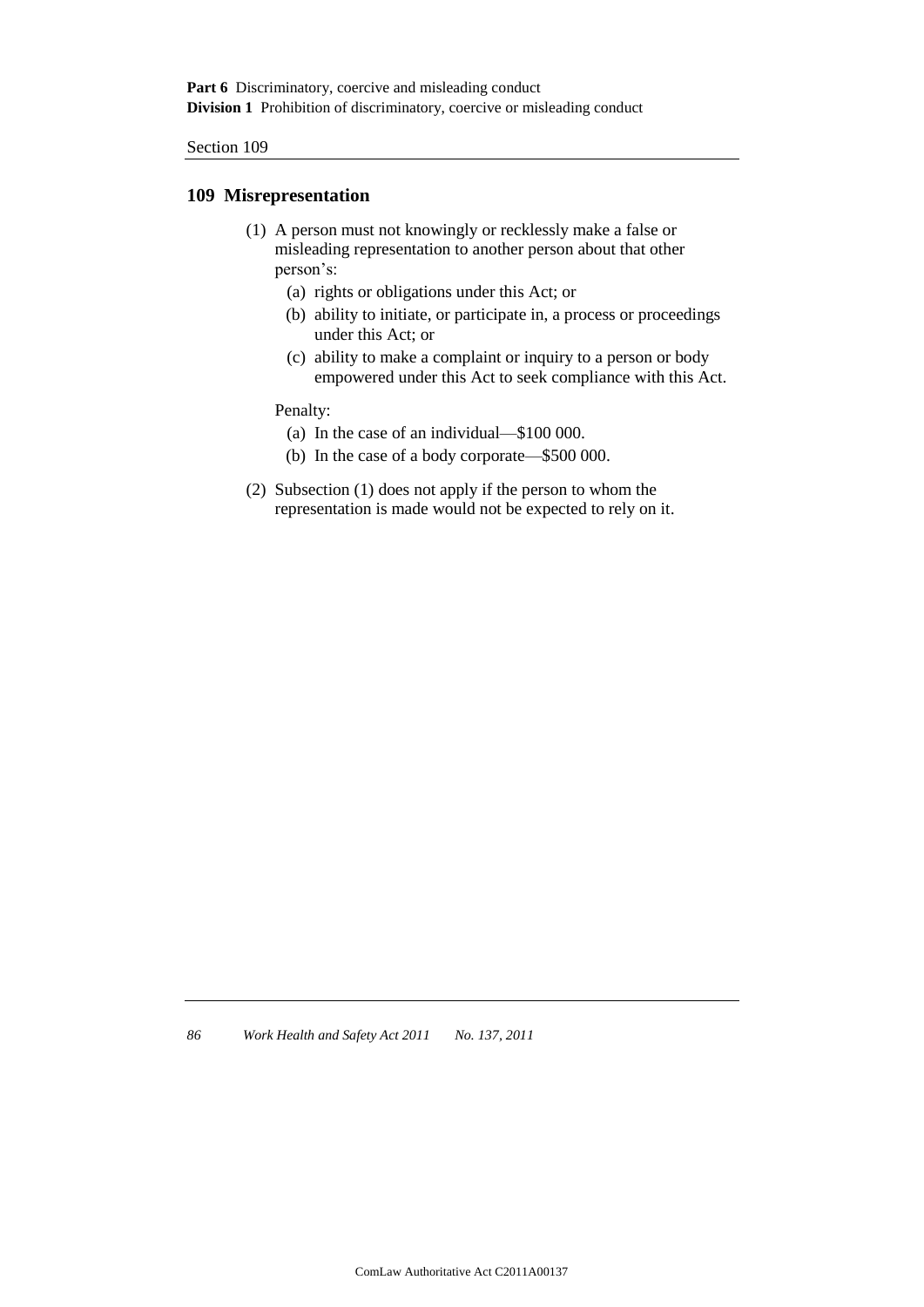# **Division 2—Criminal proceedings in relation to discriminatory conduct**

## **110 Proof of discriminatory conduct**

- (1) This section applies if in proceedings for an offence of contravening section 104 or 107, the prosecution:
	- (a) proves that the discriminatory conduct was engaged in; and
	- (b) proves that a circumstance referred to in section  $106(a)$  to (j) existed at the time the discriminatory conduct was engaged in; and
	- (c) adduces evidence that the discriminatory conduct was engaged in for a prohibited reason.
- (2) The reason alleged for the discriminatory conduct is presumed to be the dominant reason for that conduct unless the accused proves on the balance of probabilities, that the reason was not the dominant reason for the conduct.
- (3) To avoid doubt, the burden of proof on the accused under subsection (2) is a legal burden of proof.

#### **111 Order for compensation or reinstatement**

If a person is convicted or found guilty of an offence under section 104 or 107, the court may (in addition to imposing a penalty) make either or both of the following orders:

- (a) an order that the offender pay (within a specified period) the compensation to the person who was the subject of the discriminatory conduct that the court considers appropriate;
- (b) in relation to a person who was or is an employee or prospective employee, an order that:
	- (i) the person be reinstated or re-employed in his or her former position or, if that position is not available, in a similar position; or
	- (ii) the person be employed in the position for which he or she had applied or a similar position.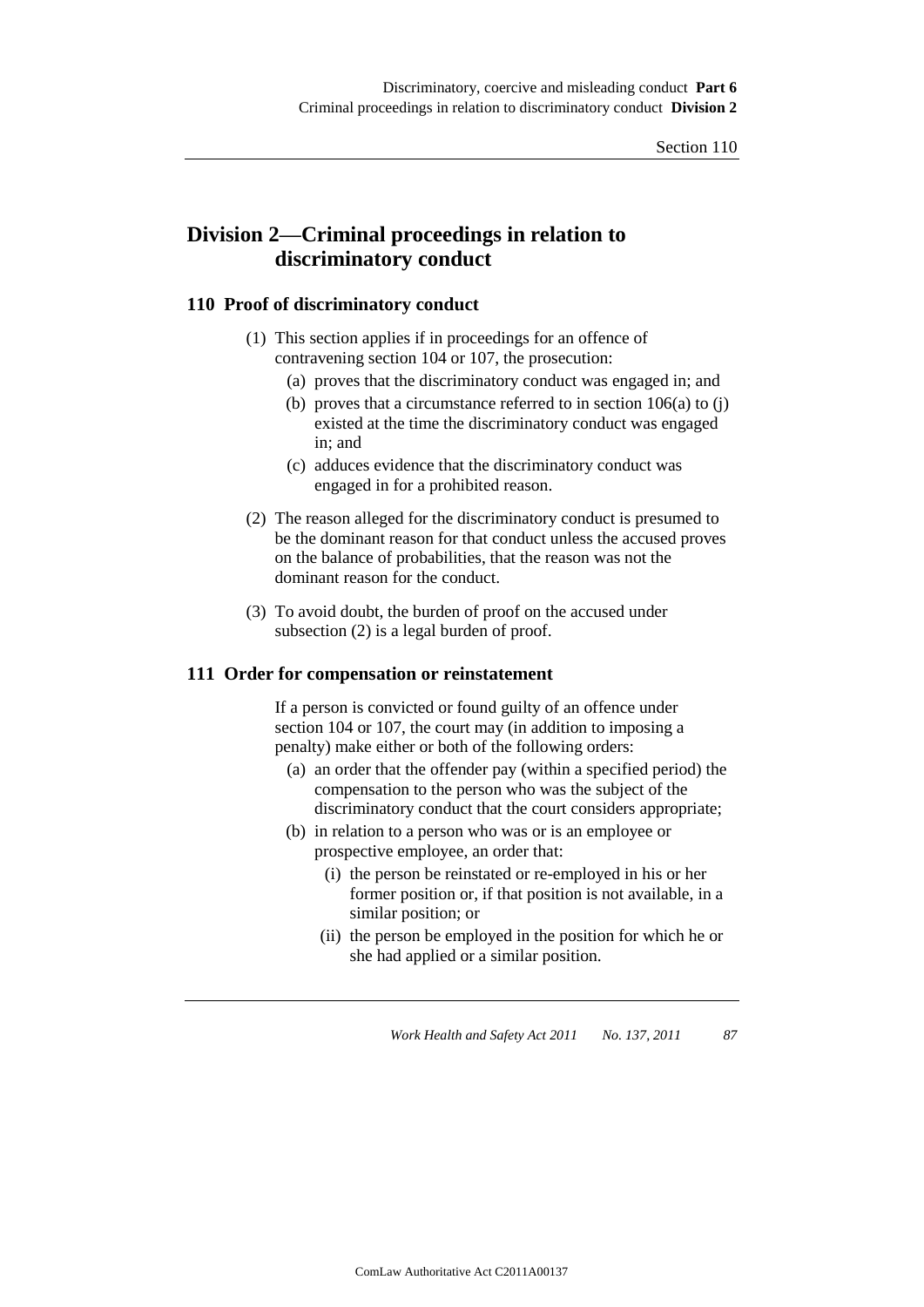# **Division 3—Civil proceedings in relation to discriminatory or coercive conduct**

## **112 Civil proceedings in relation to engaging in or inducing discriminatory or coercive conduct**

- (1) An eligible person may apply to a court for an order under this section.
- (2) The court may make 1 or more of the orders set out in subsection (3) in relation to a person who has:
	- (a) engaged in discriminatory conduct for a prohibited reason; or
	- (b) requested, instructed, induced, encouraged, authorised or assisted another person to engage in discriminatory conduct for a prohibited reason; or
	- (c) contravened section 108.
- (3) For the purposes of subsection (2), the orders that the court may make are:
	- (a) an injunction; or
	- (b) in the case of conduct referred to in subsection  $(2)(a)$  or  $(b)$ , an order that the person pay (within a specified period) the compensation to the person who was the subject of the discriminatory conduct that the court considers appropriate; or
	- (c) in the case of conduct referred to in subsection (2)(a) in relation to a worker who was or is an employee or prospective employee, an order that:
		- (i) the worker be reinstated or re-employed in his or her former position or, if that position is not available, in a similar position; or
		- (ii) the prospective worker be employed in the position for which he or she had applied or a similar position; or
	- (d) any other order that the court considers appropriate.
- (4) For the purposes of this section, a person may be found to have engaged in discriminatory conduct for a prohibited reason only if a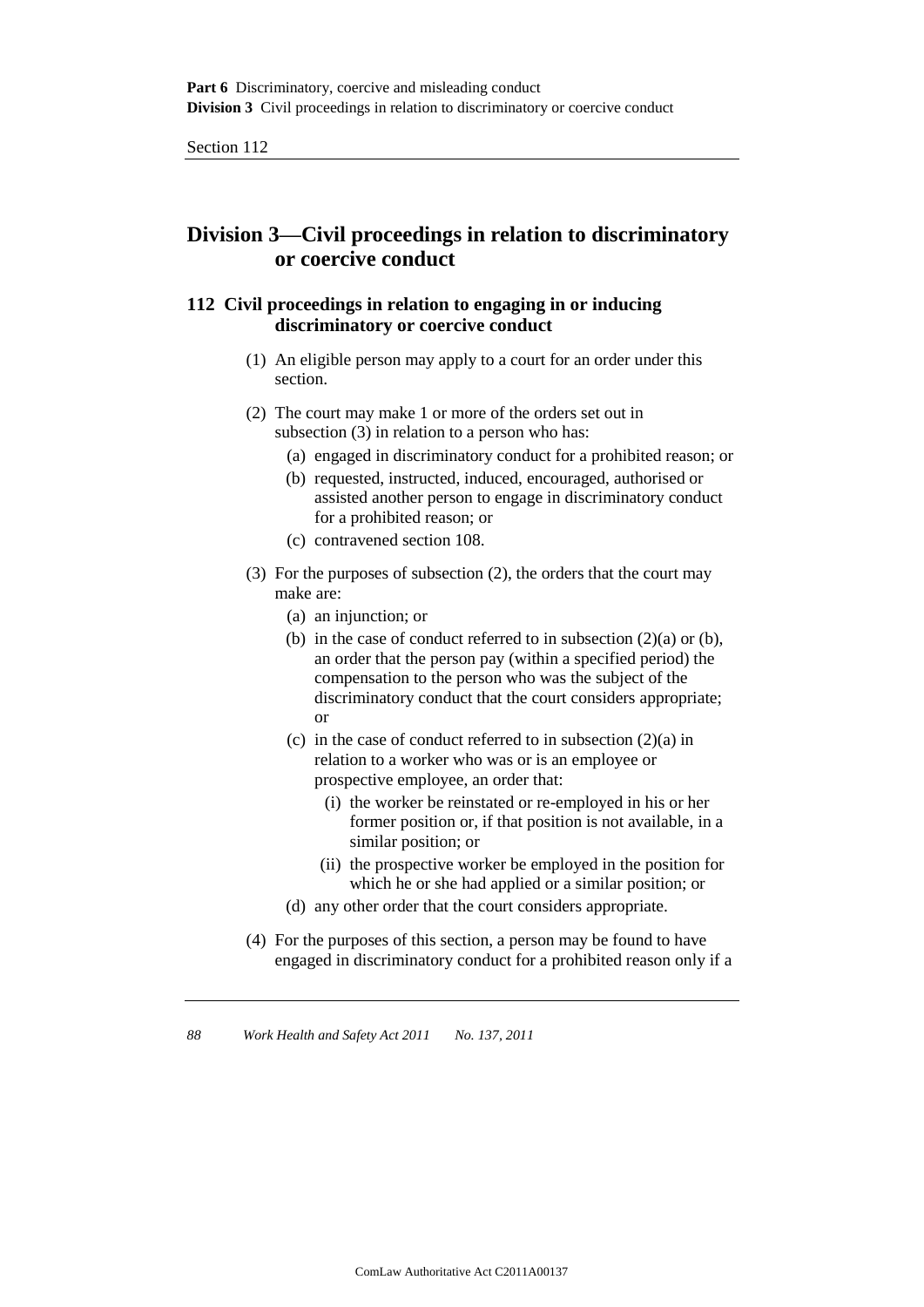reason referred to in section 106 was a substantial reason for the conduct.

- (5) Nothing in this section is to be construed as limiting any other power of the court.
- (6) For the purposes of this section, each of the following is an *eligible person*:
	- (a) a person affected by the contravention;
	- (b) a person authorised as a representative by a person referred to in paragraph (a).

## **113 Procedure for civil actions for discriminatory conduct**

- (1) A proceeding brought under section 112 must be commenced not more than 1 year after the date on which the applicant knew or ought to have known that the cause of action accrued.
- (2) In a proceeding under section 112 in relation to conduct referred to in section  $112(2)(a)$  or (b), if a prohibited reason is alleged for discriminatory conduct, that reason is presumed to be a substantial reason for that conduct unless the defendant proves, on the balance of probabilities, that the reason was not a substantial reason for the conduct.
- (3) It is a defence to a proceeding under section 112 in relation to conduct referred to in section  $112(2)(a)$  or (b) if the defendant proves that:
	- (a) the conduct was reasonable in the circumstances; and
	- (b) a substantial reason for the conduct was to comply with the requirements of this Act or a corresponding WHS law.
- (4) To avoid doubt, the burden of proof on the defendant under subsections (2) and (3) is a legal burden of proof.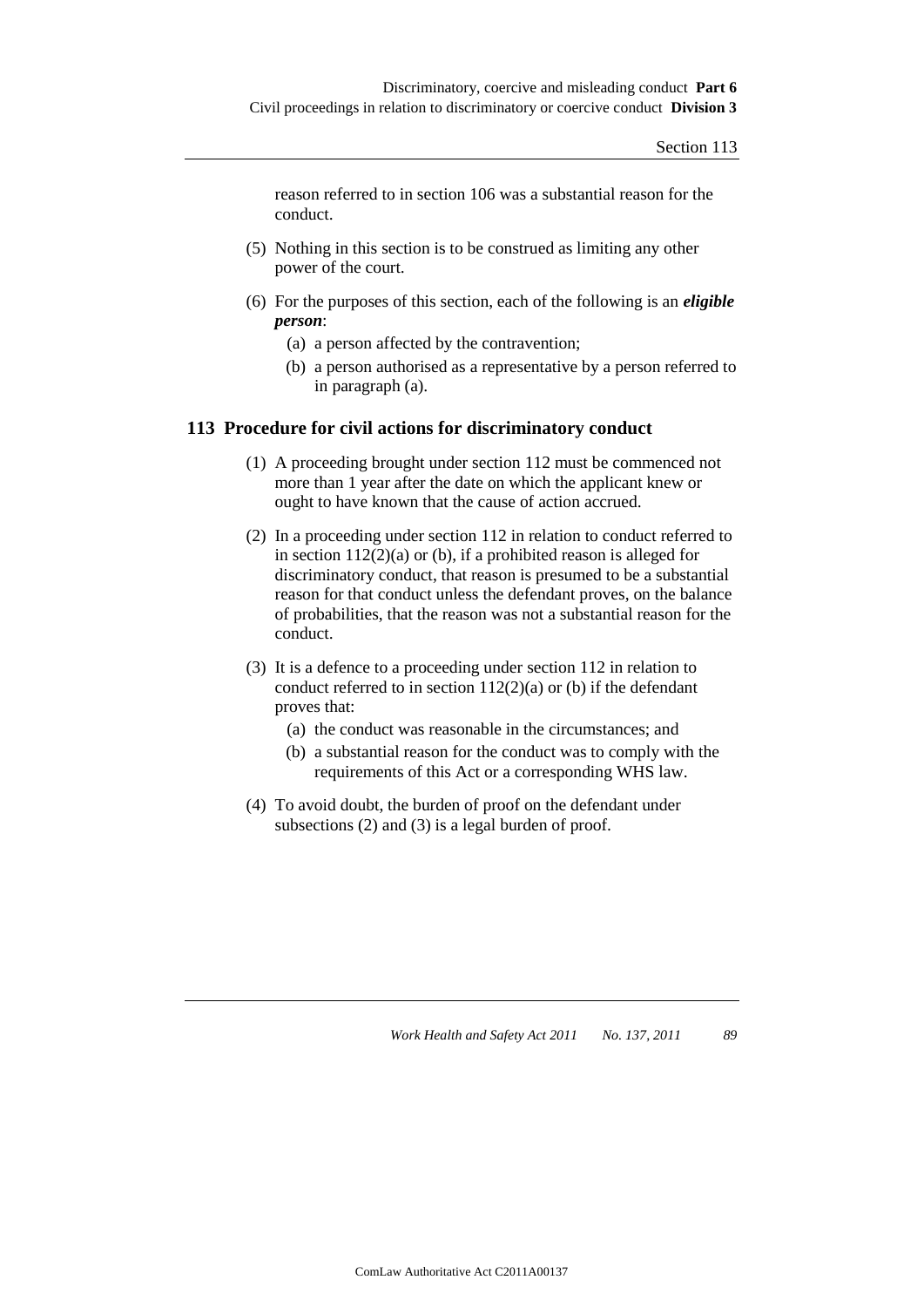**Part 6** Discriminatory, coercive and misleading conduct **Division 4** General

# **Division 4—General**

## **114 General provisions relating to orders**

- (1) The making of an order in a proceeding under section 112 in relation to conduct referred to in section 112(2)(a) or (b) does not prevent the bringing of a proceeding for an offence under section 104 or 107 in relation to the same conduct.
- (2) If the court makes an order under section 112 in a proceeding in relation to conduct referred to in section  $112(2)(a)$  or (b), the court cannot make an order under section 111 in a proceeding for an offence under section 104 or 107 in relation to the same conduct.
- (3) If the court makes an order under section 111 in a proceeding for an offence under section 104 or 107, the court cannot make an order under section 112 in a proceeding in relation to conduct referred to in section  $112(2)(a)$  or (b) that is the same conduct.

## **115 Prohibition of multiple actions**

A person cannot:

- (a) commence a proceeding under Division 3 of this Part if the person has commenced a proceeding or made an application or complaint in relation to the same matter under a law of the Commonwealth or a State and that proceeding, application or complaint has not been withdrawn; or
- (b) recover any compensation under Division 3 of this Part if the person has received compensation for the matter under a law of the Commonwealth or a State; or
- (c) commence or continue an application under Division 3 of this Part if the person has failed in a proceeding, application or complaint in relation to the same matter under a law of the Commonwealth or a State, other than a proceeding, application or complaint relating to workers' compensation.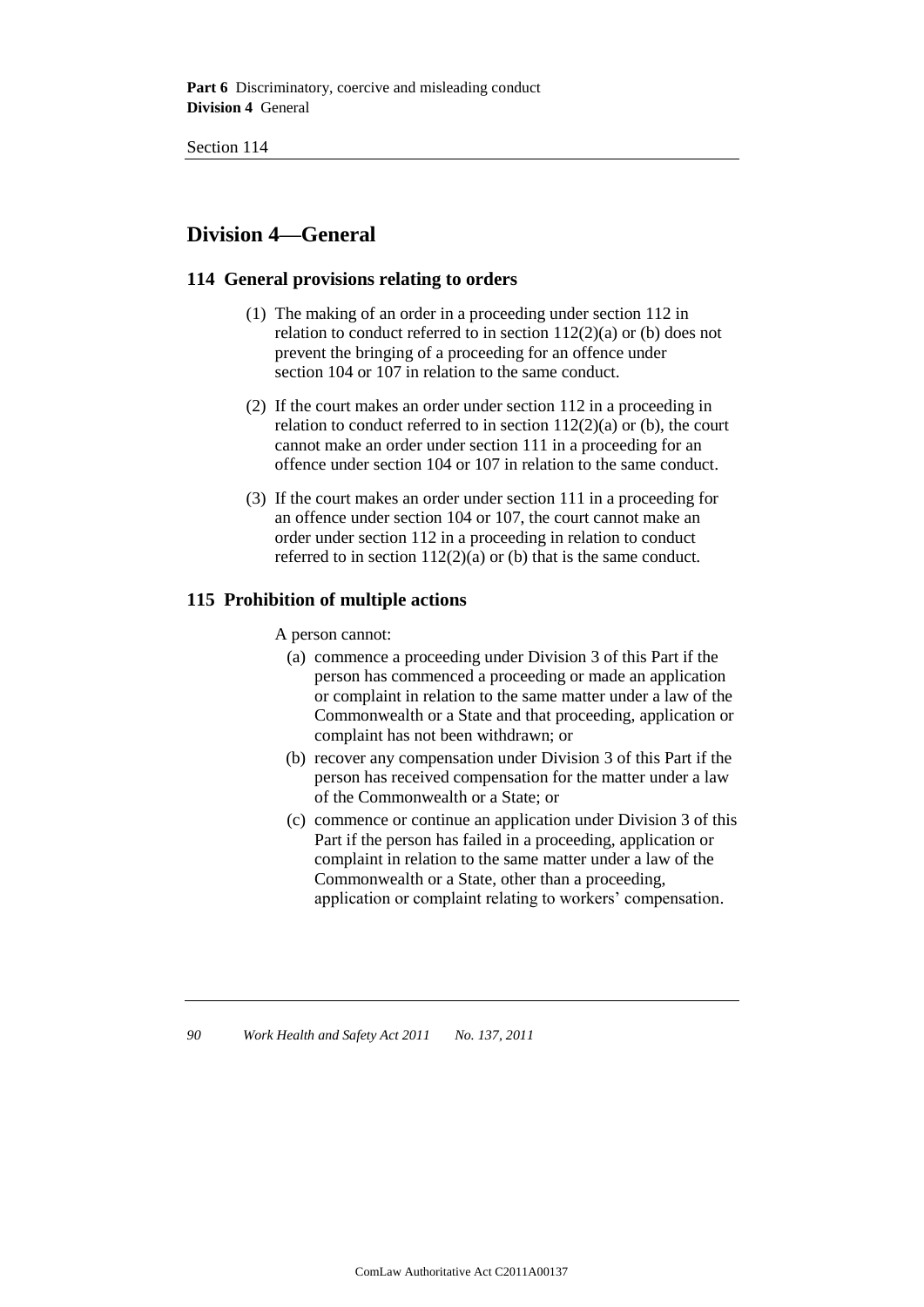# **Part 7—Workplace entry by WHS entry permit holders**

Note: Division 7 of Part 13 sets out the procedure in relation to the bringing of proceedings in respect of WHS civil penalty provisions.

## **Division 1—Introductory**

#### **116 Definitions**

In this Part:

*official of a union* means a person who holds an office in, or is an employee of, the union.

*relevant person conducting a business or undertaking* means a person conducting a business or undertaking in relation to which the WHS entry permit holder is exercising or proposes to exercise the right of entry.

*relevant union* means the union that a WHS entry permit holder represents.

*relevant worker*, in relation to a workplace, means a worker:

- (a) who is a member, or eligible to be a member, of a relevant union; and
- (b) whose industrial interests the relevant union is entitled to represent; and
- (c) who works at that workplace.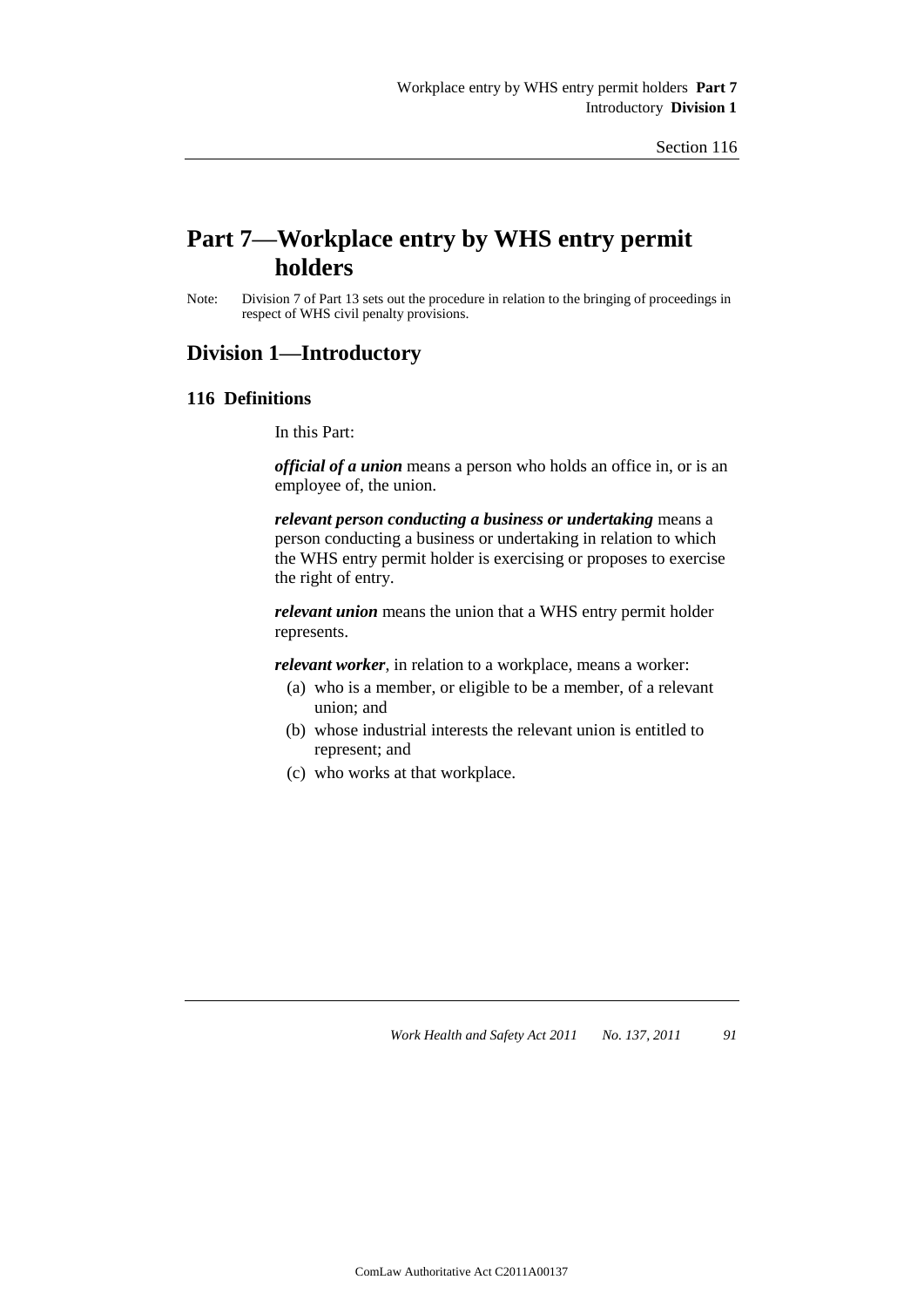# **Division 2—Entry to inquire into suspected contraventions**

## **117 Entry to inquire into suspected contraventions**

- (1) A WHS entry permit holder may enter a workplace for the purpose of inquiring into a suspected contravention of this Act that relates to, or affects, a relevant worker.
- (2) The WHS entry permit holder must reasonably suspect before entering the workplace that the contravention has occurred or is occurring.

## **118 Rights that may be exercised while at workplace**

- (1) While at the workplace under this Division, the WHS entry permit holder may do all or any of the following in relation to the suspected contravention of this Act:
	- (a) inspect any work system, plant, substance, structure or other thing relevant to the suspected contravention;
	- (b) consult with the relevant workers in relation to the suspected contravention;
	- (c) consult with the relevant person conducting a business or undertaking about the suspected contravention;
	- (d) require the relevant person conducting a business or undertaking to allow the WHS entry permit holder to inspect, and make copies of, any document that is directly relevant to the suspected contravention and that:
		- (i) is kept at the workplace; or
		- (ii) is accessible from a computer that is kept at the workplace;
	- (e) warn any person whom the WHS entry permit holder reasonably believes to be exposed to a serious risk to his or her health or safety emanating from an immediate or imminent exposure to a hazard, of that risk.
- (2) However, the relevant person conducting the business or undertaking is not required under subsection (1)(d) to allow the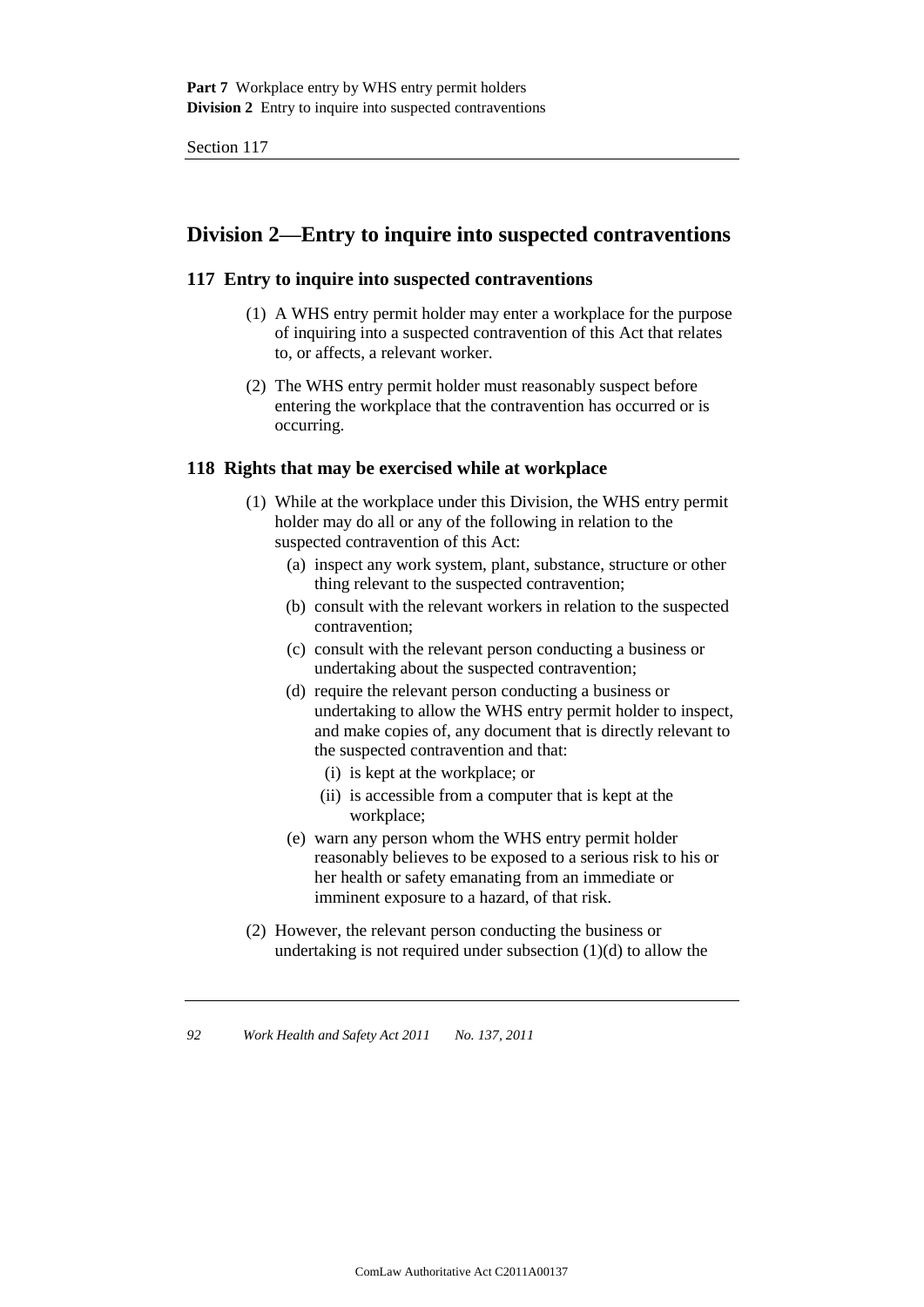WHS entry permit holder to inspect or make copies of a document if to do so would contravene a law of the Commonwealth or a law of a State.

(3) A relevant person conducting a business or undertaking must not, without reasonable excuse, refuse or fail to comply with a requirement under subsection (1)(d).

#### *WHS civil penalty provision.*

#### Penalty:

- (a) In the case of an individual—\$10 000.
- (b) In the case of a body corporate—\$50 000.
- (4) Subsection (3) places an evidential burden on the defendant to show a reasonable excuse.
	- Note 1: At least 24 hours notice is required for an entry to a workplace to inspect employee records or other documents held by someone other than a person conducting a business or undertaking. See section 120.
	- Note 2: The use or disclosure of personal information obtained under this section is regulated under the *Privacy Act 1988*.

#### **119 Notice of entry**

- (1) A WHS entry permit holder must, as soon as is reasonably practicable after entering a workplace under this Division, give notice of the entry and the suspected contravention, in accordance with the regulations, to:
	- (a) the relevant person conducting a business or undertaking; and
	- (b) the person with management or control of the workplace.

(2) Subsection (1) does not apply if to give the notice would:

- (a) defeat the purpose of the entry to the workplace; or
- (b) unreasonably delay the WHS entry permit holder in an urgent case.
- (3) Subsection (1) does not apply to an entry to a workplace under this Division to inspect or make copies of documents referred to in section 120.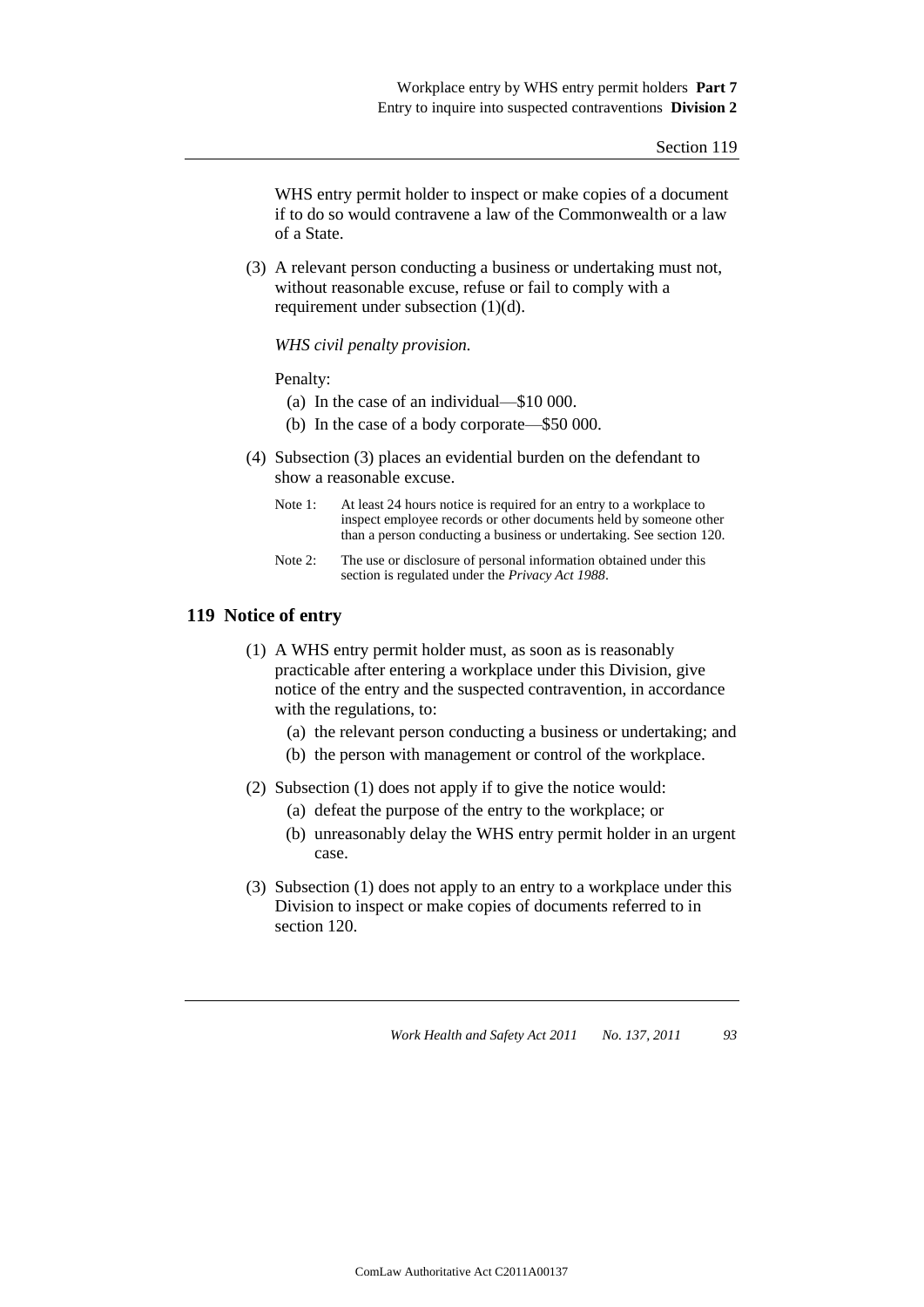## **120 Entry to inspect employee records or information held by another person**

- (1) This section applies if a WHS entry permit holder is entitled under section 117 to enter a workplace to inquire into a suspected contravention of this Act.
- (2) For the purposes of the inquiry into the suspected contravention, the WHS entry permit holder may enter any workplace for the purpose of inspecting, or making copies of:
	- (a) employee records that are directly relevant to a suspected contravention; or
	- (b) other documents that are directly relevant to a suspected contravention and that are not held by the relevant person conducting a business or undertaking.
- (3) Before doing so, the WHS entry permit holder must give notice of the proposed entry to the person from whom the documents are requested and the relevant person conducting a business or undertaking.
- (4) The notice must comply with the regulations.
- (5) The notice must be given during usual working hours at that workplace at least 24 hours, but not more than 14 days, before the entry.
	- Note: The use or disclosure of personal information obtained under this section is regulated under the *Privacy Act 1988*.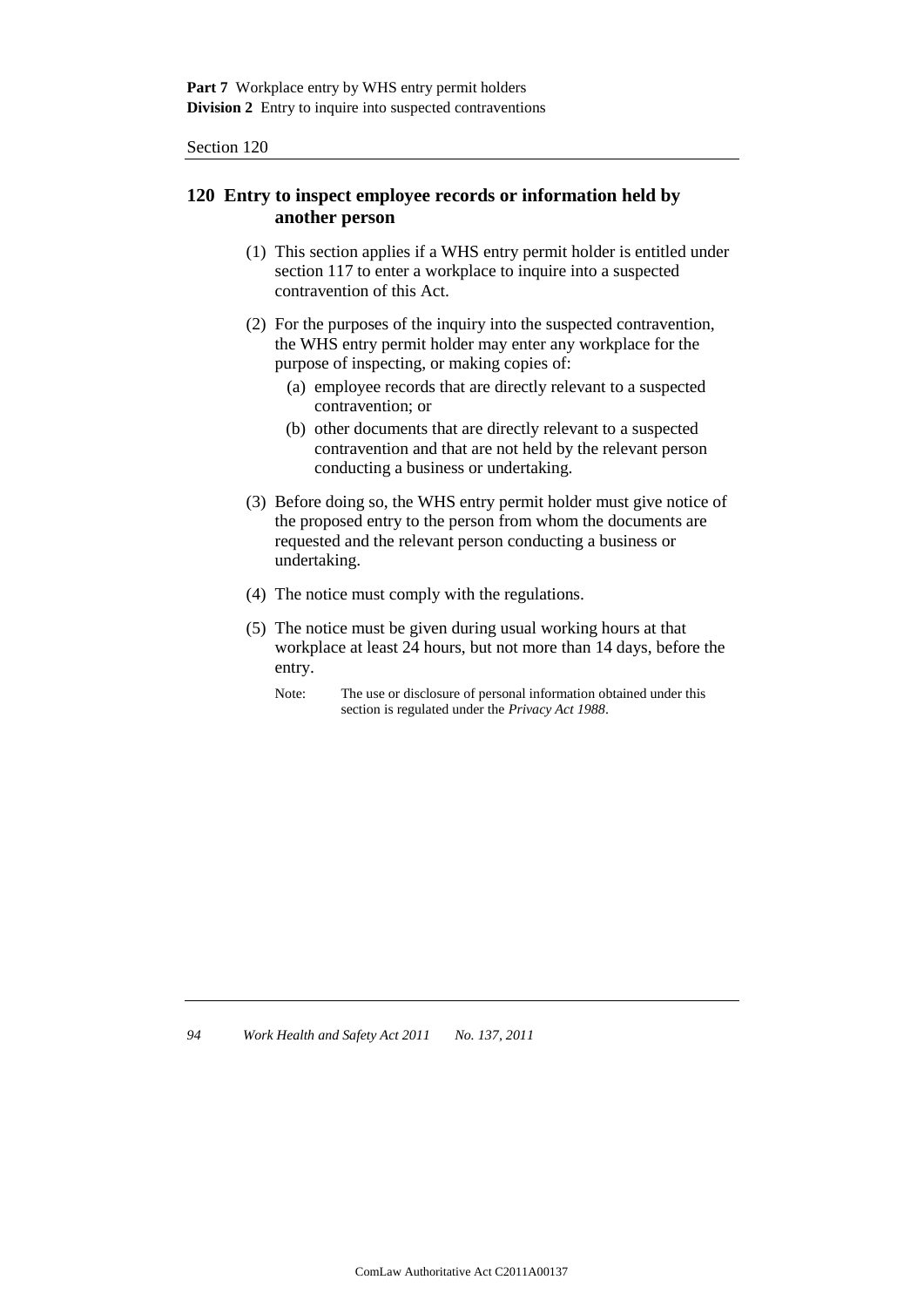# **Division 3—Entry to consult and advise workers**

## **121 Entry to consult and advise workers**

- (1) A WHS entry permit holder may enter a workplace to consult on work health and safety matters with, and provide advice on those matters to, 1 or more relevant workers who wish to participate in the discussions.
- (2) A WHS entry permit holder may, after entering a workplace under this Division, warn any person whom the WHS entry permit holder reasonably believes to be exposed to a serious risk to his or her health or safety, emanating from an immediate or imminent exposure to a hazard, of that risk.

### **122 Notice of entry**

- (1) Before entering a workplace under this Division, a WHS entry permit holder must give notice of the proposed entry to the relevant person conducting a business or undertaking.
- (2) The notice must comply with the regulations.
- (3) The notice must be given during the usual working hours at that workplace at least 24 hours, but not more than 14 days, before the entry.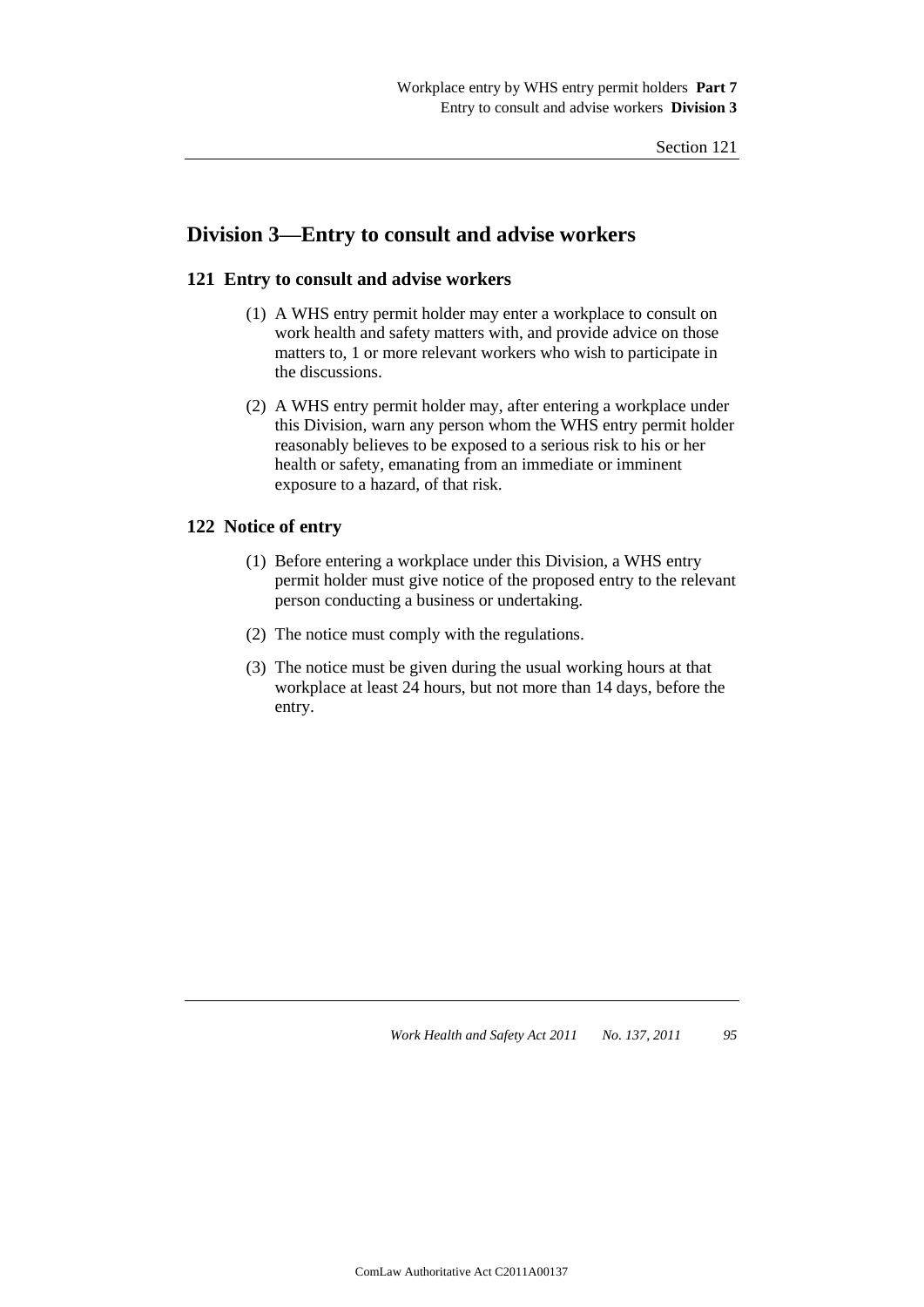# **Division 4—Requirements for WHS entry permit holders**

## **123 Contravening WHS entry permit conditions**

A WHS entry permit holder must not contravene a condition imposed on the WHS entry permit.

*WHS civil penalty provision.*

Penalty: \$10 000.

## **124 WHS entry permit holder must also hold permit under other law**

A WHS entry permit holder must not enter a workplace unless he or she also holds an entry permit under the Fair Work Act.

*WHS civil penalty provision.*

Penalty: \$10 000.

## **125 WHS entry permit to be available for inspection**

A WHS entry permit holder must, at all times that he or she is at a workplace under a right of entry under Division 2 or 3 of this Part, have his or her WHS entry permit and photographic identification available for inspection by any person on request.

*WHS civil penalty provision.*

Penalty: \$10 000.

## **126 When right may be exercised**

A WHS entry permit holder may exercise a right under Division 2 or 3 of this Part only during the usual working hours at the workplace.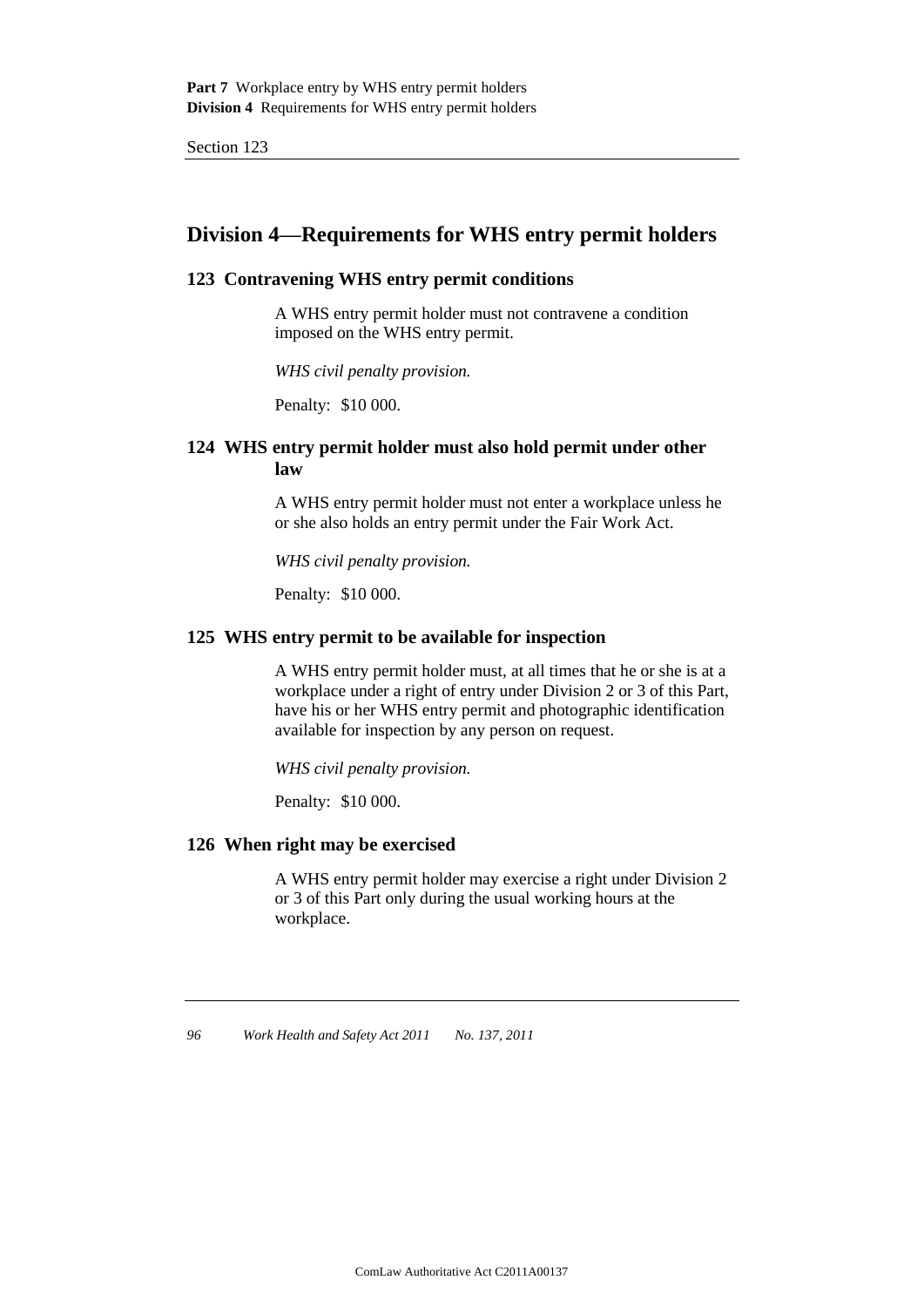*WHS civil penalty provision.*

Penalty: \$10 000.

### **127 Where the right may be exercised**

A WHS entry permit holder may exercise a right of entry to a workplace only in relation to:

- (a) the area of the workplace where the relevant workers work; or
- (b) any other work area that directly affects the health or safety of those workers.

### **128 Work health and safety requirements**

A WHS entry permit holder must not exercise a right of entry to a workplace under Division 2 or 3 of this Part unless he or she complies with any reasonable request by the relevant person conducting a business or undertaking or the person with management or control of the workplace to comply with:

- (a) any work health and safety requirement that applies to the workplace; and
- (b) any other legislated requirement that applies to that type of workplace.

*WHS civil penalty provision.*

Penalty: \$10 000.

### **129 Residential premises**

A WHS entry permit holder must not enter any part of a workplace that is used only for residential purposes.

*WHS civil penalty provision.*

Penalty: \$10 000.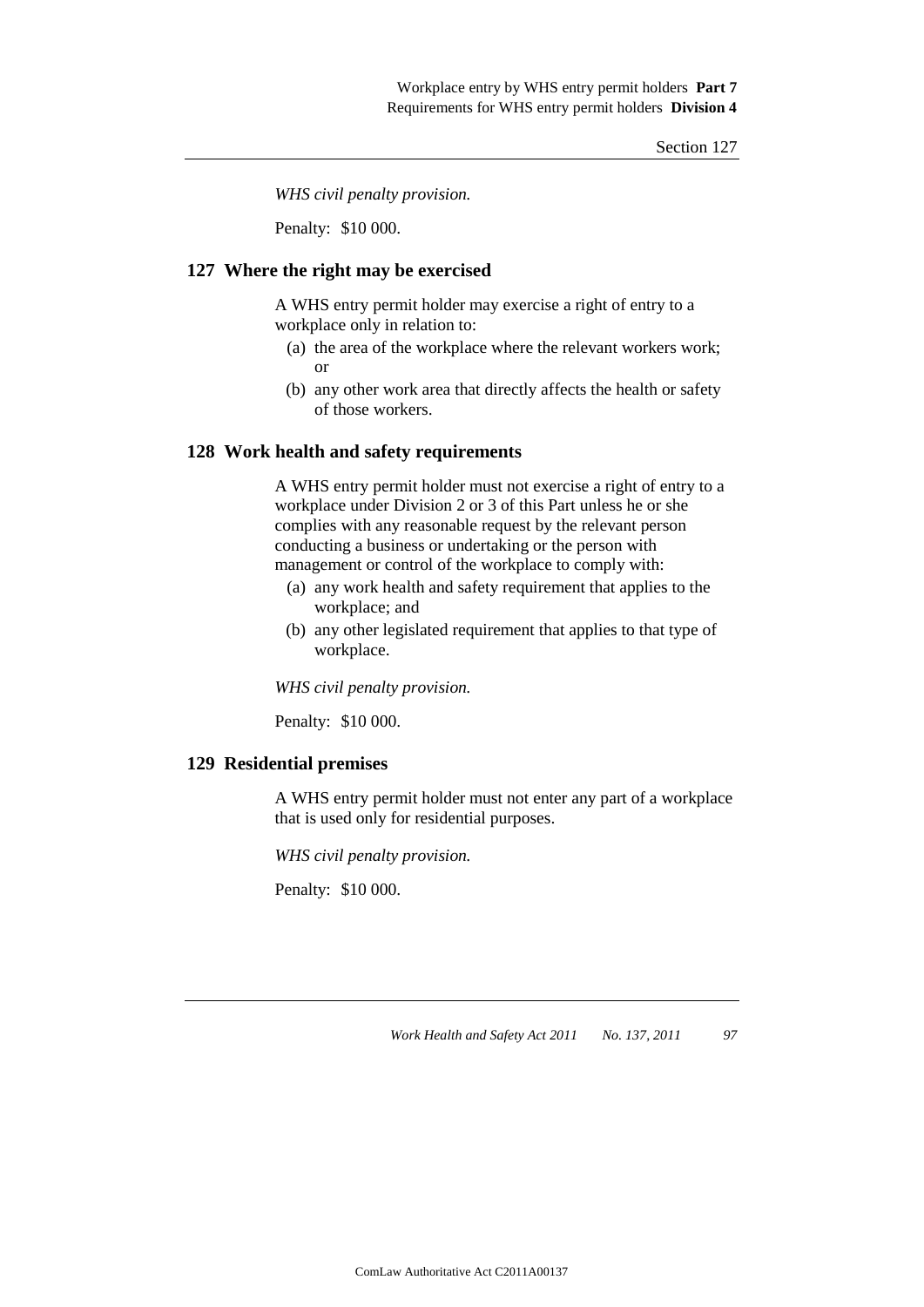## **130 WHS entry permit holder not required to disclose names of workers**

- (1) A WHS entry permit holder is not required to disclose to the relevant person conducting a business or undertaking or the person with management or control of the workplace the name of any worker at the workplace.
- (2) A WHS entry permit holder who wishes to disclose to the relevant person conducting a business or undertaking or the person with management or control of the workplace the name of any worker may only do so with the consent of the worker.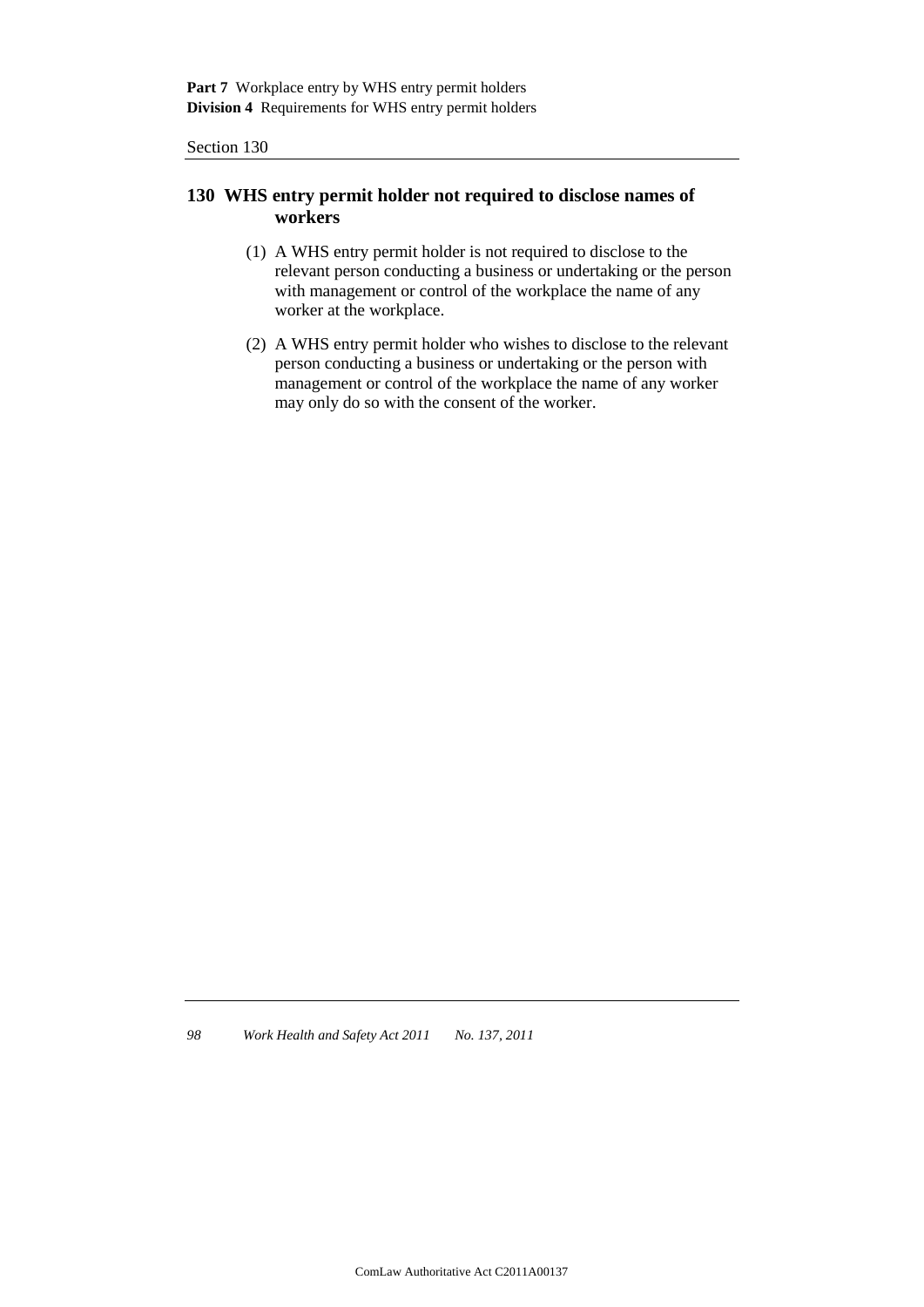# **Division 5—WHS entry permits**

## **131 Application for WHS entry permit**

- (1) A union may apply to the authorising authority for the issue of a WHS entry permit to a person who is an official of the union.
- (2) The application must specify the person who is to hold the WHS entry permit and include a statutory declaration by that person declaring that he or she:
	- (a) is an official of the union; and
	- (b) has satisfactorily completed the prescribed training; and
	- (c) holds, or will hold, an entry permit under the Fair Work Act.

### **132 Consideration of application**

In considering whether to issue a WHS entry permit, the authorising authority must take into account:

- (a) the object of this Act; and
- (b) the object of allowing union right of entry to workplaces for work health and safety purposes.

### **133 Eligibility criteria**

The authorising authority must not issue a WHS entry permit to an official of a union unless the authorising authority is satisfied that the official:

- (a) is an official of the union; and
- (b) has satisfactorily completed the prescribed training; and
- (c) holds, or will hold, an entry permit under the Fair Work Act.

#### **134 Issue of WHS entry permit**

The authorising authority may issue a WHS entry permit to a person if the authorising authority has taken into account the matters in section 132 and is satisfied about the matters in section 133.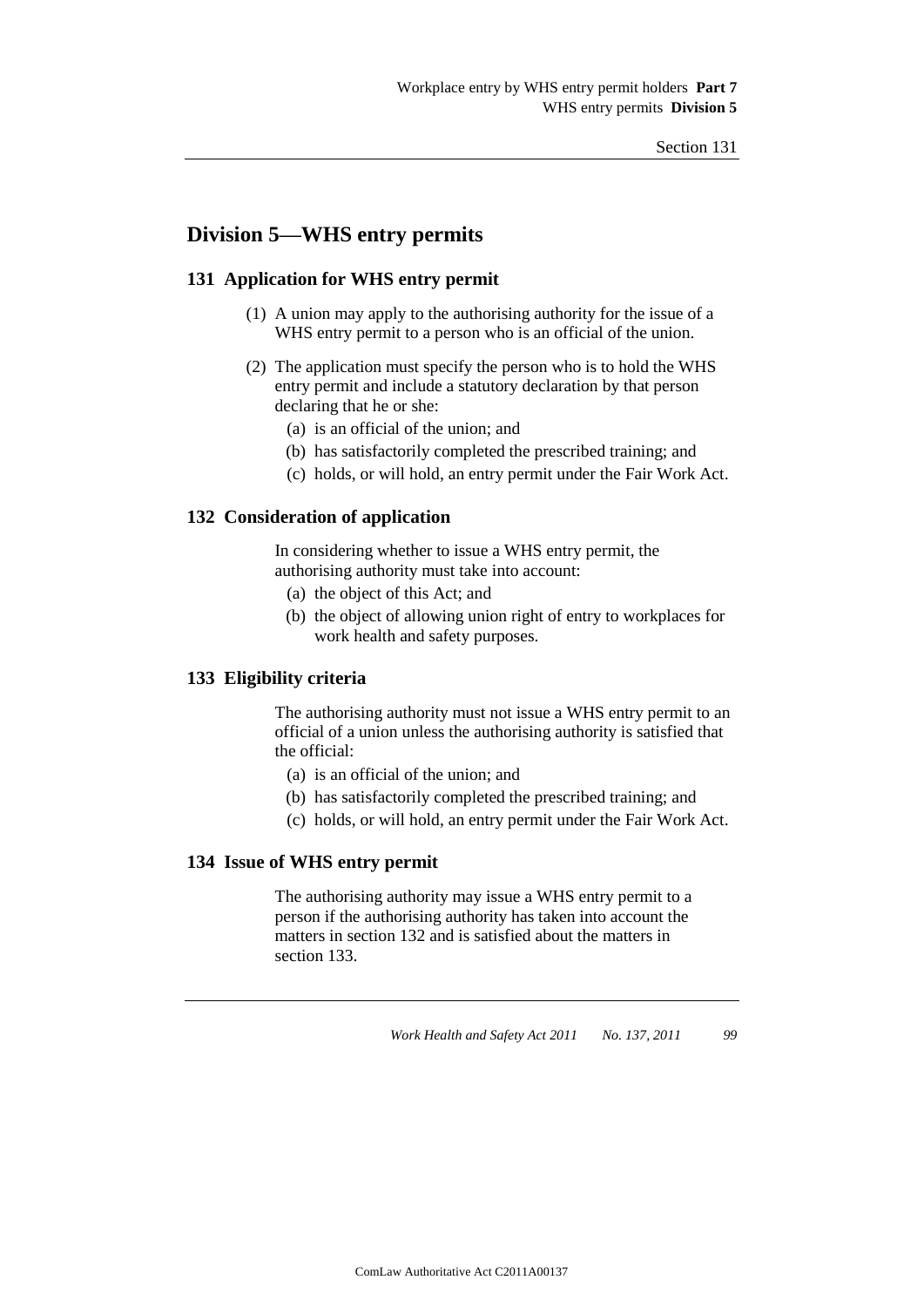Part 7 Workplace entry by WHS entry permit holders **Division 5** WHS entry permits

Section 135

#### **135 Conditions on WHS entry permit**

The authorising authority may impose conditions on a WHS entry permit.

#### **136 Term of WHS entry permit**

A WHS entry permit has effect for a term of 3 years from the date it is issued.

## **137 Expiry of WHS entry permit**

- (1) Unless it is earlier revoked, a WHS entry permit expires at the first of the following to occur:
	- (a) at the end of the term of the WHS entry permit;
	- (b) at the end of the term of the entry permit held by the WHS entry permit holder under the Fair Work Act;
	- (c) when the permit holder ceases to be an official of the union that applied for the permit;
	- (d) the union that applied for the permit ceases to be an organisation that is registered, or taken to be registered, under the *Fair Work (Registered Organisations) Act 2009* of the Commonwealth.
- (2) An application may be made for the issue of a subsequent WHS entry permit before or after the current WHS entry permit expires.

## **138 Application to revoke WHS entry permit**

- (1) The following persons may apply to the authorising authority for a WHS entry permit held by a person to be revoked:
	- (a) the regulator;
	- (b) the relevant person conducting a business or undertaking;
	- (c) any other person in relation to whom the WHS entry permit holder has exercised or purported to exercise a right under this Part;
	- (d) any other person affected by the exercise or purported exercise of a right under this Part by a WHS entry permit holder.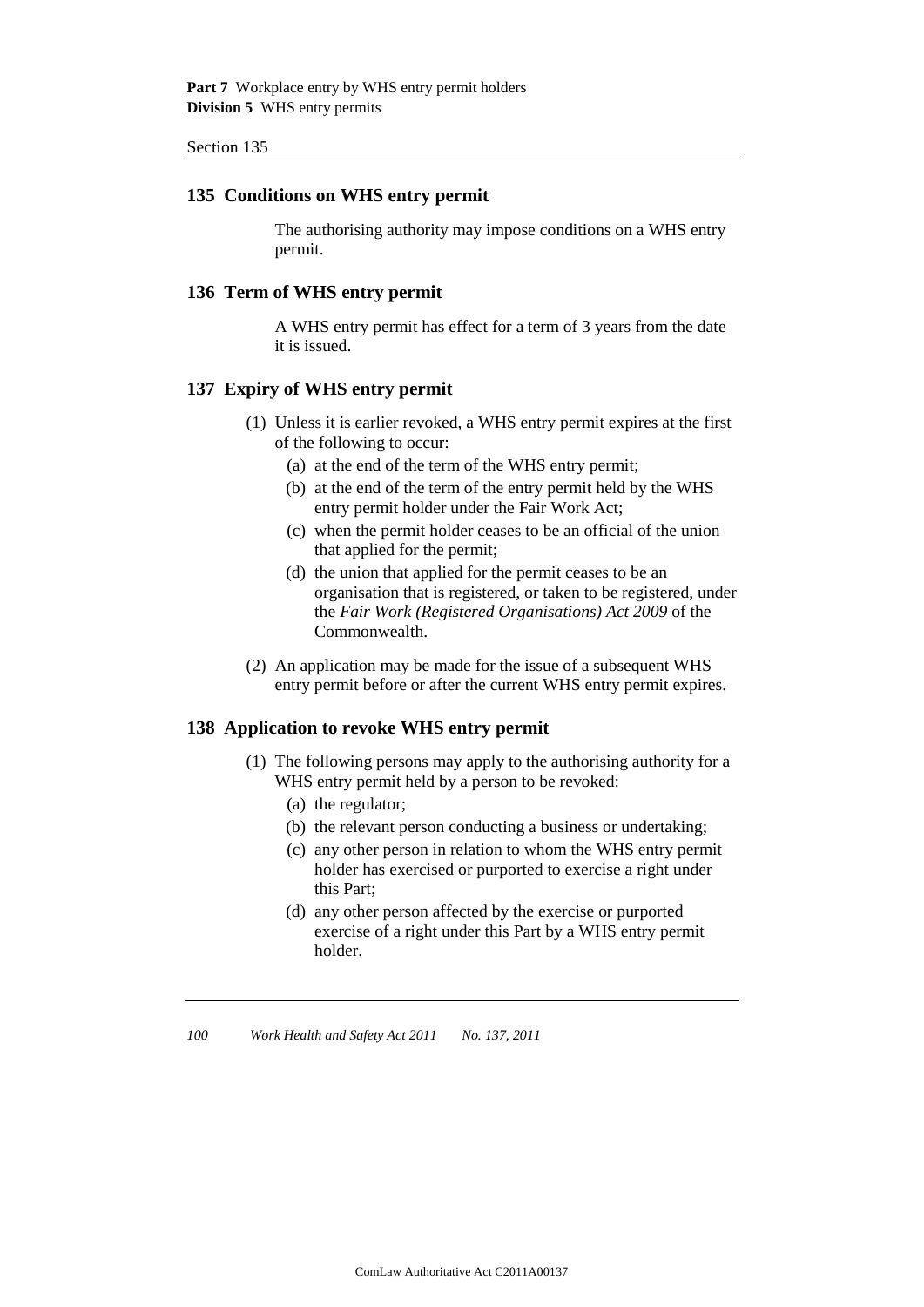- (2) The grounds for an application for revocation of a WHS entry permit are:
	- (a) that the permit holder no longer satisfies the eligibility criteria for a WHS entry permit or an entry permit under a corresponding WHS law, or the Fair Work Act or the *Workplace Relations Act 1996* of the Commonwealth; or
	- (b) that the permit holder has contravened any condition of the WHS entry permit; or
	- (c) that the permit holder has acted or purported to act in an improper manner in the exercise of any right under this Act; or
	- (d) in exercising or purporting to exercise a right under this Part, that the permit holder has intentionally hindered or obstructed a person conducting the business or undertaking or workers at a workplace.
- (3) The applicant must give written notice of the application, setting out the grounds for the application, to the person who holds the WHS entry permit and the union concerned.
- (4) The person who holds the WHS entry permit and the union that the WHS entry permit holder represents are parties to the application.

### **139 Authorising authority must permit WHS entry permit holder to show cause**

- (1) If, on an application under section 138, the authorising authority is satisfied that a ground may exist for the revocation of the WHS entry permit under section 138(2), the authorising authority must:
	- (a) give the WHS entry permit holder written notice (a *show cause notice*); and
	- (b) if the authorising authority considers it appropriate, suspend the operation of the WHS entry permit until the authorising authority decides the application for revocation.
- (2) The show cause notice must:
	- (a) contain a statement to the effect that the WHS entry permit holder may, not later than 21 days after the day the WHS entry permit holder is given the notice, give the authorising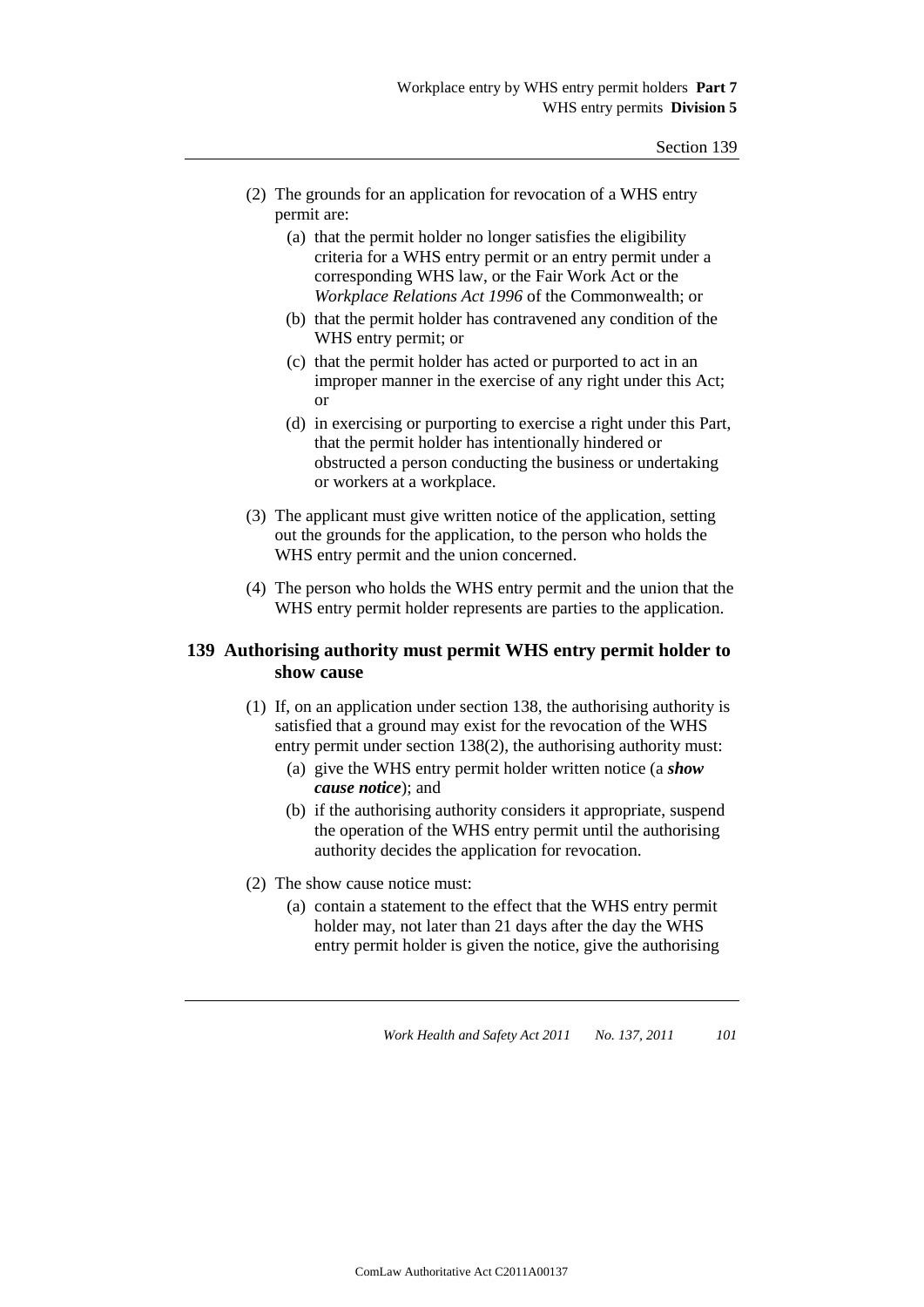authority written reasons explaining why the WHS entry permit should not be revoked; and

- (b) be accompanied by a summary of the reasons for the application; and
- (c) if applicable, be accompanied by a notice of suspension of the permit.

### **140 Determination of application**

- (1) If the authorising authority is satisfied on the balance of probabilities about any of the matters in section 138(2), it may make 1 or more of the following orders:
	- (a) an order imposing conditions on the WHS entry permit;
	- (b) an order suspending the WHS entry permit;
	- (c) an order revoking the WHS entry permit;
	- (d) an order about the future issue of a WHS entry permit to the person whose WHS entry permit is revoked;
	- (e) an order imposing any alternative action the authorising authority considers appropriate.
- (2) In deciding what action to take under subsection (1), in relation to a person, the authorising authority must take into account:
	- (a) the seriousness of any findings of the authorising authority having regard to the object of this Act; and
	- (b) any other matters the authority considers relevant.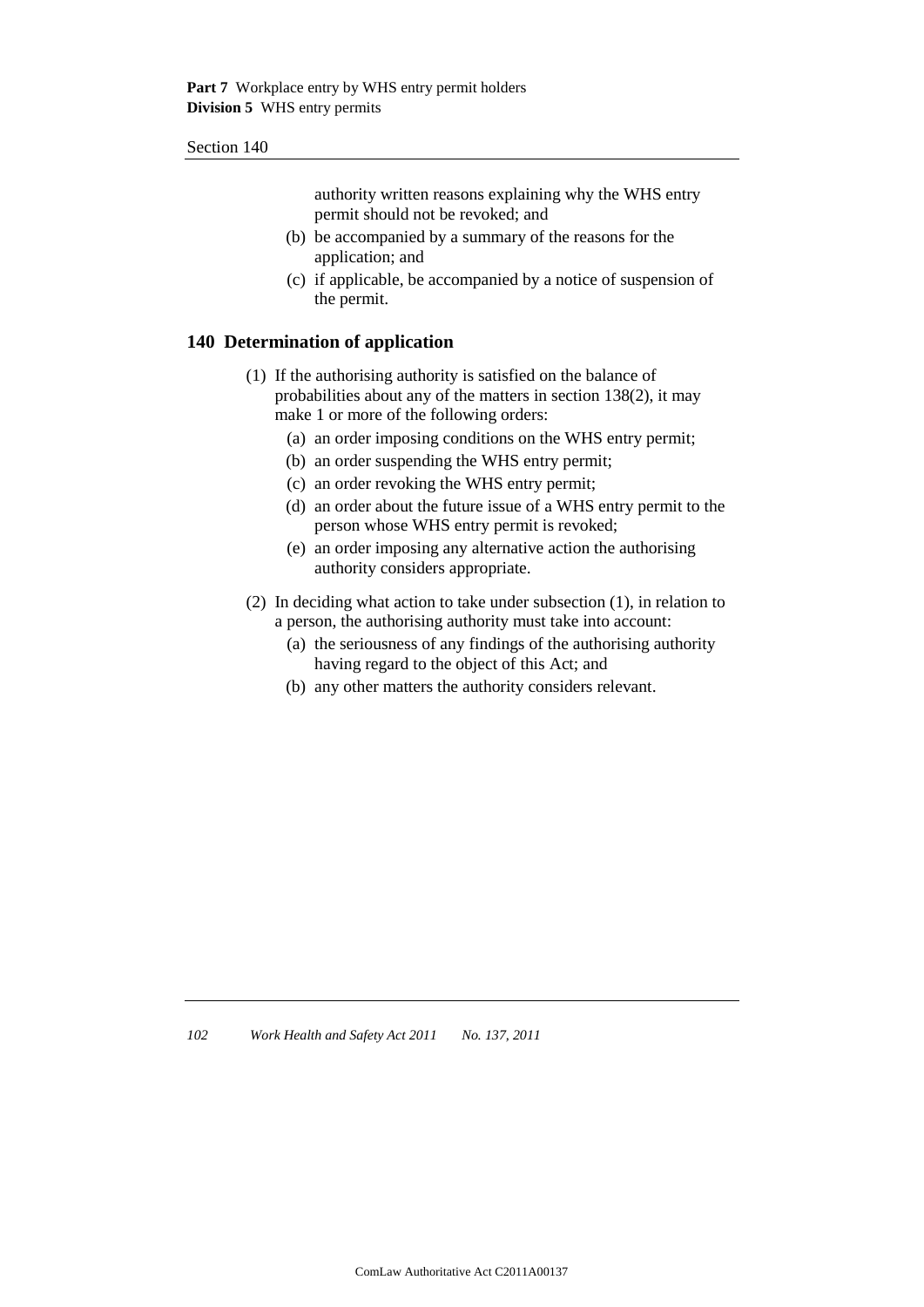# **Division 6—Dealing with disputes**

### **141 Application for assistance of inspector to resolve dispute**

If a dispute arises about the exercise or purported exercise by a WHS entry permit holder of a right of entry under this Act, any party to the dispute may ask the regulator to appoint an inspector to attend the workplace to assist in resolving the dispute.

## **142 Authorising authority may deal with a dispute about a right of entry under this Act**

- (1) The authorising authority may deal with a dispute about the exercise or purported exercise by a WHS entry permit holder of a right of entry under this Act (including a dispute about whether a request under section 128 is reasonable).
- (2) The authorising authority may deal with the dispute in any manner it thinks fit, including by means of mediation, conciliation or arbitration.
- (3) If the authorising authority deals with the dispute by arbitration, it may make 1 or more of the following orders:
	- (a) an order imposing conditions on a WHS entry permit;
	- (b) an order suspending a WHS entry permit;
	- (c) an order revoking a WHS entry permit;
	- (d) an order about the future issue of WHS entry permits to 1 or more persons;
	- (e) any other order it considers appropriate.
- (4) The authorising authority may deal with the dispute:
	- (a) on its own initiative; or
	- (b) on application by any of the following to whom the dispute relates:
		- (i) a WHS entry permit holder;
		- (ii) the relevant union;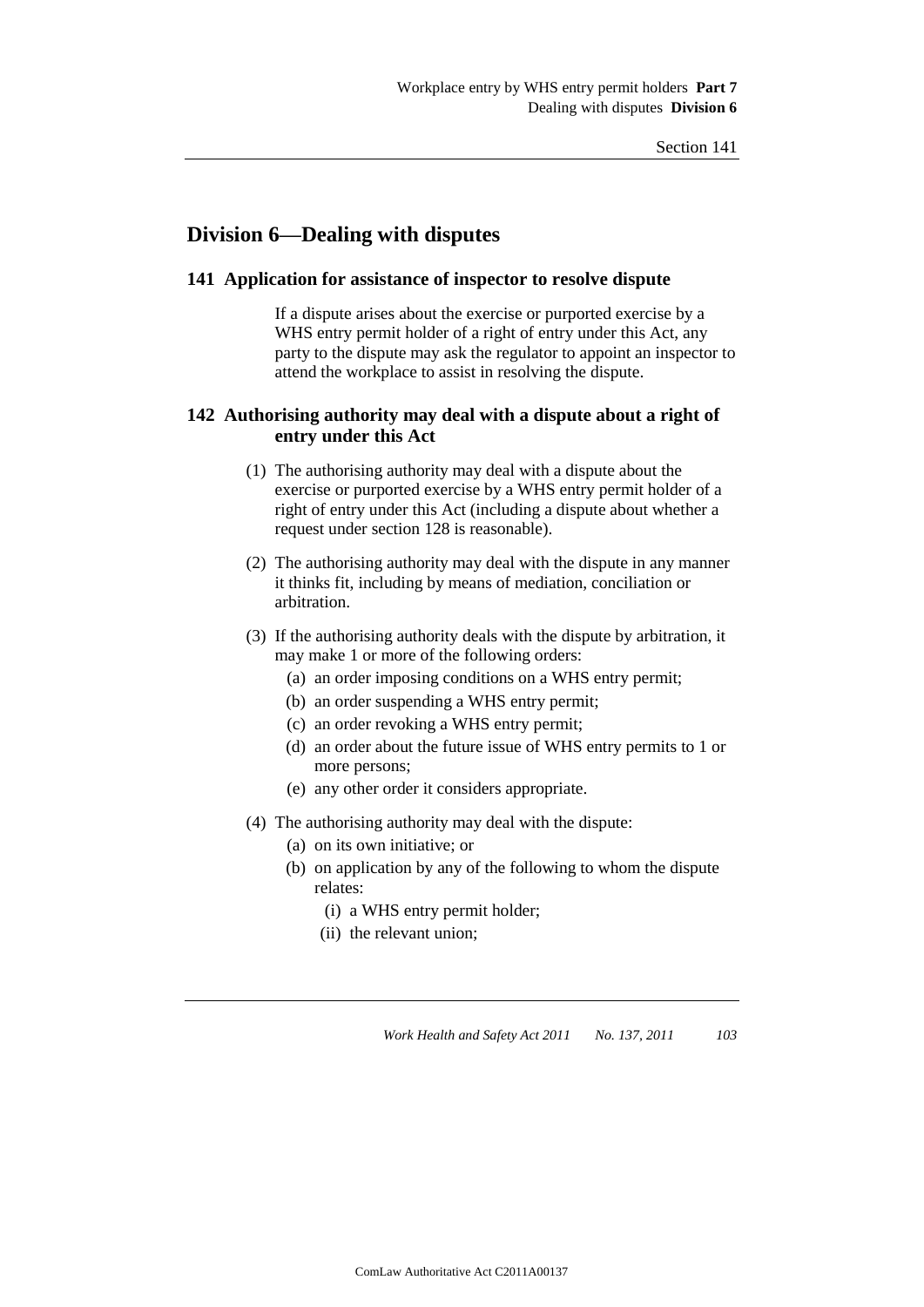| (iii) the relevant person conducting a business or |
|----------------------------------------------------|
| undertaking;                                       |

- (iv) any other person in relation to whom the WHS entry permit holder has exercised or purported to exercise the right of entry;
- (v) any other person affected by the exercise or purported exercise of the right of entry by a WHS entry permit holder;
- (vi) the regulator.
- (5) In dealing with a dispute, the authorising authority must not confer any rights on the WHS entry permit holder that are additional to, or inconsistent with, rights exercisable by the WHS entry permit holder under this Part.
- (6) This section applies despite section 595 of the Fair Work Act.

### **143 Contravening order made to deal with dispute**

A person must not contravene an order under section 142(3).

*WHS civil penalty provision.*

Penalty:

- (a) In the case of an individual—\$10 000.
- (b) In the case of a body corporate—\$50 000.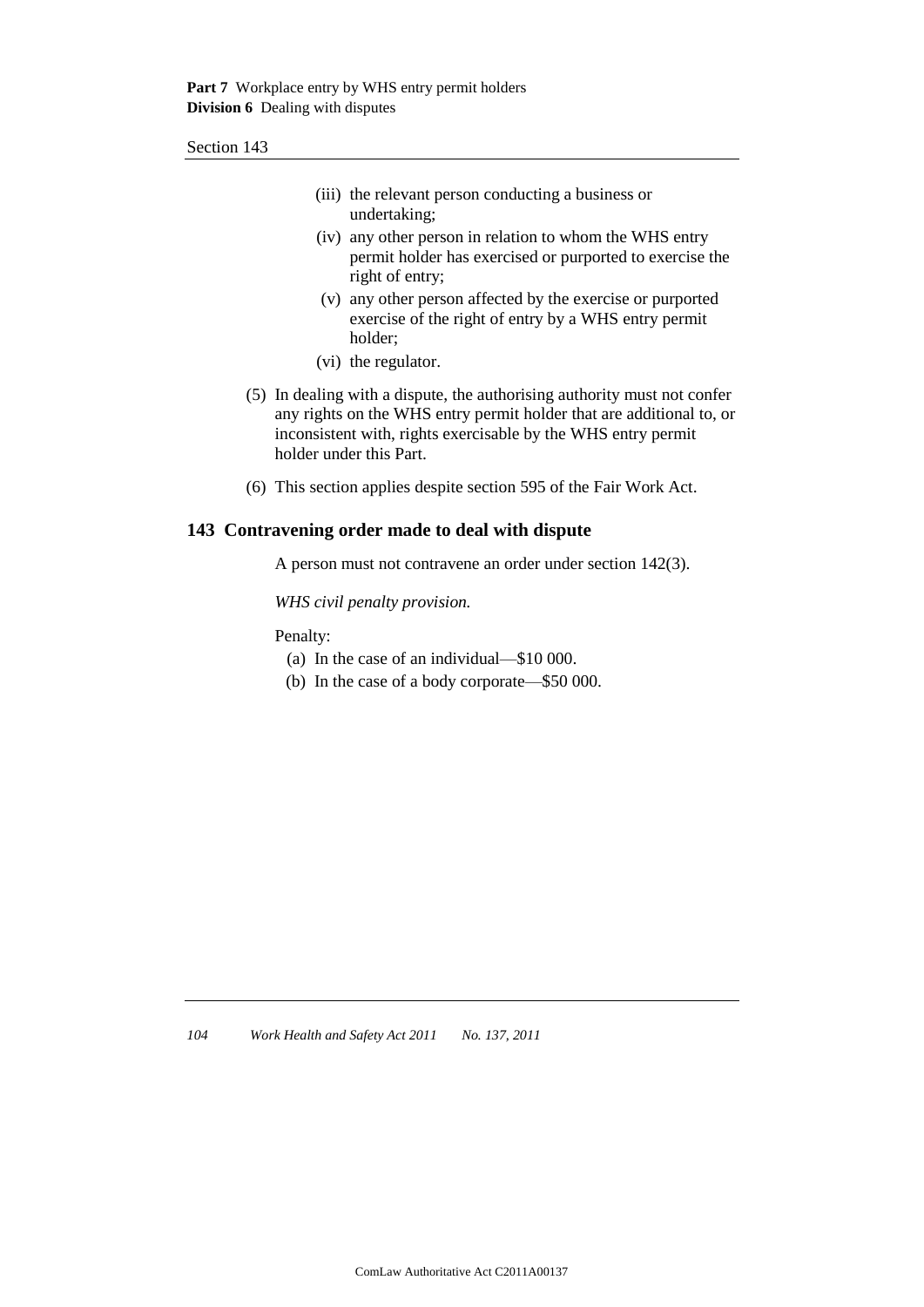# **Division 7—Prohibitions**

## **144 Person must not refuse or delay entry of WHS entry permit holder**

(1) A person must not, without reasonable excuse, refuse or unduly delay entry into a workplace by a WHS entry permit holder who is entitled to enter the workplace under this Part.

*WHS civil penalty provision.*

Penalty:

- (a) In the case of an individual—\$10 000.
- (b) In the case of a body corporate—\$50 000.
- (2) Subsection (1) places an evidential burden on the accused to show a reasonable excuse.

### **145 Person must not hinder or obstruct WHS entry permit holder**

A person must not intentionally and unreasonably hinder or obstruct a WHS entry permit holder in entering a workplace or in exercising any rights at a workplace in accordance with this Part.

#### *WHS civil penalty provision.*

Penalty:

- (a) In the case of an individual—\$10 000.
- (b) In the case of a body corporate—\$50 000.

## **146 WHS entry permit holder must not delay, hinder or obstruct any person or disrupt work at workplace**

A WHS entry permit holder exercising, or seeking to exercise, rights in accordance with this Part must not intentionally and unreasonably delay, hinder or obstruct any person or disrupt any work at a workplace, or otherwise act in an improper manner.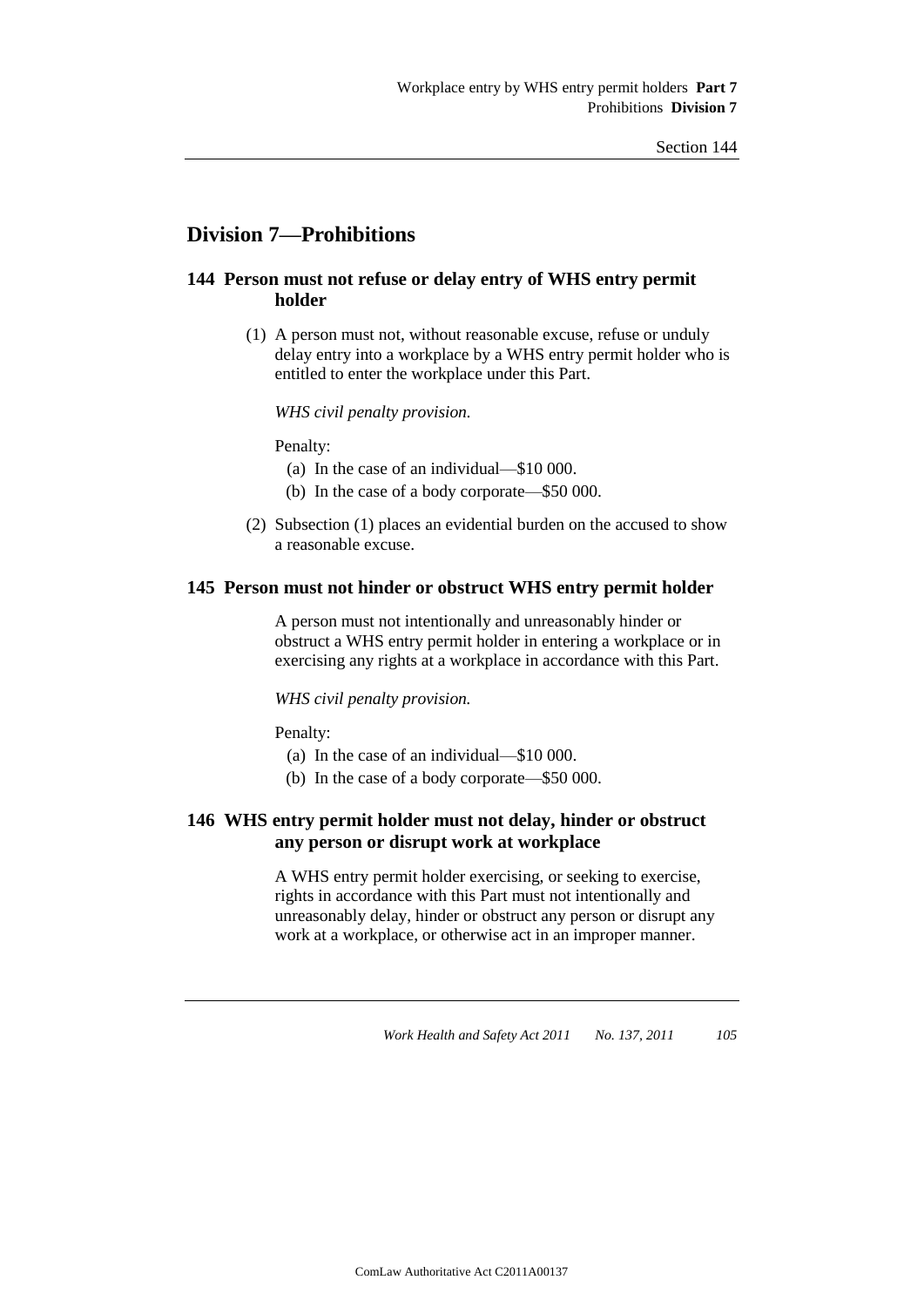*WHS civil penalty provision.*

Penalty: \$10 000.

### **147 Misrepresentations about things authorised by this Part**

- (1) A person must not take action:
	- (a) with the intention of giving the impression; or
	- (b) reckless as to whether the impression is given;

that the doing of a thing is authorised by this Part if it is not so authorised.

*WHS civil penalty provision.*

Penalty:

- (a) In the case of an individual—\$10 000.
- (b) In the case of a body corporate—\$50 000.
- (2) Subsection (1) does not apply if the person reasonably believes that the doing of the thing is authorised.

### **148 Unauthorised use or disclosure of information or documents**

A person must not use or disclose information or a document obtained under Division 2 of this Part in an inquiry into a suspected contravention for a purpose that is not related to the inquiry or rectifying the suspected contravention, unless:

- (a) the person reasonably believes that the use or disclosure is necessary to lessen or prevent:
	- (i) a serious risk to a person's health or safety; or
	- (ii) a serious threat to public health or safety; or
- (b) the person has reason to suspect that unlawful activity has been, is being or may be engaged in, and uses or discloses the information or document as a necessary part of an investigation of the matter or in reporting concerns to relevant persons or authorities; or
- (c) the use or disclosure is required or authorised by or under law; or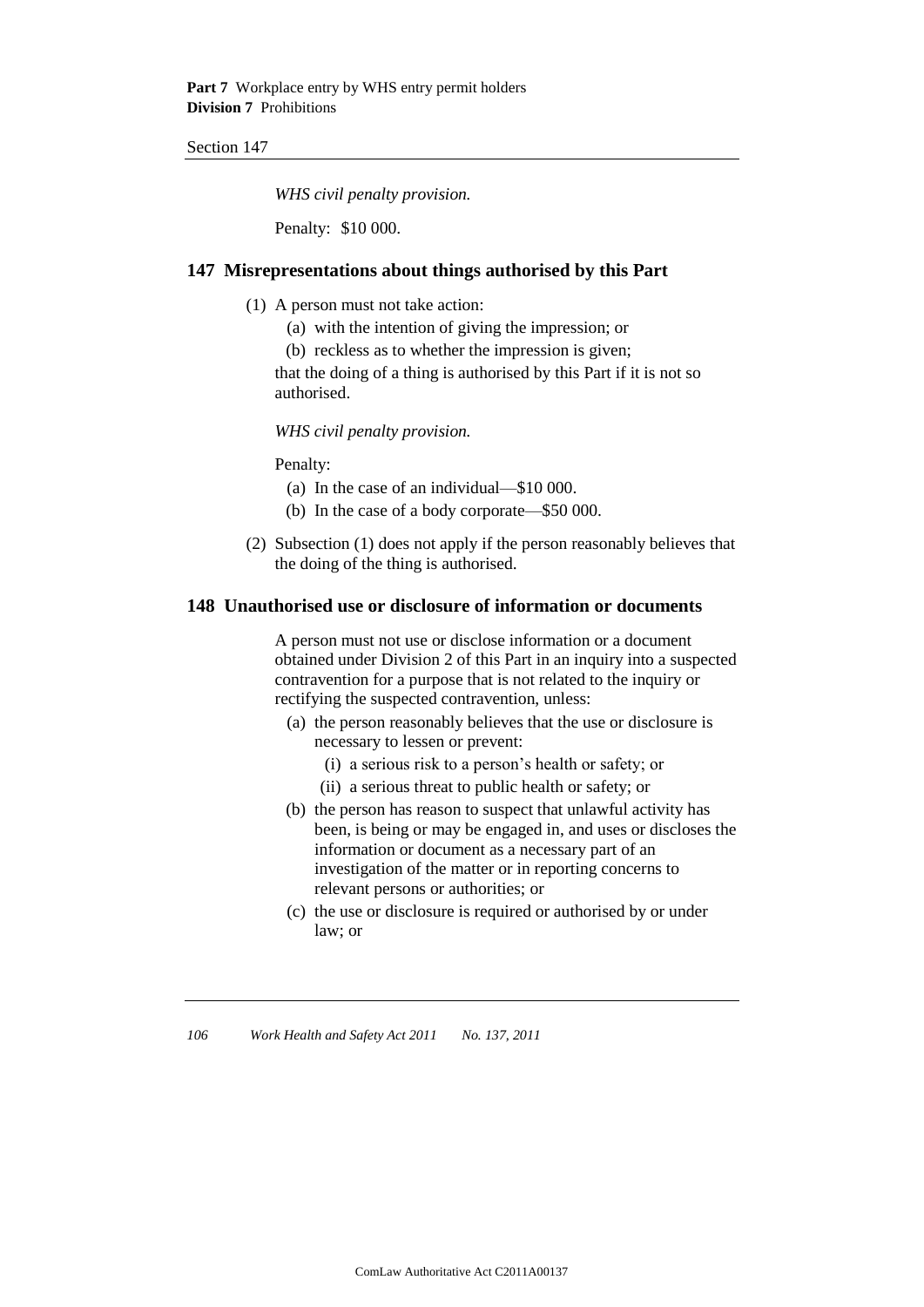| (d) the person reasonably believes that the use or disclosure is |
|------------------------------------------------------------------|
| reasonably necessary for 1 or more of the following by, or on    |
| behalf of, an enforcement body (within the meaning of the        |
| Privacy Act 1988):                                               |

- (i) the prevention, detection, investigation, prosecution or punishment of criminal offences, breaches of a law imposing a penalty or sanction or breaches of a prescribed law;
- (ii) the enforcement of laws relating to the confiscation of the proceeds of crime;
- (iii) the protection of the public revenue;
- (iv) the prevention, detection, investigation or remedying of seriously improper conduct or prescribed conduct;
- (v) the preparation for, or conduct of, proceedings before any court or tribunal, or implementation of the orders of a court or tribunal; or
- (e) if the information is, or the document contains, personal information—the use or disclosure is made with the consent of the individual to whom the information relates.

### *WHS civil penalty provision.*

#### Penalty:

- (a) In the case of an individual—\$10 000.
- (b) In the case of a body corporate—\$50 000.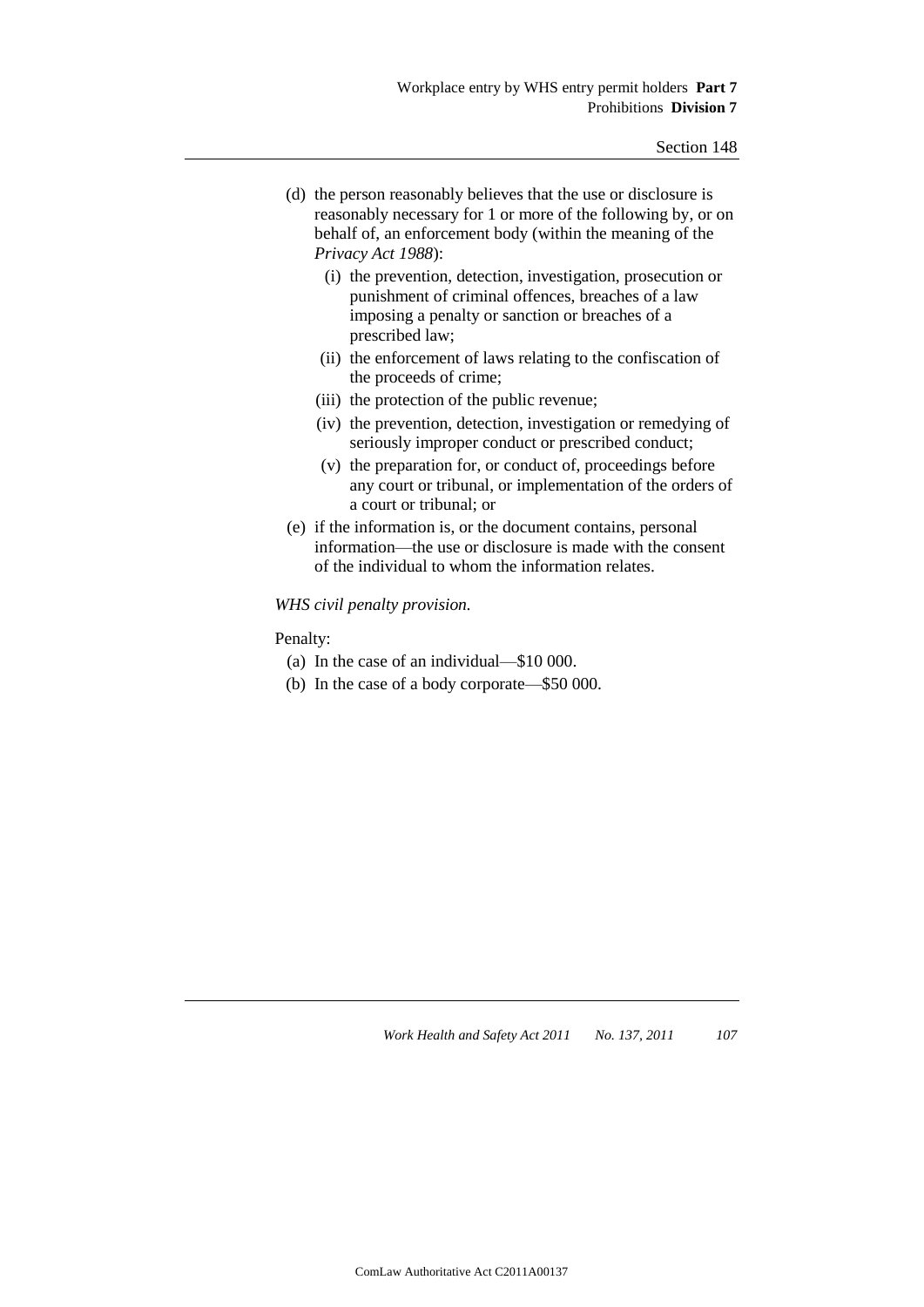# **Division 8—General**

## **149 Return of WHS entry permits**

- (1) The person to whom a WHS entry permit is issued must return the permit to the authorising authority within 14 days of any of the following things happening:
	- (a) the permit is revoked or suspended;
	- (b) the permit expires.

*WHS civil penalty provision.*

Penalty: \$2000.

- (2) After the end of a period of suspension of a WHS entry permit, the authorising authority must return the WHS entry permit to the person to whom it was issued if:
	- (a) the person, or the person's union, applies to the authorising authority for the return of the permit; and
	- (b) the permit has not expired.

## **150 Union to provide information to authorising authority**

The relevant union must advise the authorising authority if:

- (a) the WHS entry permit holder resigns from or otherwise leaves the union; or
- (b) the WHS entry permit holder has had any entry permit granted under a corresponding WHS law, or the Fair Work Act or the *Workplace Relations Act 1996* of the Commonwealth or a State or Territory industrial law (no matter when in force) cancelled or suspended; or
- (c) the union ceases to be an organisation that is registered, or taken to be registered, under the *Fair Work (Registered Organisations) Act 2009*.

*WHS civil penalty provision.*

Penalty: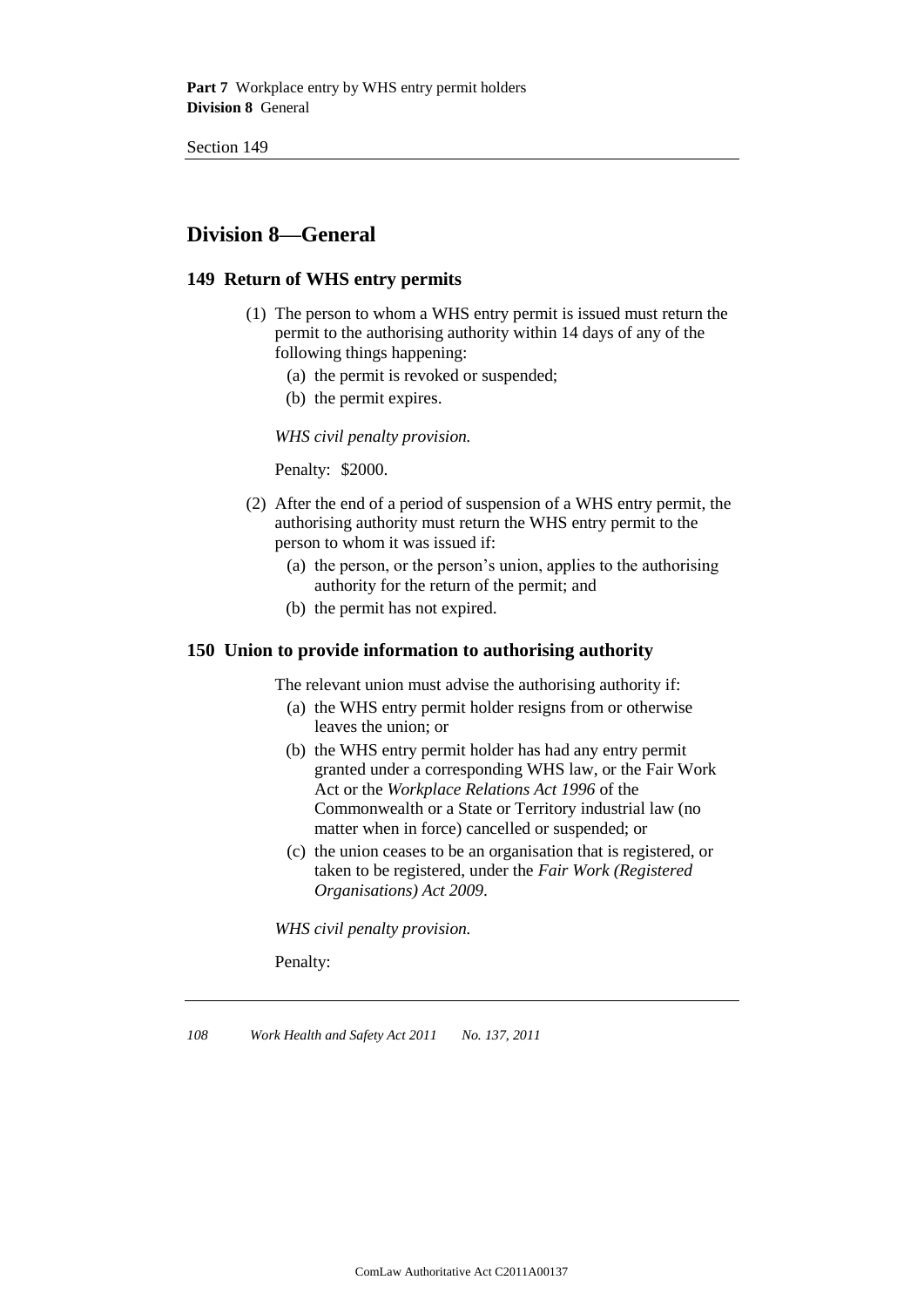- (a) In the case of an individual—\$5000.
- (b) In the case of a body corporate—\$25 000.

# **151 Register of WHS entry permit holders**

The authorising authority must keep available for public access an up-to-date register of WHS entry permit holders in accordance with the regulations.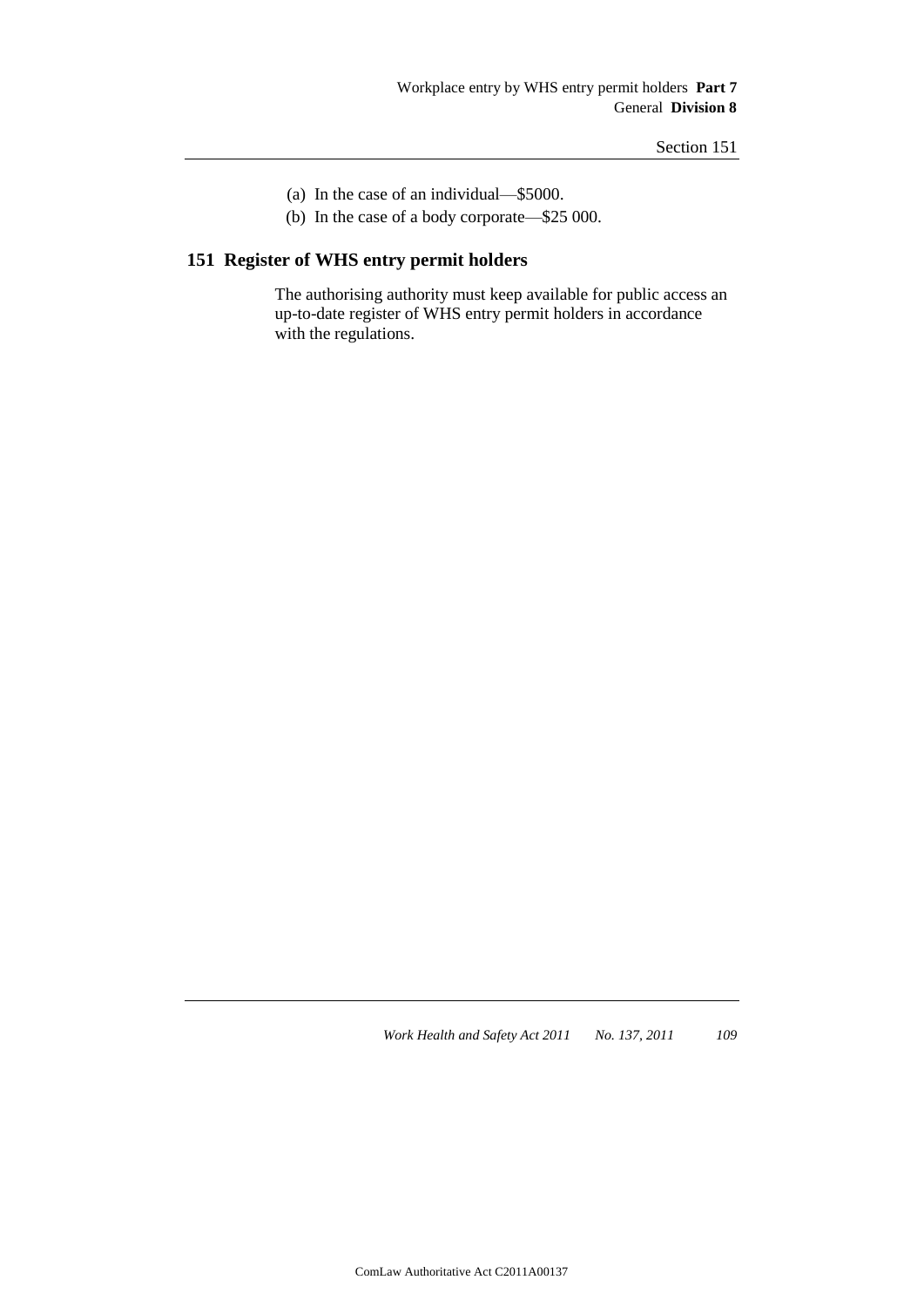# **Part 8—The regulator**

# **Division 1—Functions of regulator**

## **152 Functions of regulator**

The regulator has the following functions:

- (a) to advise and make recommendations to the Minister and report on the operation and effectiveness of this Act;
- (b) to monitor and enforce compliance with this Act;
- (c) to provide advice and information on work health and safety to duty holders under this Act and to the community;
- (d) to collect, analyse and publish statistics relating to work health and safety;
- (e) to foster a co-operative, consultative relationship between duty holders and the persons to whom they owe duties and their representatives in relation to work health and safety matters;
- (f) to promote and support education and training on matters relating to work health and safety;
- (g) to engage in, promote and co-ordinate the sharing of information to achieve the object of this Act, including the sharing of information with a corresponding regulator;
- (h) to conduct and defend proceedings under this Act before a court or tribunal;
- (i) any other function conferred on the regulator by this Act.

## **153 Powers of regulator**

- (1) Subject to this Act, the regulator has the power to do all things necessary or convenient to be done for or in connection with the performance of its functions.
- (2) Without limiting subsection (1), the regulator has all the powers and functions that an inspector has under this Act.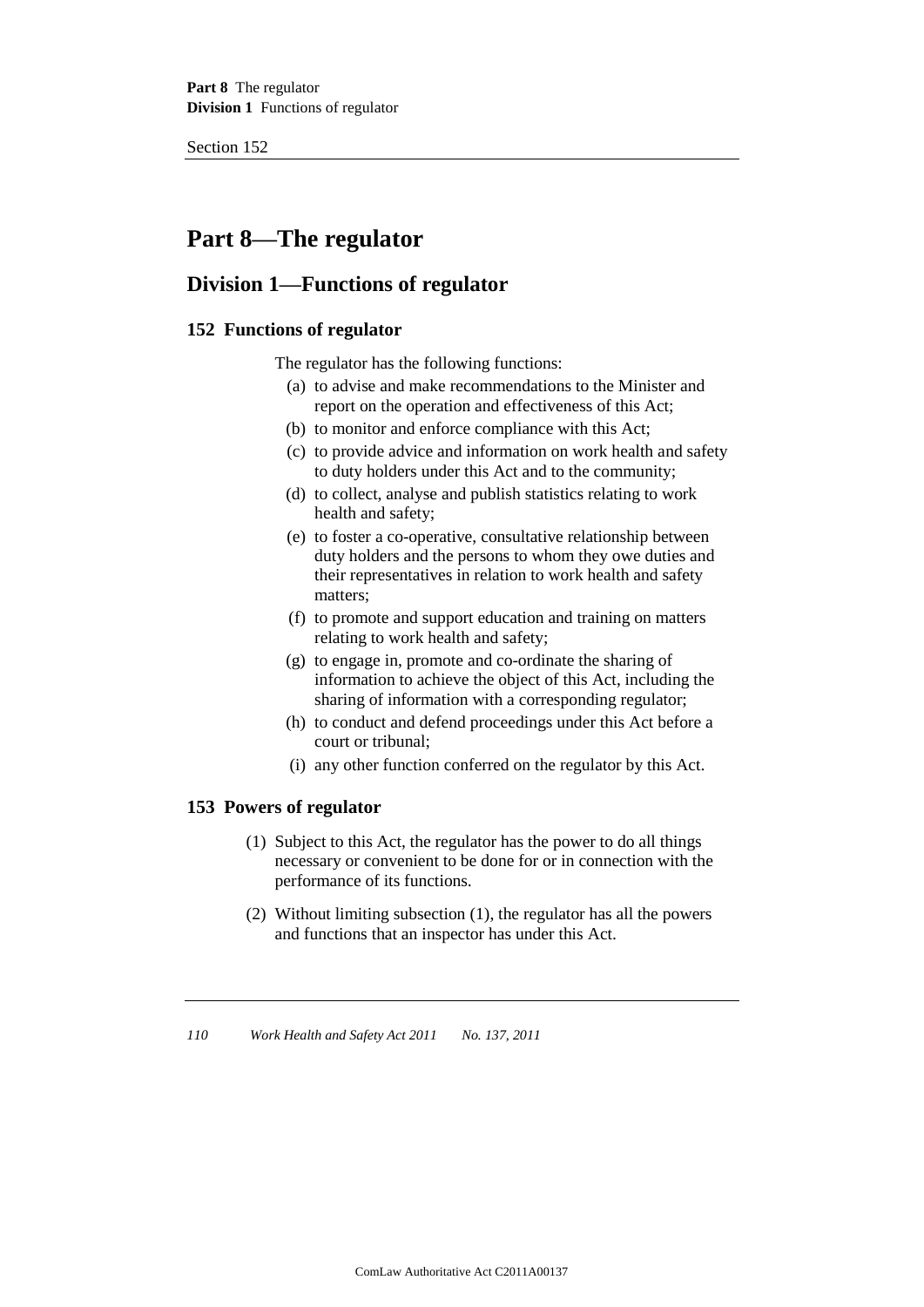## **154 Delegation by regulator**

- (1) The regulator may, by instrument in writing, delegate a power or function under this Act other than this power of delegation to:
	- (a) a member of the staff of the regulator who is an SES employee or an acting SES employee; or
	- (b) an inspector; or
	- (c) a member of the staff of the regulator prescribed by regulations.
- (2) A delegation under this section may be made subject to such conditions as the regulator thinks fit.
	- Note: For further provisions relating to delegations and the revocation of delegations, see the *Acts Interpretation Act 1901*.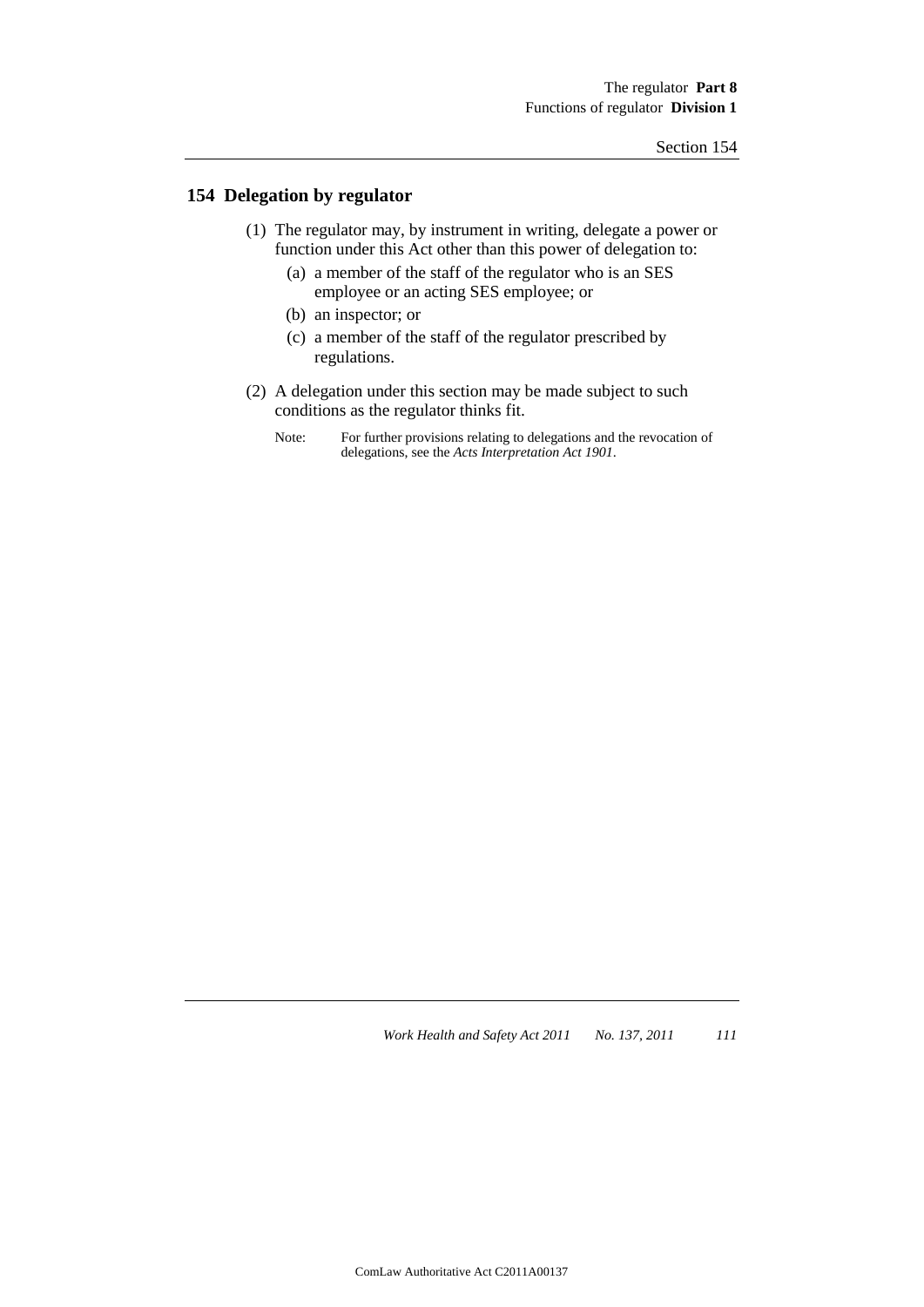# **Division 2—Powers of regulator to obtain information**

## **155 Powers of regulator to obtain information**

- (1) This section applies if the regulator has reasonable grounds to believe that a person is capable of giving information, providing documents or giving evidence in relation to a possible contravention of this Act or that will assist the regulator to monitor or enforce compliance with this Act.
- (2) The regulator may, by written notice served on the person, require the person to do 1 or more of the following:
	- (a) to give the regulator, in writing signed by the person (or in the case of a body corporate, by a competent officer of the body corporate) and within the time and in the manner specified in the notice, that information of which the person has knowledge;
	- (b) to produce to the regulator, in accordance with the notice, those documents;
	- (c) to appear before a person appointed by the regulator on a day, and at a time and place, specified in the notice (being a day, time and place that are reasonable in the circumstances) and give either orally or in writing that evidence and produce those documents.
- (3) The notice must:
	- (a) state that the requirement is made under this section; and
	- (b) contain a statement to the effect that a failure to comply with a requirement is an offence; and
	- (c) if the notice requires the person to provide information or documents or answer questions:
		- (i) contain a statement about the effect of sections 172 and 269; and
		- (ii) state that the person may attend with a legal practitioner.
- (4) The regulator must not make a requirement under subsection  $(2)(c)$ unless the regulator has taken all reasonable steps to obtain the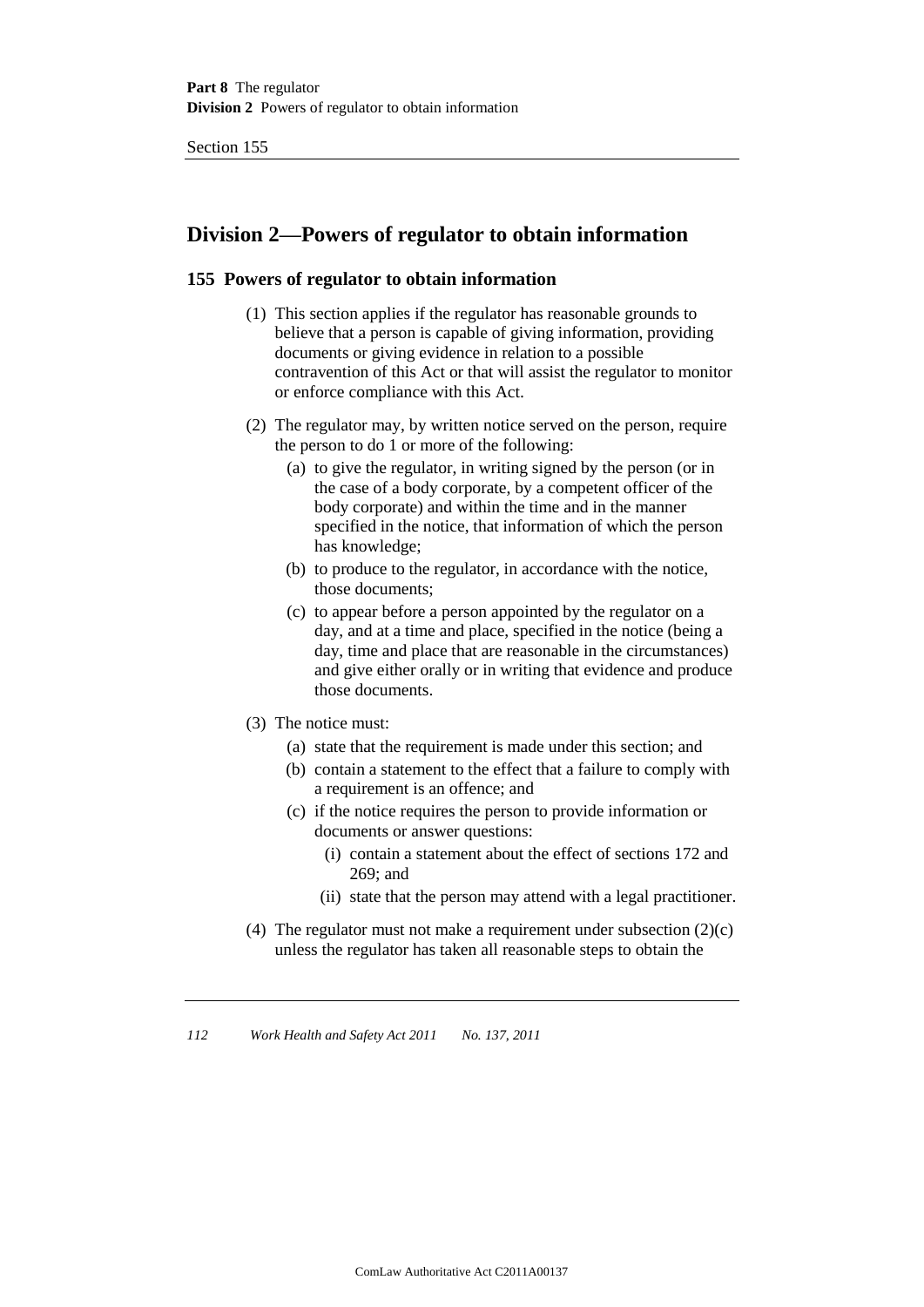information under subsections (2)(a) and (b) and has been unable to do so.

(5) A person must not, without reasonable excuse, refuse or fail to comply with a requirement under this section.

Penalty:

- (a) In the case of an individual—\$10 000.
- (b) In the case of a body corporate—\$50 000.
- (6) Subsection (5) places an evidential burden on the accused to show a reasonable excuse.
- (7) Section 172 (with any necessary changes) applies to a requirement under this section.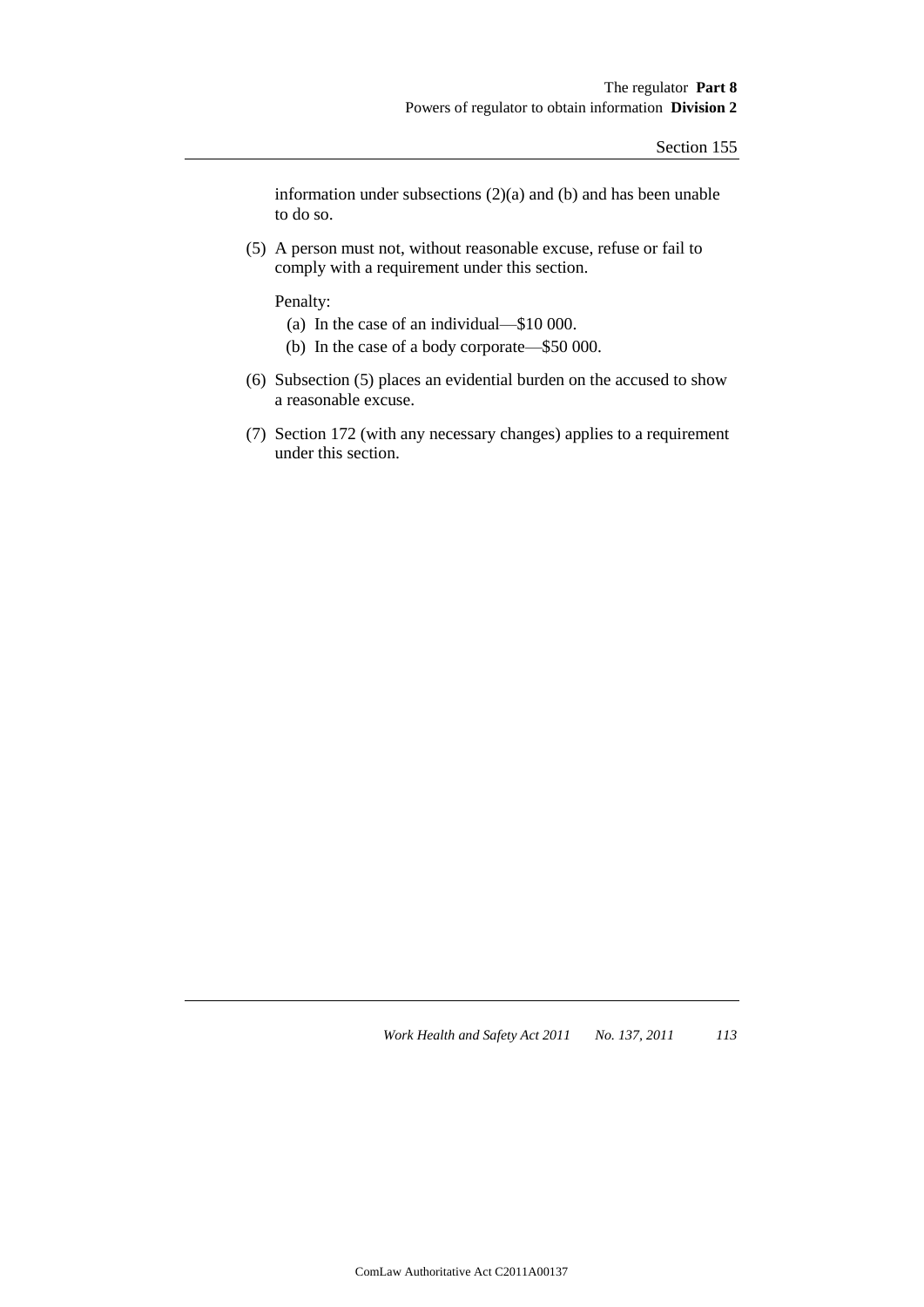Part 9 Securing compliance **Division 1** Appointment of inspectors

Section 156

# **Part 9—Securing compliance**

# **Division 1—Appointment of inspectors**

## **156 Appointment of inspectors**

The regulator may, by instrument, appoint any of the following as an inspector:

- (a) a member of the staff of the regulator;
- (b) a person who is appointed as an inspector under a corresponding WHS law of a State;
- (c) a person in a prescribed class of persons.

## **157 Identity cards**

- (1) The regulator must give each inspector an identity card that states the person's name and appointment as an inspector and includes any other matter prescribed by the regulations.
- (2) An inspector must produce his or her identity card for inspection on request when exercising compliance powers.
- (3) If a person to whom an identity card has been issued ceases to be an inspector, the person must return the identity card to the regulator as soon as practicable.

### **158 Accountability of inspectors**

- (1) An inspector must give written notice to the regulator of all interests, pecuniary or otherwise, that the inspector has, or acquires, and that conflict or could conflict with the proper performance of the inspector's functions.
- (2) The regulator must give a direction to an inspector not to deal, or to no longer deal, with a matter if the regulator becomes aware that the inspector has a potential conflict of interest in relation to a matter and the regulator considers that the inspector should not deal, or should no longer deal, with the matter.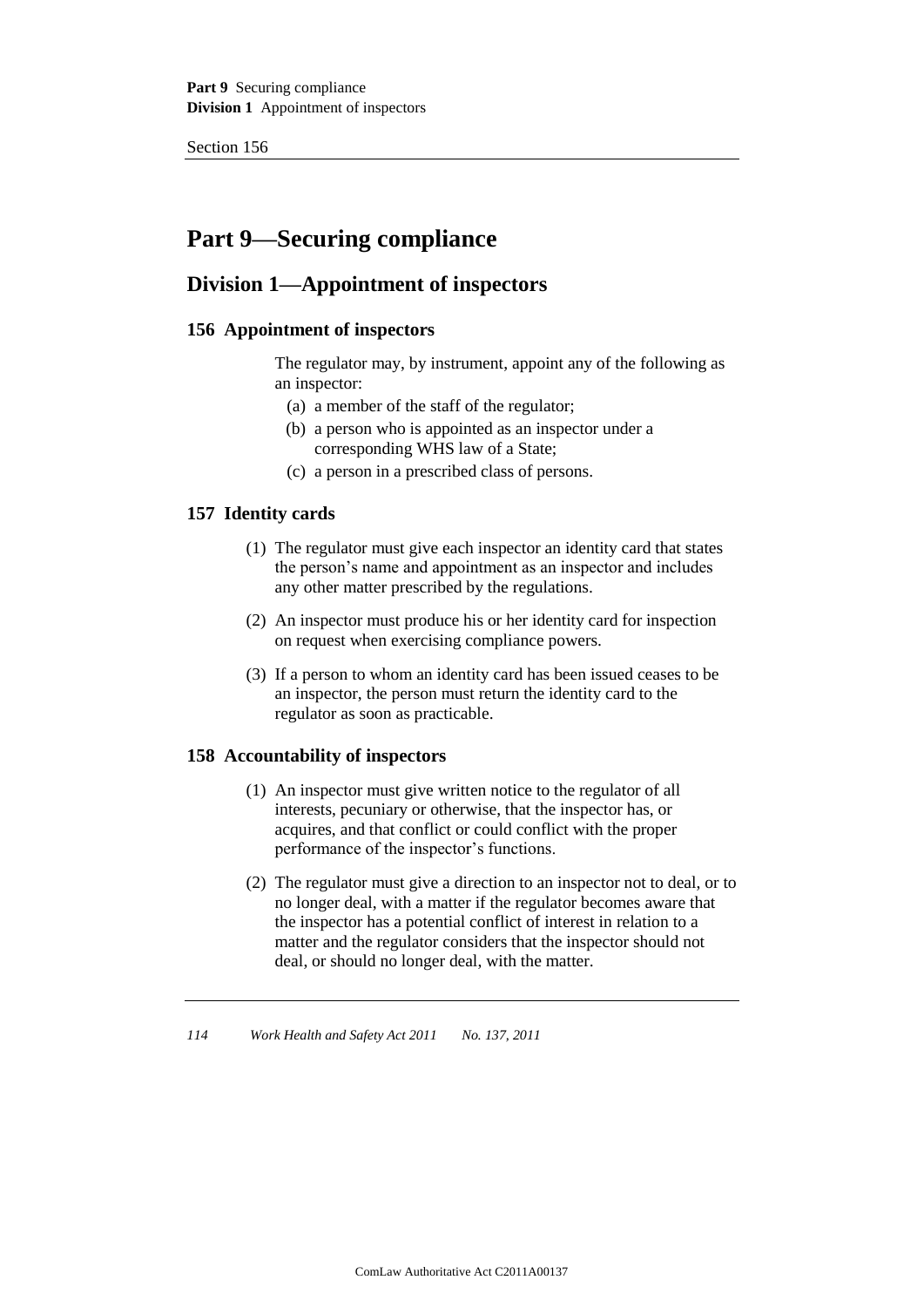# **159 Suspension and ending of appointment of inspectors**

- (1) The regulator may suspend or end the appointment of an inspector.
- (2) A person's appointment as an inspector ends when the person ceases to be eligible for appointment as an inspector.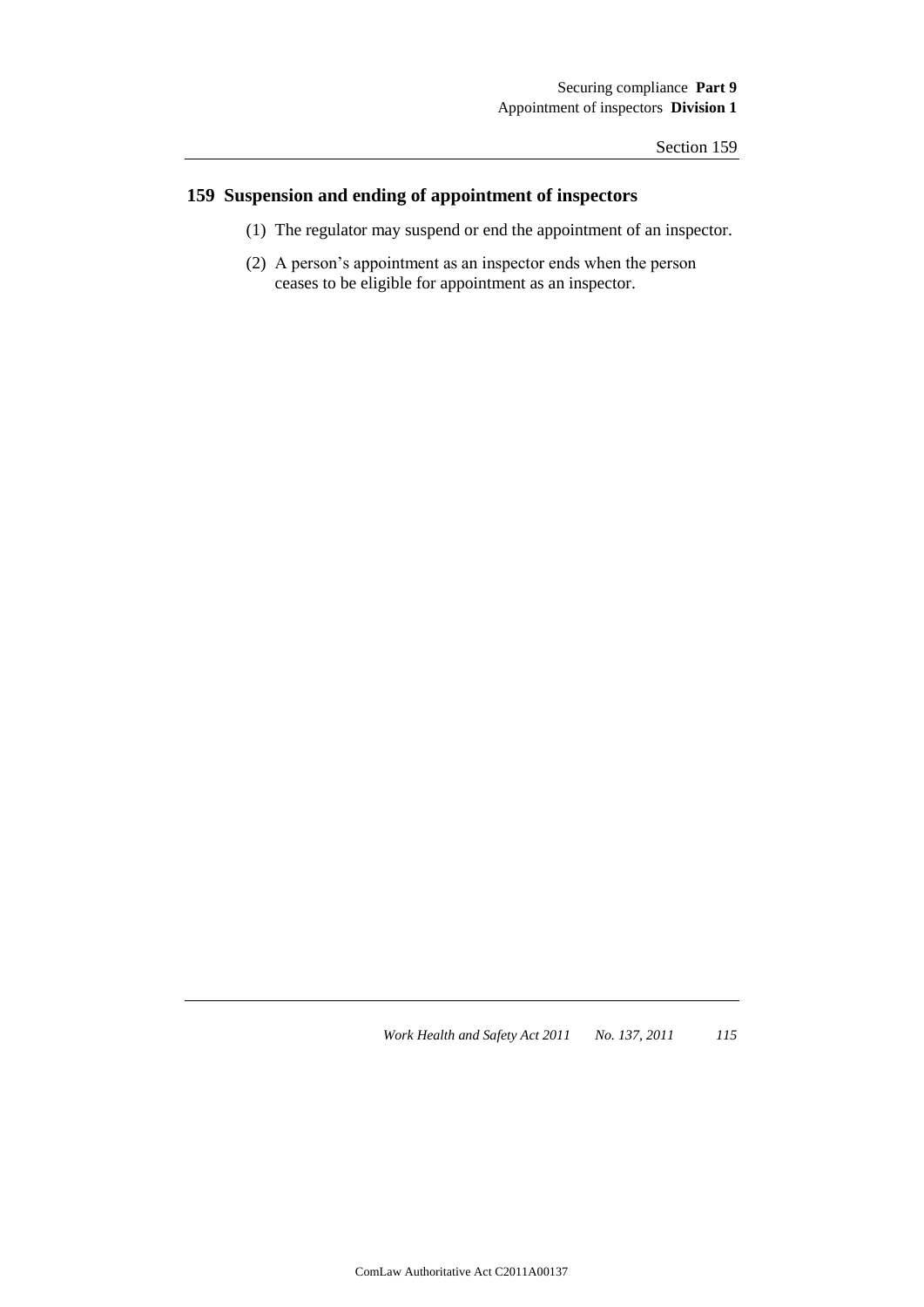# **Division 2—Functions and powers of inspectors**

## **160 Functions and powers of inspectors**

An inspector has the following functions and powers under this Act:

- (a) to provide information and advice about compliance with this Act;
- (b) to assist in the resolution of:
	- (i) work health and safety issues at workplaces; and
	- (ii) issues related to access to a workplace by an assistant to a health and safety representative; and
	- (iii) issues related to the exercise or purported exercise of a right of entry under Part 7;
- (c) to review disputed provisional improvement notices;
- (d) to require compliance with this Act through the issuing of notices;
- (e) to investigate contraventions of this Act and assist in the prosecution of offences;
- (f) to monitor compliance with this Act.

## **161 Conditions on inspectors' compliance powers**

An inspector's compliance powers are subject to any conditions specified in the instrument of the inspector's appointment.

## **162 Inspectors subject to regulator's directions**

- (1) An inspector is subject to the regulator's directions in the exercise of the inspector's compliance powers.
- (2) A direction under subsection (1) may be of a general nature or may relate to a specified matter or specified class of matter.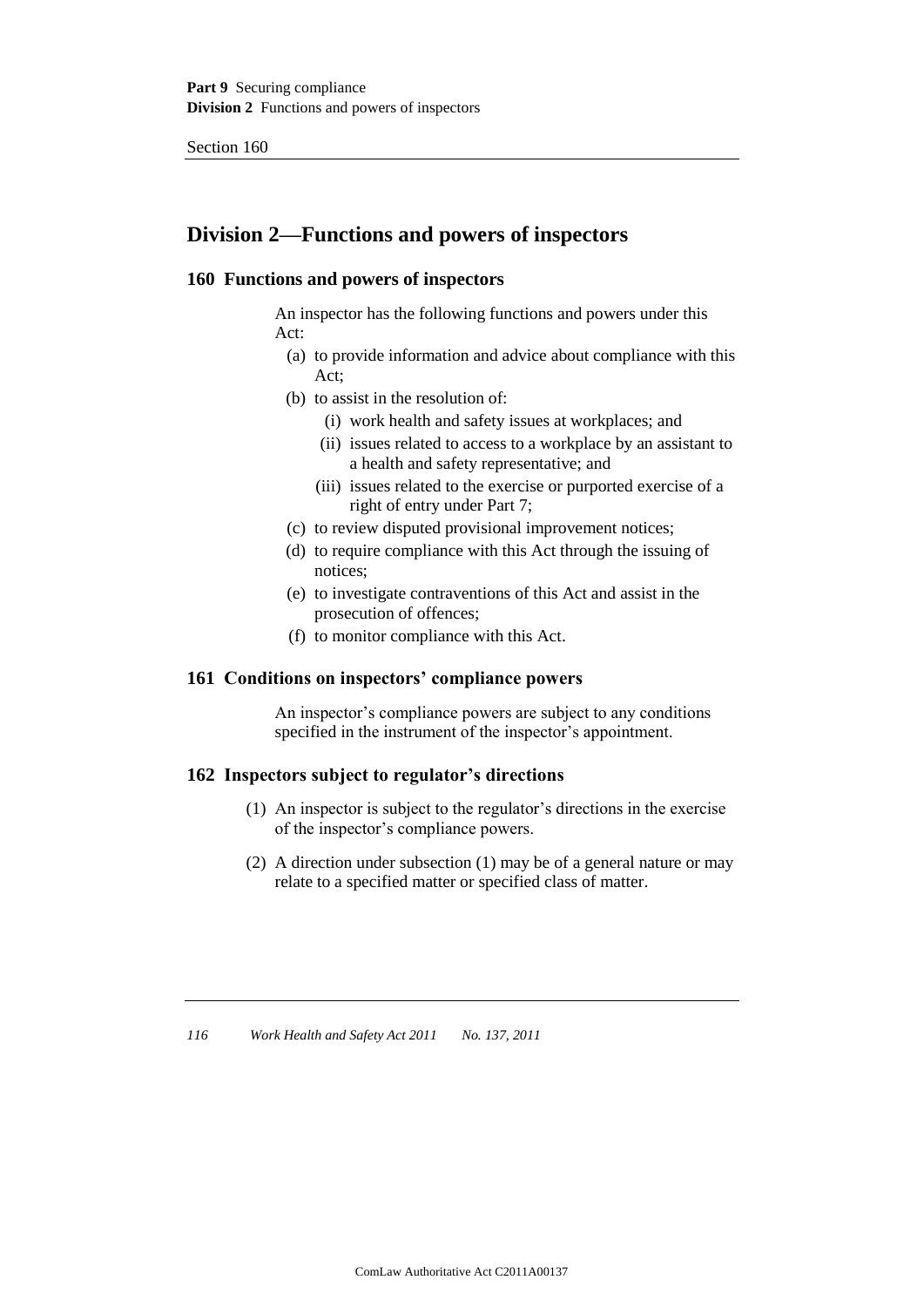# **Division 3—Powers relating to entry**

## **Subdivision 1—General powers of entry**

### **163 Powers of entry**

- (1) An inspector may at any time enter a place that is, or that the inspector reasonably suspects is, a workplace.
- (2) An entry may be made under subsection (1) with, or without, the consent of the person with management or control of the workplace.
- (3) If an inspector enters a place under subsection (1) and it is not a workplace, the inspector must leave the place immediately.
- (4) An inspector may enter any place if the entry is authorised by a search warrant.

### **164 Notification of entry**

- (1) An inspector may enter a place under section 163 without prior notice to any person.
- (2) An inspector must, as soon as practicable after entry to a workplace or suspected workplace, take all reasonable steps to notify the following persons of the entry and the purpose of the entry:
	- (a) the relevant person conducting a business or undertaking at the workplace;
	- (b) the person with management or control of the workplace;
	- (c) any health and safety representative for workers carrying out work for that business or undertaking at the workplace.
- (3) However, an inspector is not required to notify any person if to do so would defeat the purpose for which the place was entered or cause unreasonable delay.

Note: An inspector may enter residential premises to gain access to a workplace (see section 170(c)).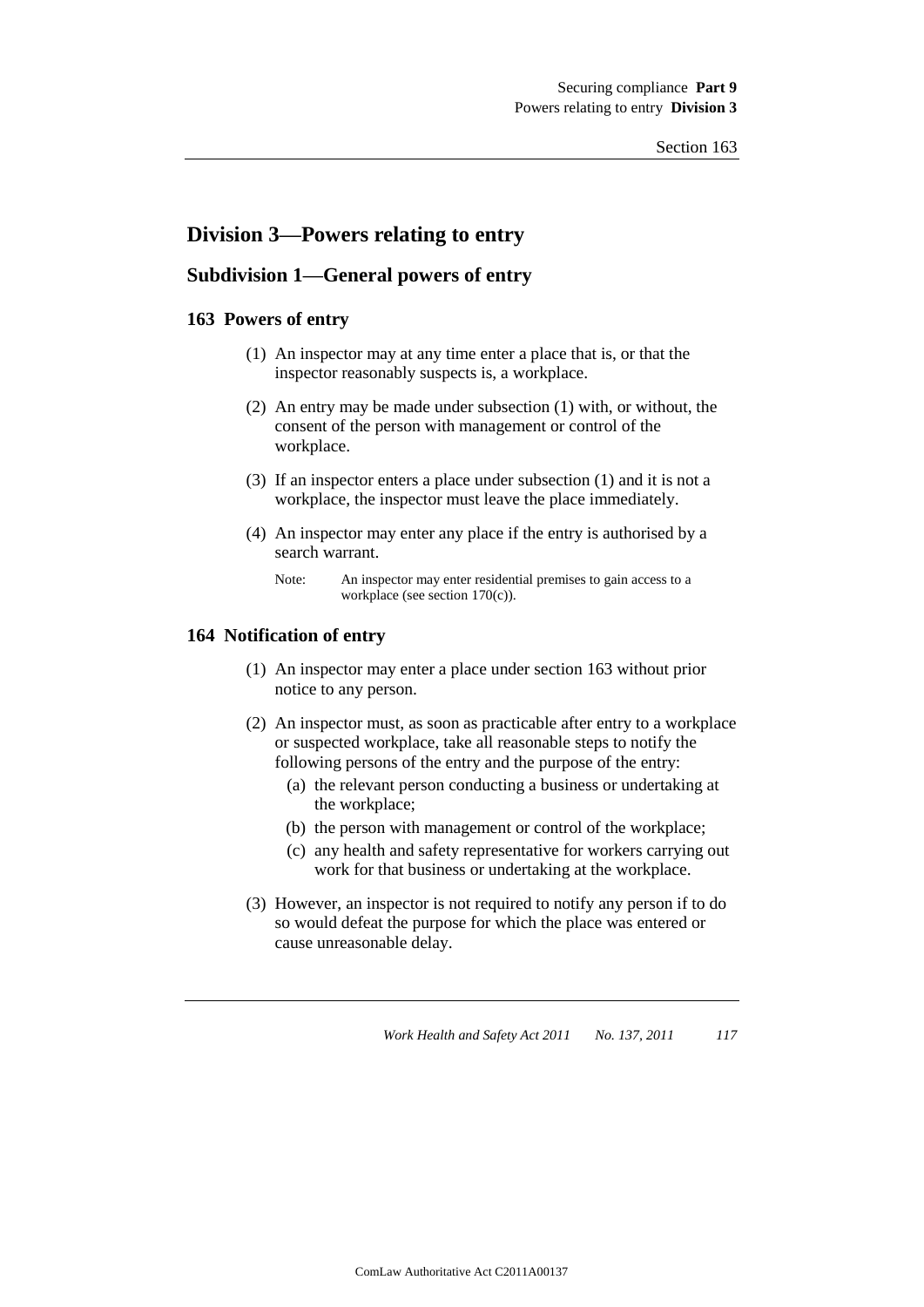(4) In this section *relevant person conducting a business or undertaking* means the person conducting any business or undertaking in relation to which the inspector is exercising the powers of entry.

### **165 General powers on entry**

- (1) An inspector who enters a workplace under section 163 may do all or any of the following:
	- (a) inspect, examine and make inquiries at the workplace;
	- (b) inspect and examine anything (including a document) at the workplace;
	- (c) bring to the workplace and use any equipment or materials that may be required;
	- (d) take measurements, conduct tests and make sketches or recordings (including photographs, films, audio, video, digital or other recordings);
	- (e) take and remove for analysis a sample of any substance or thing;
	- (f) require a person at the workplace to give the inspector reasonable help to exercise the inspector's powers under paragraphs (a) to (e);
	- (g) exercise any compliance power or other power that is reasonably necessary to be exercised by the inspector for the purposes of this Act.
- (2) A person required to give reasonable help under subsection (1)(f) must not, without reasonable excuse, refuse or fail to comply with the requirement.

Penalty:

- (a) In the case of an individual—\$10 000.
- (b) In the case of a body corporate—\$50 000.
- (3) Subsection (2) places an evidential burden on the accused to show a reasonable excuse.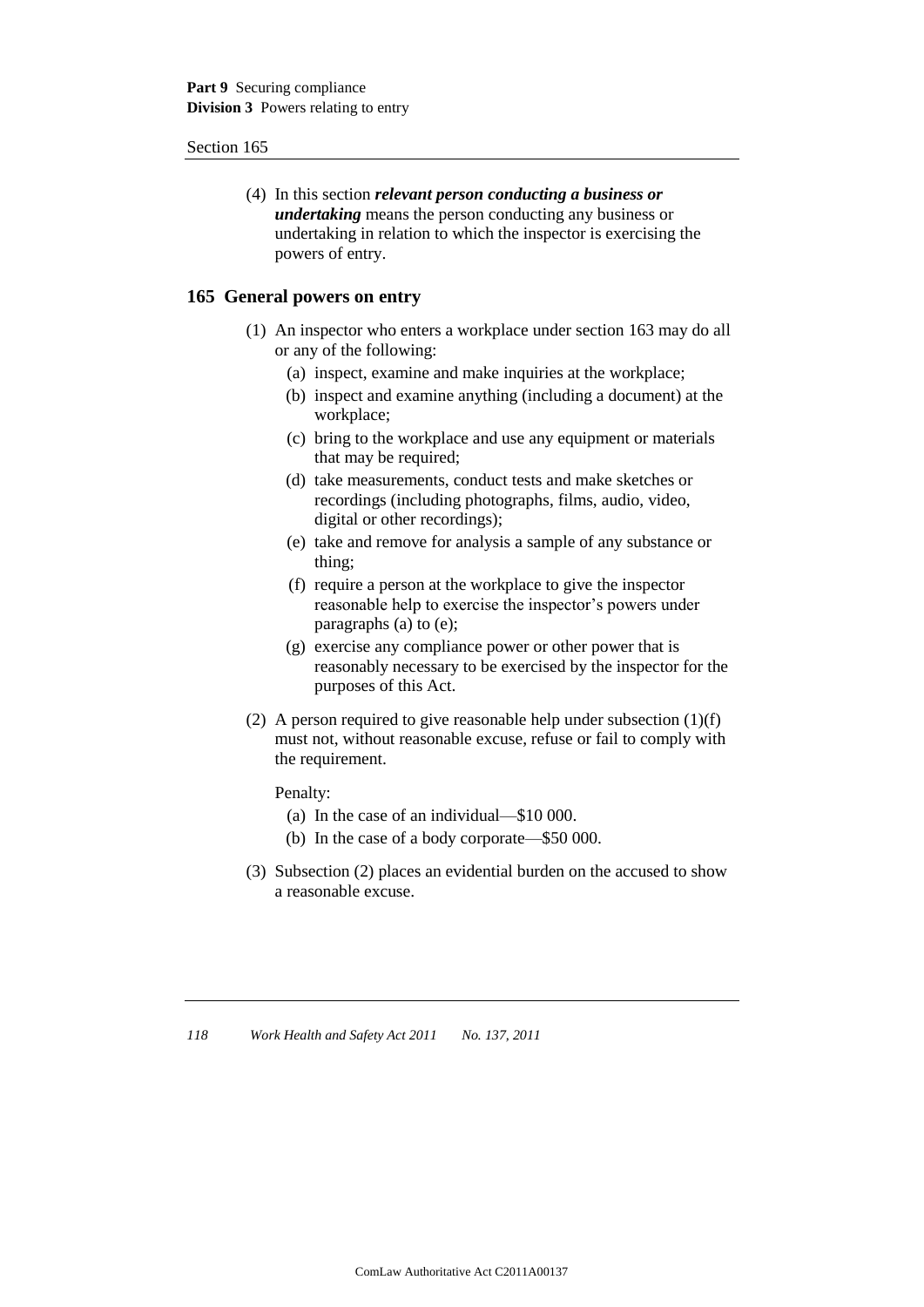### **165A Powers relating to electronic equipment**

- (1) The powers of an inspector who enters a workplace under this Division include the power to operate electronic equipment on the premises to see whether:
	- (a) the equipment; or
	- (b) a disk, tape or other storage device that:
		- (i) is on the premises; and

(ii) can be used with the equipment or is associated with it; contains information relevant to whether this Act has been complied with.

- (2) The powers of an inspector who enters a workplace under this Division include the following powers in relation to information found in the exercise of the power under subsection (1):
	- (a) if entry to the premises is under a warrant—the power to seize the equipment and the disk, tape or other storage device referred to in that subsection;
	- (b) the power to operate electronic equipment on the premises to put the information in documentary form and remove the documents so produced from the premises;
	- (c) the power to operate electronic equipment on the premises to transfer the information to a disk, tape or other storage device that:
		- (i) is brought to the premises for the exercise of the power; or
		- (ii) is on the premises and the use of which for that purpose has been agreed in writing by the occupier of the premises;

and remove the disk, tape or other storage device from the premises.

- (3) An inspector may operate electronic equipment as mentioned in subsection (1) or (2) only if he or she believes on reasonable grounds that the operation of the equipment can be carried out without damage to the equipment.
- (4) An inspector may seize equipment or a disk, tape or other storage device as mentioned in subsection (2)(a) only if: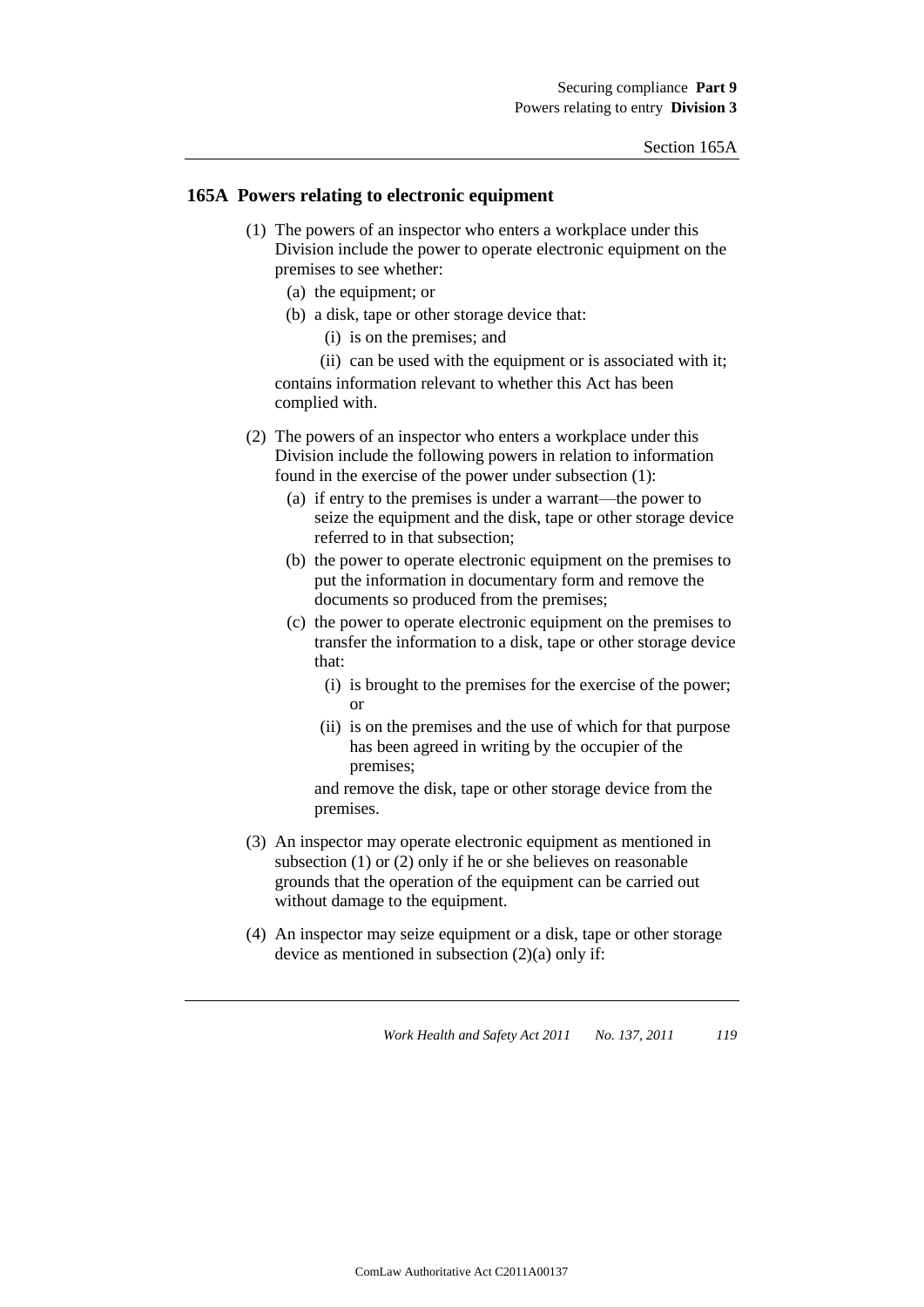#### Section 165B

- (a) it is not practicable to put the information in documentary form as mentioned in subsection (2)(b) or to transfer the information as mentioned in subsection (2)(c); or
- (b) possession of the equipment or the disk, tape or other storage device by the occupier could constitute an offence against a law of the Commonwealth.

### **165B Expert assistance to operate electronic equipment**

(1) This section applies to premises to which a warrant relates.

### *Securing equipment*

- (2) If an inspector believes on reasonable grounds that:
	- (a) there is on the premises evidence of the kind specified in the warrant that may be accessible by operating electronic equipment on the premises; and
	- (b) expert assistance is required to operate the equipment; and
	- (c) if he or she does not take action under this subsection, the evidence may be destroyed, altered or otherwise interfered with;

he or she may do whatever is necessary to secure the equipment, whether by locking it up, placing a guard or other means.

(3) The inspector must give notice to the occupier of the premises, or another person who apparently represents the occupier, of his or her intention to secure the equipment and of the fact that the equipment may be secured for up to 24 hours.

### *Period equipment may be secured*

- (4) The equipment may be secured:
	- (a) until the 24-hour period ends; or
	- (b) until the equipment has been operated by the expert; whichever happens first.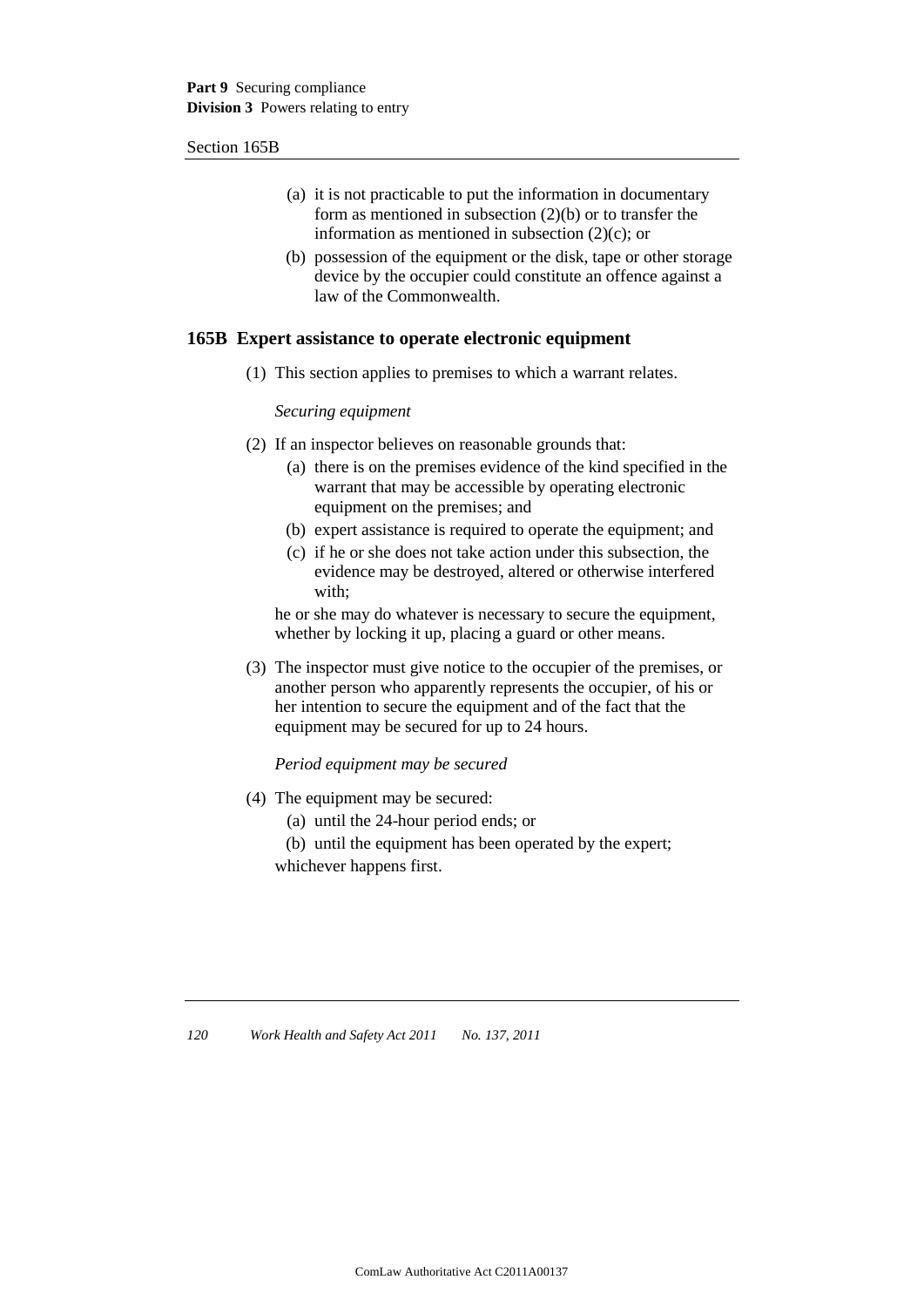#### *Extensions*

- (5) If an inspector believes on reasonable grounds that the equipment needs to be secured for more than 24 hours, he or she may apply to a magistrate for an extension of that period.
- (6) The inspector must give notice to the occupier of the premises, or another person who apparently represents the occupier, of his or her intention to apply for an extension. The occupier or other person is entitled to be heard in relation to that application.
- (7) The provisions of this Division relating to the issue of warrants apply, with such modifications as are necessary, to the issue of an extension.
- (8) The 24-hour period may be extended more than once.

### **166 Persons assisting inspectors**

- (1) A person (the *assistant*), including an interpreter, may accompany the inspector entering a workplace under section 163 to assist the inspector if the inspector considers the assistance is necessary.
- (2) The assistant:
	- (a) may do the things at the place and in the manner that the inspector reasonably requires to assist the inspector to exercise compliance powers; but
	- (b) must not do anything that the inspector does not have power to do, except as permitted under a search warrant.
- (3) Anything done lawfully by the assistant is taken for all purposes to have been done by the inspector.

# **Subdivision 2—Search warrants**

#### **167 Search warrants**

- (1) An inspector may apply to a magistrate for a search warrant for a place.
- (2) The application must be sworn and state the grounds on which the warrant is sought.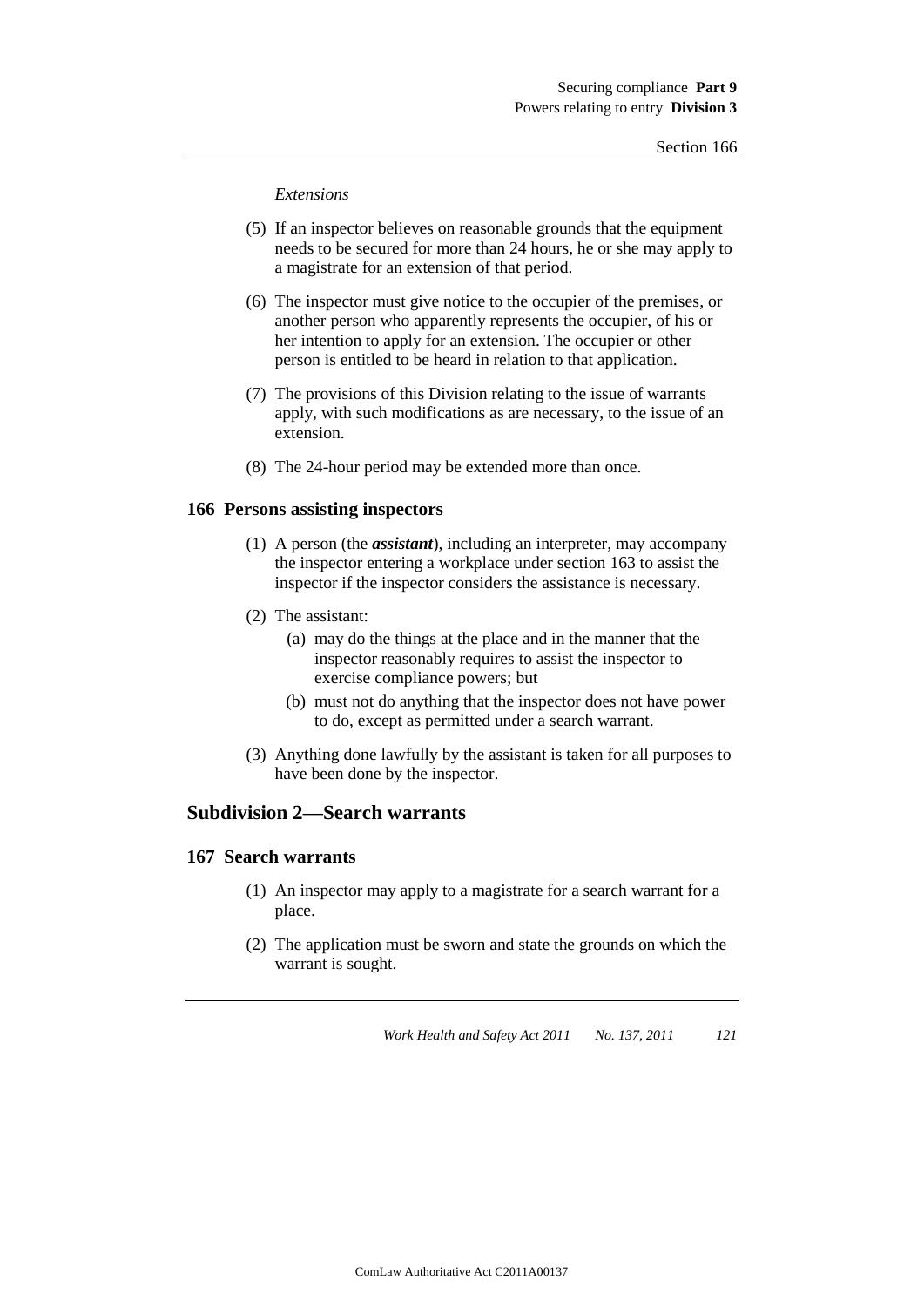(3) The magistrate may refuse to consider the application until the inspector gives the magistrate all the information the magistrate requires about the application in the way the magistrate requires.

Example: The magistrate may require additional information supporting the application to be given by statutory declaration.

- (4) The magistrate may issue a search warrant only if the magistrate is satisfied there are reasonable grounds for suspecting:
	- (a) there is a particular thing or activity (the *evidence*) that may provide evidence of an offence against this Act; and
	- (b) the evidence is, or may be within the next 72 hours, at the place.
- (5) The search warrant must state:
	- (a) that a stated inspector may, with necessary and reasonable help and force, enter the place and exercise the inspector's compliance powers; and
	- (b) the offence for which the search warrant is sought; and
	- (c) the evidence that may be seized under the search warrant; and
	- (d) the hours of the day or night when the place may be entered; and
	- (e) the date, within 7 days after the search warrant's issue, the search warrant ends.

#### **168 Announcement before entry on warrant**

- (1) Before executing a search warrant, the inspector named in the warrant or an assistant to the inspector must:
	- (a) announce that he or she is authorised by the warrant to enter the place; and
	- (b) give any person at the place an opportunity to allow that entry.
- (2) However, the inspector or an assistant to the inspector is not required to comply with subsection (1) if he or she believes on reasonable grounds that immediate entry to the place is needed to ensure:
	- (a) the safety of any person; or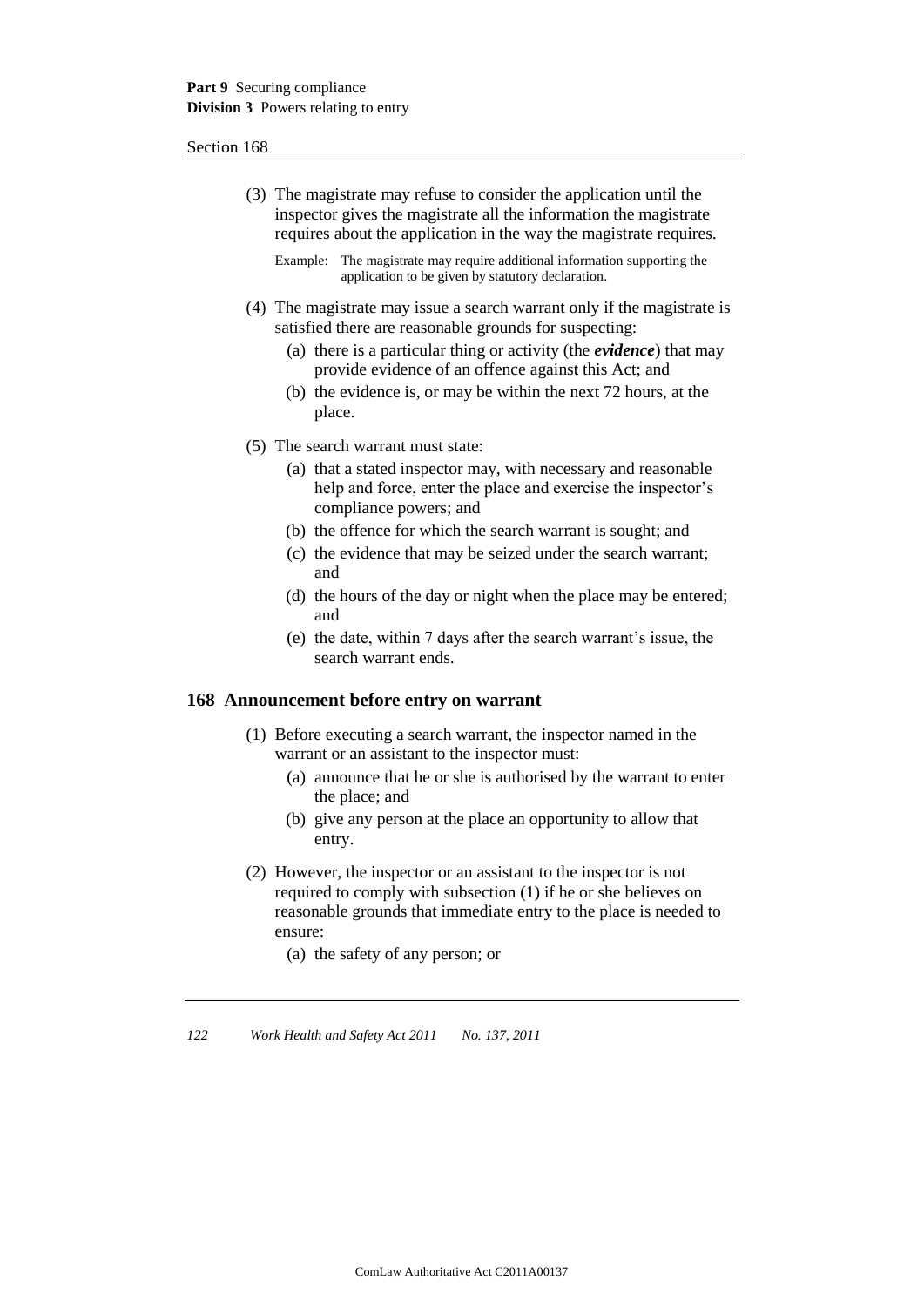(b) that the effective execution of the warrant is not frustrated.

## **169 Copy of warrant to be given to person with management or control of place**

If the person who has or appears to have management or control of a place is present at the place when a search warrant is being executed, the inspector must:

- (a) identify himself or herself to that person by producing his or her identity card for inspection; and
- (b) give that person a copy of the execution copy of the warrant.

# **Subdivision 3—Limitation on entry powers**

### **170 Places used for residential purposes**

Despite anything else in this Division, the powers of an inspector under this Division in relation to entering a place are not exercisable in relation to any part of a place that is used only for residential purposes except:

- (a) with the consent of the person with management or control of the place; or
- (b) under the authority conferred by a search warrant; or
- (c) for the purpose only of gaining access to a suspected workplace, but only:
	- (i) if the inspector reasonably believes that no reasonable alternative access is available; and
	- (ii) at a reasonable time having regard to the times at which the inspector believes work is being carried out at the place to which access is sought.

# **Subdivision 4—Specific powers on entry**

## **171 Power to require production of documents and answers to questions**

(1) An inspector who enters a workplace under this Division may: (a) require a person to tell the inspector who has custody of, or access to, a document; or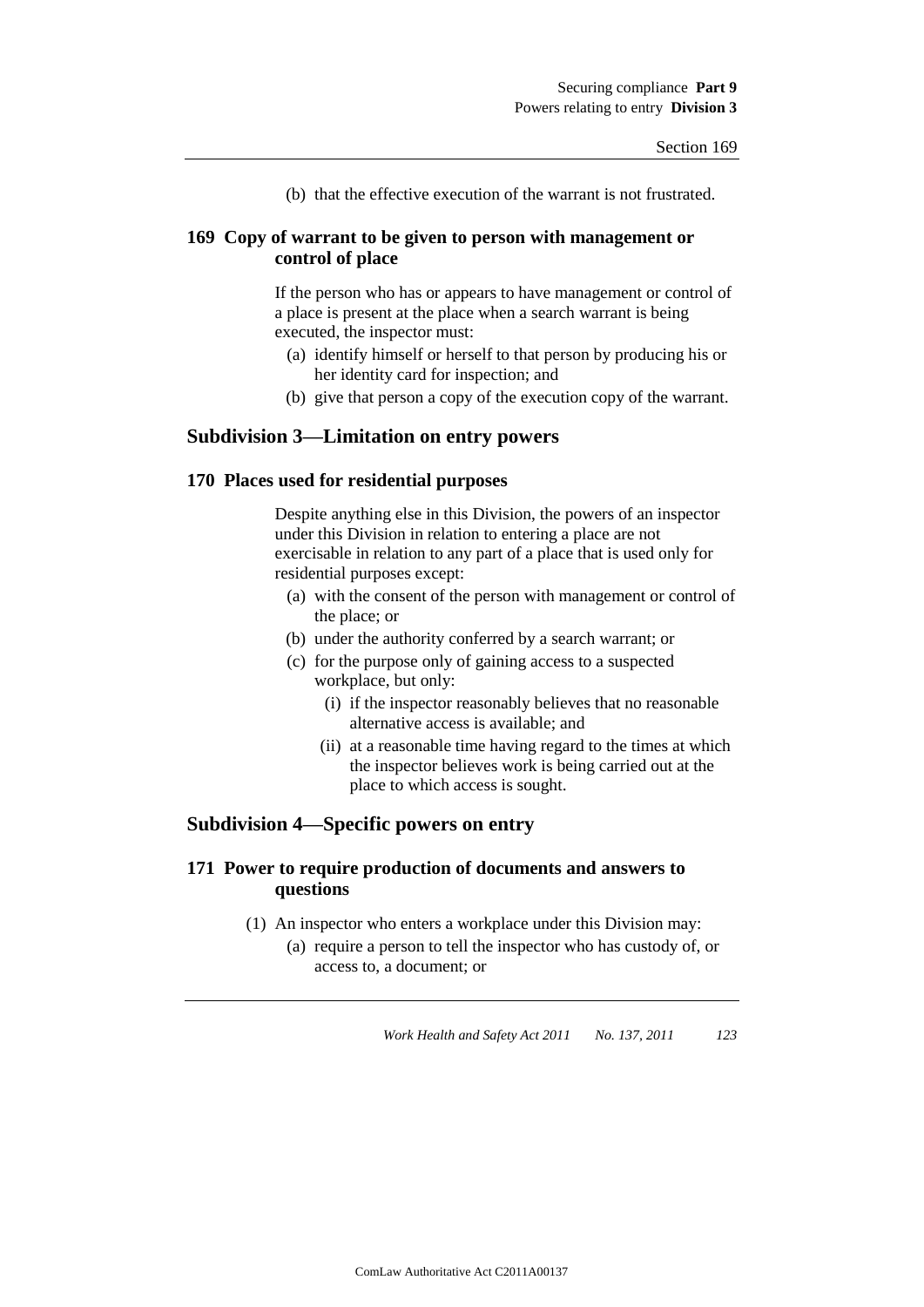- (b) require a person who has custody of, or access to, a document to produce that document to the inspector while the inspector is at that workplace or within a specified period; or
- (c) require a person at the workplace to answer any questions put by the inspector.
- (2) A requirement under subsection  $(1)(b)$  must be made by written notice unless the circumstances require the inspector to have immediate access to the document.
- (3) An interview conducted by an inspector under subsection  $(1)(c)$ must be conducted in private if:
	- (a) the inspector considers it appropriate; or
	- (b) the person being interviewed so requests.
- (4) Subsection (3) does not limit the operation of section 166 or prevent a representative of the person being interviewed from being present at the interview.
- (5) Subsection (3) may be invoked during an interview by:
	- (a) the inspector; or
	- (b) the person being interviewed;

in which case the subsection applies to the remainder of the interview.

(6) A person must not, without reasonable excuse, refuse or fail to comply with a requirement under this section.

Penalty:

- (a) In the case of an individual—\$10 000.
- (b) In the case of a body corporate—\$50 000.
- Note: See sections 172 and 173 in relation to self-incrimination and section 269 in relation to legal professional privilege.
- (7) Subsection (6) places an evidential burden on the accused to show a reasonable excuse.

## **172 Abrogation of privilege against self-incrimination**

(1) A person is not excused from answering a question or providing information or a document under this Part or Part 8 on the ground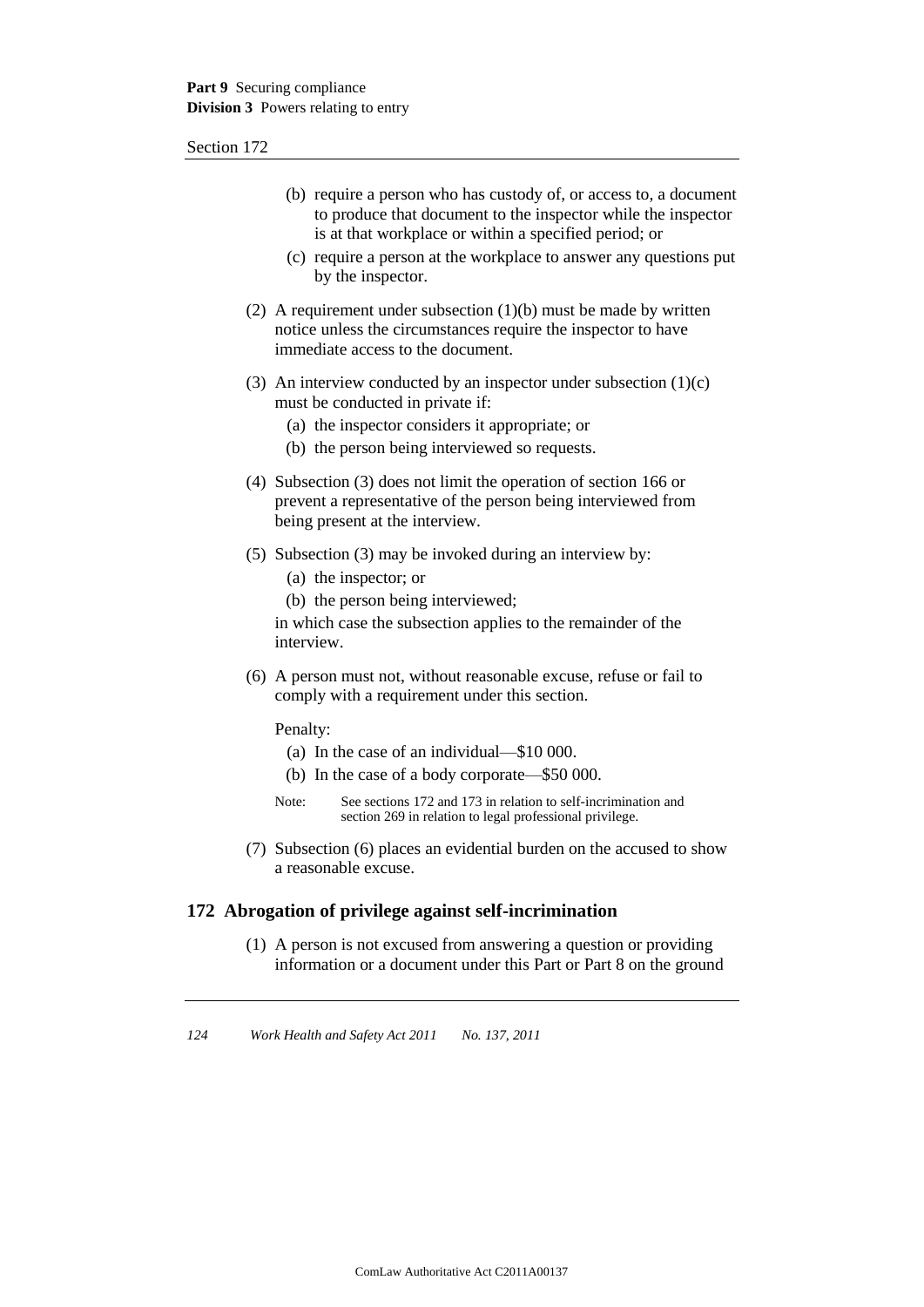that the answer to the question, or the information or document, may tend to incriminate the person or expose the person to a penalty.

- (2) However, if the person is an individual, none of the following is admissible in evidence in civil or criminal proceedings against the person:
	- (a) the answer to the question;
	- (b) the production of the information or document;
	- (c) any information, document or thing obtained as a direct or indirect consequence of answering the question or producing the information or document.

### **173 Warning to be given**

- (1) Before requiring a person to answer a question or provide information or a document under this Part, an inspector must:
	- (a) identify himself or herself to the person as an inspector by producing the inspector's identity card or in some other way; and
	- (b) warn the person that failure to comply with the requirement or to answer the question, without reasonable excuse, would constitute an offence; and
	- (c) warn the person about the effect of section 172; and
	- (d) advise the person about the effect of section 269.
- (2) It is not an offence for an individual to refuse to answer a question put by an inspector or provide information or a document to an inspector under this Part on the ground that the question, information or document might tend to incriminate him or her, unless he or she was first given the warning in subsection  $(1)(c)$ .
- (3) Nothing in this section prevents an inspector from obtaining and using evidence given to the inspector voluntarily by any person.

### **174 Powers to copy and retain documents**

(1) An inspector may: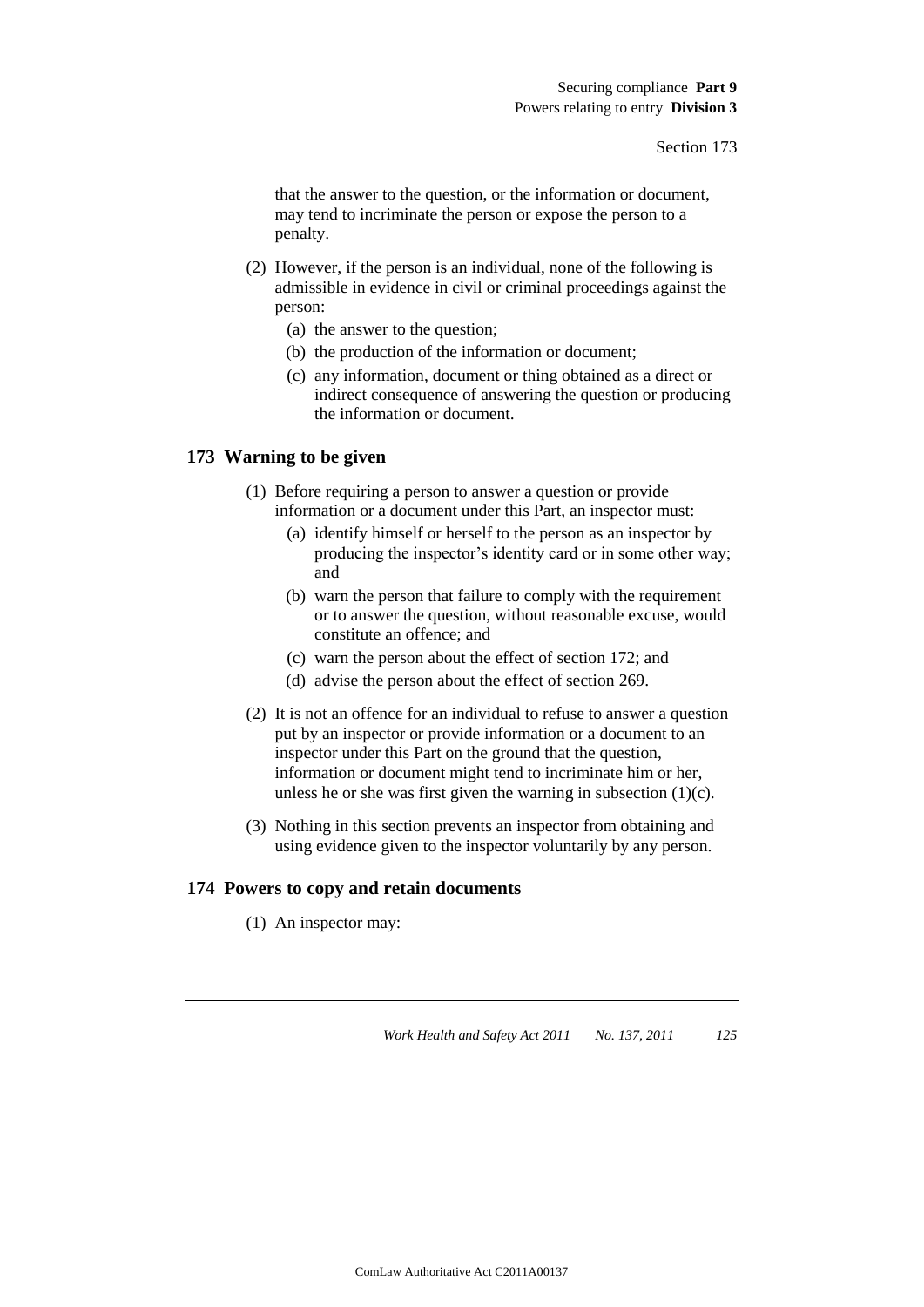- (a) make copies of, or take extracts from, a document given to the inspector in accordance with a requirement under this Act; and
- (b) keep that document for the period that the inspector considers necessary.
- (2) While an inspector retains custody of a document, the inspector must permit the following persons to inspect or make copies of the document at all reasonable times:
	- (a) the person who produced the document;
	- (b) the owner of the document;
	- (c) a person authorised by a person referred to in paragraph (a) or  $(b)$ .

## **175 Power to seize evidence etc.**

- (1) An inspector who enters a workplace under section 163 may seize anything (including a document) at the place if the inspector reasonably believes the thing is evidence of an offence against this Act.
- (2) An inspector who enters a place with a search warrant may seize the evidence for which the warrant was issued.
- (3) An inspector may also seize anything else at the place if the inspector reasonably believes:
	- (a) the thing is evidence of an offence against this Act; and
	- (b) the seizure is necessary to prevent the thing being hidden, lost or destroyed or used to continue or repeat the offence.

### **176 Inspector's power to seize dangerous workplaces and things**

- (1) This section applies if an inspector who enters a workplace under this Part reasonably believes that:
	- (a) the workplace or part of the workplace; or
	- (b) plant at the workplace; or
	- (c) a substance at the workplace or part of the workplace; or
	- (d) a structure at a workplace;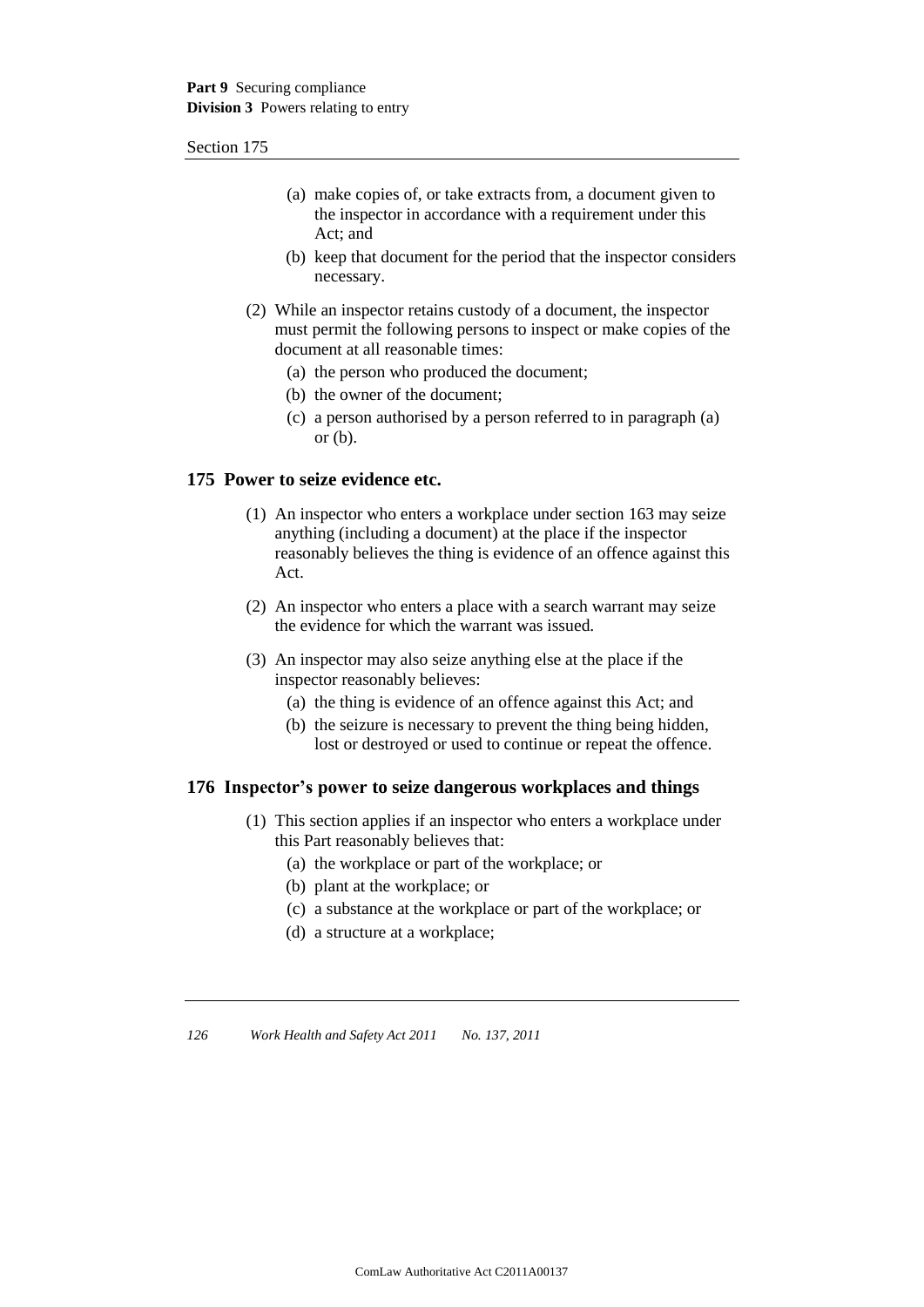is defective or hazardous to a degree likely to cause serious injury or illness or a dangerous incident to occur.

(2) The inspector may seize the workplace or part, the plant, the substance or the structure.

### **177 Powers supporting seizure**

- (1) Having seized a thing, an inspector may:
	- (a) move the thing from the place where it was seized (the *place of seizure*); or
	- (b) leave the thing at the place of seizure but take reasonable action to restrict access to it; or

- Example 2: Sealing the entrance to a room where the seized thing is situated and marking it to show access to it is restricted.
- (c) if the thing is plant or a structure—dismantle or cause to be dismantled the plant or structure.
- (2) If an inspector restricts access to a seized thing, a person must not tamper, or attempt to tamper, with the thing or something restricting access to the thing without an inspector's approval.

Penalty:

- (a) In the case of an individual—\$10 000.
- (b) In the case of a body corporate—\$50 000.
- (3) To enable a thing to be seized, an inspector may require the person in control of it:
	- (a) to take it to a stated reasonable place by a stated reasonable time; and
	- (b) if necessary, to remain in control of it at the stated place for a reasonable time.
- (4) The requirement:
	- (a) must be made by written notice; or
	- (b) if for any reason it is not practicable to give the notice, may be made orally and confirmed by written notice as soon as practicable.

Example 1: Sealing a thing and marking it to show access to it is restricted.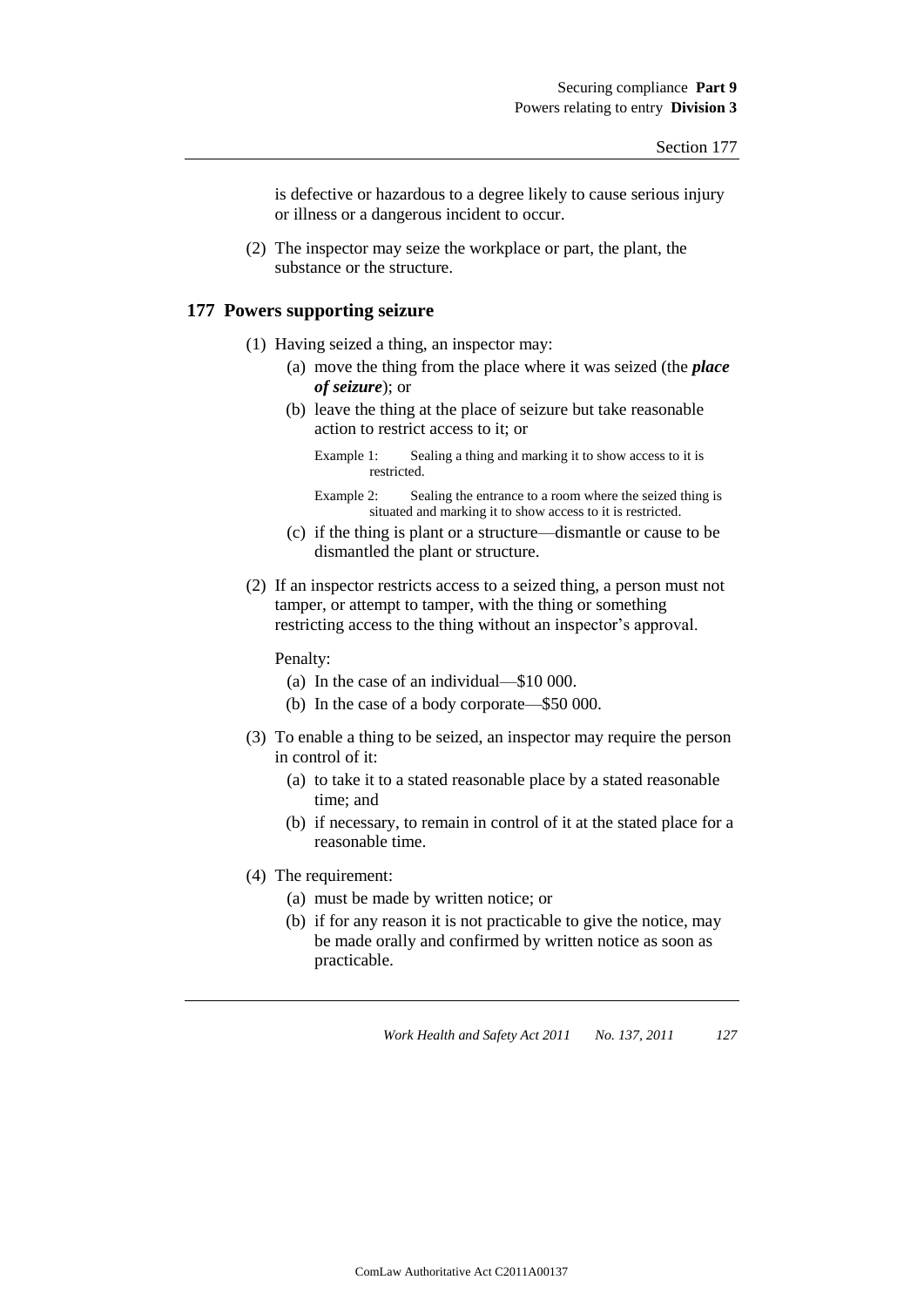- (5) A further requirement may be made under this section in relation to the same thing if it is necessary and reasonable to make the further requirement.
- (6) The person must not, without reasonable excuse, refuse or fail to comply with a requirement under subsection (3) or (5).

Penalty:

- (a) In the case of an individual—\$10 000.
- (b) In the case of a body corporate—\$50 000.
- (7) Subsection (6) places an evidential burden on the accused to show a reasonable excuse.

### **178 Receipt for seized things**

- (1) As soon as practicable after an inspector seizes a thing, the inspector must give a receipt for it to the person from whom it was seized.
- (2) However, if for any reason it is not practicable to comply with subsection (1), the inspector must leave the receipt in a conspicuous position and in a reasonably secure way at the place of seizure.
- (3) The receipt must describe generally each thing seized and its condition.
- (4) This section does not apply to a thing if it is impracticable or would be unreasonable to give the receipt required by this section (given the thing's nature, condition and value).

### **179 Forfeiture of seized things**

- (1) A seized thing is forfeited to the Commonwealth if the regulator:
	- (a) cannot find the person entitled to the thing after making reasonable inquiries; or
	- (b) cannot return it to the person entitled to it, after making reasonable efforts; or
	- (c) reasonably believes it is necessary to forfeit the thing to prevent it being used to commit an offence against this Act.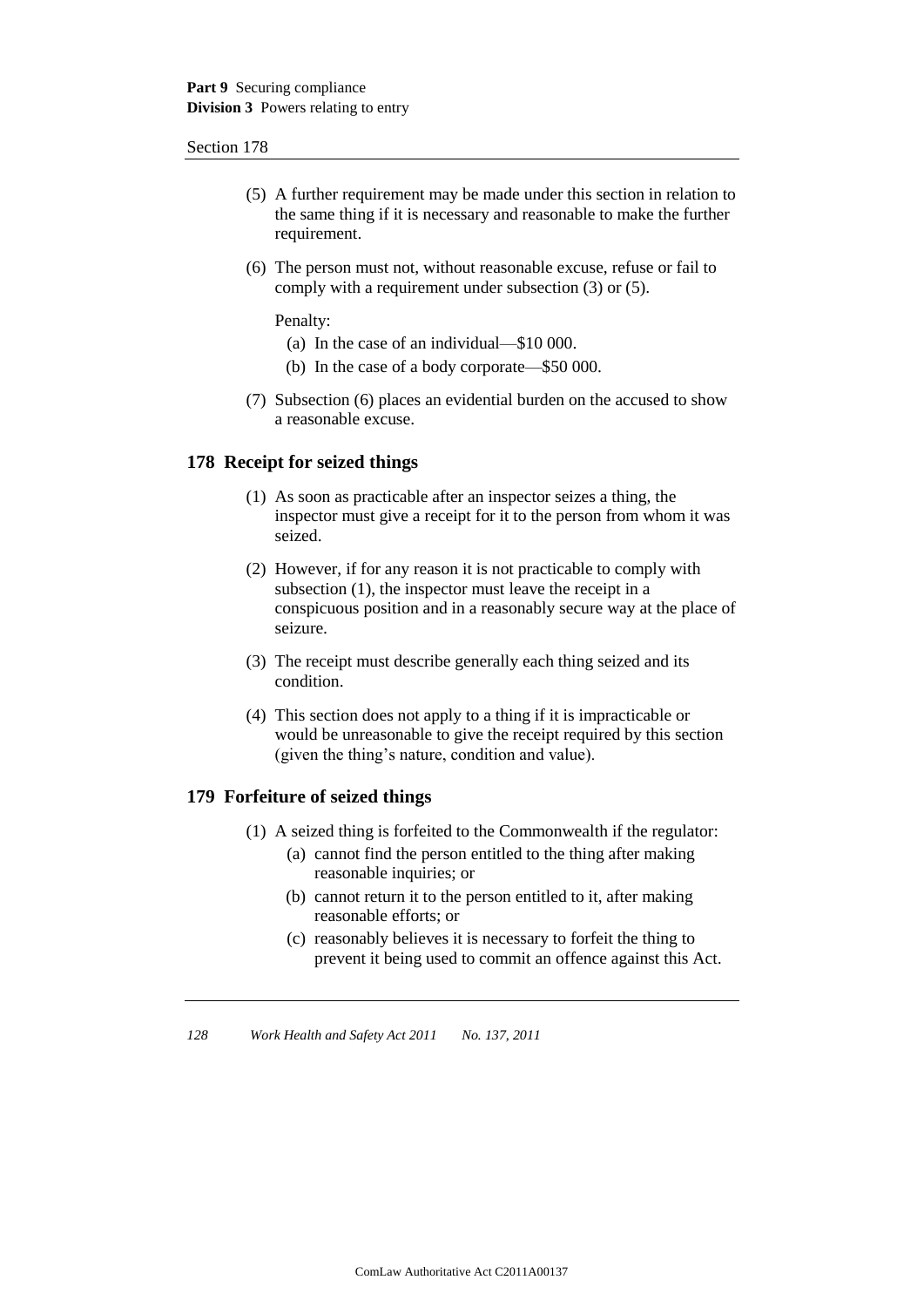- (2) Subsection  $(1)(a)$  does not require the regulator to make inquiries if it would be unreasonable to make inquiries to find the person entitled to the thing.
- (3) Subsection (1)(b) does not require the regulator to make efforts if it would be unreasonable to make efforts to return the thing to the person entitled to it.
- (4) If the regulator decides to forfeit the thing under subsection  $(1)(c)$ , the regulator must tell the person entitled to the thing of the decision by written notice.
- (5) Subsection (4) does not apply if:
	- (a) the regulator cannot find the person entitled to the thing, after making reasonable inquiries; or
	- (b) it is impracticable or would be unreasonable to give the notice.
- (6) The notice must state:
	- (a) the reasons for the decision; and
	- (b) that the person entitled to the thing may apply within 28 days after the date of the notice for the decision to be reviewed; and
	- (c) how the person may apply for the review; and
	- (d) that the person may apply for a stay of the decision if the person applies for a review.
- (7) In deciding whether and, if so, what inquiries and efforts are reasonable or whether it would be unreasonable to give notice about a thing, regard must be had to the thing's nature, condition and value.
- (8) Any costs reasonably incurred by the Commonwealth in storing or disposing of a thing forfeited under subsection (1)(c) may be recovered in a court as a debt due to the Commonwealth from that person.
- (9) In this section *person entitled* to a thing means the person from whom it was seized unless that person is not entitled to possess it in which case it means the owner of the thing.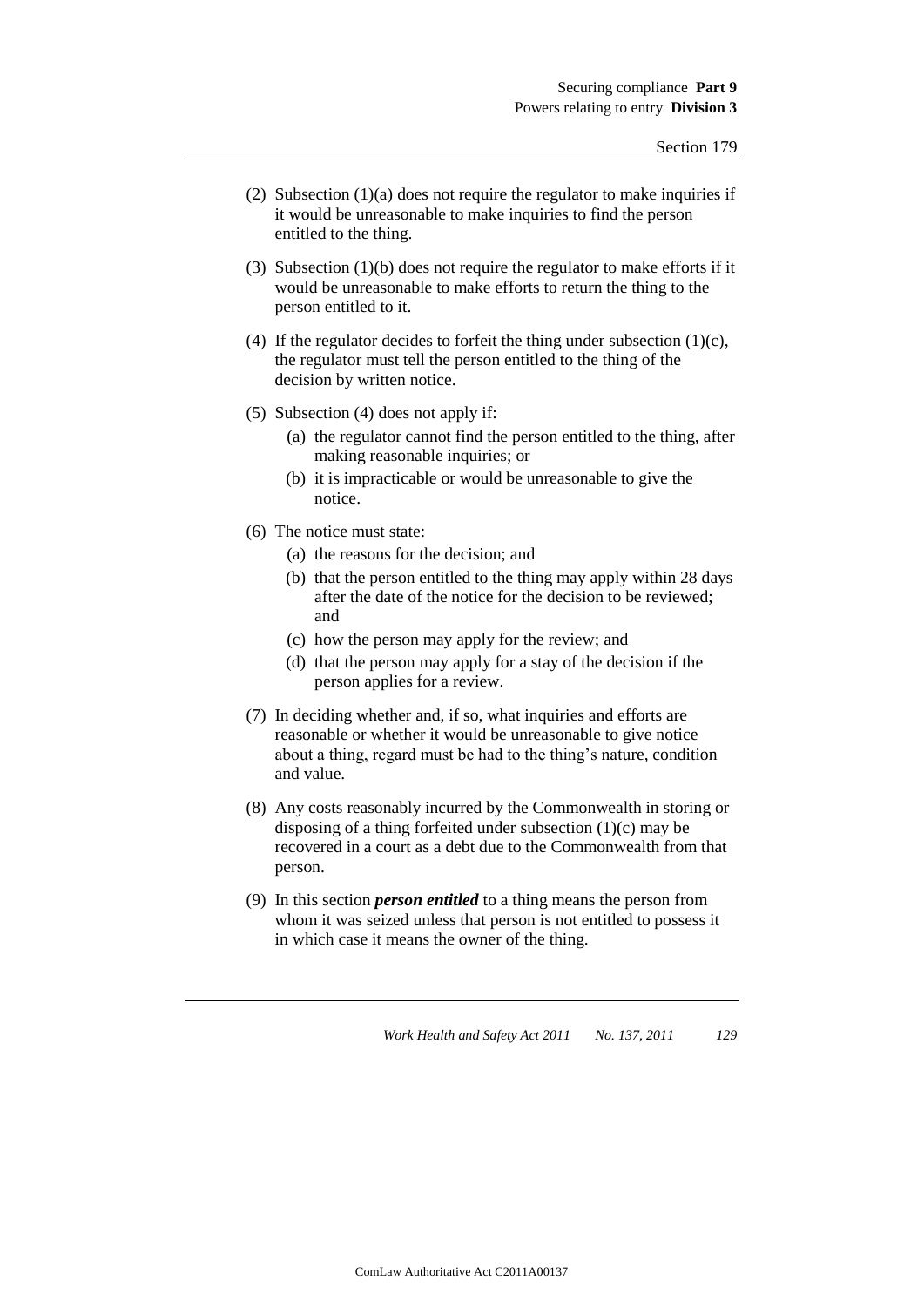### **180 Return of seized things**

- (1) If a seized thing has not been forfeited, the person entitled to the thing may apply to the regulator for the return of the thing after the end of 6 months after it was seized.
- (2) The regulator must return the thing to the applicant under subsection (1) unless the regulator has reasonable grounds to retain the thing.
- (3) The regulator may impose any conditions on the return of the thing under this section that the regulator considers appropriate to eliminate or minimise any risk to work health or safety related to the thing.
- (4) In this section *person entitled* to a thing means the person entitled to possess the thing or the owner of the thing.

### **181 Access to seized things**

- (1) Until a seized thing is forfeited or returned, the regulator must permit the following persons to inspect it and, if it is a document, to make copies of it at all reasonable times:
	- (a) the person from whom the thing was seized;
	- (b) the owner of the thing;
	- (c) a person authorised by a person referred to in paragraph (a) or  $(b)$ .
- (2) Subsection (1) does not apply if it is impracticable or would be unreasonable to allow inspection or copying.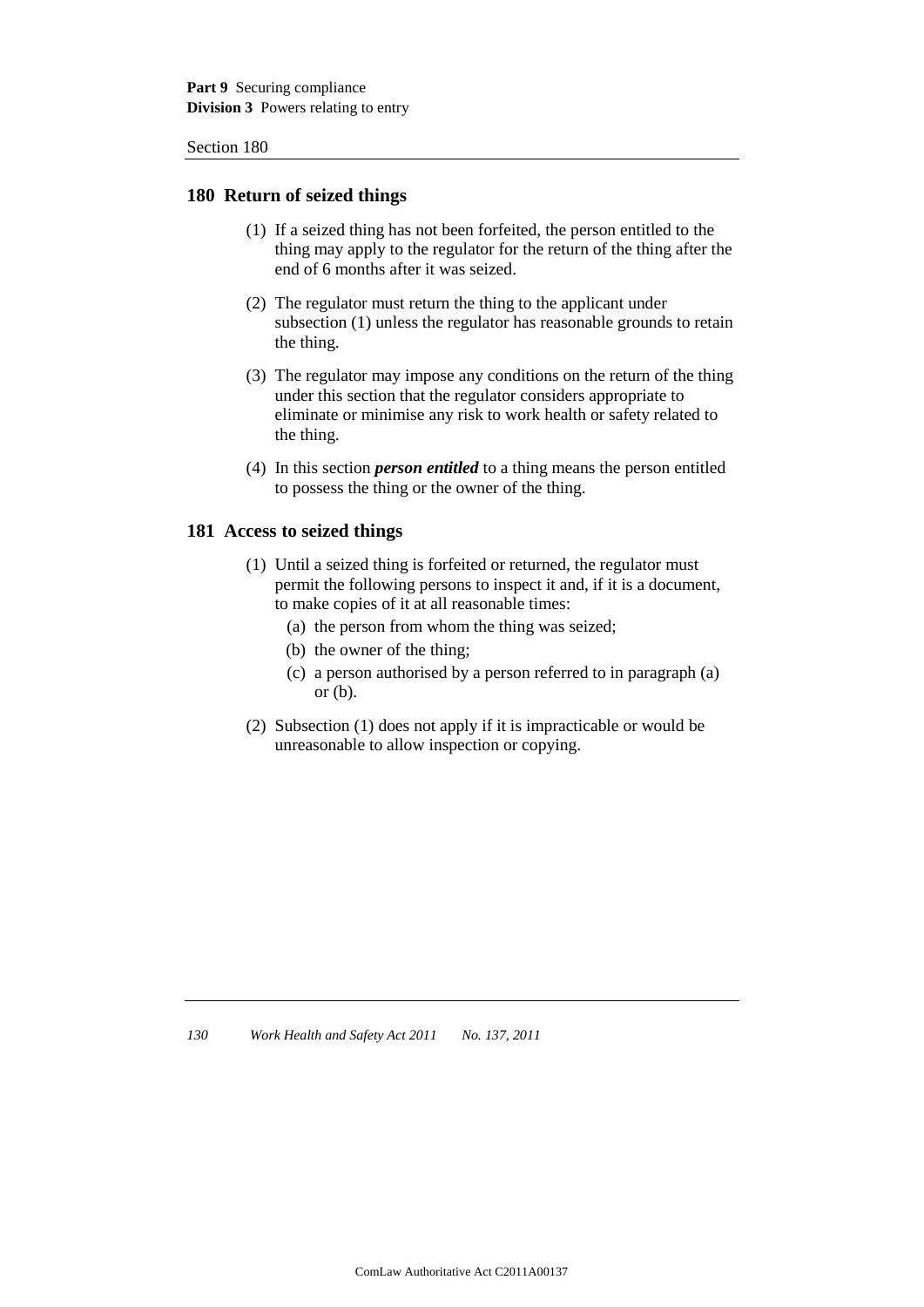# **Division 4—Damage and compensation**

#### **182 Damage etc. to be minimised**

In the exercise, or purported exercise, of a compliance power, an inspector must take all reasonable steps to ensure that the inspector, and any assistant to the inspector, cause as little inconvenience, detriment and damage as is practicable.

#### **183 Inspector to give notice of damage**

- (1) This section applies if an inspector or an assistant to an inspector damages a thing when exercising or purporting to exercise a compliance power.
- (2) The inspector must, as soon as practicable, give written notice of the damage to the person who the inspector believes on reasonable grounds, is the person in control of the thing.
- (3) If the inspector believes the damage was caused by a latent defect in the thing or circumstances beyond the inspector's or assistant's control, the inspector may state it in the notice.
- (4) If, for any reason, it is impracticable to comply with subsection (2), the inspector must leave the notice in a conspicuous position and in a reasonably secure way where the damage happened.
- (5) This section does not apply to damage the inspector reasonably believes is trivial.

#### **184 Compensation**

- (1) A person may claim compensation from the Commonwealth if the person incurs loss or expense because of the exercise or purported exercise of a power under Division 3 of this Part.
- (2) Compensation may be claimed and ordered in a proceeding: (a) brought in a court; or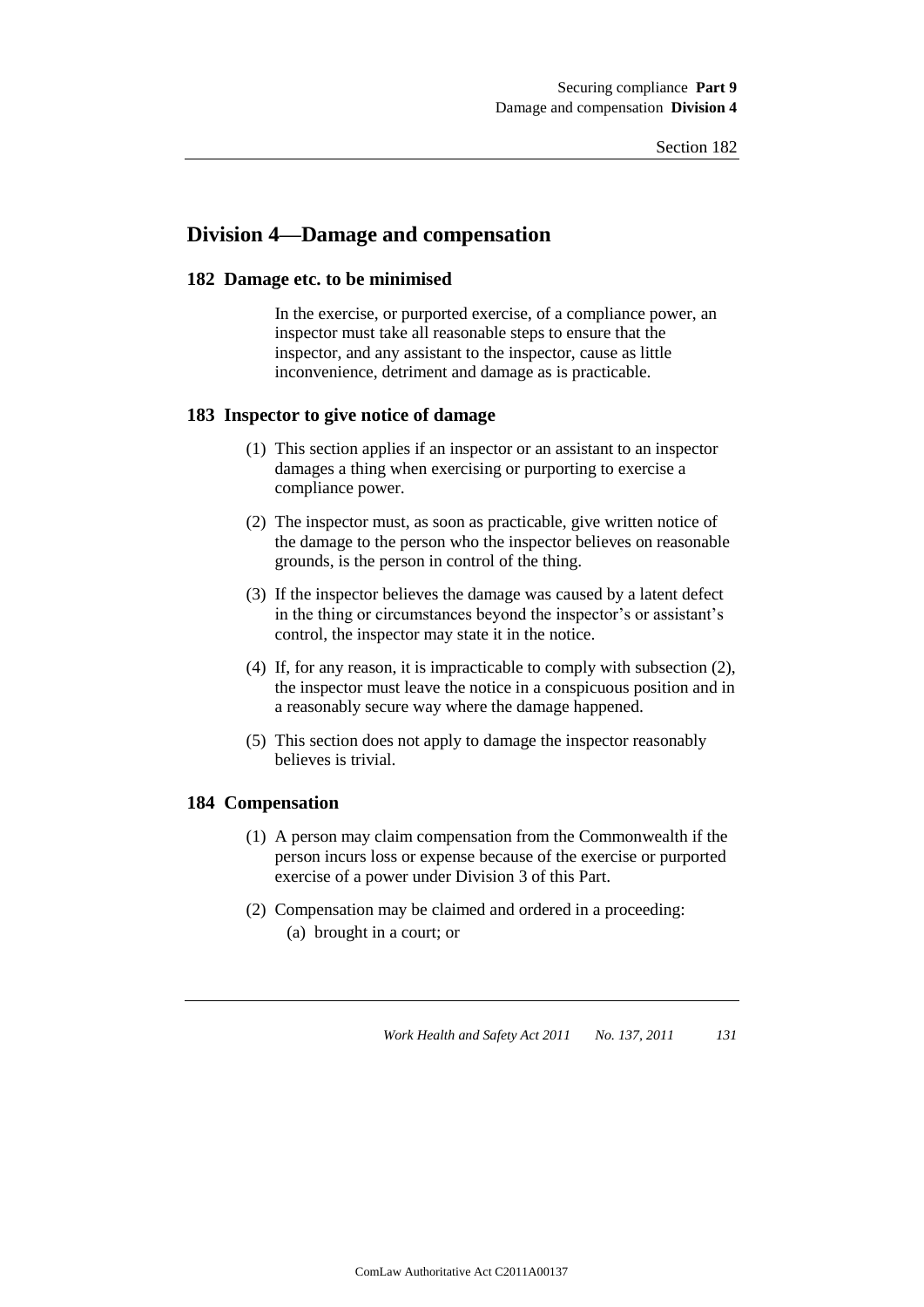- (b) for an offence against this Act brought against the person claiming compensation.
- (3) The court may order compensation to be paid only if it is satisfied it is just to make the order in the circumstances of the particular case.
- (4) The regulations may prescribe matters that may, or must, be taken into account by the court when considering whether it is just to make the order.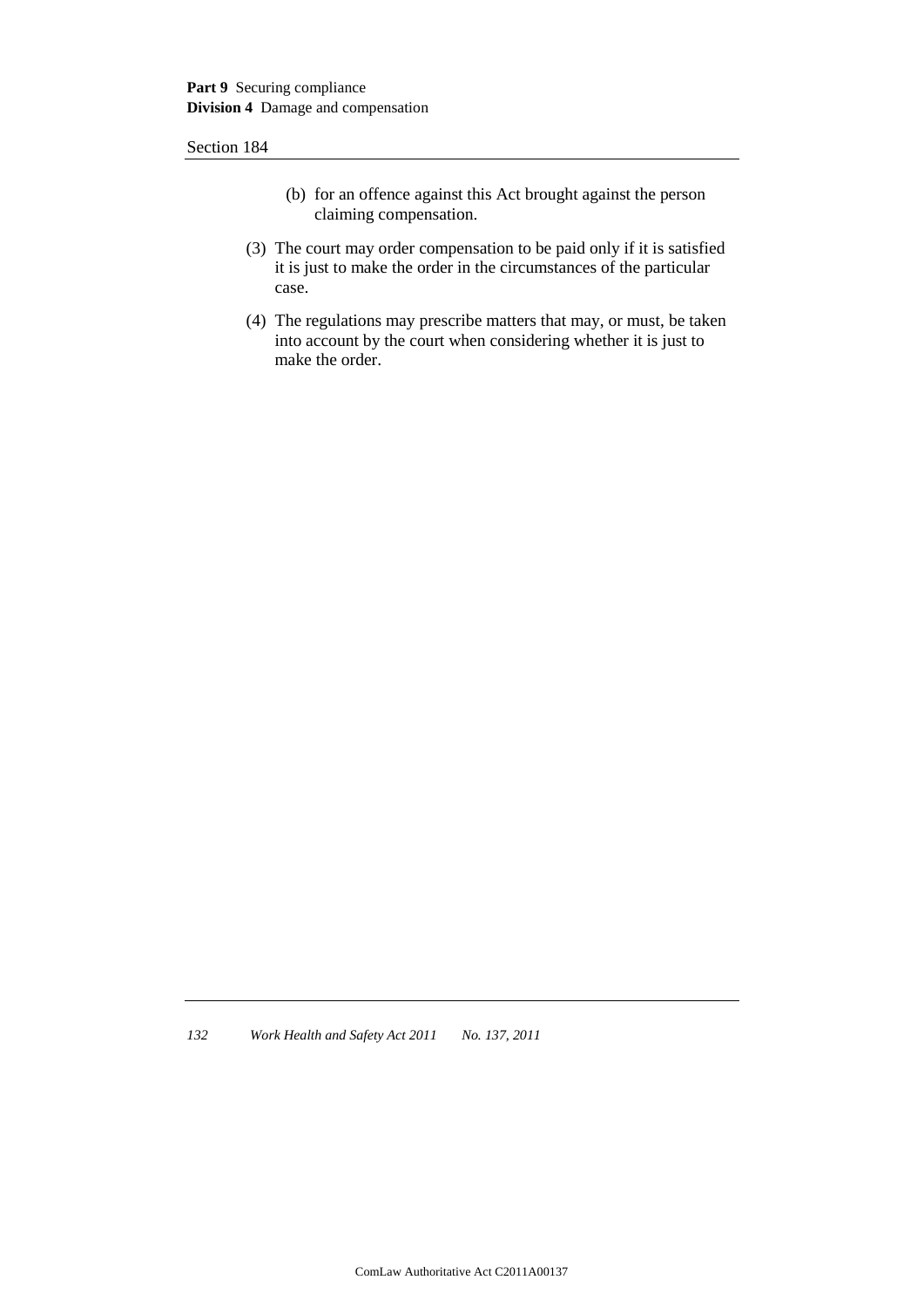# **Division 5—Other matters**

#### **185 Power to require name and address**

- (1) An inspector may require a person to provide the person's name and residential address if:
	- (a) the inspector finds the person committing an offence against this Act; or
	- (b) the inspector finds the person in circumstances that lead, or has information that leads, the inspector to reasonably suspect the person has committed an offence against this Act.
- (2) When asking a person to provide his or her name and residential address, the inspector must:
	- (a) tell the person the reason for the requirement to provide his or her name and residential address; and
	- (b) warn the person that it is an offence to fail to state that name and residential address, unless the person has a reasonable excuse.
- (3) If the inspector reasonably believes that the name or residential address is false, the inspector may require the person to give evidence of its correctness.
- (4) A person must not, without reasonable excuse, refuse or fail to comply with a requirement under subsection (1) or (3).

Penalty: \$10 000.

(5) Subsection (4) places an evidential burden on the accused to show a reasonable excuse.

#### **186 Inspector may take affidavits**

An inspector is authorised to take affidavits for any purpose relating or incidental to the exercise of his or her compliance powers.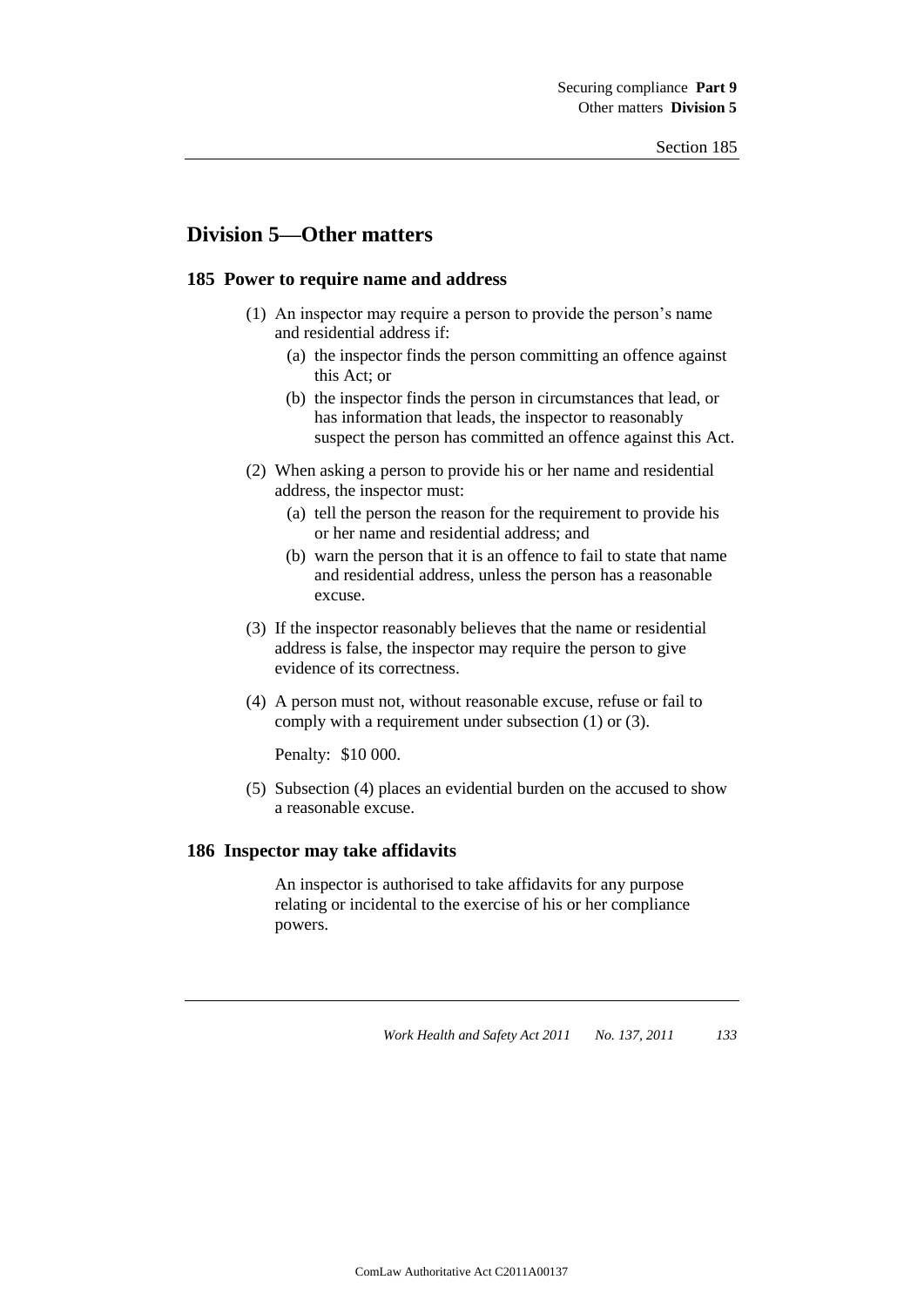Part 9 Securing compliance **Division 5** Other matters

Section 187

# **187 Attendance of inspector at coronial inquests**

Note: In some jurisdictions, an inspector may attend coronial inquests and examine witnesses.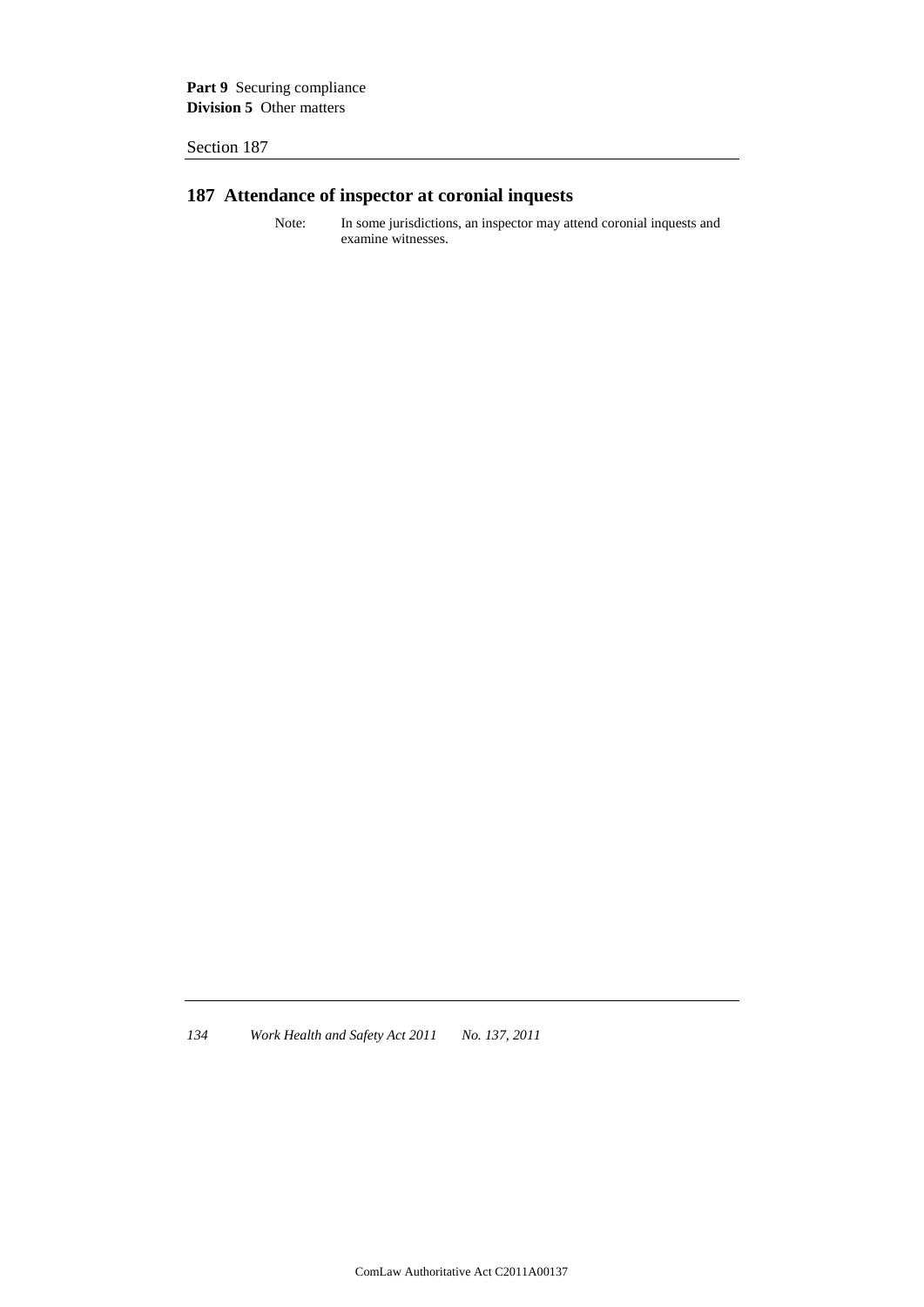# **Division 6—Offences in relation to inspectors**

#### **188 Offence to hinder or obstruct inspector**

A person must not intentionally hinder or obstruct an inspector in exercising his or her compliance powers, or induce or attempt to induce any other person to do so.

Penalty:

- (a) In the case of an individual—\$10 000.
- (b) In the case of a body corporate—\$50 000.

#### **189 Offence to impersonate inspector**

A person who is not an inspector must not, in any way, recklessly hold himself or herself out to be an inspector.

Penalty: \$10 000.

### **190 Offence to assault, threaten or intimidate inspector**

A person commits an offence if:

- (a) the person engages in conduct; and
- (b) the person intends, by engaging in that conduct, to directly or indirectly assault, threaten or intimidate another person; and
- (c) the other person is an inspector or a person assisting an inspector.

#### Penalty:

- (a) In the case of an individual—\$50 000 or imprisonment for 2 years or both.
- (b) In the case of a body corporate—\$250 000.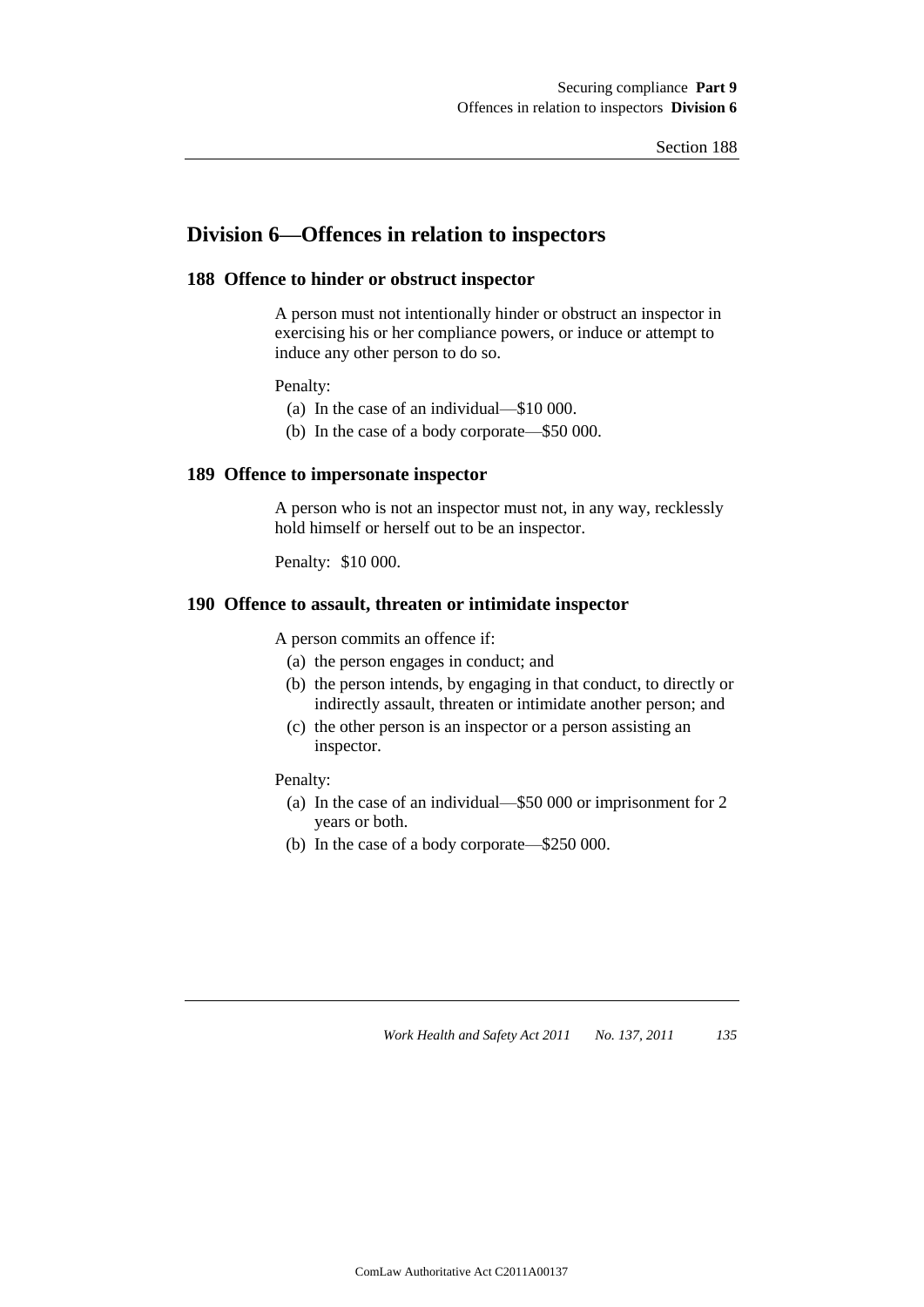# **Part 10—Enforcement measures**

# **Division 1—Improvement notices**

# **191 Issue of improvement notices**

- (1) This section applies if an inspector reasonably believes that a person:
	- (a) is contravening a provision of this Act; or
	- (b) has contravened a provision in circumstances that make it likely that the contravention will continue or be repeated.
- (2) The inspector may issue an improvement notice requiring the person to:
	- (a) remedy the contravention; or
	- (b) prevent a likely contravention from occurring; or
	- (c) remedy the things or operations causing the contravention or likely contravention.

### **192 Contents of improvement notices**

- (1) An improvement notice must state:
	- (a) that the inspector believes the person:
		- (i) is contravening a provision of this Act; or
		- (ii) has contravened a provision in circumstances that make it likely that the contravention will continue or be repeated; and
	- (b) the provision the inspector believes is being, or has been, contravened; and
	- (c) briefly, how the provision is being, or has been, contravened; and
	- (d) the day by which the person is required to remedy the contravention or likely contravention.
- (2) An improvement notice may include directions concerning the measures to be taken to remedy the contravention or prevent the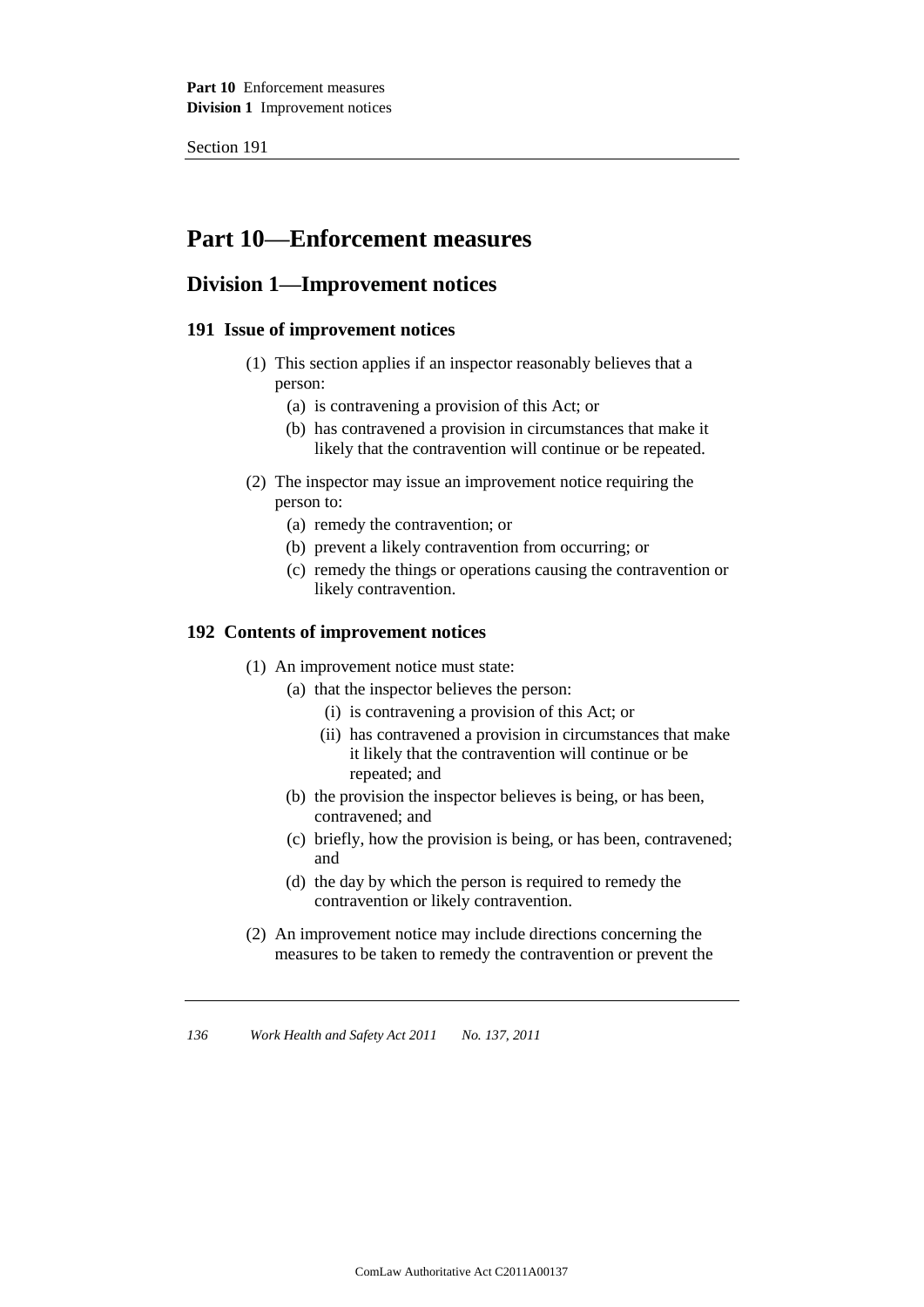likely contravention, or the matters or activities causing the contravention or likely contravention, to which the notice relates.

(3) The day stated for compliance with the improvement notice must be reasonable in all the circumstances.

#### **193 Compliance with improvement notice**

The person to whom an improvement notice is issued must comply with the notice within the period specified in the notice.

#### Penalty:

- (a) In the case of an individual—\$50 000.
- (b) In the case of a body corporate—\$250 000.

# **194 Extension of time for compliance with improvement notices**

- (1) This section applies if a person has been issued with an improvement notice.
- (2) An inspector may, by written notice given to the person, extend the compliance period for the improvement notice.
- (3) However, the inspector may extend the compliance period only if the period has not ended.
- (4) In this section:

*compliance period* means the period stated in the improvement notice under section 192, and includes that period as extended under this section.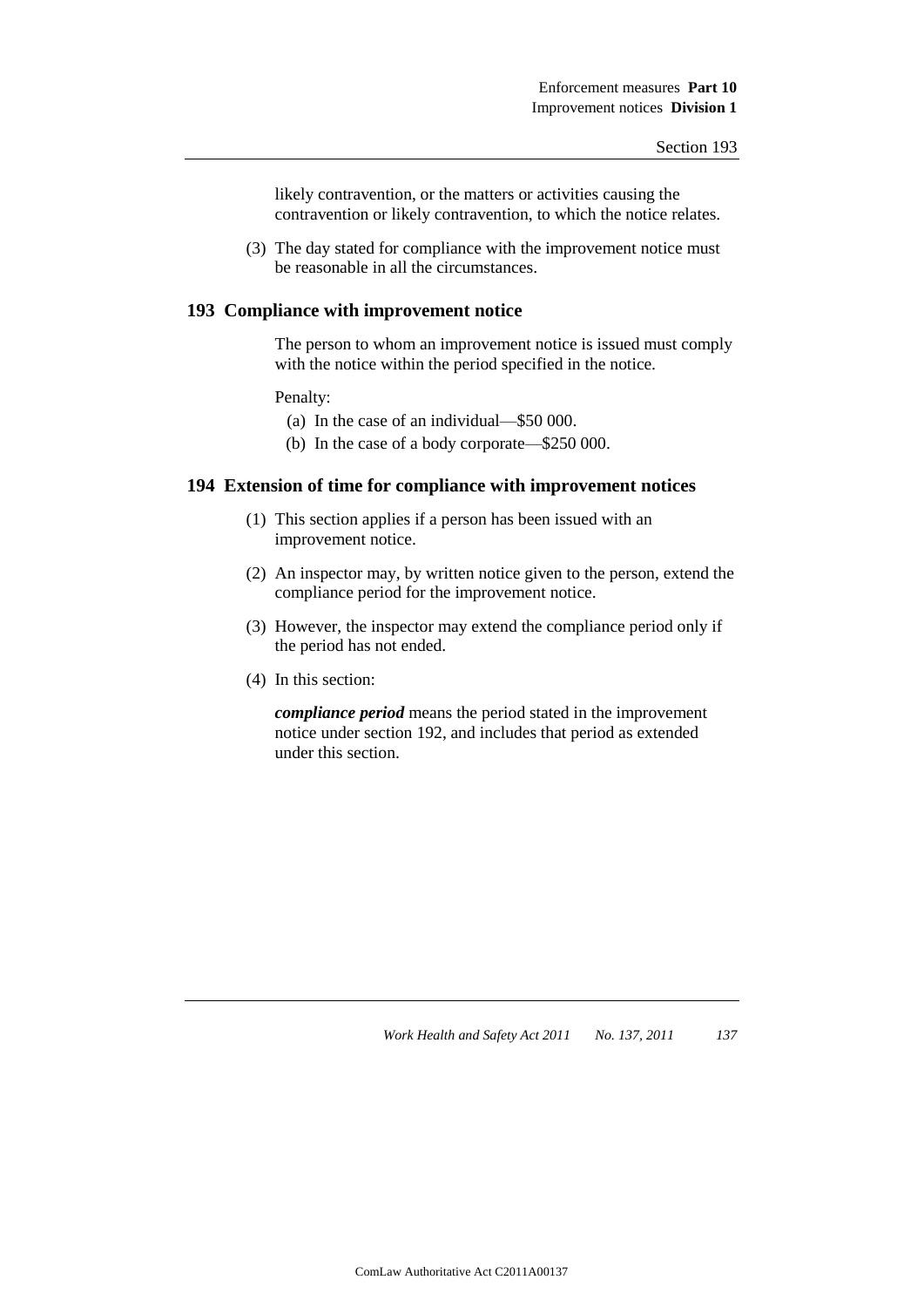# **Division 2—Prohibition notices**

## **195 Power to issue prohibition notice**

- (1) This section applies if an inspector reasonably believes that:
	- (a) an activity is occurring at a workplace that involves or will involve a serious risk to the health or safety of a person emanating from an immediate or imminent exposure to a hazard; or
	- (b) an activity may occur at a workplace that, if it occurs, will involve a serious risk to the health or safety of a person emanating from an immediate or imminent exposure to a hazard.
- (2) The inspector may give a person who has control over the activity a direction prohibiting the carrying on of the activity, or the carrying on of the activity in a specified way, until an inspector is satisfied that the matters that give or will give rise to the risk have been remedied.
- (3) The direction may be given orally, but must be confirmed by written notice (a *prohibition notice*) issued to the person as soon as practicable.

# **196 Contents of prohibition notice**

- (1) A prohibition notice must state:
	- (a) that the inspector believes that grounds for the issue of the prohibition notice exist and the basis for that belief; and
	- (b) briefly, the activity that the inspector believes involves or will involve the risk and the matters that give or will give rise to the risk; and
	- (c) the provision of this Act that the inspector believes is being, or is likely to be, contravened by that activity.
- (2) A prohibition notice may include directions on the measures to be taken to remedy the risk, activities or matters to which the notice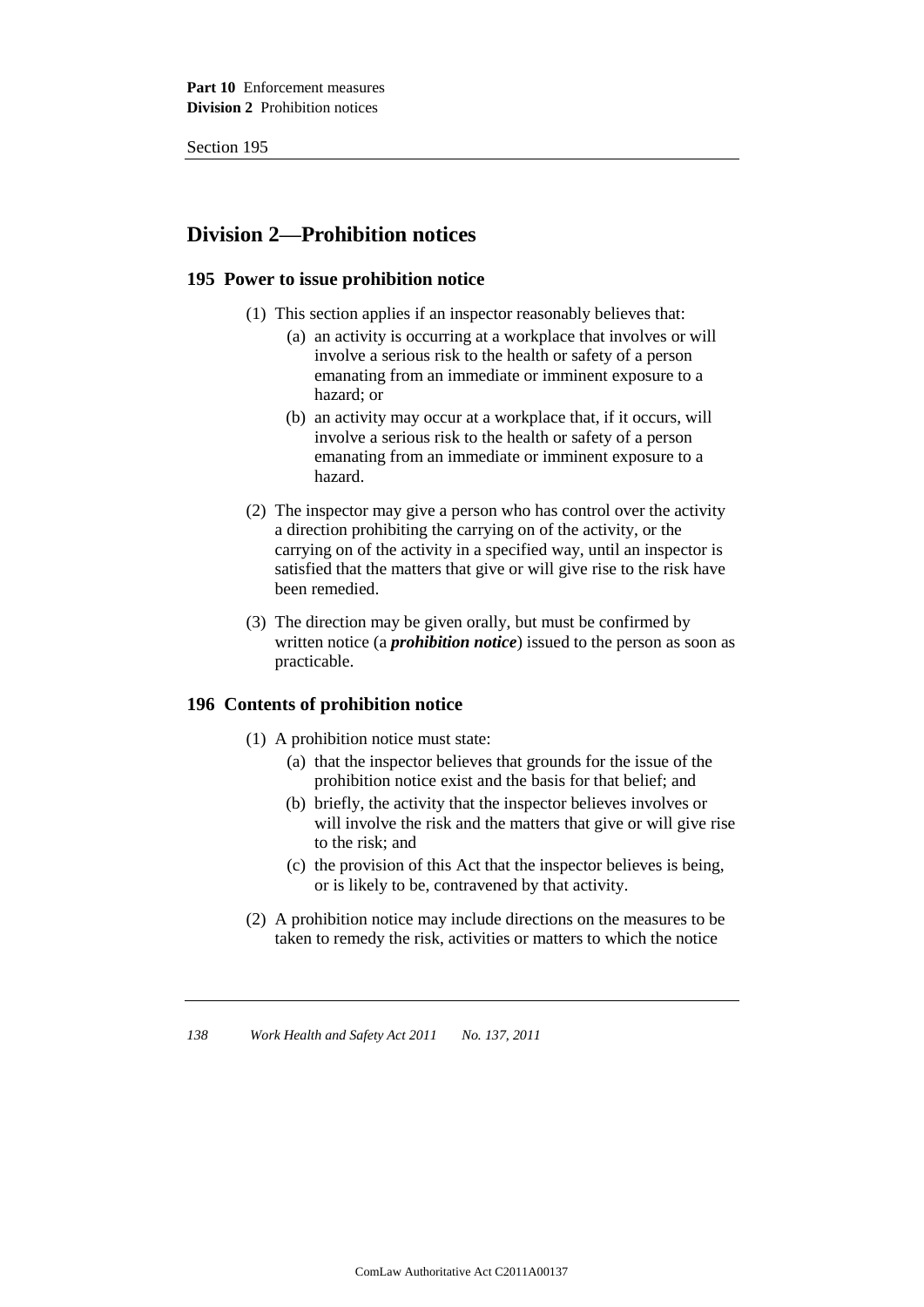relates, or the contravention or likely contravention referred to in subsection  $(1)(c)$ .

- (3) Without limiting section 195, a prohibition notice that prohibits the carrying on of an activity in a specified way may do so by specifying 1 or more of the following:
	- (a) a workplace, or part of a workplace, at which the activity is not to be carried out;
	- (b) anything that is not to be used in connection with the activity;
	- (c) any procedure that is not to be followed in connection with the activity.

## **197 Compliance with prohibition notice**

The person to whom a direction is given under section 195(2) or a prohibition notice is issued must comply with the direction or notice.

Penalty:

- (a) In the case of an individual—\$100 000.
- (b) In the case of a body corporate—\$500 000.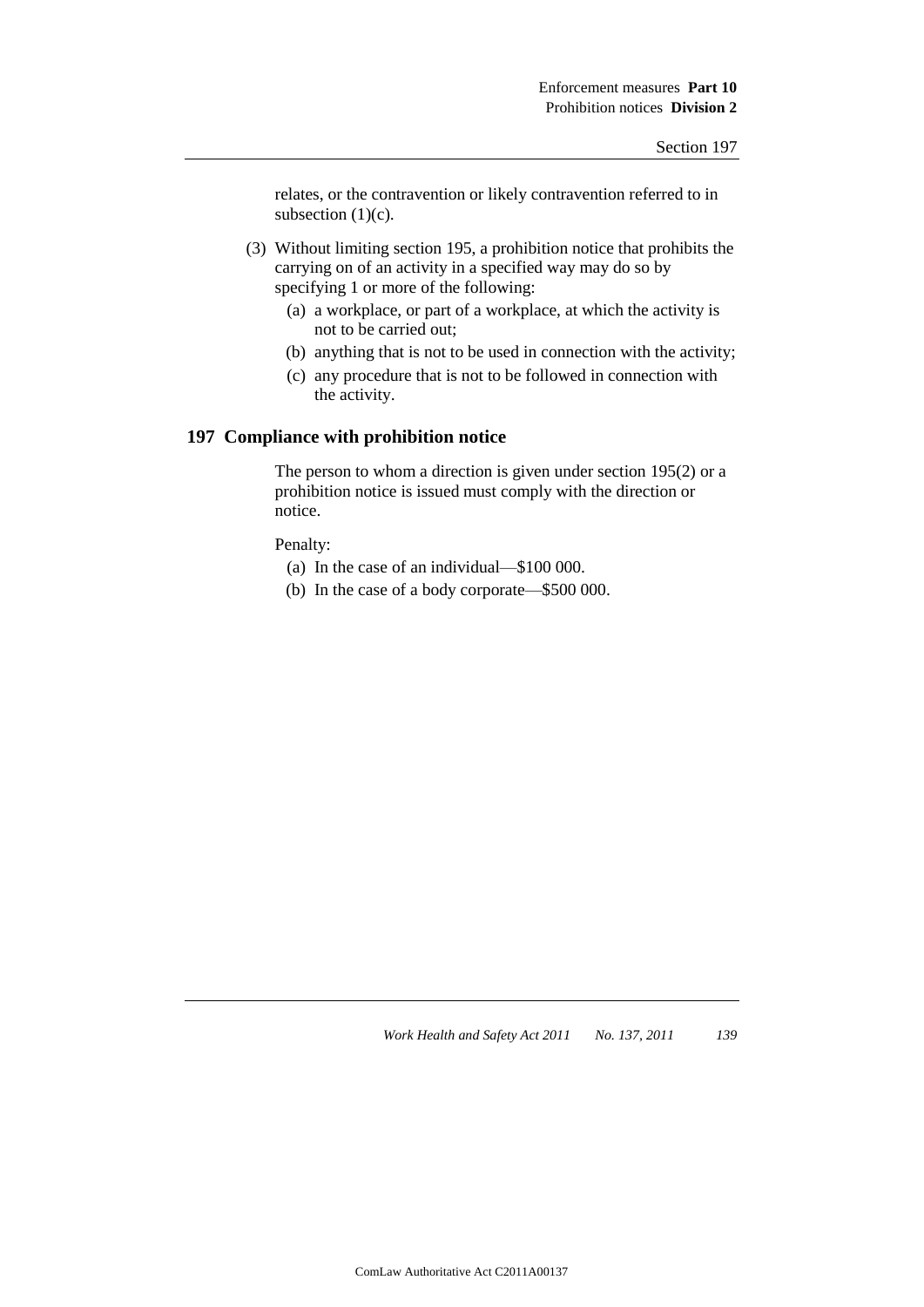# **Division 3—Non-disturbance notices**

#### **198 Issue of non-disturbance notice**

An inspector may issue a non-disturbance notice to the person with management or control of a workplace if the inspector reasonably believes that it is necessary to do so to facilitate the exercise of his or her compliance powers.

#### **199 Contents of non-disturbance notice**

- (1) A non-disturbance notice may require the person to:
	- (a) preserve the site at which a notifiable incident has occurred for a specified period; or
	- (b) prevent the disturbance of a particular site (including the operation of plant) in other circumstances for a specified period that is reasonable in the circumstances.
- (2) A non-disturbance notice must specify the period (of no more than 7 days) for which it applies and set out:
	- (a) the obligations of the person to whom the notice is issued; and
	- (b) the measures to be taken to preserve a site or prevent disturbance of a site; and
	- (c) the penalty for contravening the notice.
- (3) In subsection (1) a reference to a site includes any plant, substance, structure or thing associated with the site.
- (4) A non-disturbance notice does not prevent any action:
	- (a) to assist an injured person; or
	- (b) to remove a deceased person; or
	- (c) that is essential to make the site safe or to prevent a further incident; or
	- (d) that is associated with a police investigation; or
	- (e) for which an inspector has given permission.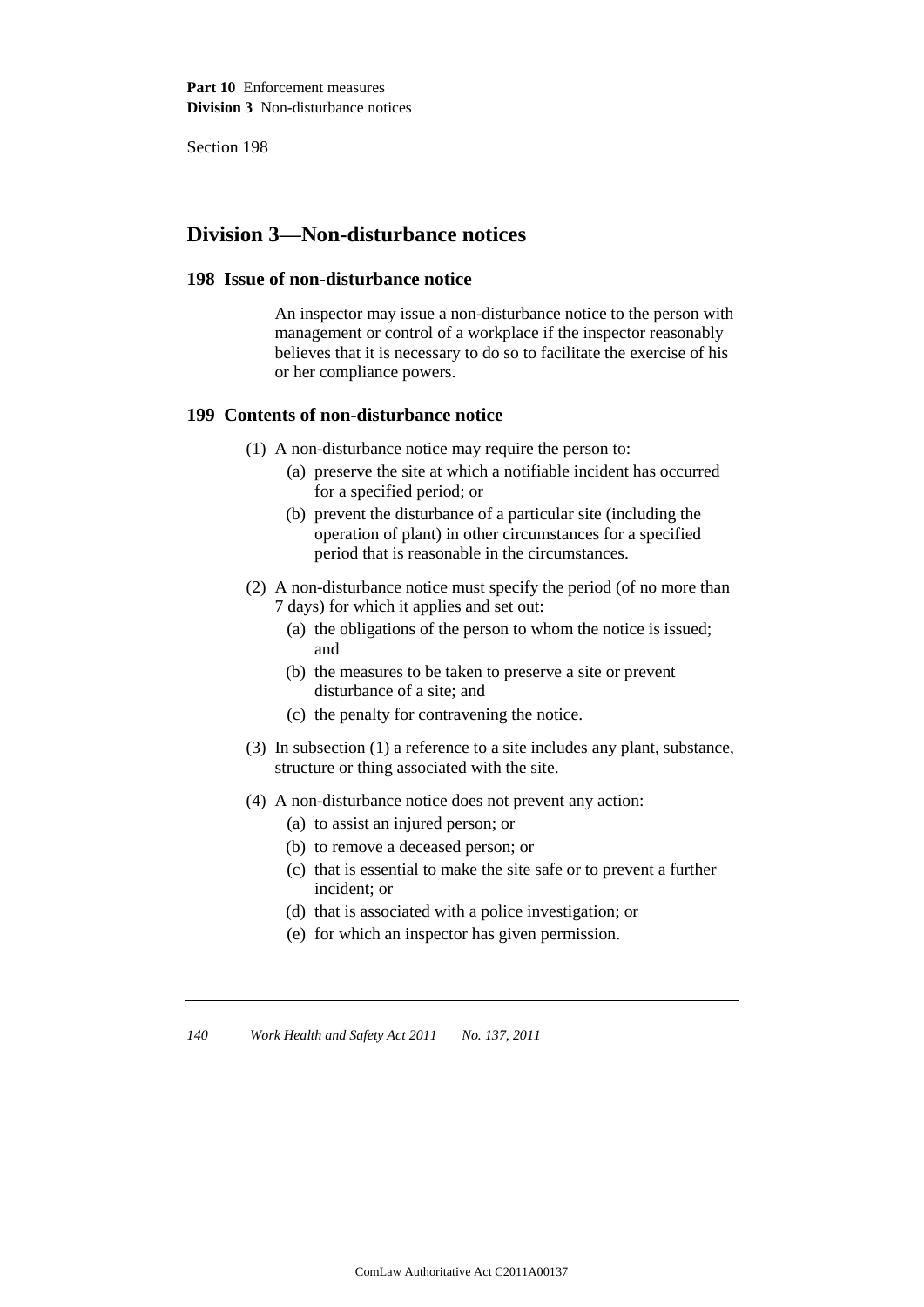#### **200 Compliance with non-disturbance notice**

(1) A person must not, without reasonable excuse, refuse or fail to comply with a non-disturbance notice issued to the person.

Penalty:

- (a) In the case of an individual—\$50 000.
- (b) In the case of a body corporate—\$250 000.
- (2) Subsection (1) places an evidential burden on the accused to show a reasonable excuse.

#### **201 Issue of subsequent notices**

If an inspector considers it necessary to do so, he or she may issue 1 or more subsequent non-disturbance notices to a person, whether before or after the expiry of the previous notice, each of which must comply with section 199.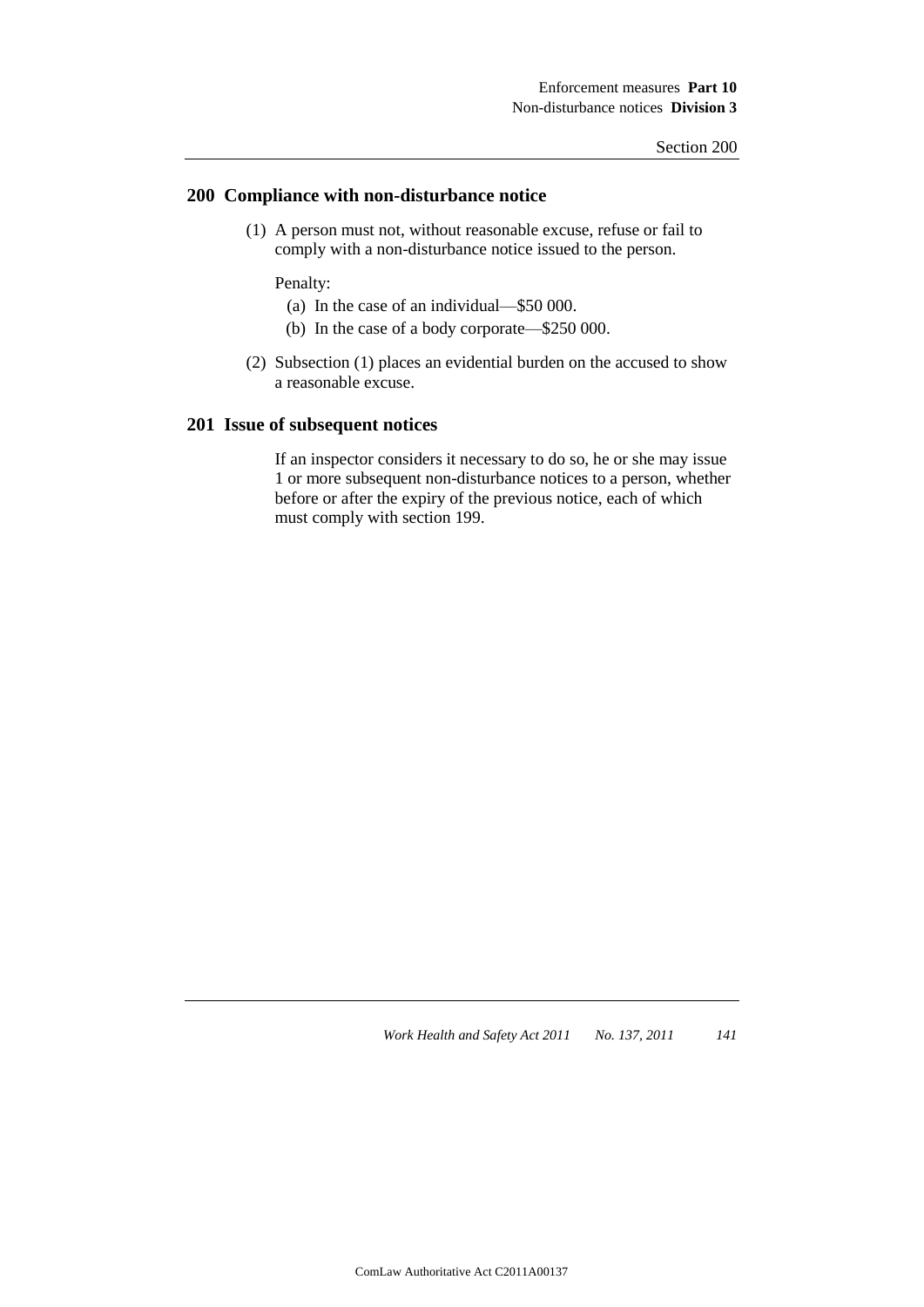# **Division 4—General requirements applying to notices**

# **202 Application of Division**

In this Division *notice* means improvement notice, prohibition notice or non-disturbance notice.

#### **203 Notice to be in writing**

A notice must be in writing.

### **204 Directions in notices**

A direction included in an improvement notice or prohibition notice may:

- (a) refer to a code of practice; and
- (b) offer the person to whom it is issued a choice of ways in which to remedy the contravention.

### **205 Recommendations in notice**

- (1) An improvement notice or prohibition notice may include recommendations.
- (2) It is not an offence to fail to comply with recommendations in a notice.

#### **206 Changes to notice by inspector**

- (1) An inspector may make minor changes to a notice:
	- (a) for clarification; or
	- (b) to correct errors or references; or
	- (c) to reflect changes of address or other circumstances.
- (2) An inspector may also, in accordance with section 194, extend the compliance period for an improvement notice.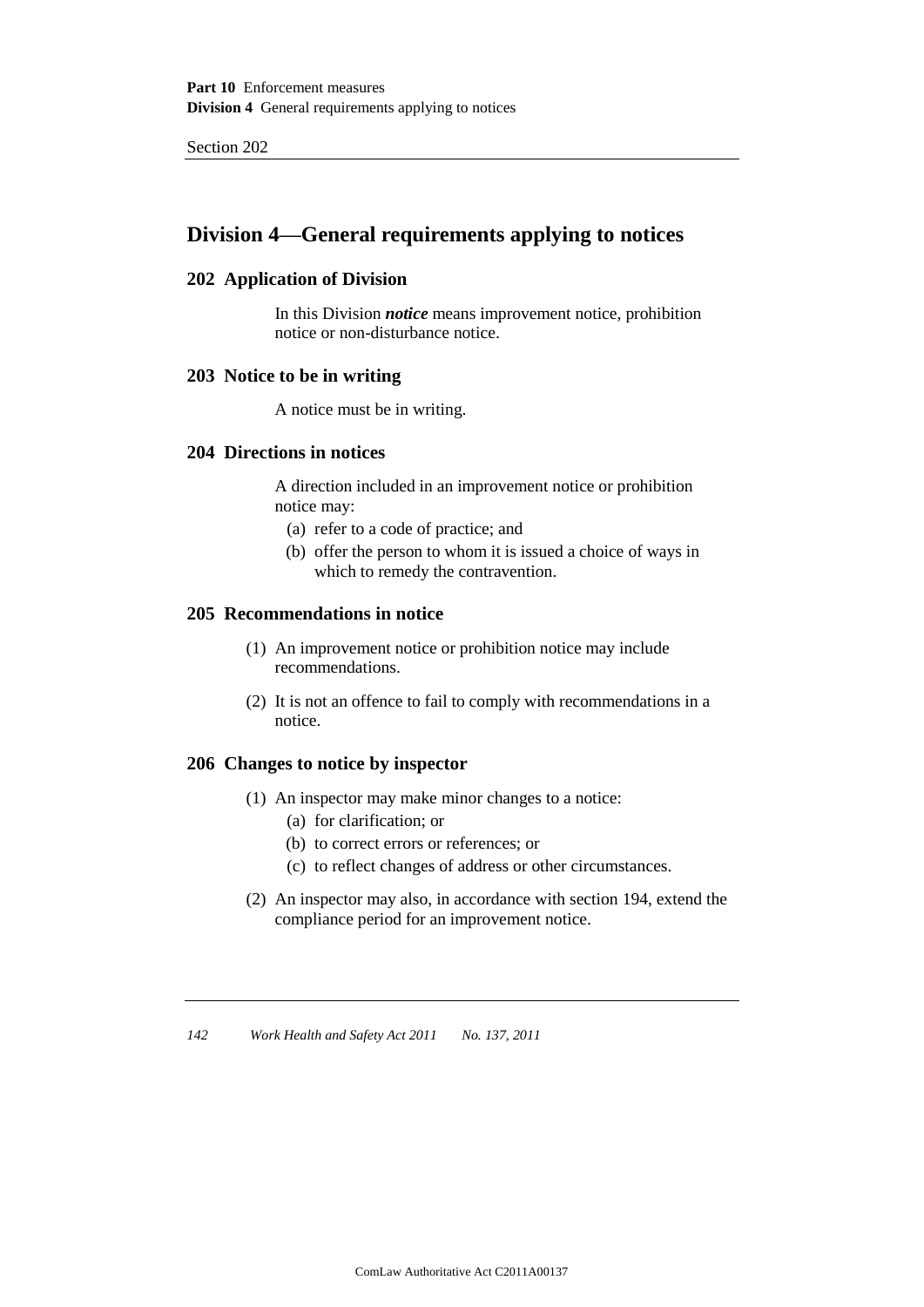#### **207 Regulator may vary or cancel notice**

Except as provided in section 206, a notice issued by an inspector may only be varied or cancelled by the regulator.

### **208 Formal irregularities or defects in notice**

A notice is not invalid only because of:

- (a) a formal defect or irregularity in the notice unless the defect or irregularity causes or is likely to cause substantial injustice; or
- (b) a failure to use the correct name of the person to whom the notice is issued if the notice sufficiently identifies the person and is issued or given to the person in accordance with section 209.

#### **209 Issue and giving of notice**

- (1) A notice may be issued or given to a person:
	- (a) by delivering it personally to the person or sending it by post or facsimile or electronic transmission to the person's usual or last known place of residence or business; or
	- (b) by leaving it for the person at the person's usual or last known place of residence or business with a person who appears to be over 16 years and who appears to reside or work there; or
	- (c) by leaving it for the person at the workplace to which the notice relates with a person who is or appears to be the person with management or control of the workplace; or
	- (d) in a prescribed manner.
- (2) The regulations may prescribe:
	- (a) the manner of issuing a notice; and
	- (b) the steps a person to whom a notice is issued must take to bring it to the attention of other persons.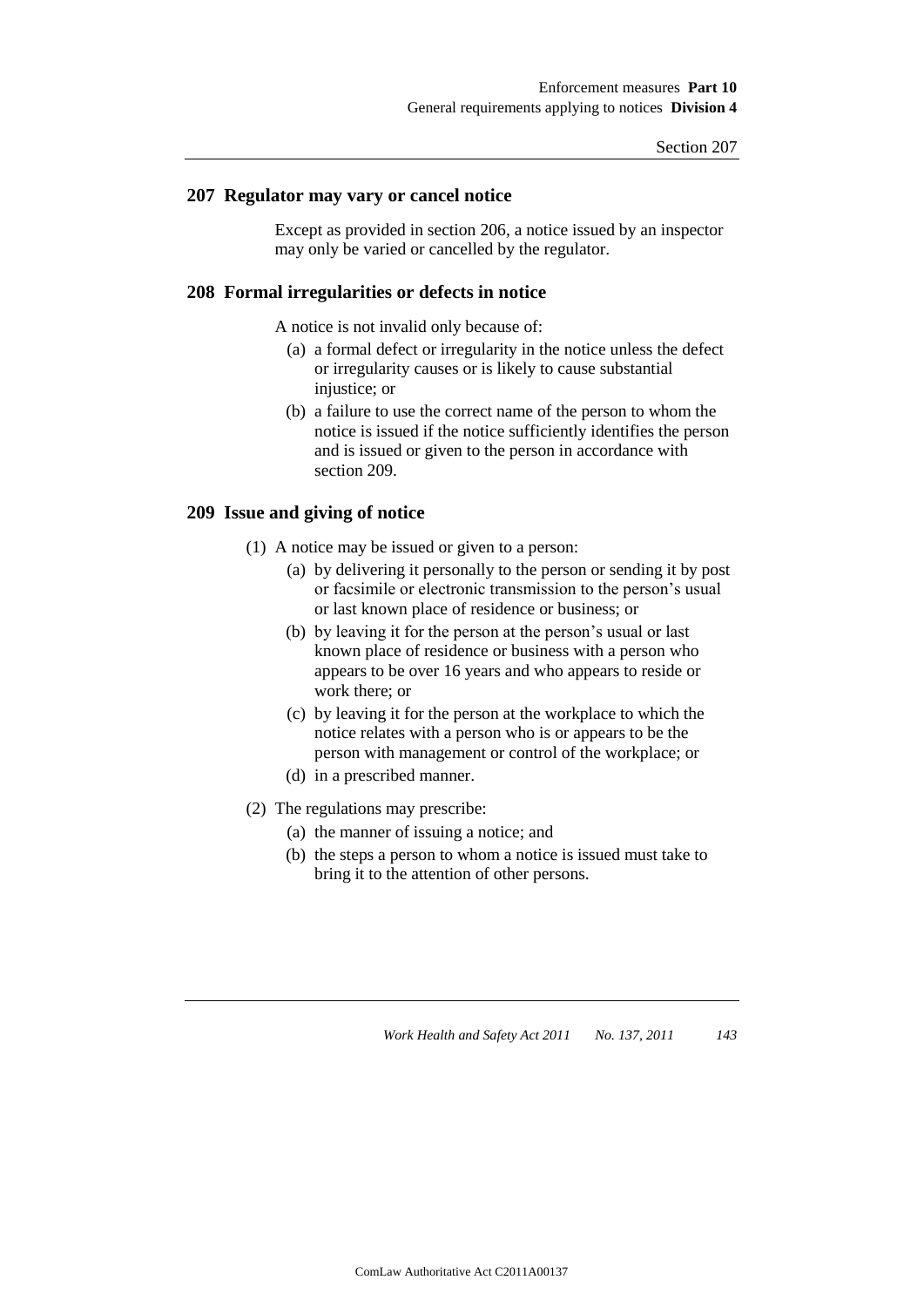### **210 Display of notice**

(1) A person to whom a notice is issued must, as soon as possible, display a copy of the notice in a prominent place at or near the workplace, or part of the workplace, at which work is being carried out that is affected by the notice.

Penalty:

- (a) In the case of an individual—\$5000.
- (b) In the case of a body corporate—\$25 000.
- (2) A person must not intentionally remove, destroy, damage or deface a notice displayed under subsection (1) while the notice is in force.

Penalty:

- (a) In the case of an individual—\$5000.
- (b) In the case of a body corporate—\$25 000.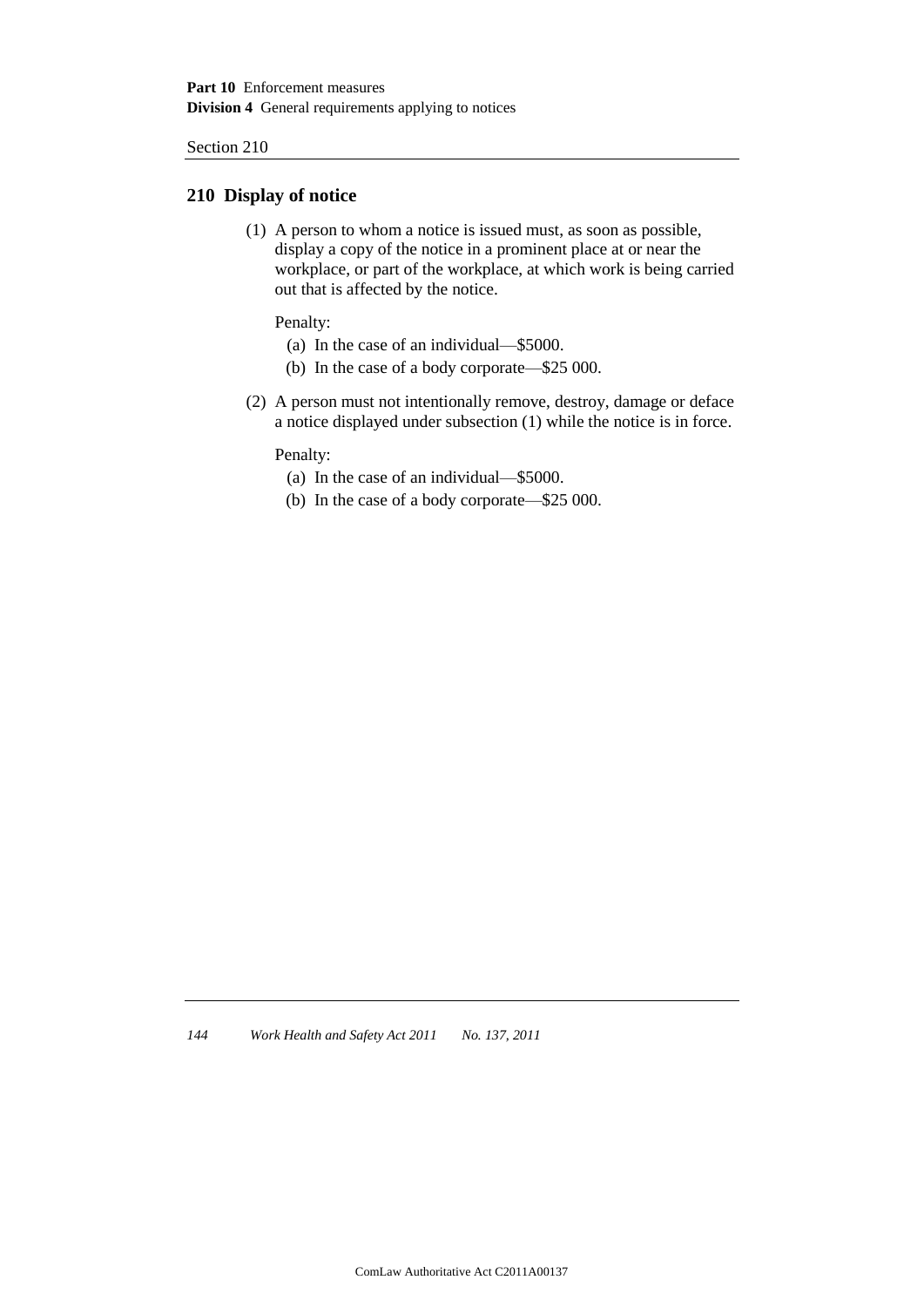# **Division 5—Remedial action**

### **211 When regulator may carry out action**

- (1) This section applies if a person to whom a prohibition notice is issued fails to take reasonable steps to comply with the notice.
- (2) The regulator may take any remedial action the regulator believes reasonable to make the workplace or situation safe after giving written notice to the person to whom the prohibition notice was issued of:
	- (a) the regulator's intention to take that action; and
	- (b) the owner's or person's liability for the costs of that action.

#### **212 Power of the regulator to take other remedial action**

- (1) This section applies if the regulator reasonably believes that:
	- (a) circumstances in which a prohibition notice can be issued exist; and
	- (b) a prohibition notice cannot be issued at a workplace because, after taking reasonable steps, the person with management or control of the workplace cannot be found.
- (2) The regulator may take any remedial action necessary to make the workplace safe.

### **213 Costs of remedial or other action**

The regulator may recover the reasonable costs of any remedial action taken under:

- (a) section 211 from the person to whom the notice is issued; or
- (b) section 212 from any person to whom the prohibition notice could have been issued in relation to the matter;

as a debt due to the regulator.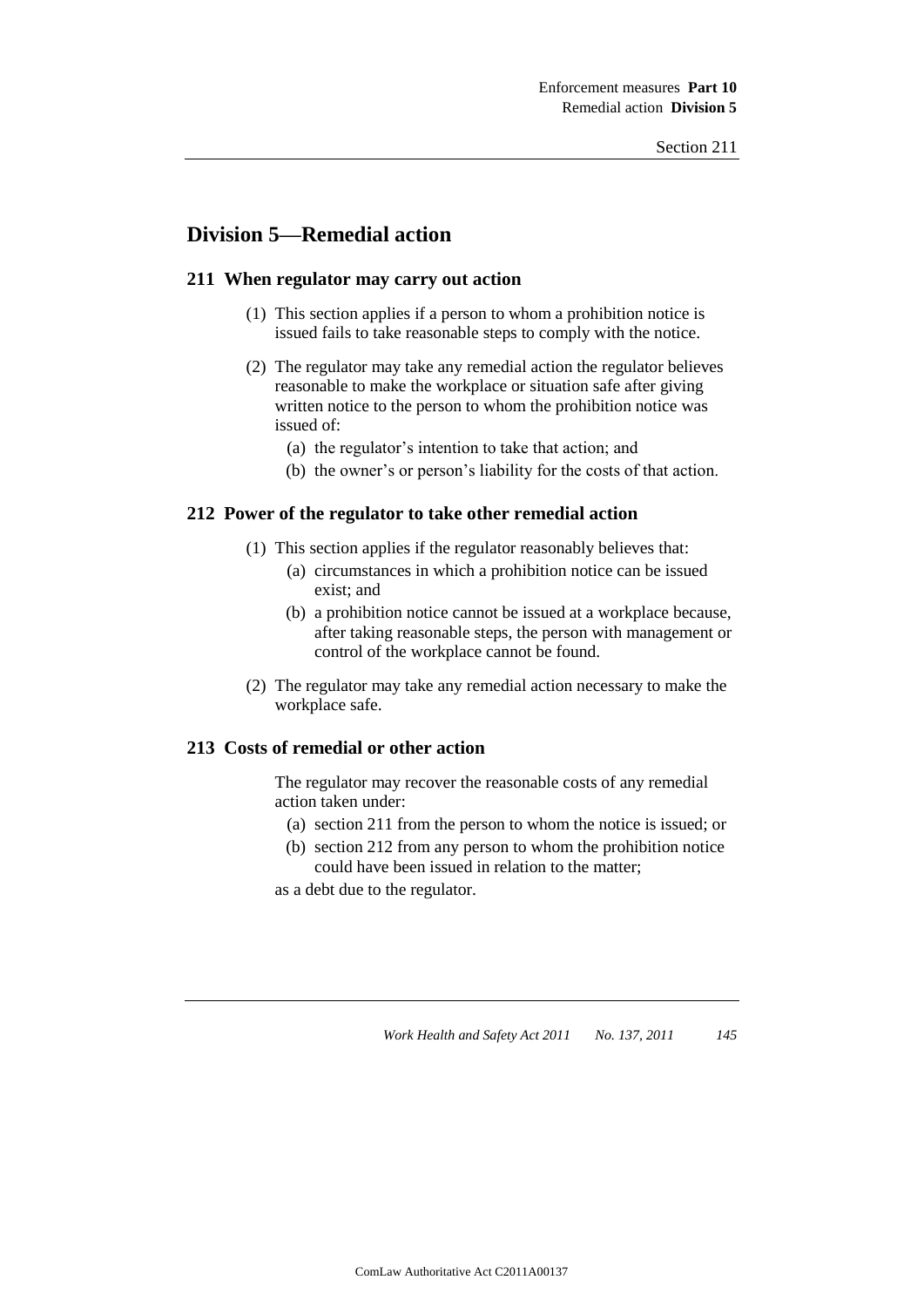# **Division 6—Injunctions**

## **214 Application of Division**

In this Division, *notice* means improvement notice, prohibition notice or non-disturbance notice.

#### **215 Injunctions for noncompliance with notices**

- (1) The regulator may apply to a court for an injunction:
	- (a) compelling a person to comply with a notice; or
	- (b) restraining a person from contravening a notice.
- (2) The regulator may do so:
	- (a) whether or not proceedings have been brought for an offence against this Act in connection with any matter in relation to which the notice was issued; and
	- (b) whether any period for compliance with the notice has expired.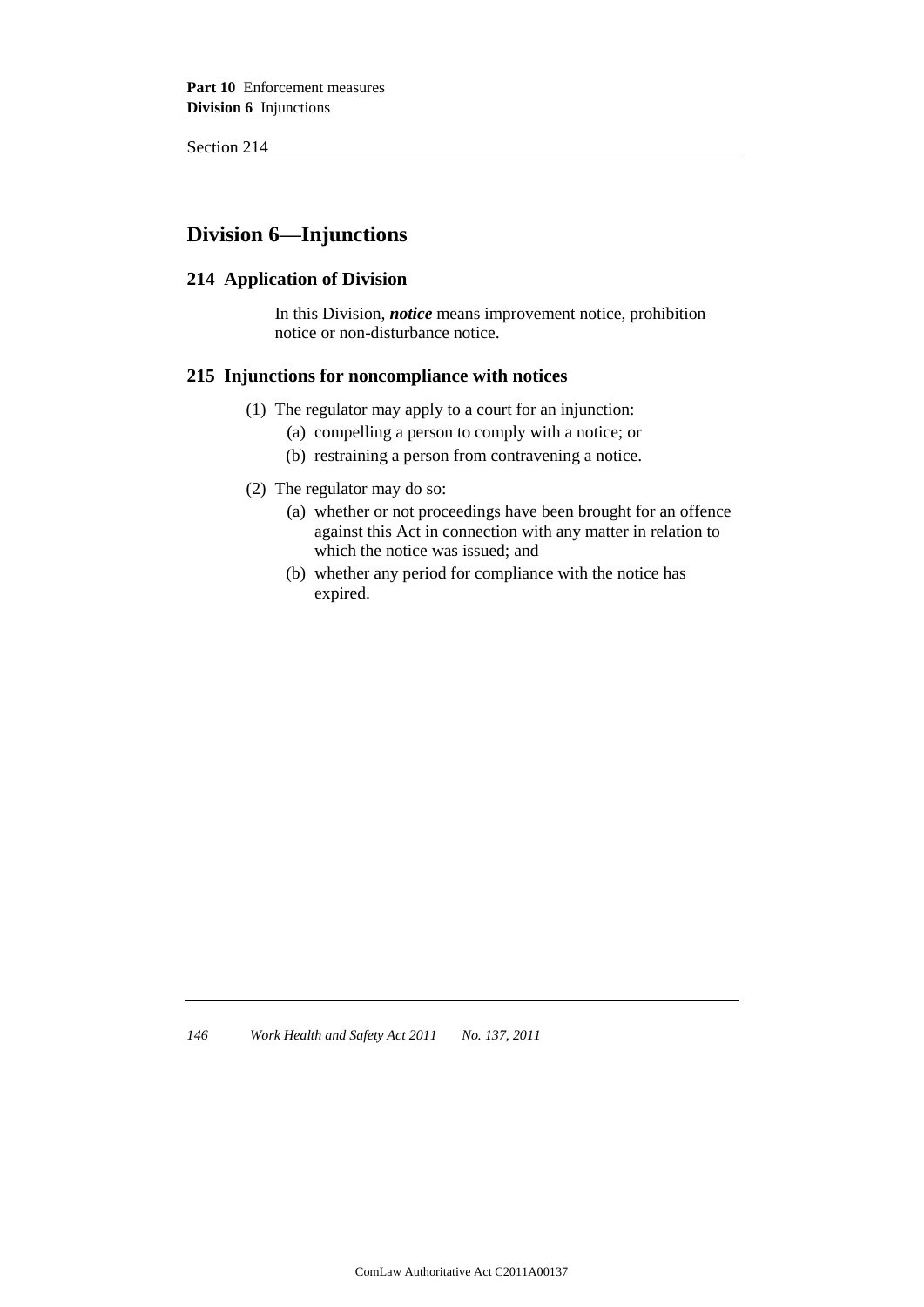# **Part 11—Enforceable undertakings**

### **216 Regulator may accept WHS undertakings**

- (1) The regulator may accept a written undertaking (a *WHS undertaking*) given by a person in connection with a matter relating to a contravention or alleged contravention by the person of this Act.
	- Note: Section 230(3) requires the regulator to publish guidelines in relation to the acceptance of WHS undertakings.
- (2) A WHS undertaking cannot be accepted for a contravention or alleged contravention that is a Category 1 offence.
- (3) The giving of a WHS undertaking does not constitute an admission of guilt by the person giving it in relation to the contravention or alleged contravention to which the undertaking relates.

#### **217 Notice of decision and reasons for decision**

- (1) The regulator must give the person seeking to make a WHS undertaking written notice of the regulator's decision to accept or reject the WHS undertaking and of the reasons for the decision.
- (2) The regulator must publish, on the regulator's website, notice of a decision to accept a WHS undertaking and the reasons for that decision.

#### **218 When a WHS undertaking is enforceable**

A WHS undertaking takes effect and becomes enforceable when the regulator's decision to accept the undertaking is given to the person who made the undertaking or at any later date specified by the regulator.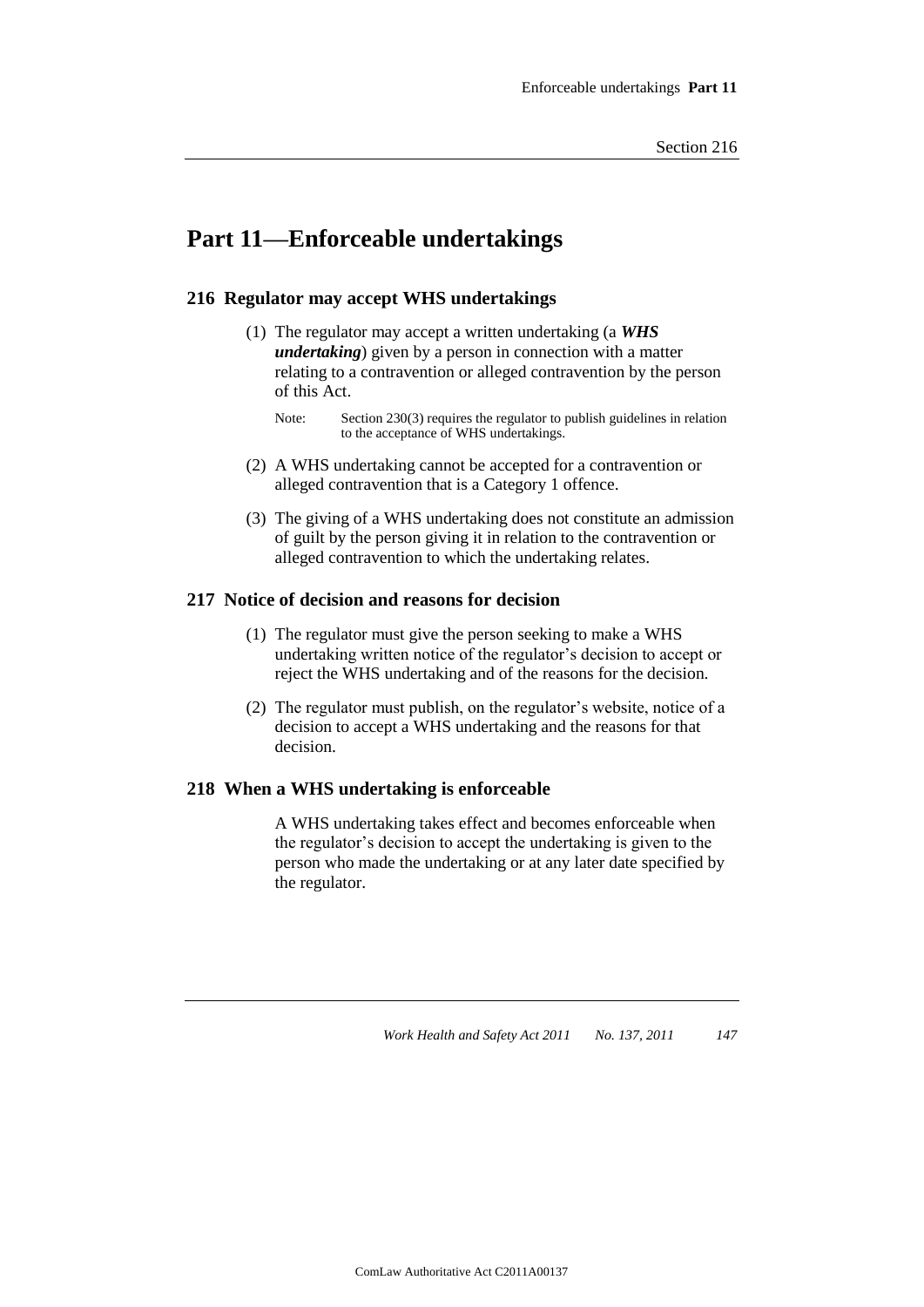#### **219 Compliance with WHS undertaking**

A person must not contravene a WHS undertaking made by that person that is in effect.

Penalty:

- (a) In the case of an individual—\$50 000.
- (b) In the case of a body corporate—\$250 000.

#### **220 Contravention of WHS undertaking**

- (1) The regulator may apply to a court for an order if a person contravenes a WHS undertaking.
- (2) If the court is satisfied that the person who made the WHS undertaking has contravened the undertaking, the court, in addition to the imposition of any penalty, may make 1 or both of the following orders:
	- (a) an order directing the person to comply with the undertaking;
	- (b) an order discharging the undertaking.
- (3) In addition to the orders referred to in subsection (2), the court may make any other order that the court considers appropriate in the circumstances, including orders directing the person to pay to the Commonwealth:
	- (a) the costs of the proceedings; and
	- (b) the reasonable costs of the regulator in monitoring compliance with the WHS undertaking in the future.
- (4) Nothing in this section prevents proceedings being brought for the contravention or alleged contravention of this Act to which the WHS undertaking relates.
	- Note: Section 222 specifies circumstances affecting proceedings for a contravention for which a WHS undertaking has been given.

## **221 Withdrawal or variation of WHS undertaking**

- (1) A person who has made a WHS undertaking may at any time, with the written agreement of the regulator:
	- (a) withdraw the undertaking; or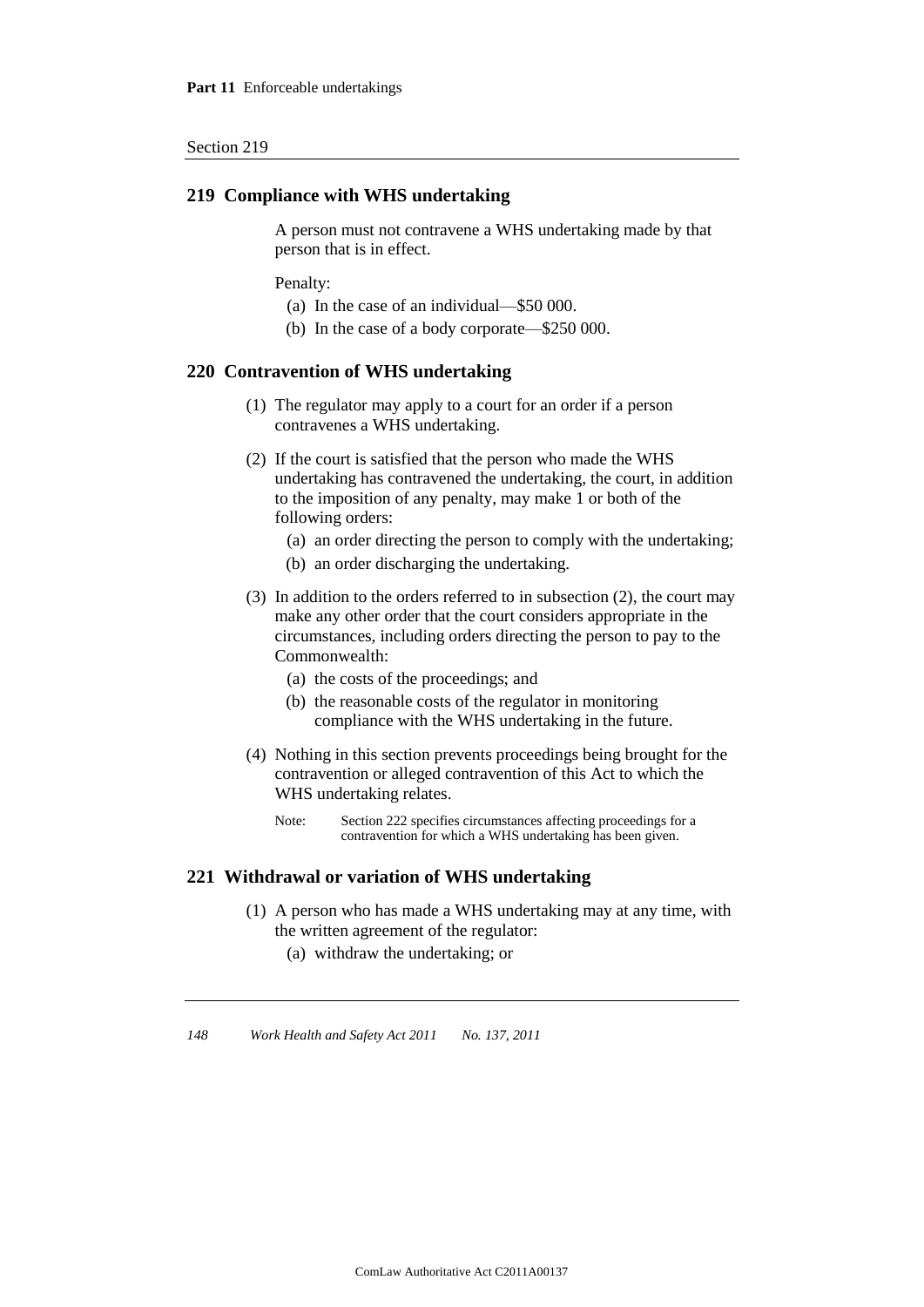- (b) vary the undertaking.
- (2) However, the provisions of the undertaking cannot be varied to provide for a different alleged contravention of the Act.
- (3) The regulator must publish, on the regulator's website, notice of the withdrawal or variation of a WHS undertaking.

#### **222 Proceeding for alleged contravention**

- (1) Subject to this section, no proceedings for a contravention or alleged contravention of this Act may be brought against a person if a WHS undertaking is in effect in relation to that contravention.
- (2) No proceedings may be brought for a contravention or alleged contravention of this Act against a person who has made a WHS undertaking in relation to that contravention and has completely discharged the WHS undertaking.
- (3) The regulator may accept a WHS undertaking in relation to a contravention or alleged contravention before proceedings in relation to that contravention have been finalised.
- (4) If the regulator accepts a WHS undertaking before the proceedings are finalised, the regulator must take all reasonable steps to have the proceedings discontinued as soon as possible.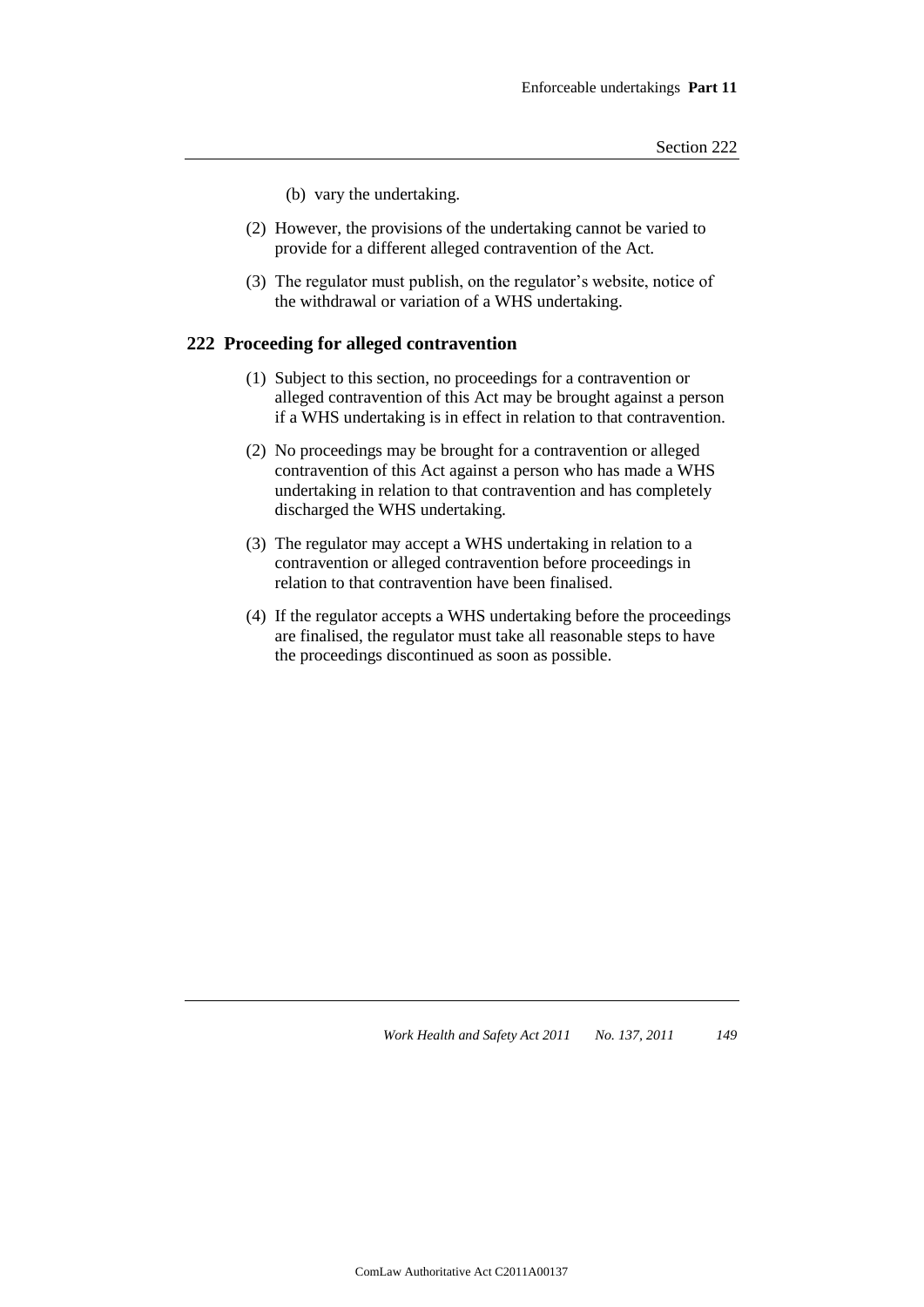# **Part 12—Review of decisions**

# **Division 1—Reviewable decisions**

# **223 Which decisions are reviewable**

- (1) The following table sets out:
	- (a) decisions made under this Act that are reviewable in accordance with this Part (*reviewable decisions*); and
	- (b) who is eligible to apply for review of a reviewable decision (the *eligible person*).

| <b>Item</b> | <b>Provision under which</b><br>reviewable decision is made                                | Eligible person in relation to<br>reviewable decision                                                                                             |
|-------------|--------------------------------------------------------------------------------------------|---------------------------------------------------------------------------------------------------------------------------------------------------|
| 1           | Section 54(2) (decision following<br>failure to commence negotiations)                     | (1) A worker whose interests are<br>affected by the decision or his or<br>her representative appointed for<br>the purpose of section $52(1)(b)$ . |
|             |                                                                                            | (2) A person conducting a business or<br>undertaking whose interests are<br>affected by the decision.                                             |
|             |                                                                                            | (3) A health and safety representative<br>who represents a worker whose<br>interests are affected by the<br>decision.                             |
| 2           | Section 72(6) (decision in relation<br>to training of health and safety<br>representative) | $(1)$ A person conducting a business or<br>undertaking whose interests are<br>affected by the decision.                                           |
|             |                                                                                            | (2) A health and safety representative<br>whose interests are affected by the<br>decision.                                                        |
| 3           | Section 76(6) (decision relating to<br>health and safety committee)                        | $(1)$ A worker whose interests are<br>affected by the decision.                                                                                   |
|             |                                                                                            | (2) A person conducting a business or<br>undertaking whose interests are<br>affected by the decision.                                             |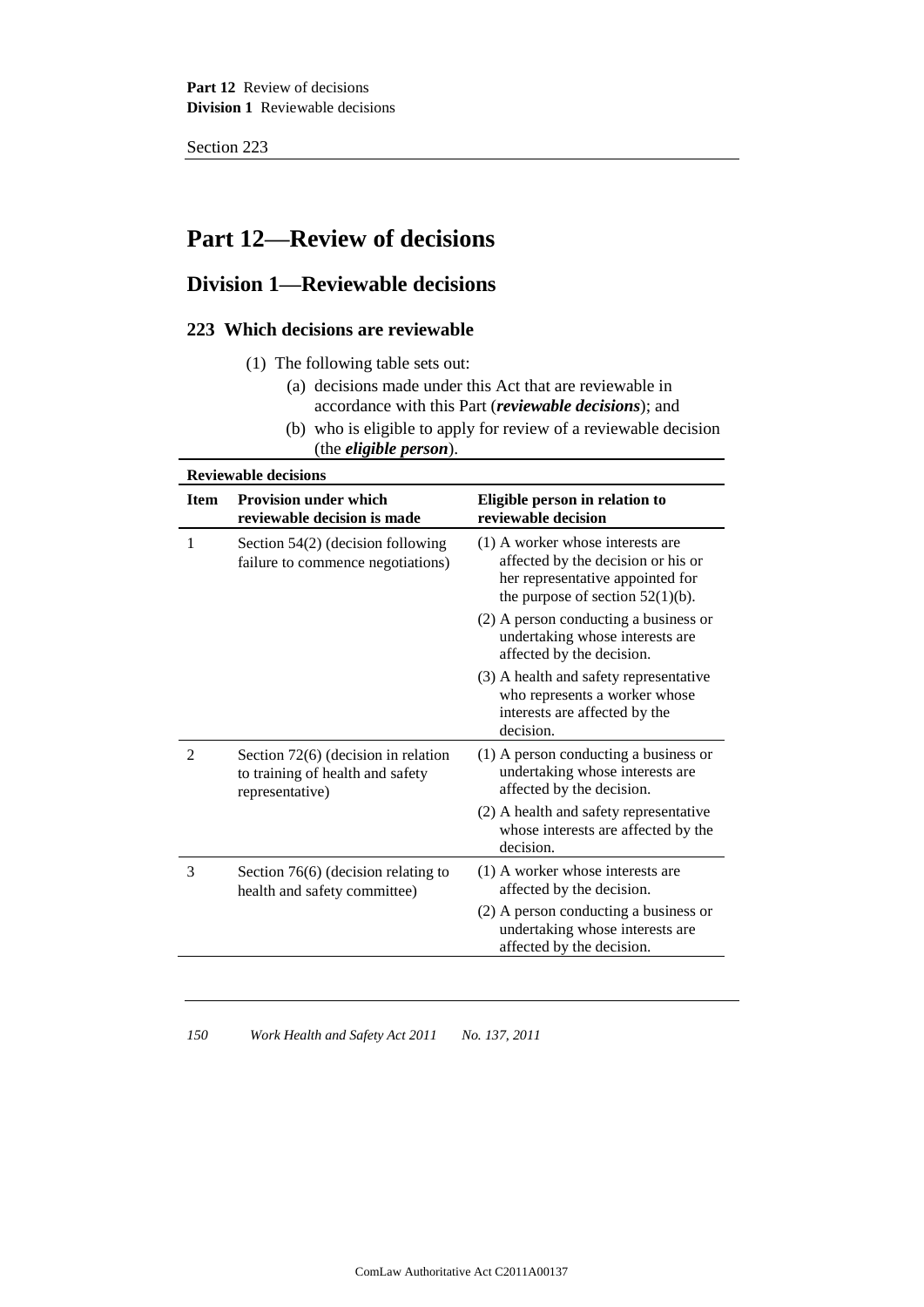|             | <b>Reviewable decisions</b>                                           |                                                                                                                       |  |
|-------------|-----------------------------------------------------------------------|-----------------------------------------------------------------------------------------------------------------------|--|
| <b>Item</b> | <b>Provision under which</b><br>reviewable decision is made           | Eligible person in relation to<br>reviewable decision                                                                 |  |
|             |                                                                       | (3) A health and safety representative<br>who represents a worker whose<br>interests are affected by the<br>decision. |  |
| 4           | Section 102 (decision on review of<br>provisional improvement notice) | $(1)$ The person to whom the<br>provisional improvement notice<br>was issued.                                         |  |
|             |                                                                       | (2) The health and safety<br>representative who issued the<br>provisional improvement notice.                         |  |
|             |                                                                       | (3) A worker whose interests are<br>affected by the decision.                                                         |  |
|             |                                                                       | (4) A health and safety representative<br>who represents a worker whose<br>interests are affected by the<br>decision. |  |
|             |                                                                       | (5) A person conducting a business or<br>undertaking whose interests are<br>affected by the decision.                 |  |
| 5           | Section 179 (forfeiture of thing)                                     | The person entitled to the thing.                                                                                     |  |
| 6           | Section 180 (Return of seized<br>things)                              | The person entitled to the thing.                                                                                     |  |
| 7           | Section 191 (issue of improvement<br>notice)                          | $(1)$ The person to whom the notice<br>was issued.                                                                    |  |
|             |                                                                       | (2) A person conducting a business or<br>undertaking whose interests are<br>affected by the decision.                 |  |
|             |                                                                       | (3) A worker whose interests are<br>affected by the decision.                                                         |  |
|             |                                                                       | (4) A health and safety representative<br>who represents a worker whose<br>interests are affected by the<br>decision. |  |
| 8           | Section 194 (extension of time for<br>compliance with improvement     | $(1)$ The person to whom the notice<br>was issued.                                                                    |  |
|             | notice)                                                               | (2) A person conducting a business or                                                                                 |  |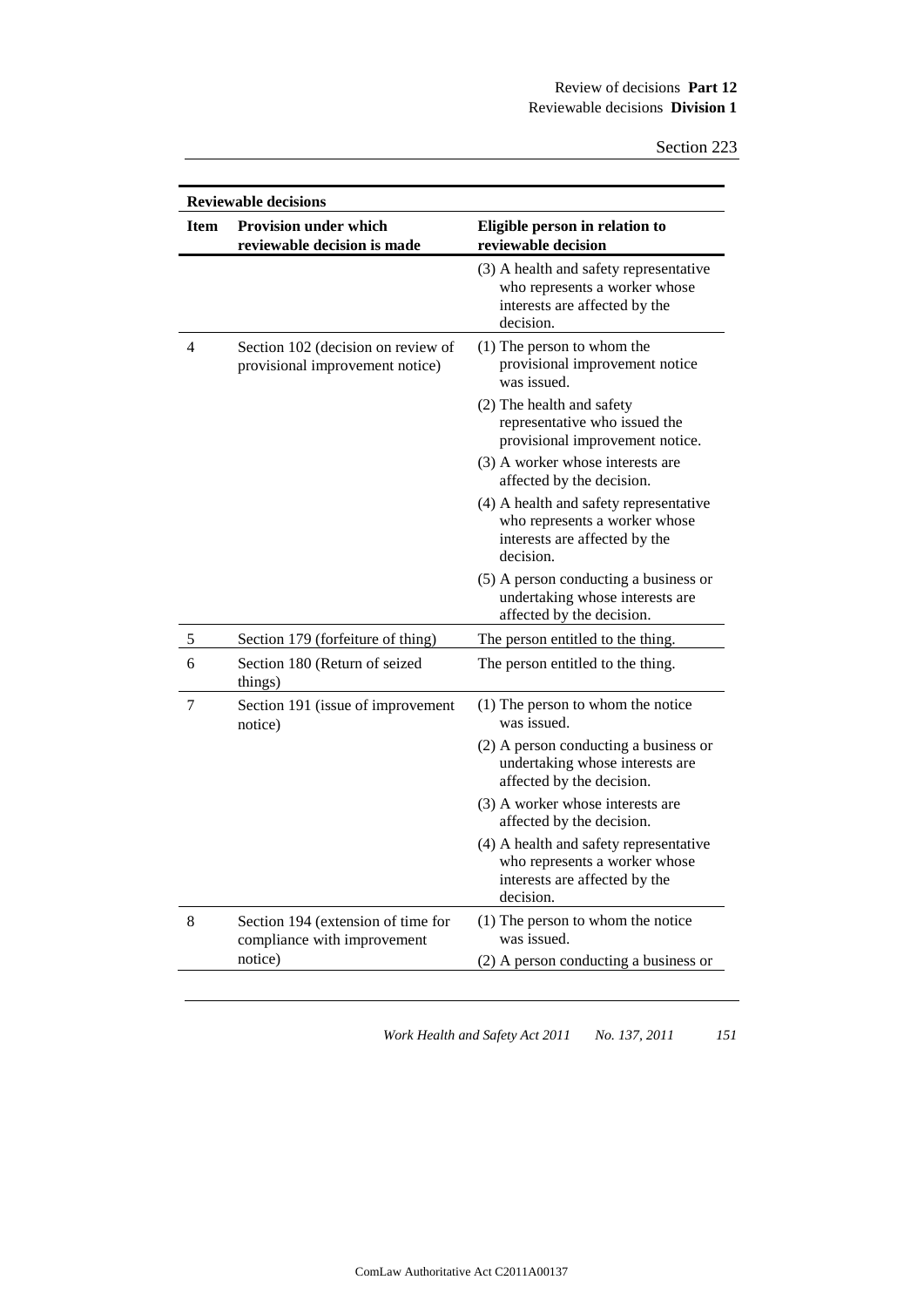### **Part 12** Review of decisions **Division 1** Reviewable decisions

Section 223

| <b>Item</b> | <b>Reviewable decisions</b><br><b>Provision under which</b> | Eligible person in relation to                                                                                                                   |
|-------------|-------------------------------------------------------------|--------------------------------------------------------------------------------------------------------------------------------------------------|
|             | reviewable decision is made                                 | reviewable decision                                                                                                                              |
|             |                                                             | undertaking whose interests are<br>affected by the decision.                                                                                     |
|             |                                                             | (3) A worker whose interests are<br>affected by the decision.                                                                                    |
|             |                                                             | (4) A health and safety representative<br>who represents a worker whose<br>interests are affected by the<br>decision.                            |
| 9           | Section 195 (issue of prohibition<br>notice)                | $(1)$ The person to whom the notice<br>was issued.                                                                                               |
|             |                                                             | (2) The person with management or<br>control of the workplace, plant or<br>substance.                                                            |
|             |                                                             | (3) A person conducting a business or<br>undertaking whose interests are<br>affected by the decision.                                            |
|             |                                                             | (4) A worker whose interests are<br>affected by the decision.                                                                                    |
|             |                                                             | (5) A health and safety representative<br>who represents a worker whose<br>interests are affected by the<br>decision.                            |
|             |                                                             | (6) A health and safety representative<br>who gave a direction under<br>section 85 to cease work, that is<br>relevant to the prohibition notice. |
| 10          | Section 198 (issue of a<br>non-disturbance notice)          | $(1)$ The person to whom the notice<br>was issued.                                                                                               |
|             |                                                             | (2) The person with management or<br>control of the workplace.                                                                                   |
|             |                                                             | (3) A person conducting a business or<br>undertaking whose interests are<br>affected by the decision.                                            |
|             |                                                             | (4) A worker whose interests are<br>affected by the decision.                                                                                    |
|             |                                                             | (5) A health and safety representative                                                                                                           |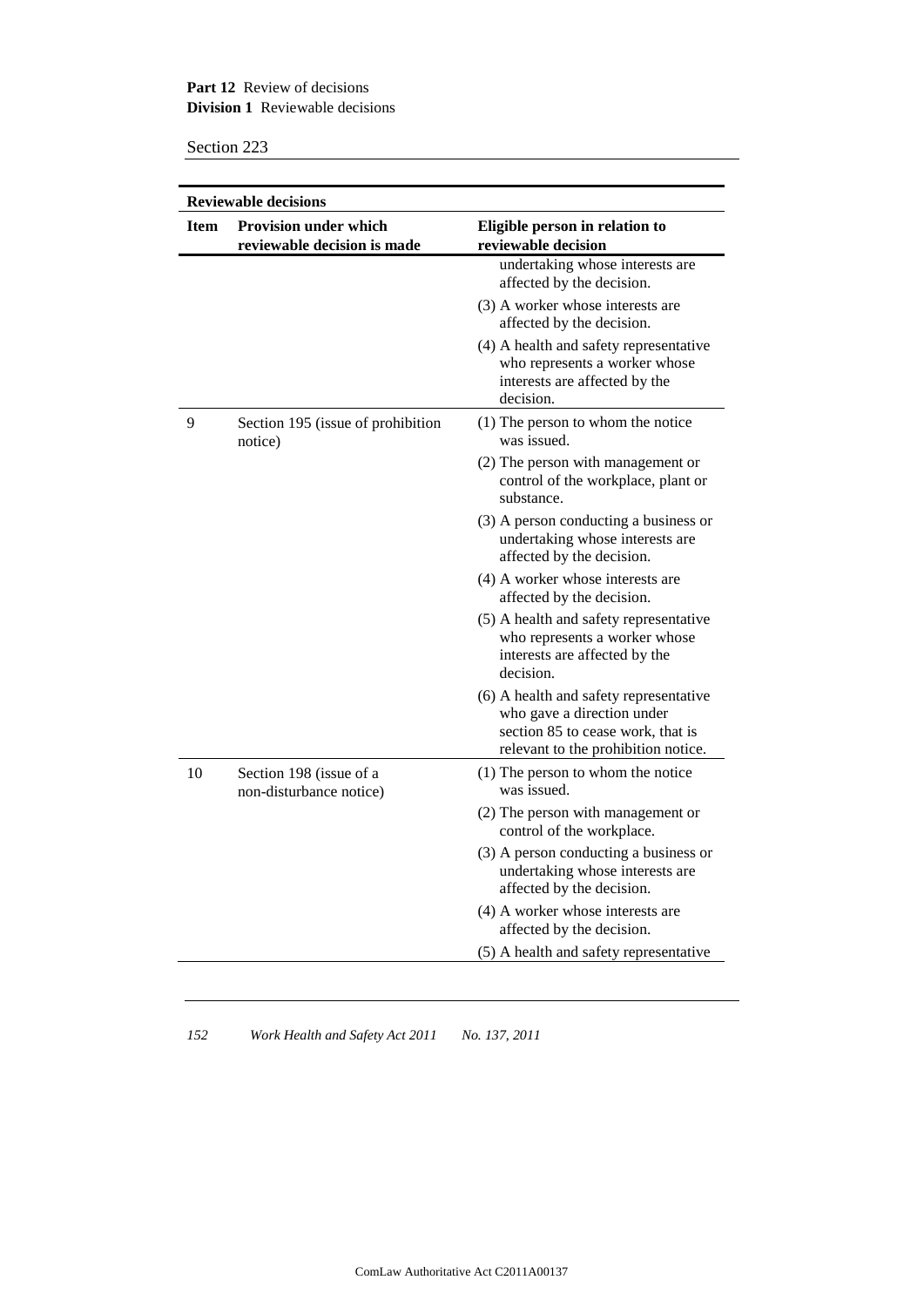| <b>Reviewable decisions</b> |                                                                 |                                                                                                                                                                 |
|-----------------------------|-----------------------------------------------------------------|-----------------------------------------------------------------------------------------------------------------------------------------------------------------|
| <b>Item</b>                 | <b>Provision under which</b><br>reviewable decision is made     | Eligible person in relation to<br>reviewable decision                                                                                                           |
|                             |                                                                 | who represents a worker whose<br>interests are affected by the<br>decision.                                                                                     |
| 11                          | Section 201 (issue of subsequent<br>notice)                     | (1) The person to whom the notice<br>was issued.                                                                                                                |
|                             |                                                                 | (2) The person with management or<br>control of the workplace.                                                                                                  |
|                             |                                                                 | (3) A person conducting a business or<br>undertaking whose interests are<br>affected by the decision.                                                           |
|                             |                                                                 | (4) A worker whose interests are<br>affected by the decision.                                                                                                   |
|                             |                                                                 | (5) A health and safety representative<br>who represents a worker whose<br>interests are affected by the<br>decision.                                           |
| 12                          | Section 207 (Decision of regulator<br>to vary or cancel notice) | (1) The person to whom the notice<br>was issued.                                                                                                                |
|                             |                                                                 | (2) The person with management or<br>control of the workplace.                                                                                                  |
|                             |                                                                 | (3) A person conducting a business or<br>undertaking whose interests are<br>affected by the decision.                                                           |
|                             |                                                                 | (4) A worker whose interests are<br>affected by the decision.                                                                                                   |
|                             |                                                                 | (5) A health and safety representative<br>who represents a worker whose<br>interests are affected by the<br>decision.                                           |
|                             |                                                                 | (6) In the case of a prohibition notice,<br>a health and safety representative<br>whose direction under section 85<br>to cease work gave rise to the<br>notice. |
| 13                          | A prescribed provision of the<br>regulations                    | A person prescribed by the<br>regulations as eligible to apply for                                                                                              |
|                             |                                                                 |                                                                                                                                                                 |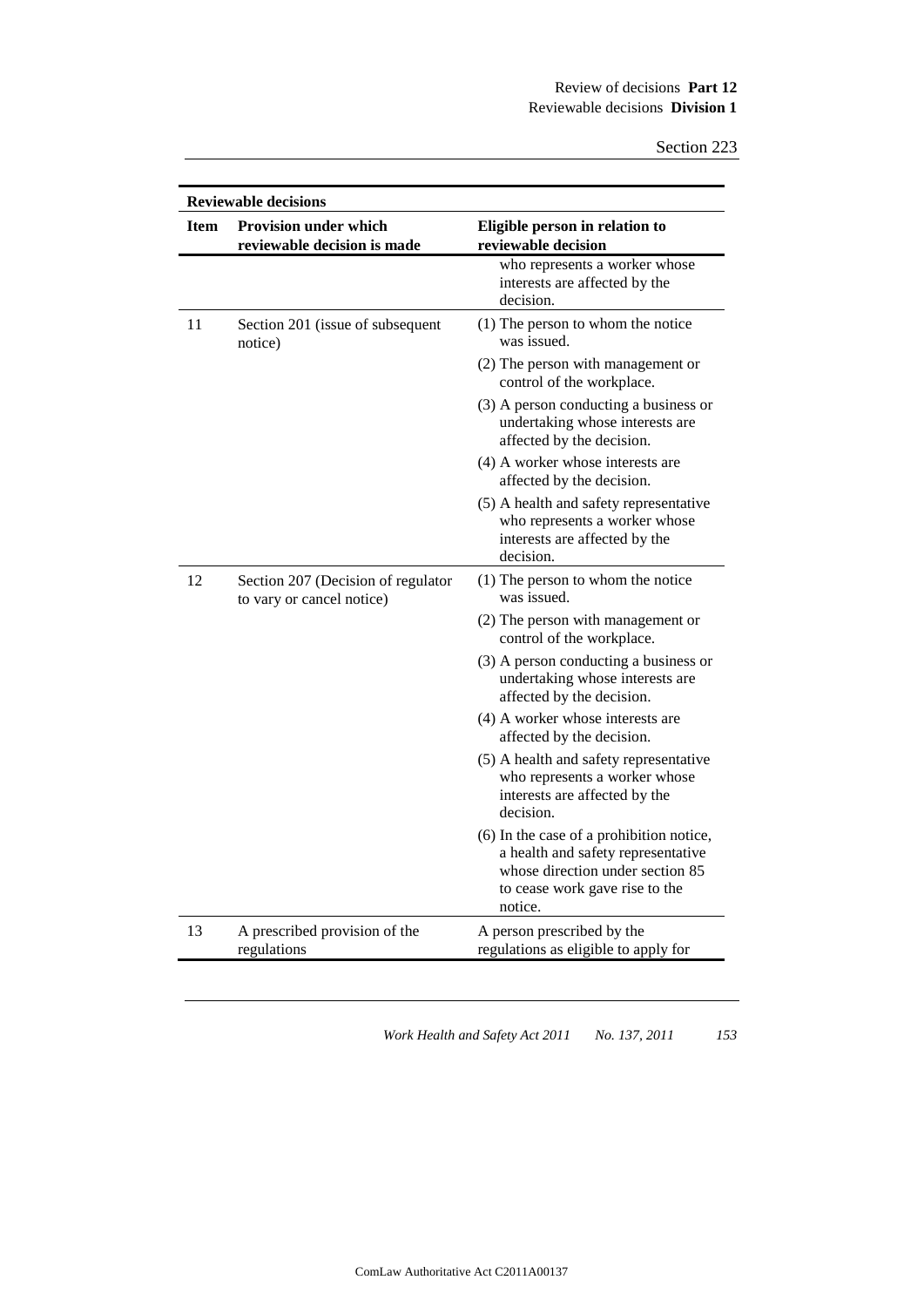**Part 12** Review of decisions **Division 1** Reviewable decisions

Section 223

| <b>Reviewable decisions</b> |                                                             |                                                       |
|-----------------------------|-------------------------------------------------------------|-------------------------------------------------------|
| Item                        | <b>Provision under which</b><br>reviewable decision is made | Eligible person in relation to<br>reviewable decision |
|                             |                                                             | review of the reviewable decision.                    |

- (2) Unless the contrary intention appears, a reference in this Part to a decision includes a reference to:
	- (a) making, suspending, revoking or refusing to make an order, determination or decision; or
	- (b) giving, suspending, revoking or refusing to give a direction, approval, consent or permission; or
	- (c) issuing, suspending, revoking or refusing to issue an authorisation; or
	- (d) imposing a condition; or
	- (e) making a declaration, demand or requirement; or
	- (f) retaining, or refusing to deliver up, a thing; or
	- (g) doing or refusing to do any other act or thing.
- (3) In this section *person entitled* to a thing means the person from whom it was seized unless that person is not entitled to possess it, in which case it means the owner of the thing.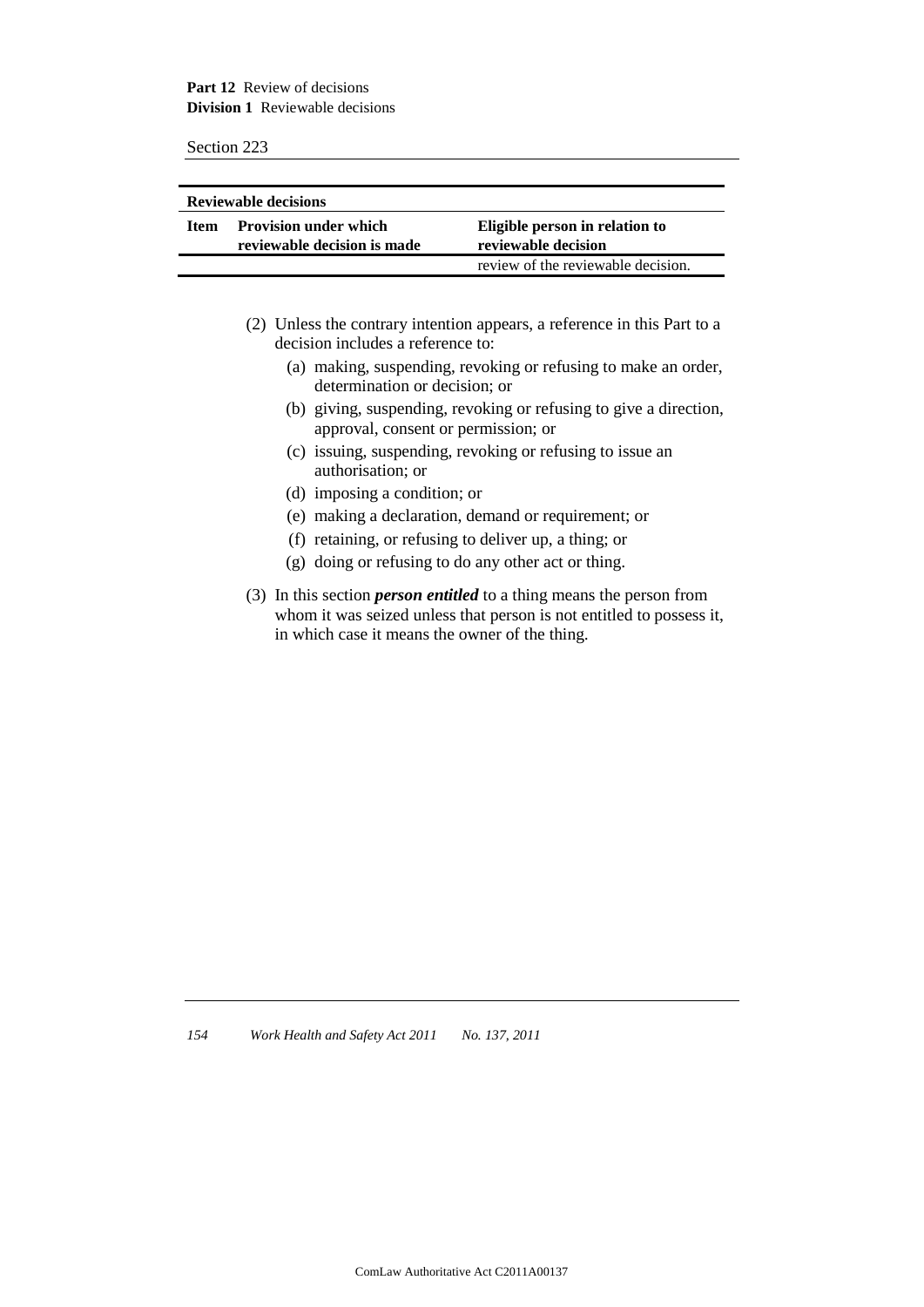# **Division 2—Internal review**

## **224 Application for internal review**

- (1) An eligible person in relation to a reviewable decision, other than a decision made by the regulator or a delegate of the regulator, may apply to the regulator for review (an *internal review*) of the decision within:
	- (a) the prescribed time after the day on which the decision first came to the eligible person's notice; or
	- (b) such longer period as the regulator allows.
- (2) The application must be made in the manner and form required by the regulator.
- (3) For the purposes of this section, the *prescribed time* is:
	- (a) in the case of a decision to issue an improvement notice the period specified in the notice for compliance with the notice or 14 days, whichever is the lesser; and
	- (b) in any other case, 14 days.

### **225 Internal reviewer**

- (1) The regulator may appoint a person or body to review decisions on applications under this Division.
- (2) The person who made the decision cannot be an internal reviewer in relation to that decision.

#### **226 Decision of internal reviewer**

- (1) The internal reviewer must review the reviewable decision and make a decision as soon as is reasonably practicable and within 14 days after the application for internal review is received.
- (2) The decision may be:
	- (a) to confirm or vary the reviewable decision; or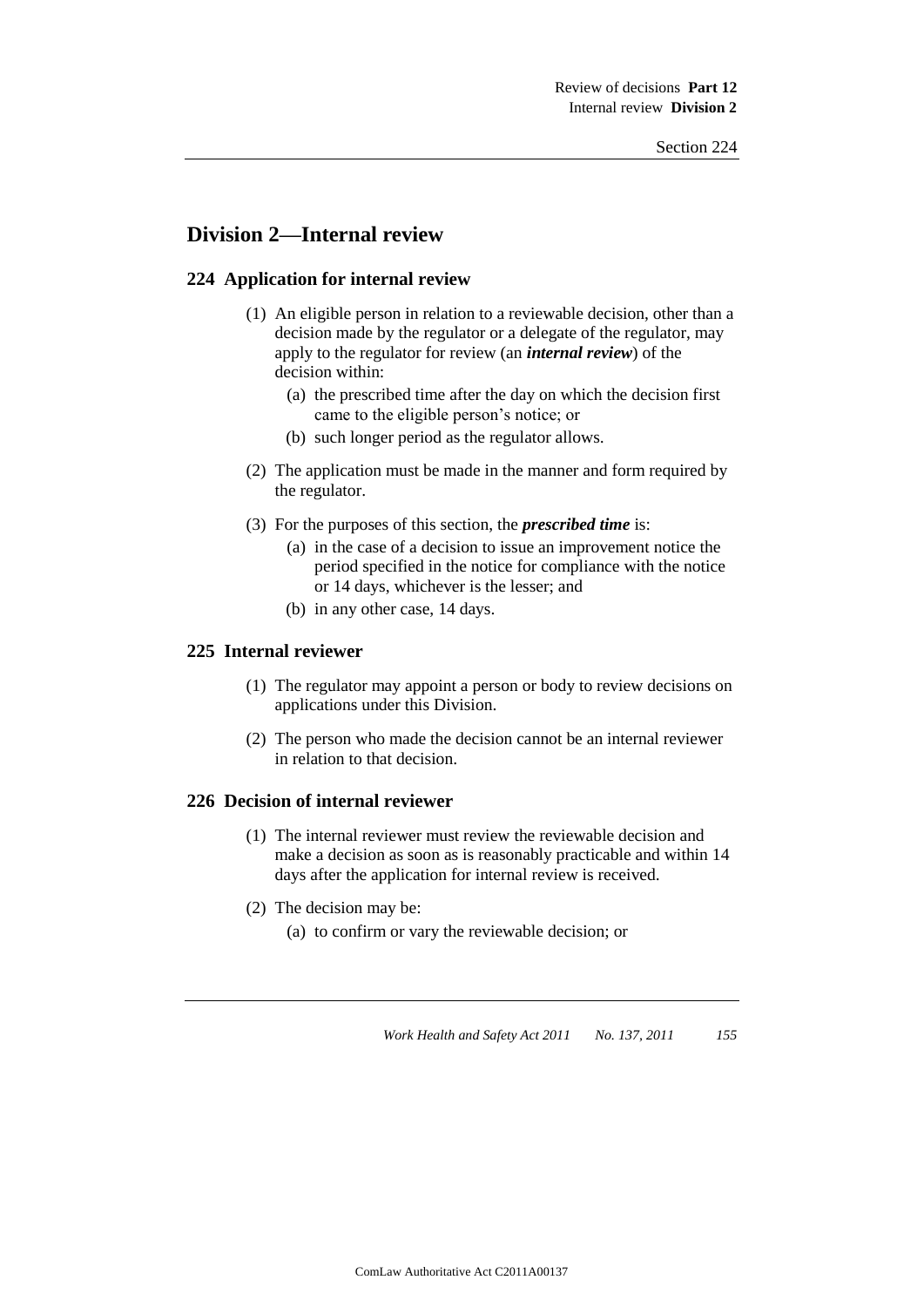- (b) to set aside the reviewable decision and substitute another decision that the internal reviewer considers appropriate.
- (3) If the internal reviewer seeks further information from the applicant, the 14-day period ceases to run until the applicant provides the information to the internal reviewer.
- (4) The applicant must provide the further information within the time (being not less than 7 days) specified by the internal reviewer in the request for information.
- (5) If the applicant does not provide the further information within the required time, the decision is taken to have been confirmed by the internal reviewer at the end of that time.
- (6) If the reviewable decision is not varied or set aside within the 14-day period, the decision is taken to have been confirmed by the internal reviewer.

#### **227 Decision on internal review**

As soon as practicable after reviewing the decision, the internal reviewer must give the applicant in writing:

- (a) the decision on the internal review; and
- (b) the reasons for the decision.

#### **228 Stays of reviewable decisions on internal review**

- (1) An application for an internal review of a reviewable decision (other than a decision to issue a prohibition notice or a non-disturbance notice) stays the operation of the decision.
- (2) If an application is made for an internal review of a decision to issue a prohibition notice or a non-disturbance notice, the reviewer may stay the operation of the decision.
- (3) The reviewer may make the decision to stay the operation of a decision on the reviewer's own initiative or on the application of the applicant for review.
- (4) The reviewer must make a decision on an application for a stay within 1 working day after the reviewer receives the application.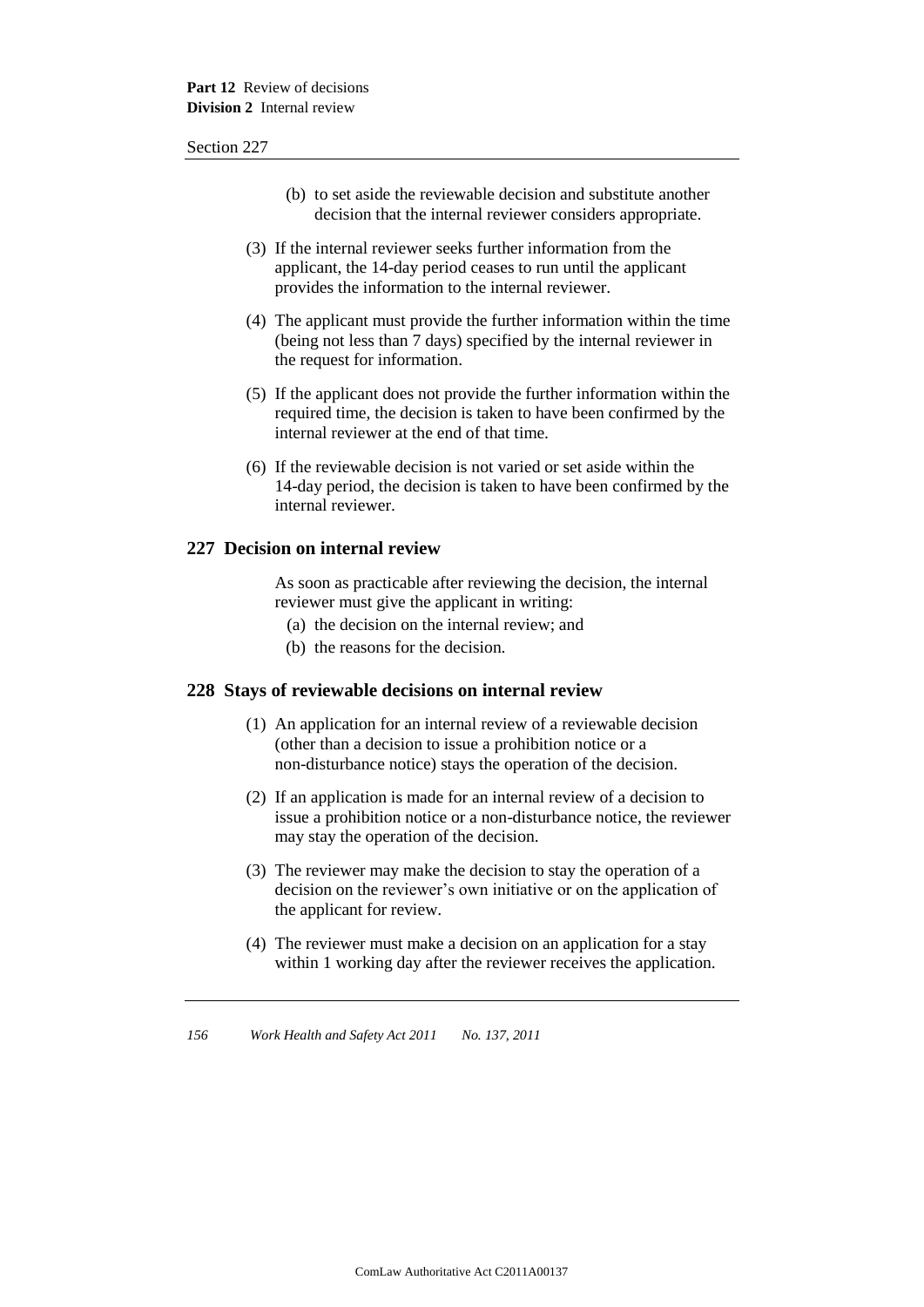- (5) If the reviewer has not made a decision to stay a decision within the time set out in subsection (4), the reviewer is taken to have made a decision to grant a stay.
- (6) A stay of the operation of a decision pending a decision on an internal review continues until whichever of the following is the earlier:
	- (a) the end of the prescribed period for applying for an external review of the decision made on the internal review;
	- (b) an application for external review is made.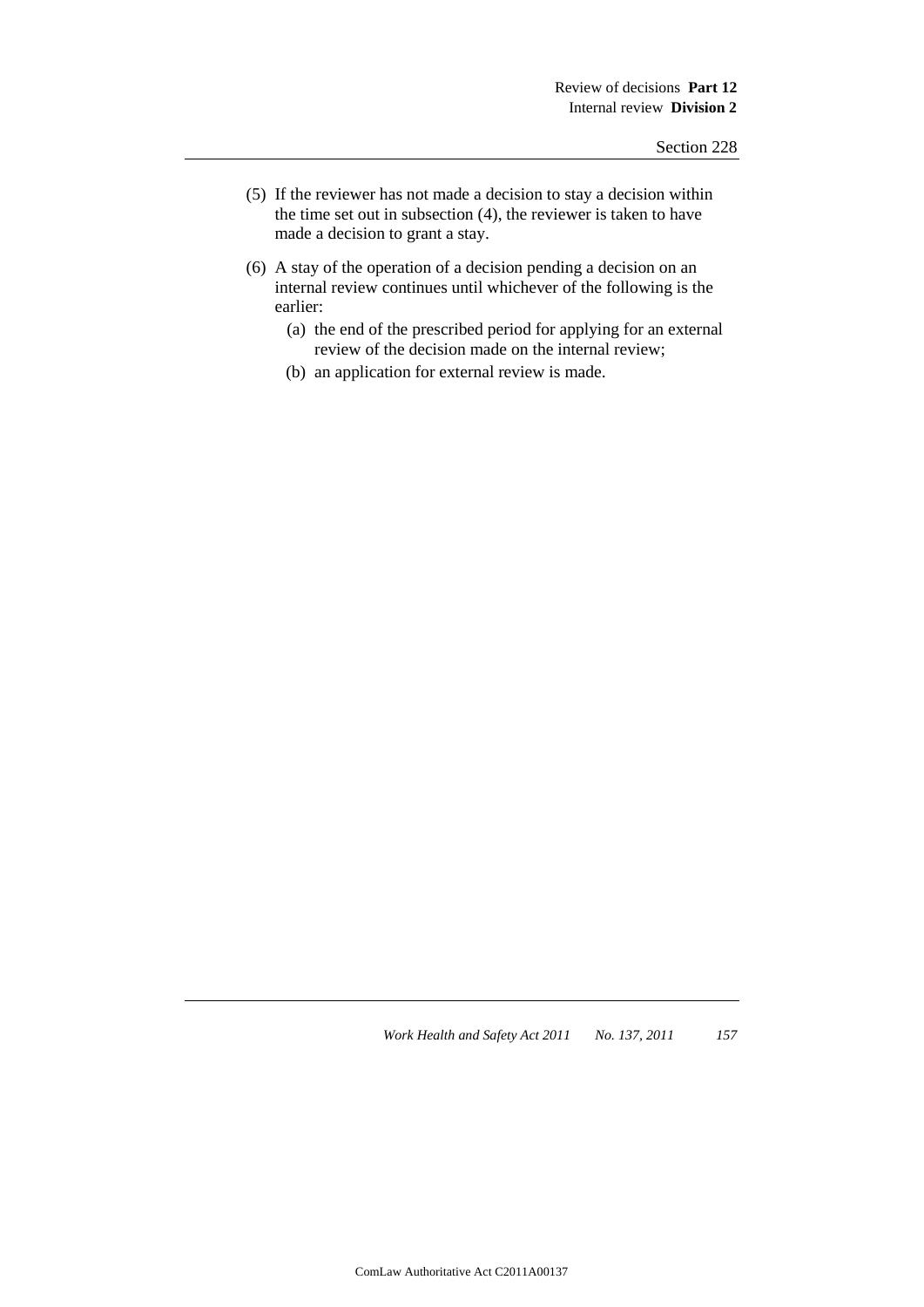# **Division 3—External review**

### **229 Application for external review**

- (1) An eligible person may apply to Fair Work Australia for review (an *external review*) of:
	- (a) a reviewable decision made by the regulator; or
	- (b) a decision made, or taken to have been made, on an internal review.
- (2) The application must be made:
	- (a) if the decision was to forfeit a thing (including a document), within 28 days after the day on which the decision first came to the applicant's notice; or
	- (b) in the case of any other decision, within 14 days after the day on which the decision first came to the applicant's notice; or
	- (c) if the regulator is required by the external review body to give the eligible person a statement of reasons, within 14 days after the day on which the statement is provided.
- (3) Fair Work Australia may do any of the following in relation to the decision to which the application relates:
	- (a) confirm the decision;
	- (b) vary the decision;
	- (c) set aside the decision and make a decision in substitution for the decision set aside.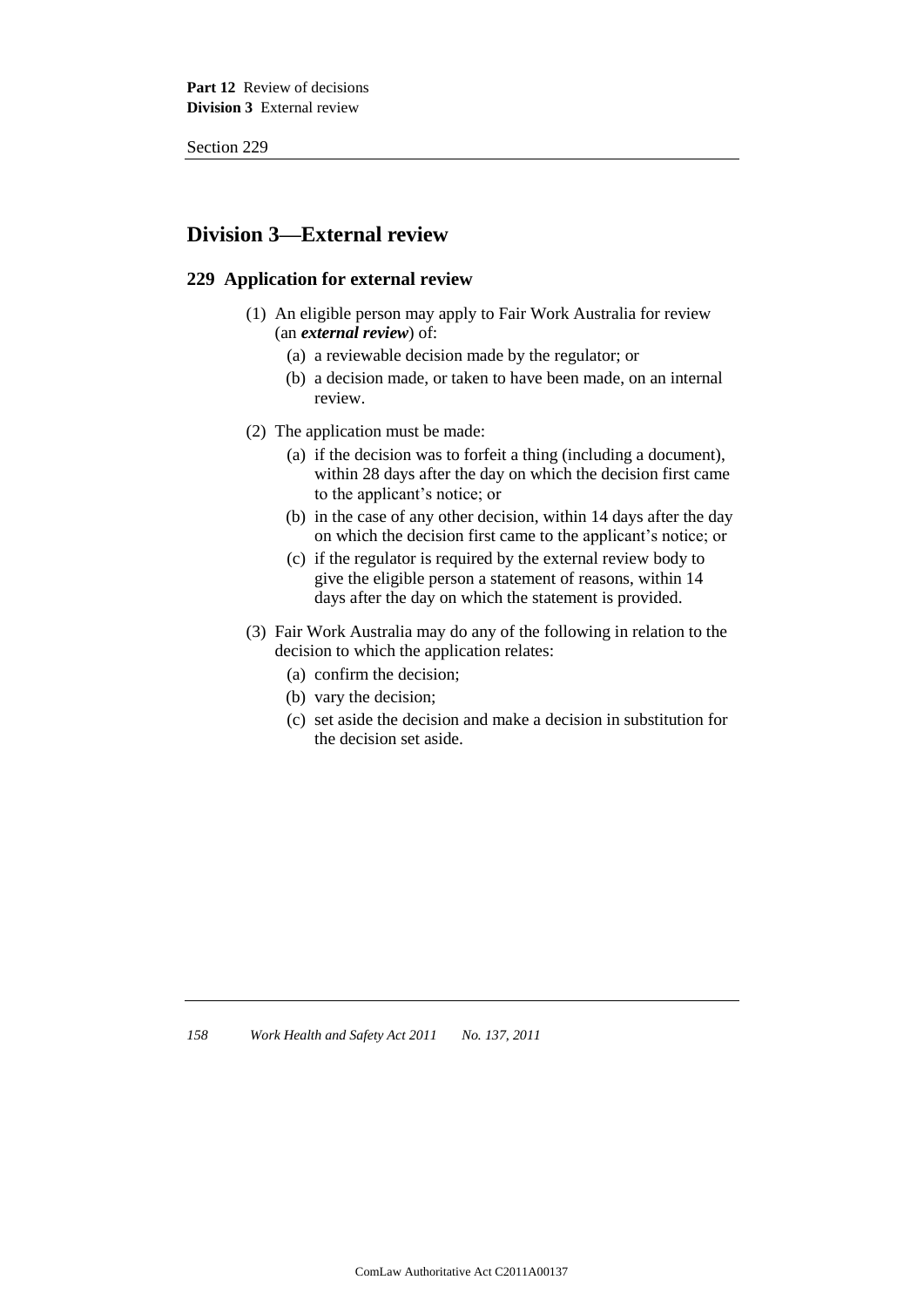# **Part 13—Legal proceedings**

# **Division 1—General matters**

## **230 Prosecutions**

- (1) Subject to subsection (4), proceedings for an offence against this Act may only be brought by:
	- (a) the regulator; or
	- (b) an inspector with the written authorisation of the regulator (either generally or in a particular case).
- (2) An authorisation under subsection (1)(b) is sufficient authority to continue proceedings in any case where a court amends the charge, warrant or summons.
- (3) The regulator must issue, and publish on the regulator's website, general guidelines for or in relation to:
	- (a) the prosecution of offences under this Act; and
	- (b) the acceptance of WHS undertakings under this Act.
- (4) Nothing in this section affects the ability of the Director of Public Prosecutions to bring proceedings for an offence against this Act.

# **231 Procedure if prosecution is not brought**

- (1) If:
	- (a) a person reasonably considers that the occurrence of an act, matter or thing constitutes a Category 1 offence or a Category 2 offence; and
	- (b) no prosecution has been brought in relation to the occurrence of the act, matter or thing after 6 months but not later than 12 months after that occurrence;

the person may make a written request to the regulator that a prosecution be brought.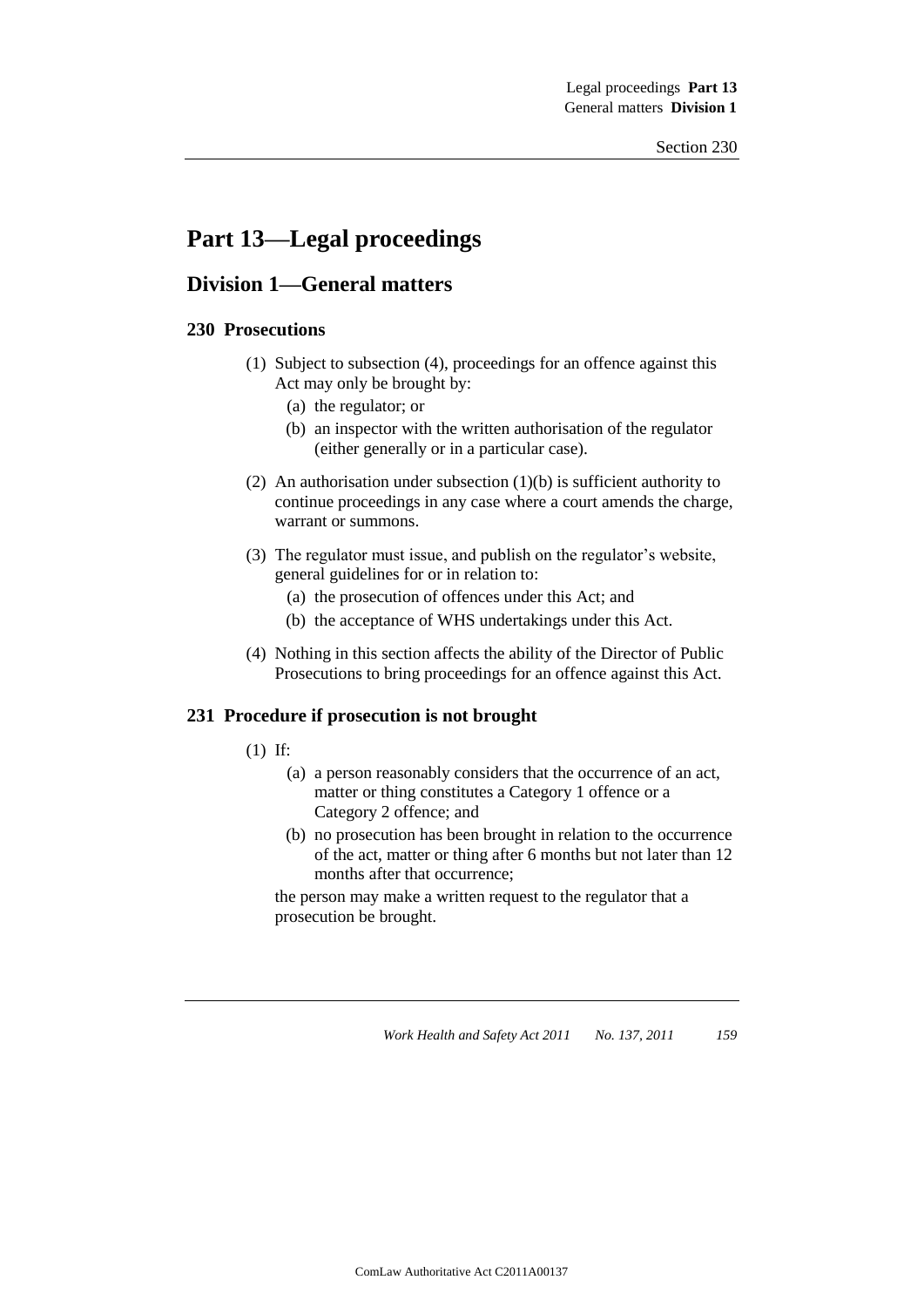- (2) Within 3 months after the regulator receives a request the regulator must:
	- (a) advise the person (in writing):
		- (i) whether the investigation is complete; and
		- (ii) if the investigation is complete, whether a prosecution has been or will be brought or give reasons why a prosecution will not be brought; and
	- (b) advise the person who the applicant believes committed the offence of the application.
- (3) If the regulator advises the person that an investigation has been conducted and that a prosecution for a Category 1 or Category 2 offence will not be brought, the regulator must:
	- (a) advise the person that the person may ask the regulator to refer the matter to the Director of Public Prosecutions for consideration; and
	- (b) if the person makes a written request to the regulator to do so, refer the matter to the Director of Public Prosecutions within 1 month of the request.
- (4) The Director of Public Prosecutions must consider the matter and advise (in writing) the regulator as soon as is practicable as to whether the Director considers that a prosecution should be brought.
- (5) The regulator must:
	- (a) notify the following persons in writing whether the Director of Public Prosecutions considers that a prosecution should be brought:
		- (i) the person who made the request;
		- (ii) the person who the applicant believes committed the offence; and
	- (b) must include in the notice given to the person who made the request a summary of the reasons given by the Director of Public Prosecutions for his or her decision.
- (6) If the regulator declines to follow the advice of the Director of Public Prosecutions to bring proceedings, the regulator must give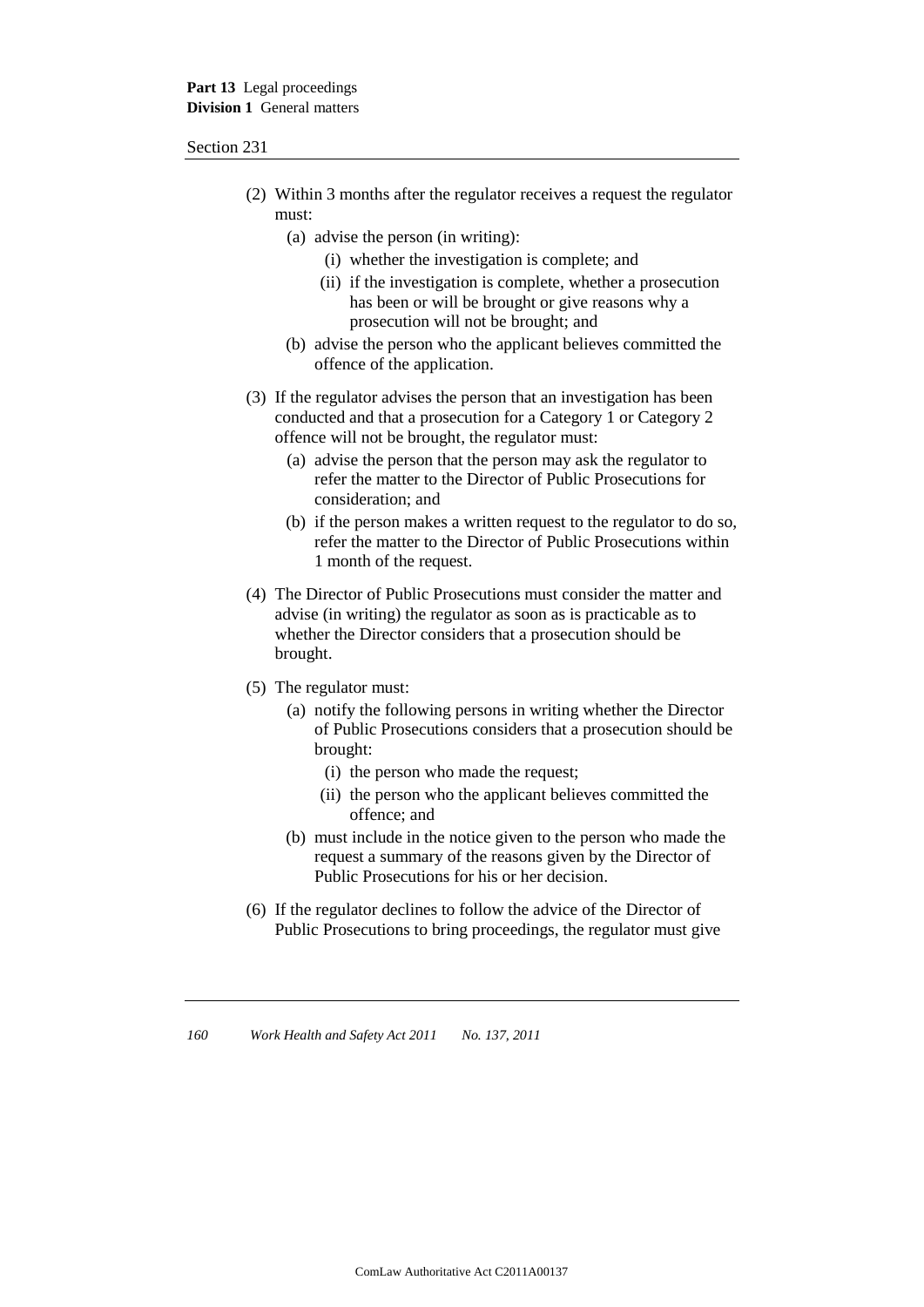written reasons for the decision to any person to whom information is given under subsection (5).

(7) In this section a reference to the occurrence of an act, matter or thing includes a reference to a failure in relation to an act, matter or thing.

#### **232 Limitation period for prosecutions**

- (1) Proceedings for an offence against this Act may be brought within the latest of the following periods to occur:
	- (a) within 2 years after the offence first comes to the notice of the regulator;
	- (b) within 1 year after a coronial report was made or a coronial inquiry or inquest ended, or an official inquiry ended if it appeared from the report or the proceedings at the inquiry or inquest that an offence had been committed against this Act;
	- (c) if a WHS undertaking has been given in relation to the offence, within 6 months after:
		- (i) the WHS undertaking is contravened; or
		- (ii) it comes to the notice of the regulator that the WHS undertaking has been contravened; or
		- (iii) the regulator has agreed under section 221 to the withdrawal of the WHS undertaking.
- (2) A proceeding for a Category 1 offence may be brought after the end of the applicable limitation period in subsection (1) if fresh evidence relevant to the offence is discovered and the court in which the proceedings are brought is satisfied that the evidence could not reasonably have been discovered within the relevant limitation period.
- (3) In this section:

#### *official inquiry* means:

- (a) a Royal Commission within the meaning of the *Royal Commissions Act 1902*; or
- (b) a Royal Commission of a State or Territory; or
- (c) a commission of inquiry of the Commonwealth or of a State or Territory; or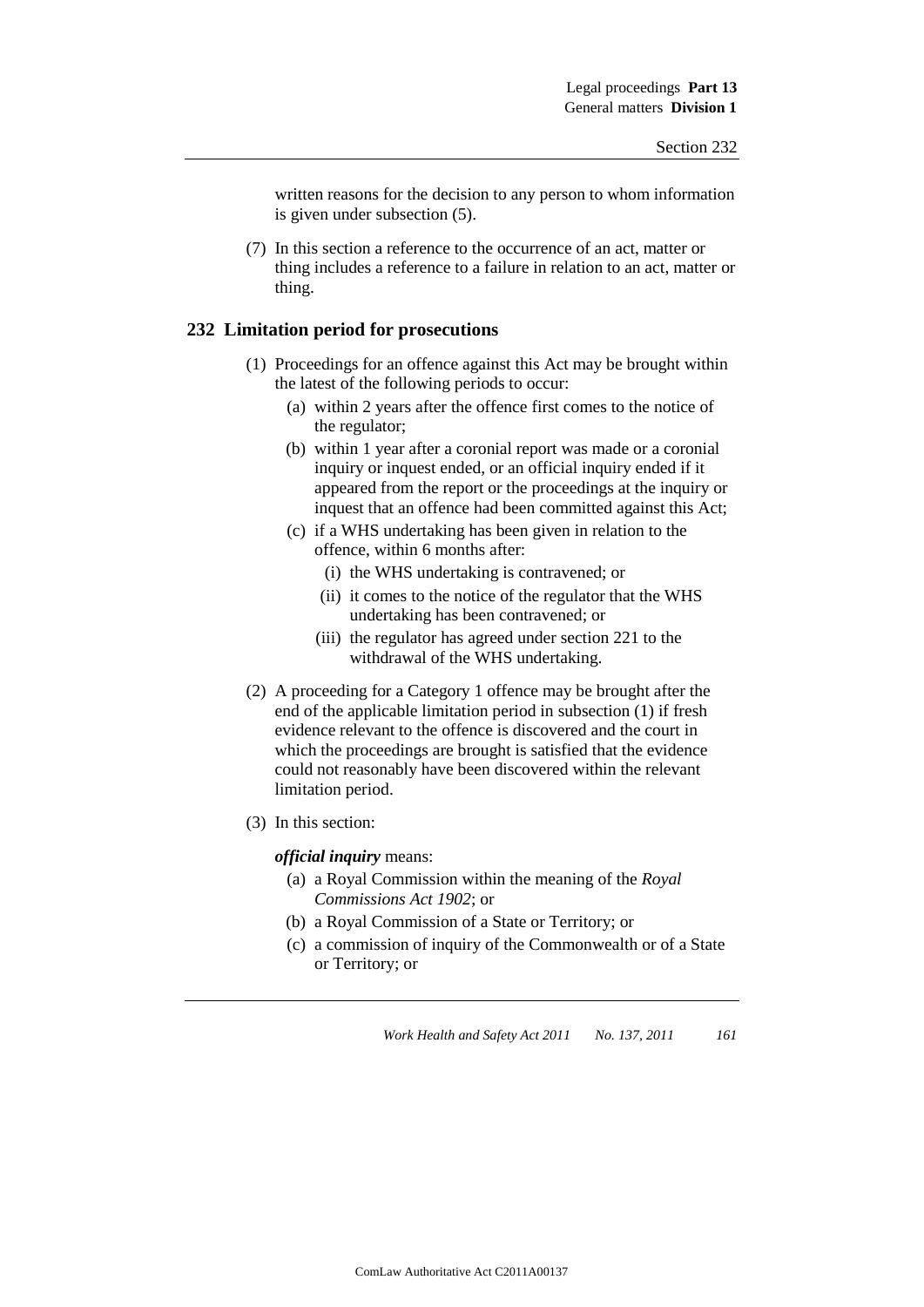- (d) a court, board or commission of inquiry conducted under regulations made under the *Defence Act 1903*, the *Naval Defence Act 1910* or the *Air Force Act 1923*; or
- (e) any other form of inquiry prescribed by regulations for the purposes of this paragraph.

### **233 Multiple contraventions of health and safety duty provision**

- (1) Two or more contraventions of a health and safety duty provision by a person that arise out of the same factual circumstances may be charged as a single offence or as separate offences.
- (2) This section does not authorise contraventions of 2 or more health and safety duty provisions to be charged as a single offence.
- (3) A single penalty only may be imposed in relation to 2 or more contraventions of a health and safety duty provision that are charged as a single offence.
- (4) In this section *health and safety duty provision* means a provision of Division 2, 3 or 4 of Part 2.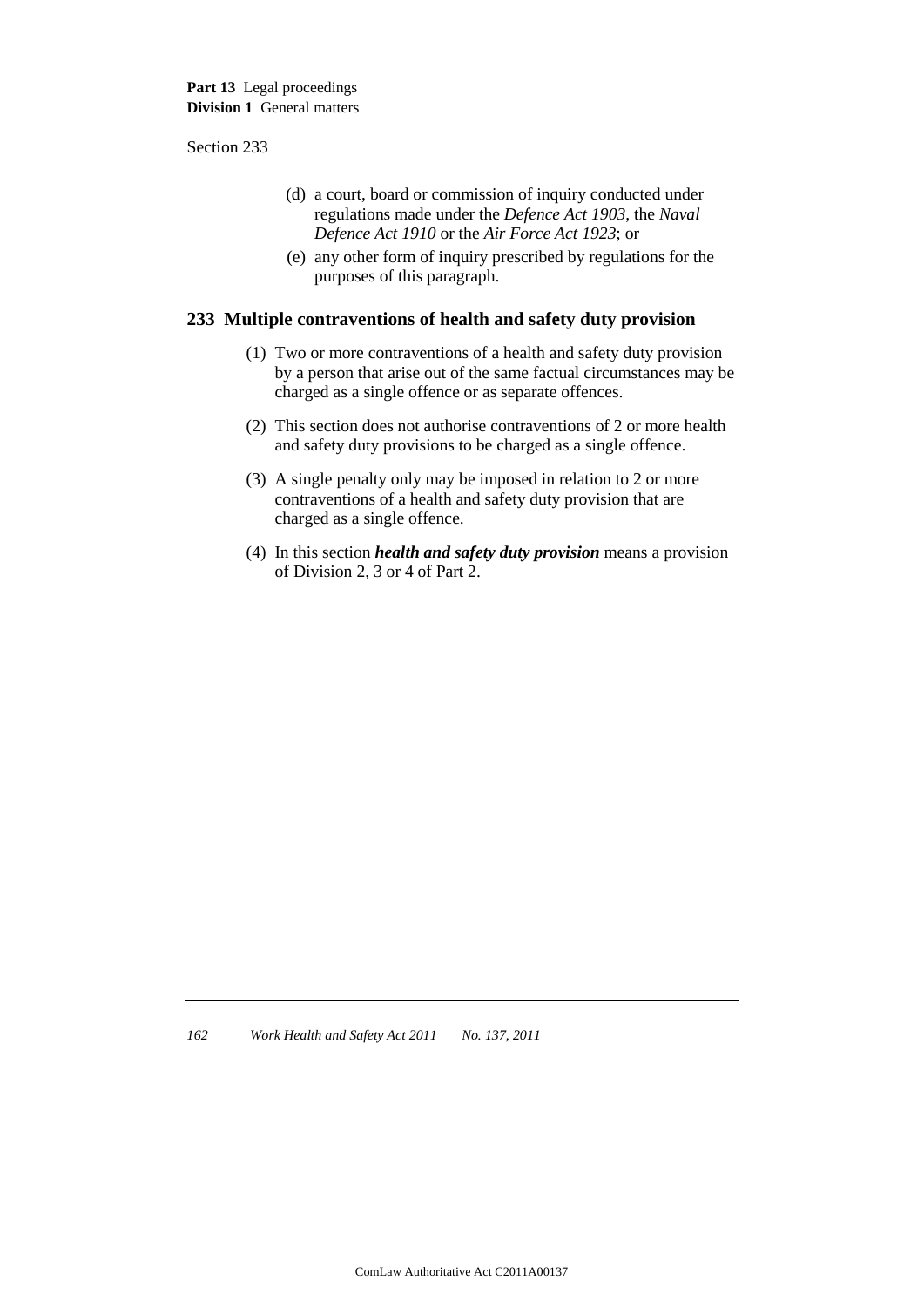# **Division 2—Sentencing for offences**

### **234 Application of this Division**

This Division applies if a court convicts a person, or finds a person guilty (the *offender*), of an offence against this Act.

#### **235 Orders generally**

- (1) One or more orders may be made under this Division against the offender.
- (2) Orders may be made under this Division in addition to any penalty that may be imposed or any other action that may be taken in relation to the offence.

#### **236 Adverse publicity orders**

- (1) The court may make an order (an *adverse publicity order*) in relation to the offender requiring the offender:
	- (a) to take either or both of the following actions within the period specified in the order:
		- (i) to publicise, in the way specified in the order, the offence, its consequences, the penalty imposed and any other related matter;
		- (ii) to notify a specified person or specified class of persons, in the way specified in the order, of the offence, its consequences, the penalty imposed and any other related matter; and
	- (b) to give the regulator, within 7 days after the end of the period specified in the order, evidence that the action or actions were taken by the offender in accordance with the order.
- (2) The court may make an adverse publicity order on its own initiative or on the application of the person prosecuting the offence.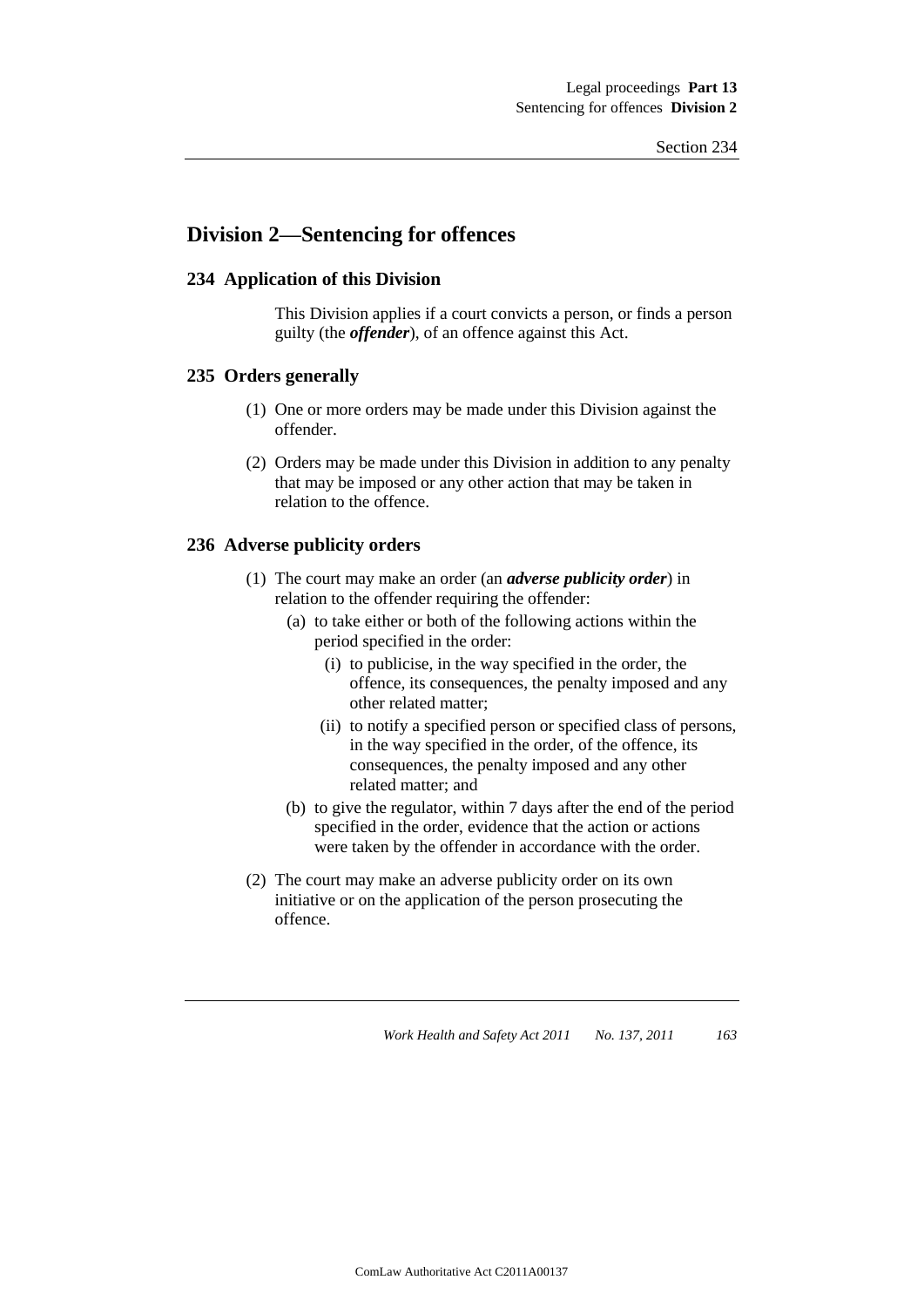- (3) If the offender fails to give evidence to the regulator in accordance with subsection (1)(b), the regulator, or a person authorised in writing by the regulator, may take the action or actions specified in the order.
- (4) However, if:
	- (a) the offender gives evidence to the regulator in accordance with subsection  $(1)(b)$ ; and
	- (b) despite that evidence, the regulator is not satisfied that the offender has taken the action or actions specified in the order in accordance with the order;

the regulator may apply to a court for an order authorising the regulator, or a person authorised in writing by the regulator, to take the action or actions.

(5) If the regulator or a person authorised in writing by the regulator takes an action or actions in accordance with subsection (3) or an order under subsection (4), the regulator is entitled to recover from the offender, by action in a court, an amount in relation to the reasonable expenses of taking the action or actions as a debt due to the regulator.

### **237 Orders for restoration**

- (1) The court may order the offender to take such steps as are specified in the order, within the period so specified, to remedy any matter caused by the commission of the offence that appears to the court to be within the offender's power to remedy.
- (2) The period in which an order under this section must be complied with may be extended, or further extended, by order of the court but only if an application for the extension is made before the end of that period.

#### **238 Work health and safety project orders**

(1) The court may make an order requiring the offender to undertake a specified project for the general improvement of work health and safety within the period specified in the order.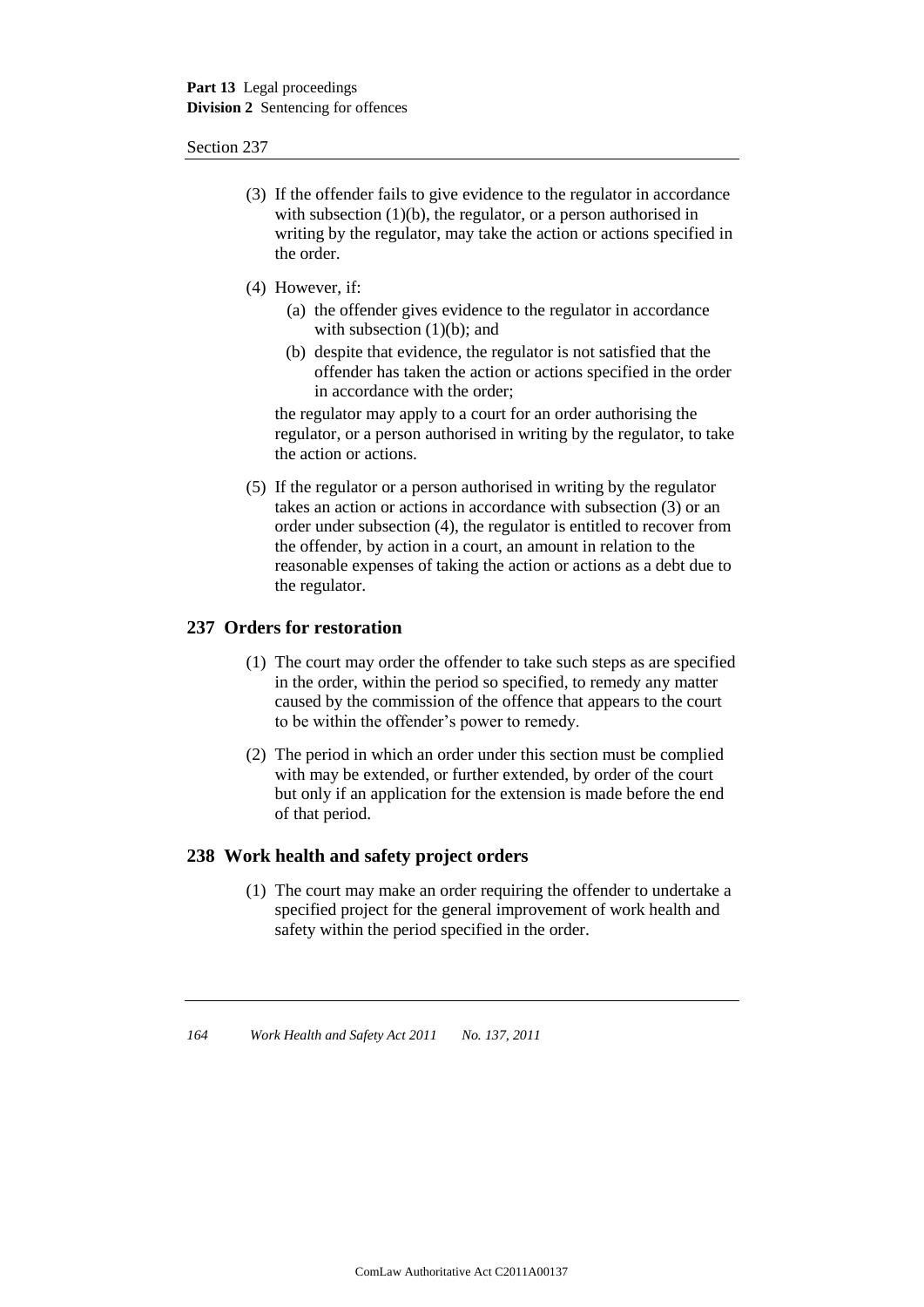(2) The order may specify conditions that must be complied with in undertaking the specified project.

#### **239 Release on the giving of a court-ordered WHS undertaking**

- (1) The court may (with or without recording a conviction) adjourn the proceeding for a period of up to 2 years and make an order for the release of the offender on the offender giving an undertaking with specified conditions (a *court-ordered WHS undertaking*).
- (2) A court-ordered WHS undertaking must specify the following conditions:
	- (a) that the offender appears before the court if called on to do so during the period of the adjournment and, if the court so specifies, at the time to which the further hearing is adjourned;
	- (b) that the offender does not commit, during the period of the adjournment, any offence against this Act;
	- (c) that the offender observes any special conditions imposed by the court.
- (3) An offender who has given a court-ordered WHS undertaking under this section may be called on to appear before the court by order of the court.
- (4) An order under subsection (3) must be served on the offender not less than 4 days before the time specified in it for the appearance.
- (5) If the court is satisfied at the time to which a further hearing of a proceeding is adjourned that the offender has observed the conditions of the court-ordered WHS undertaking, it must discharge the offender without any further hearing of the proceeding.

### **240 Injunctions**

If a court finds a person guilty of an offence against this Act, the court may issue an injunction requiring the person to cease contravening this Act.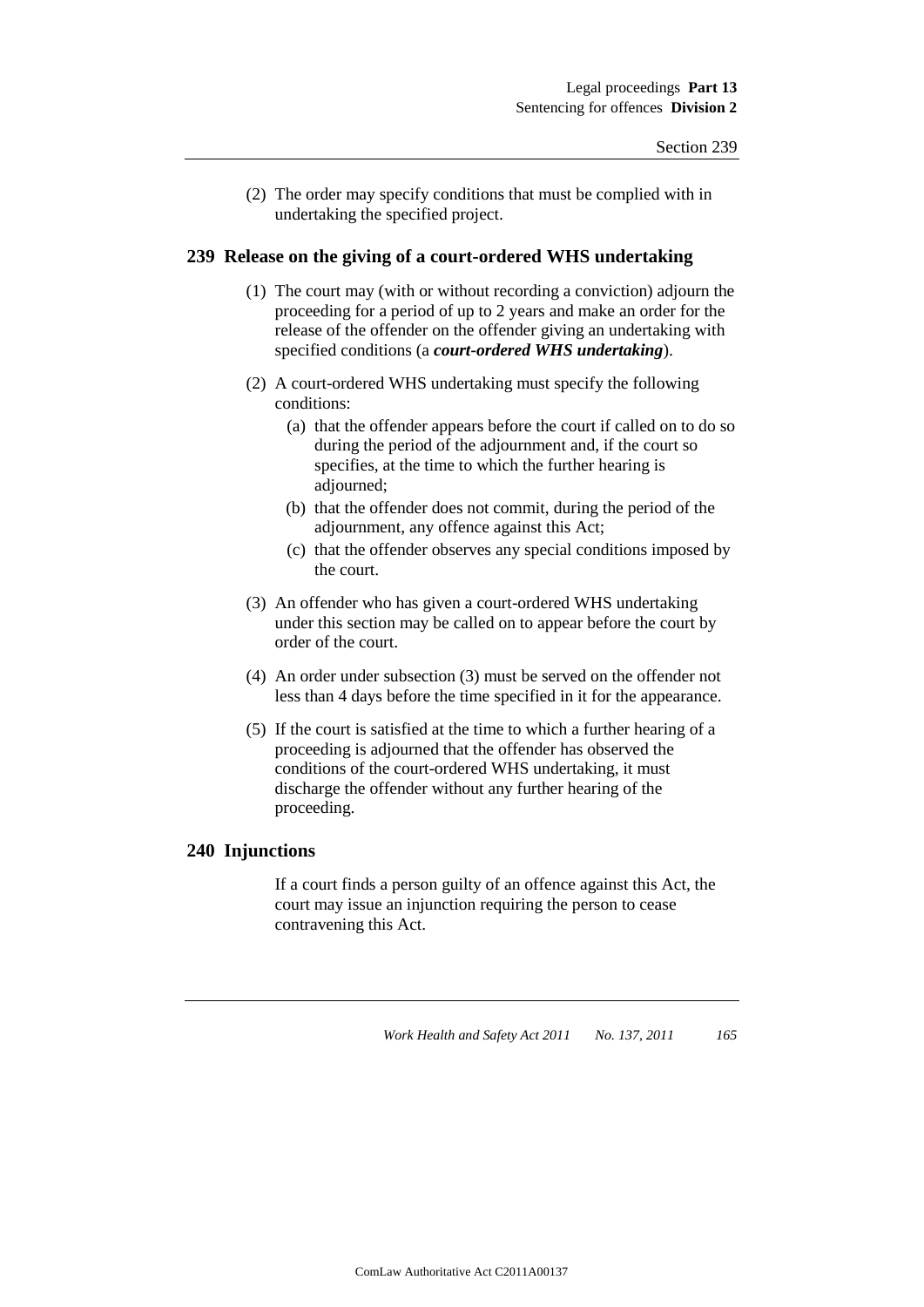**Part 13** Legal proceedings **Division 2** Sentencing for offences

#### Section 241

Note: An injunction may also be obtained under section 215 for noncompliance with a non-disturbance notice, improvement notice or prohibition notice.

#### **241 Training orders**

The court may make an order requiring the person to undertake or arrange for 1 or more workers to undertake a specified course of training.

#### **242 Offence to fail to comply with order**

(1) A person must not, without reasonable excuse, fail to comply with an order under this Division.

Penalty:

- (a) In the case of an individual—\$50 000.
- (b) In the case of a body corporate—\$250 000.
- (2) Subsection (1) places an evidential burden on the accused to show a reasonable excuse.
- (3) This section does not apply to an order or injunction under section 239 or 240.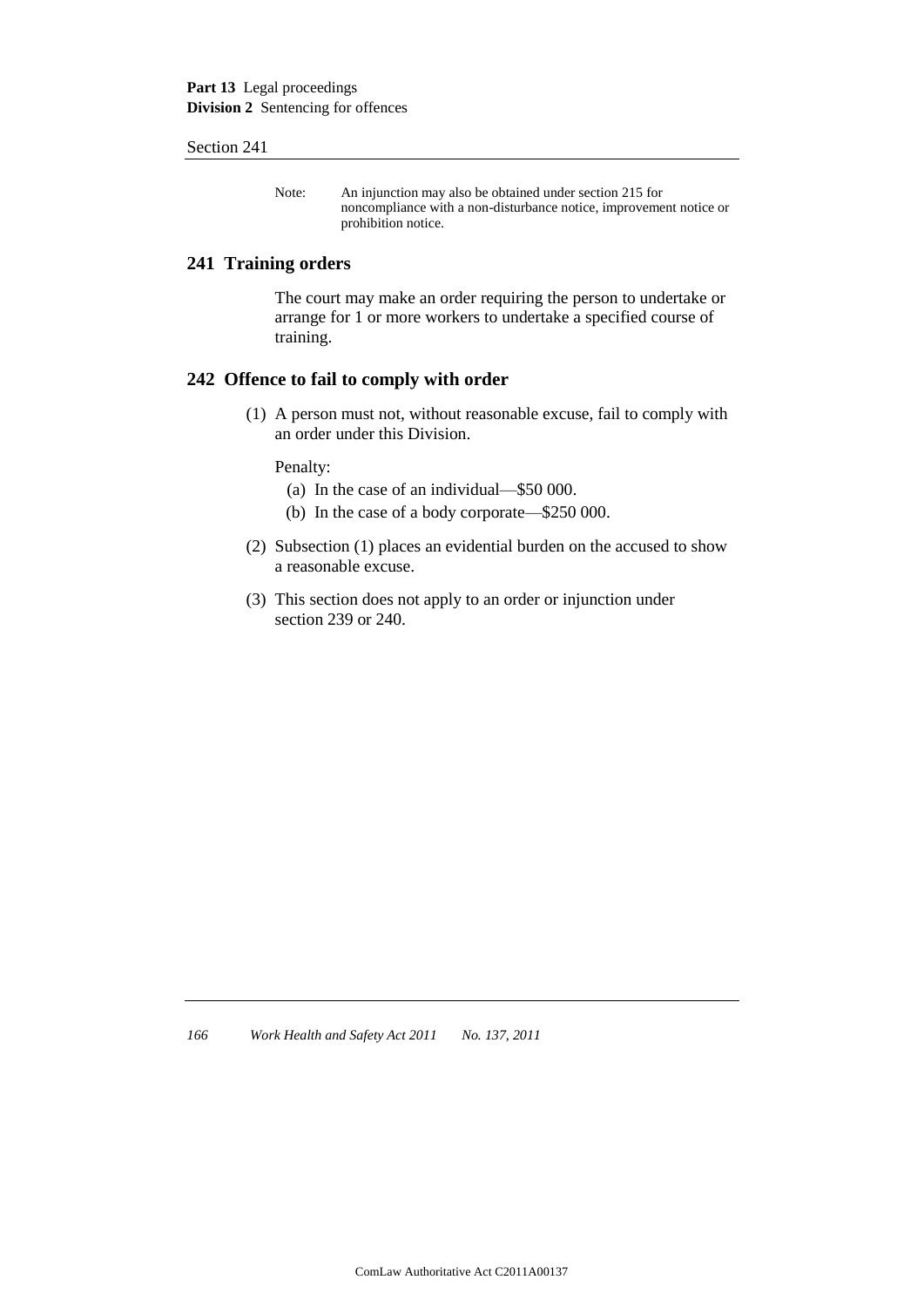## **Division 3—Infringement notices**

#### **243 Infringement notices**

- (1) If an inspector has reasonable grounds to believe that a person has contravened a provision enforceable under this Division, the inspector may give to the person an infringement notice for the alleged contravention.
- (2) The infringement notice must be given within 12 months after the day on which the contravention is alleged to have taken place.
- (3) A single infringement notice must relate only to a single contravention of a single provision enforceable under this Division.
- (4) The regulations may prescribe provisions that are *enforceable* under this Division.

#### **243A Matters to be included in an infringement notice**

- (1) An infringement notice must:
	- (a) be identified by a unique number; and
	- (b) state the day on which it is given; and
	- (c) state the name of the person to whom the notice is given; and
	- (d) state the name and position of the person who gave the notice; and
	- (e) give brief details of the alleged contravention, including:
		- (i) the provision that was allegedly contravened; and
		- (ii) the maximum penalty that a court could impose for the contravention; and
		- (iii) the time (if known) and day of, and the place of, the alleged contravention; and
	- (f) state the amount that is payable under the notice; and
	- (g) give an explanation of how payment of the amount is to be made; and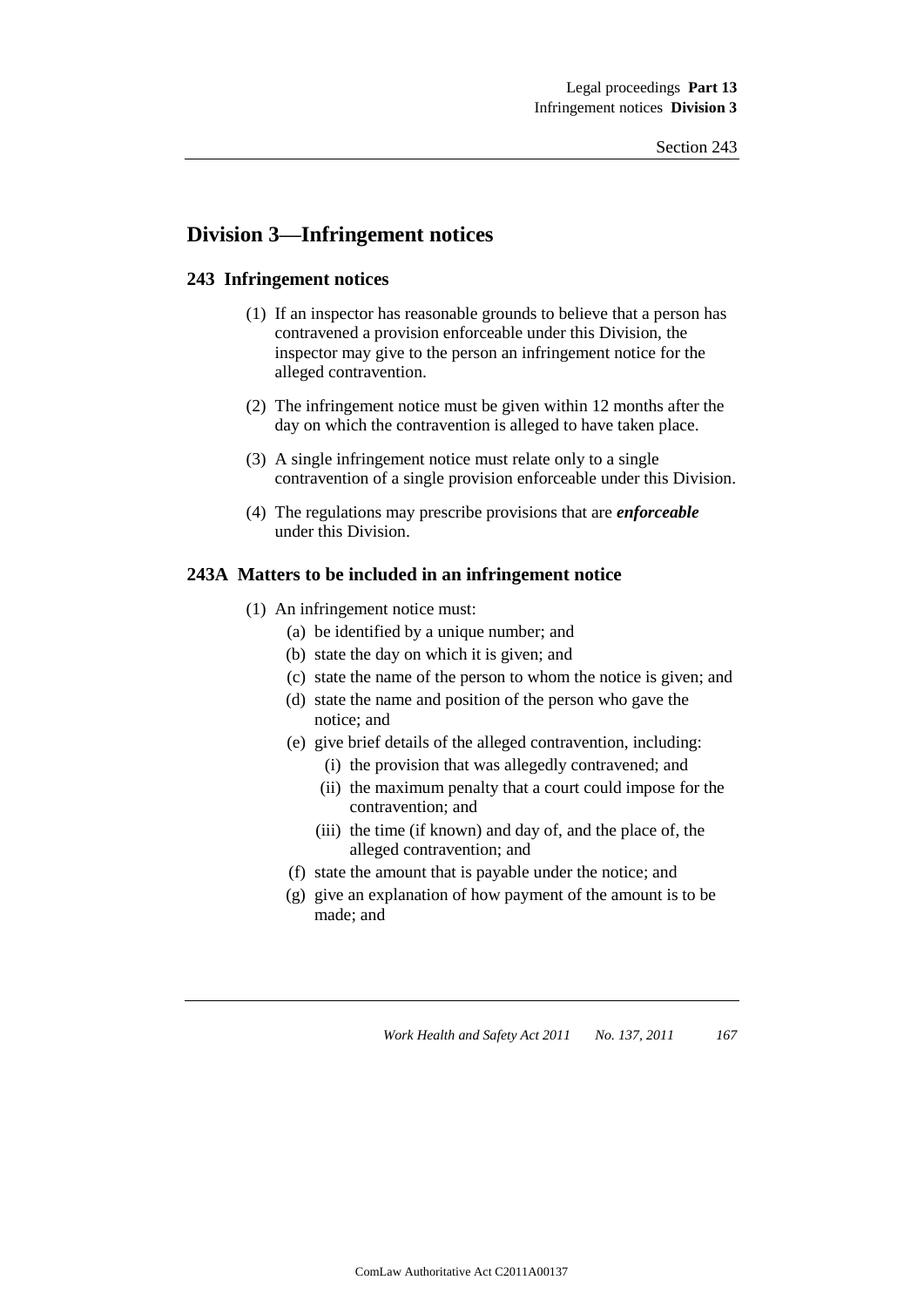Section 243A

- (h) state that, if the person to whom the notice is given pays the amount within 28 days after the day the notice is given, then (unless the notice is withdrawn):
	- (i) if the provision is an offence provision—the person will not be liable to be prosecuted in a court for the alleged contravention; and
	- (ii) if the provision is a WHS civil penalty provision proceedings seeking an order under section 259 will not be brought in relation to the alleged contravention; and
- (i) state that payment of the amount is not an admission of guilt or liability; and
- (j) state that the person may apply to the regulator to have the period in which to pay the amount extended; and
- (k) state that the person may choose not to pay the amount and, if the person does so:
	- (i) if the provision is an offence provision—the person may be prosecuted in a court for the alleged contravention; and
	- (ii) if the provision is a WHS civil penalty provision proceedings seeking an order under section 259 may be brought in relation to the alleged contravention; and
- (l) set out how the notice can be withdrawn; and
- (m) state that if the notice is withdrawn:
	- (i) any amount paid under the notice must be refunded; and
	- (ii) if the provision is an offence provision—the person may be prosecuted in a court for the alleged contravention; and
	- (iii) if the provision is a WHS civil penalty provision proceedings seeking an order under section 259 may be brought in relation to the alleged contravention; and
- (n) state that the person may make written representations to the regulator seeking the withdrawal of the notice.
- (2) For the purposes of subsection  $(1)(f)$ , the amount to be stated in an infringement notice for the alleged contravention of a provision by a person must be equal to the amount prescribed for the contravention of the provision by the person.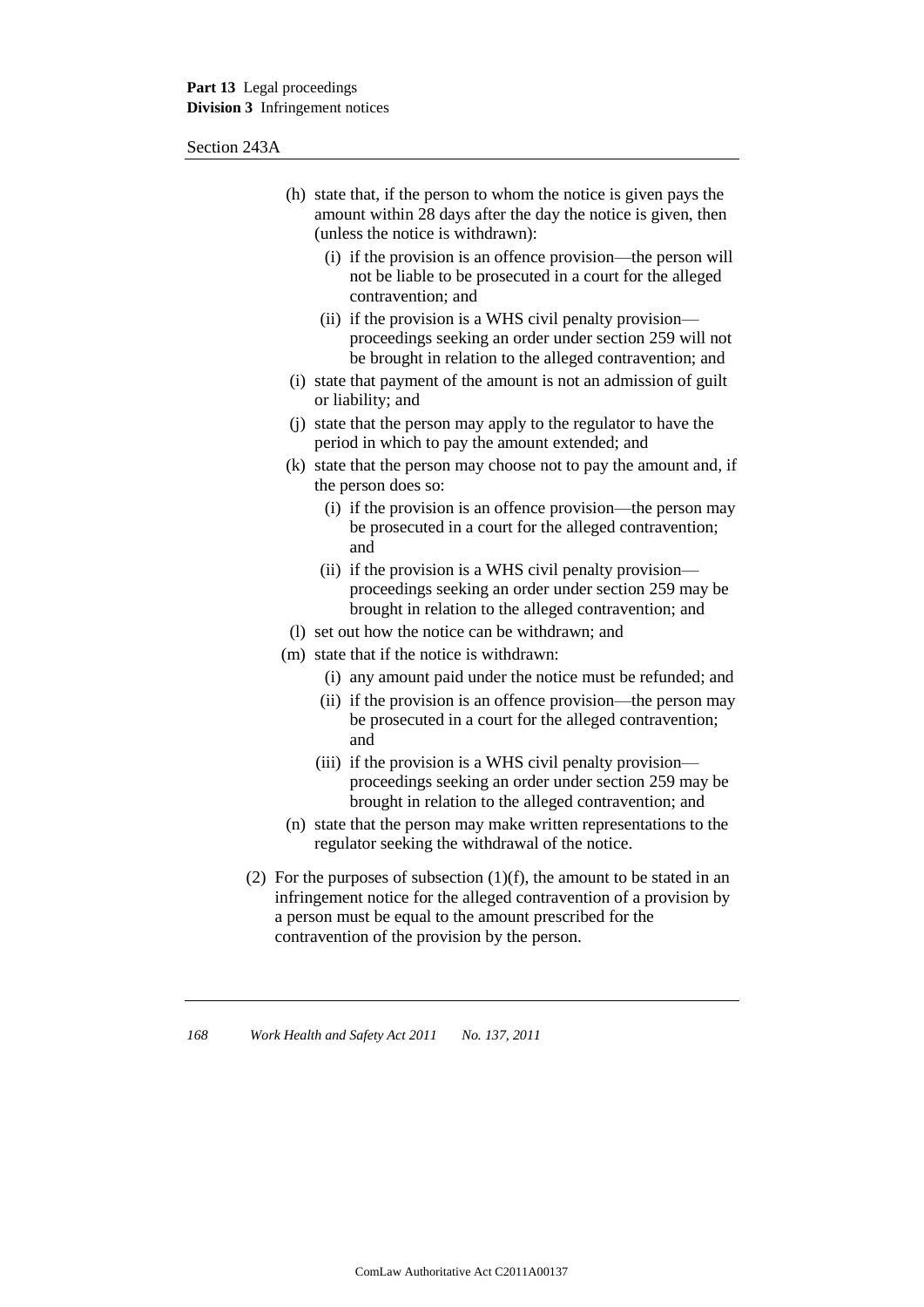(3) The amount prescribed for the contravention of a provision by a person must be no more than one-fifth of the maximum penalty that a court could impose on the person for a contravention of the provision.

#### **243B Extension of time to pay amount**

- (1) A person to whom an infringement notice has been given may apply to the regulator for an extension of the period referred to in section 243A(1)(h).
- (2) If the application is made before the end of that period, the regulator may, in writing, extend that period. The regulator may do so before or after the end of that period.
- (3) If the regulator extends that period, a reference in this Division, or in a notice or other instrument under this Division, to the period referred to in section 243A(1)(h) is taken to be a reference to that period so extended.
- (4) If the regulator does not extend that period, a reference in this Division, or in a notice or other instrument under this Division, to the period referred to in section  $243A(1)(h)$  is taken to be a reference to the period that ends on the later of the following days:
	- (a) the day that is the last day of the period referred to in section  $243A(1)(h)$ ;
	- (b) the day that is 7 days after the day the person was given notice of the regulator's decision not to extend.
- (5) The regulator may extend the period more than once under subsection (2).

#### **243C Withdrawal of an infringement notice**

*Representations seeking withdrawal of notice*

(1) A person to whom an infringement notice has been given may make written representations to the regulator seeking the withdrawal of the notice.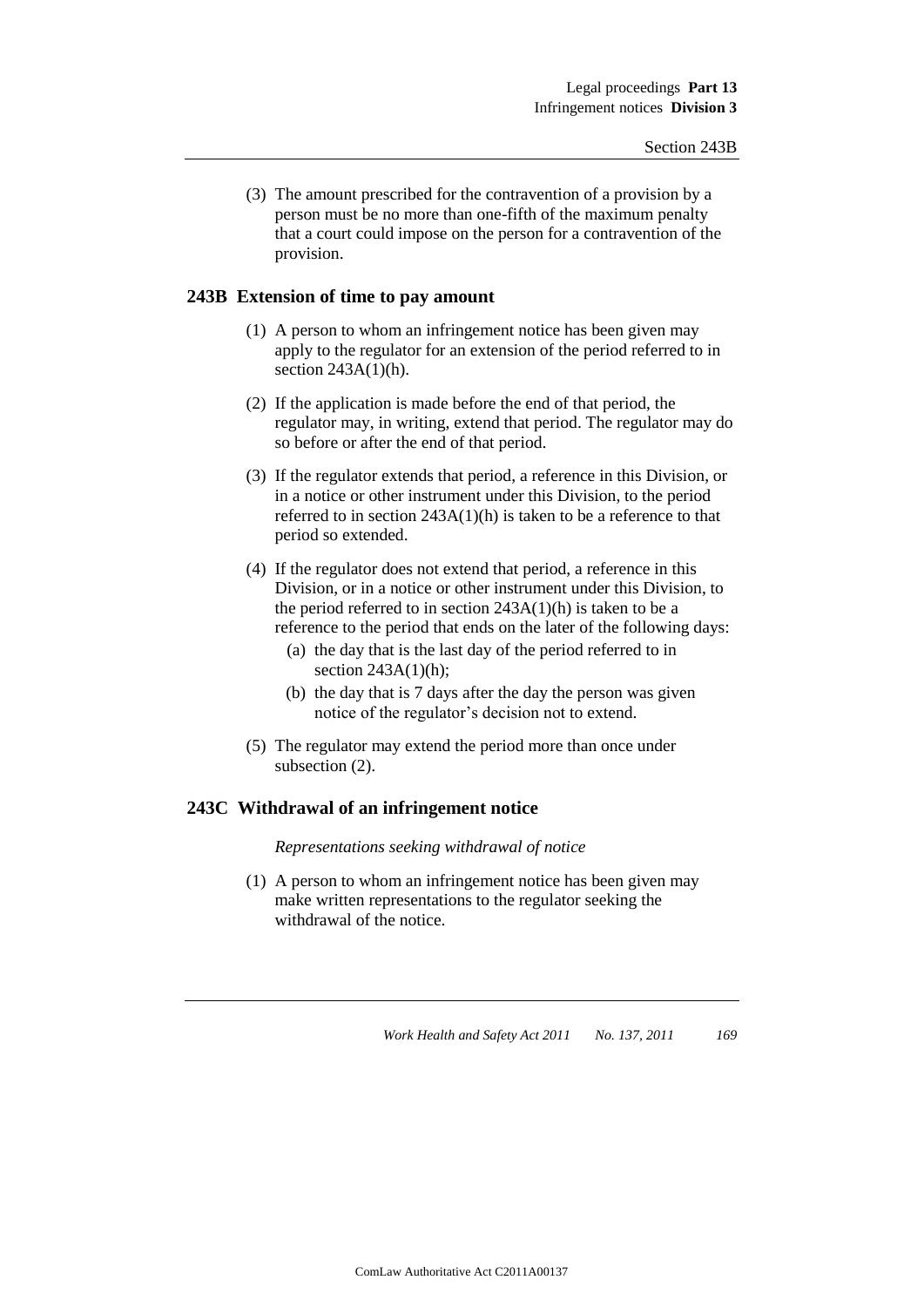#### Section 243C

*Withdrawal of notice*

- (2) The regulator may withdraw an infringement notice given to a person (whether or not the person has made written representations seeking the withdrawal).
- (3) When deciding whether or not to withdraw an infringement notice (the *relevant infringement notice*), the regulator:
	- (a) must take into account any written representations seeking the withdrawal that were given by the person to the regulator; and
	- (b) may take into account the following:
		- (i) whether a court has previously imposed a penalty on the person for contravention of a provision enforceable under this Division;
		- (ii) the circumstances of the alleged contravention;
		- (iii) whether the person has paid an amount, stated in an earlier infringement notice, for contravention of a provision enforceable under this Division if the contravention is constituted by conduct that is the same, or substantially the same, as the conduct alleged to constitute the contravention in the relevant infringement notice;
		- (iv) any other matter the inspector considers relevant.

#### *Notice of withdrawal*

- (4) Notice of the withdrawal of the infringement notice must be given to the person. The withdrawal notice must state:
	- (a) the person's name and address; and
	- (b) the day the infringement notice was given; and
	- (c) the identifying number of the infringement notice; and
	- (d) that the infringement notice is withdrawn; and
	- (e) either:
		- (i) if the provision that was allegedly contravened is an offence provision—that the person may be prosecuted in a court for the alleged contravention; or
		- (ii) if the provision that was allegedly contravened is a WHS civil penalty provision—that proceedings seeking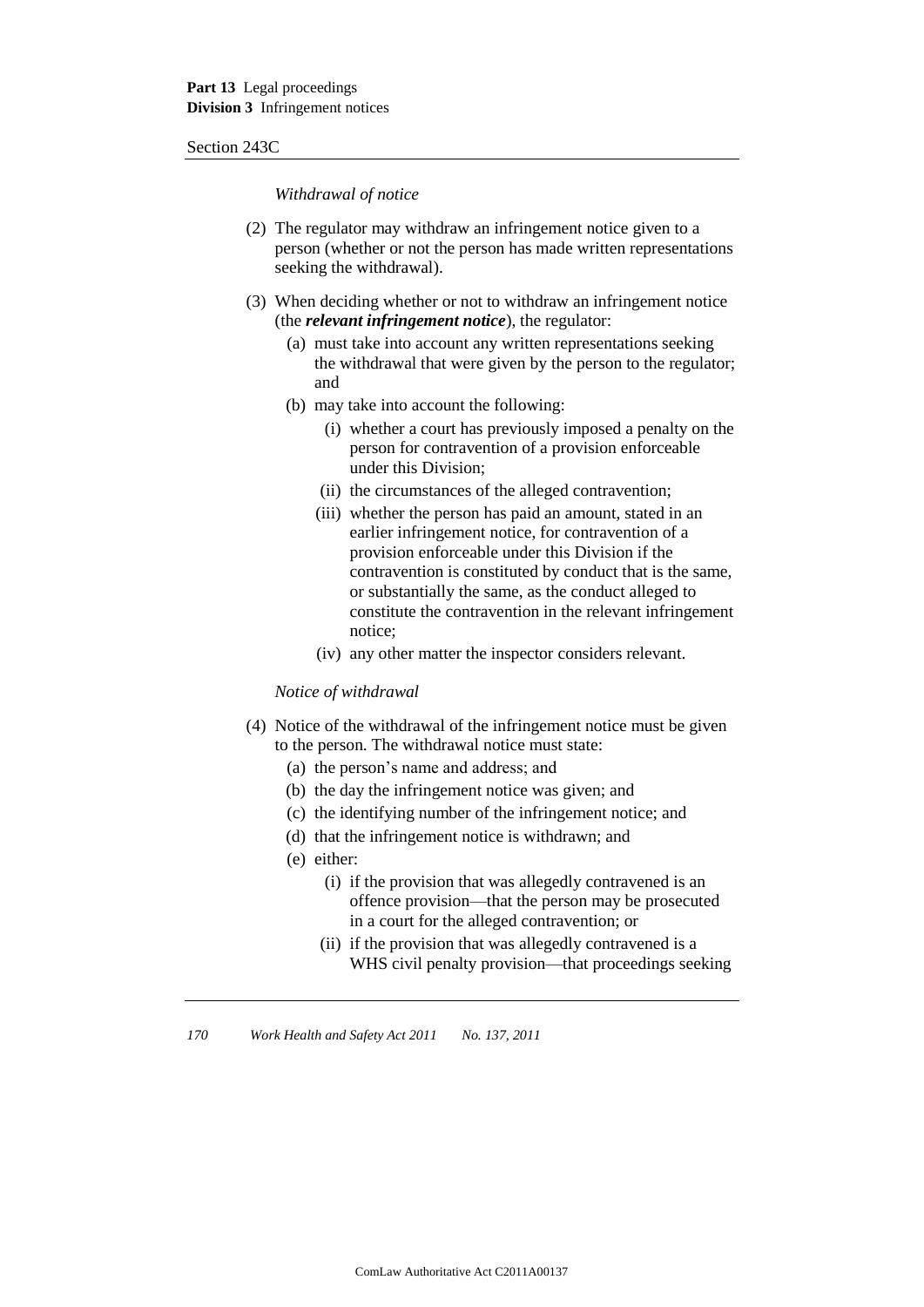an order under section 259 may be brought in relation to the alleged contravention.

*Refund of amount if infringement notice withdrawn*

- (5) If:
	- (a) an authorised person withdraws the infringement notice; and

(b) the person has already paid the amount stated in the notice; the Commonwealth must refund to the person an amount equal to the amount paid.

#### **243D Effect of payment of amount**

- (1) If the person to whom an infringement notice for an alleged contravention of a provision is given pays the amount stated in the notice before the end of the period referred to in section  $243A(1)(h)$ :
	- (a) any liability of the person for the alleged contravention is discharged; and
	- (b) either:
		- (i) if the provision is an offence provision—the person may not be prosecuted in a court for the alleged contravention; or
		- (ii) if the provision is a WHS civil penalty provision proceedings seeking an order under section 259 may not be brought against the person in relation to the alleged contravention; and
	- (c) the person is not regarded as having admitted guilt or liability for the alleged contravention; and
	- (d) if the provision is an offence provision—the person is not regarded as having been convicted of the alleged offence.
- (2) Subsection (1) does not apply if the notice has been withdrawn.

#### **243E Effect of this Division**

This Division does not: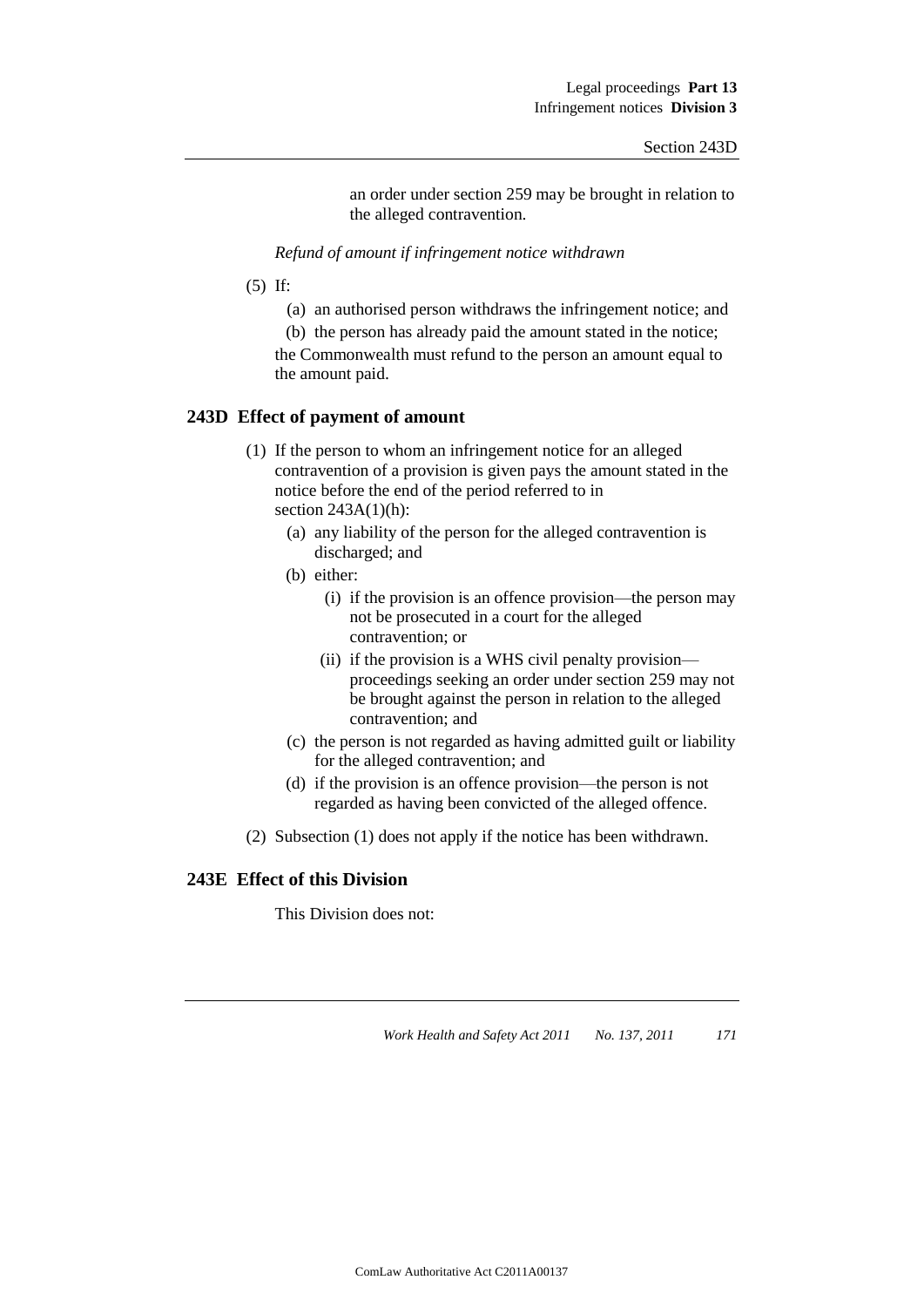Section 243E

- (a) require an infringement notice to be given to a person for an alleged contravention of a provision enforceable under this Division; or
- (b) affect the liability of a person for an alleged contravention of a provision enforceable under this Division if:
	- (i) the person does not comply with an infringement notice given to the person for the contravention; or
	- (ii) an infringement notice is not given to the person for the contravention; or
	- (iii) an infringement notice is given to the person for the contravention and is subsequently withdrawn; or
- (c) prevent the giving of 2 or more infringement notices to a person for an alleged contravention of a provision enforceable under this Division; or
- (d) limit a court's discretion to determine the amount of a penalty to be imposed on a person who is found to have contravened a provision enforceable under this Division.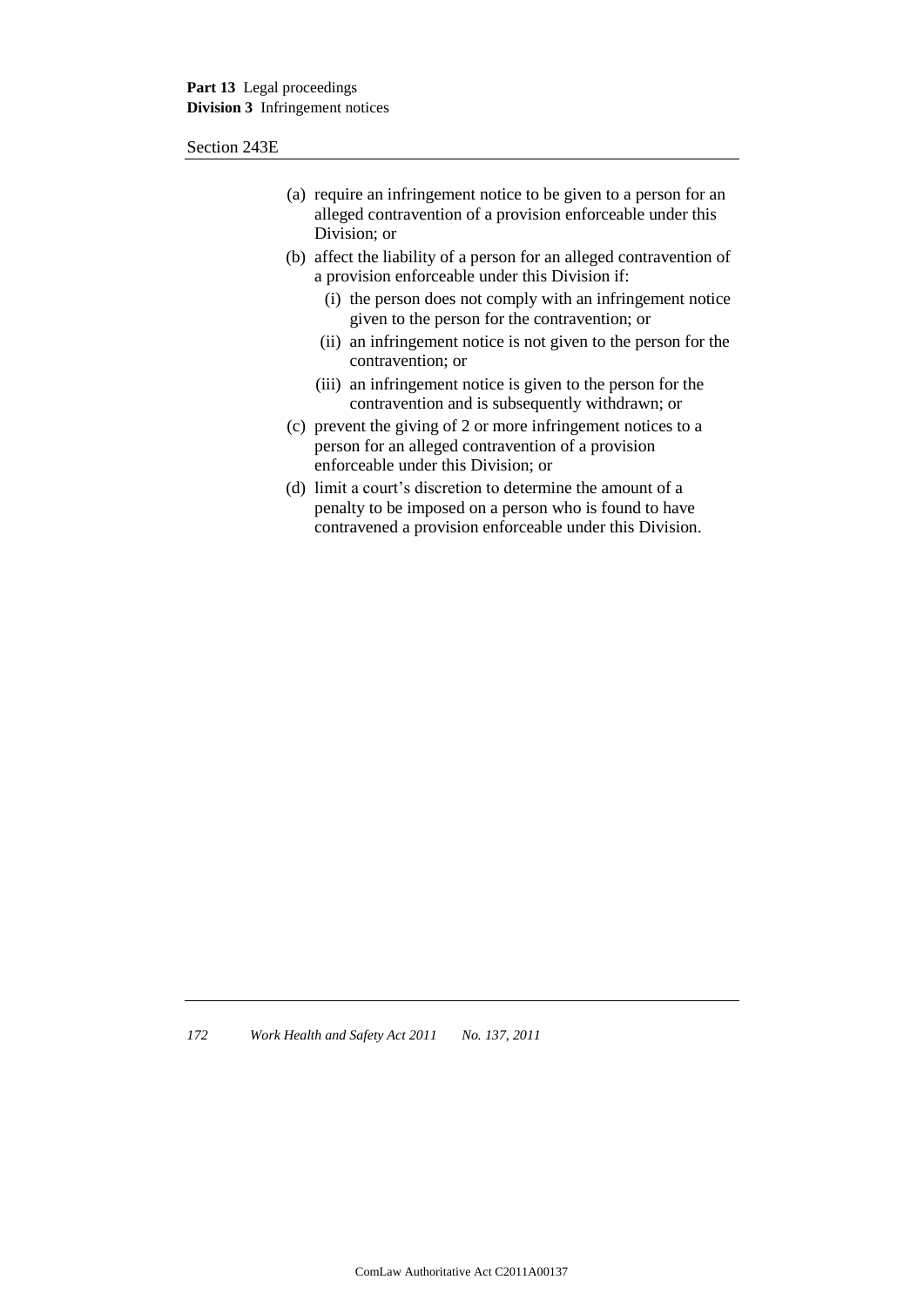## **Division 4—Offences by bodies corporate**

### **244 Imputing conduct to bodies corporate**

Note: Corporate criminal responsibility is dealt with in Part 2.5 of the *Criminal Code*.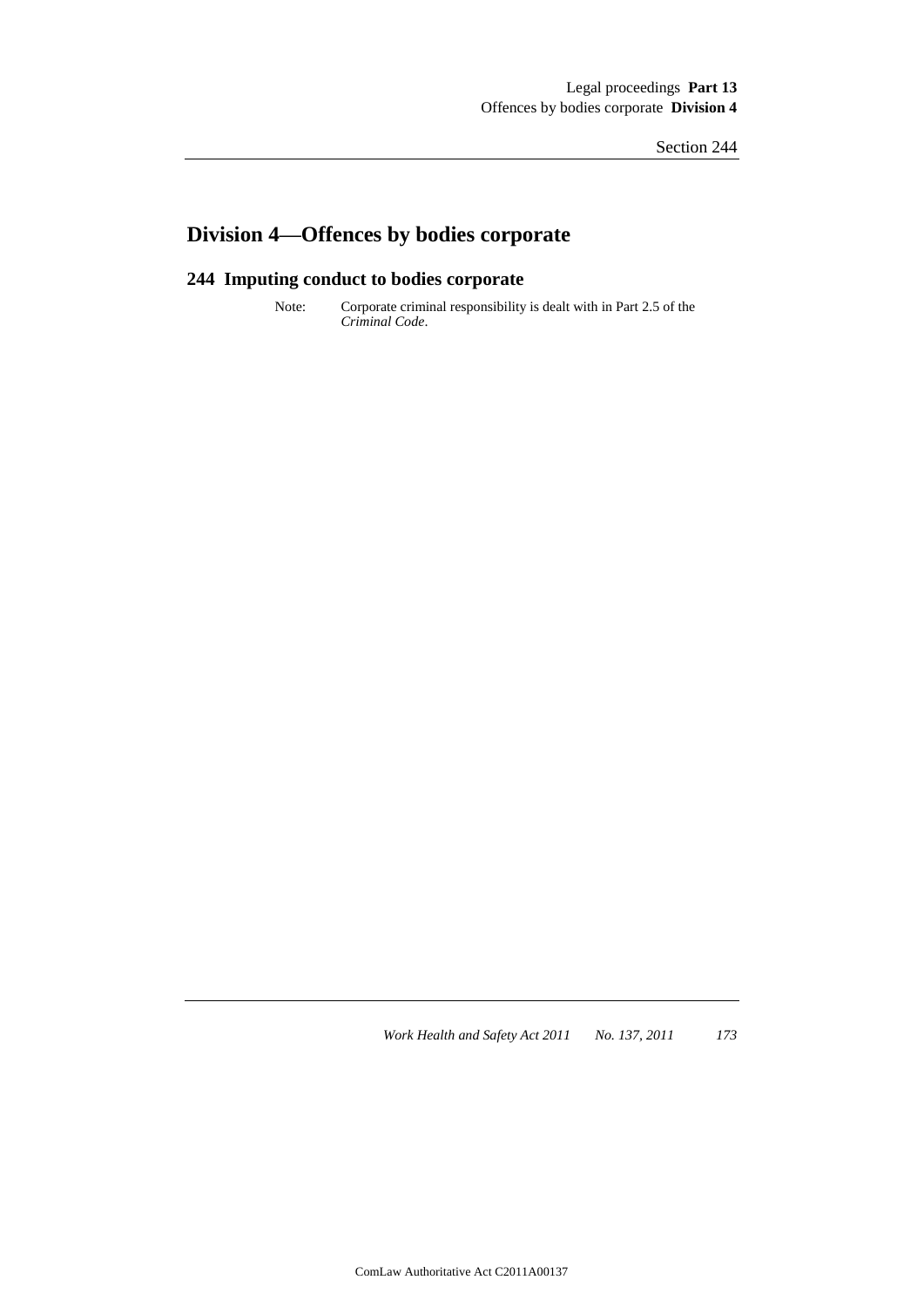## **Division 5—The Commonwealth**

#### **245 Offences and the Commonwealth**

- (1) If the Commonwealth is guilty of an offence against this Act, the penalty to be imposed on the Commonwealth is the penalty applicable to a body corporate.
- (2) For the purposes of this Act, any conduct engaged in on behalf of the Commonwealth by an employee, agent or officer of the Commonwealth acting within the actual or apparent scope of his or her employment, or within his or her actual or apparent authority, is conduct also engaged in by the Commonwealth.
- (3) If an offence under this Act requires proof of knowledge, intention or recklessness, it is sufficient in proceedings against the Commonwealth for that offence to prove that the person referred to in subsection (2) had the relevant knowledge, intention or recklessness.
- (4) If for an offence against this Act mistake of fact is relevant to determining liability, it is sufficient in proceedings against the Commonwealth for that offence if the person referred to in subsection (2) made that mistake of fact.

#### **246 WHS civil penalty provisions and the Commonwealth**

- (1) If the Commonwealth contravenes a WHS civil penalty provision, the monetary penalty to be imposed on the Commonwealth is the penalty applicable to a body corporate.
- (2) For the purposes of a WHS civil penalty provision, any conduct engaged in on behalf of the Commonwealth by an employee, agent or officer of the Commonwealth acting within the actual or apparent scope of his or her employment, or within his or her actual or apparent authority, is conduct also engaged in by the Commonwealth.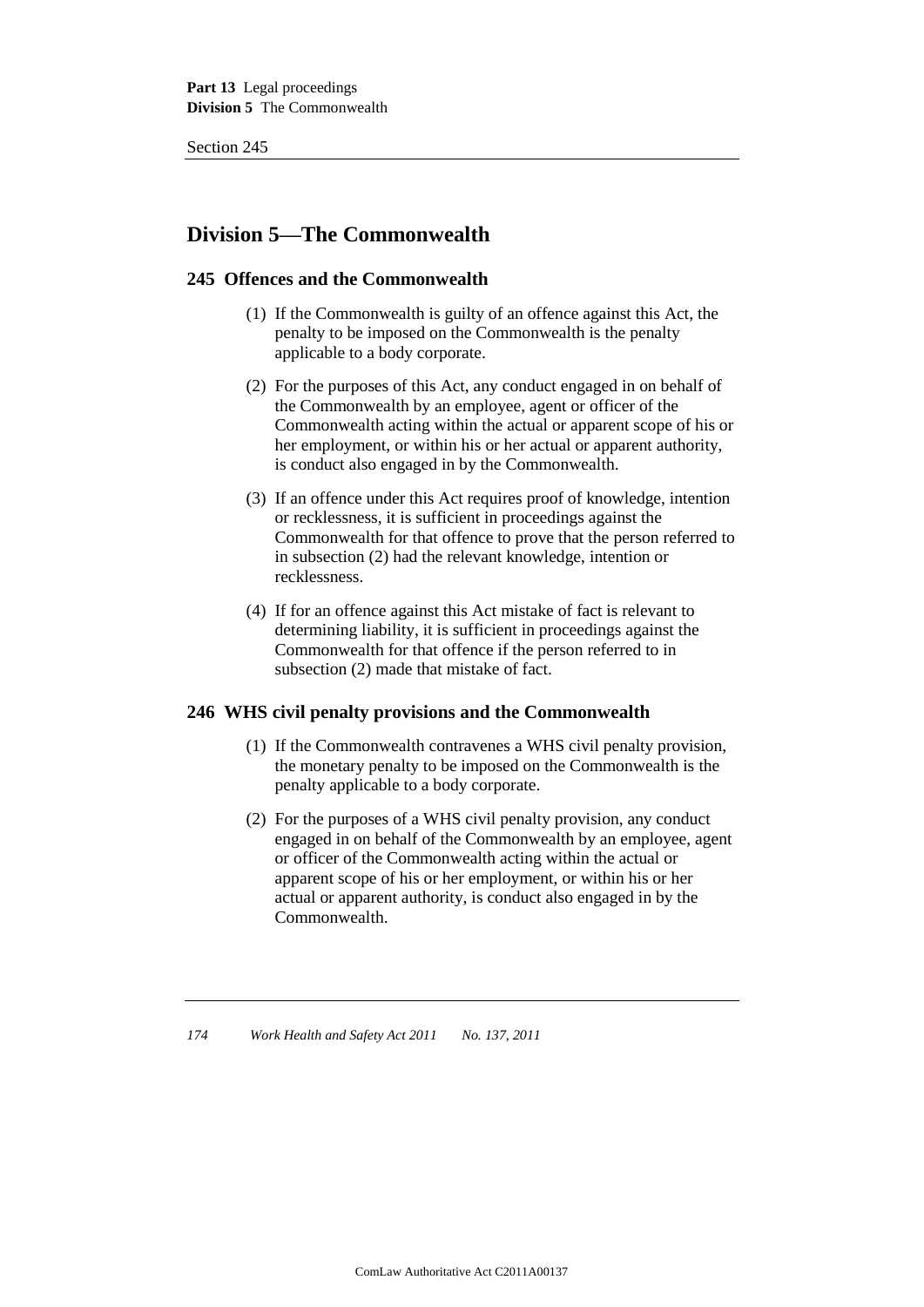(3) If a WHS civil penalty provision requires proof of knowledge, it is sufficient in proceedings against the Commonwealth for a contravention of that provision to prove that the person referred to in subsection (2) had that knowledge.

#### **247 Officers**

- (1) A person who makes, or participates in making, decisions that affect the whole, or a substantial part, of a business or undertaking of the Commonwealth is taken to be an officer of the Commonwealth for the purposes of this Act.
- (2) A Minister of a State or the Commonwealth is not in that capacity an officer for the purposes of this Act.

#### **248 Responsible agency for the Commonwealth**

- (1) A provisional improvement notice, improvement notice, prohibition notice, non-disturbance notice, infringement notice or notice of entry under Part 7 to be given to or served on the Commonwealth under this Act may be given to or served on the responsible agency.
- (2) If an infringement notice is to be served on the Commonwealth for an offence against this Act, the responsible agency may be specified in the infringement notice.
- (3) If proceedings are brought against the Commonwealth for an offence against this Act or in relation to a contravention of this Act, the responsible agency in relation to the offence or contravention may be specified in any document initiating, or relating to, the proceedings.
- (4) The responsible agency in relation to an offence or a contravention of this Act is entitled to act in proceedings against the Commonwealth for the offence or relating to the contravention and, subject to any relevant rules of court, the procedural rights and obligations of the Commonwealth as the accused or defendant in the proceedings are conferred or imposed on the responsible agency.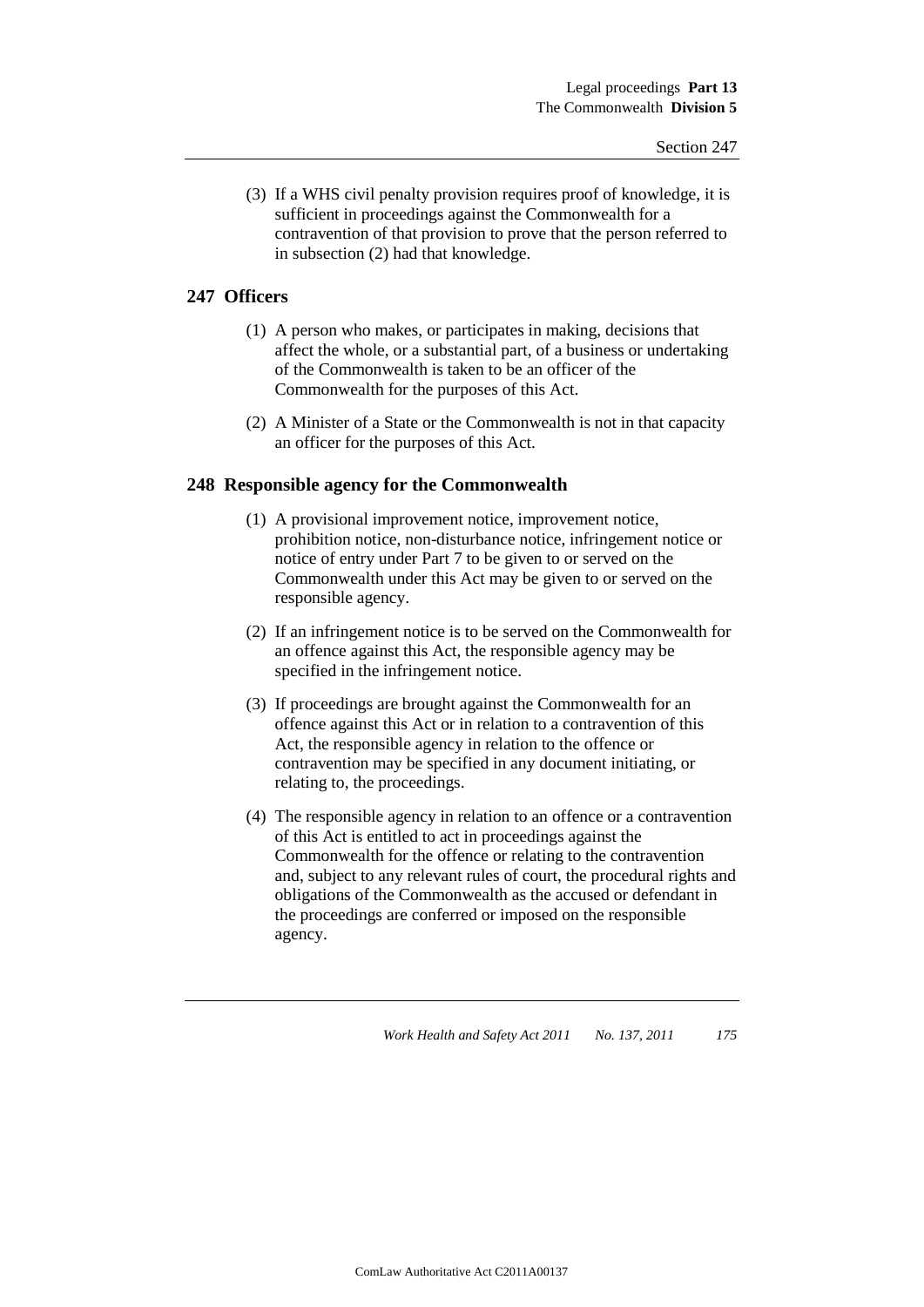- (5) The person prosecuting the offence or bringing the proceedings may change the responsible agency during the proceedings with the court's leave.
- (6) In this section, the *responsible agency*:
	- (a) in relation to a notice referred to in subsection (1) is:
		- (i) in the case of a provisional improvement notice, improvement notice or infringement notice, the agency of the Commonwealth the acts or omissions of which are alleged to contravene this Act;
		- (ii) in the case of a prohibition notice, the agency of the Commonwealth which has control over the activity referred to in section  $195(1)(a)$  or (b);
		- (iii) in the case of a non-disturbance notice, the agency of the Commonwealth with the management and control of the workplace;
		- (iv) in the case of a notice of entry under Part 7, the agency of the Commonwealth conducting the relevant business or undertaking or with the management and control of the workplace; and
	- (b) in relation to an offence or proceedings for a contravention of this Act, is the agency of the Commonwealth:
		- (i) the acts or omissions of which are alleged to constitute the offence or contravention; or
		- (ii) if that agency has ceased to exist, that is the successor of that agency; or
		- (iii) if that agency has ceased to exist and there is no clear successor, that the court declares to be the responsible agency.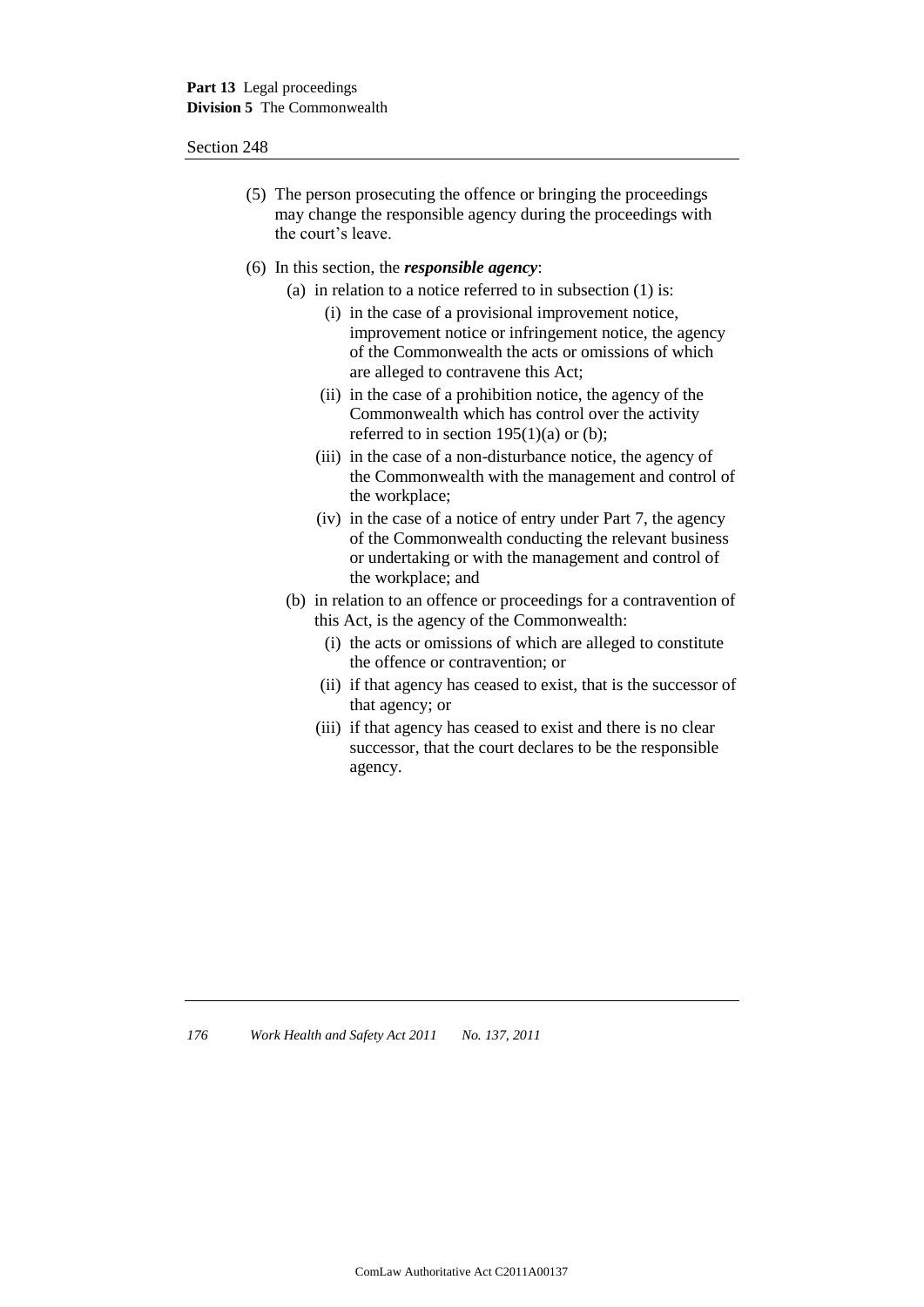## **Division 6—Public authorities**

#### **249 Application to public authorities that are bodies corporate**

This Division applies only to public authorities that are bodies corporate.

#### **250 Proceedings against public authorities**

- (1) Proceedings may be brought under this Act against a public authority in its own name.
- (2) Nothing in this Division affects any privileges that a public authority may have under the Crown.

#### **251 Imputing conduct to public authorities**

- (1) For the purposes of this Act, any conduct engaged in on behalf of a public authority by an employee, agent or officer of the public authority acting within the actual or apparent scope of his or her employment, or within his or her actual or apparent authority, is conduct also engaged in by the public authority.
- (2) If an offence under this Act requires proof of knowledge, intention or recklessness, it is sufficient in proceedings against the public authority for that offence to prove that the person referred to in subsection (1) had the relevant knowledge, intention or recklessness.
- (3) If for an offence against this Act mistake of fact is relevant to determining liability, it is sufficient in proceedings against the public authority for that offence if the person referred to in subsection (1) made that mistake of fact.

#### **252 Officer of public authority**

A person who makes, or participates in making, decisions that affect the whole, or a substantial part, of the business or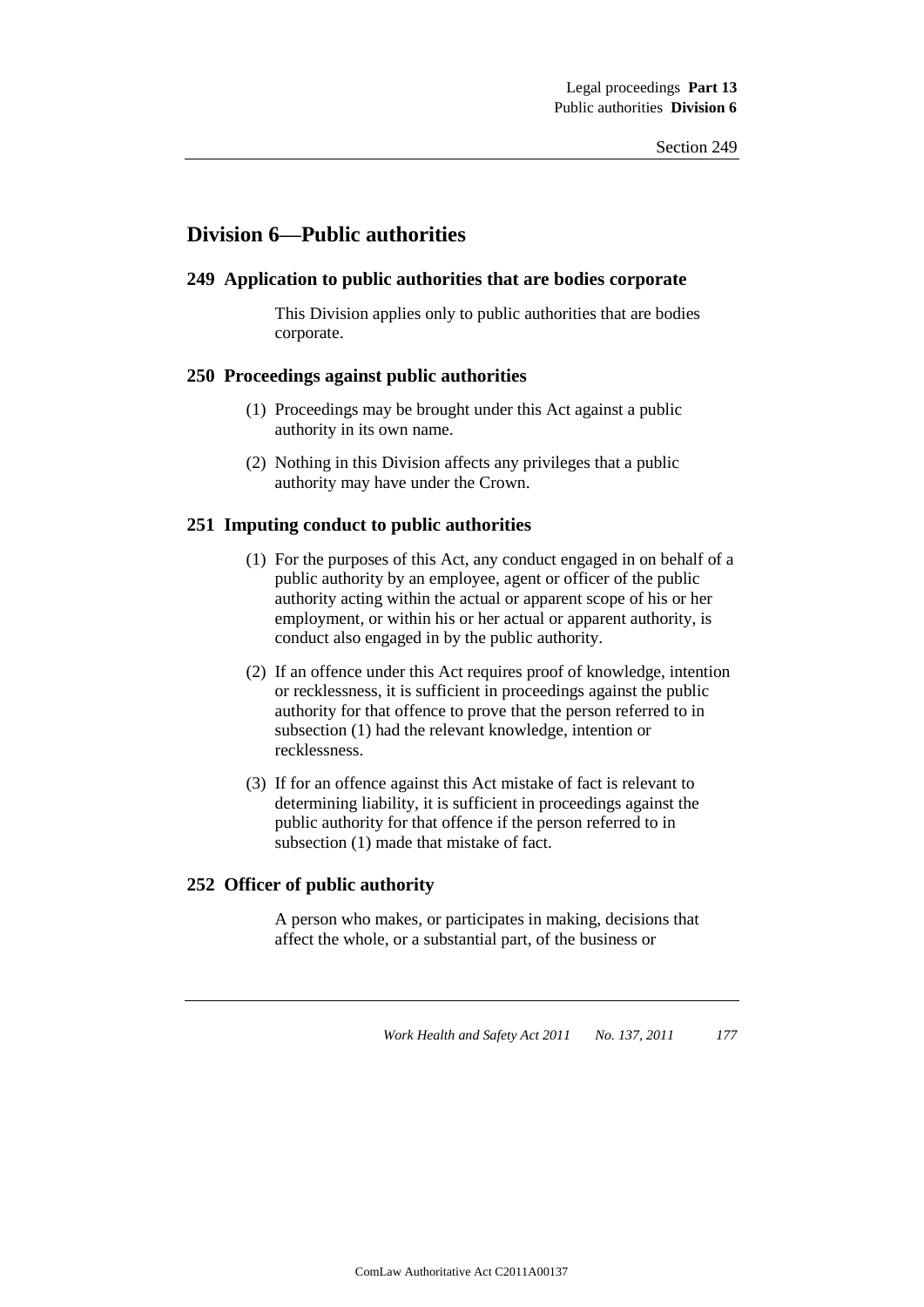undertaking of a public authority is taken to be an officer of the public authority for the purposes of this Act.

#### **253 Proceedings against successors to public authorities**

- (1) Proceedings for an offence against this Act that were instituted against a public authority before its dissolution, or that could have been instituted against a public authority if not for its dissolution, may be continued or instituted against its successor if the successor is a public authority.
- (2) An infringement notice served on a public authority for an offence against this Act is taken to be an infringement notice served on its successor if the successor is a public authority.
- (3) Similarly, any penalty paid by a public authority in relation to an infringement notice is taken to be a penalty paid by its successor if the successor is a public authority.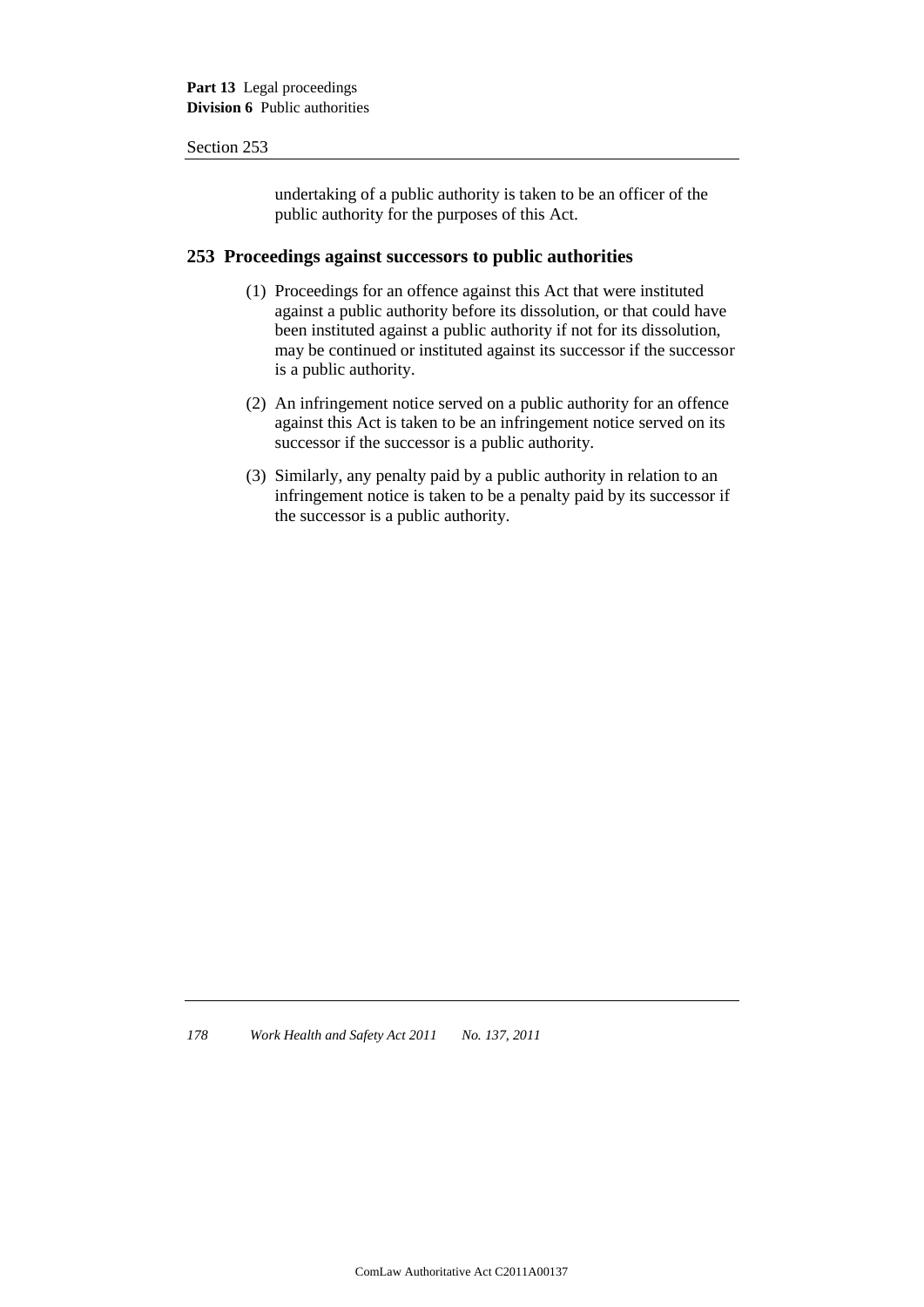### **Division 7—WHS civil penalty provisions**

#### **254 When is a provision a WHS civil penalty provision**

- (1) A subsection of Part 7 (or a section of Part 7 that is not divided into subsections) is a *WHS civil penalty provision* if:
	- (a) the words "*WHS civil penalty provision*" and 1 or more amounts by way of monetary penalty are set out at the foot of the subsection (or section); or
	- (b) another provision of Part 7 specifies that the subsection (or section) is a WHS civil penalty provision.
- (2) A subregulation (or a regulation that is not divided into subregulations) is a *WHS civil penalty provision* if:
	- (a) the words "*WHS civil penalty provision*" and 1 or more amounts by way of monetary penalty are set out at the foot of the subregulation (or regulation); or
	- (b) another provision of the regulations specifies that the subregulation (or regulation) is a WHS civil penalty provision.

#### **255 Proceedings for contravention of WHS civil penalty provision**

Subject to this Division, proceedings may be brought in a court against a person for a contravention of a WHS civil penalty provision.

#### **256 Involvement in contravention treated in same way as actual contravention**

- (1) A person who is involved in a contravention of a WHS civil penalty provision is taken to have contravened that provision.
- (2) A person is *involved in* a contravention of a civil penalty provision if, and only if, the person:
	- (a) has aided, abetted, counselled or procured the contravention; or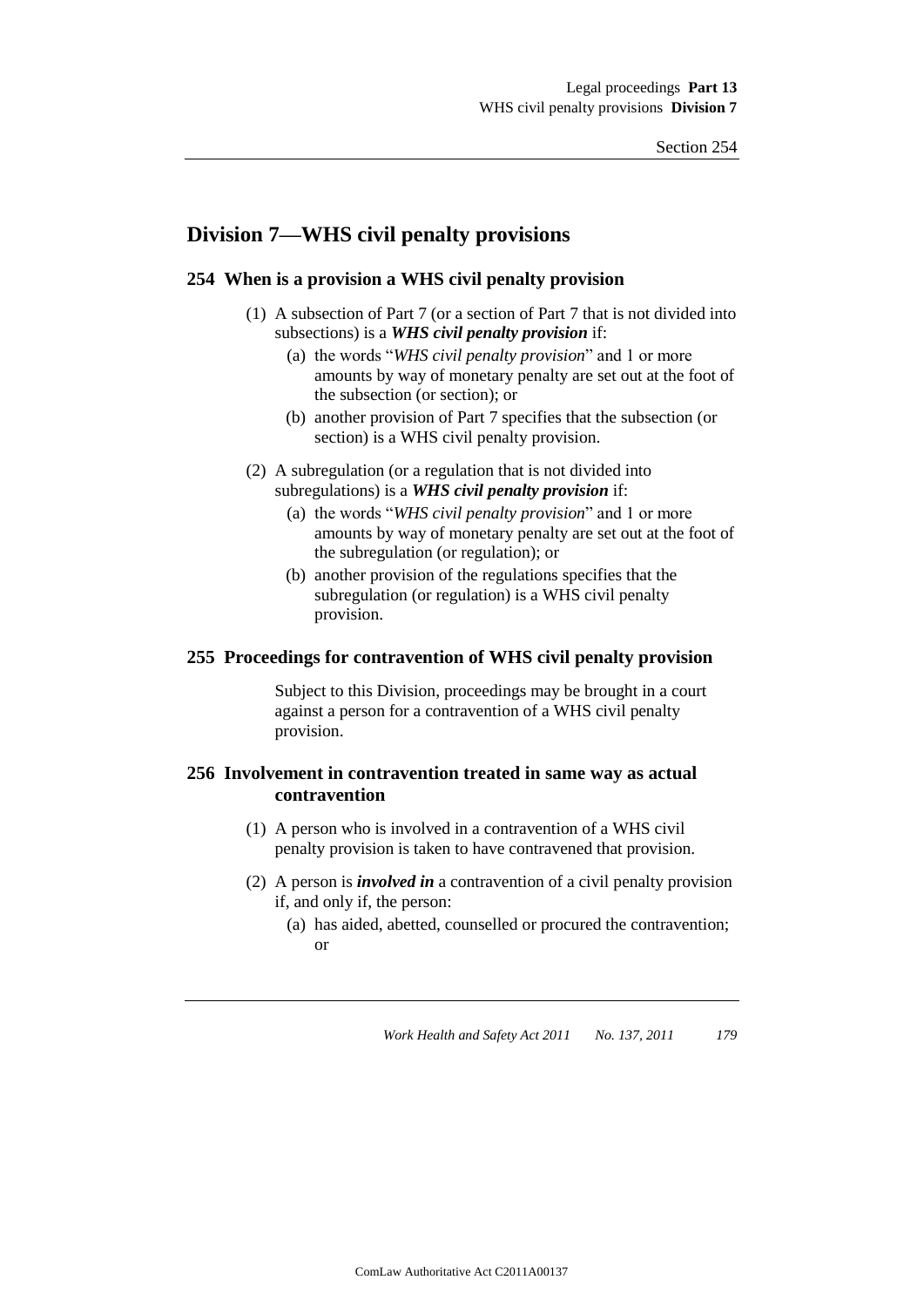- (b) has induced the contravention, whether by threats or promises or otherwise; or
- (c) has been in any way, by act or omission, directly or indirectly, knowingly concerned in or party to the contravention; or
- (d) has conspired with others to effect the contravention.

#### **257 Contravening a civil penalty provision is not an offence**

A contravention of a WHS civil penalty provision is not an offence.

#### **258 Civil proceeding rules and procedure to apply**

A court must apply the rules of evidence and procedure for civil proceedings when hearing proceedings for a contravention of a WHS civil penalty provision.

#### **259 Proceeding for a contravention of a WHS civil penalty provision**

- (1) In a proceeding for a contravention of a WHS civil penalty provision, if the court is satisfied that a person has contravened a WHS civil penalty provision, the court may:
	- (a) order the person to pay a monetary penalty that the court considers appropriate; and
	- (b) make any other order that the court considers appropriate, including an injunction.
- (2) A monetary penalty imposed under subsection (1) must not exceed the relevant maximum amount of monetary penalty specified under Part 7 or the regulations in relation to a contravention of that WHS civil penalty provision.

#### **260 Proceeding may be brought by the regulator or an inspector**

Proceedings for a contravention of a WHS civil penalty provision may only be brought by:

- (a) the regulator; or
- (b) an inspector with the written authorisation of the regulator (either generally or in a particular case).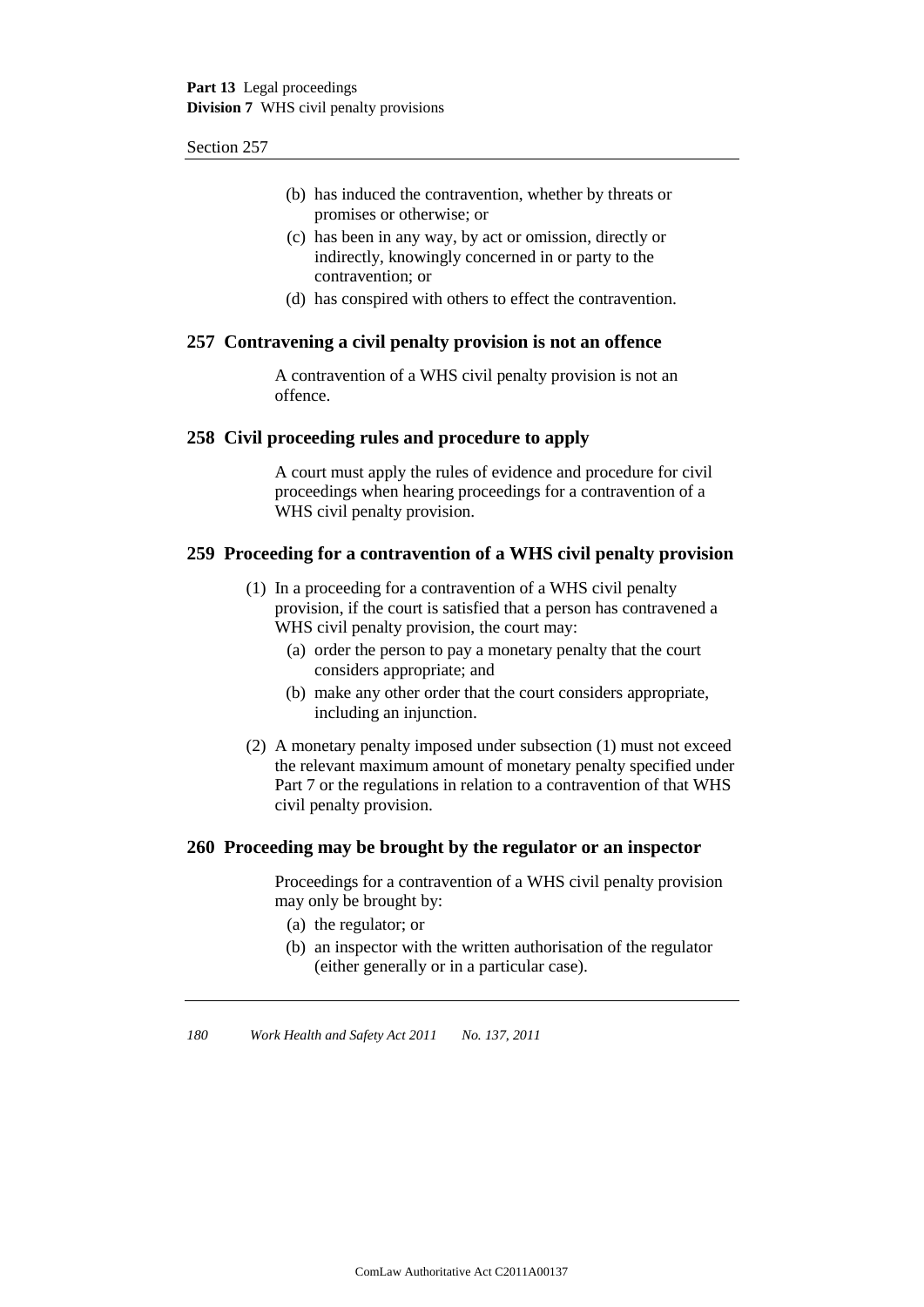#### **261 Limitation period for WHS civil penalty proceedings**

Proceedings for a contravention of a WHS civil penalty provision may be brought within 2 years after the contravention first comes to the notice of the regulator.

#### **262 Recovery of a monetary penalty**

If the court orders a person to pay a monetary penalty:

- (a) the penalty is payable to the Commonwealth; and
- (b) the regulator may enforce the order as if it were a judgment of the court.

#### **263 Civil double jeopardy**

A court must not make an order against a person under section 259 for contravention of a WHS civil penalty provision if an order has been made against the person under a civil penalty provision under an Act of the Commonwealth or a State in relation to conduct that is substantially the same as the conduct constituting the contravention.

#### **264 Criminal proceedings during civil proceedings**

- (1) Proceedings against a person for a contravention of a WHS civil penalty provision are stayed if:
	- (a) criminal proceedings are commenced or have already commenced against the person for an offence; and
	- (b) the offence is constituted by conduct that is substantially the same as the conduct alleged to constitute the contravention of the WHS civil penalty provision.
- (2) The proceedings for the order may be resumed if the person is not convicted or found guilty of the offence. Otherwise, the proceedings for the order are dismissed.

#### **265 Criminal proceedings after civil proceedings**

Criminal proceedings may be commenced against a person for conduct that is substantially the same as conduct constituting a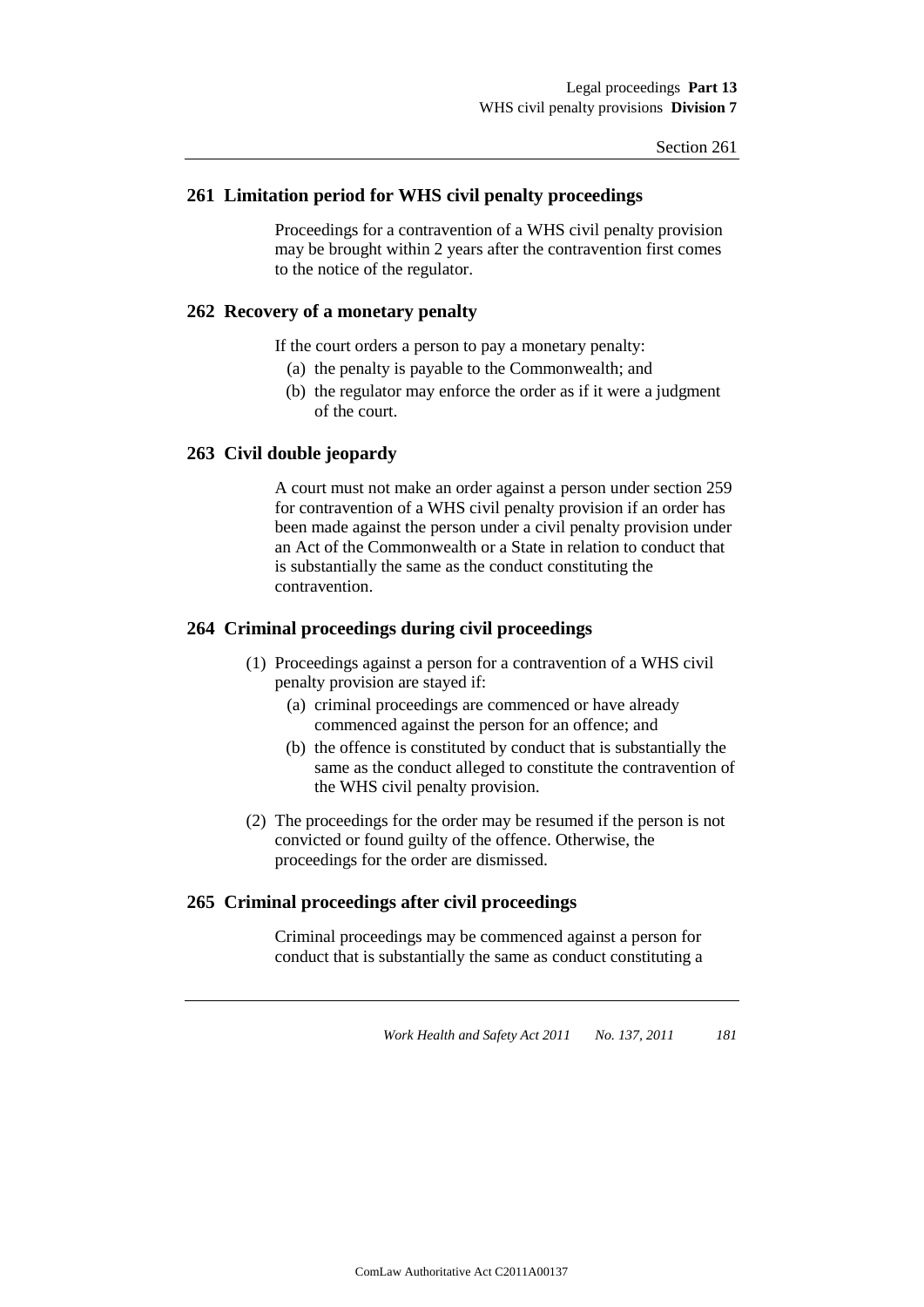contravention of a WHS civil penalty provision regardless of whether an order has been made against the person under section 259.

#### **266 Evidence given in proceedings for contravention of WHS civil penalty provision not admissible in criminal proceedings**

- (1) Evidence of information given, or evidence of production of documents, by an individual is not admissible in criminal proceedings against the individual if:
	- (a) the individual previously gave the information or produced the documents in proceedings against the individual for a contravention of a WHS civil penalty provision (whether or not the order was made); and
	- (b) the conduct alleged to constitute the offence is substantially the same as the conduct alleged to constitute the contravention of the WHS civil penalty provision.
- (2) However, this does not apply to criminal proceedings in relation to the falsity of the evidence given by the individual in the proceedings for the contravention of the WHS civil penalty provision.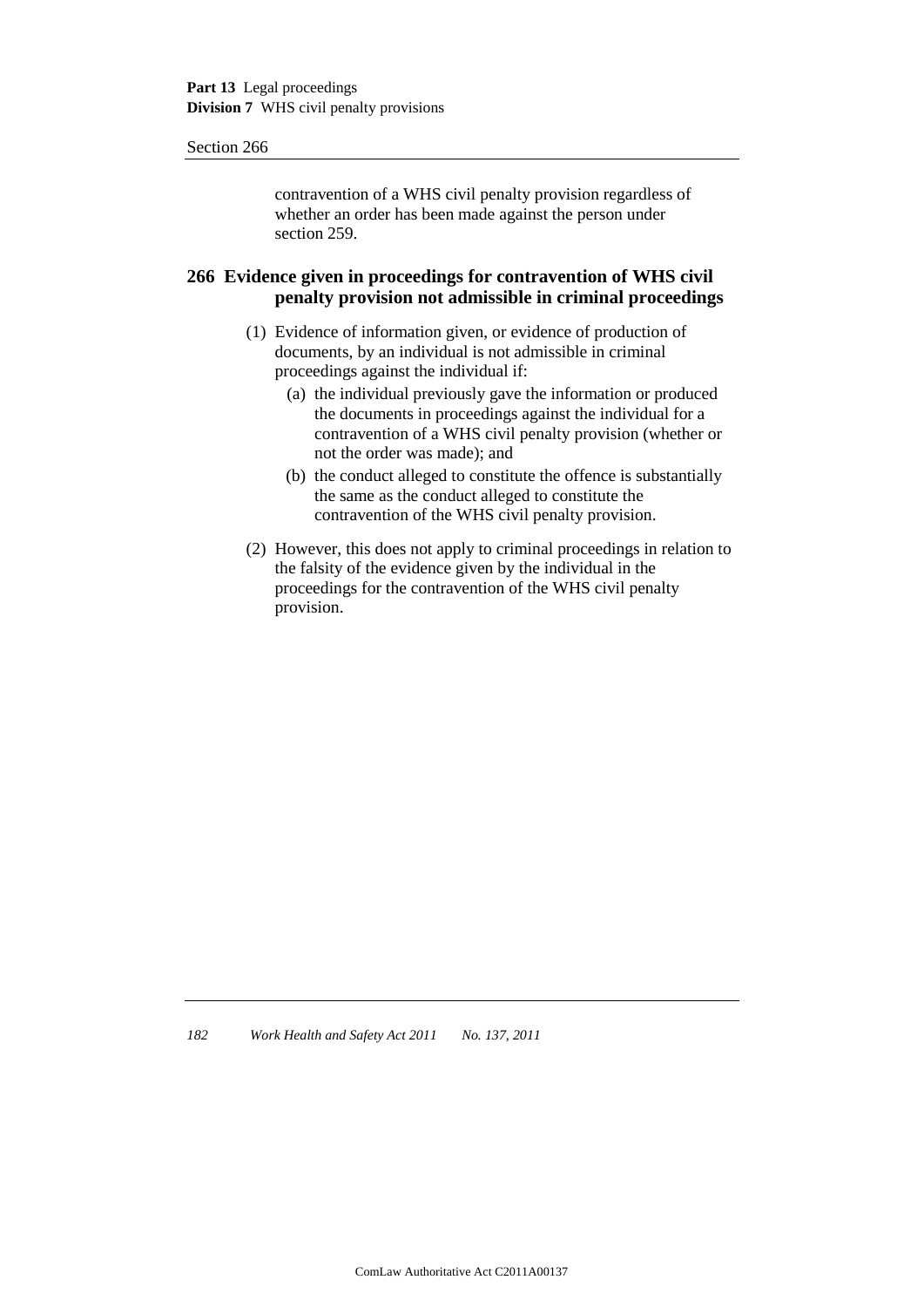## **Division 8—Civil liability not affected by this Act**

#### **267 Civil liability not affected by this Act**

Except as provided in Part 6 and Part 7 and Division 7 of this Part, nothing in this Act is to be construed as:

- (a) conferring a right of action in civil proceedings in relation to a contravention of a provision of this Act; or
- (b) conferring a defence to an action in civil proceedings or otherwise affecting a right of action in civil proceedings; or
- (c) affecting the extent (if any) to which a right of action arises, or civil proceedings may be brought, in relation to breaches of duties or obligations imposed by the regulations.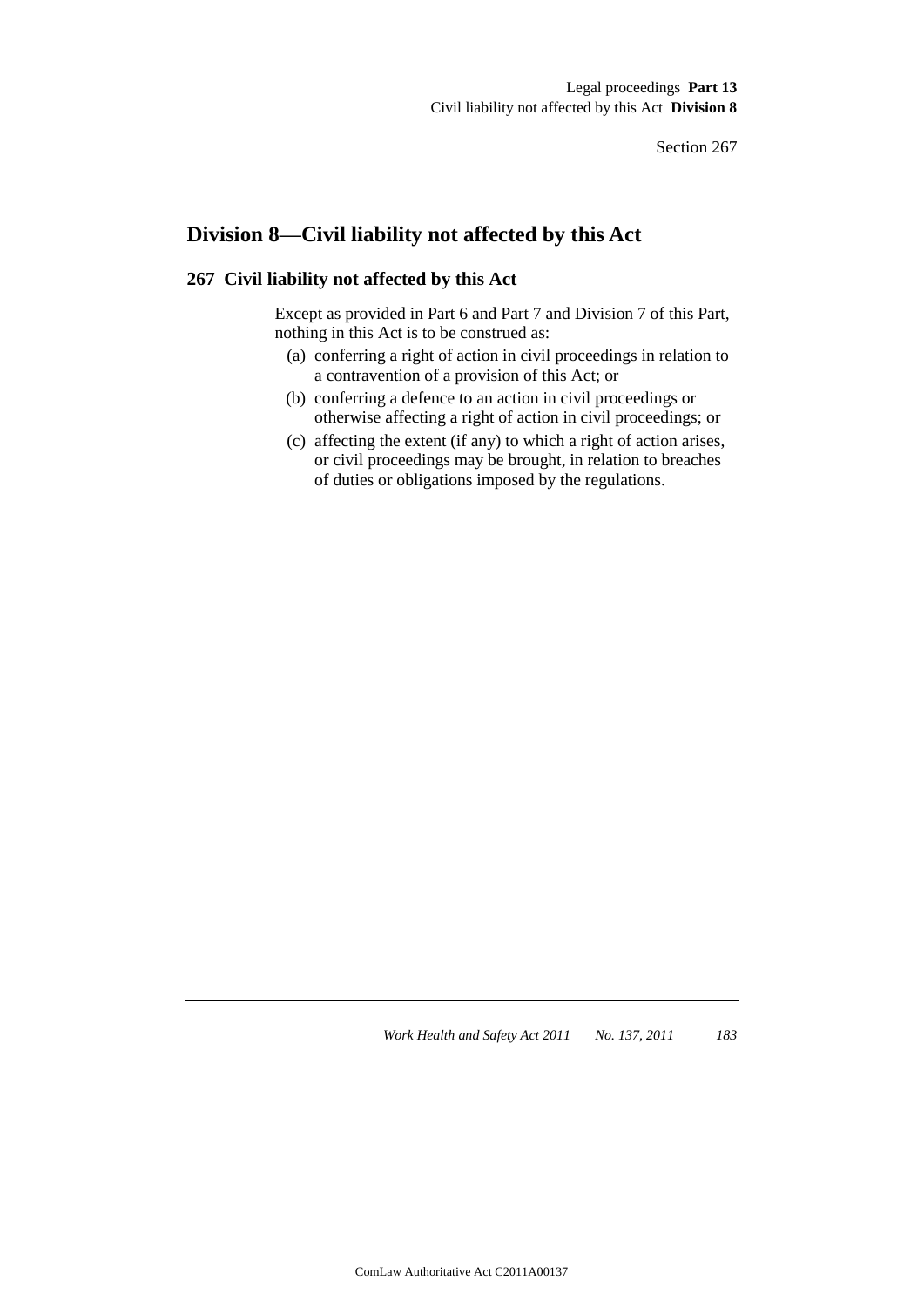## **Part 14—General**

## **Division 1—General provisions**

#### **268 Offence to give false or misleading information**

Note: Part 7.4 of the *Criminal Code* contains offences dealing with false and misleading information.

#### **269 Act does not affect legal professional privilege**

Nothing in this Act requires a person to produce a document that would disclose information, or otherwise provide information, that is the subject of legal professional privilege.

#### **270 Immunity from liability**

- (1) An inspector, or other person engaged in the administration of this Act, incurs no civil liability for an act or omission done or omitted to be done in good faith and in the execution or purported execution of powers and functions under this Act.
- (2) A civil liability that would, but for subsection (1), attach to a person, attaches instead to the Commonwealth.

#### **271 Confidentiality of information**

- (1) This section applies if a person obtains information or gains access to a document in exercising any power or function under this Act (other than under Part 7).
- (2) The person must not do any of the following:
	- (a) disclose to anyone else:
		- (i) the information; or
		- (ii) the contents of or information contained in the document;
	- (b) give access to the document to anyone else;
	- (c) use the information or document for any purpose.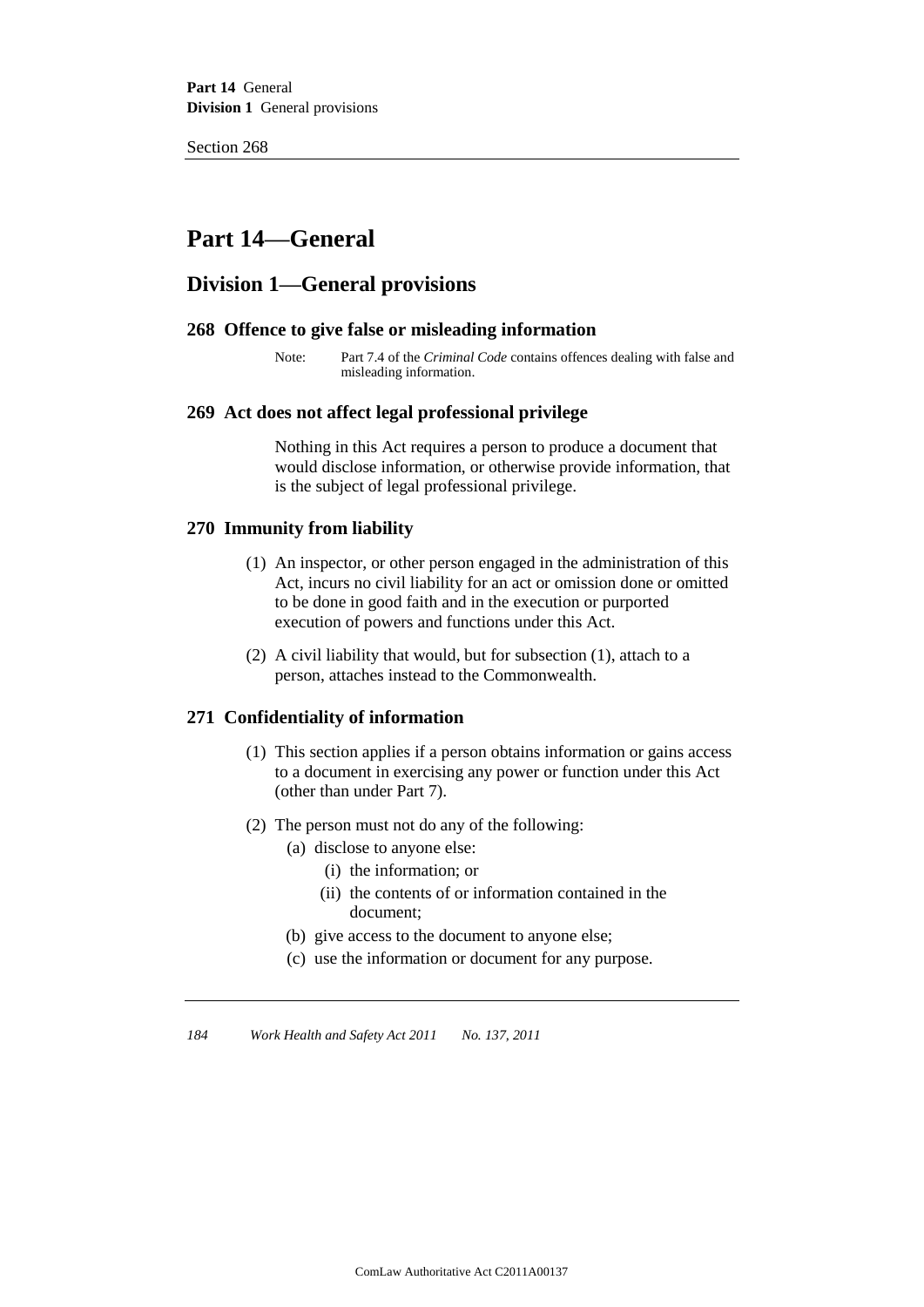Penalty:

- (a) In the case of an individual—\$10 000.
- (b) In the case of a body corporate—\$50 000.
- (3) Subsection (2) does not apply to the disclosure of information, or the giving of access to a document or the use of information or a document:
	- (a) about a person, with the person's consent; or
	- (b) that is necessary for the exercise of a power or function under this Act; or
	- (c) that is made or given by the regulator or a person authorised by the regulator if the regulator reasonably believes the disclosure, access or use:
		- (i) is necessary for administering, or monitoring or enforcing compliance with, this Act; or
		- (ii) is necessary for the administration or enforcement of another Act prescribed by the regulations; or
		- (iii) is necessary for the administration or enforcement of another Act or law, if the disclosure, access or use is necessary to lessen or prevent a serious risk to public health or safety; or
		- (iv) is necessary for the recognition of authorisations under a corresponding WHS law; or
		- (v) is required for the exercise of a power or function under a corresponding WHS law; or
	- (d) that is required by any court, tribunal, authority or person having lawful authority to require the production of documents or the answering of questions; or
	- (e) that is required or authorised under a law; or
	- (f) to a Minister.
- (4) A person commits an offence if:
	- (a) the person (the *defendant*) intentionally discloses to another person the name of an individual; and
	- (b) the individual has made a complaint in relation to the person to whom the individual's name is disclosed; and
	- (c) the defendant knows or is reckless as to that fact.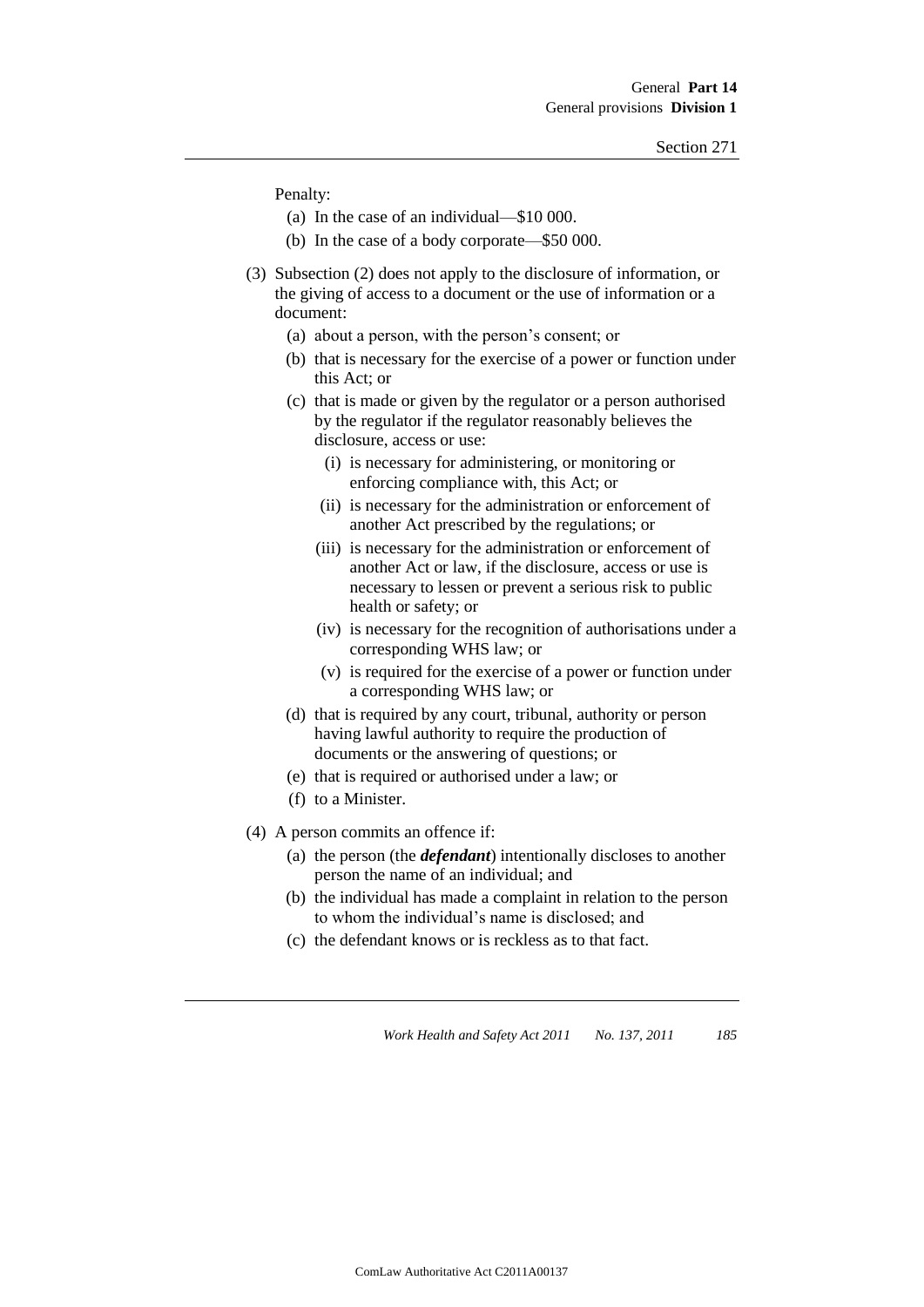However, the defendant does not commit an offence if the disclosure is made with the consent of the individual or is required under a law.

#### Penalty:

- (a) In the case of an individual—\$10 000.
- (b) In the case of a body corporate—\$50 000.

#### **272 No contracting out**

A term of any agreement or contract that purports to exclude, limit or modify the operation of this Act or any duty owed under this Act or to transfer to another person any duty owed under this Act is void.

#### **273 Person not to levy workers**

A person conducting a business or undertaking must not impose a levy or charge on a worker, or permit a levy or charge to be imposed on a worker, for anything done, or provided, in relation to work health and safety.

Penalty:

- (a) In the case of an individual—\$5000.
- (b) In the case of a body corporate—\$25 000.

#### **273A Conferral of jurisdiction**

- (1) Jurisdiction is conferred on the following courts in relation to any civil matter arising under this Act:
	- (a) the Federal Court of Australia (the *Federal Court*);
	- (b) the Federal Magistrates Court;
	- (c) the Supreme Court of a State or of the Australian Capital Territory or the Northern Territory;
	- (d) a court of a State or Territory prescribed by the regulations for the purposes of this section.
- (2) The jurisdiction conferred on the Federal Court in subsection (1) is to be exercised in the Fair Work Division of the Federal Court if:
	- (a) an application is made to the Federal Court under this Act; or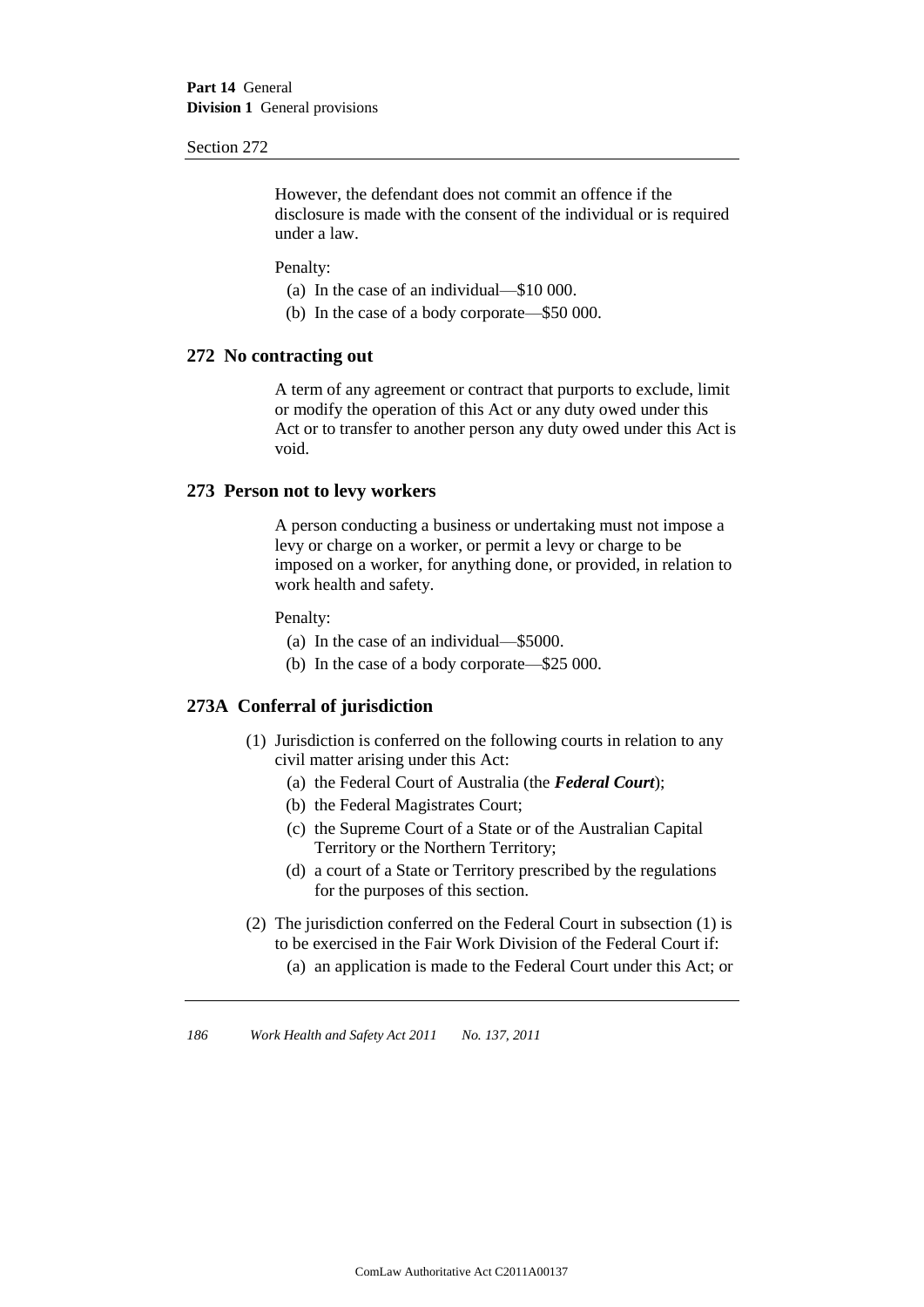- (b) a writ of mandamus or prohibition or an injunction is sought in the Federal Court against the regulator, the authorising authority or an inspector; or
- (c) a declaration is sought under section 21 of the *Federal Court of Australia Act 1976* in relation to a matter arising under this Act; or
- (d) an injunction is sought under section 23 of the *Federal Court of Australia Act 1976* in relation to a matter arising under this Act; or
- (e) an appeal is instituted in the Federal Court from a judgment of the Federal Magistrates Court or a court of a State in a matter arising under this Act; or
- (f) proceedings in relation to a matter arising under this Act are transferred to the Federal Court from the Federal Magistrates Court; or
- (g) the Federal Magistrates Court or a court of a State states a case or reserves a question for the consideration of the Federal Court in a matter arising under this Act; or
- (h) the High Court remits a matter arising under this Act to the Federal Court.
- (3) The jurisdiction conferred on the Federal Magistrates Court in subsection (1) is to be exercised in the Fair Work Division of the Federal Magistrates Court if:
	- (a) an application is made to the Federal Magistrates Court under this Act; or
	- (b) an injunction is sought under section 15 of the *Federal Magistrates Act 1999* in relation to a matter arising under this Act; or
	- (c) a declaration is sought under section 16 of the *Federal Magistrates Act 1999* in relation to a matter arising under this Act; or
	- (d) proceedings in relation to a matter arising under this Act are transferred to the Federal Magistrates Court from the Federal Court; or
	- (e) the High Court remits a matter arising under this Act to the Federal Magistrates Court.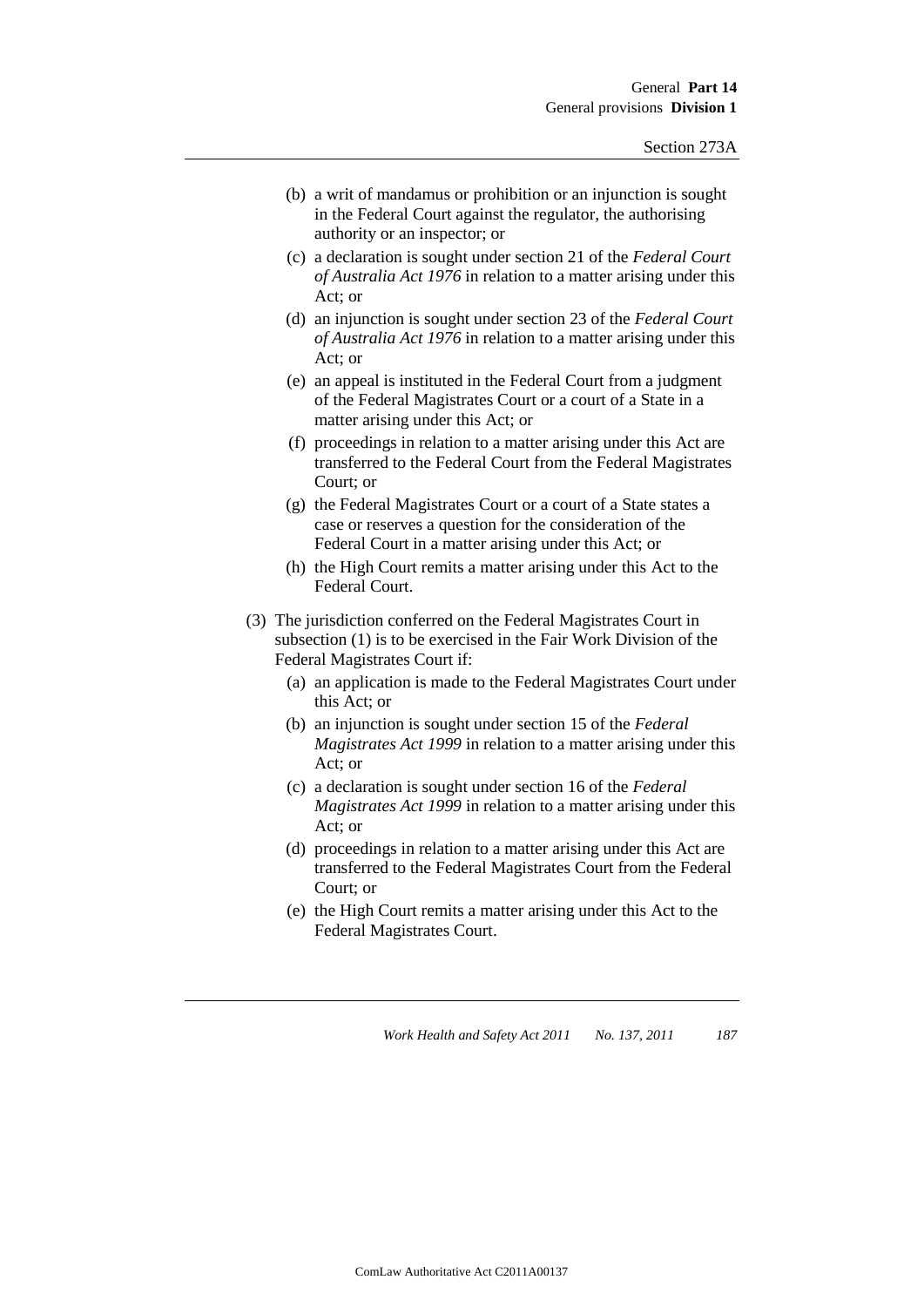Section 273B

#### **273B Application of the** *Legislative Instruments Act 2003*

- (1) The following are to be made by legislative instrument:
	- (a) a declaration under section 7(2F) (declaration that persons of a class are workers);
	- (b) a declaration under section 12D(2) (application where Act would prejudice Australia's defence);
	- (c) a general direction or a direction relating to a specified class of matter under section 162(1) (exercise of inspector's powers);
	- (d) a code of practice, or a variation or revocation of a code of practice, that is approved by the Minister under section 274(1).
- (2) The following are not legislative instruments (if done by an instrument in writing):
	- (a) a declaration under section  $12C(2)$  (application where Act would prejudice Australia's national security);
	- (b) an approval under section 72(1)(a) (approval of course of training);
	- (c) a notice under section  $139(1)(a)$  (show cause notice);
	- (d) a register kept under section 151 (register of WHS entry permit holders);
	- (e) advice or information provided in writing under section 152(c) or 160(a) (provision of advice and information by Comcare and inspectors);
	- (f) a direction relating to a specified matter under section 162(1) (exercise of inspector's powers);
	- (g) a notice under section 191(2) (improvement notice);
	- (h) a notice under section 195(3) (prohibition notice);
	- (i) a notice under section 198 (non-disturbance notice);
	- (j) guidelines issued under section 230(3) (prosecution of offences and acceptance of WHS undertakings);
	- (k) a notice under section 231(5) (notice of conclusion of Director of Public Prosecutions on possible prosecution, and reasons for conclusion).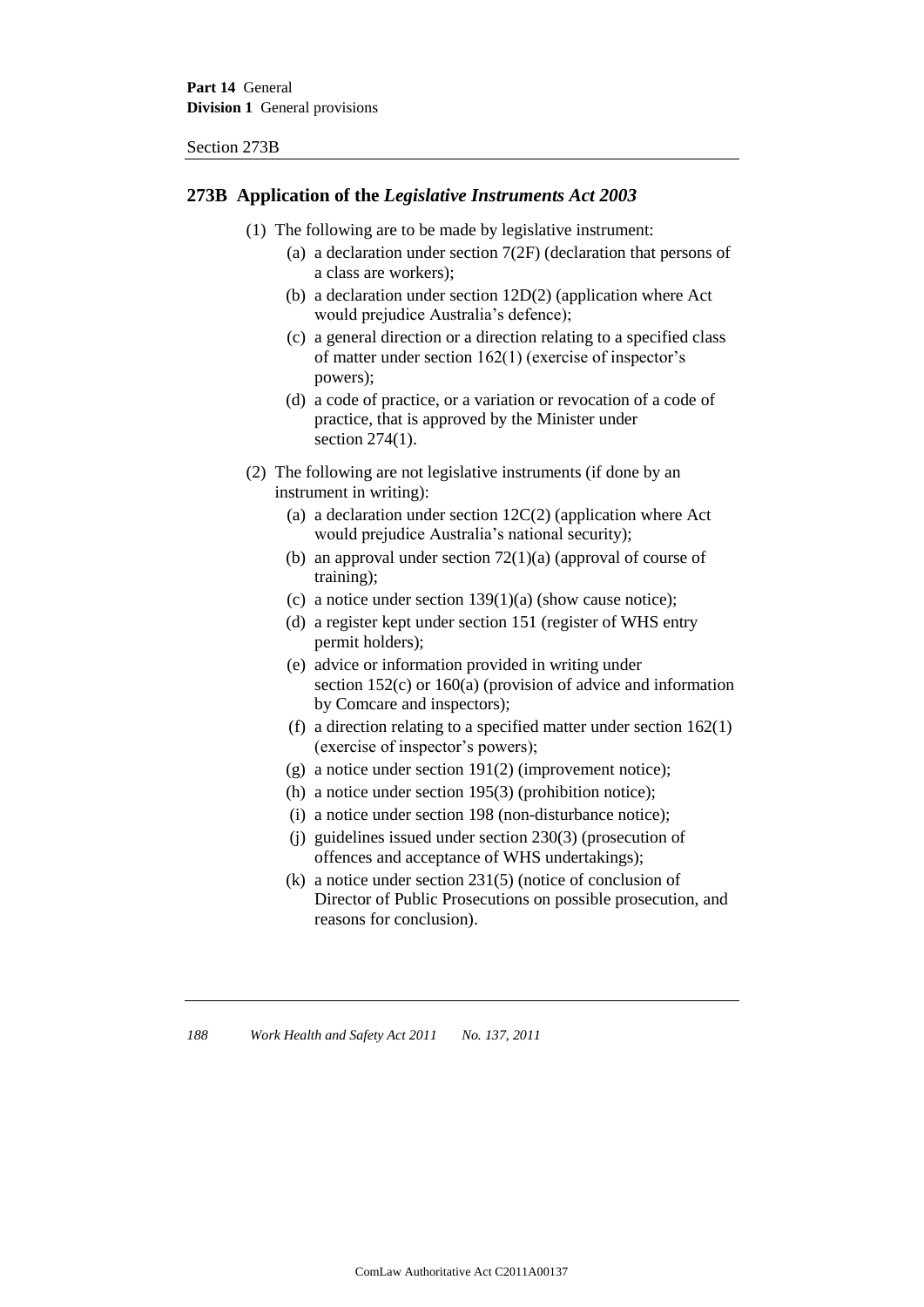## **Division 2—Codes of practice**

#### **274 Approved codes of practice**

- (1) The Minister may approve a code of practice for the purposes of this Act and may vary or revoke an approved code of practice.
- (2) The Minister may only approve, vary or revoke a code of practice under subsection (1) if that code of practice, variation or revocation was developed by a process that involved consultation between:
	- (a) the Governments of the Commonwealth and each State and Territory; and
	- (b) unions; and
	- (c) employer organisations.
- (3) A code of practice may apply, adopt or incorporate any matter contained in a document formulated, issued or published by a person or body whether:
	- (a) with or without modification; or
	- (b) as in force at a particular time or from time to time.
	- Note: Subsection (4) is included in some jurisdictions to deal with publication and commencement of an approved code of practice. Under this Act, an approved code of practice is a legislative instrument (see section 273B(1)) and so will be registered on the Federal Register of Legislative Instruments and commence in accordance with section 12 of the *Legislative Instruments Act 2003*.
- (5) As soon as practicable after approving a code of practice, or varying or revoking an approved code of practice, the Minister must ensure that notice of the approval, variation or revocation is published in a newspaper circulating generally throughout the Commonwealth.
- (6) The regulator must ensure that a copy of:
	- (a) each code of practice that is currently approved; and
	- (b) each document applied, adopted or incorporated (to any extent) by an approved code of practice;

is available for inspection by members of the public without charge at the office of the regulator during normal business hours.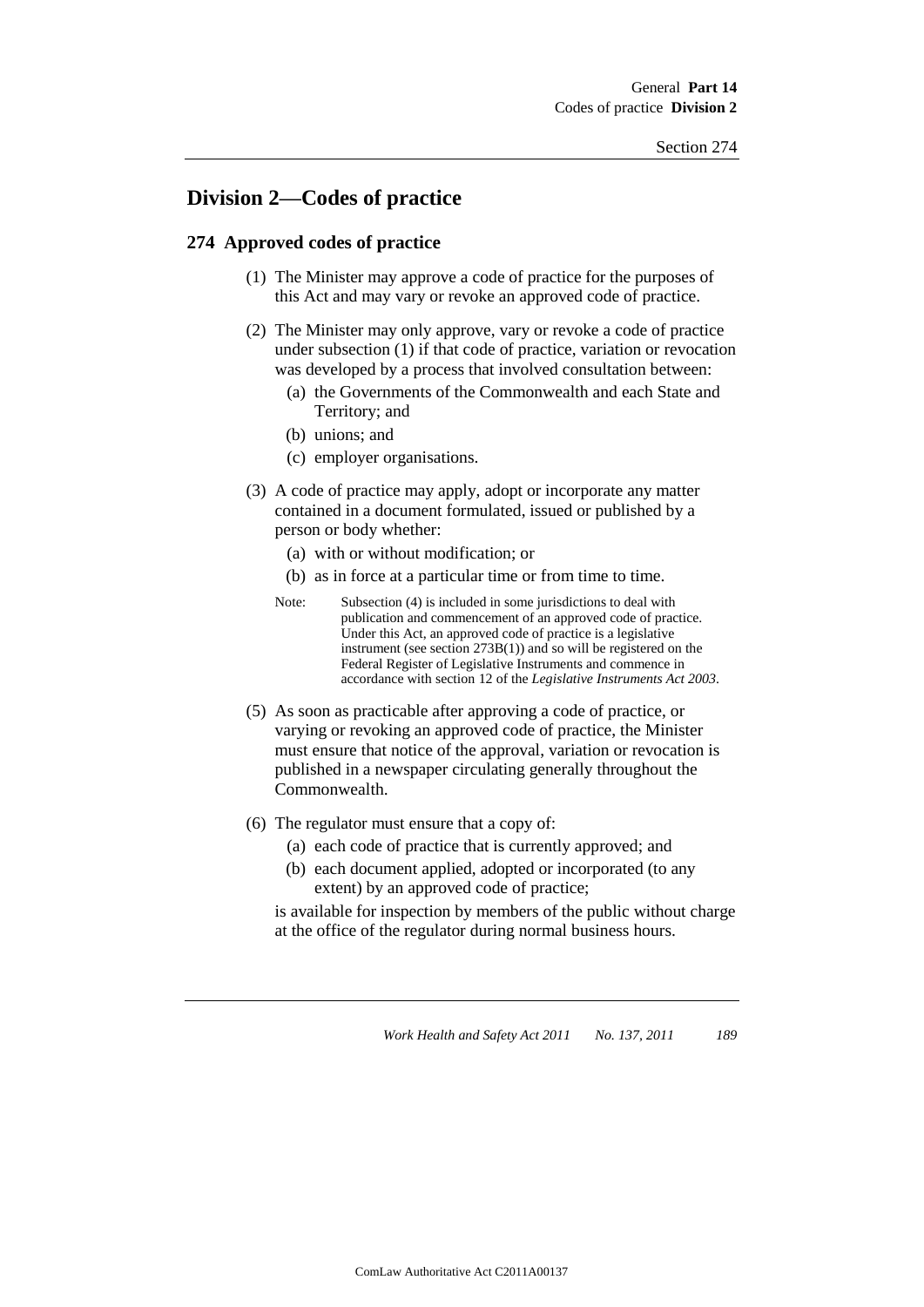#### **275 Use of codes of practice in proceedings**

- (1) This section applies in a proceeding for an offence against this Act.
- (2) An approved code of practice is admissible in the proceeding as evidence of whether or not a duty or obligation under this Act has been complied with.
- (3) The court may:
	- (a) have regard to the code as evidence of what is known about a hazard or risk, risk assessment or risk control to which the code relates; and
	- (b) rely on the code in determining what is reasonably practicable in the circumstances to which the code relates.
	- Note: See section 18 for the meaning of *reasonably practicable*.
- (4) Nothing in this section prevents a person from introducing evidence of compliance with this Act in a manner that is different from the code but provides a standard of work health and safety that is equivalent to or higher than the standard required in the code.

### **Division 3—Regulation-making powers**

#### **276 Regulation-making powers**

- (1) The Governor-General may make regulations in relation to:
	- (a) any matter relating to work health and safety; and
	- (b) any matter or thing required or permitted by this Act to be prescribed or that is necessary or convenient to be prescribed to give effect to this Act.
- (2) Without limiting subsection (1), the regulations may make provision for or in relation to matters set out in Schedule 3.
- (3) The regulations may:
	- (a) be of general or limited application; or
	- (b) differ according to differences in time, place or circumstance; or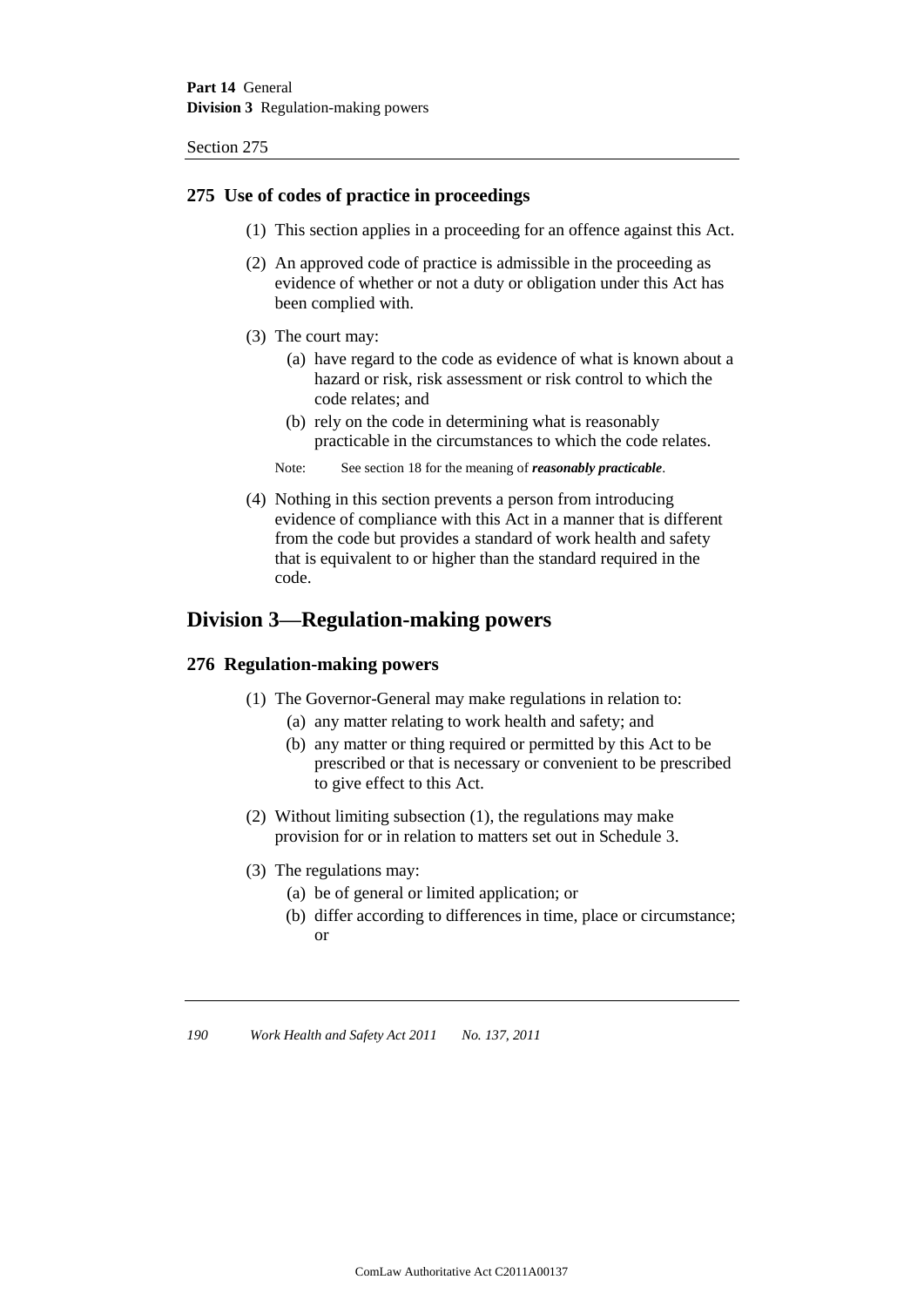- (c) leave any matter or thing to be, from time to time, determined, applied or approved by the regulator, an inspector or any other prescribed person or body of persons; or
- (d) apply, adopt or incorporate any matter contained in any document formulated, issued or published by a person or body whether:
	- (i) with or without modification; or
	- (ii) as in force at a particular time or as in force or remade from time to time; or
- (e) prescribe exemptions from complying with any of the regulations on the terms and conditions (if any) prescribed; or
- (f) allow the regulator to provide exemptions from complying with any of the regulations on the terms and conditions (if any) prescribed or, if the regulations allow, on the terms and conditions (if any) determined by the regulator; or
- (g) prescribe fees for doing any act or providing any service for the purposes of this Act and prescribe the circumstances and way in which fees can be refunded, waived or reduced; or
- (h) prescribe a penalty for any contravention of the regulations not exceeding \$30 000; or
- (i) prescribe an infringement penalty for each infringement offence which must not exceed 20 per cent of the penalty for the offence which is prescribed as the infringement offence.

*Work Health and Safety Act 2011* No. 137, 2011 191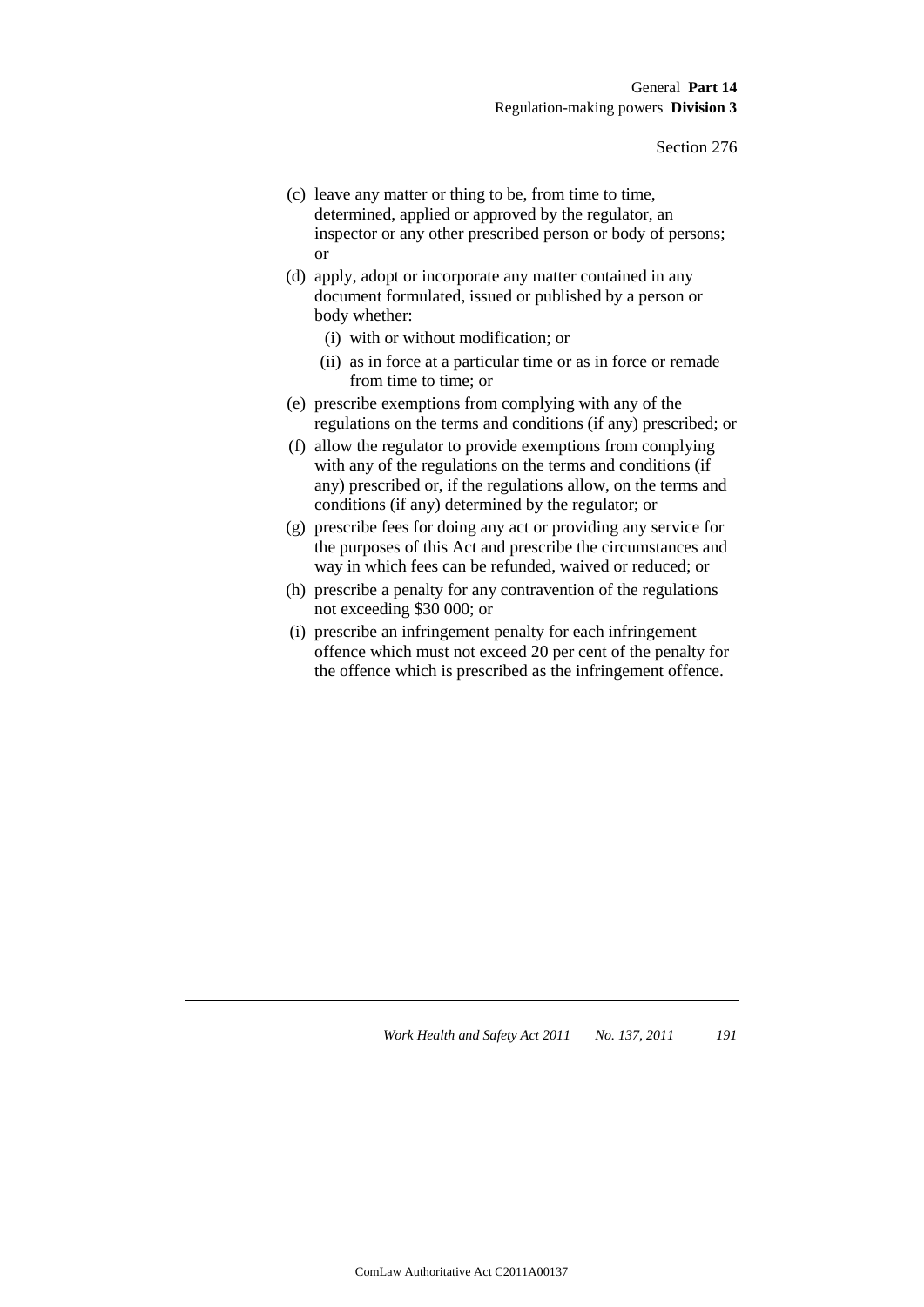# **Schedule 1—Application of Act to dangerous goods and high risk plant**

Note: In some jurisdictions, Schedule 1 of the corresponding WHS law applies that law to work health and safety issues arising from the storage and handling of dangerous goods and the operation or use of high risk plant. This is not the case under this Act.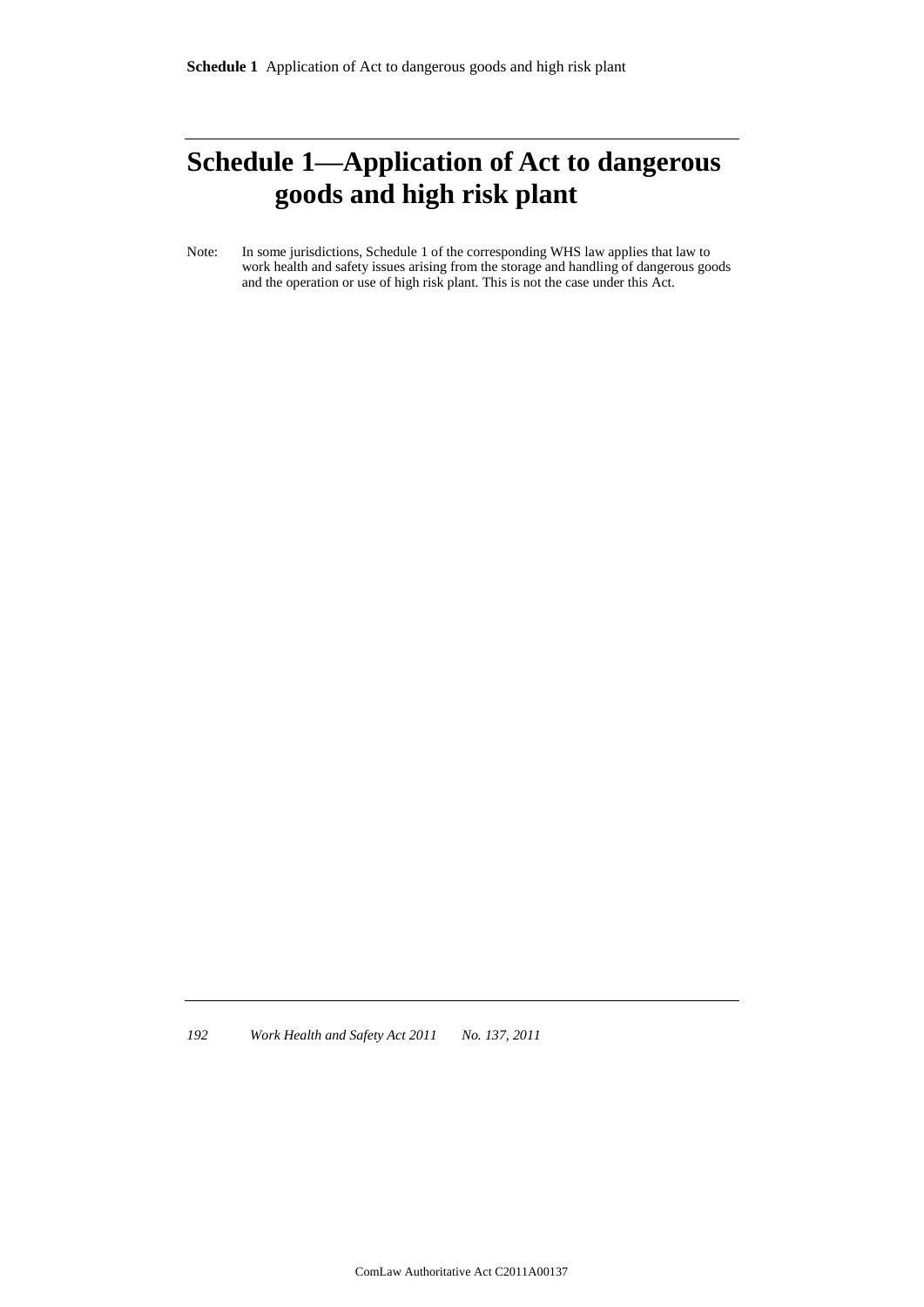Clause 1

# **Schedule 2—The regulator and local tripartite consultation arrangements and other local arrangements**

## **Part 1—Preliminary**

### **1 Definitions**

In this Schedule:

*Commission* means the Safety, Rehabilitation and Compensation Commission established by section 89A of the *Safety, Rehabilitation and Compensation Act 1988*.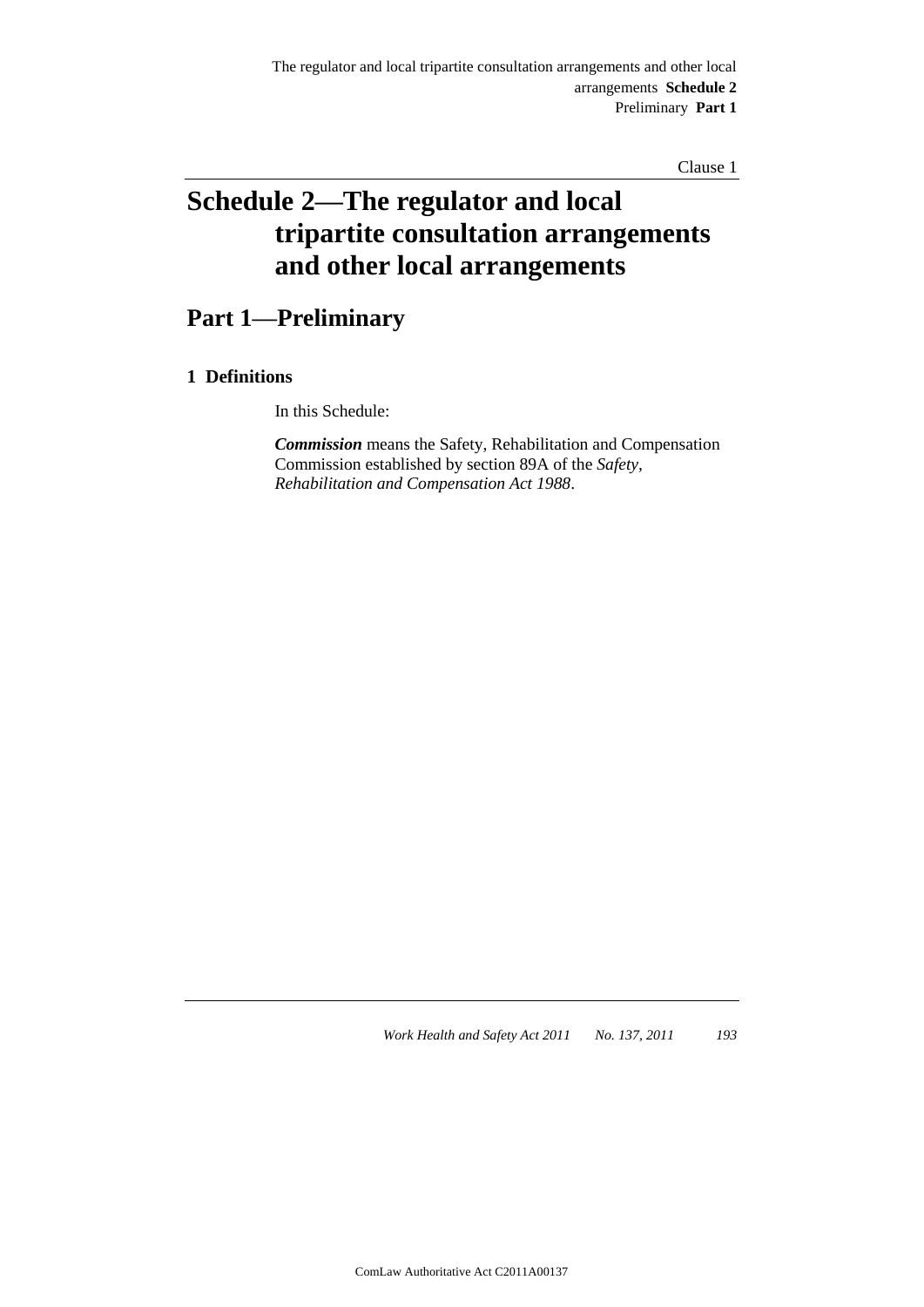**Schedule 2** The regulator and local tripartite consultation arrangements and other local arrangements **Part 2** The Commission

Clause 2

# **Part 2—The Commission**

#### **2 Functions**

For the purposes of paragraph 89B(c) of the *Safety, Rehabilitation and Compensation Act 1988*, the following additional functions are conferred on the Commission:

- (a) to advise the Minister on the administration of this Act;
- (b) to advise and make recommendations to the Minister on the most effective means of giving effect to the objects of this Act;
- (c) to enquire into and make recommendations to the Minister on any matter relating to work health and safety referred to the Commission by the Minister;
- (d) to provide a forum for consultation between Comcare and persons conducting businesses or undertakings, workers and the bodies that represent them.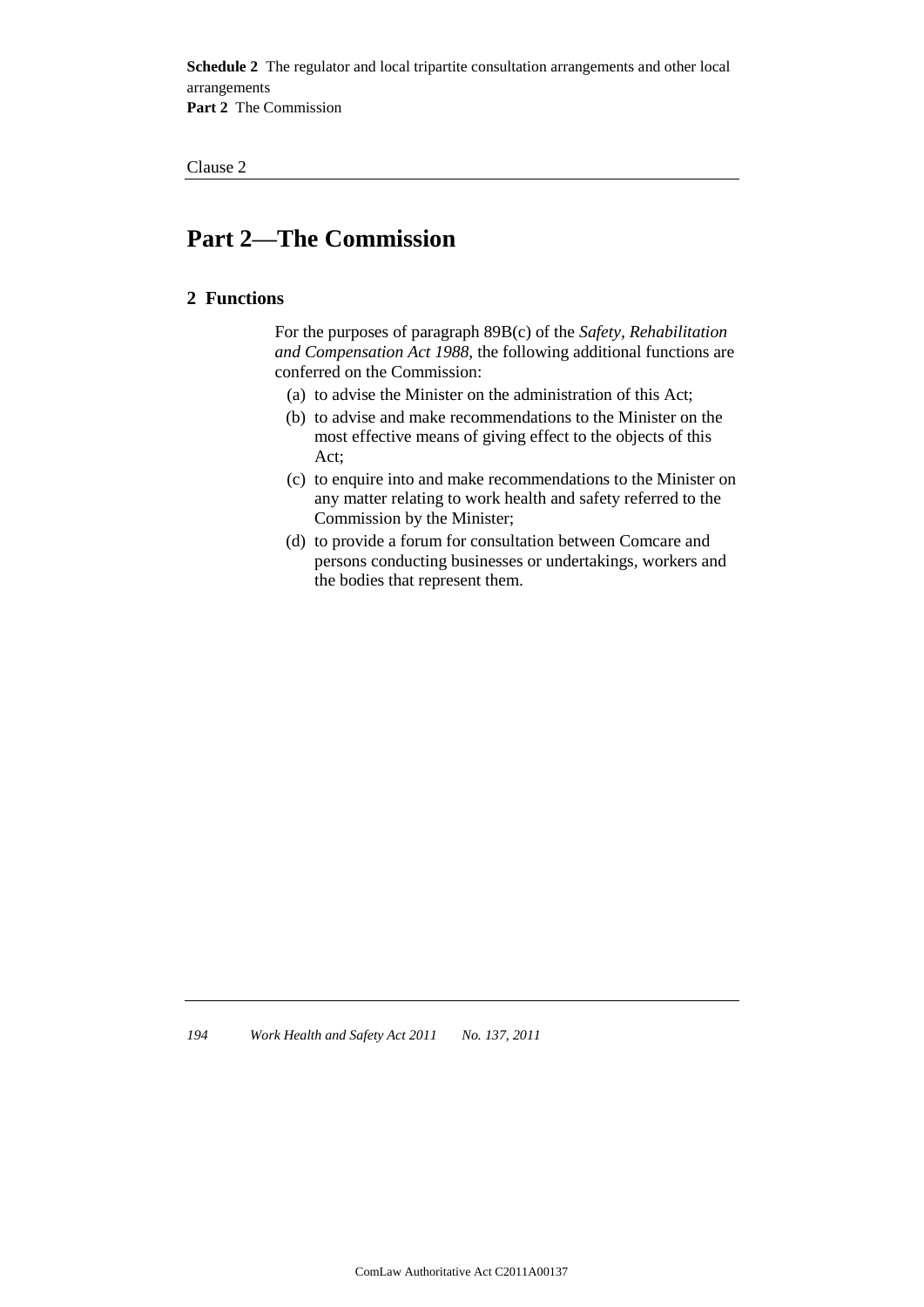## **Part 3—Comcare**

#### **3 Annual reports**

The annual report of Comcare for a financial year must include:

- (a) statistics, with appropriate details, of each of the following:
	- (i) notifiable incidents of which Comcare is notified under section 38 during the year;
	- (ii) all investigations conducted by Comcare during the year;
	- (iii) all seizures made under section 175 or 176 during the year;
	- (iv) all improvement notices issued under section 191 during the year;
	- (v) all prohibition notices issued under section 195 during the year;
	- (vi) all non-disturbance notices issued under section 198 during the year;
	- (vii) all remedial action taken under section 211 or 212 during the year;
	- (viii) all written undertakings accepted by Comcare under section 216 during the year;
	- (ix) all applications for internal review made under section 224 during the year;
	- (x) all applications for external review made under section 229 during the year;
	- (xi) all infringement notices given under section 243 during the year; and
	- (b) details of prosecutions instituted under this Act during the year; and
	- (c) any other matter prescribed.
- Note: Under section 90 of the *Safety, Rehabilitation and Compensation Act 1988*, details of any directions given by the Minister under section 73 of that Act must also be reported.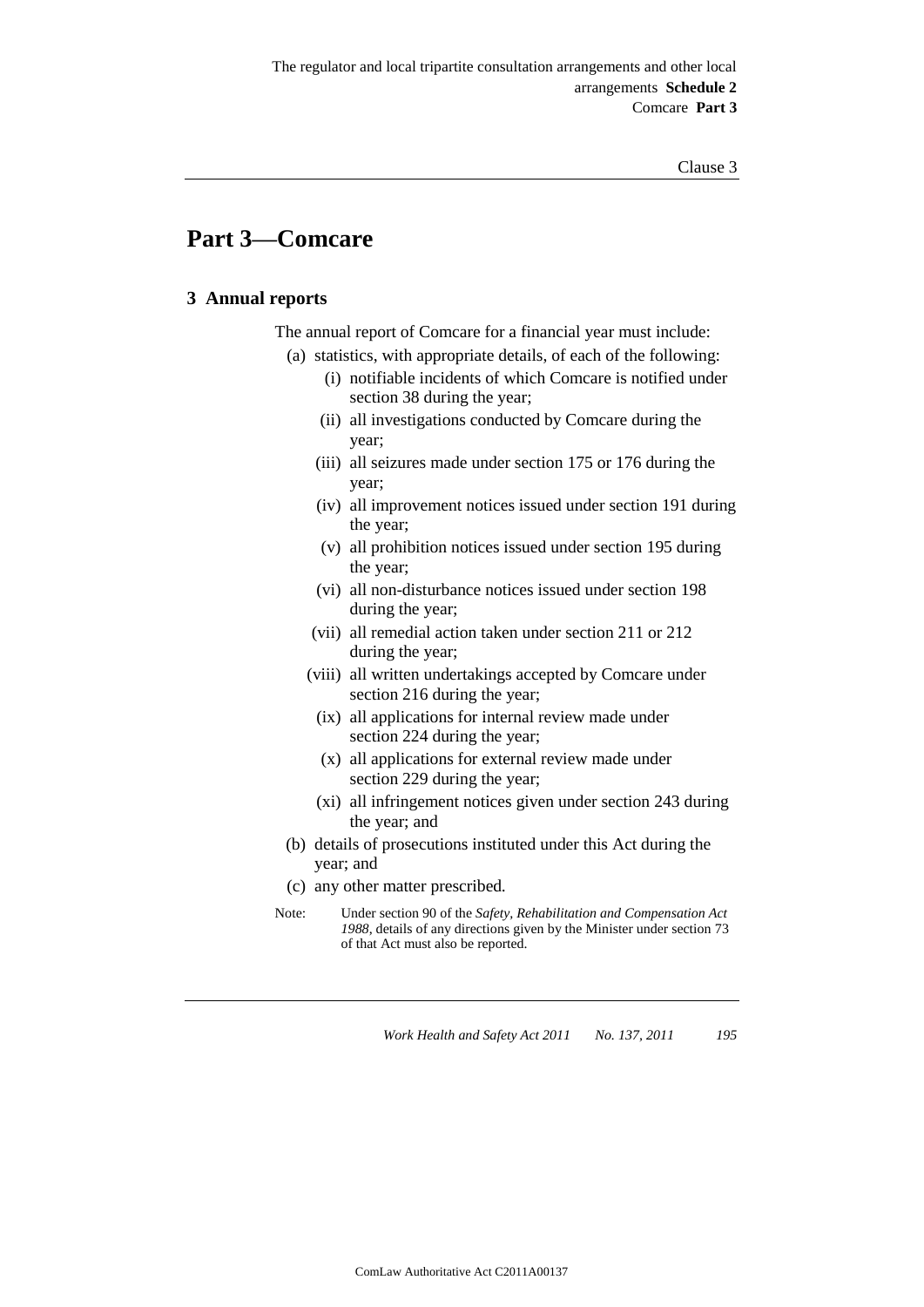**Schedule 2** The regulator and local tripartite consultation arrangements and other local arrangements **Part 4** Other persons

Clause 4

## **Part 4—Other persons**

#### **4 Annual reports**

- (1) Each of the following entities must include the matters mentioned in subclause (2) in its annual report for a financial year:
	- (a) person or body that is an agency within the meaning of the *Financial Management and Accountability Act 1997*;
	- (b) a public authority.
- (2) The matters are:
	- (a) initiatives taken during the year to ensure the health, safety and welfare of workers who carry out work for the entity; and
	- (b) health and safety outcomes (including the impact on injury rates of workers) achieved as a result of initiatives mentioned under paragraph (a) or previous initiatives; and
	- (c) statistics of any notifiable incidents of which the entity becomes aware during the year that arose out of the conduct of businesses or undertakings by the entity; and
	- (d) any investigations conducted during the year that relate to businesses or undertakings conducted by the entity, including details of all notices given to the entity during the year under Part 10 of this Act; and
	- (e) such other matters as are required by guidelines approved on behalf of the Parliament by the Joint Committee of Public Accounts and Audit.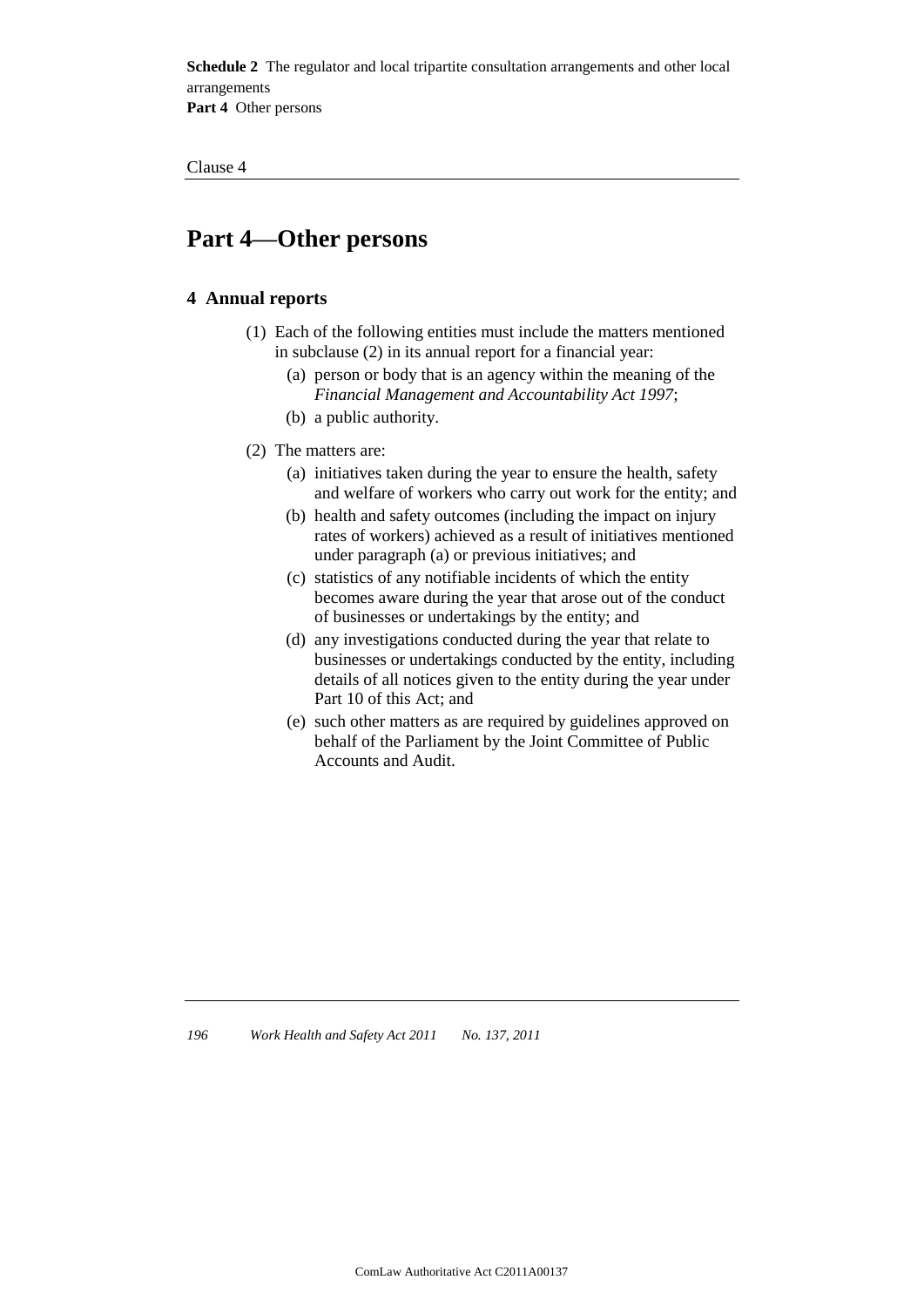# **Schedule 3—Regulation-making powers**

#### **1 Duties**

- 1.1 Matters relating to the way in which duties imposed by this Act are to be performed.
- 1.2 Matters relating to the regulation or prohibition of specified activities or a specified class of activities:
	- (a) at workplaces or a specified class of workplaces; or
	- (b) by a specified class of persons on whom duties or obligations are imposed by this Act;

to eliminate or minimise risks to health and safety.

1.3 Imposing duties on persons in relation to any matter provided for under the regulations.

#### **2 Incidents**

Matters relating to incidents at workplaces including:

- (a) regulating or requiring the taking of any action to avoid an incident at a workplace or in the course of conducting a business or undertaking; and
- (b) regulating, requiring or prohibiting the taking of any action in the event of an incident at a workplace or in the conduct of a business or undertaking.

#### **3 Plant, substances or structures**

Matters relating to plant, substances or structures, including:

- (a) regulating the storage and handling of plant, substances and structures; and
- (b) regulating or requiring:
	- (i) the examination, testing, labelling, maintenance or repair of plant and structures; or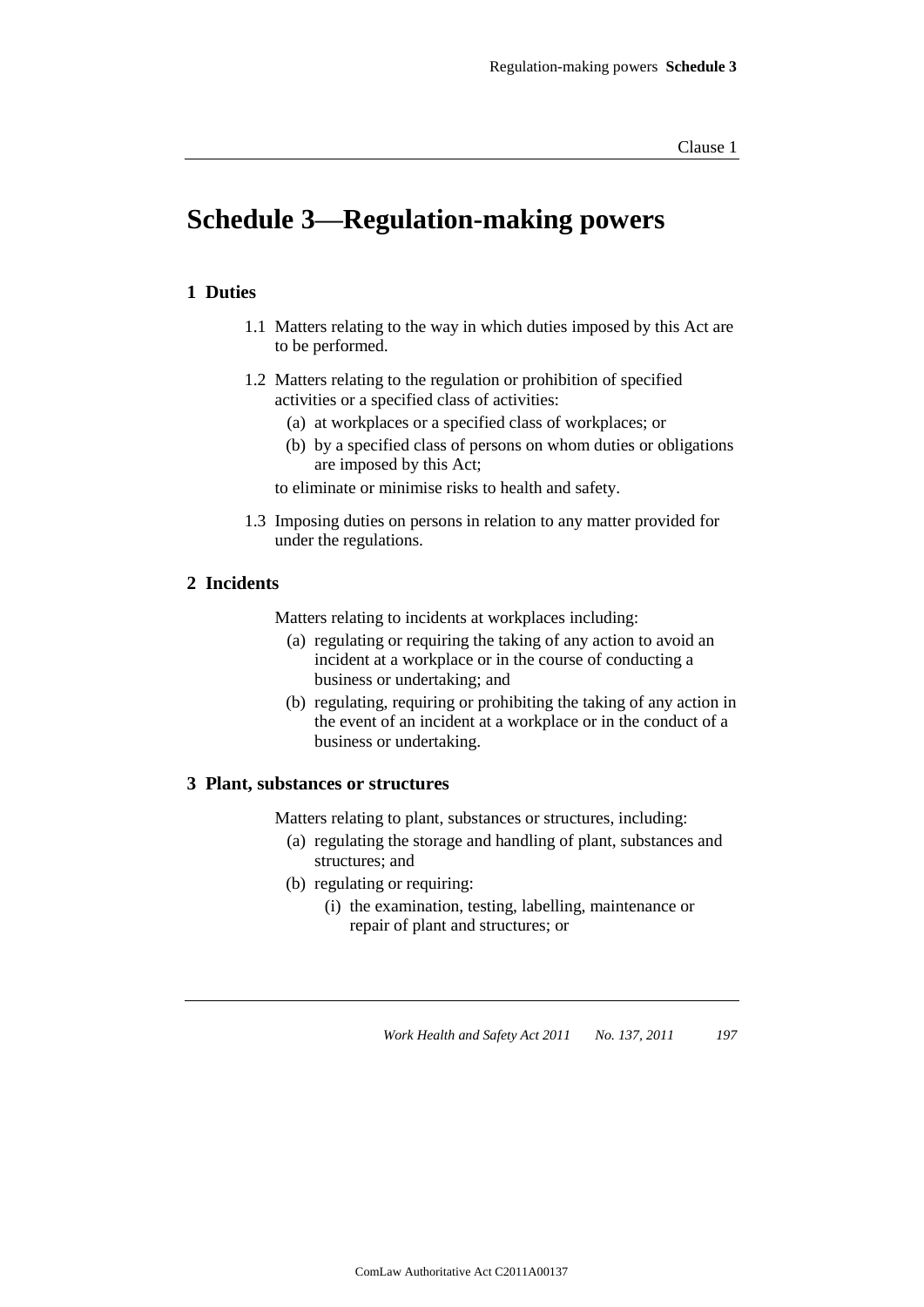(ii) the examination, testing, analysis or labelling of any substance.

#### **4 Protection and welfare of workers**

Matters relating to the protection and welfare of workers including:

- (a) regulating or requiring the provision and use of protective clothing or equipment, or rescue equipment, in specified circumstances; and
- (b) regulating or requiring the provision of specified facilities for the welfare of workers at the workplace; and
- (c) matters relating to health and safety in relation to accommodation provided to workers.

#### **5 Hazards and risks**

Matters relating to hazards and risks including:

- (a) the prescribing of standards relating to the use of or exposure to any physical, biological, chemical or psychological hazard; and
- (b) matters relating to safety cases, safety management plans and safety management systems (however described); and
- (c) matters relating to measures to control risks.

#### **6 Records and notices**

- 6.1 The keeping and availability of records of health and safety representatives and deputy health and safety representatives.
- 6.2 The keeping of records in relation to incidents.
- 6.3 The keeping of records of specified activities, matters or things to be kept by specified persons.
- 6.4 The giving of notice of or information about specified activities, matters or things to the regulator, an inspector or other specified person.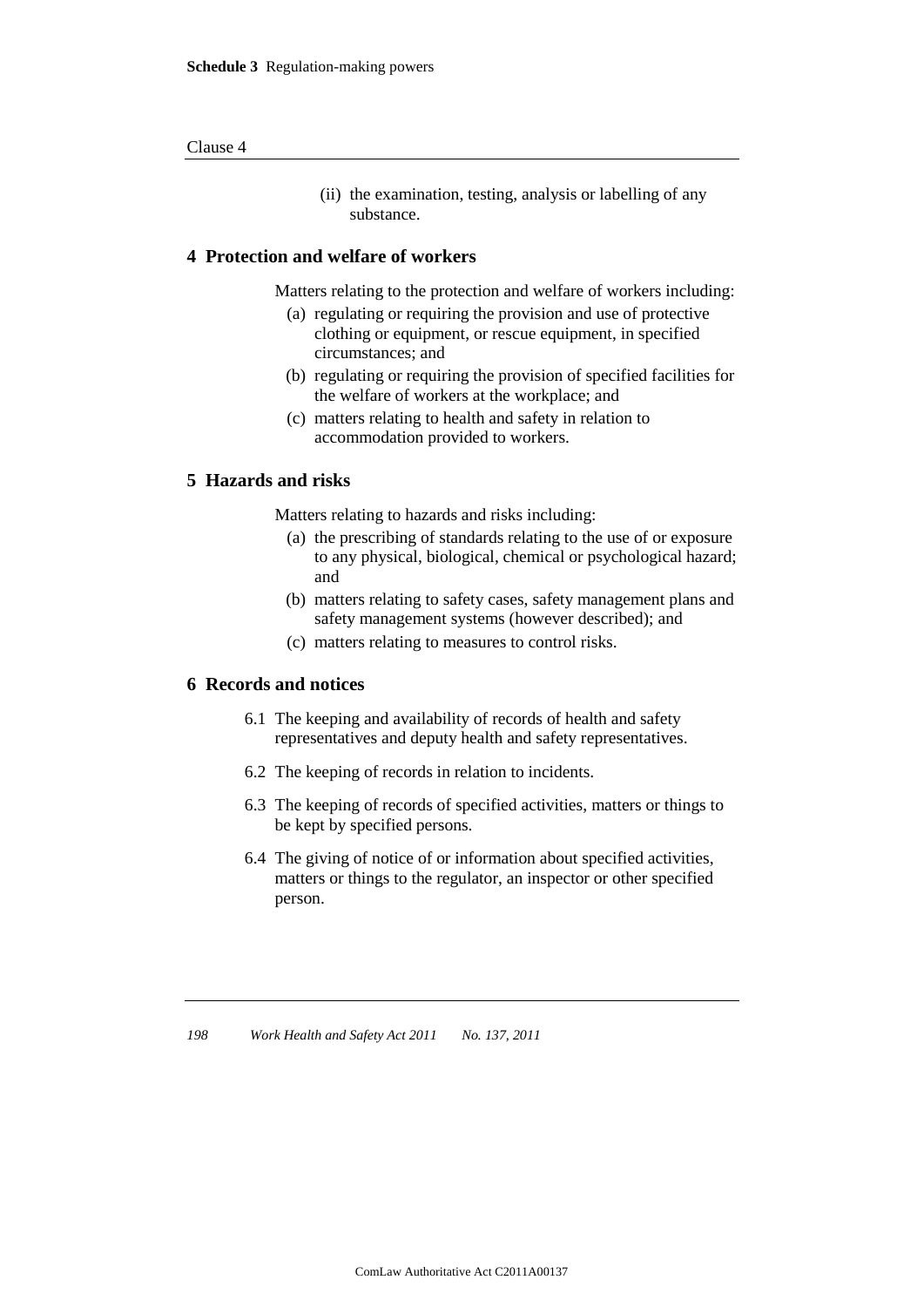#### **7 Authorisations**

- 7.1 Matters relating to authorisations (including licences, registrations and permits) and qualifications, and experience for the purposes of Part 4 or the regulations including providing for:
	- (a) applications for the grant, issue, renewal, variation, suspension and cancellation of authorisations, including the minimum age to be eligible for an authorisation; and
	- (b) the evidence and information to be provided in relation to applications including the provision of statutory declarations; and
	- (c) exemptions; and
	- (d) variations of authorisations by the regulator whether on application or otherwise; and
	- (e) authorisation of persons as trainers and assessors; and
	- (f) examination of applicants for authorisations; and
	- (g) conditions of authorisations; and
	- (h) fees for applications for the grant, issue, renewal and variation of authorisations.
- 7.2 The recognition of authorisations under corresponding WHS laws and exceptions to recognition.
- 7.3 The sharing of information with corresponding regulators relating to the grant, issue, renewal, variation, suspension or cancellation of authorisations.

#### **8 Work groups**

Matters relating to work groups and variation of work groups and agreements or variations of agreements relating to the determination of work groups.

#### **9 Health and safety committees and health and safety representatives**

Matters relating to health and safety committees and health and safety representatives.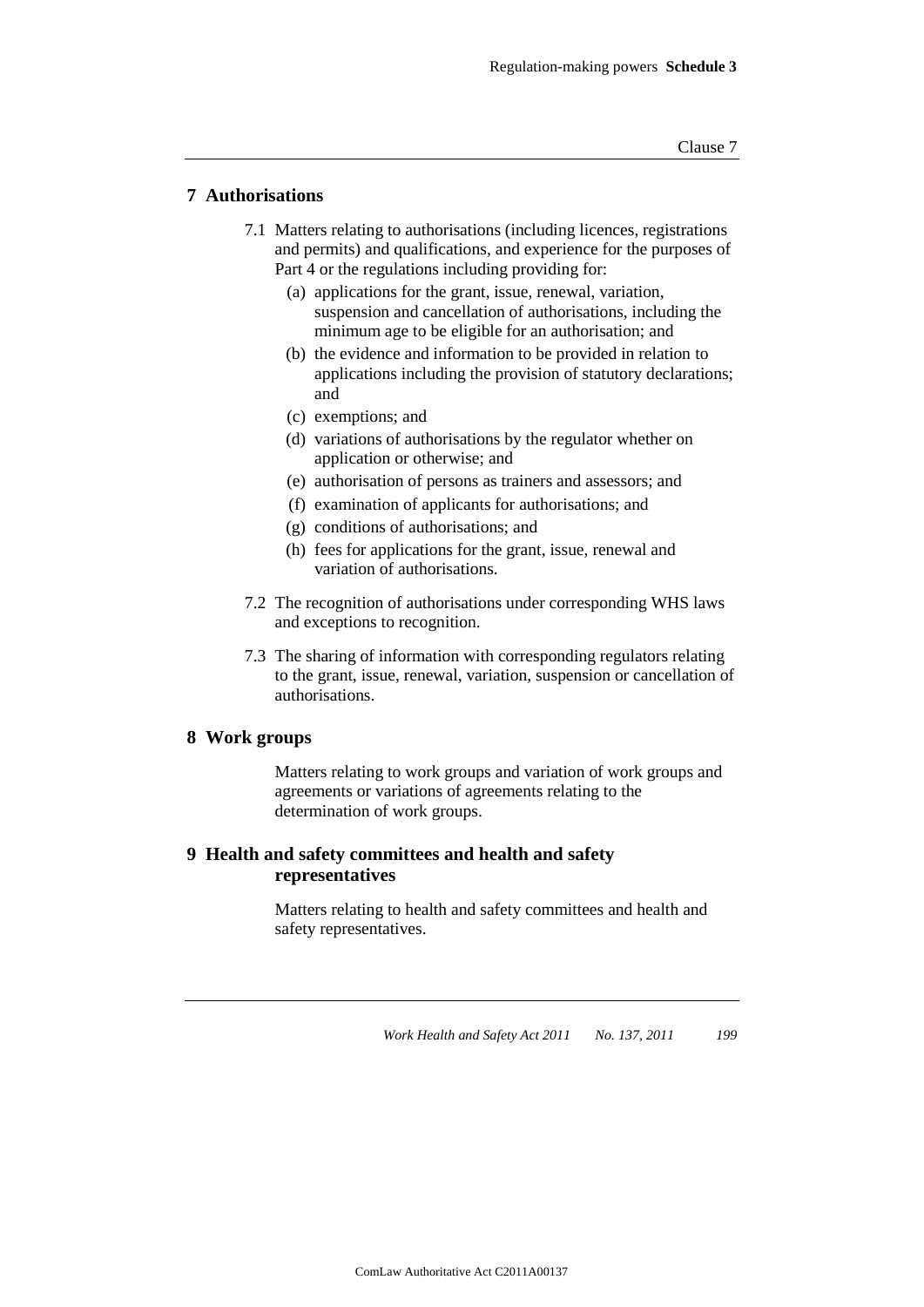#### Clause 10

#### **10 Issue resolution**

Matters relating to issue resolution including:

- (a) the minimum requirements for an agreed procedure for resolving an issue; and
- (b) the requirements for a default issue resolution procedure where there is no agreed procedure.

#### **11 WHS entry permits**

Matters relating to WHS entry permits, including providing for:

- (a) eligibility for WHS entry permits; and
- (b) procedures for applications for WHS entry permits and objections to applications for WHS entry permits; and
- (c) conditions of WHS entry permits; and
- (d) the form of WHS entry permits; and
- (e) requirements for training; and
- (f) records of WHS entry permits.

#### **12 Identity cards**

Matters relating to identity cards.

#### **13 Forfeiture**

Matters relating to:

- (a) costs of forfeiture and disposal of forfeited things; and
- (b) disposal of seized things and forfeited things.

#### **14 Review of decisions**

Matters relating to the review of decisions under the regulations including:

- (a) prescribing decisions as reviewable decisions for the purposes of Part 12 or for the purposes of the regulations; and
- (b) prescribing procedures for internal and external review of decisions under the regulations; and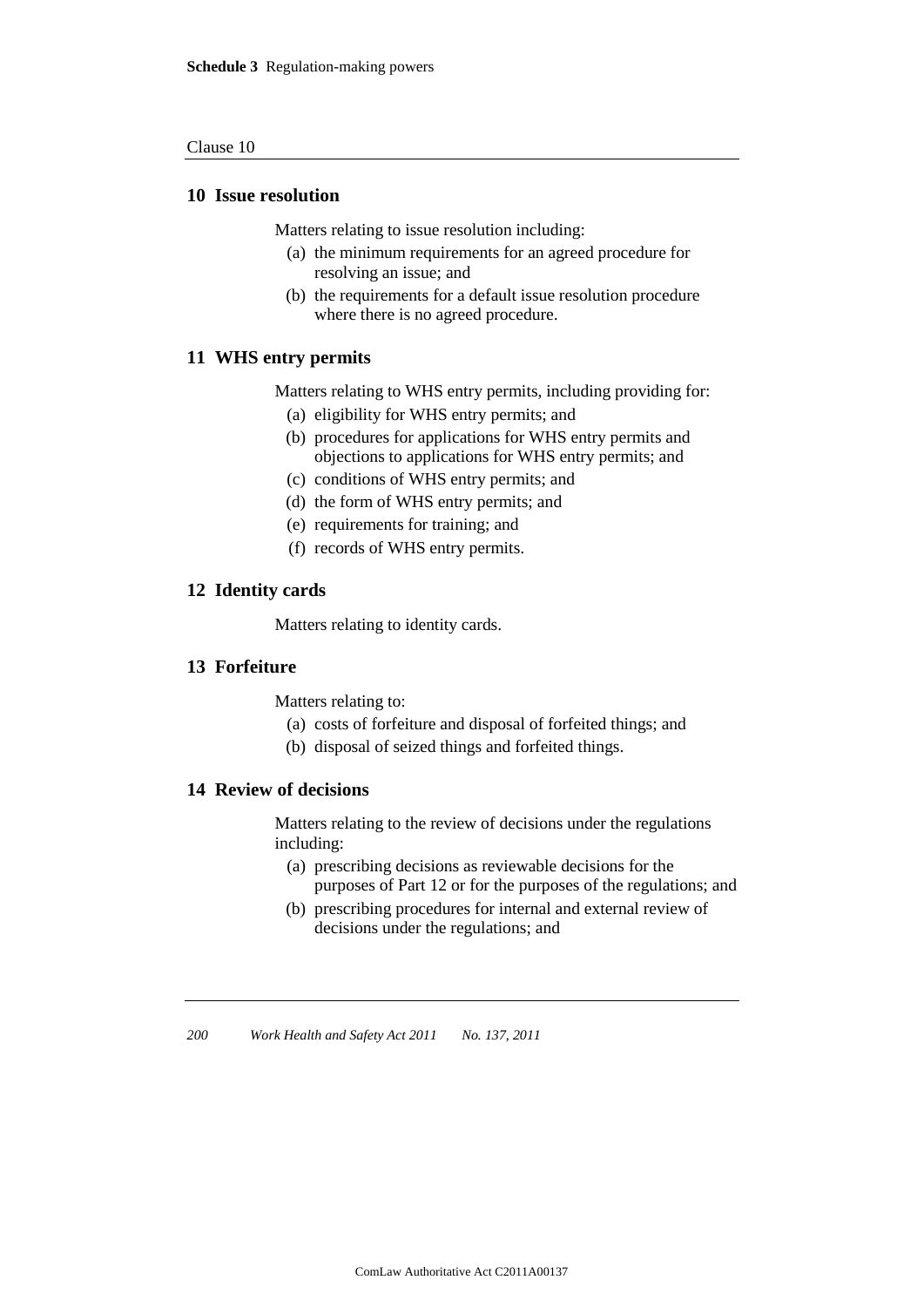Clause 14

(c) conferring jurisdiction on Fair Work Australia to conduct reviews under the regulations.